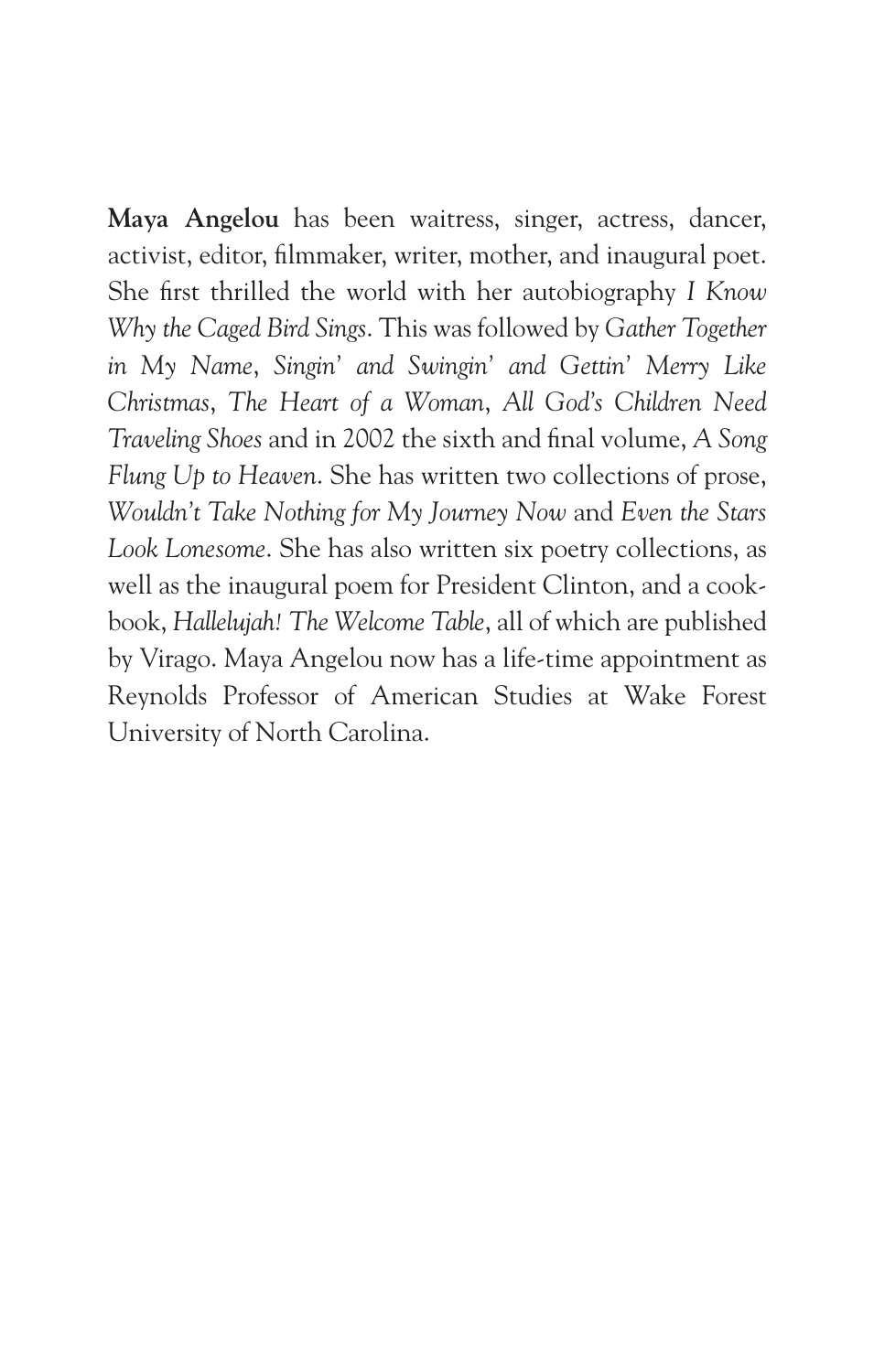#### Also by MAYA ANGELOU

AUTOBIOGRAPHY I Know Why the Caged Bird Sings Gather Together in My Name Singin' and Swingin' and Gettin' Merry Like Christmas The Heart of a Woman All God's Children Need Traveling Shoes A Song Flung Up to Heaven

ESSAYS Wouldn't Take Nothing for My Journey Now Even the Stars Look Lonesome

POETRY

Just Give Me a Cool Drink of Water 'Fore I Diiie Oh Pray My Wings are Gonna Fit Me Well And Still I Rise Shaker, Why Don't You Sing? I Shall Not Be Moved On the Pulse of Morning Phenomenal Woman The Complete Collected Poems of Maya Angelou A Brave and Startling Truth Amazing Peace Mother Celebrations

CHILDREN'S BOOKS My Painted House, My Friendly Chicken, and Me Kofi and His Magic

> PICTURE BOOKS Now Sheba Sings the Song Life Doesn't Frighten Me

**COOKERY** Hallelujah! The Welcome Table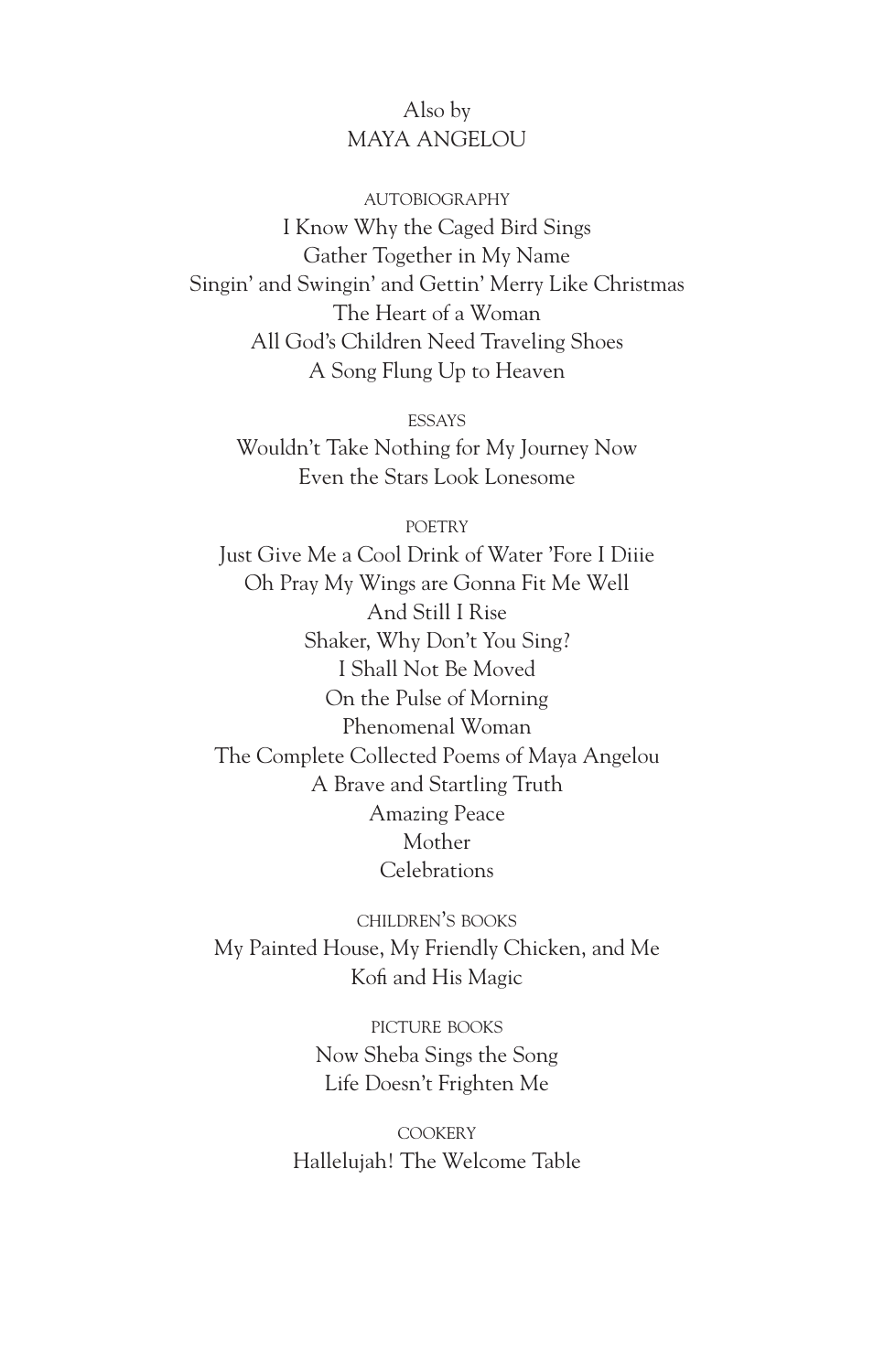# MAYA ANGELOU I Know Why the Caged Bird Sings

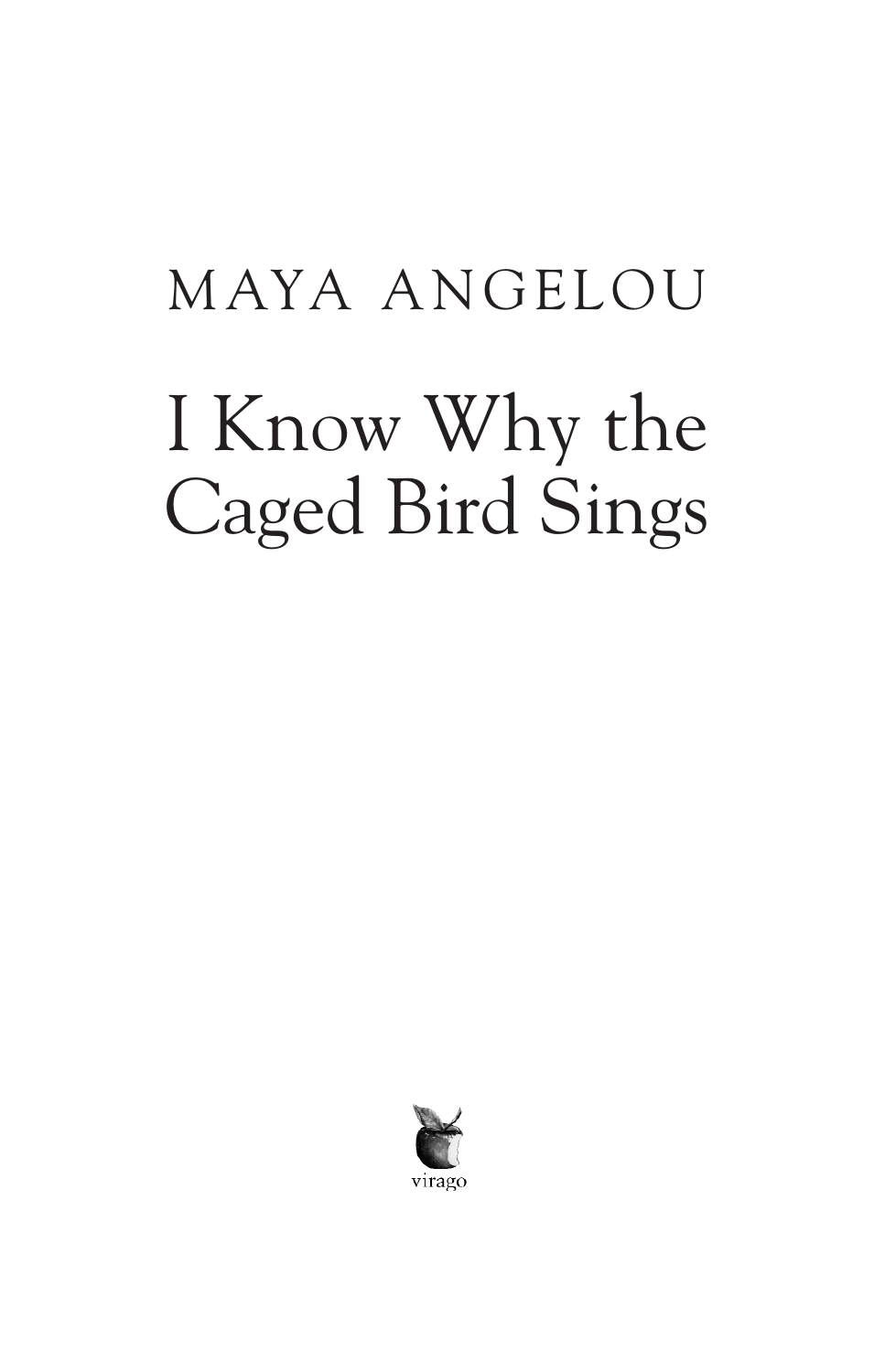#### VIRAGO

#### Published by Virago Press 1984

Reprinted 1984 (five times), 1986, 1987, 1988, 1989, 1990, 1991, 1992 (twice), 1993, 1994, 1995 (twice), 1996 (twice), 1997, 1998, 1999, 2000, 2001, 2002 (twice), 2003 (twice), 2004

This paperback edition published in 2007 by Virago Press

First published in the USA by Random House 1969

Copyright © Maya Angelou 1969

The title *I Know Why the Caged Bird Sings* is from the poem 'Sympathy' by Paul Laurence Dunbar

Acknowledgement is extended to Edward B. Marks Music Corporation for permission to reprint 'Lift Ev'ry Voice and Sing', words by James Weldon Johnson, music by J. Rosamund Johnson. Copyright © Edward B. Marks Music Corporation.

The moral right of the author has been asserted.

All rights reserved.

No part of this publication may be reproduced, stored in a retrieval system, or transmitted, in any form or by any means, without the prior permission in writing of the publisher, nor be otherwise circulated in any form of binding or cover other than that in which it is published and without a similar condition including this condition being imposed on the subsequent purchaser.

> A CIP catalogue record for this book is available from the British Library.

> > ISBN 978-0-86068-511-1

Papers used by Virago are natural, recyclable products made from wood grown in sustainable forests and certified in accordance with the rules of the Forest Stewardship Council.

> Typeset in Goudy by M Rules Printed and bound in Great Britain by Clays Ltd, St Ives plc Paper supplied by Hellefoss AS, Norway

> > Virago Press An imprint of Little, Brown Book Group 100 Victoria Embankment London EC4Y 0DY

An Hachette Livre UK Company

www.virago.co.uk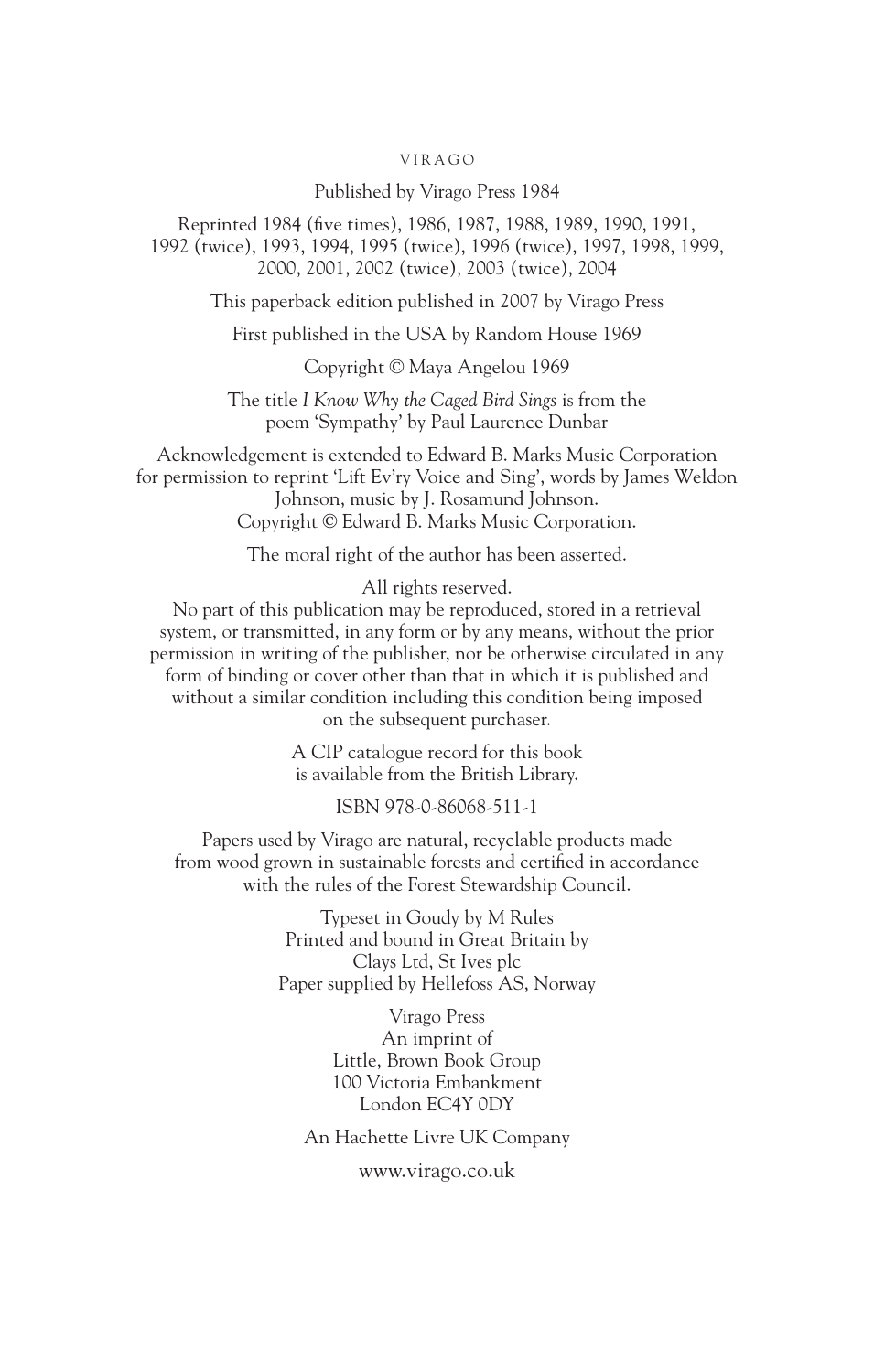This book is dedicated to my son, GUY JOHNSON, AND ALL THE STRONG BLACK BIRDS OF PROMISE who defy the odds and gods and sing their songs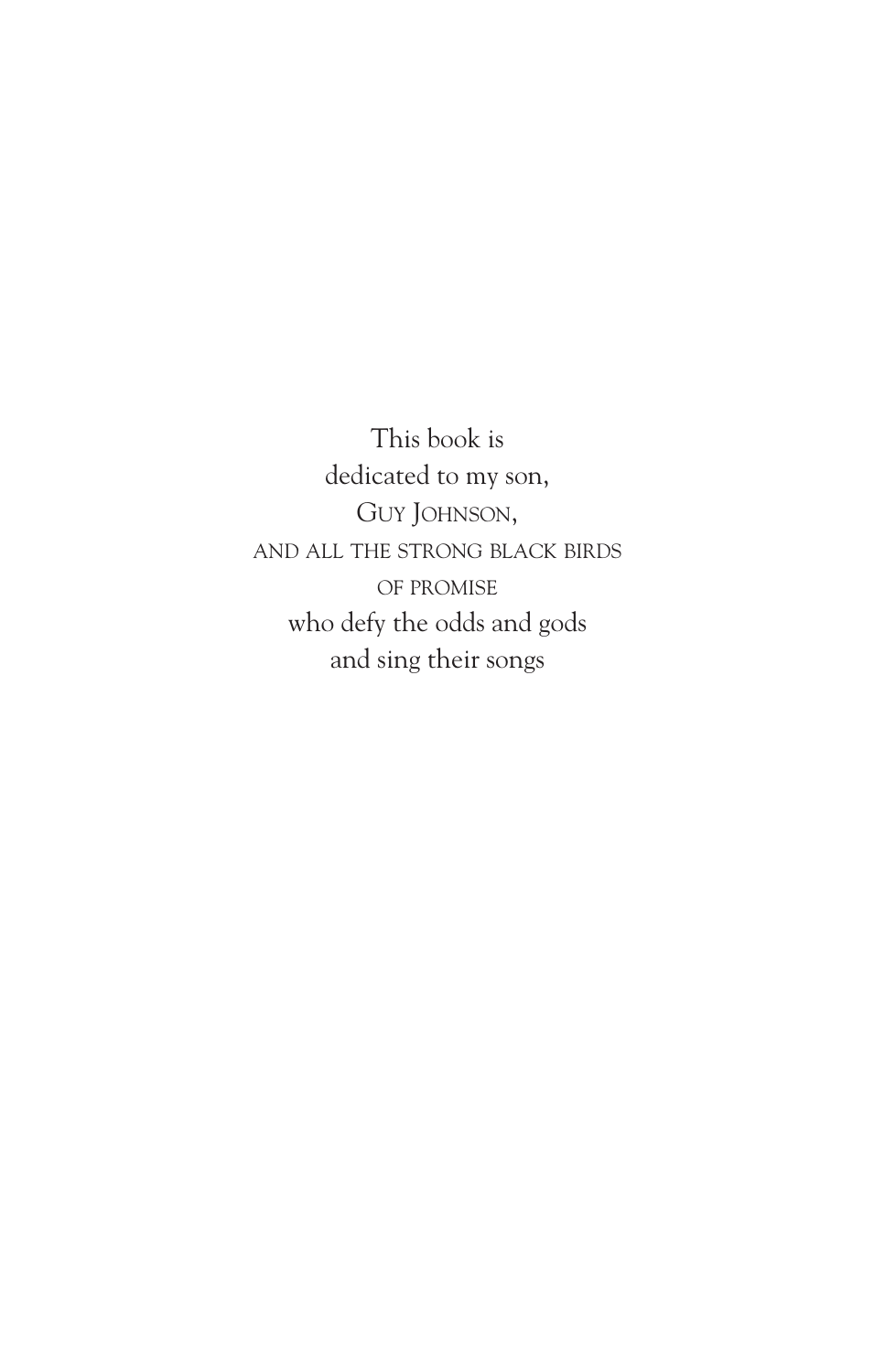### Acknowledgments

I thank my mother, Vivian Baxter, and my brother, Bailey Johnson, who encouraged me to remember. Thanks to the Harlem Writers' Guild for concern and to John O. Killens who told me I could write. To Nana Kobina Nketsia IV who insisted that I must. Lasting gratitude to Gerard Purcell who believed concretely and to Tony D'Amato who understood. Thanks to Abbey Lincoln Roach for naming my book.

A final thanks to my editor at Random House, Robert Loomis, who gently prodded me back into the lost years.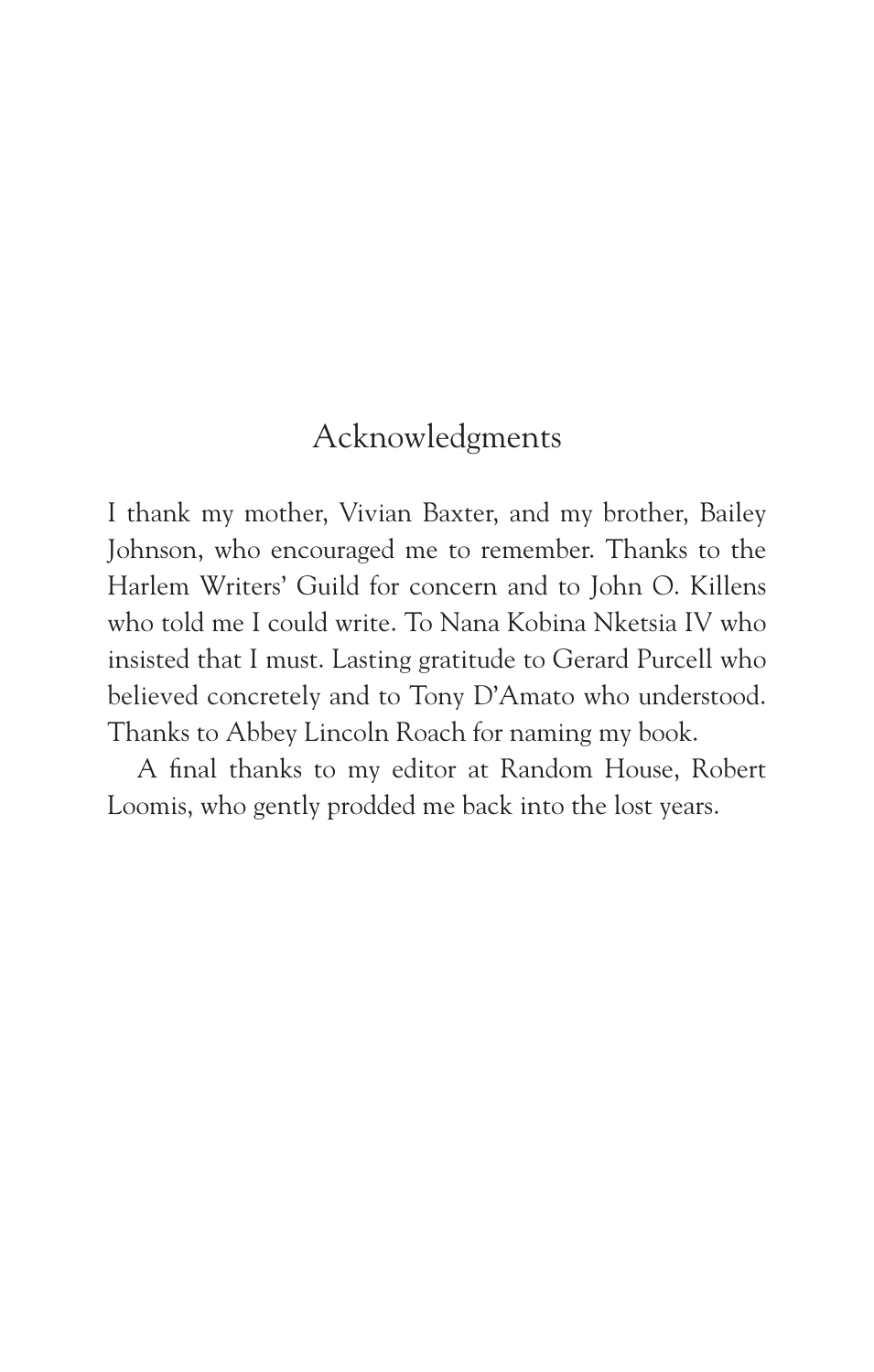## I Know Why the Caged Bird Sings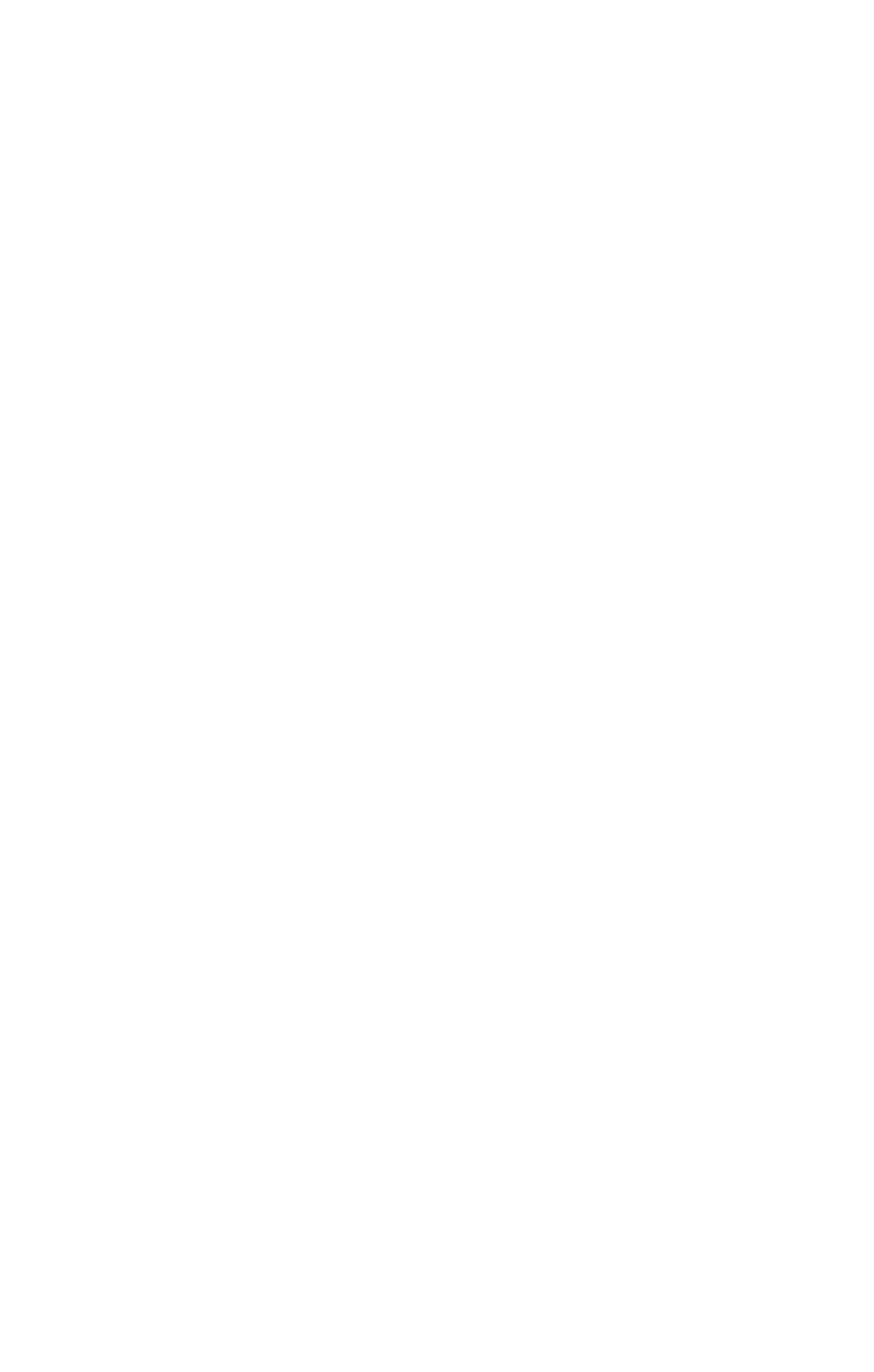'What you looking at me for? I didn't come to stay . . .'

I hadn't so much forgot as I couldn't bring myself to remember. Other things were more important.

> 'What you looking at me for? I didn't come to stay . . .'

Whether I could remember the rest of the poem or not was immaterial. The truth of the statement was like a wadded-up handkerchief, sopping wet in my fists, and the sooner they accepted it the quicker I could let my hands open and the air would cool my palms.

'What you looking at me for . . .?'

The children's section of the Colored Methodist Episcopal Church was wiggling and giggling over my well-known forgetfulness.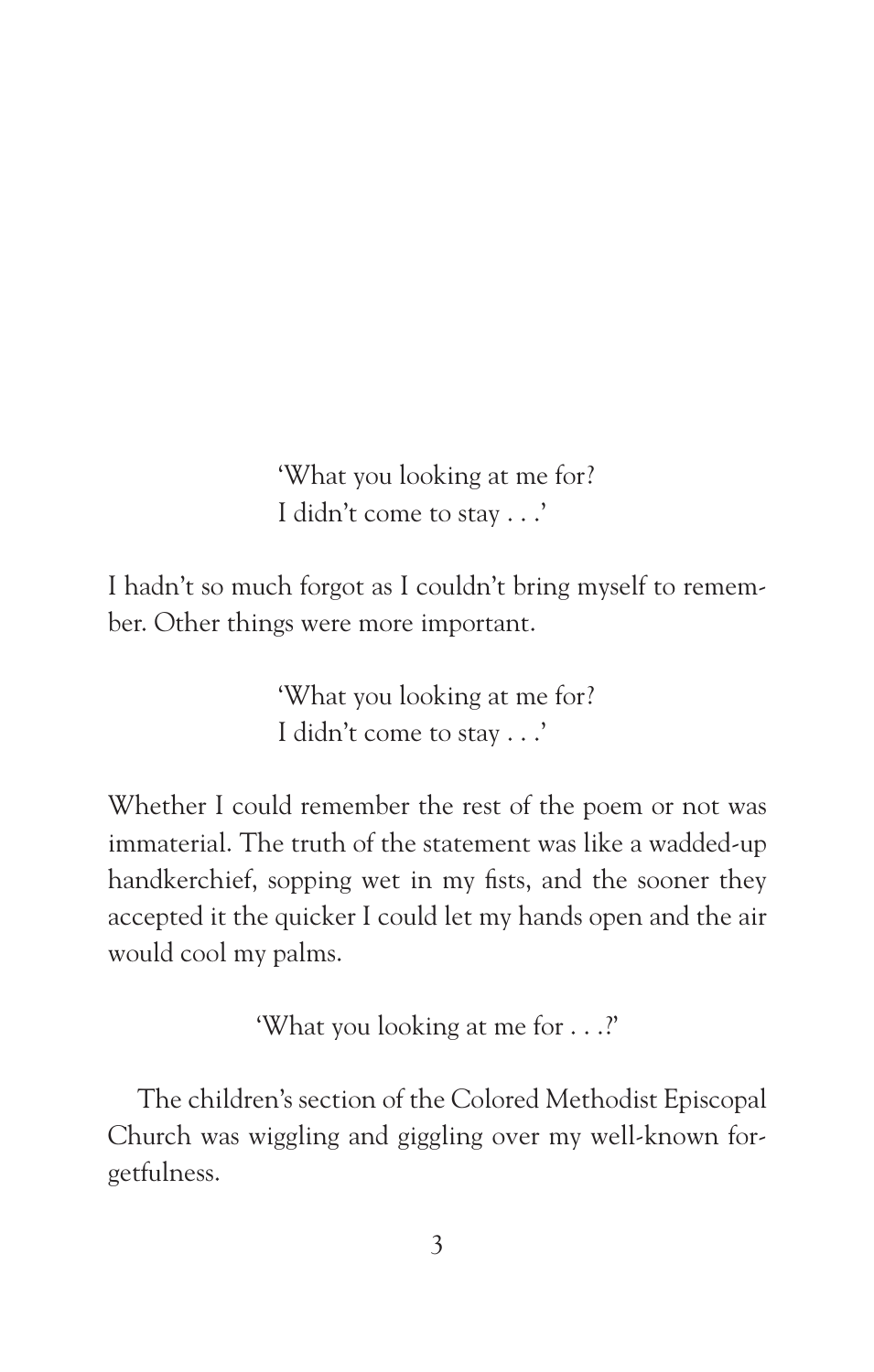The dress I wore was lavender taffeta, and each time I breathed it rustled, and now that I was sucking in air to breathe out shame it sounded like crepe paper on the back of hearses.

As I'd watched Momma put ruffles on the hem and cute little tucks around the waist, I knew that once I put it on I'd look like a movie star. (It was silk and that made up for the awful color.) I was going to look like one of the sweet little white girls who were everybody's dream of what was right with the world. Hanging softly over the black Singer sewing machine, it looked like magic, and when people saw me wearing it they were going to run up to me and say, 'Marguerite [sometimes it was "dear Marguerite"], forgive us, please, we didn't know who you were,' and I would answer generously, 'No, you couldn't have known. Of course I forgive you.'

Just thinking about it made me go around with angel's dust sprinkled over my face for days. But Easter's early morning sun had shown the dress to be a plain ugly cut-down from a white woman's once-was-purple throwaway. It was old-lady-long too, but it didn't hide my skinny legs, which had been greased with Blue Seal Vaseline and powdered with the Arkansas red clay. The age-faded color made my skin look dirty like mud, and everyone in church was looking at my skinny legs.

Wouldn't they be surprised when one day I woke out of my black ugly dream, and my real hair, which was long and blond, would take the place of the kinky mass that Momma wouldn't let me straighten? My light-blue eyes were going to hypnotize them, after all the things they said about 'my daddy must of been a Chinaman' (I thought they meant made out of china, like a cup) because my eyes were so small and squinty. Then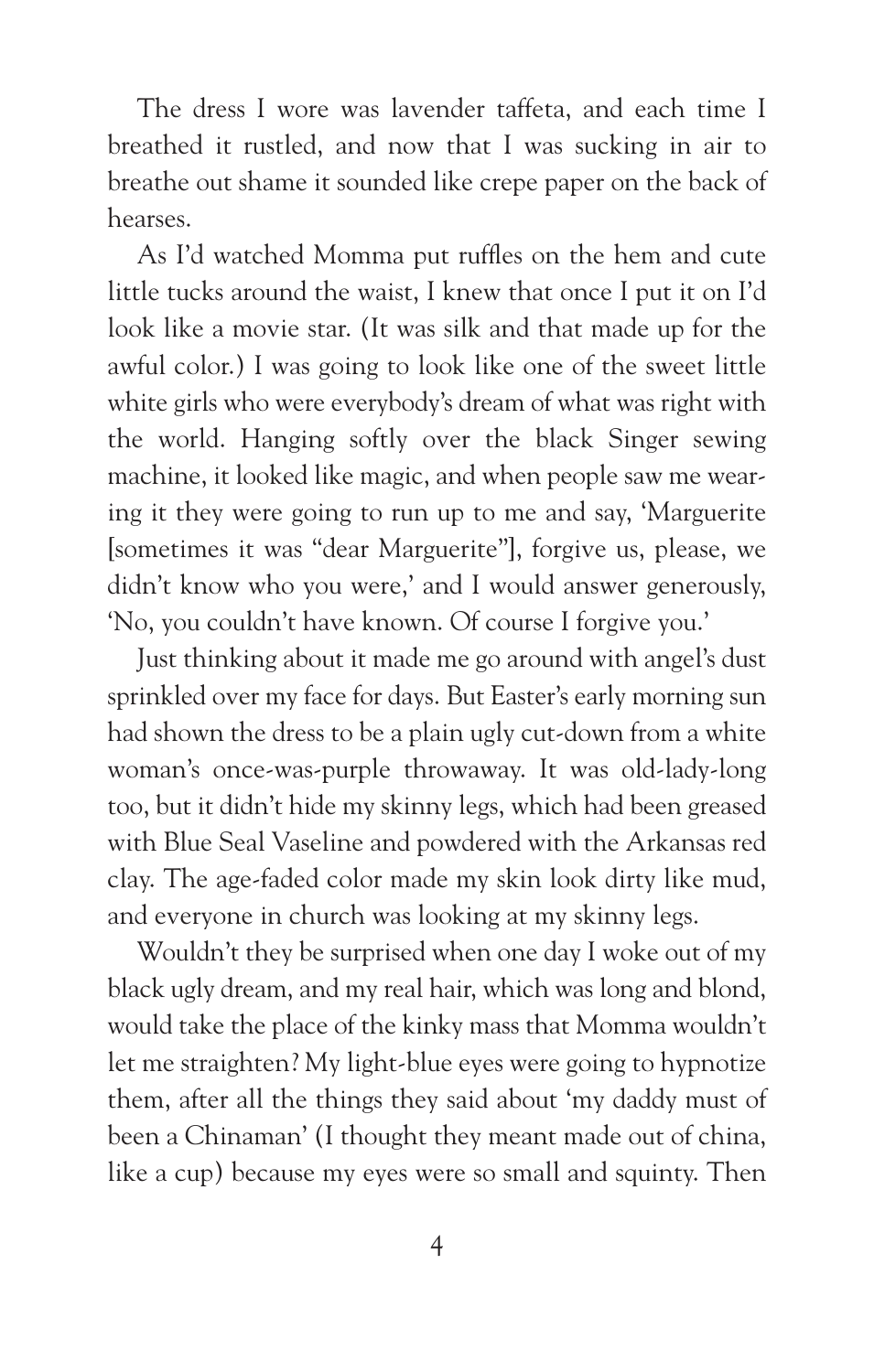they would understand why I had never picked up a Southern accent, or spoke the common slang, and why I had to be forced to eat pigs' tails and snouts. Because I was really white and because a cruel fairy stepmother, who was understandably jealous of my beauty, had turned me into a too-big Negro girl, with nappy black hair, broad feet and a space between her teeth that would hold a number-two pencil.

'What you looking . . .' The minister's wife leaned toward me, her long yellow face full of sorry. She whispered, 'I just come to tell you, it's Easter Day.' I repeated, jamming the words together, 'Ijustcometotellyouit'sEasterDay,' as low as possible. The giggles hung in the air like melting clouds that were waiting to rain on me. I held up two fingers, close to my chest, which meant that I had to go to the toilet, and tiptoed toward the rear of the church. Dimly, somewhere over my head, I heard ladies saying, 'Lord bless the child,' and 'Praise God.' My head was up and my eyes were open, but I didn't see anything. Halfway down the aisle, the church exploded with 'Were you there when they crucified my Lord?' and I tripped over a foot stuck out from the children's pew. I stumbled and started to say something, or maybe to scream, but a green persimmon, or it could have been a lemon, caught me between the legs and squeezed. I tasted the sour on my tongue and felt it in the back of my mouth. Then before I reached the door, the sting was burning down my legs and into my Sunday socks. I tried to hold, to squeeze it back, to keep it from speeding, but when I reached the church porch I knew I'd have to let it go, or it would probably run right back up to my head and my poor head would burst like a dropped watermelon, and all the brains and spit and tongue and eyes would roll all over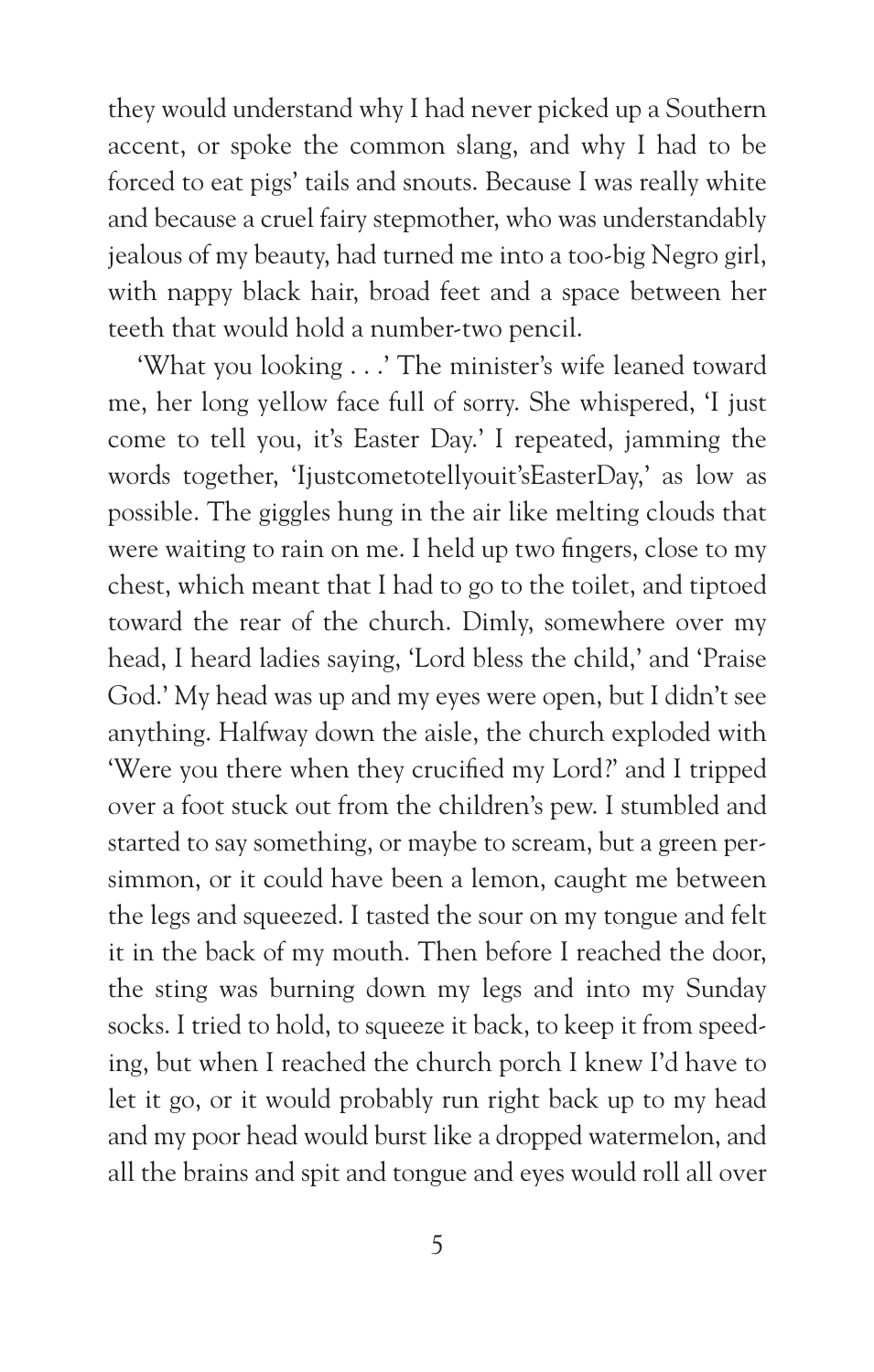the place. So I ran down into the yard and let it go. I ran, peeing and crying, not toward the toilet out back but to our house. I'd get a whipping for it, to be sure, and the nasty children would have something new to tease me about. I laughed anyway, partially for the sweet release; still, the greater joy came not only from being liberated from the silly church but from the knowledge that I wouldn't die from a busted head.

If growing up is painful for the Southern Black girl, being aware of her displacement is the rust on the razor that threatens the throat.

It is an unnecessary insult.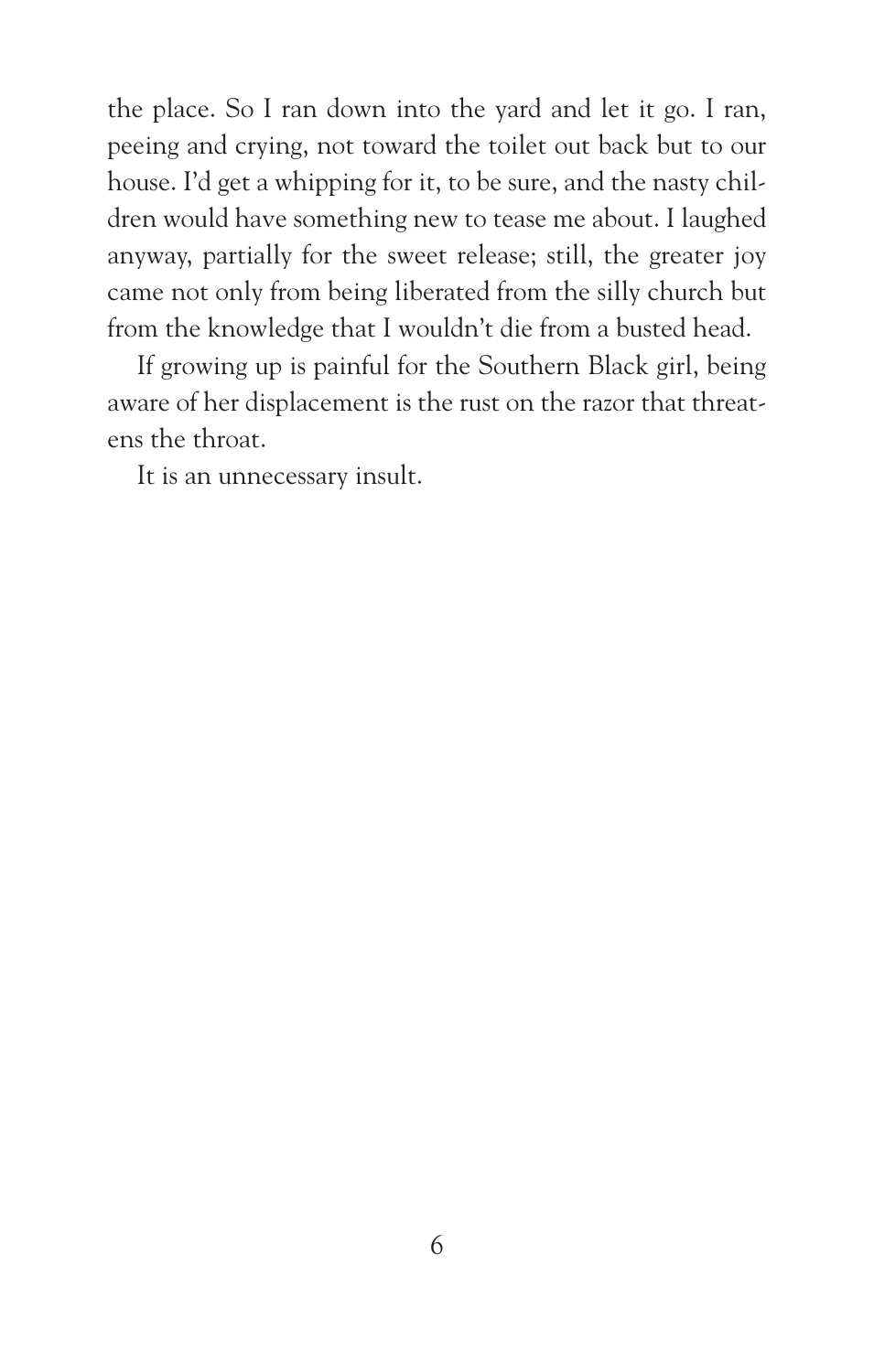1

When I was three and Bailey four, we had arrived in the musty little town, wearing tags on our wrists which instructed – 'To Whom It May Concern' – that we were Marguerite and Bailey Johnson Jr., from Long Beach, California, en route to Stamps, Arkansas, c/o Mrs. Annie Henderson.

Our parents had decided to put an end to their calamitous marriage, and Father shipped us home to his mother. A porter had been charged with our welfare – he got off the train the next day in Arizona – and our tickets were pinned to my brother's inside coat pocket.

I don't remember much of the trip, but after we reached the segregated southern part of the journey, things must have looked up. Negro passengers, who always traveled with loaded lunch boxes, felt sorry for 'the poor little motherless darlings' and plied us with cold fried chicken and potato salad.

Years later I discovered that the United States had been crossed thousands of times by frightened Black children traveling alone to their newly affluent parents in Northern cities,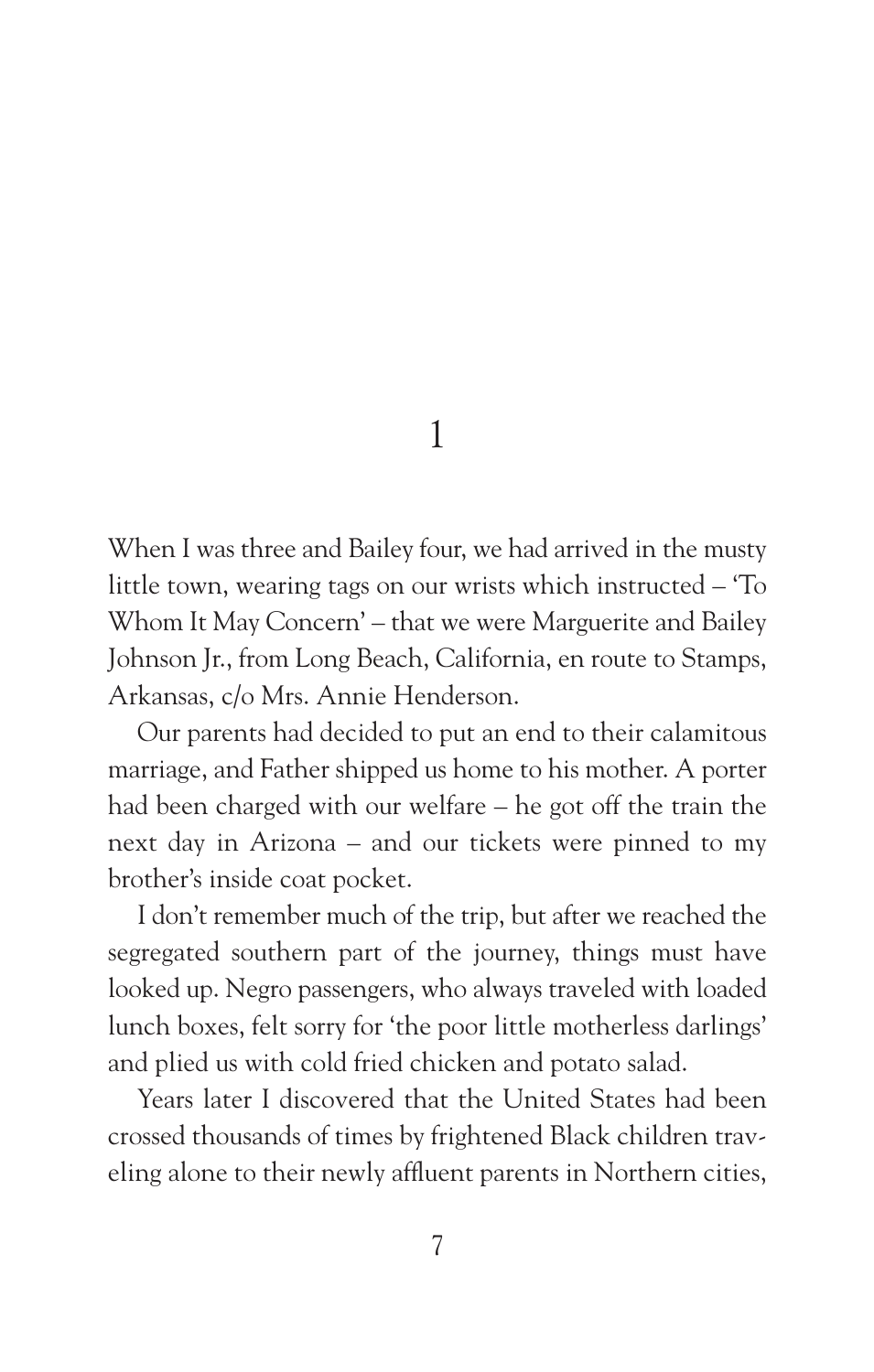or back to grandmothers in Southern towns when the urban North reneged on its economic promises.

The town reacted to us as its inhabitants had reacted to all things new before our coming. It regarded us a while without curiosity but with caution, and after we were seen to be harmless (and children) it closed in around us, as a real mother embraces a stranger's child. Warmly, but not too familiarly.

We lived with our grandmother and uncle in the rear of the Store (it was always spoken of with a capital *s*), which she had owned some twenty-five years.

Early in the century, Momma (we soon stopped calling her Grandmother) sold lunches to the sawmen in the lumberyard (east Stamps) and the seedmen at the cotton gin (west Stamps). Her crisp meat pies and cool lemonade, when joined to her miraculous ability to be in two places at the same time, assured her business success. From being a mobile lunch counter, she set up a stand between the two points of fiscal interest and supplied the workers' needs for a few years. Then she had the Store built in the heart of the Negro area. Over the years it became the lay center of activities in town. On Saturdays, barbers sat their customers in the shade on the porch of the Store, and troubadours on their ceaseless crawlings through the South leaned across its benches and sang their sad songs of The Brazos while they played juice harps and cigar-box guitars.

The formal name of the Store was the Wm. Johnson General Merchandise Store. Customers could find food staples, a good variety of colored thread, mash for hogs, corn for chickens, coal oil for lamps, light bulbs for the wealthy, shoestrings, hair dressing, balloons, and flower seeds. Anything not visible had only to be ordered.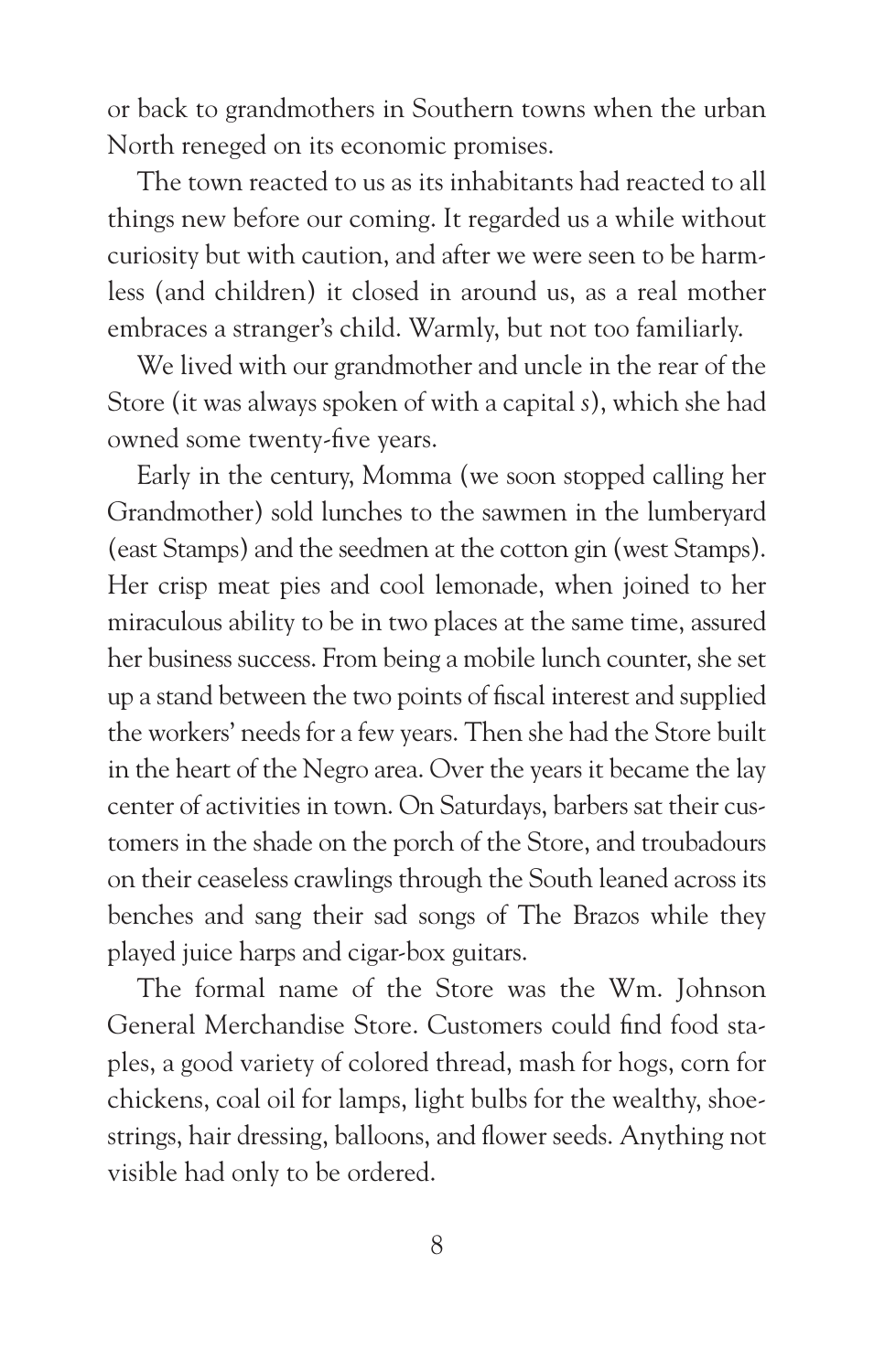Until we became familiar enough to belong to the Store and it to us, we were locked up in a Fun House of Things where the attendant had gone home for life.

Each year I watched the field across from the Store turn caterpillar green, then gradually frosty white. I knew exactly how long it would be before the big wagons would pull into the front yard and load on the cotton pickers at daybreak to carry them to the remains of slavery's plantations.

During the picking season my grandmother would get out of bed at four o'clock (she never used an alarm clock) and creak down to her knees and chant in a sleep-filled voice, 'Our Father, thank you for letting me see this New Day. Thank you that you didn't allow the bed I lay on last night to be my cooling board, nor my blanket my winding sheet. Guide my feet this day along the straight and narrow, and help me to put a bridle on my tongue. Bless this house, and everybody in it. Thank you, in the name of your Son, Jesus Christ, Amen.'

Before she had quite arisen, she called our names and issued orders, and pushed her large feet into homemade slippers and across the bare lye-washed wooden floor to light the coal-oil lamp.

The lamplight in the Store gave a soft make-believe feeling to our world which made me want to whisper and walk about on tiptoe. The odors of onions and oranges and kerosene had been mixing all night and wouldn't be disturbed until the wooded slat was removed from the door and the early morning air forced its way in with the bodies of people who had walked miles to reach the pickup place.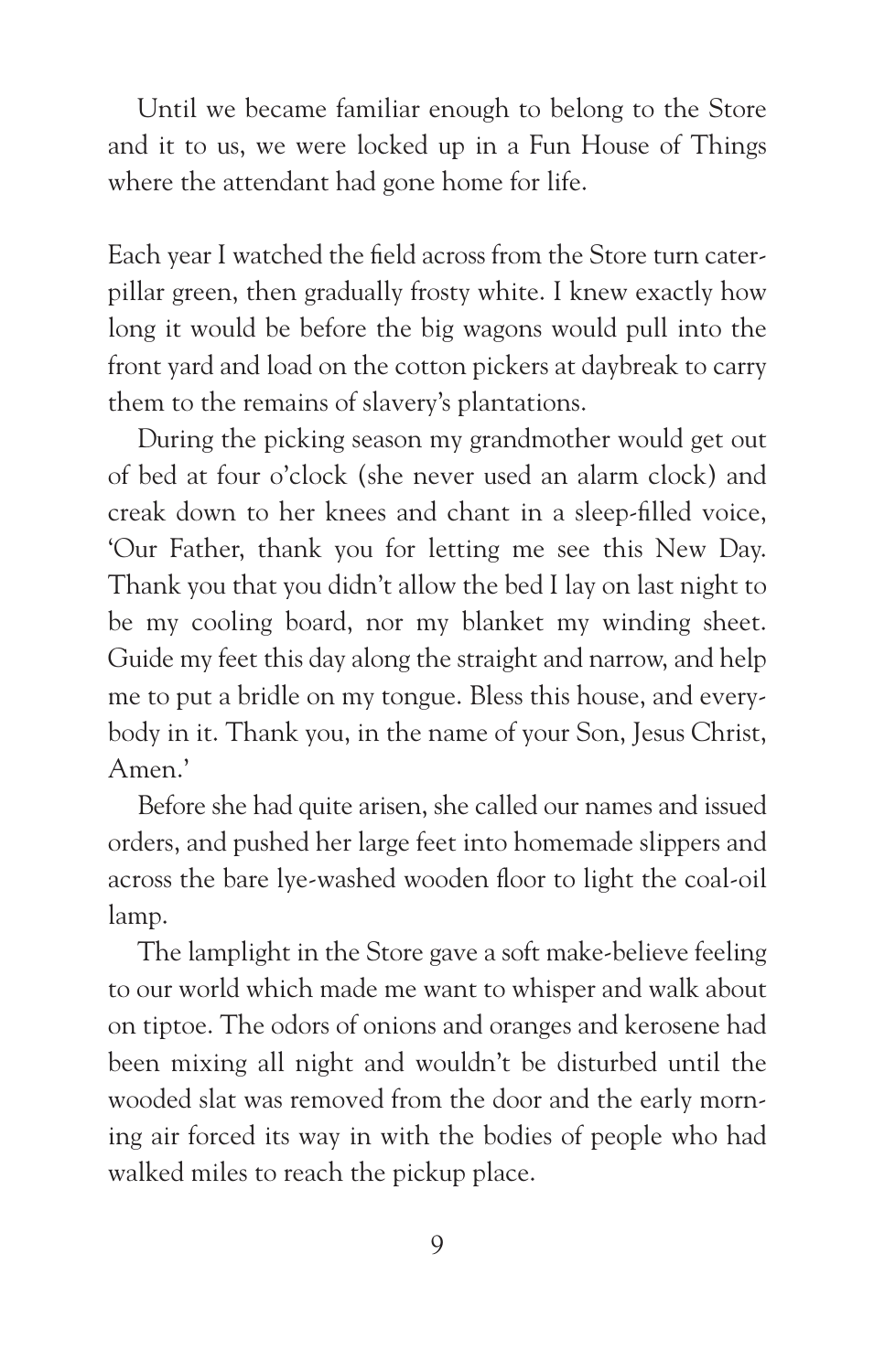'Sister, I'll have two cans of sardines.'

'I'm gonna work so fast today I'm gonna make you look like you standing still.'

'Lemme have a hunk uh cheese and some sody crackers.'

'Just gimme a coupla them fat peanut paddies.' That would be from a picker who was taking his lunch. The greasy brown paper sack was stuck behind the bib of his overalls. He'd use the candy as a snack before the noon sun called the workers to rest.

In those tender mornings the Store was full of laughing, joking, boasting and bragging. One man was going to pick two hundred pounds of cotton, and another three hundred. Even the children were promising to bring home fo' bits and six bits.

The champion picker of the day before was the hero of the dawn. If he prophesied that the cotton in today's field was going to be sparse and stick to the bolls like glue, every listener would grunt a hearty agreement.

The sound of the empty cotton sacks dragging over the floor and the murmurs of waking people were sliced by the cash register as we rang up the five-cent sales.

If the morning sounds and smells were touched with the supernatural, the late afternoon had all the features of the normal Arkansas life. In the dying sunlight the people dragged, rather than their empty cotton sacks.

Brought back to the Store, the pickers would step out of the backs of trucks and fold down, dirt-disappointed, to the ground. No matter how much they had picked, it wasn't enough. Their wages wouldn't even get them out of debt to my grandmother, not to mention the staggering bill that waited on them at the white commissary downtown.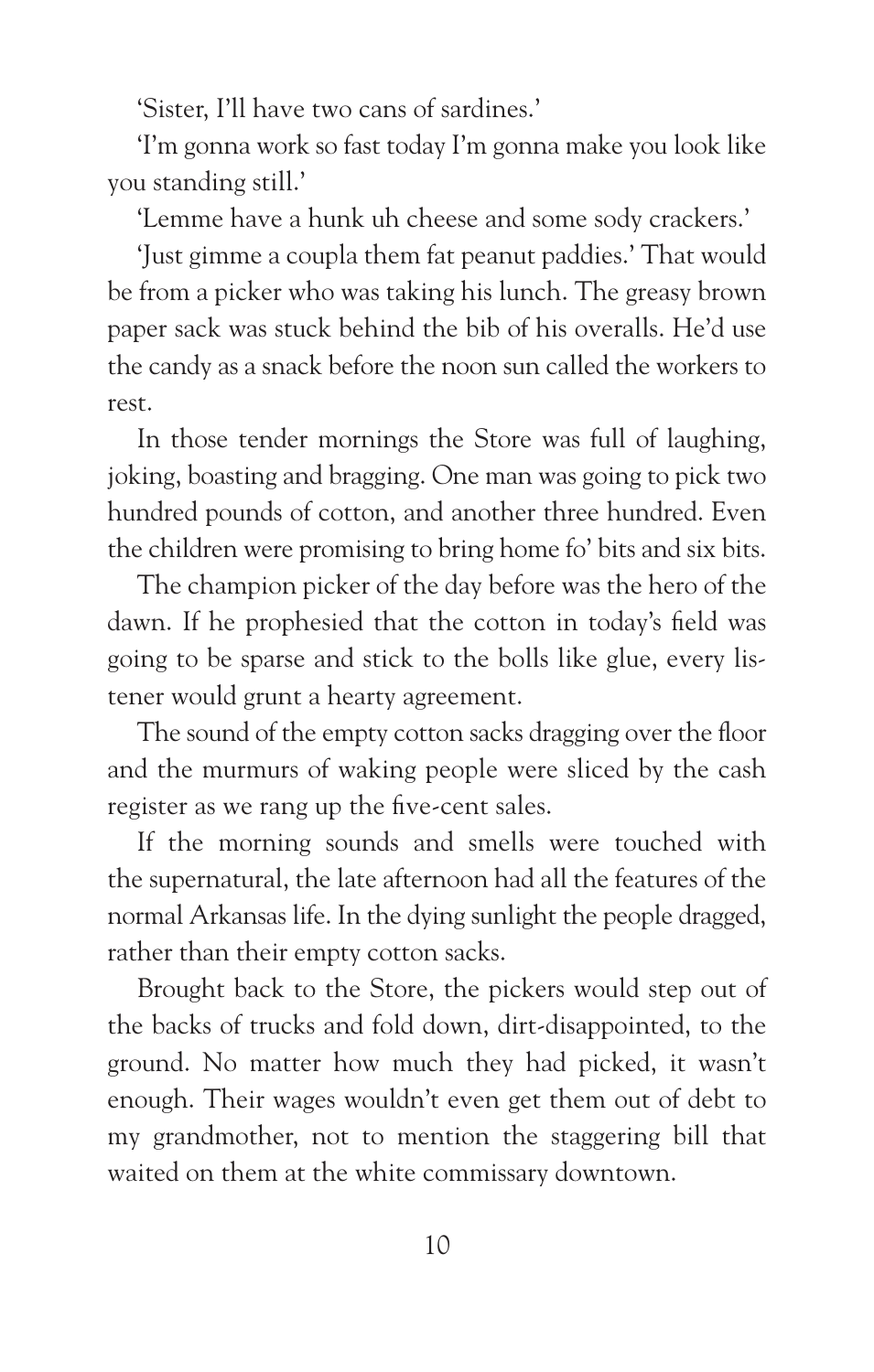The sounds of the new morning had been replaced with grumbles about cheating houses, weighted scales, snakes, skimpy cotton and dusty rows. In later years I was to confront the stereotyped picture of gay song-singing cotton pickers with such inordinate rage that I was told even by fellow Blacks that my paranoia was embarrassing. But I had seen the fingers cut by the mean little cotton bolls, and I had witnessed the backs and shoulders and arms and legs resisting any further demands.

Some of the workers would leave their sacks at the Store to be picked up the following morning, but a few had to take them home for repairs. I winced to picture them sewing the coarse material under a coal-oil lamp with fingers stiffening from the day's work. In too few hours they would have to walk back to Sister Henderson's Store, get vittles and load, again, onto the trucks. Then they would face another day of trying to earn enough for the whole year with the heavy knowledge that they were going to end the season as they started it. Without the money or credit necessary to sustain a family for three months. In cotton-picking time the late afternoons revealed the harshness of Black Southern life, which in the early morning had been softened by nature's blessing of grogginess, forgetfulness and the soft lamplight.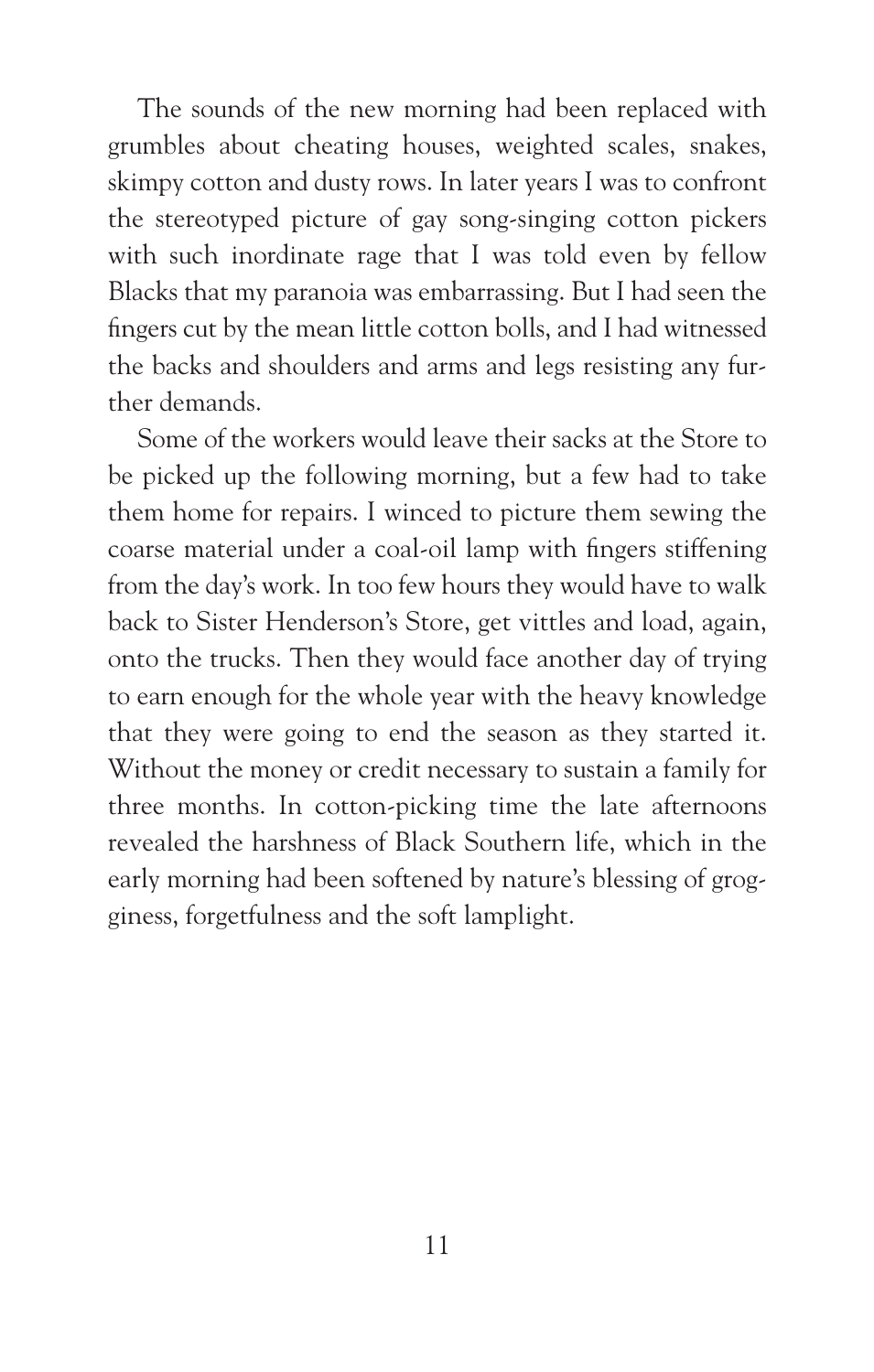2

When Bailey was six and I a year younger, we used to rattle off the times tables with the speed I was later to see Chinese children in San Francisco employ on their abacuses. Our summer-gray pot-bellied stove bloomed rosy red during winter, and became a severe disciplinarian threat if we were so foolish as to indulge in making mistakes.

Uncle Willie used to sit, like a giant black Z (he had been crippled as a child), and hear us testify to the Lafayette County Training Schools' abilities. His face pulled down on the left side, as if a pulley had been attached to his lower teeth, and his left hand was only a mite bigger than Bailey's, but on the second mistake or on the third hesitation his big overgrown right hand would catch one of us behind the collar, and in the same moment would thrust the culprit toward the dull red heater, which throbbed like a devil's toothache. We were never burned, although once I might have been when I was so terrified I tried to jump onto the stove to remove the possibility of its remaining a threat. Like most children, I thought if I could face the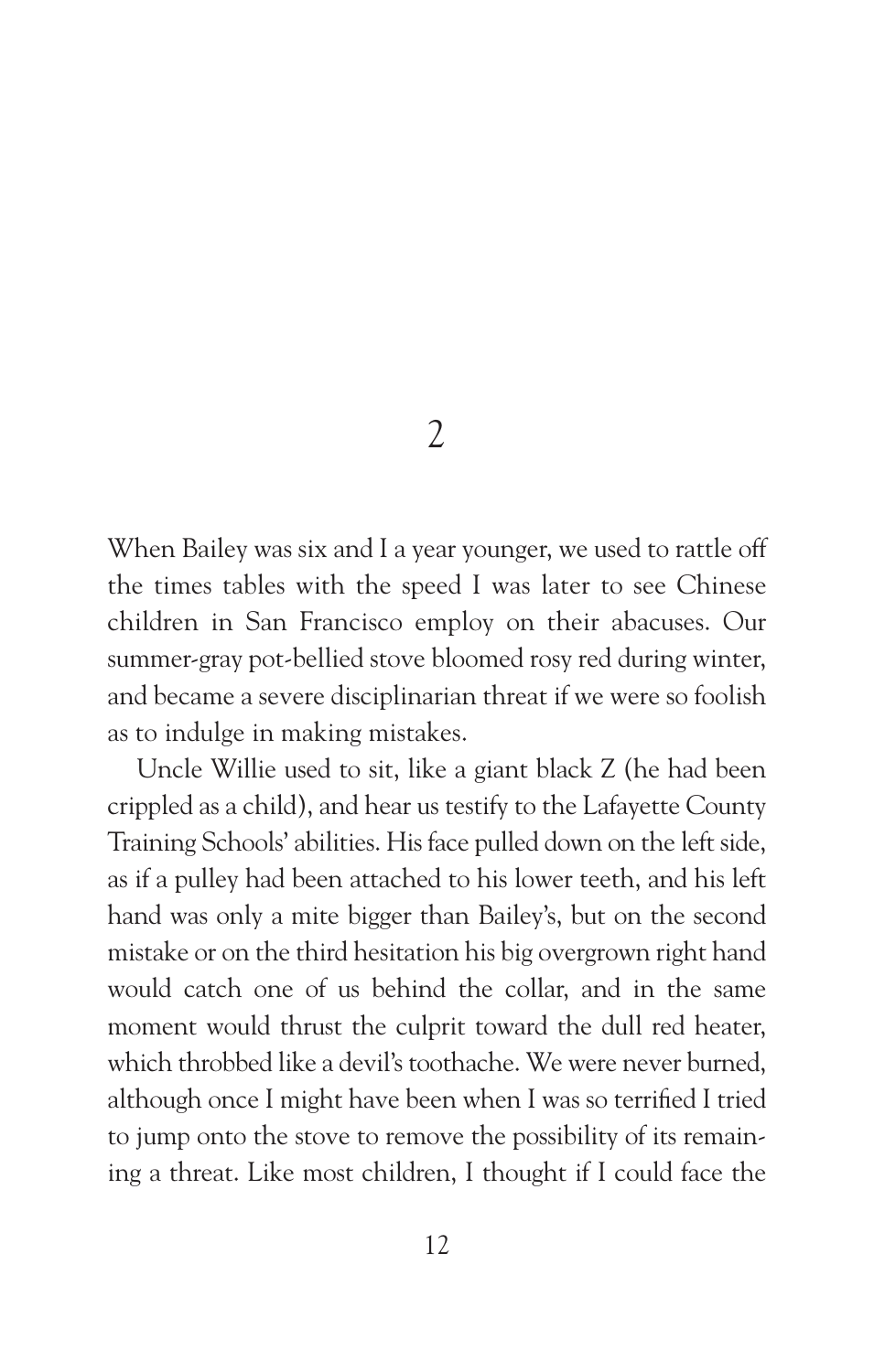worst danger voluntarily, and *triumph,* I would forever have power over it. But in my case of sacrificial effort I was thwarted. Uncle Willie held tight to my dress and I only got close enough to smell the clean dry scent of hot iron. We learned the times tables without understanding their grand principle, simply because we had the capacity and no alternative.

The tragedy of lameness seems so unfair to children that they are embarrassed in its presence. And they, most recently off nature's mold, sense that they have only narrowly missed being another of her jokes. In relief at the narrow escape, they vent their emotions in impatience and criticism of the unlucky cripple.

Momma related times without end, and without any show of emotion, how Uncle Willie had been dropped when he was three years old by a woman who was minding him. She seemed to hold no rancor against the baby-sitter, nor for her just God who allowed the accident. She felt it necessary to explain over and over again to those who knew the story by heart that he wasn't 'born that way.'

In our society, where two-legged, two-armed strong Black men were able at best to eke out only the necessities of life, Uncle Willie, with his starched shirts, shined shoes and shelves full of food, was the whipping boy and butt of jokes of the underemployed and underpaid. Fate not only disabled him but laid a double-tiered barrier in his path. He was also proud and sensitive. Therefore he couldn't pretend that he wasn't crippled, nor could he deceive himself that people were not repelled by his defect.

Only once in all the years of trying not to watch him, I saw him pretend to himself and others that he wasn't lame.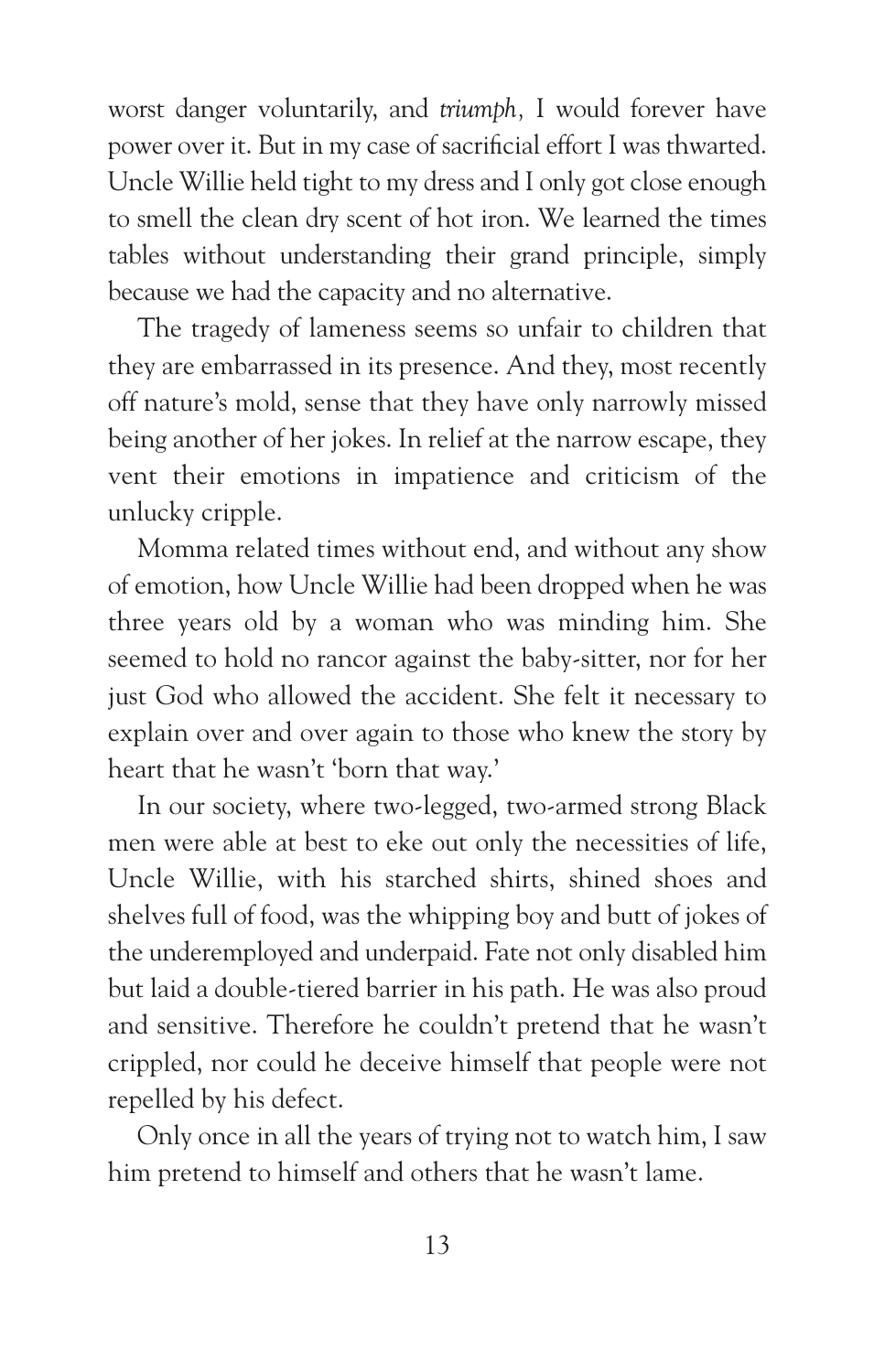Coming home from school one day, I saw a dark car in our front yard. I rushed in to find a strange man and woman (Uncle Willie said later they were schoolteachers from Little Rock) drinking Dr. Pepper in the cool of the Store. I sensed a wrongness around me, like an alarm clock that had gone off without being set.

I knew it couldn't be the strangers. Not frequently, but often enough, travelers pulled off the main road to buy tobacco or soft drinks in the only Negro store in Stamps. When I looked at Uncle Willie, I knew what was pulling my mind's coattails. He was standing erect behind the counter, not leaning forward or resting on the small shelf that had been built for him. Erect. His eyes seemed to hold me with a mixture of threats and appeal.

I dutifully greeted the strangers and roamed my eyes around for his walking stick. It was nowhere to be seen. He said, 'Uh  $\dots$  this this  $\dots$  this  $\dots$  uh, my niece. She's  $\dots$  uh  $\dots$  just come from school.' Then to the couple – 'You know . . . how, uh, children are  $\dots$  th-th-these days  $\dots$  they play all d-d-day at school and c-c-can't wait to get home and pl-play some more.'

The people smiled, very friendly.

He added, 'Go on out and pl-play, Sister.'

The lady laughed in a soft Arkansas voice and said, 'Well, you know, Mr. Johnson, they say, you're only a child once. Have you children of your own?'

Uncle Willie looked at me with an impatience I hadn't seen in his face even when he took thirty minutes to loop the laces over his high-topped shoes. 'I . . . I thought I told you to go . . . go outside and play.'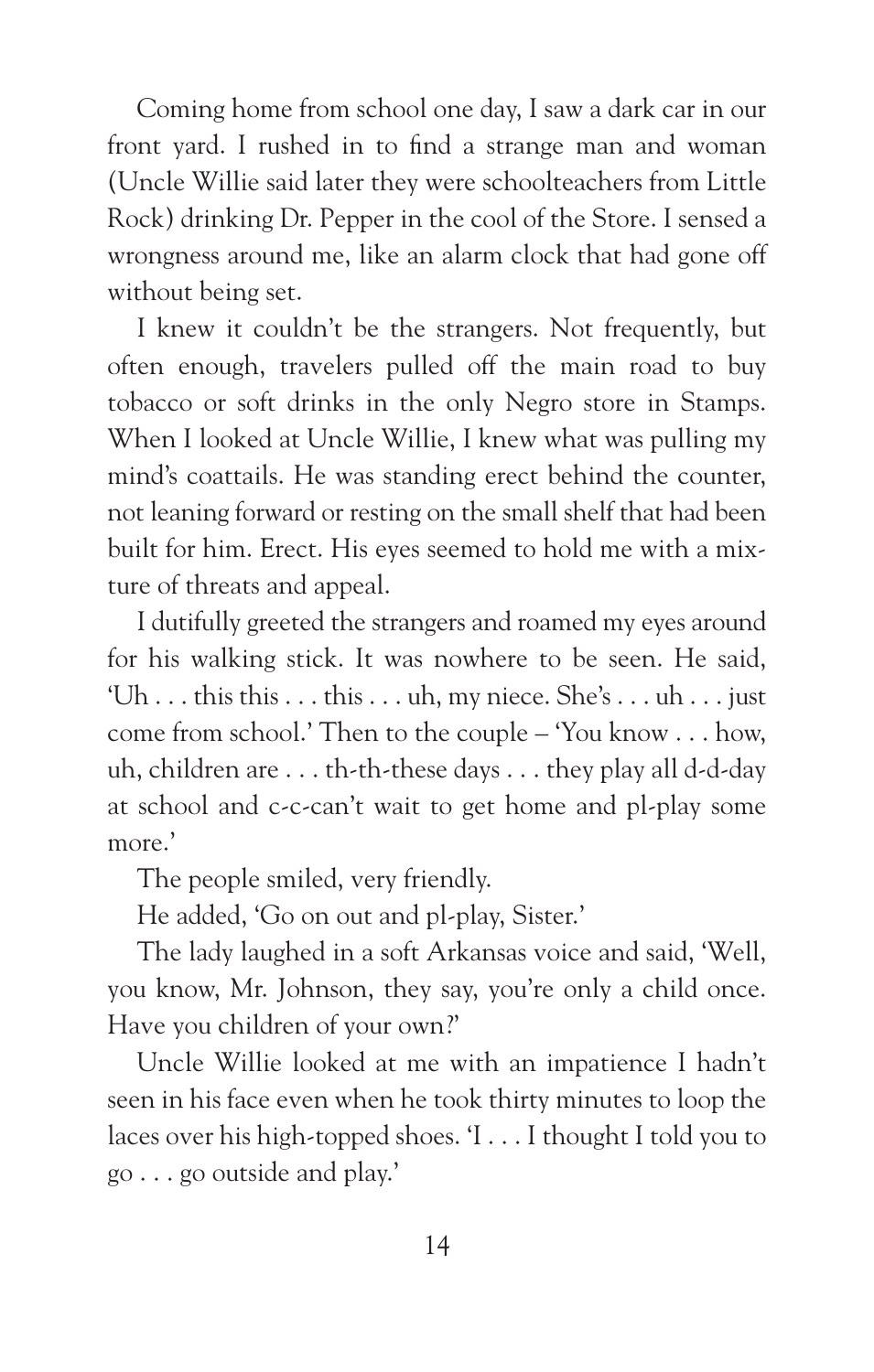Before I left I saw him lean back on the shelves of Garret Snuff, Prince Albert and Spark Plug chewing tobacco.

'No, ma'am . . . no ch-children and no wife.' He tried a laugh. 'I have an old m-m-mother and my brother's t-two children to l-look after.'

I didn't mind his using us to make himself look good. In fact, I would have pretended to be his daughter if he wanted me to. Not only did I not feel any loyalty to my own father, I figured that if I had been Uncle Willie's child I would have received much better treatment.

The couple left after a few minutes, and from the back of the house I watched the red car scare chickens, raise dust and disappear toward Magnolia.

Uncle Willie was making his way down the long shadowed aisle between the shelves and the counter – hand over hand, like a man climbing out of a dream. I stayed quiet and watched him lurch from one side, bumping to the other, until he reached the coal-oil tank. He put his hand behind that dark recess and took his cane in the strong fist and shifted his weight on the wooden support. He thought he had pulled it off.

I'll never know why it was important to him that the couple (he said later that he'd never seen them before) would take a picture of a whole Mr. Johnson back to Little Rock.

He must have tired of being crippled, as prisoners tire of penitentiary bars and the guilty tire of blame. The hightopped shoes and the cane, his uncontrollable muscles and thick tongue, and the looks he suffered of either contempt or pity had simply worn him out, and for one afternoon, one part of an afternoon, he wanted no part of them.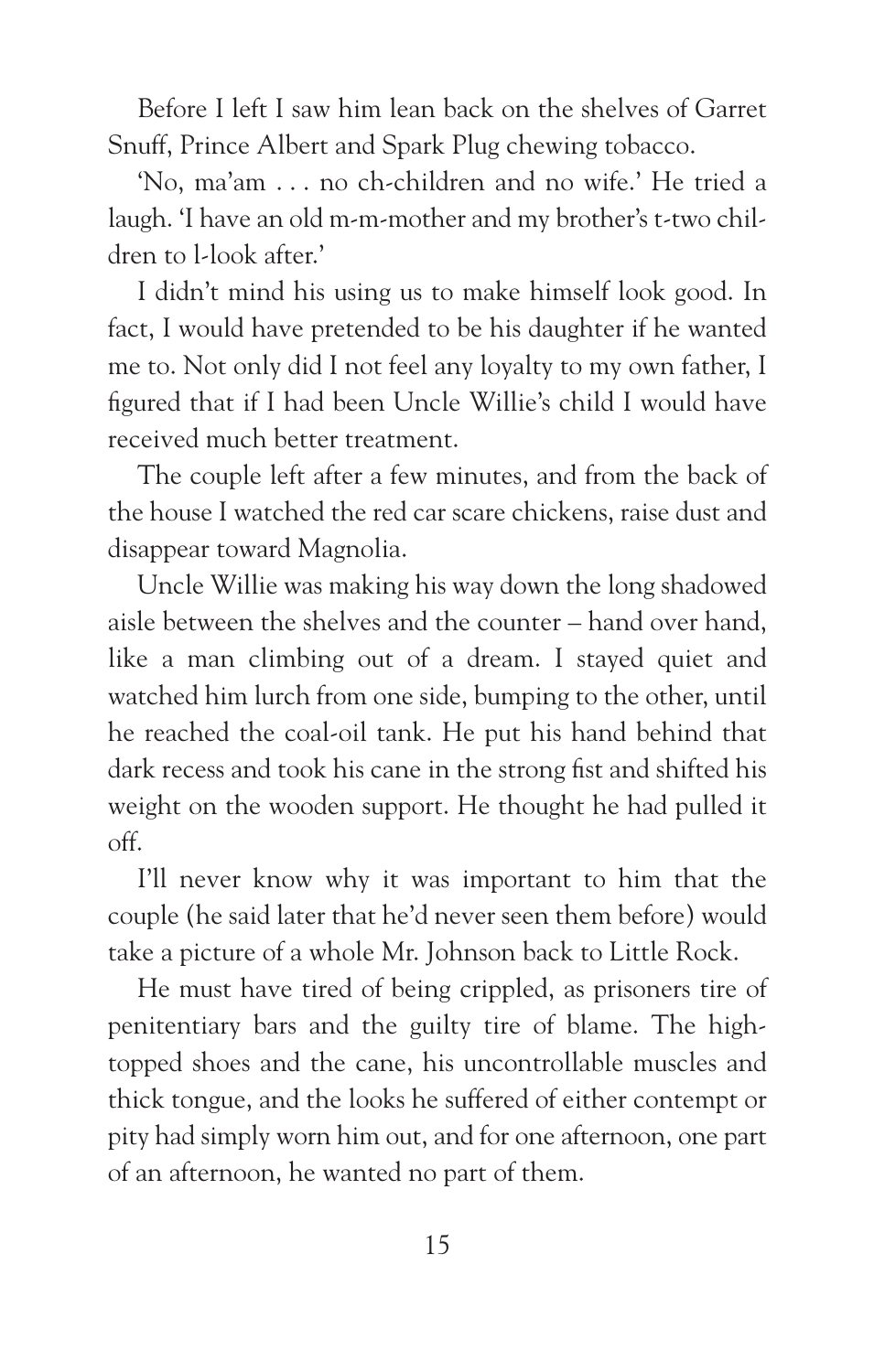I understood and felt closer to him at that moment than ever before or since.

During these years in Stamps, I met and fell in love with William Shakespeare. He was my first white love. Although I enjoyed and respected Kipling, Poe, Butler, Thackeray and Henley, I saved my young and loyal passion for Paul Lawrence Dunbar, Langston Hughes, James Weldon Johnson and W.E.B. Du Bois' 'Litany at Atlanta.' But it was Shakespeare who said, 'When in disgrace with fortune and men's eyes.' It was a state with which I felt myself most familiar. I pacified myself about his whiteness by saying that after all he had been dead so long it couldn't matter to anyone any more.

Bailey and I decided to memorize a scene from *The Merchant of Venice,* but we realized that Momma would question us about the author and that we'd have to tell her that Shakespeare was white, and it wouldn't matter to her whether he was dead or not. So we chose 'The Creation' by James Weldon Johnson instead.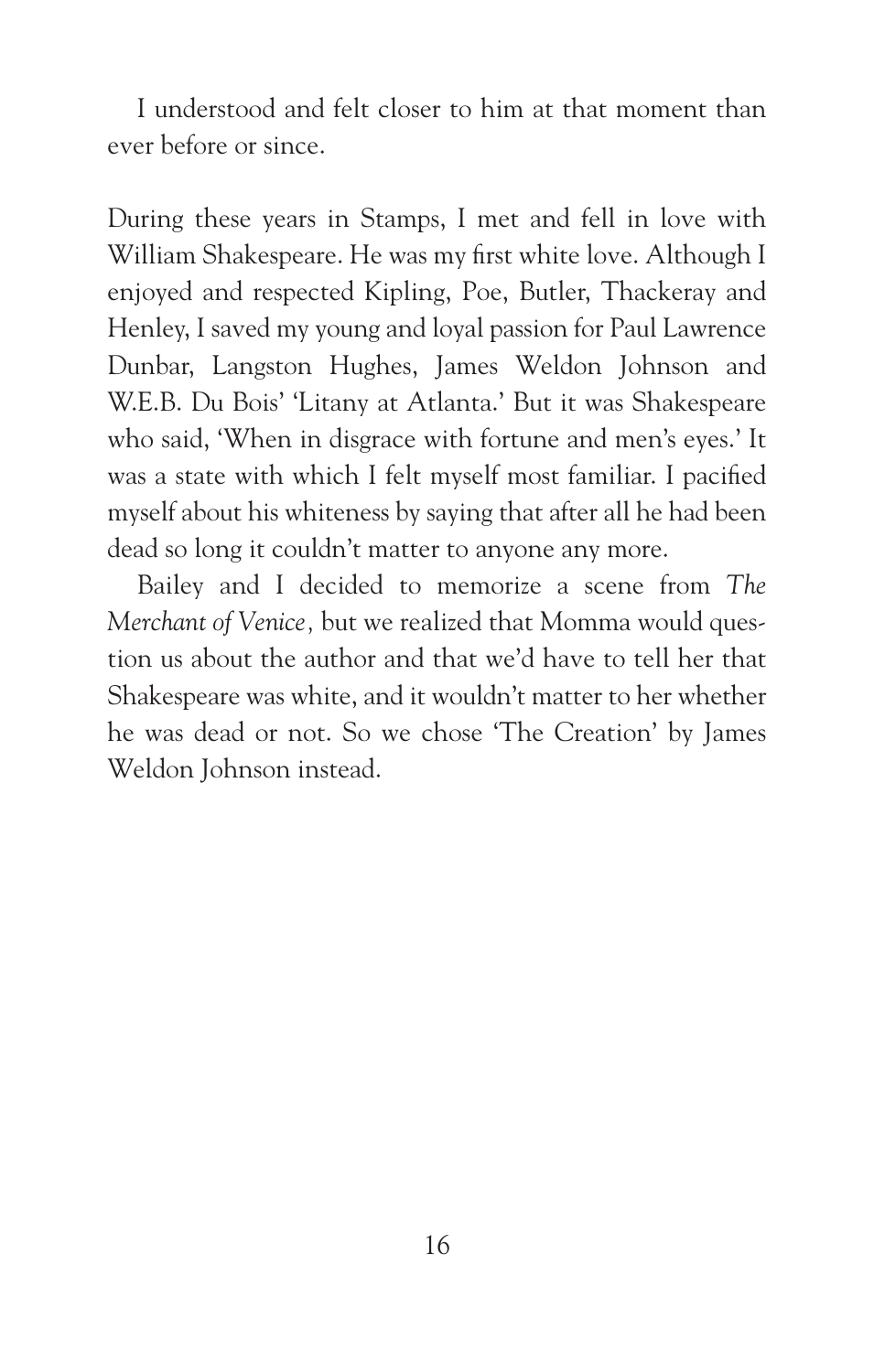3

Weighing the half-pounds of flour, excluding the scoop, and depositing them dust-free into the thin paper sacks held a simple kind of adventure for me. I developed an eye for measuring how full a silver-looking ladle of flour, mash, meal, sugar or corn had to be to push the scale indicator over to eight ounces or one pound. When I was absolutely accurate our appreciative customers used to admire: 'Sister Henderson sure got some smart grandchildrens.' If I was off in the Store's favor, the eagle-eyed women would say, 'Put some more in that sack, child. Don't you try to make your profit offa me.'

Then I would quietly but persistently punish myself. For every bad judgment, the fine was no silver-wrapped Kisses, the sweet chocolate drops that I loved more than anything in the world, except Bailey. And maybe canned pineapples. My obsession with pineapples nearly drove me mad. I dreamt of the days when I would be grown and able to buy a whole carton for myself alone.

Although the syrupy golden rings sat in their exotic cans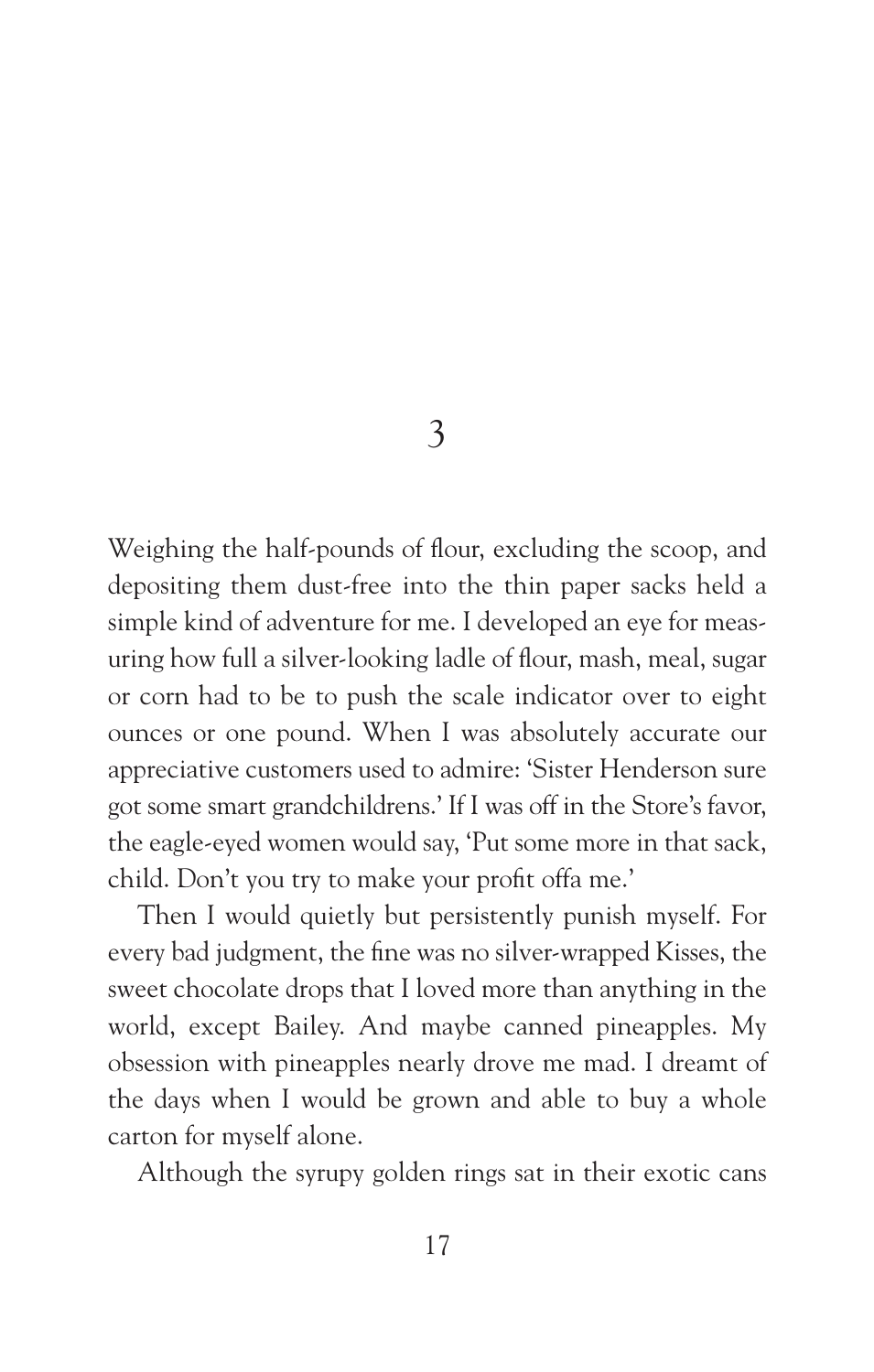on our shelves year round, we only tasted them during Christmas. Momma used the juice to make almost-black fruit cakes. Then she lined heavy soot-encrusted iron skillets with the pineapple rings for rich upside-down cakes. Bailey and I received one slice each, and I carried mine around for hours, shredding off the fruit until nothing was left except the perfume on my fingers. I'd like to think that my desire for pineapples was so sacred that I wouldn't allow myself to steal a can (which was possible) and eat it alone out in the garden, but I'm certain that I must have weighed the possibility of the scent exposing me and didn't have the nerve to attempt it.

Until I was thirteen and left Arkansas for good, the Store was my favorite place to be. Alone and empty in the mornings, it looked like an unopened present from a stranger. Opening the front doors was pulling the ribbon off the unexpected gift. The light would come in softly (we faced north), easing itself over the shelves of mackerel, salmon, tobacco, thread. It fell flat on the big vat of lard and by noontime during the summer the grease had softened to a thick soup. Whenever I walked into the Store in the afternoon, I sensed that it was tired. I alone could hear the slow pulse of its job half done. But just before bedtime, after numerous people had walked in and out, had argued over their bills, or joked about their neighbors, or just dropped in 'to give Sister Henderson a "Hi y'all,"' the promise of magic mornings returned to the Store and spread itself over the family in washed life waves.

Momma opened boxes of crispy crackers and we sat around the meat block at the rear of the Store. I sliced onions, and Bailey opened two or even three cans of sardines and allowed their juice of oil and fishing boats to ooze down and around the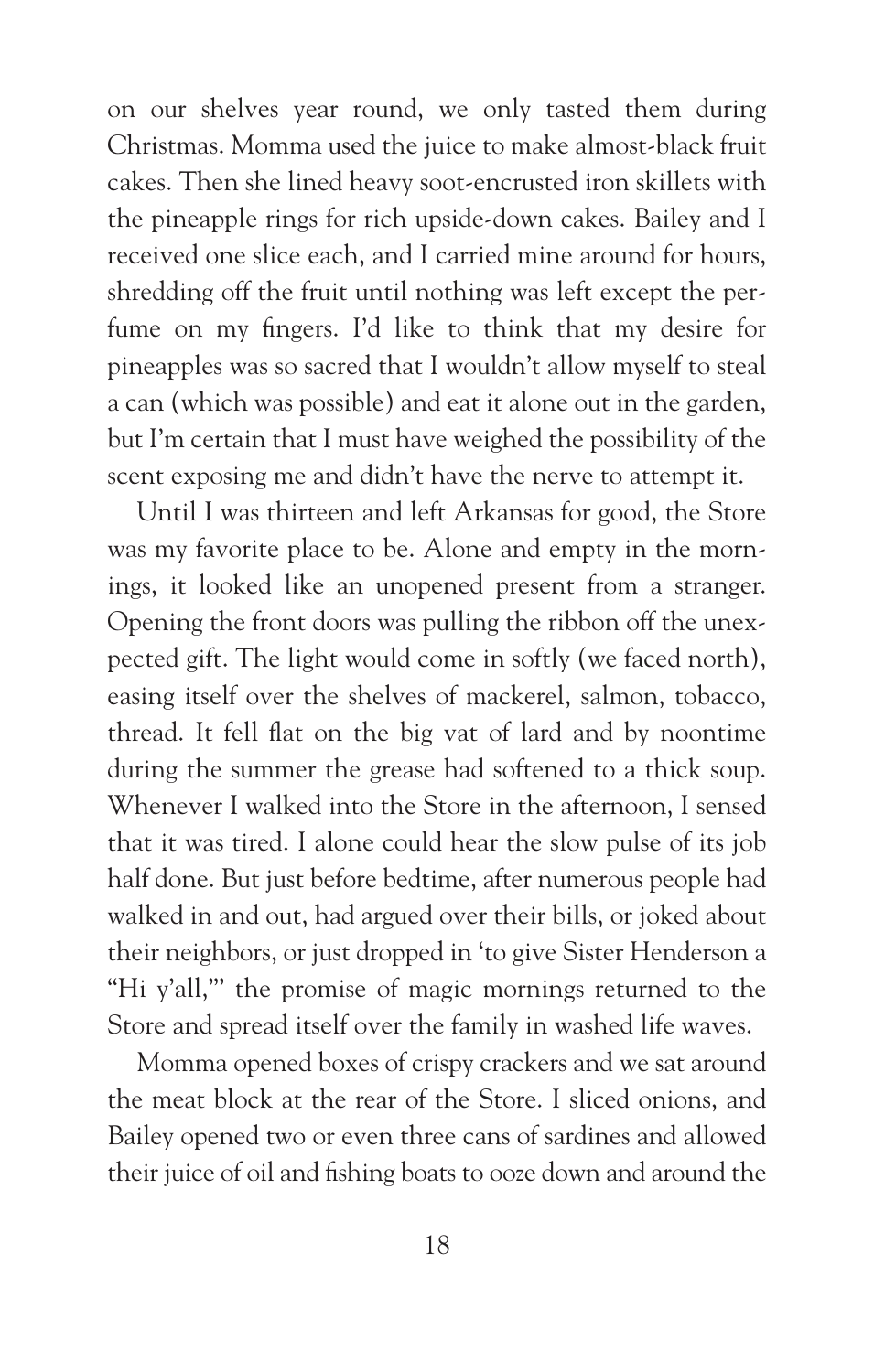sides. That was supper. In the evening, when we were alone like that, Uncle Willie didn't stutter or shake or give any indication that he had an 'affliction.' It seemed that the peace of a day's ending was an assurance that the covenant God made with children, Negroes and the crippled was still in effect.

Throwing scoops of corn to the chickens and mixing sour dry mash with leftover food and oily dish water for the hogs were among our evening chores. Bailey and I sloshed down twilight trails to the pig pens, and standing on the first fence rungs we poured down the unappealing concoctions to our grateful hogs. They mashed their tender pink snouts down into the slop, and rooted and grunted their satisfaction. We always grunted a reply only half in jest. We were also grateful that we had concluded the dirtiest of chores and had only gotten the evil-smelling swill on our shoes, stockings, feet and hands.

Late one day, as we were attending to the pigs, I heard a horse in the front yard (it really should have been called a driveway, except that there was nothing to drive into it), and ran to find out who had come riding up on a Thursday evening when even Mr. Steward, the quiet, bitter man who owned a riding horse, would be resting by his warm fire until the morning called him out to turn over his field.

The used-to-be sheriff sat rakishly astraddle his horse. His nonchalance was meant to convey his authority and power over even dumb animals. How much more capable he would be with Negroes. It went without saying.

His twang jogged in the brittle air. From the side of the Store, Bailey and I heard him say to Momma, 'Annie, tell Willie he better lay low tonight. A crazy nigger messed with a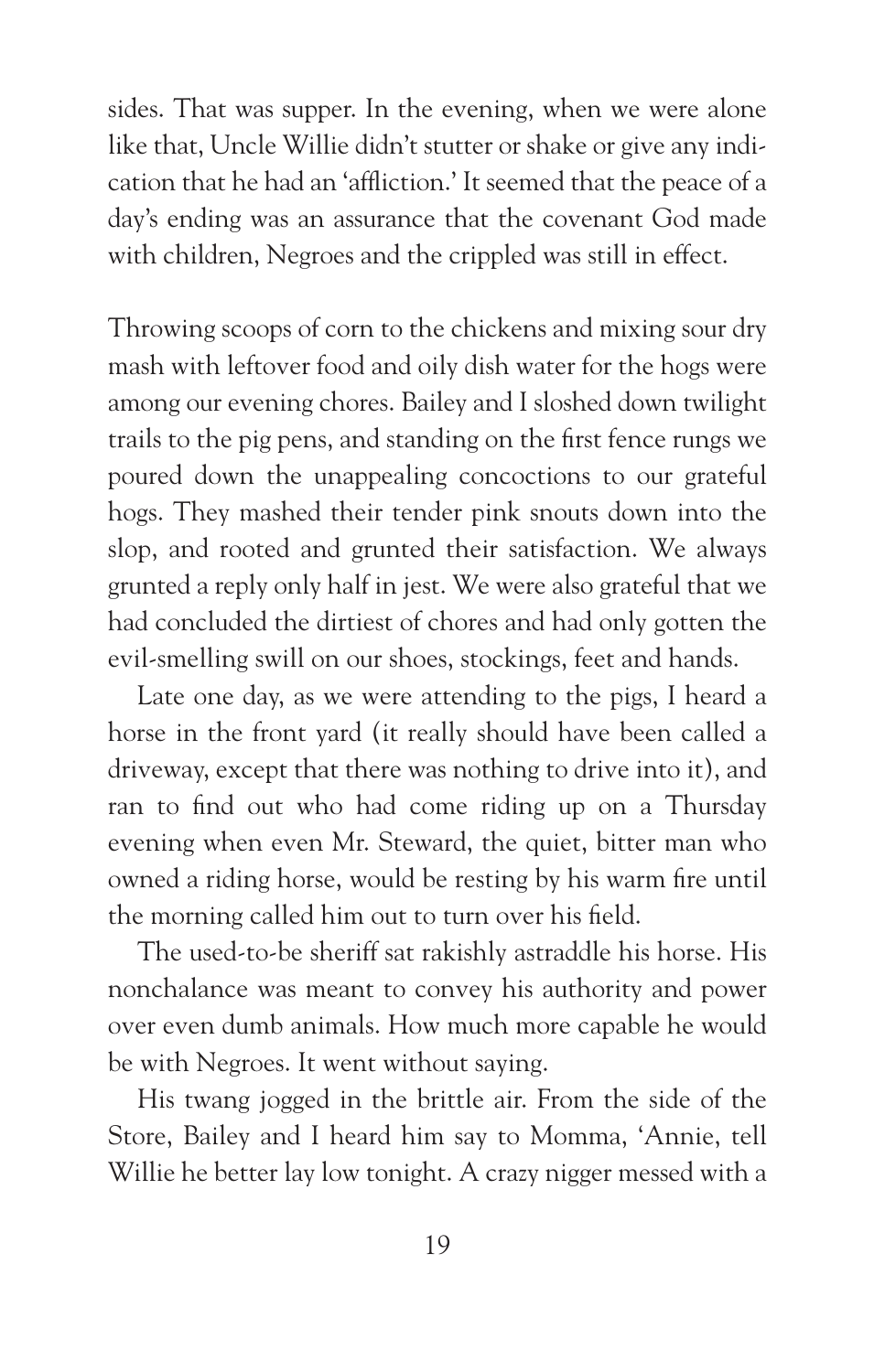white lady today. Some of the boys'll be coming over here later.' Even after the slow drag of years, I remember the sense of fear which filled my mouth with hot, dry air, and made my body light.

The 'boys'? Those cement faces and eyes of hate that burned the clothes off you if they happened to see you lounging on the main street downtown on Saturday. Boys? It seemed that youth had never happened to them. Boys? No, rather men who were covered with graves' dust and age without beauty or learning. The ugliness and rottenness of old abominations.

If on Judgment Day I were summoned by St. Peter to give testimony to the used-to-be sheriff's act of kindness, I would be unable to say anything in his behalf. His confidence that my uncle and every other Black man who heard of the Klan's coming ride would scurry under their houses to hide in chicken droppings was too humiliating to hear. Without waiting for Momma's thanks, he rode out of the yard, sure that things were as they should be and that he was a gentle squire, saving those deserving serfs from the laws of the land, which he condoned.

Immediately, while his horse's hoofs were still loudly thudding the ground, Momma blew out the coal-oil lamps. She had a quiet, hard talk with Uncle Willie and called Bailey and me into the Store.

We were told to take the potatoes and onions out of their bins and knock out the dividing walls that kept them apart. Then with a tedious and fearful slowness Uncle Willie gave me his rubber-tipped cane and bent down to get into the nowenlarged empty bin. It took forever before he lay down flat,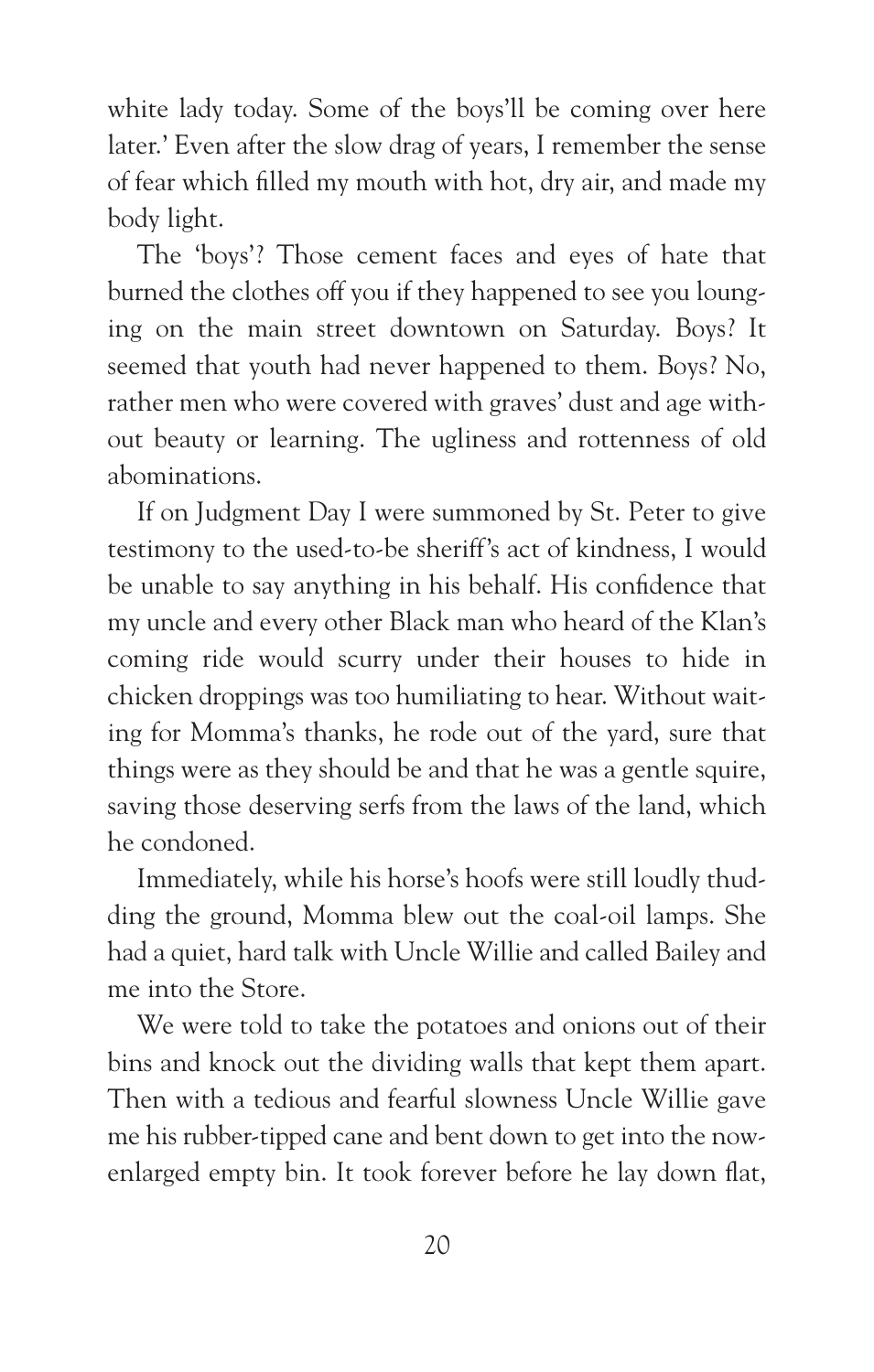and then we covered him with potatoes and onions, layer upon layer, like a casserole. Grandmother knelt praying in the darkened Store.

It was fortunate that the 'boys' didn't ride into our yard that evening and insist that Momma open the Store. They would have surely found Uncle Willie and just as surely lynched him. He moaned the whole night through as if he had, in fact, been guilty of some heinous crime. The heavy sounds pushed their way up out of the blanket of vegetables and I pictured his mouth pulling down on the right side and his saliva flowing into the eyes of new potatoes and waiting there like dew drops for the warmth of morning.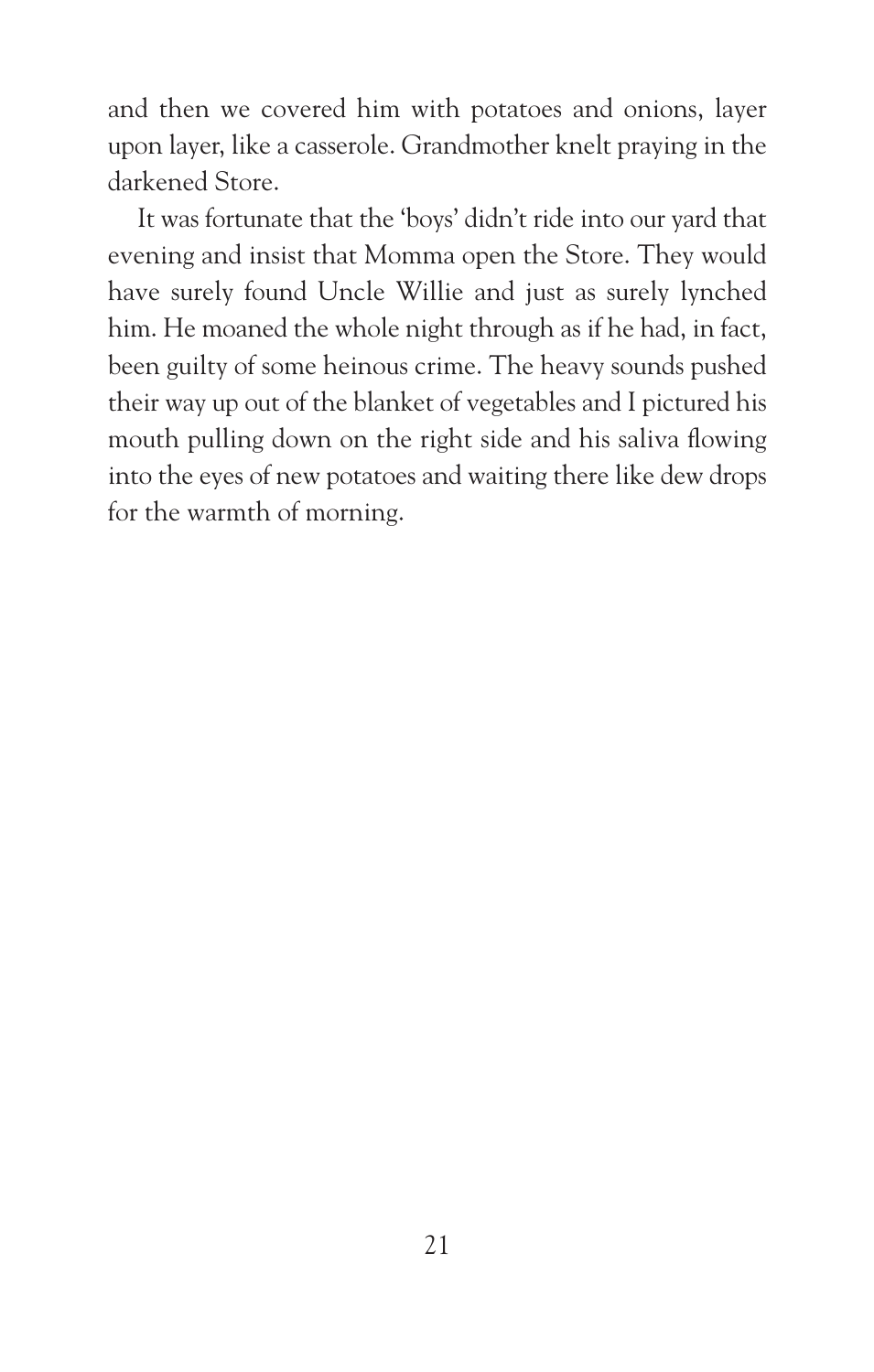4

What sets one Southern town apart from another, or from a Northern town or hamlet, or city high-rise? The answer must be the experience shared between the unknowing majority (it) and the knowing minority (you). All of childhood's unanswered questions must finally be passed back to the town and answered there. Heroes and bogey men, values and dislikes, are first encountered and labeled in that early environment. In later years they change faces, places and maybe races, tactics, intensities and goals, but beneath those penetrable masks they wear forever the stocking-capped faces of childhood.

Mr. McElroy, who lived in the big rambling house next to the Store, was very tall and broad, and although the years had eaten away the flesh from his shoulders, they had not, at the time of my knowing him, gotten to his high stomach, or his hands or feet.

He was the only Negro I knew, except for the school principal and the visiting teachers, who wore matching pants and jackets. When I learned that men's clothes were sold like that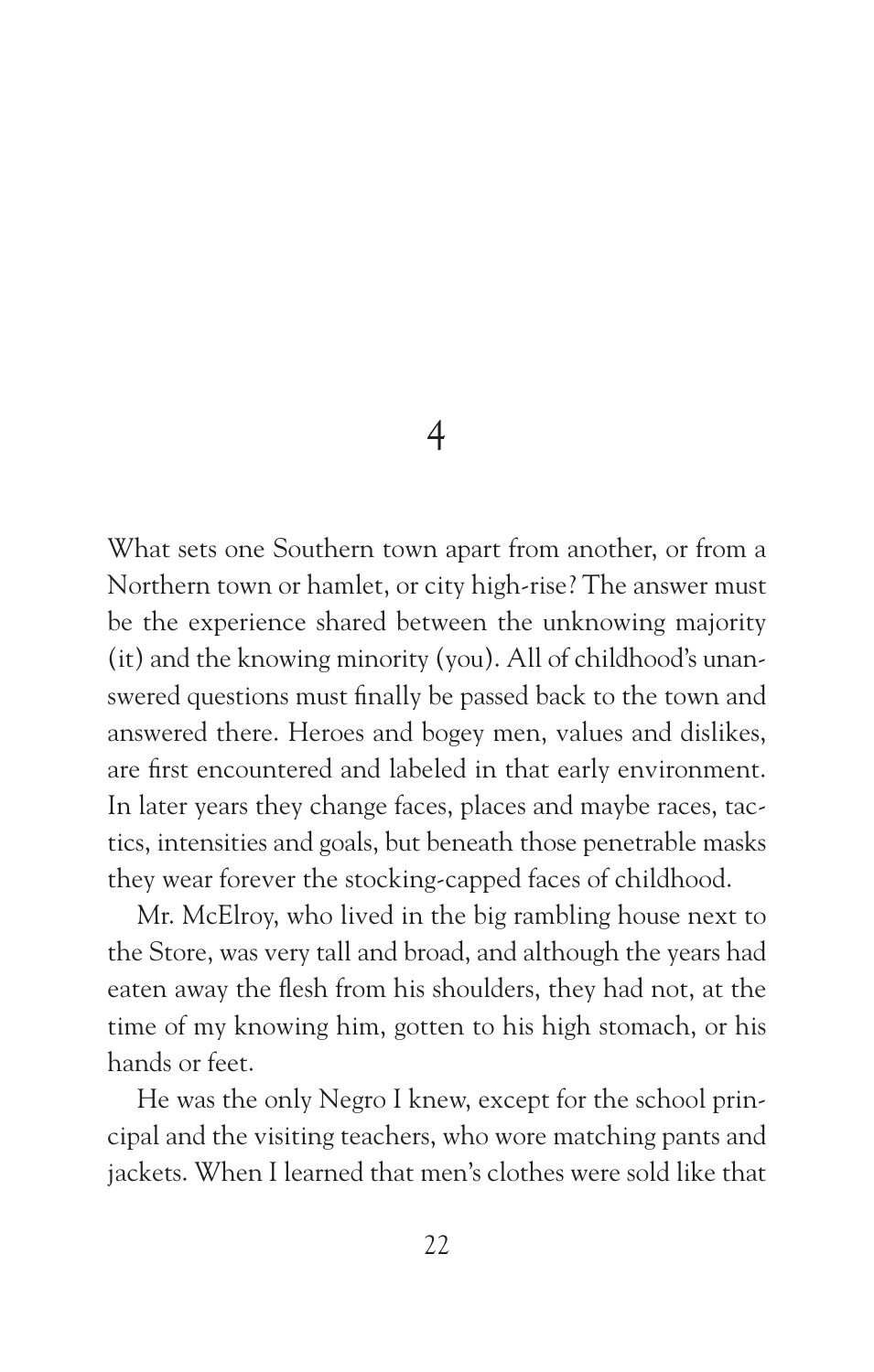and called suits, I remember thinking that somebody had been very bright, for it made men look less manly, less threatening and a little more like women.

Mr. McElroy never laughed, and seldom smiled, and to his credit was the fact that he liked to talk to Uncle Willie. He never went to church, which Bailey and I thought also proved he was a very courageous person. How great it would be to grow up like that, to be able to stare religion down, especially living next door to a woman like Momma.

I watched him with the excitement of expecting him to do anything at any time. I never tired of this, or became disappointed or disenchanted with him, although from the perch of age, I see him now as a very simple and uninteresting man who sold patent medicine and tonics to the less sophisticated people in towns (villages) surrounding the metropolis of Stamps.

There seemed to be an understanding between Mr. McElroy and Grandmother. This was obvious to us because he never chased us off his land. In summer's late sunshine I often sat under the chinaberry tree in his yard, surrounded by the bitter aroma of its fruit and lulled by the drone of flies that fed on the berries. He sat in a slotted swing on his porch, rocking in his brown three-piece, his wide Panama nodding in time with the whir of insects.

One greeting a day was all that could be expected from Mr. McElroy. After his 'Good morning, child,' or 'Good afternoon, child,' he never said a word, even if I met him again on the road in front of his house or down by the well, or ran into him behind the house escaping in a game of hide-and-seek.

He remained a mystery in my childhood. A man who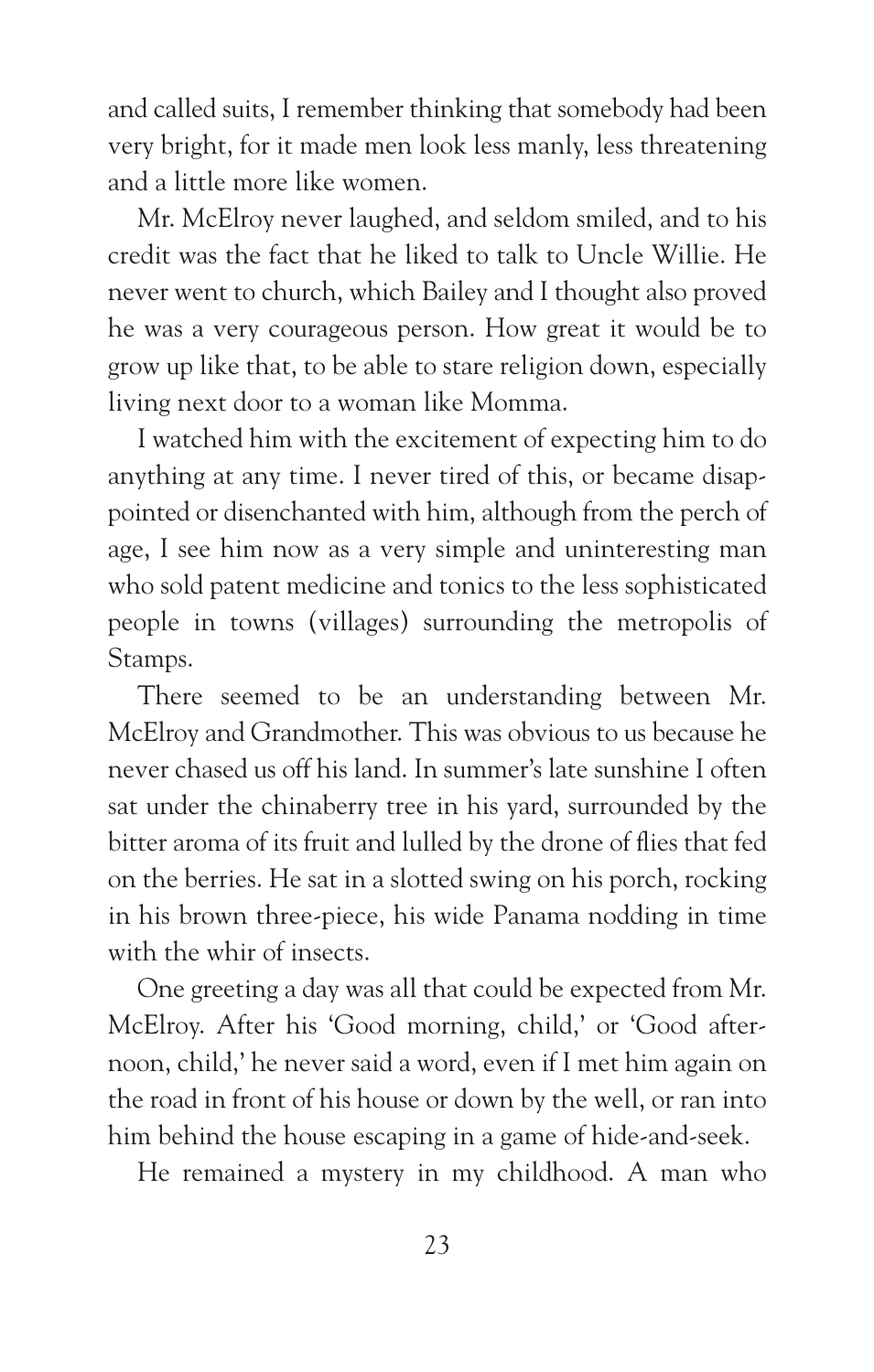owned his land and the big many-windowed house with a porch that clung to its sides all around the house. An independent Black man. A near anachronism in Stamps.

Bailey was the greatest person in my world. And the fact that he was my brother, my only brother, and I had no sisters to share him with, was such good fortune that it made me want to live a Christian life just to show God that I was grateful. Where I was big, elbowy and grating, he was small, graceful and smooth. When I was described by our playmates as being shit color, he was lauded for his velvet-black skin. His hair fell down in black curls, and my head was covered with black steel wool. And yet he loved me.

When our elders said unkind things about my features (my family was handsome to a point of pain for me), Bailey would wink at me from across the room, and I knew that it was a matter of time before he would take revenge. He would allow the old ladies to finish wondering how on earth I came about, then he would ask, in a voice like cooling bacon grease, 'Oh Mizeriz Coleman, how is your son? I saw him the other day, and he looked sick enough to die.'

Aghast, the ladies would ask, 'Die? From what? He ain't sick.'

And in a voice oilier than the one before, he'd answer with a straight face, 'From the Uglies.'

I would hold my laugh, bite my tongue, grit my teeth and very seriously erase even the touch of a smile from my face. Later, behind the house by the black-walnut tree, we'd laugh and laugh and howl.

Bailey could count on very few punishments for his consistently outrageous behavior, for he was the pride of the Henderson/Johnson family.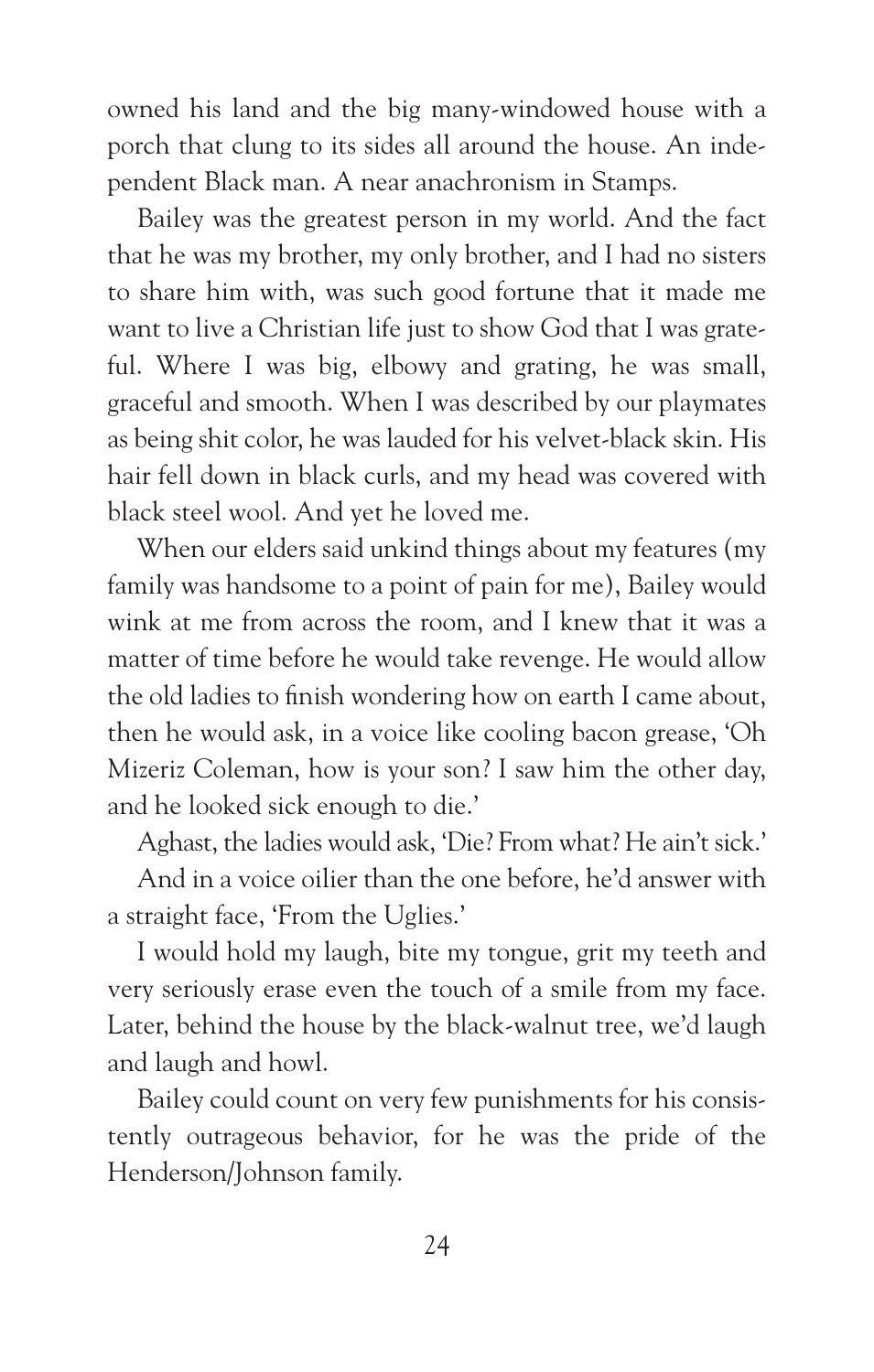His movements, as he was later to describe those of an acquaintance, were activated with oiled precision. He was also able to find more hours in the day than I thought existed. He finished chores, homework, read more books than I and played the group games on the side of the hill with the best of them. He could even pray out loud in church, and was apt at stealing pickles from the barrel that sat under the fruit counter and Uncle Willie's nose.

Once when the Store was full of lunchtime customers, he dipped the strainer, which we also used to sift weevils from meal and flour, into the barrel and fished for two fat pickles. He caught them and hooked the strainer onto the side of the barrel where they dripped until he was ready for them. When the last school bell rang, he picked the nearly dry pickles out of the strainer, jammed them into his pockets and threw the strainer behind the oranges. We ran out of the Store. It was summer and his pants were short, so the pickle juice made clean streams down his ashy legs, and he jumped with his pockets full of loot and his eyes laughing a 'How about that?' He smelled like a vinegar barrel or a sour angel.

After our early chores were done, while Uncle Willie or Momma minded the Store, we were free to play the children's games as long as we stayed within yelling distance. Playing hide-and-seek, his voice was easily identified, singing, 'Last night, night before, twenty-four robbers at my door. Who all is hid? Ask me to let them in, hit 'em in the head with a rolling pin. Who all is hid?' In follow the leader, naturally he was the one who created the most daring and interesting things to do. And when he was on the tail of the pop the whip, he would twirl off the end like a top, spinning, falling,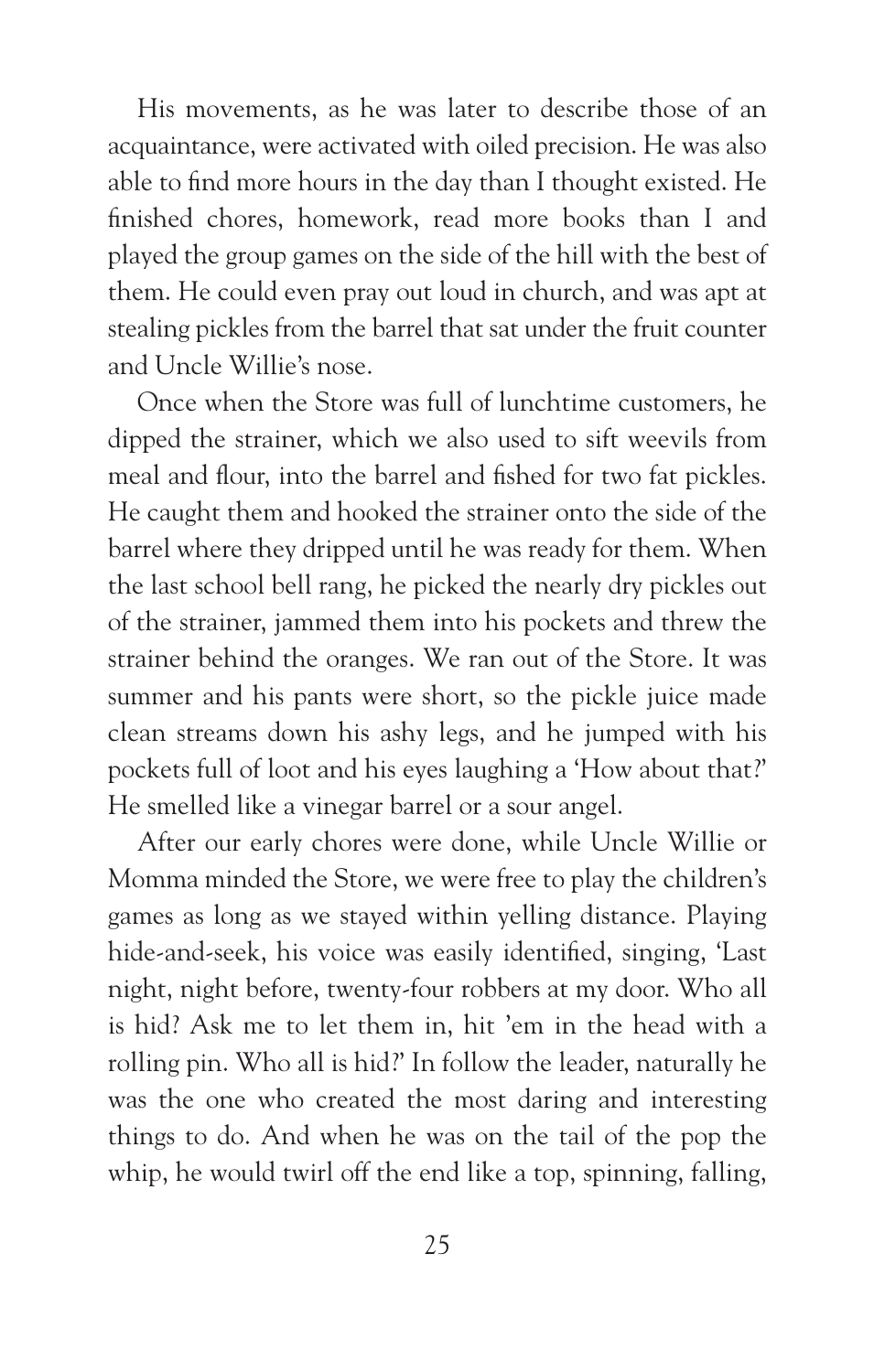laughing, finally stopping just before my heart beat its last, and then he was back in the game, still laughing.

Of all the needs (there are none imaginary) a lonely child has, the one that must be satisfied, if there is going to be hope and a hope of wholeness, is the unshaking need for an unshakable God. My pretty Black brother was my Kingdom Come.

In Stamps the custom was to can everything that could possibly be preserved. During the killing season, after the first frost, all neighbors helped each other to slaughter hogs and even the quiet, big-eyed cows if they had stopped giving milk.

The missionary ladies of the Christian Methodist Episcopal Church helped Momma prepare the pork for sausage. They squeezed their fat arms elbow deep in the ground meat, mixed it with gray nose-opening sage, pepper and salt, and made tasty little samples for all obedient children who brought wood for the slick black stove. The men chopped off the larger pieces of meat and laid them in the smokehouse to begin the curing process. They opened the knuckle of the hams with their deadly-looking knives, took out a certain round harmless bone ('it could make the meat go bad') and rubbed salt, coarse brown salt that looked like fine gravel, into the flesh, and the blood popped to the surface.

Throughout the year, until the next frost, we took our meals from the smokehouse, the little garden that lay cousinclose to the Store and from the shelves of canned foods. There were choices on the shelves that could set a hungry child's mouth to watering. Green beans, snapped always the right length, collards, cabbage, juicy red tomato preserves that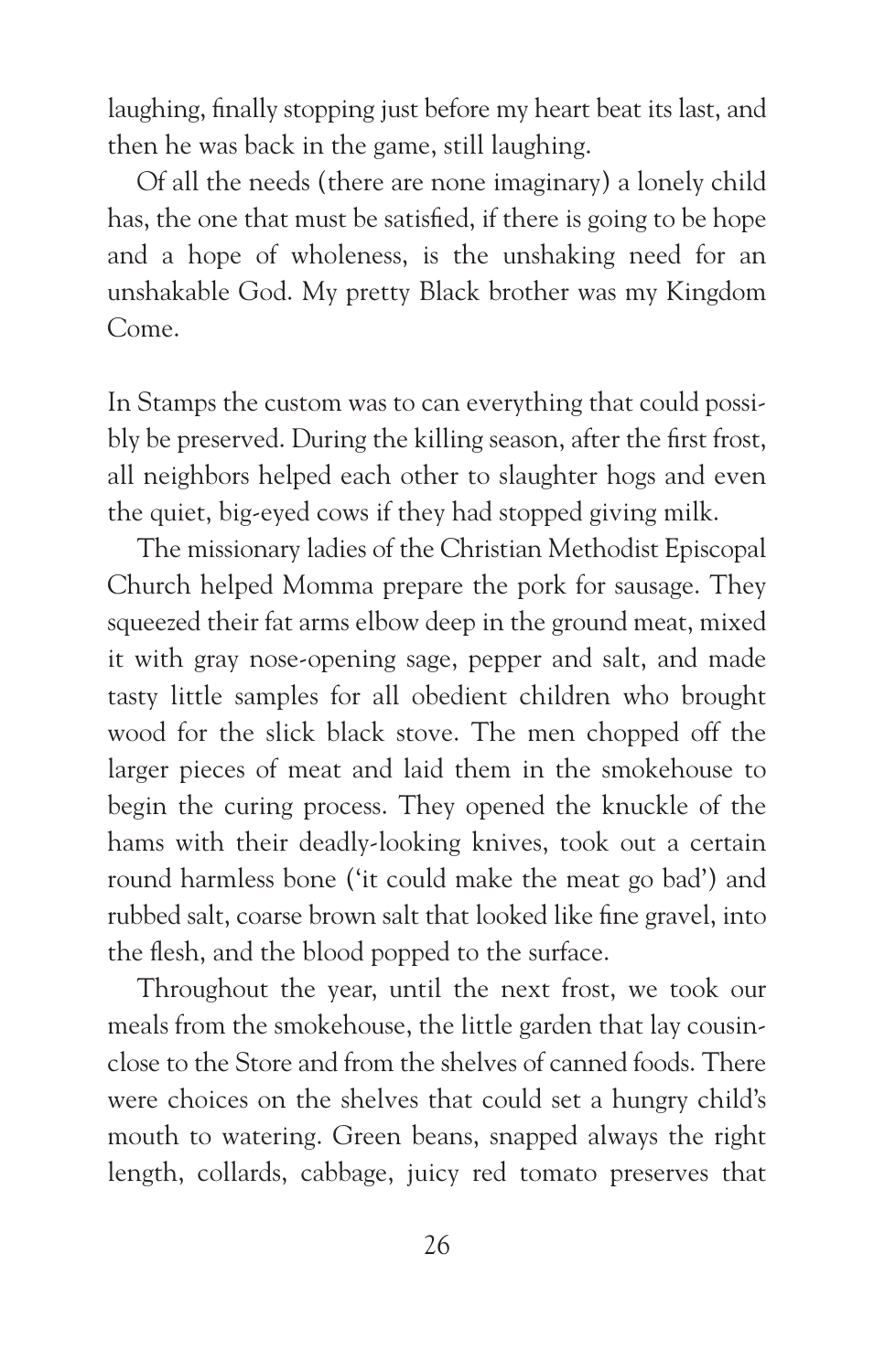came into their own on steaming buttered biscuits, and sausage, beets, berries and every fruit grown in Arkansas.

But at least twice yearly Momma would feel that as children we should have fresh meat included in our diets. We were then given money – pennies, nickels, and dimes entrusted to Bailey – and sent to town to buy liver. Since the whites had refrigerators, their butchers bought the meat from commercial slaughterhouses in Texarkana and sold it to the wealthy even in the peak of summer.

Crossing the Black area of Stamps which in childhood's narrow measure seemed a whole world, we were obliged by custom to stop and speak to every person we met, and Bailey felt constrained to spend a few minutes playing with each friend. There was a joy in going to town with money in our pockets (Bailey's pockets were as good as my own) and time on our hands. But the pleasure fled when we reached the white part of town. After we left Mr. Willie Williams' Do Drop Inn, the last stop before whitefolksville, we had to cross the pond and adventure the railroad tracks. We were explorers walking without weapons into man-eating animals' territory.

In Stamps the segregation was so complete that most Black children didn't really, absolutely know what whites looked like. Other than that they were different, to be dreaded, and in that dread was included the hostility of the powerless against the powerful, the poor against the rich, the worker against the worked for and the ragged against the well dressed.

I remember never believing that whites were really real.

Many women who worked in their kitchens traded at our Store, and when they carried their finished laundry back to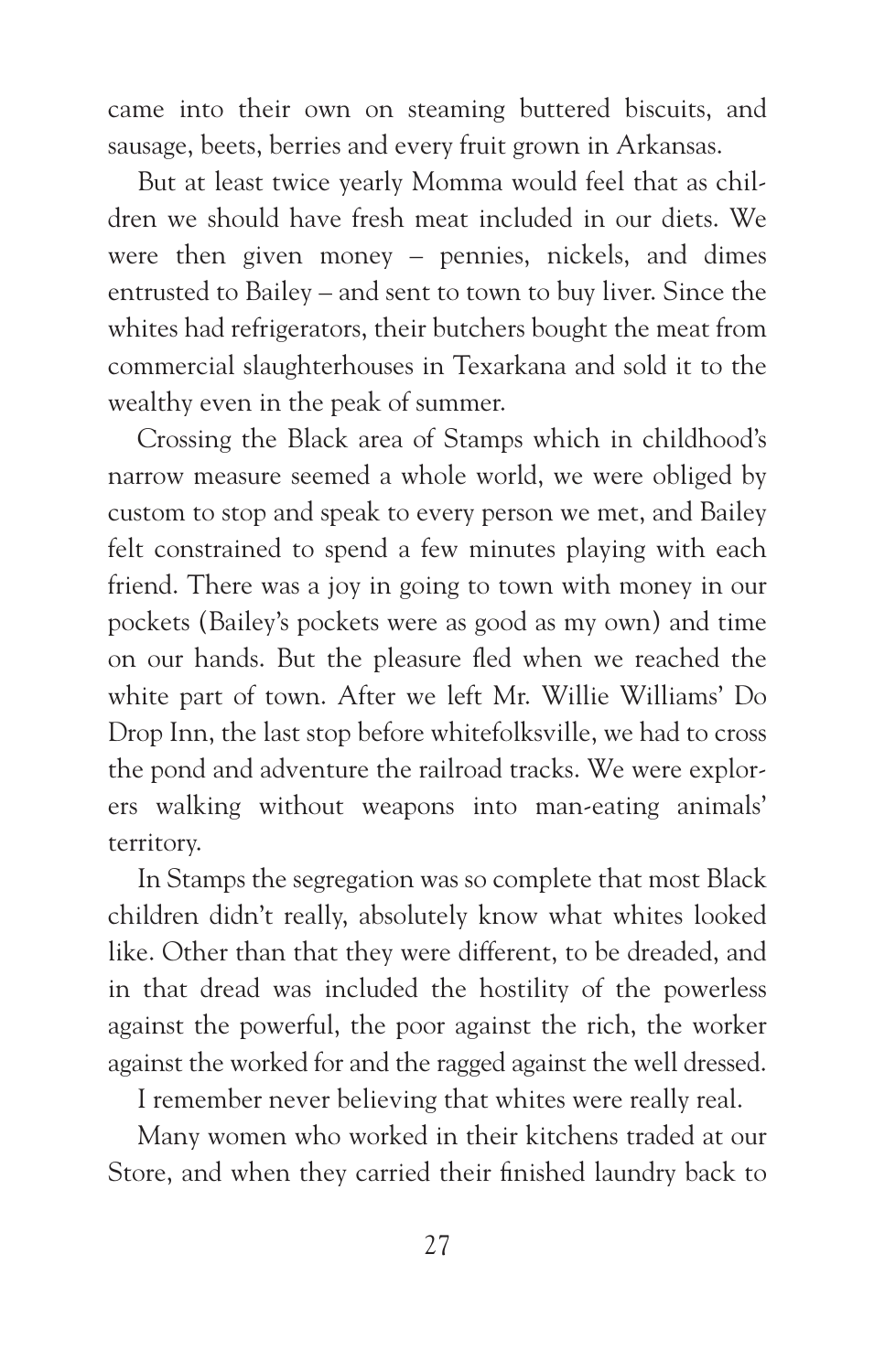town they often set the big baskets down on our front porch to pull a singular piece from the starched collection and show either how graceful was their ironing hand or how rich and opulent was the property of their employers.

I looked at the items that weren't on display. I knew, for instance, that white men wore shorts, as Uncle Willie did, and that they had an opening for taking out their 'things' and peeing, and that white women's breasts weren't built into their dresses, as some people said, because I saw their brassieres in the baskets. But I couldn't force myself to think of them as people. People were Mrs. LaGrone, Mrs. Hendricks, Momma, Reverend Sneed, Lillie B, and Louise and Rex. Whitefolks couldn't be people because their feet were too small, their skin too white and see-throughy, and they didn't walk on the balls of their feet the way people did – they walked on their heels like horses.

People were those who lived on my side of town. I didn't like them all, or, in fact, any of them very much, but they were people. These others, the strange pale creatures that lived in their alien unlife, weren't considered folks. They were whitefolks.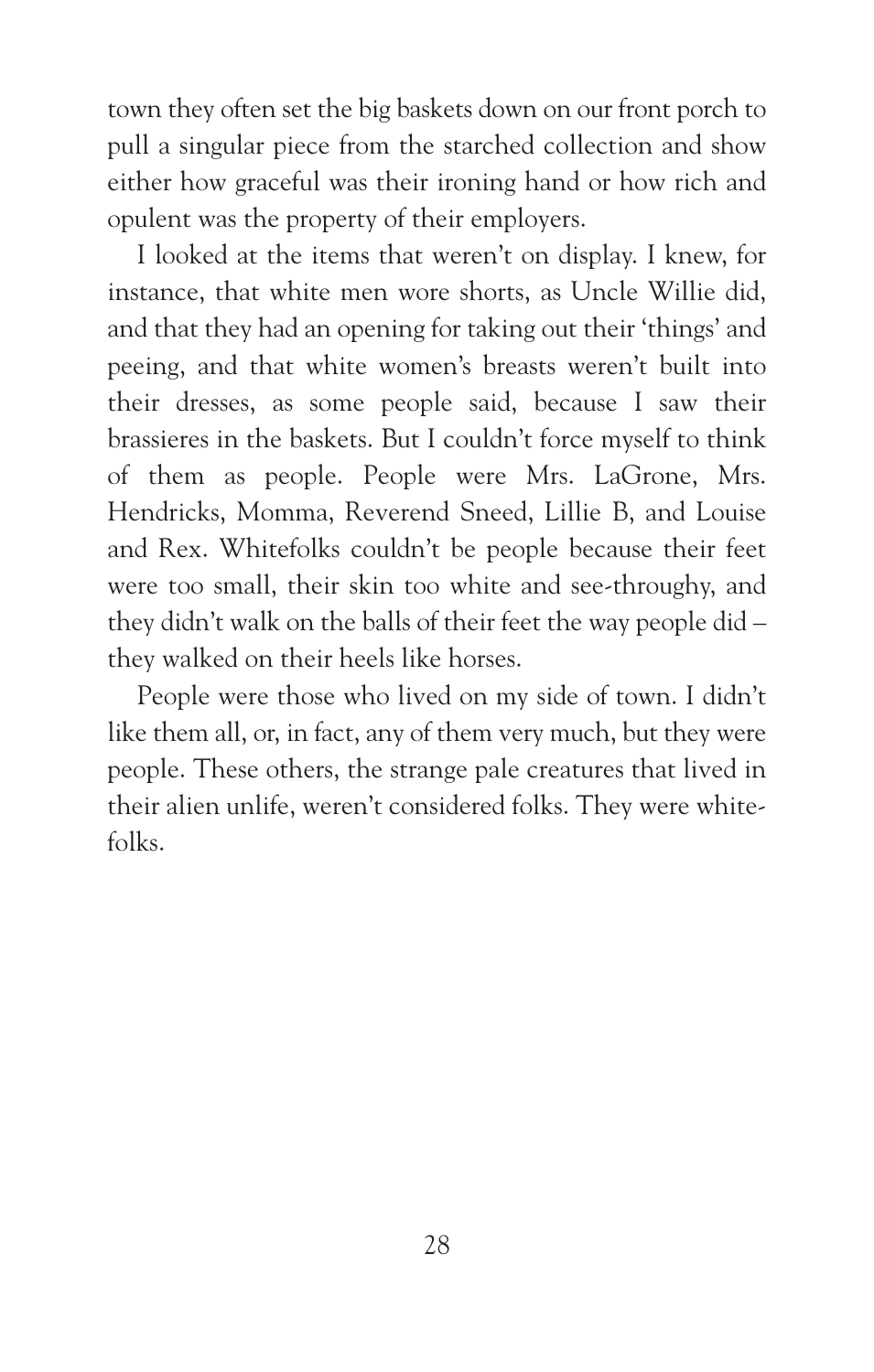5

'Thou shall not be dirty' and 'Thou shall not be impudent' were the two commandments of Grandmother Henderson upon which hung our total salvation.

Each night in the bitterest winter we were forced to wash faces, arms, necks, legs and feet before going to bed. She used to add, with a smirk that unprofane people can't control when venturing into profanity, 'and wash as far as possible, then wash possible.'

We would go to the well and wash in the ice-cold, clear water, grease our legs with the equally cold stiff Vaseline, then tiptoe into the house. We wiped the dust from our toes and settled down for schoolwork, cornbread, clabbered milk, prayers and bed, always in that order. Momma was famous for pulling the quilts off after we had fallen asleep to examine our feet. If they weren't clean enough for her, she took the switch (she kept one behind the bedroom door for emergencies) and woke up the offender with a few aptly placed burning reminders.

The area around the well at night was dark and slick, and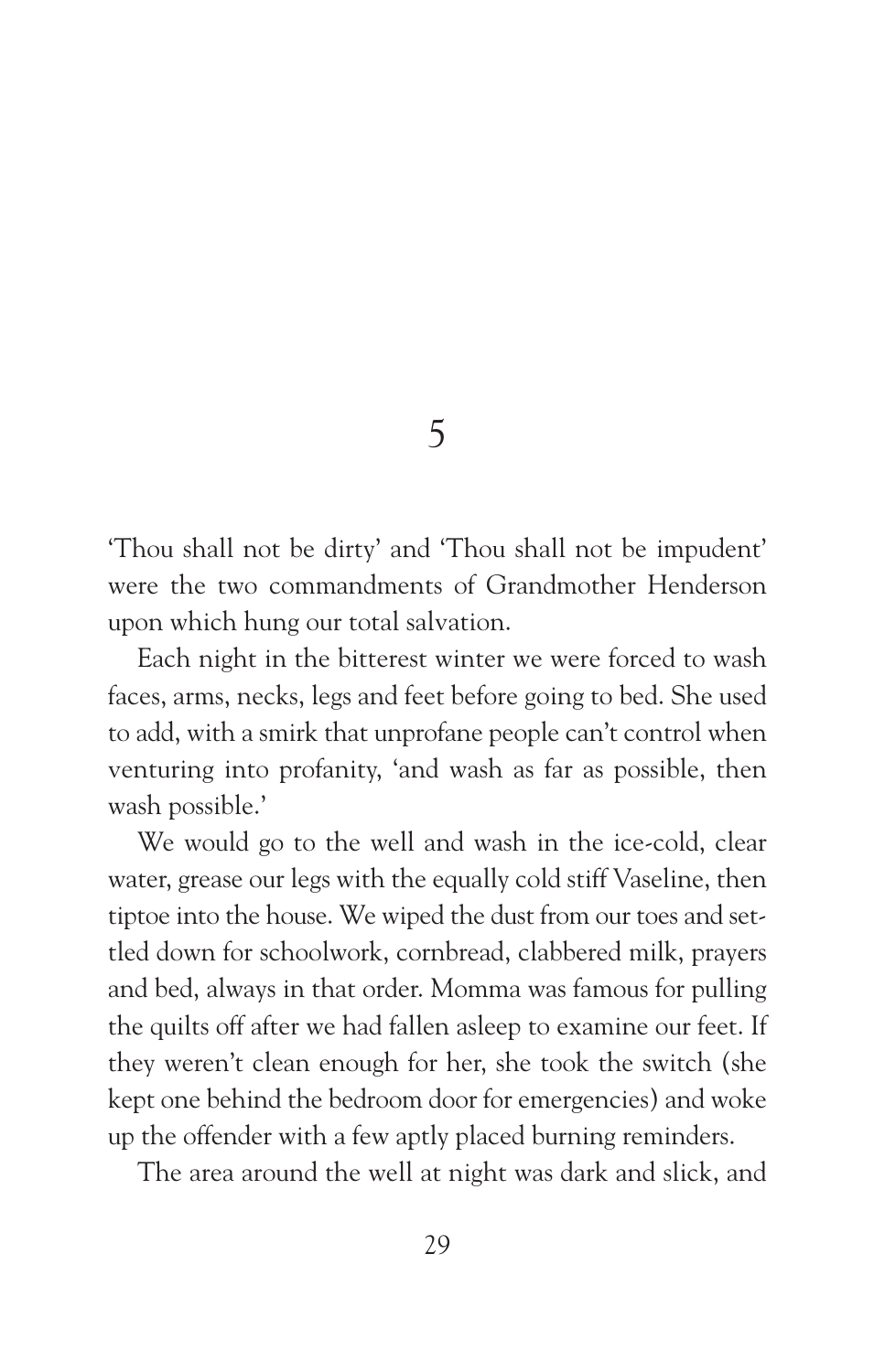boys told about how snakes love water, so that anyone who had to draw water at night and then stand there alone and wash knew that moccasins and rattlers, puff adders and boa constrictors were winding their way to the well and would arrive just as the person washing got soap in her eyes. But Momma convinced us that not only was cleanliness next to Godliness, dirtiness was the inventor of misery.

The impudent child was detested by God and a shame to its parents and could bring destruction to its house and line. All adults had to be addressed as Mister, Missus, Miss, Auntie, Cousin, Unk, Uncle, Buhbah, Sister, Brother and a thousand other appellations indicating familial relationship and the lowliness of the addressor.

Everyone I knew respected these customary laws, except for the powhitetrash children.

Some families of powhitetrash lived on Momma's farm land behind the school. Sometimes a gaggle of them came to the Store, filling the whole room, chasing out the air and even changing the well-known scents. The children crawled over the shelves and into the potato and onion bins, twanging all the time in their sharp voices like cigar-box guitars. They took liberties in my Store that I would never dare. Since Momma told us that the less you say to whitefolks (or even powhitetrash) the better, Bailey and I would stand, solemn, quiet, in the displaced air. But if one of the playful apparitions got close to us, I pinched it. Partly out of angry frustration and partly because I didn't believe in its flesh reality.

They called my uncle by his first name and ordered him around the Store. He, to my crying shame, obeyed them in his limping dip-straight-dip fashion.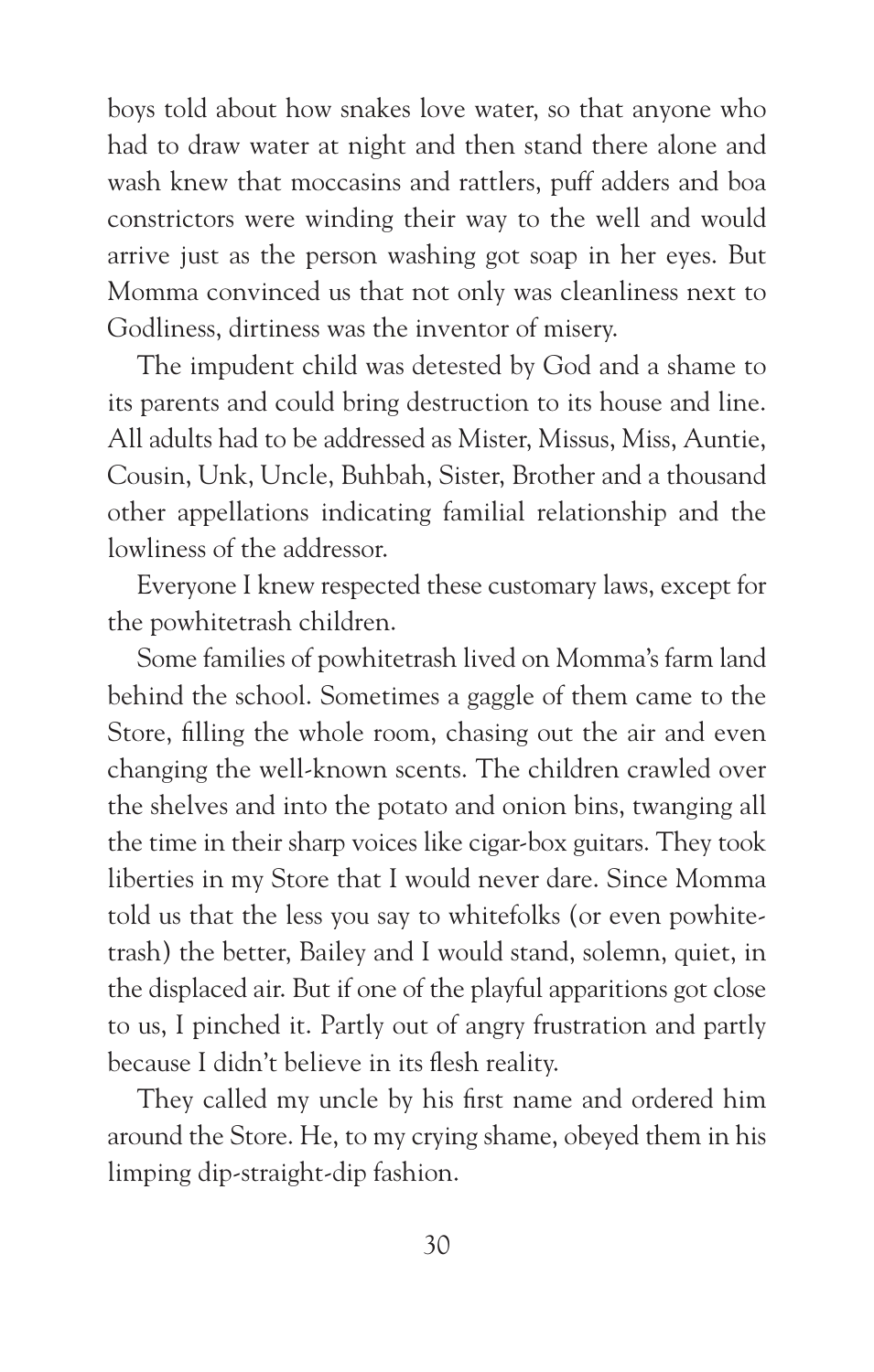My grandmother, too, followed their orders, except that she didn't seem to be servile because she anticipated their needs.

'Here's sugar, Miz Potter, and here's baking powder. You didn't buy soda last month, you'll probably be needing some.'

Momma always directed her statements to the adults, but sometimes, Oh painful sometimes, the grimy, snotty-nosed girls would answer her.

'Naw, Annie . . .' – to Momma? Who owned the land they lived on? Who forgot more than they would ever learn? If there was any justice in the world, God should strike them dumb at once! – 'Just give us some extry sody crackers, and some more mackerel.'

At least they never looked in her face, or I never caught them doing so. Nobody with a smidgen of training, not even the worst roustabout, would look right in a grown person's face. It meant the person was trying to take the words out before they were formed. The dirty little children didn't do that, but they threw their orders around the Store like lashes from a cat-o'-nine-tails.

When I was around ten years old, those scruffy children caused me the most painful and confusing experience I had ever had with my grandmother.

One summer morning, after I had swept the dirt yard of leaves, spearmint-gum wrappers and Vienna-sausage labels, I raked the yellow-red dirt, and made half-moons carefully, so that the design stood out clearly and masklike. I put the rake behind the Store and came through the back of the house to find Grandmother on the front porch in her big, wide white apron. The apron was so stiff by virtue of the starch that it could have stood alone. Momma was admiring the yard, so I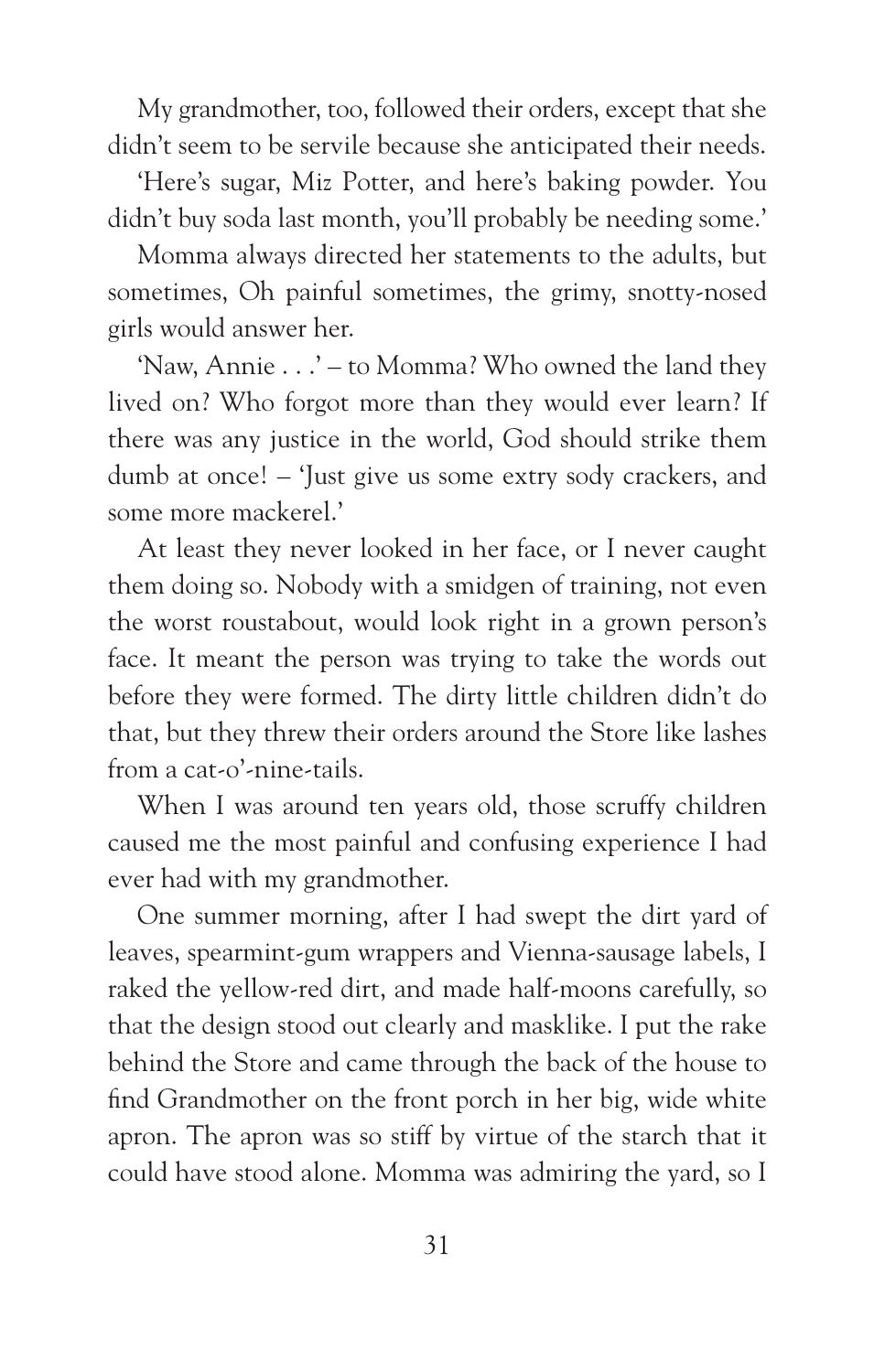joined her. It truly looked like a flat redhead that had been raked with a big-toothed comb. Momma didn't say anything but I knew she liked it. She looked over toward the school principal's house and to the right at Mr. McElroy's. She was hoping one of those community pillars would see the design before the day's business wiped it out. Then she looked upward to the school. My head had swung with hers, so at just about the same time we saw a troop of the powhitetrash kids marching over the hill and down by the side of the school.

I looked to Momma for direction. She did an excellent job of sagging from her waist down, but from the waist up she seemed to be pulling for the top of the oak tree across the road. Then she began to moan a hymn. Maybe not to moan, but the tune was so slow and the meter so strange that she could have been moaning. She didn't look at me again. When the children reached halfway down the hill, halfway to the Store, she said without turning, 'Sister, go on inside.'

I wanted to beg her, 'Momma, don't wait for them. Come on inside with me. If they come in the Store, you go to the bedroom and let me wait on them. They only frighten me if you're around. Alone I know how to handle them.' But of course I couldn't say anything, so I went in and stood behind the screen door.

Before the girls got to the porch I heard their laughter crackling and popping like pine logs in a cooking stove. I suppose my lifelong paranoia was born in those cold, molassesslow minutes. They came finally to stand on the ground in front of Momma. At first they pretended seriousness. Then one of them wrapped her right arm in the crook of her left, pushed out her mouth and started to hum. I realized that she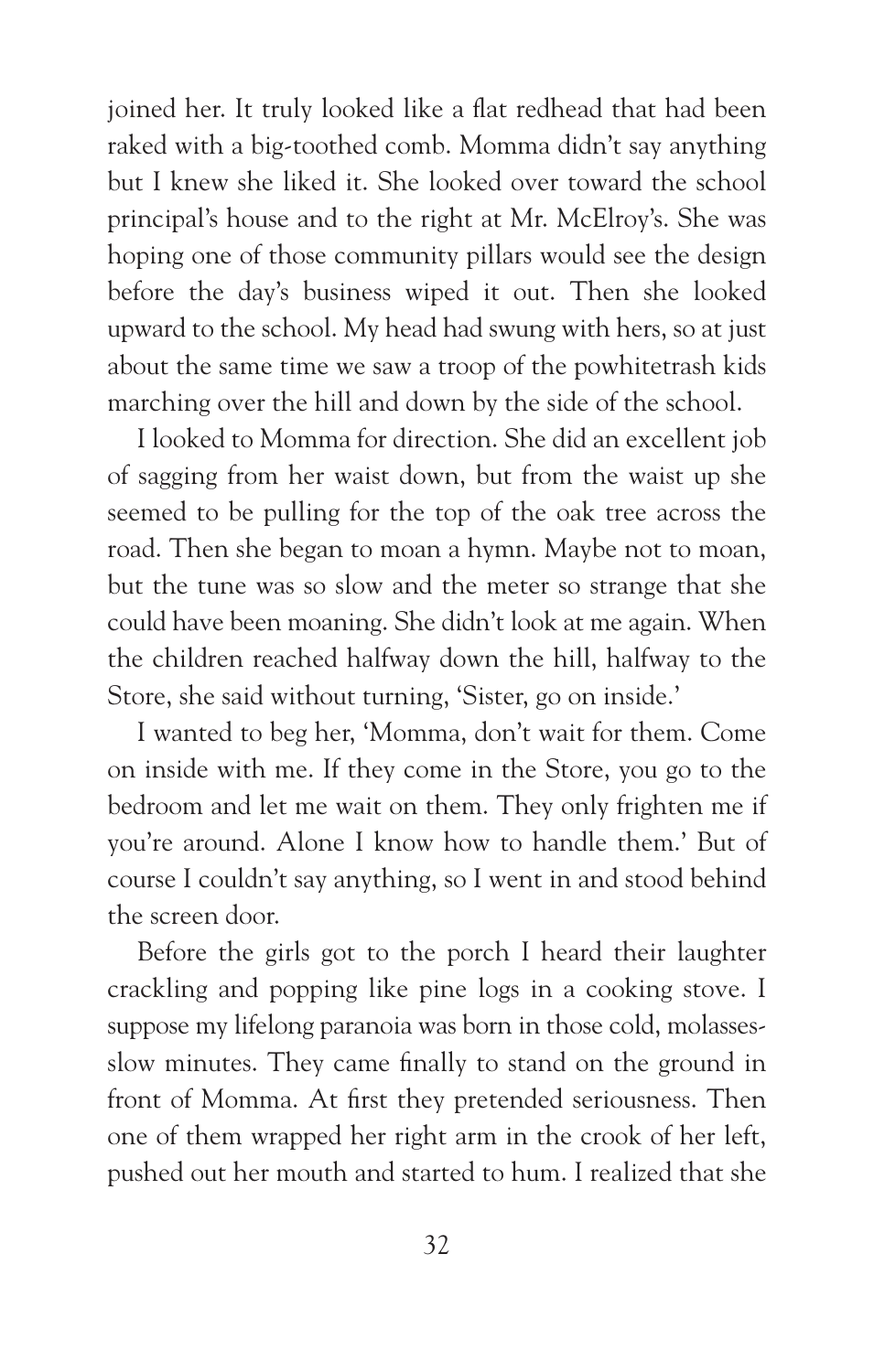was aping my grandmother. Another said, 'Naw, Helen, you ain't standing like her. This here's it.' Then she lifted her chest, folded her arms and mocked that strange carriage that was Annie Henderson. Another laughed, 'Naw, you can't do it. Your mouth ain't pooched out enough. It's like this.'

I thought about the rifle behind the door, but I knew I'd never be able to hold it straight, and the .410, our sawed-off shotgun, which stayed loaded and was fired every New Year's night, was locked in the trunk and Uncle Willie had the key on his chain. Through the fly-specked screen-door, I could see that the arms of Momma's apron jiggled from the vibrations of her humming. But her knees seemed to have locked as if they would never bend again.

She sang on. No louder than before, but no softer either. No slower or faster.

The dirt of the girls' cotton dresses continued on their legs, feet, arms and faces to make them all of a piece. Their greasy uncolored hair hung down, uncombed, with a grim finality. I knelt to see them better, to remember them for all time. The tears that had slipped down my dress left unsurprising dark spots, and made the front yard blurry and even more unreal. The world had taken a deep breath and was having doubts about continuing to revolve.

The girls had tired of mocking Momma and turned to other means of agitation. One crossed her eyes, stuck her thumbs in both sides of her mouth and said, 'Look here, Annie.' Grandmother hummed on and the apron strings trembled. I wanted to throw a handful of black pepper in their faces, to throw lye on them, to scream that they were dirty, scummy peckerwoods, but I knew I was as clearly imprisoned behind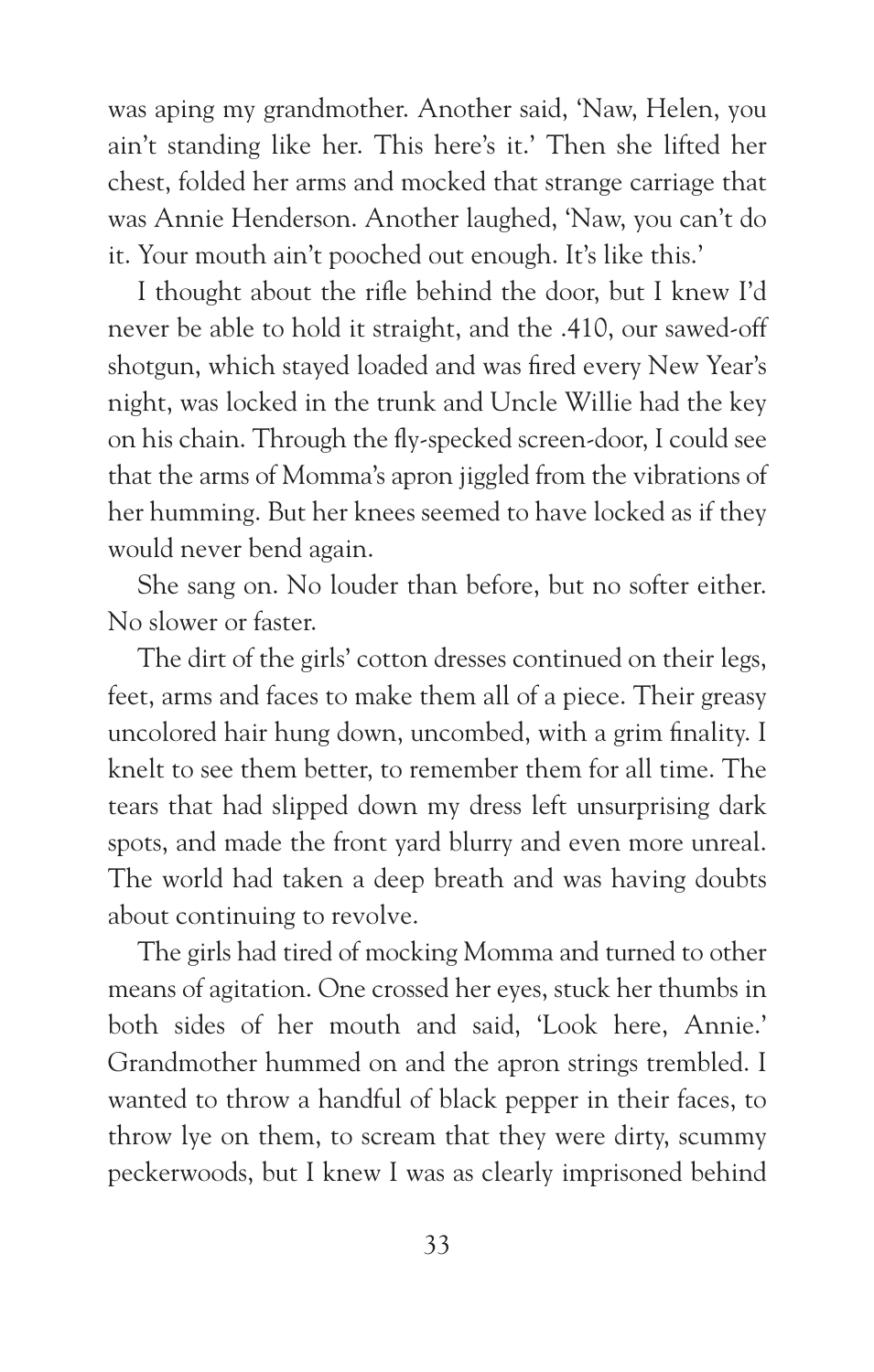the scene as the actors outside were confined to their roles.

One of the smaller girls did a kind of puppet dance while her fellow clowns laughed at her. But the tall one, who was almost a woman, said something very quietly, which I couldn't hear. They all moved backward from the porch, still watching Momma. For an awful second I thought they were going to throw a rock at Momma, who seemed (except for the apron strings) to have turned into stone herself. But the big girl turned her back, bent down and put her hands flat on the ground – she didn't pick up anything. She simply shifted her weight and did a hand stand.

Her dirty bare feet and long legs went straight for the sky. Her dress fell down around her shoulders, and she had on no drawers. The slick pubic hair made a brown triangle where her legs came together. She hung in the vacuum of that lifeless morning for only a few seconds, then wavered and tumbled. The other girls clapped her on the back and slapped their hands.

Momma changed her song to 'Bread of Heaven, bread of Heaven, feed me till I want no more.'

I found that I was praying too. How long could Momma hold out? What new indignity would they think of to subject her to? Would I be able to stay out of it? What would Momma really like me to do?

Then they were moving out of the yard, on their way to town. They bobbed their heads and shook their slack behinds and turned, one at a time:

''Bye, Annie.' ''Bye, Annie.'

''Bye, Annie.'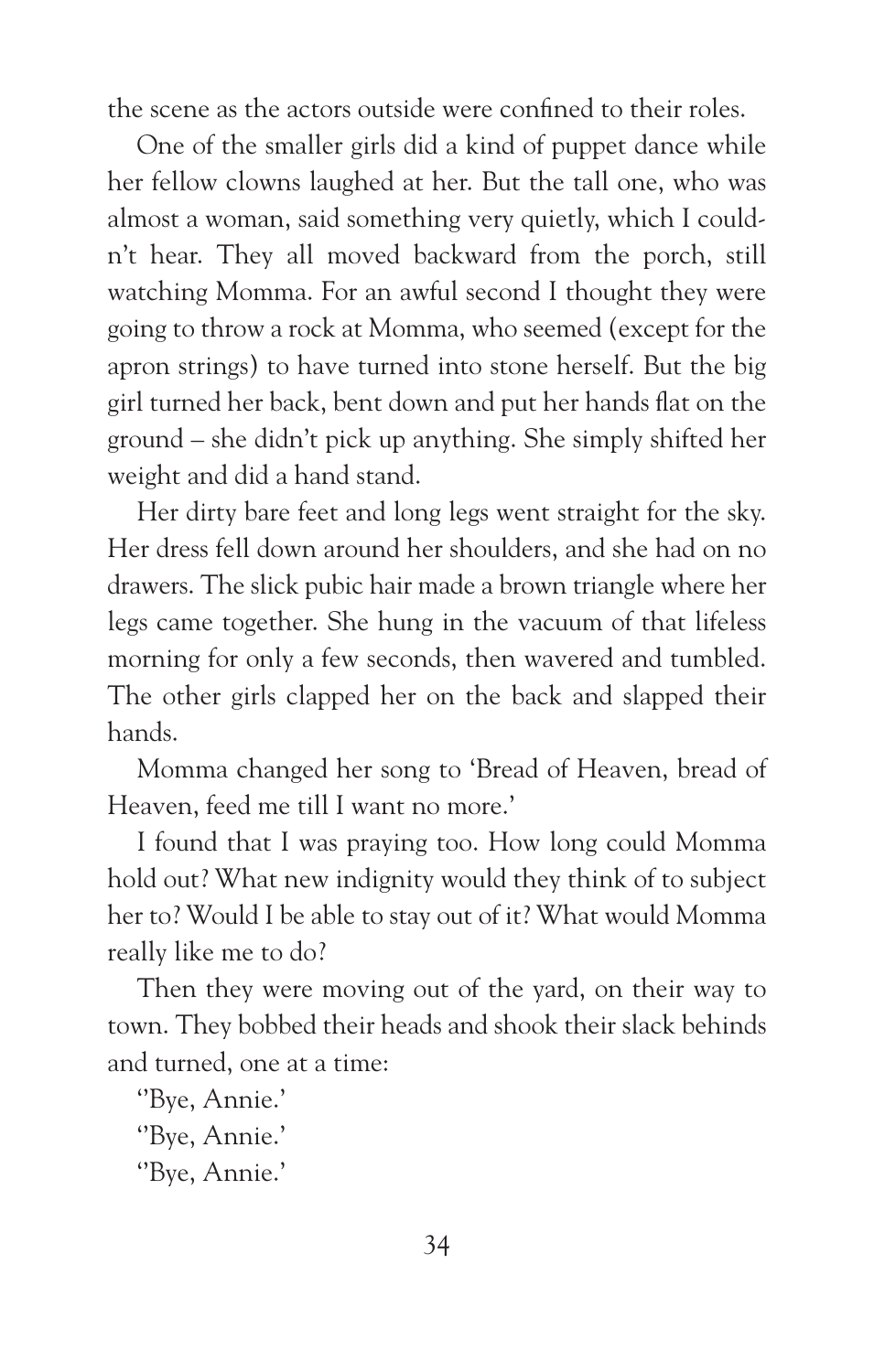Momma never turned her head or unfolded her arms, but she stopped singing and said, ''Bye, Miz Helen, 'bye, Miz Ruth, 'bye, Miz Eloise.'

I burst. A firecracker July-the-Fourth burst. How could Momma call them Miz? The mean nasty things. Why couldn't she have come inside the sweet, cool store when we saw them breasting the hill? What did she prove? And then if they were dirty, mean and impudent, why did Momma have to call them Miz?

She stood another whole song through and then opened the screen door to look down on me crying in rage. She looked until I looked up. Her face was a brown moon that shone on me. She was beautiful. Something had happened out there, which I couldn't completely understand, but I could see that she was happy. Then she bent down and touched me as mothers of the church 'lay hands on the sick and afflicted' and I quieted.

'Go wash your face, Sister.' And she went behind the candy counter and hummed, 'Glory, glory, hallelujah, when I lay my burden down.'

I threw the well water on my face and used the weekday handkerchief to blow my nose. Whatever the contest had been out front, I knew Momma had won.

I took the rake back to the front yard. The smudged footprints were easy to erase. I worked for a long time on my new design and laid the rake behind the wash pot. When I came back in the Store, I took Momma's hand and we both walked outside to look at the pattern.

It was a large heart with lots of hearts growing smaller inside, and piercing from the outside rim to the smallest heart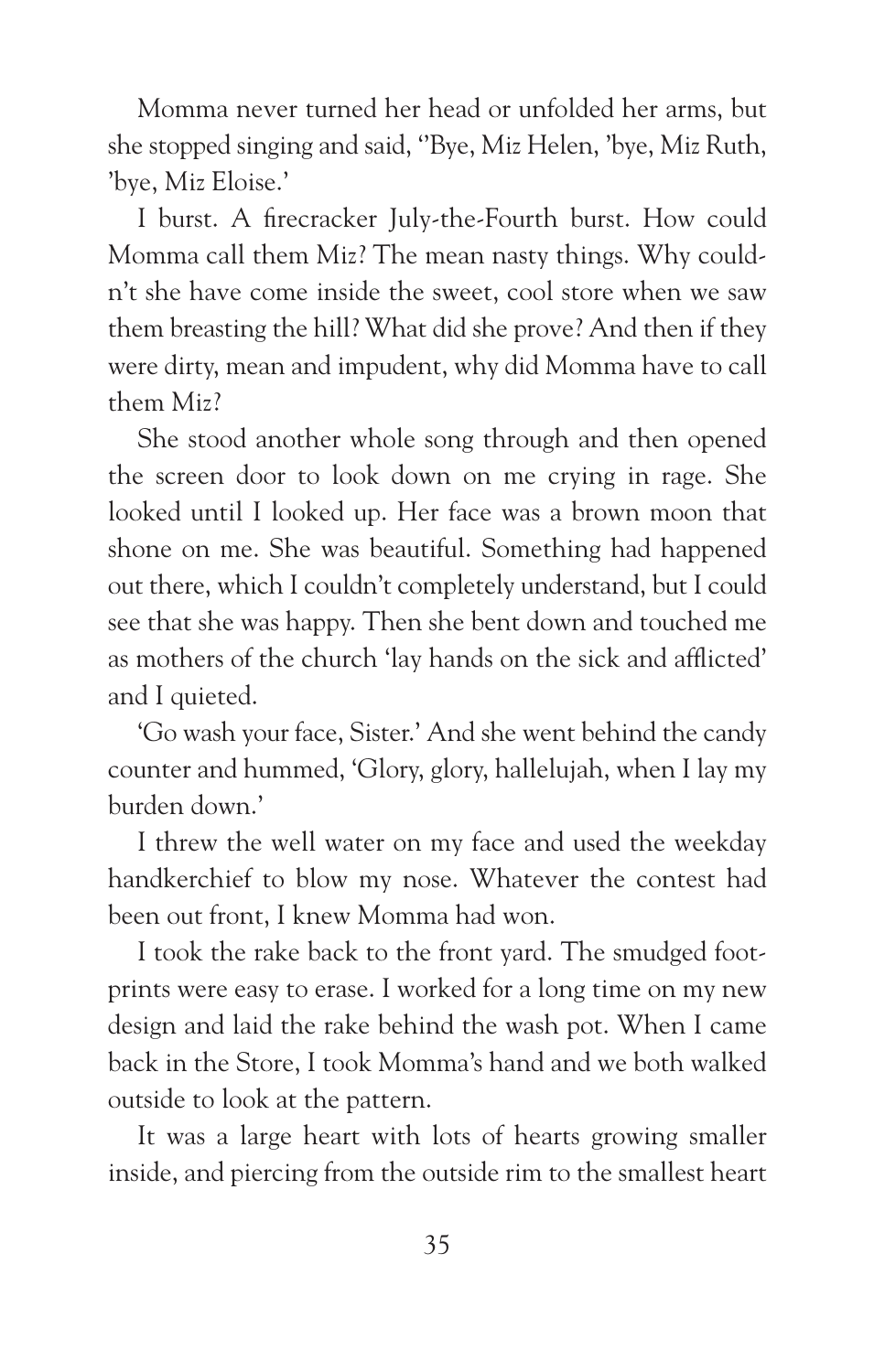was an arrow. Momma said, 'Sister, that's right pretty.' Then she turned back to the Store and resumed, 'Glory, glory, hallelujah, when I lay my burden down.'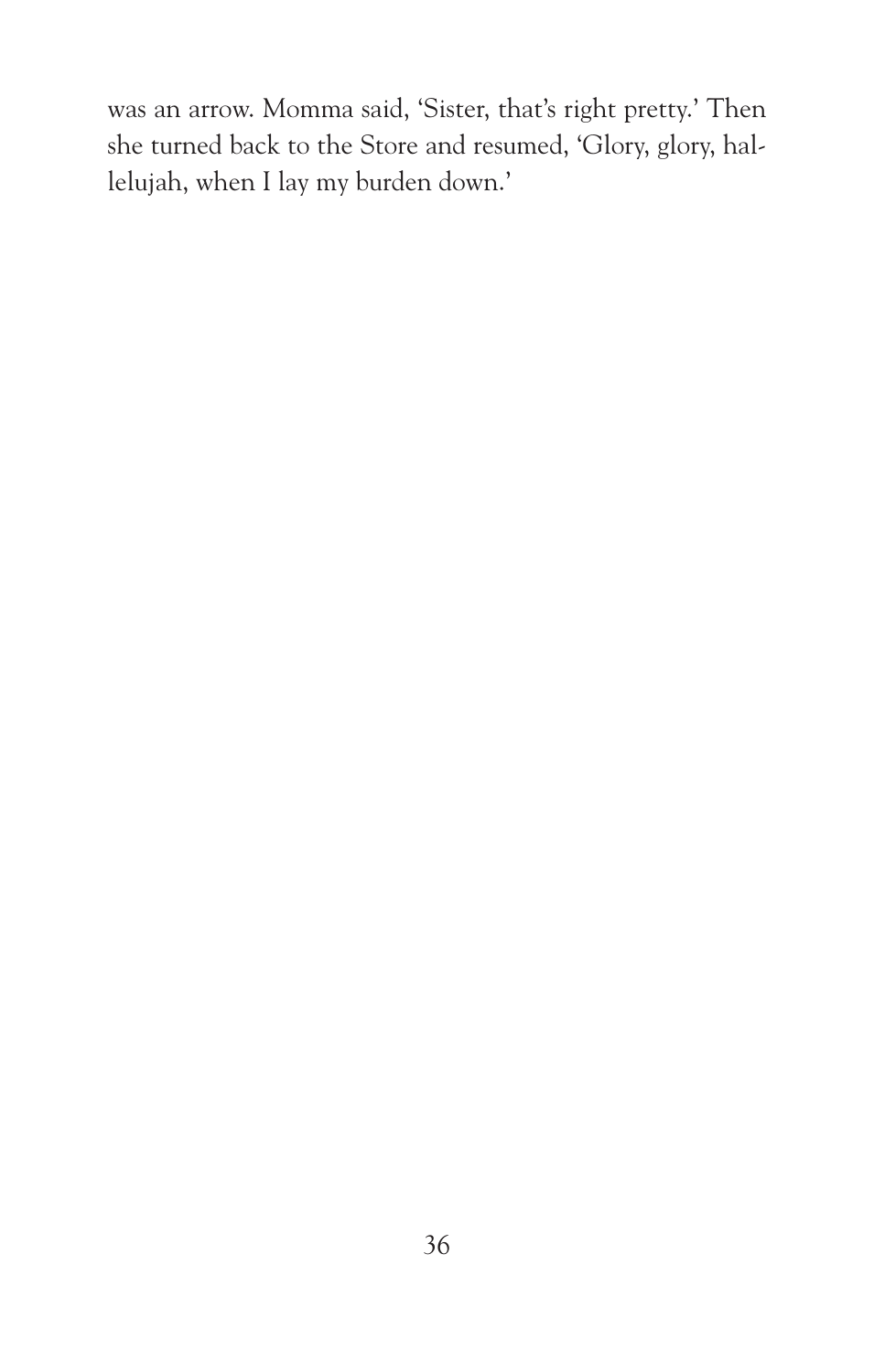6

Reverend Howard Thomas was the presiding elder over a district in Arkansas that included Stamps. Every three months he visited our church, stayed at Momma's over the Saturday night and preached a loud passionate sermon on Sunday. He collected the money that had been taken in over the preceding months, heard reports from all the church groups and shook hands with the adults and kissed all small children. Then he went away. (I used to think that he went west to heaven, but Momma straightened me out. He just went to Texarkana.)

Bailey and I hated him unreservedly. He was ugly, fat, and he laughed like a hog with the colic. We were able to make each other burst with giggling when we did imitations of the thick-skinned preacher. Bailey was especially good at it. He could imitate Reverend Thomas right in front of Uncle Willie and never get caught because he did it soundlessly. He puffed out his cheeks until they looked like wet brown stones, and wobbled his head from side to side. Only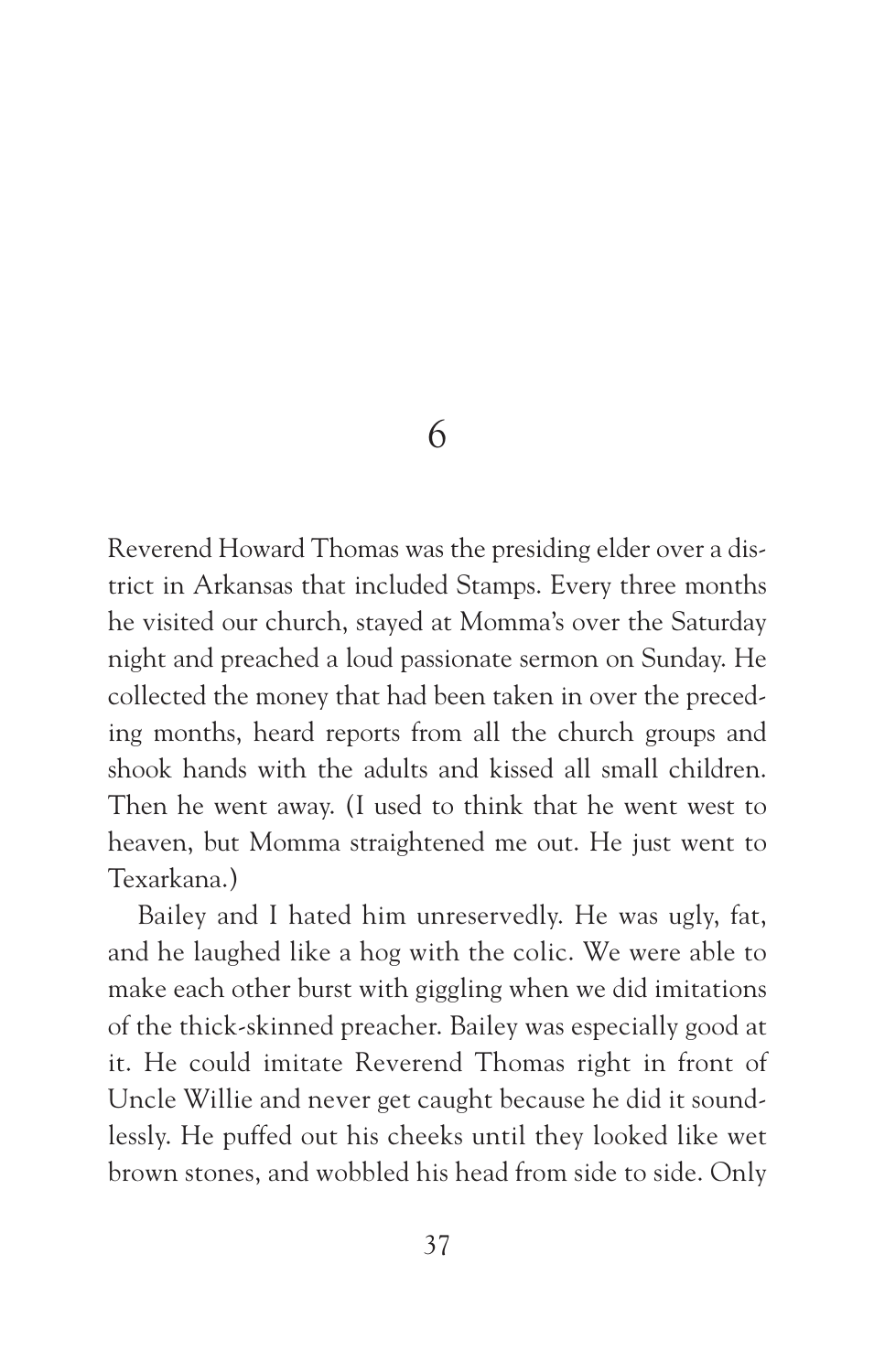he and I knew it, but that was old Reverend Thomas to a tee.

His obesity, while disgusting, was not enough to incur the intense hate that we felt for him. The fact that he never bothered to remember our names was insulting, but neither was that slight, alone, enough to make us despise him. But the crime that tipped the scale and made our hate not only just but imperative was his actions at the dinner table. He ate the biggest, brownest and best parts of the chicken at every Sunday meal.

The only good thing about his visits was the fact that he always arrived late on Saturday nights, after we had had dinner. I often wondered if he tried to catch us at the table. I believe so, for when he reached the front porch his little eyes would glitter toward the empty dining room and his face would fall with disappointment. Then immediately, a thin curtain would fall over his features and he'd laugh a few barks, 'Uh, huh, uh, huh, Sister Henderson, just like a penny with a hole in it, I always turns up.'

Right on cue every time, Momma would answer, 'That's right, Elder Thomas, thank the blessed Jesus, come right in.'

He'd step in the front door and put down his Gladstone (that's what he called it) and look around for Bailey and me. Then he opened his awful arms and groaned, 'Suffer little children to come unto me, for such is the Kingdom of Heaven.'

Bailey went to him each time with his hand stretched out, ready for a manly handshake, but Reverend Thomas would push away the hand and encircle my brother for a few seconds. 'You still a boy, buddy. Remember that. They tell me the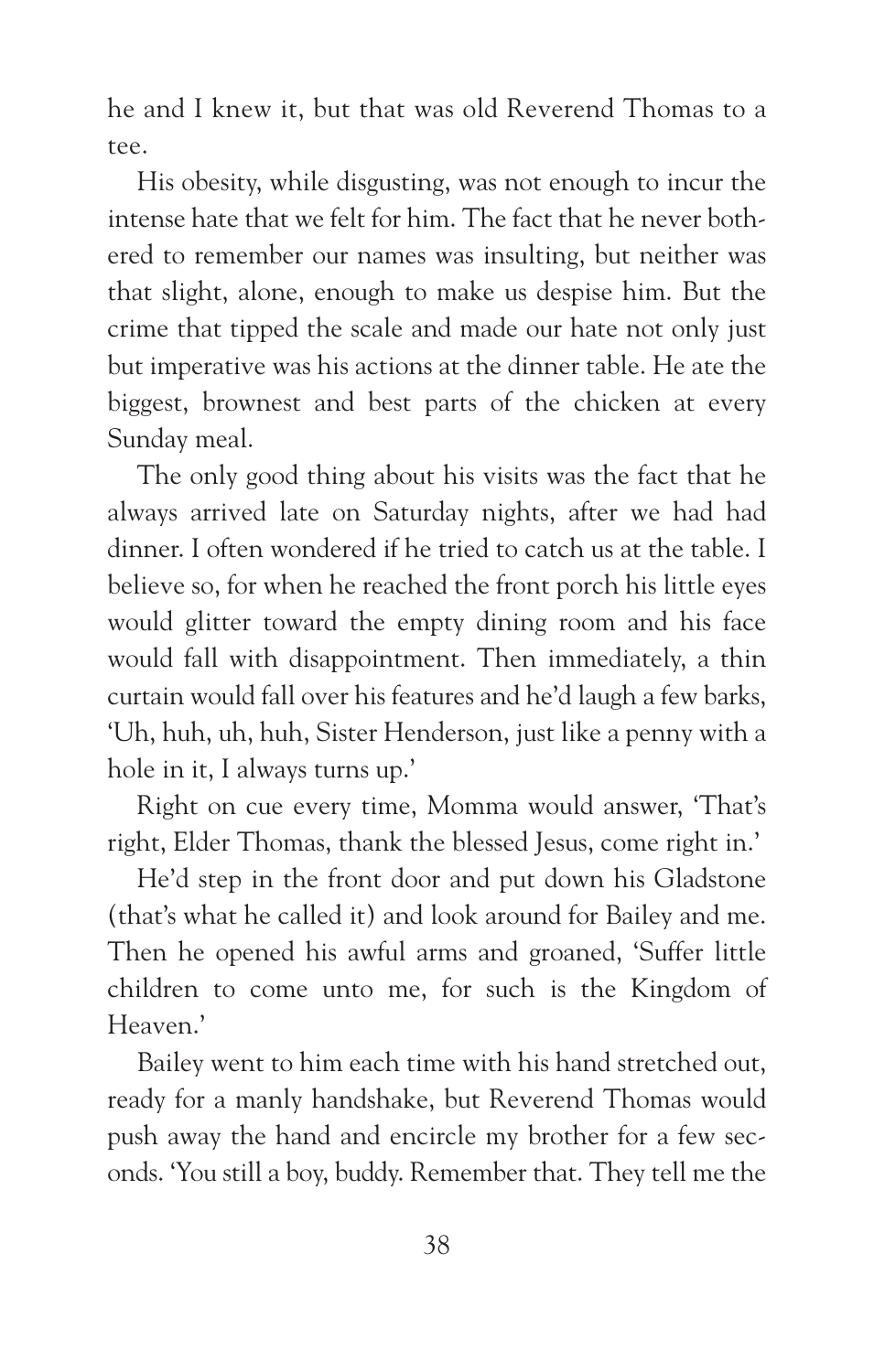Good Book say, "When I was a child I spake as a child, I thought as a child, but when I became a man, I put away childish things."' Only then would he open his arms and release Bailey.

I never had the nerve to go up to him. I was quite afraid that if I tried to say, 'Hello, Reverend Thomas,' I would choke on the sin of mocking him. After all, the Bible did say, 'God is not mocked,' and the man was God's representative. He used to say to me, 'Come on, little sister. Come and get this blessing.' But I was so afraid and I also hated him so much that my emotions mixed themselves up and it was enough to start me crying. Momma told him time after time, 'Don't pay her no mind, Elder Thomas, you know how tender-hearted she is.'

He ate the leftovers from our dinner and he and Uncle Willie discussed the developments of the church programs. They talked about how the present minister was attending to his flock, who got married, who died and how many children had been born since his last visit.

Bailey and I stood like shadows in the rear of the Store near the coal-oil tank, waiting for the juicy parts. But when they were ready to talk about the latest scandal, Momma sent us to her bedroom with warnings to have our Sunday School lesson perfectly memorized or we knew what we could expect.

We had a system that never failed. I would sit in the big rocking chair by the stove and rock occasionally and stamp my feet. I changed voices, now soft and girlish, then a little deeper like Bailey's. Meanwhile, he would creep back into the Store. Many times he came flying back to sit on the bed and to hold the open lesson book just before Momma suddenly filled the doorway.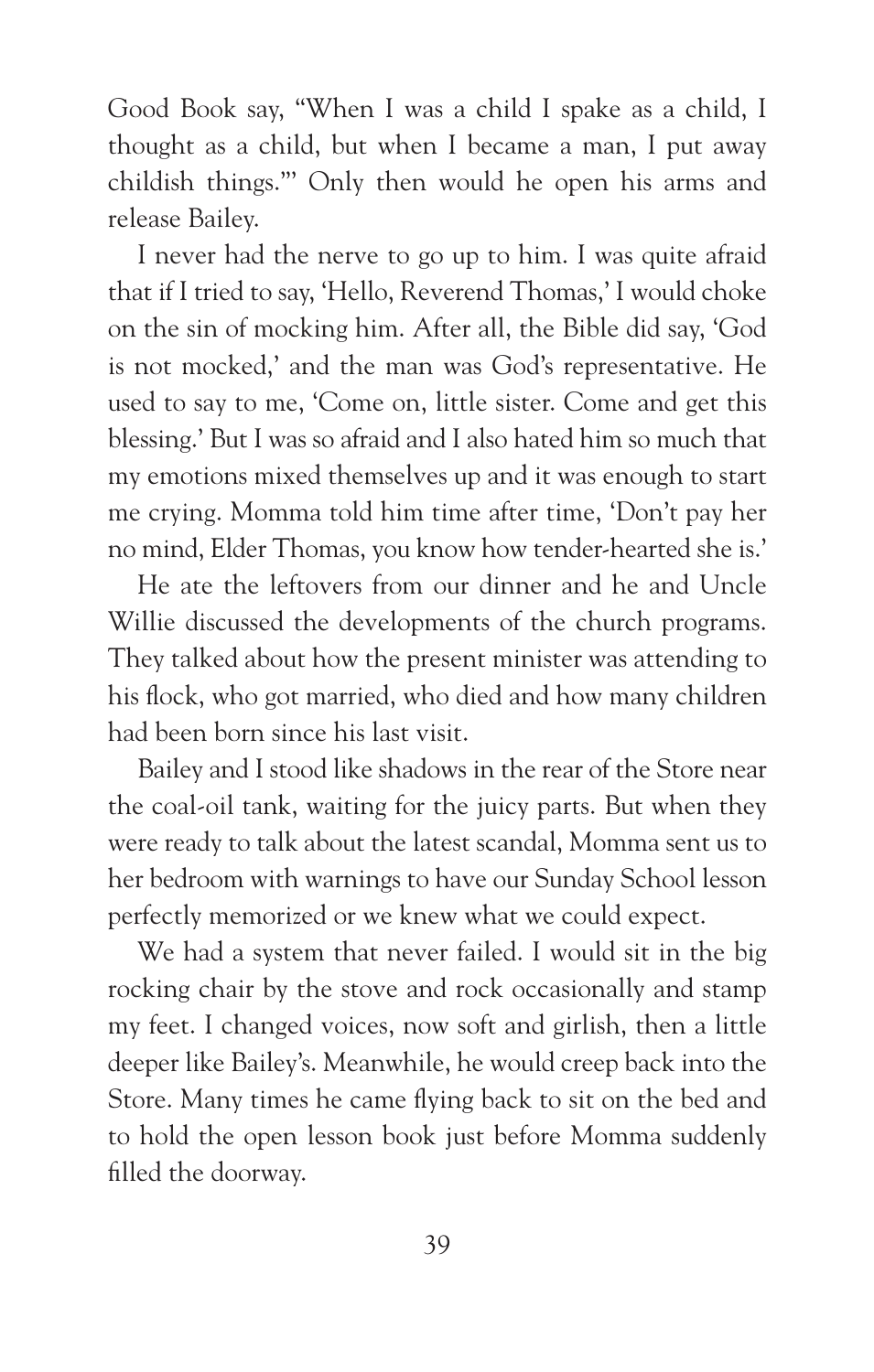'You children get your lesson good, now. You know all the other children looks up to you all.' Then, as she turned back into the Store Bailey followed right on her footsteps to crouch in the shadows and listen for the forbidden gossip.

Once, he heard how Mr. Coley Washington had a girl from Lewisville staying in his house. I didn't think that was so bad, but Bailey explained that Mr. Washington was probably 'doing it' to her. He said that although 'it' was bad just about everybody in the world did it to somebody, but no one else was supposed to know that. And once, we found out about a man who had been killed by whitefolks and thrown into the pond. Bailey said the man's things had been cut off and put in his pocket and he had been shot in the head, all because the whitefolks said he did 'it' to a white woman.

Because of the kinds of news we filched from those hushed conversations, I was convinced that whenever Reverend Thomas came and Momma sent us to the back room they were going to discuss whitefolks and 'doing it.' Two subjects about which I was very dim.

On Sunday mornings Momma served a breakfast that was geared to hold us quiet from 9:30 A.M. to 3 P.M. She fried thick pink slabs of home-cured ham and poured the grease over sliced red tomatoes. Eggs over easy, fried potatoes and onions, yellow hominy and crisp perch fried so hard we would pop them in our mouths and chew bones, fins and all. Her cathead biscuits were at least three inches in diameter and two inches thick. The trick to eating catheads was to get the butter on them before they got cold – then they were delicious. When, unluckily, they were allowed to get cold, they tended to a gooeyness, not unlike a wad of tired gum.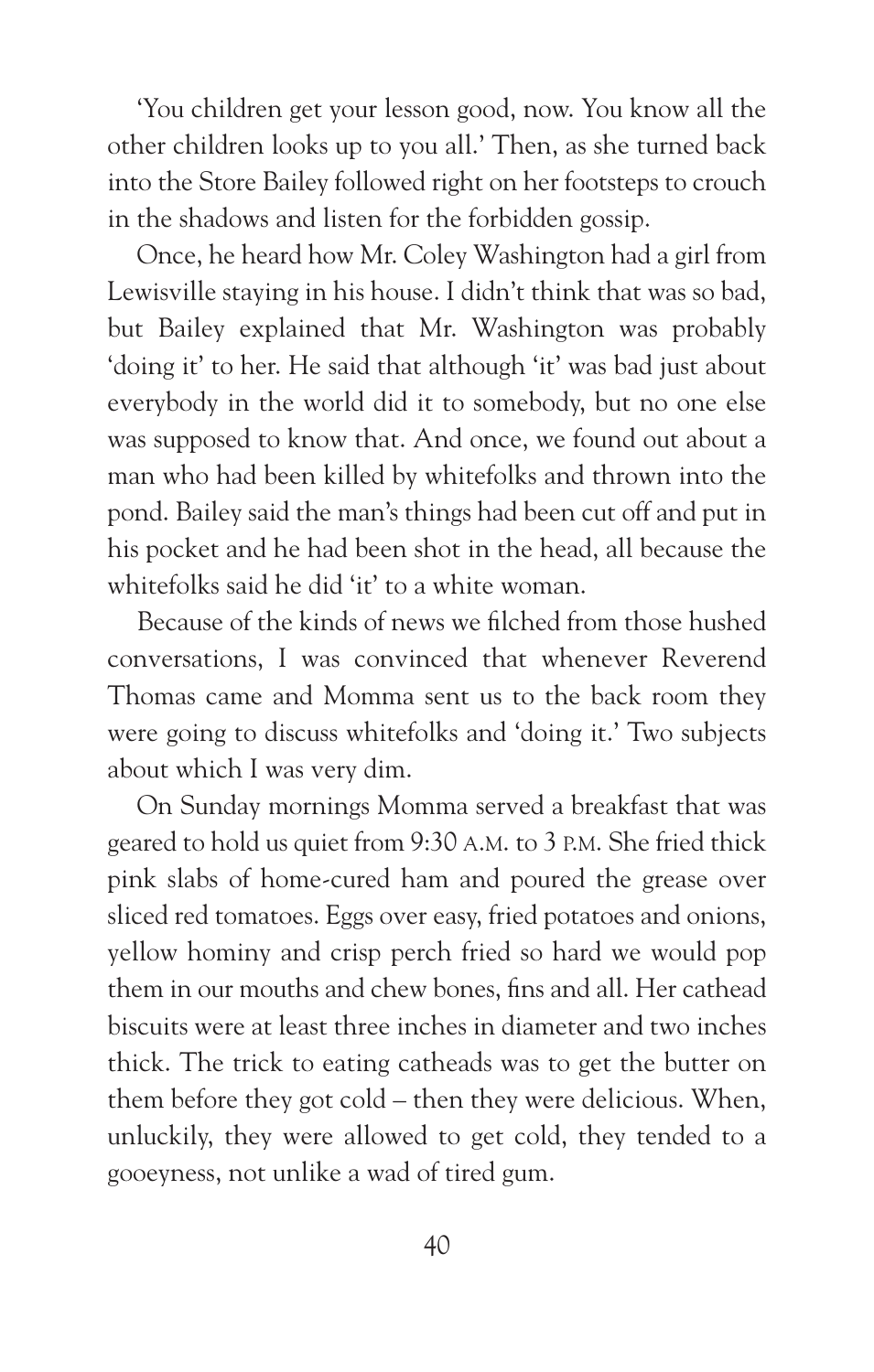We were able to reaffirm our findings on the catheads each Sunday that Reverend Thomas spent with us. Naturally enough, he was asked to bless the table. We would all stand; my uncle, leaning his walking stick against the wall, would lean his weight on the table. Then Reverend Thomas would begin. 'Blessed Father, we thank you this morning . . .' and on and on and on. I'd stop listening after a while until Bailey kicked me and then I cracked my lids to see what had promised to be a meal that would make any Sunday proud. But as the Reverend droned on and on and on to a God who I thought must be bored to hear the same things over and over again, I saw that the ham grease had turned white on the tomatoes. The eggs had withdrawn from the edge of the platter to bunch in the center like children left out in the cold. And the catheads had sat down on themselves with the conclusiveness of a fat woman sitting in an easy chair. And still he talked on. When he finally stopped, our appetites were gone, but he feasted on the cold food with a non-talking but still noisy relish.

In the Christian Methodist Episcopal Church the children's section was on the right, cater-cornered from the pew that held those ominous women called the Mothers of the Church. In the young people's section the benches were placed close together, and when a child's legs no longer comfortably fitted in the narrow space, it was an indication to the elders that that person could now move into the intermediate area (center church). Bailey and I were allowed to sit with the other children only when there were informal meetings, church socials or the like. But on the Sundays when Reverend Thomas preached, it was ordained that we occupy the first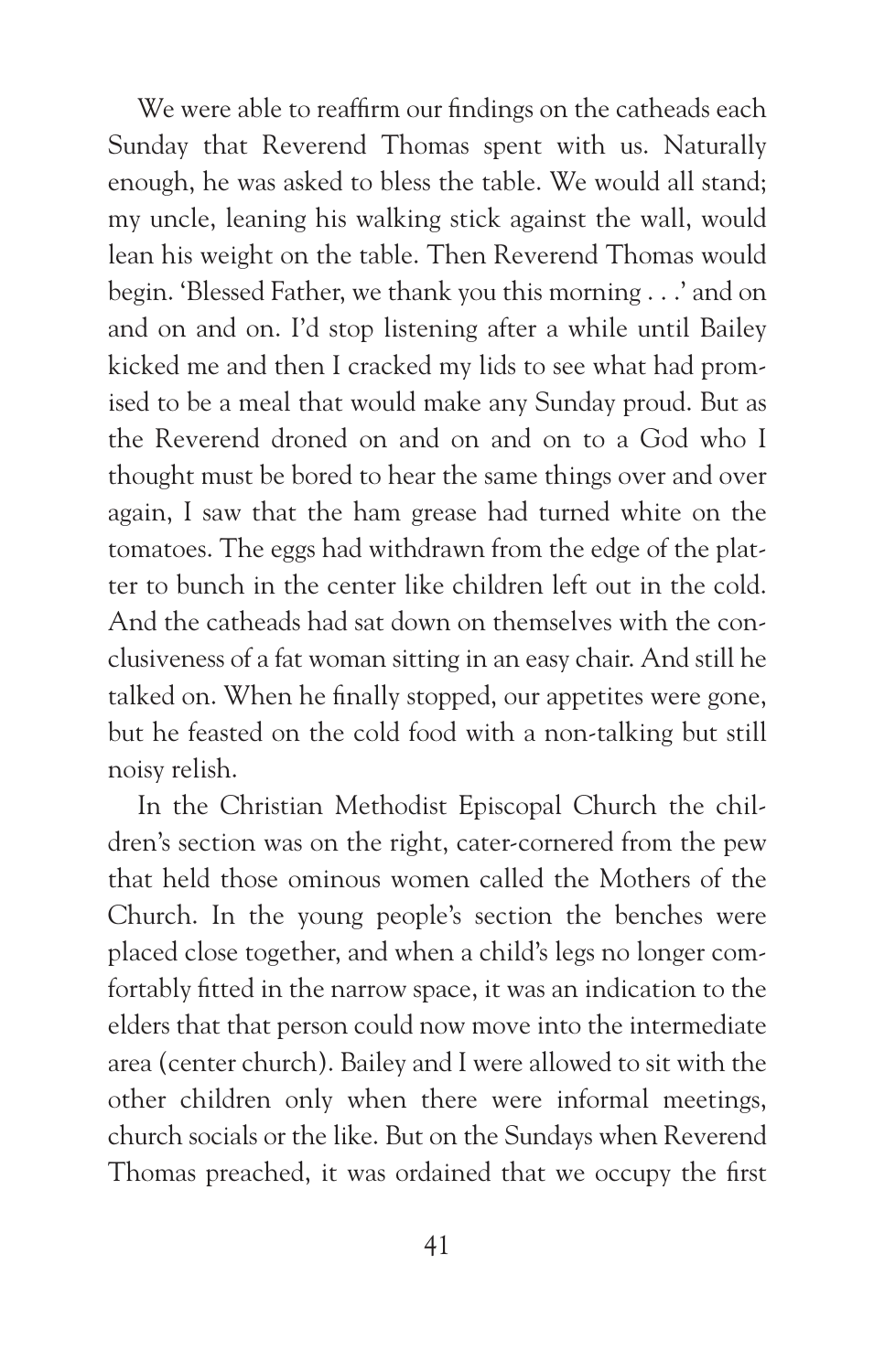row, called the mourners' bench. I thought we were placed in front because Momma was proud of us, but Bailey assured me that she just wanted to keep her grandchildren under her thumb and eye.

Reverend Thomas took his text from Deuteronomy. And I was stretched between loathing his voice and wanting to listen to the sermon. Deuteronomy was my favorite book in the Bible. The laws were so absolute, so clearly set down, that I knew if a person truly wanted to avoid hell and brimstone, and being roasted forever in the devil's fire, all she had to do was memorize Deuteronomy and follow its teaching, word for word. I also liked the way the word rolled off the tongue.

Bailey and I sat alone on the front bench, the wooden slats pressing hard on our behinds and the backs of our thighs. I would have wriggled just a bit, but each time I looked over at Momma, she seemed to threaten, 'Move and I'll tear you up,' so, obedient to the unvoiced command, I sat still. The church ladies were warming up behind me with a few hallelujahs and Praise the Lords and Amens, and the preacher hadn't really moved into the meat of the sermon.

It was going to be a hot service.

On my way into church, I saw Sister Monroe, her openfaced gold crown glinting when she opened her mouth to return a neighborly greeting. She lived in the country and couldn't get to church every Sunday, so she made up for her absences by shouting so hard when she did make it that she shook the whole church. As soon as she took her seat, all the ushers would move to her side of the church because it took three women and sometimes a man or two to hold her.

Once when she hadn't been to church for a few months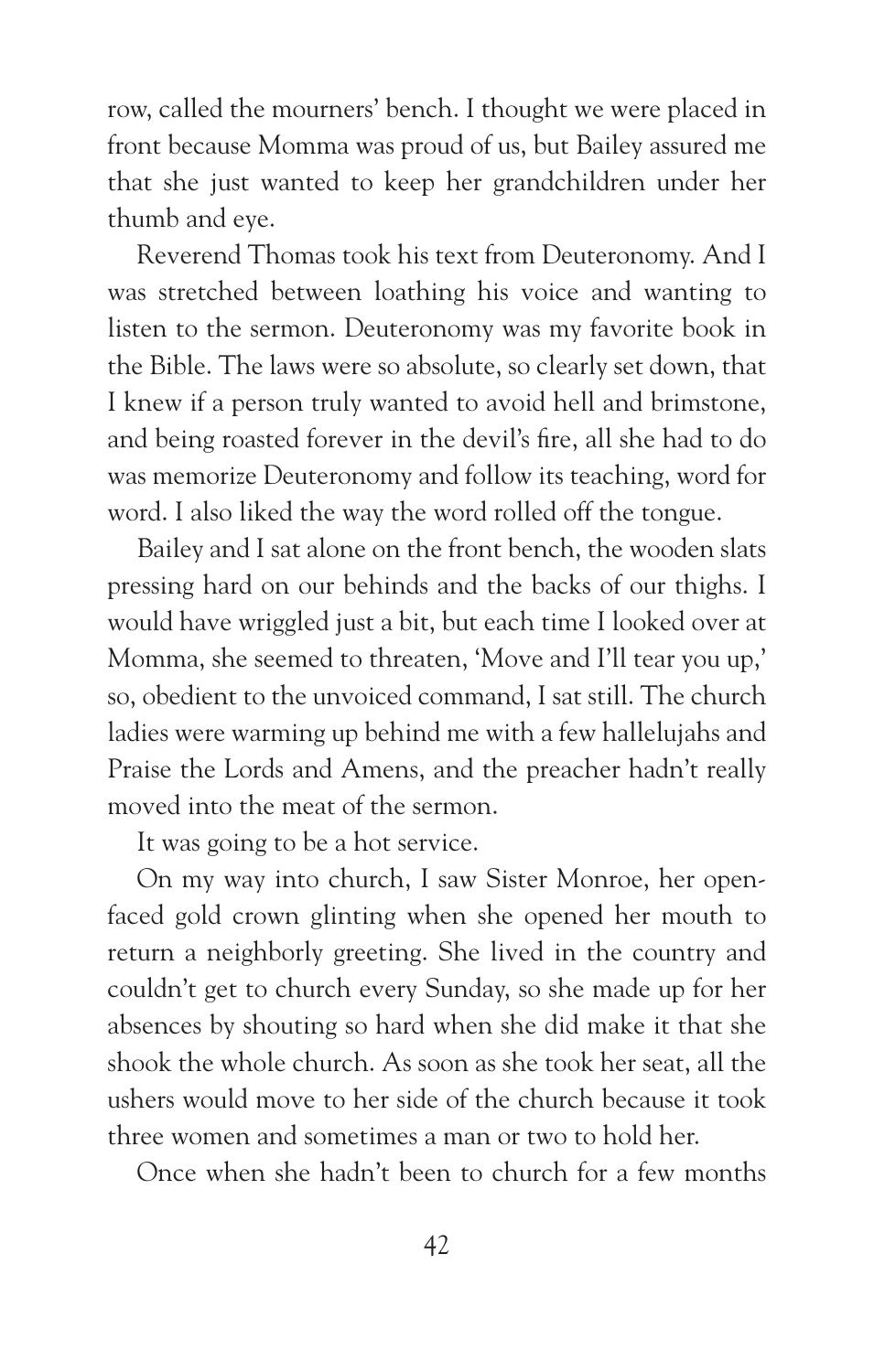(she had taken off to have a child), she got the spirit and started shouting, throwing her arms around and jerking her body, so that the ushers went over to hold her down, but she tore herself away from them and ran up to the pulpit. She stood in front of the altar, shaking like a freshly caught trout. She screamed at Reverend Taylor. 'Preach it. I say, preach it.' Naturally he kept on preaching as if she wasn't standing there telling him what to do. Then she screamed an extremely fierce 'I said, preach it' and stepped up on the altar. The Reverend kept on throwing out phrases like home-run balls and Sister Monroe made a quick break and grasped for him. For just a second, everything and everyone in the church except Reverend Taylor and Sister Monroe hung loose like stockings on a washline. Then she caught the minister by the sleeve of his jacket and his coattail, then she rocked him from side to side.

I have to say this for our minister, he never stopped giving us the lesson. The usher board made its way to the pulpit, going up both aisles with a little more haste than is customarily seen in church. Truth to tell, they fairly ran to the minister's aid. Then two of the deacons, in their shiny Sunday suits, joined the ladies in white on the pulpit, and each time they pried Sister Monroe loose from the preacher he took another deep breath and kept on preaching, and Sister Monroe grabbed him in another place, and more firmly. Reverend Taylor was helping his rescuers as much as possible by jumping around when he got a chance. His voice at one point got so low it sounded like a roll of thunder, then Sister Monroe's 'Preach it' cut through the roar, and we all wondered (I did, in any case) if it would ever end. Would they go on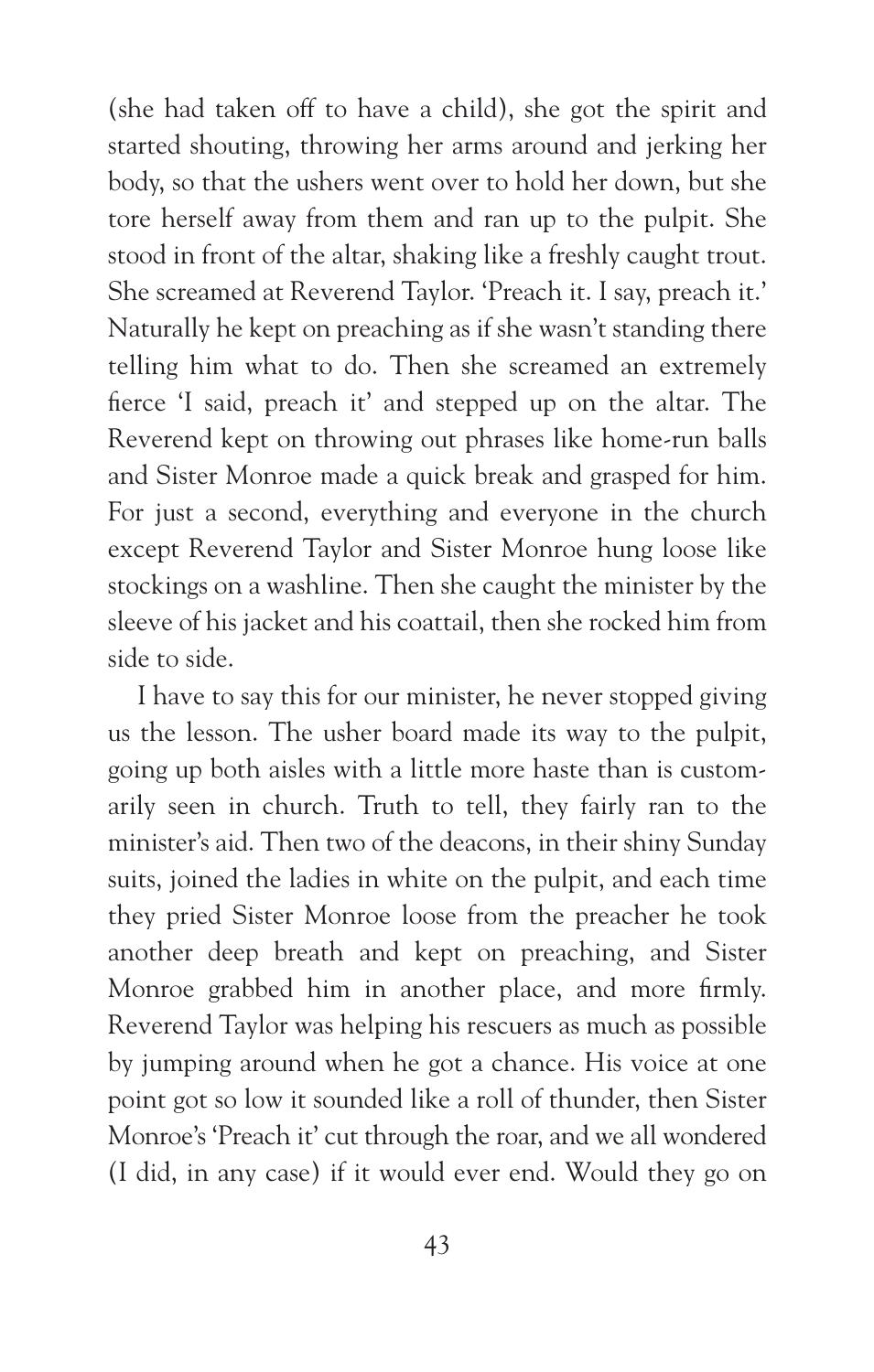forever, or get tired out at last like a game of blindman's bluff that lasted too long, with nobody caring who was 'it'?

I'll never know what might have happened, because magically the pandemonium spread. The spirit infused Deacon Jackson and Sister Willson, the chairman of the usher board, at the same time. Deacon Jackson, a tall, thin, quiet man, who was also a part-time Sunday school teacher, gave a scream like a falling tree, leaned back on thin air and punched Reverend Taylor on the arm. It must have hurt as much as it caught the Reverend unawares. There was a moment's break in the rolling sounds and Reverend Taylor jerked around surprised, and hauled off and punched Deacon Jackson. In the same second Sister Willson caught his tie, looped it over her fist a few times, and pressed down on him. There wasn't time to laugh or cry before all three of them were down on the floor behind the altar. Their legs spiked out like kindling wood.

Sister Monroe, who had been the cause of all the excitement, walked off the dais, cool and spent, and raised her flinty voice in the hymn, 'I came to Jesus, as I was, worried, wounded, and sad, I found in Him a resting place and He has made me glad.'

The minister took advantage of already being on the floor and asked in a choky little voice if the church would kneel with him to offer a prayer of thanksgiving. He said we had been visited with a mighty spirit, and let the whole church say Amen.

On the next Sunday, he took his text from the eighteenth chapter of the Gospel according to St. Luke, and talked quietly but seriously about the Pharisees, who prayed in the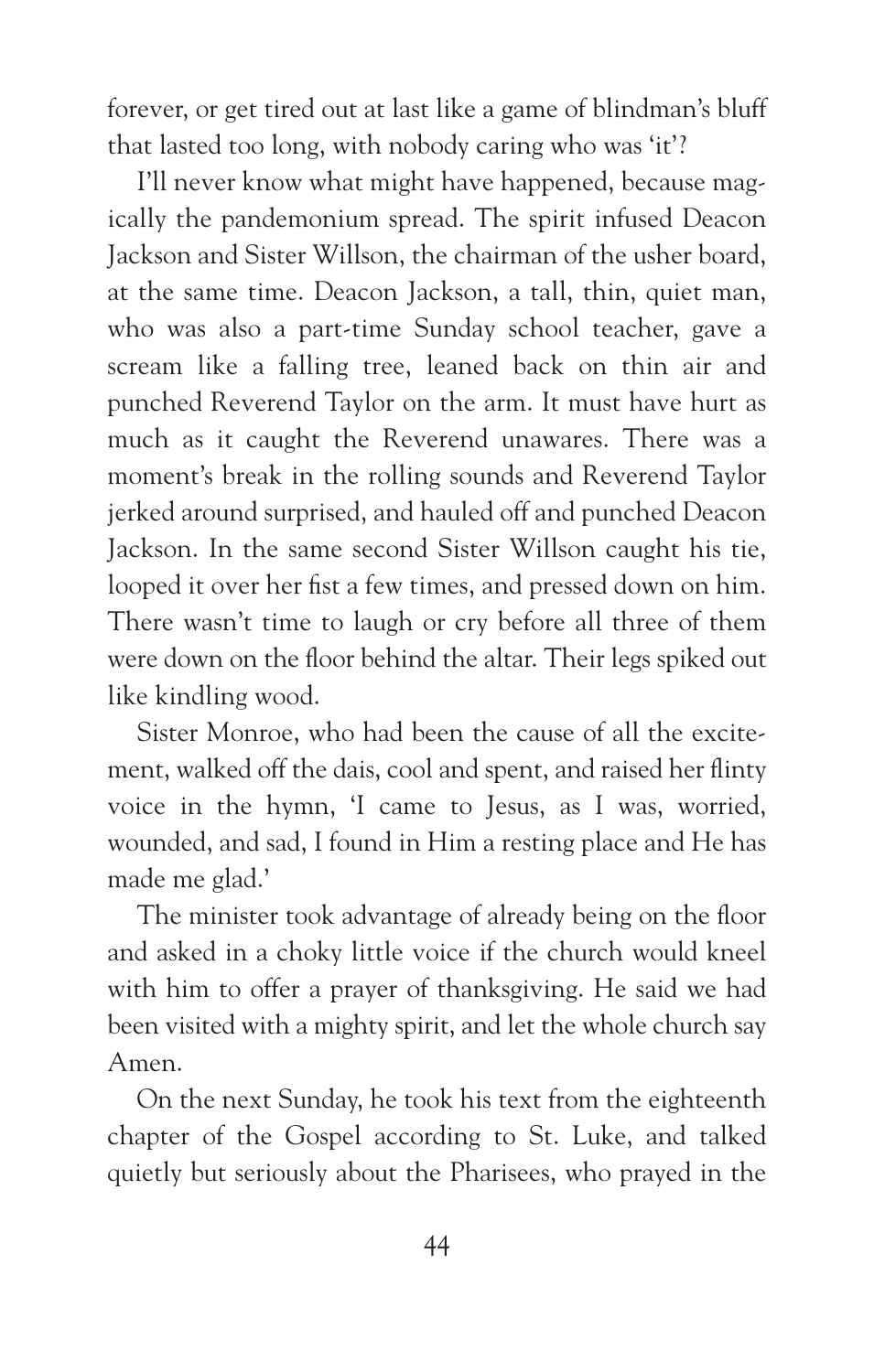streets so that the public would be impressed with their religious devotion. I doubt that anyone got the message – certainly not those to whom it was directed. The deacon board, however, did appropriate funds for him to buy a new suit. The other was a total loss.

Our presiding elder had heard the story of Reverend Taylor and Sister Monroe, but I was sure he didn't know her by sight. So my interest in the service's potential and my aversion to Reverend Thomas caused me to turn him off. Turning off or tuning out people was my highly developed art. The custom of letting obedient children be seen but not heard was so agreeable to me that I went one step further: Obedient children should not see or hear if they chose not to do so. I laid a handful of attention on my face and tuned up the sounds in the church.

Sister Monroe's fuse was already lit, and she sizzled somewhere to the right behind me. Elder Thomas jumped into the sermon, determined, I suppose, to give the members what they came for. I saw the ushers from the left side of the church near the big windows begin to move discreetly, like pallbearers, toward Sister Monroe's bench. Bailey jogged my knee. When the incident with Sister Monroe, which we always called simply 'the incident,' had taken place, we had been too astounded to laugh. But for weeks after, all we needed to send us into violent outbursts of laughter was a whispered 'Preach it.' Anyway, he pushed my knee, covered his mouth and whispered, 'I say, preach it.'

I looked toward Momma, across that square of stained boards, over the collection table, hoping that a look from her would root me safely to my sanity. But for the first time in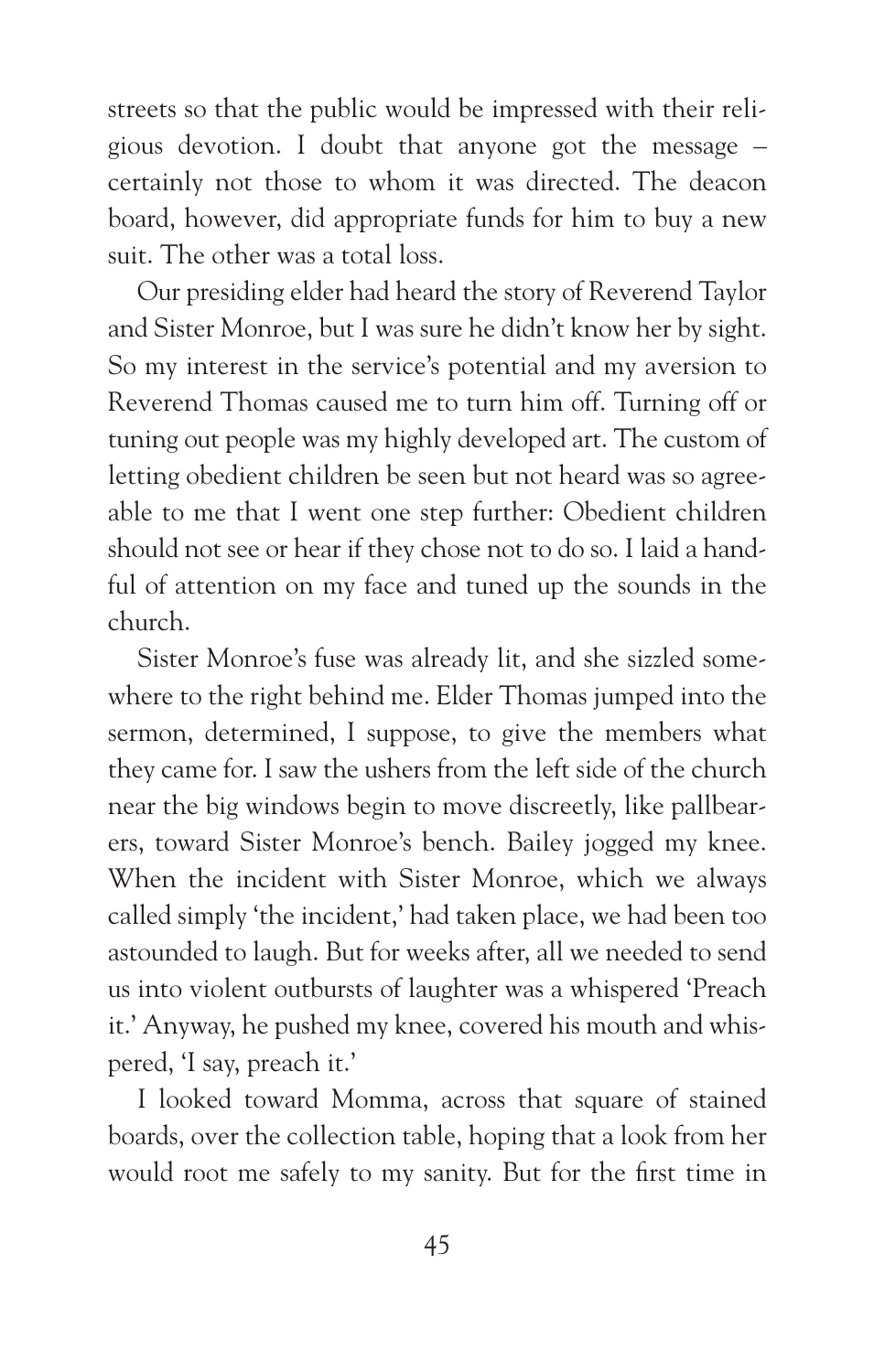memory Momma was staring behind me at Sister Monroe. I supposed that she was counting on bringing that emotional lady up short with a severe look or two. But Sister Monroe's voice had already reached the danger point. 'Preach it!'

There were a few smothered giggles from the children's section, and Bailey nudged me again. 'I say, preach it' – in a whisper. Sister Monroe echoed him loudly, 'I say, preach it!'

Two deacons wedged themselves around Brother Jackson as a preventive measure and two large determined-looking men walked down the aisle toward Sister Monroe.

While the sounds in the church were increasing, Elder Thomas made the regrettable mistake of increasing his volume too. Then suddenly, like a summer rain, Sister Monroe broke through the cloud of people trying to hem her in, and flooded up to the pulpit. She didn't stop this time but continued immediately to the altar, bound for Elder Thomas, crying 'I say, preach it.'

Bailey said out loud, 'Hot dog' and 'Damn' and 'She's going to beat his butt.'

But Reverend Thomas didn't intend to wait for that eventuality, so as Sister Monroe approached the pulpit from the right he started descending from the left. He was not intimidated by his change of venue. He continued preaching and moving. He finally stopped right in front of the collection table, which put him almost in our laps, and Sister Monroe rounded the altar on his heels, followed by the deacons, ushers, some unofficial members and a few of the bigger children.

Just as the elder opened his mouth, pink tongue waving, and said, 'Great God of Mount Nebo,' Sister Monroe hit him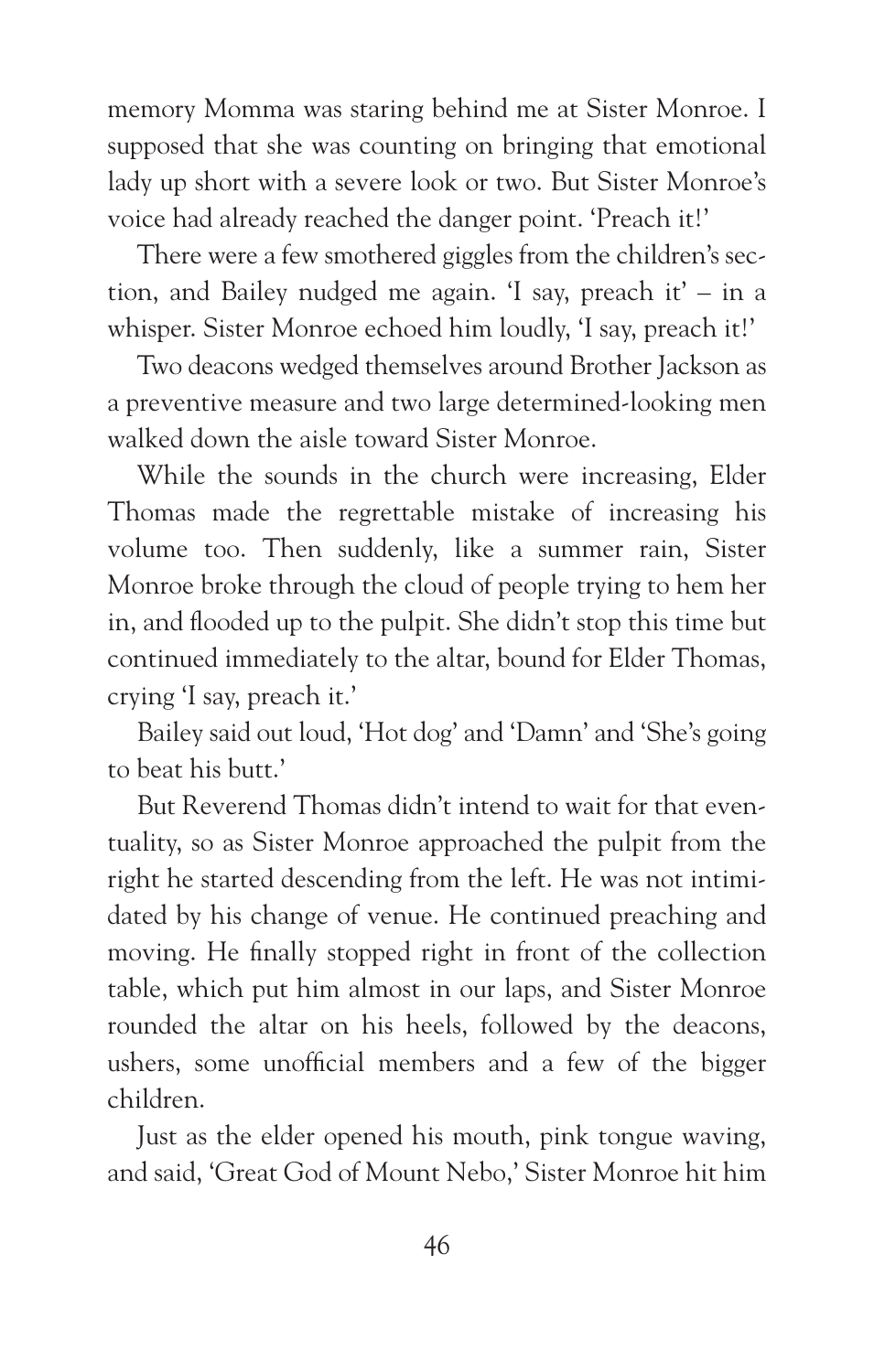on the back of his head with her purse. Twice. Before he could bring his lips together, his teeth fell, no, actually his teeth jumped, out of his mouth.

The grinning uppers and lowers lay by my right shoe, looking empty and at the same time appearing to contain all the emptiness in the world. I could have stretched out a foot and kicked them under the bench or behind the collection table.

Sister Monroe was struggling with his coat, and the men had all but picked her up to remove her from the building. Bailey pinched me and said without moving his lips, 'I'd like to see him eat dinner now.'

I looked at Reverend Thomas desperately. If he appeared just a little sad or embarrassed, I could feel sorry for him and wouldn't be able to laugh. My sympathy for him would keep me from laughing. I dreaded laughing in church. If I lost control, two things were certain to happen. I would surely pee, and just as surely get a whipping. And this time I would probably die because everything was funny – Sister Monroe, and Momma trying to keep her quiet with those threatening looks, and Bailey whispering 'Preach it' and Elder Thomas with his lips flapping loose like tired elastic.

But Reverend Thomas shrugged off Sister Monroe's weakening clutch, pulled out an extra-large white handkerchief and spread it over his nasty little teeth. Putting them in his pocket, he gummed, 'Naked I came into the world, and naked I shall go out.'

Bailey's laugh had worked its way up through his body and was escaping through his nose in short hoarse snorts. I didn't try any longer to hold back the laugh, I just opened my mouth and released sound. I heard the first titter jump up in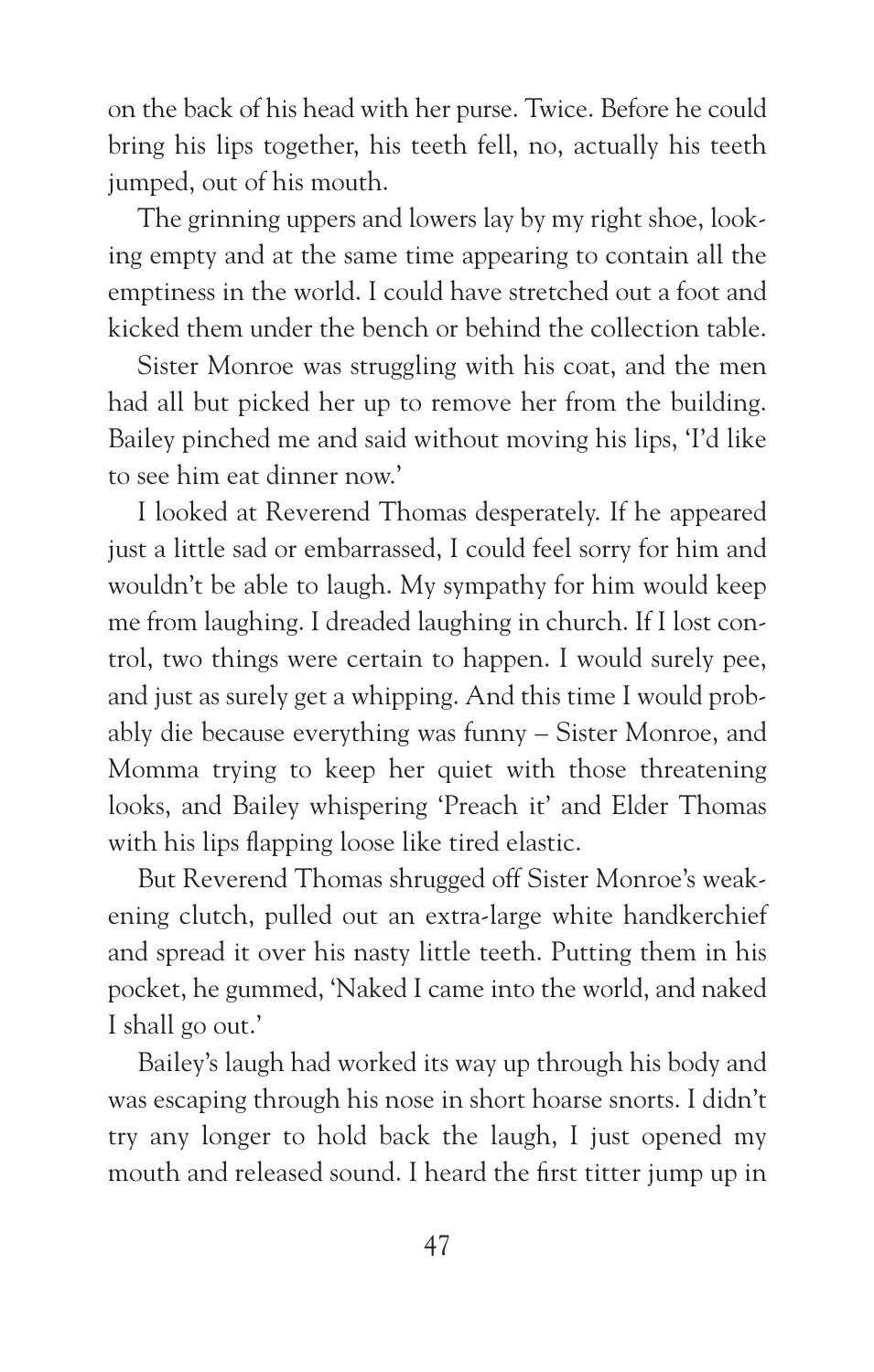the air over my head, over the pulpit and out the window. Momma said out loud, 'Sister!' but the bench was greasy and I slid off onto the floor. There was more laughter in me trying to get out. I didn't know there was that much in the whole world. It pressed at all my body openings, forcing everything in its path. I cried and hollered, passed gas and urine. I didn't see Bailey descend to the floor, but I rolled over once and he was kicking and screaming too. Each time we looked at each other we howled louder than before, and though he tried to say something, the laughter attacked him and he was only able to get out 'I say, preach.' And then I rolled over onto Uncle Willie's rubber-tipped cane. My eyes followed the cane up to his good brown hand on the curve and up the long, long white sleeve to his face. The one side pulled down as it usually did when he cried (it also pulled down when he laughed). He stuttered, 'I'm gonna whip you this time myself.'

I have no memory of how we got out of church and into the parsonage next door, but in that overstuffed parlor, Bailey and I received the whipping of our lives. Uncle Willie ordered us between licks to stop crying. I tried to, but Bailey refused to cooperate. Later he explained that when a person is beating you you should scream as loud as possible; maybe the whipper will become embarrassed or else some sympathetic soul might come to your rescue. Our savior came for neither of these reasons, but because Bailey yelled so loud and disturbed what was left of the service, the minister's wife came out and asked Uncle Willie to quiet us down.

Laughter so easily turns to hysteria for imaginative children. I felt for weeks after that I had been very, very sick, and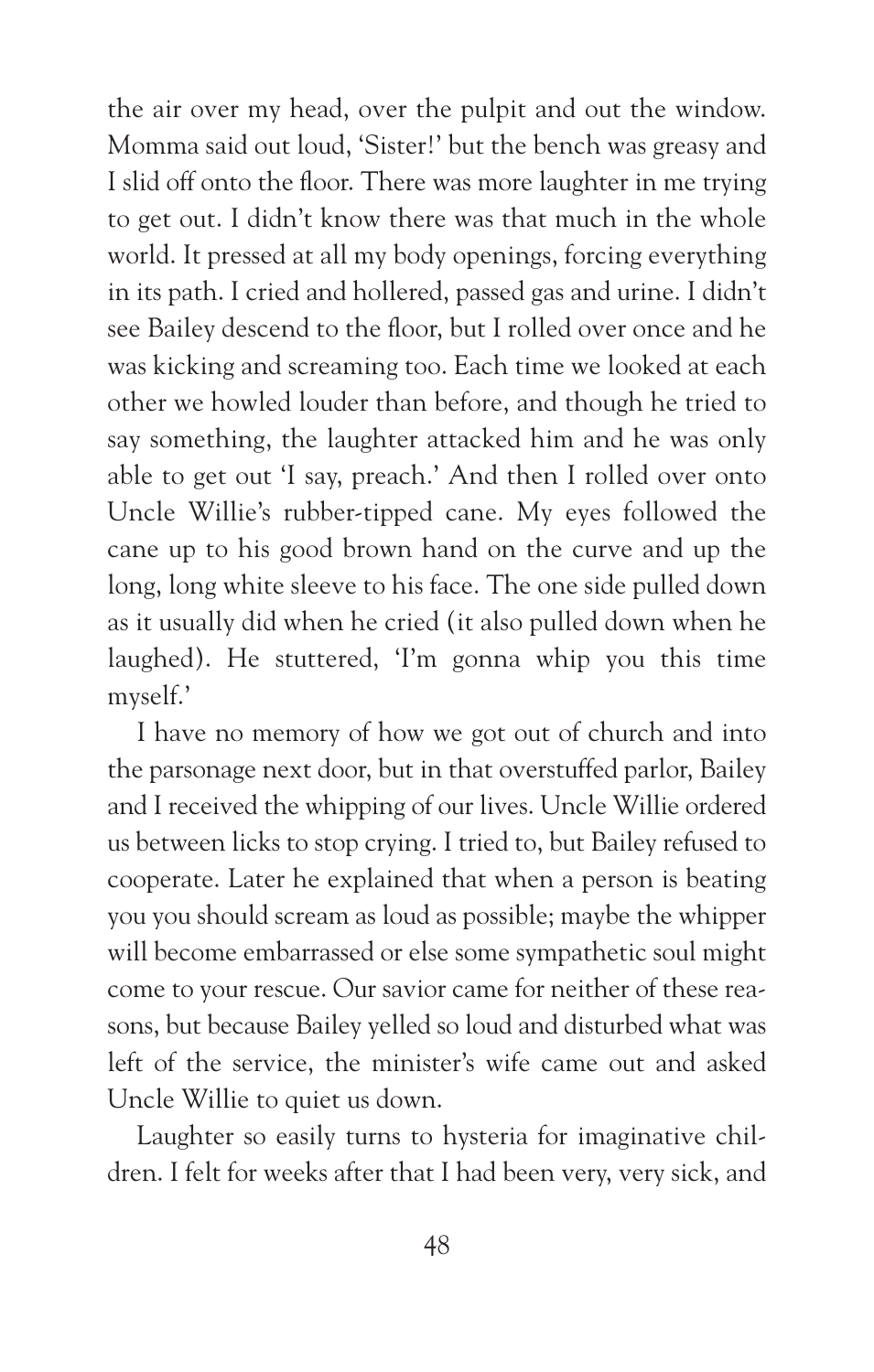until I completely recovered my strength I stood on laughter's cliff and any funny thing could hurl me off to my death far below.

Each time Bailey said 'Preach it' to me, I hit him as hard as I could and cried.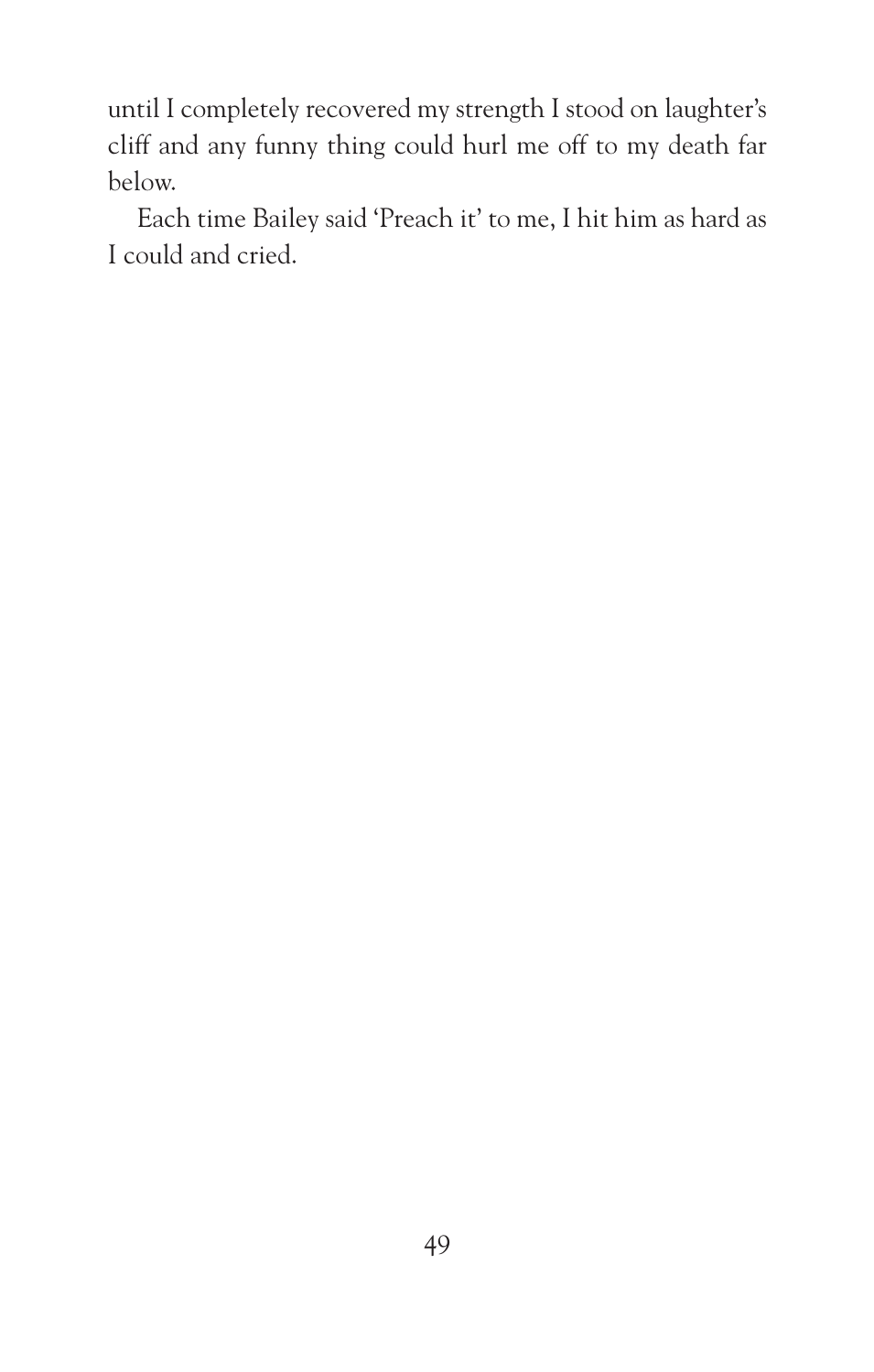7

Momma had married three times: Mr. Johnson, my grandfather, who left her around the turn of the century with two small sons to raise; Mr. Henderson, of whom I know nothing at all (Momma never answered questions directly put to her on any subject except religion); then finally Mr. Murphy. I saw him a fleeting once. He came through Stamps on a Saturday night, and Grandmother gave me the chore of making his pallet on the floor. He was a stocky dark man who wore a snap-brim hat like George Raft. The next morning he hung around the Store until we returned from church. That marked the first Sunday I knew Uncle Willie to miss services. Bailey said he stayed home to keep Mr. Murphy from stealing us blind. He left in the middle of the afternoon after one of Momma's extensive Sunday dinners. His hat pushed back off his forehead, he walked down the road whistling. I watched his thick back until he turned the bend by the big white church.

People spoke of Momma as a good-looking woman and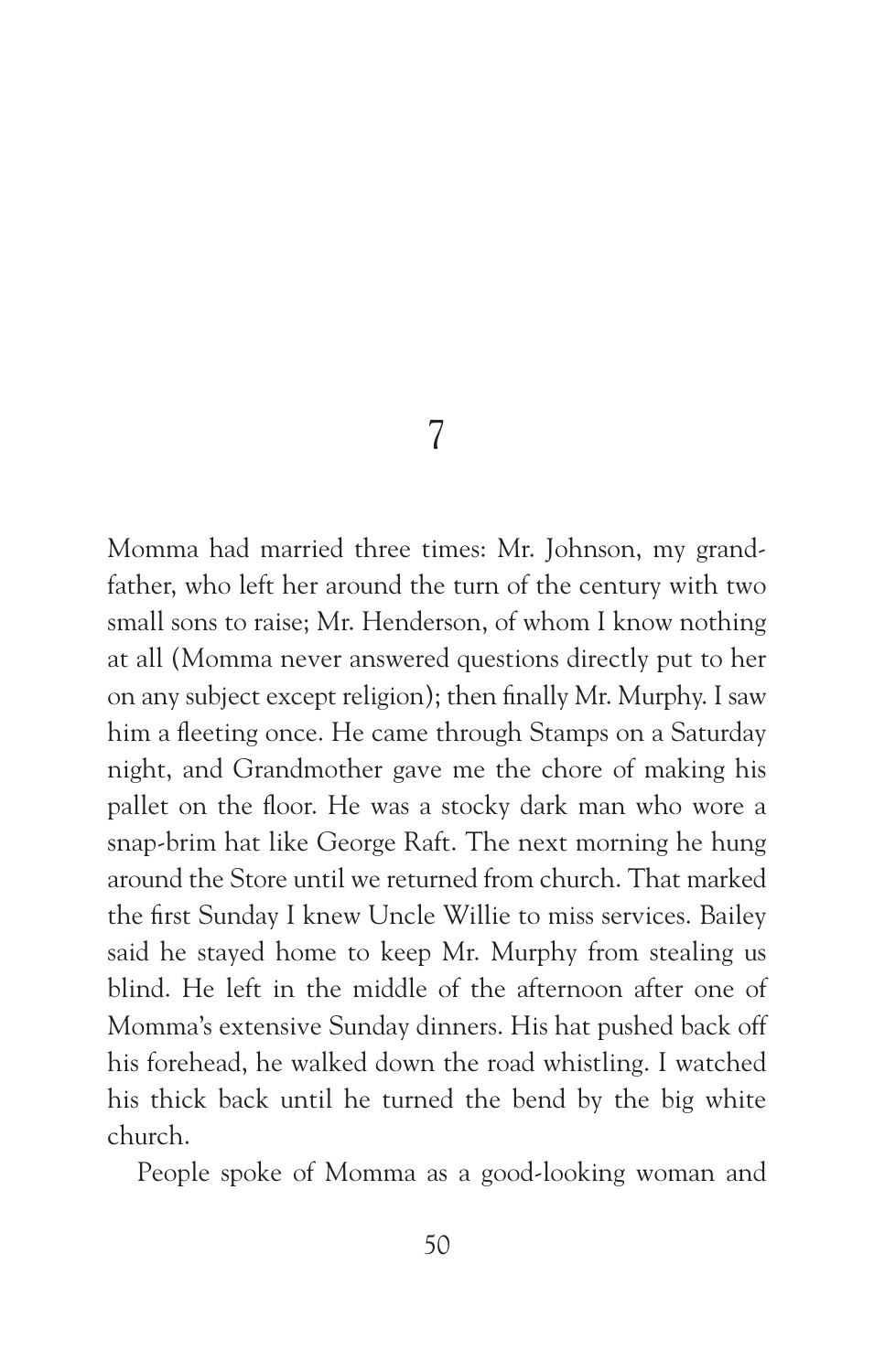some, who remembered her youth, said she used to be right pretty. I saw only her power and strength. She was taller than any woman in my personal world, and her hands were so large they could span my head from ear to ear. Her voice was soft only because she chose to keep it so. In church, when she was called upon to sing, she seemed to pull out plugs from behind her jaws and the huge, almost rough sound would pour over the listeners and throb in the air.

Each Sunday, after she had taken her seat, the minister would announce, 'We will now be led in a hymn by Sister Henderson.' And each Sunday she looked up with amazement at the preacher and asked silently, 'Me?' After a second of assuring herself that she indeed was being called upon, she laid down her handbag and slowly folded her handkerchief. This was placed neatly on top of the purse, then she leaned on the bench in front and pushed herself to a standing position, and then she opened her mouth and the song jumped out as if it had only been waiting for the right time to make an appearance. Week after week and year after year the performance never changed, yet I don't remember anyone's ever remarking on her sincerity or readiness to sing.

Momma intended to teach Bailey and me to use the paths in life that she and her generation and all the Negroes gone before had found, and found to be safe ones. She didn't cotton to the idea that whitefolks could be talked to at all without risking one's life. And certainly they couldn't be spoken to insolently. In fact, even in their absence they could not be spoken of too harshly unless we used the sobriquet 'They.' If she had been asked and had chosen to answer the question of whether she was cowardly or not, she would have said that she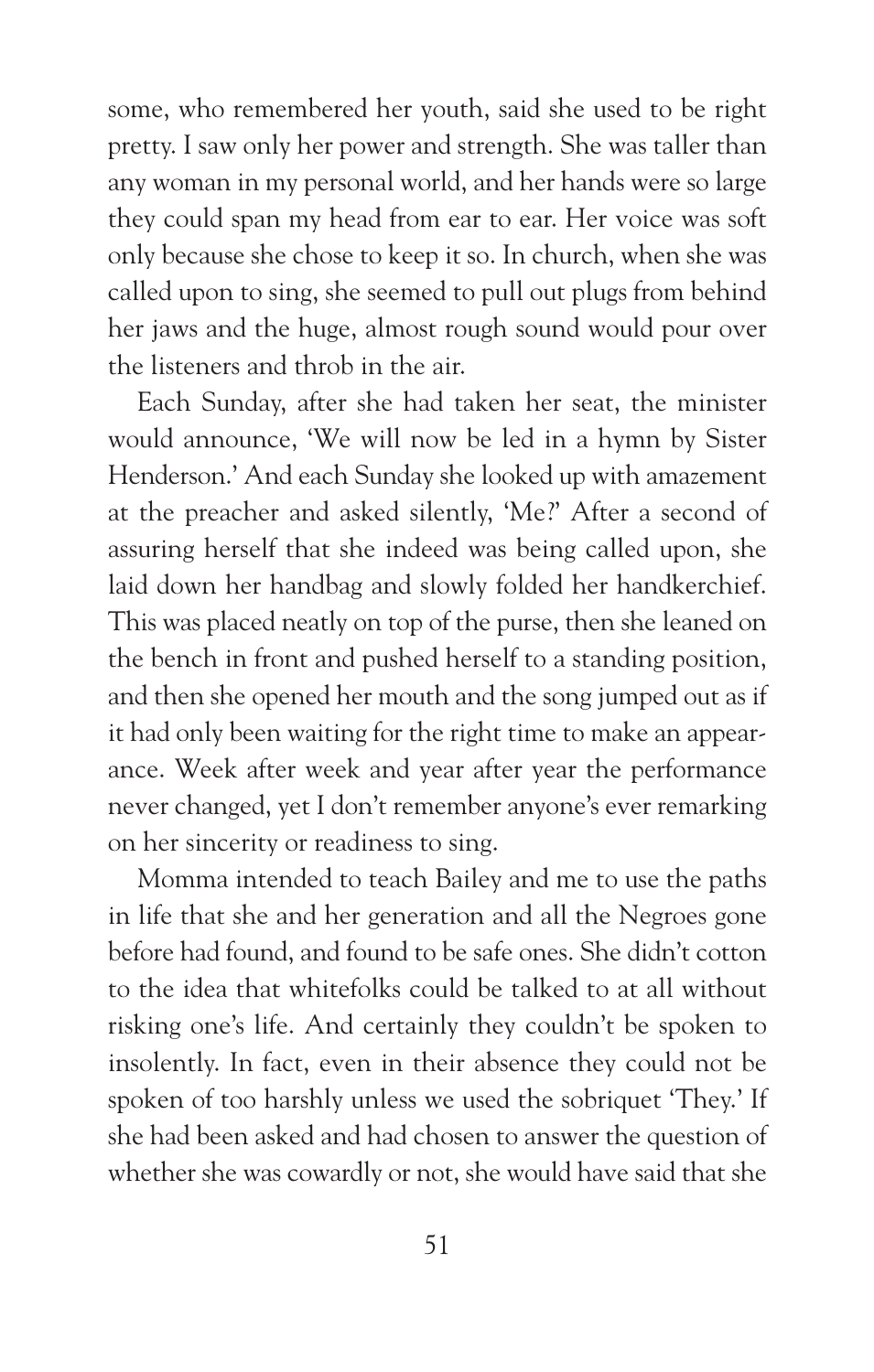was a realist. Didn't she stand up to 'them' year after year? Wasn't she the only Negro woman in Stamps referred to once as Mrs.?

That incident became one of Stamps' little legends. Some years before Bailey and I arrived in town, a man was hunted down for assaulting white womanhood. In trying to escape he ran to the Store. Momma and Uncle Willie hid him behind the chifforobe until night, gave him supplies for an overland journey and sent him on his way. He was, however, apprehended, and in court when he was questioned as to his movements on the day of the crime, he replied that after he heard that he was being sought he took refuge in Mrs. Henderson's Store.

The judge asked that Mrs. Henderson be subpoenaed, and when Momma arrived and said she was Mrs. Henderson, the judge, the bailiff and other whites in the audience laughed. The judge had really made a gaffe calling a Negro woman Mrs., but then he was from Pine Bluff and couldn't have been expected to know that a woman who owned a store in that village would also turn out to be colored. The whites tickled their funny bones with the incident for a long time, and the Negroes thought it proved the worth and majesty of my grandmother.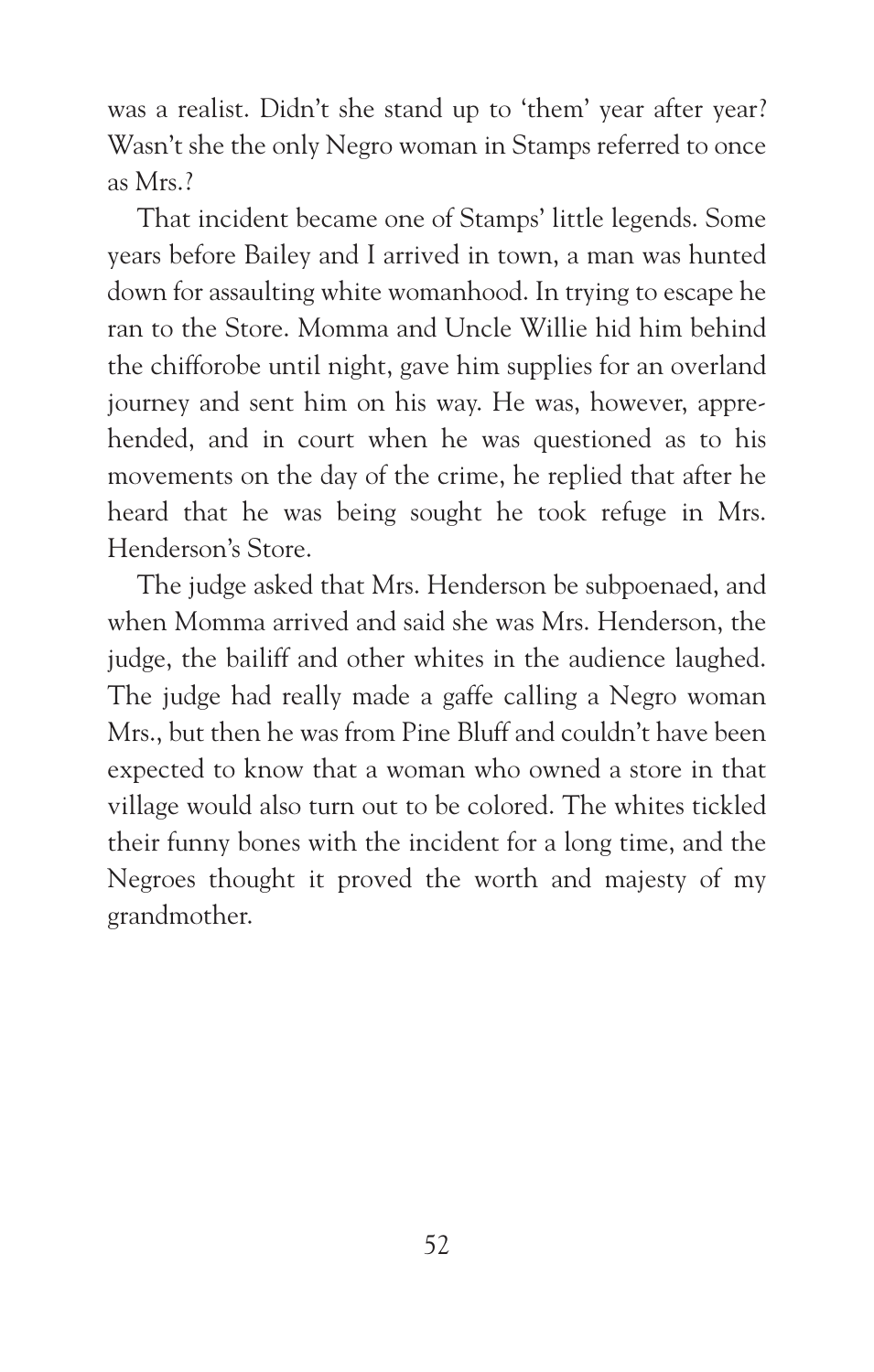8

Stamps, Arkansas, was Chitlin' Switch, Georgia; Hang 'Em High, Alabama; Don't Let the Sun Set on You Here, Nigger, Mississippi; or any other name just as descriptive. People in Stamps used to say that the whites in our town were so prejudiced that a Negro couldn't buy vanilla ice cream. Except on July Fourth. Other days he had to be satisfied with chocolate.

A light shade had been pulled down between the Black community and all things white, but one could see through it enough to develop a fear-admiration-contempt for the white 'things' – whitefolks' cars and white glistening houses and their children and their women. But above all, their wealth that allowed them to waste was the most enviable. They had so many clothes they were able to give perfectly good dresses, worn just under the arms, to the sewing class at our school for the larger girls to practice on.

Although there was always generosity in the Negro neighborhood, it was indulged on pain of sacrifice. Whatever was given by Black people to other Blacks was most probably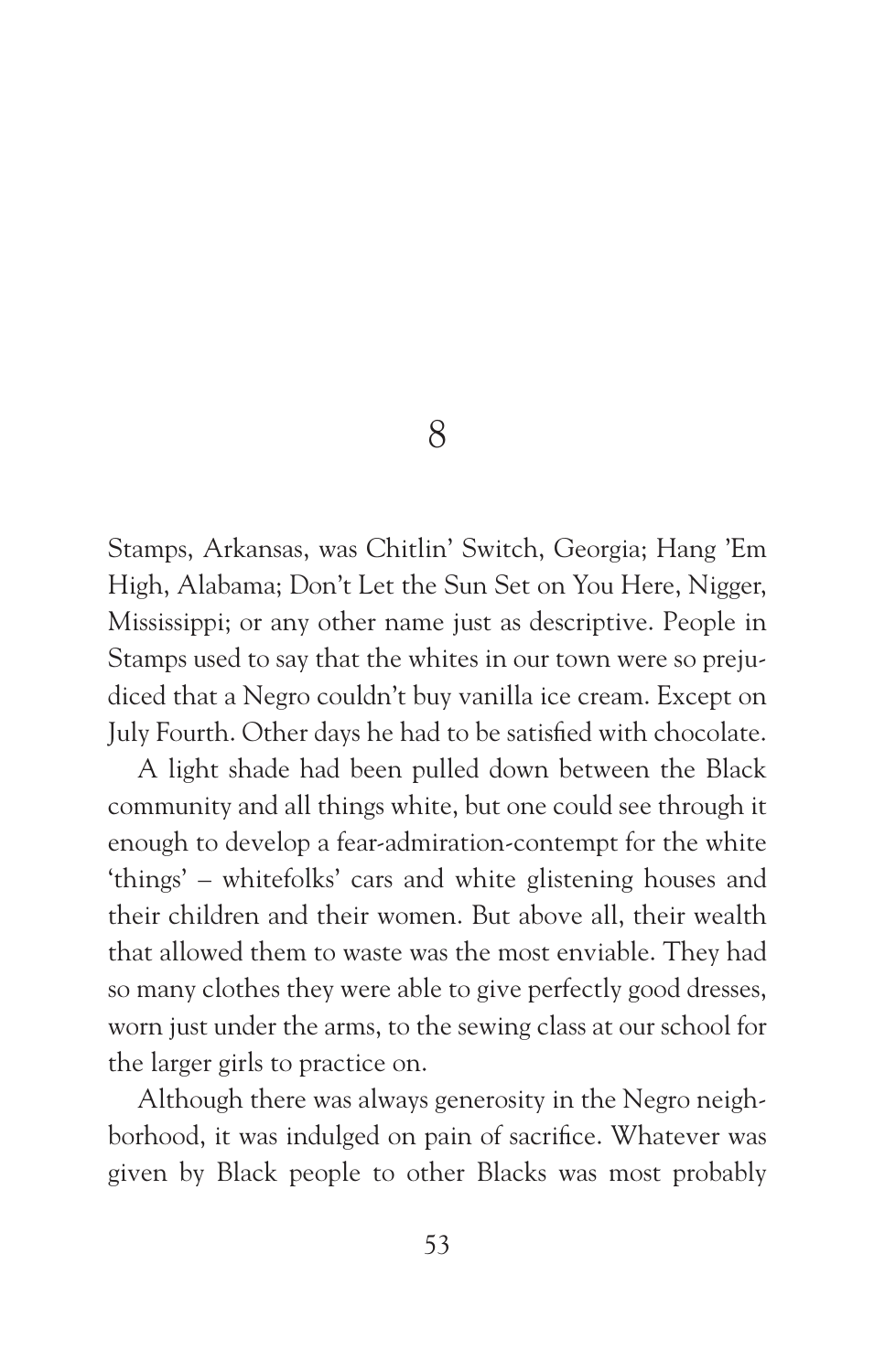needed as desperately by the donor as by the receiver. A fact which made the giving or receiving a rich exchange.

I couldn't understand whites and where they got the right to spend money so lavishly. Of course, I knew God was white too, but no one could have made me believe he was prejudiced. My grandmother had more money than all the powhitetrash. We owned land and houses, but each day Bailey and I were cautioned, 'Waste not, want not.'

Momma bought two bolts of cloth each year for winter and summer clothes. She made my school dresses, underslips, bloomers, handkerchiefs, Bailey's shirts, shorts, her aprons, house dresses and waists from the rolls shipped to Stamps by Sears and Roebuck. Uncle Willie was the only person in the family who wore ready-to-wear clothes all the time. Each day, he wore fresh white shirts and flowered suspenders, and his special shoes cost twenty dollars. I thought Uncle Willie sinfully vain, especially when I had to iron seven stiff starched shirts and not leave a cat's face anywhere.

During the summer we went barefoot, except on Sunday, and we learned to resole our shoes when they 'gave out,' as Momma used to say. The Depression must have hit the white section of Stamps with cyclonic impact, but it seeped into the Black area slowly, like a thief with misgivings. The country had been in the throes of the Depression for two years before the Negroes in Stamps knew it. I think that everyone thought that the Depression, like everything else, was for the whitefolks, so it had nothing to do with them. Our people had lived off the land and counted on cotton-picking and hoeing and chopping seasons to bring in the cash needed to buy shoes, clothes, books and light farm equipment. It was when the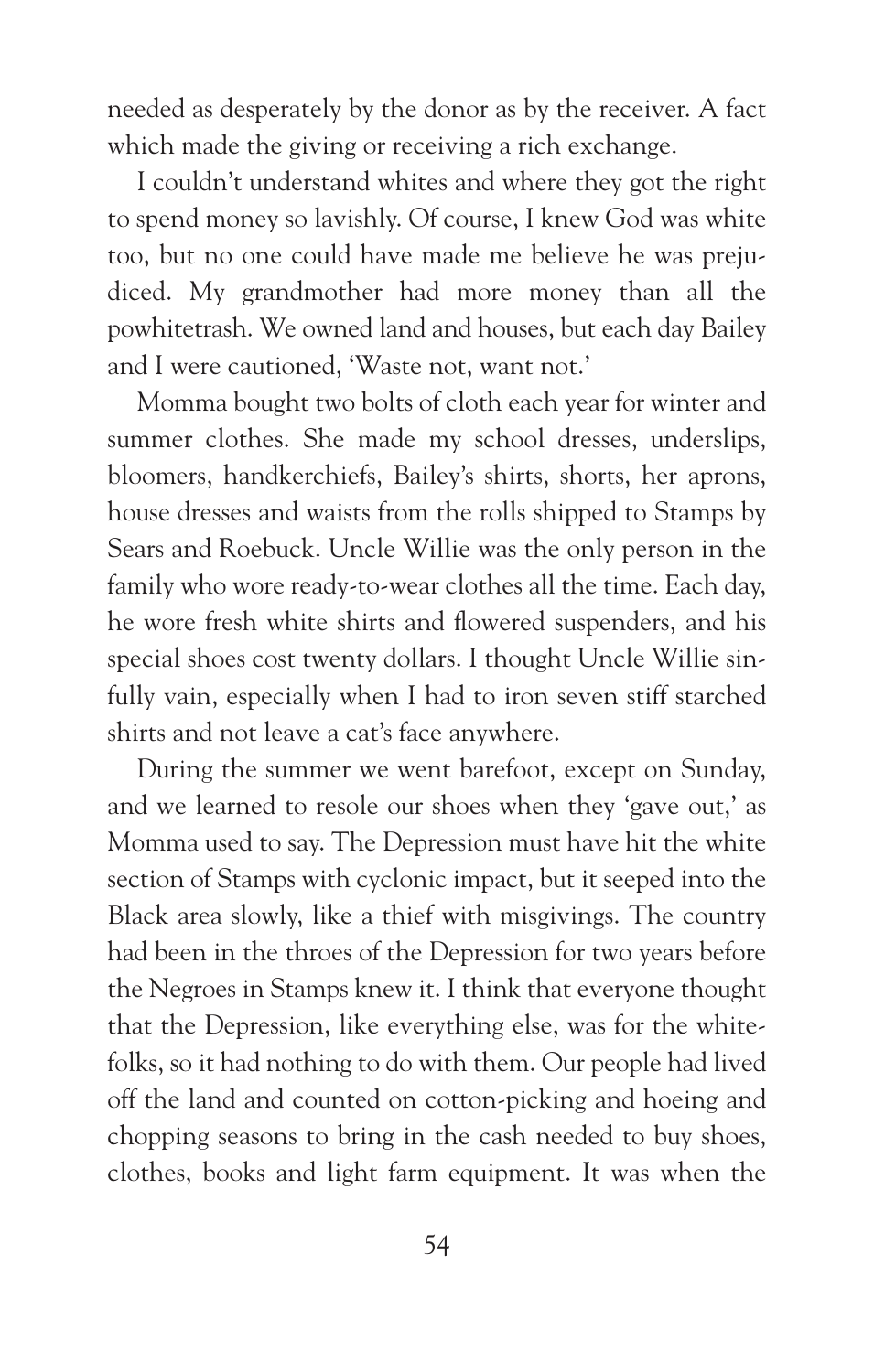owners of cotton fields dropped the payment of ten cents for a pound of cotton to eight, seven and finally five that the Negro community realized that the Depression, at least, did not discriminate.

Welfare agencies gave food to the poor families, Black and white. Gallons of lard, flour, salt, powdered eggs and powdered milk. People stopped trying to raise hogs because it was too difficult to get slop rich enough to feed them, and no one had the money to buy mash or fish meal.

Momma spent many nights figuring on our tablets, slowly. She was trying to find a way to keep her business going, although her customers had no money. When she came to her conclusions, she said, 'Bailey, I want you to make me a nice clear sign. Nice and neat. And Sister, you can color it with your Crayolas. I want it to say:

1 5 LB. CAN OF POWDERED MILK IS WORTH 50¢ IN TRADE 1 5 LB. CAN OF POWDERED EGGS IS WORTH \$1.00 IN TRADE 10 #2 CANS OF MACKEREL IS WORTH \$1.00 IN TRADE.'

And so on. Momma kept her store going. Our customers didn't even have to take their slated provisions home. They'd pick them up from the welfare center downtown and drop them off at the Store. If they didn't want an exchange at the moment they'd put down in one of the big gray ledgers the amount of credit coming to them. We were among the few Negro families not on relief, but Bailey and I were the only children in the town proper that we knew who ate powdered eggs every day and drank the powdered milk.

Our playmates' families exchanged their unwanted food for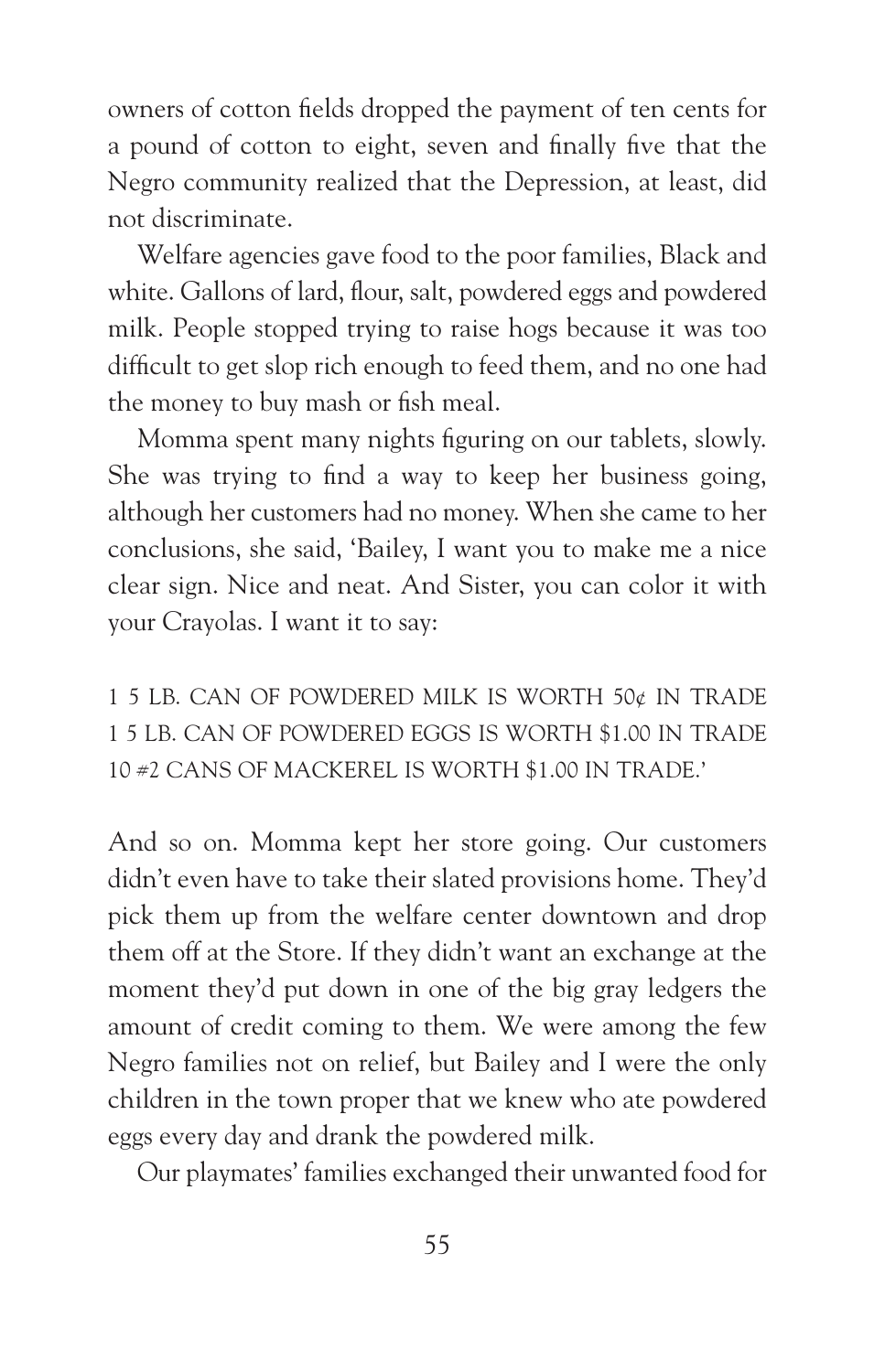sugar, coal oil, spices, potted meat, Vienna sausage, peanut butter, soda crackers, toilet soap and even laundry soap. We were always given enough to eat, but we both hated the lumpy milk and mushy eggs, and sometimes we'd stop off at the house of one of the poorer families to get some peanut butter and crackers. Stamps was as slow coming out of the Depression as it had been getting into it. World War II was well along before there was a noticeable change in the economy of that near-forgotten hamlet.

One Christmas we received gifts from our mother and father, who lived separately in a heaven called California, where we were told they could have all the oranges they could eat. And the sun shone all the time. I was sure that wasn't so. I couldn't believe that our mother would laugh and eat oranges in the sunshine without her children. Until that Christmas when we received the gifts I had been confident that they were both dead. I could cry anytime I wanted by picturing my mother (I didn't quite know what she looked like) lying in her coffin. Her hair, which was black, was spread out on a tiny little white pillow and her body was covered with a sheet. The face was brown, like a big O, and since I couldn't fill in the features I printed MOTHER across the O, and tears would fall down my cheeks like warm milk.

Then came that terrible Christmas with its awful presents when our father, with the vanity I was to find typical, sent his photograph. My gift from Mother was a tea set – a teapot, four cups and saucers and tiny spoons – and a doll with blue eyes and rosy cheeks and yellow hair painted on her head. I didn't know what Bailey received, but after I opened my boxes I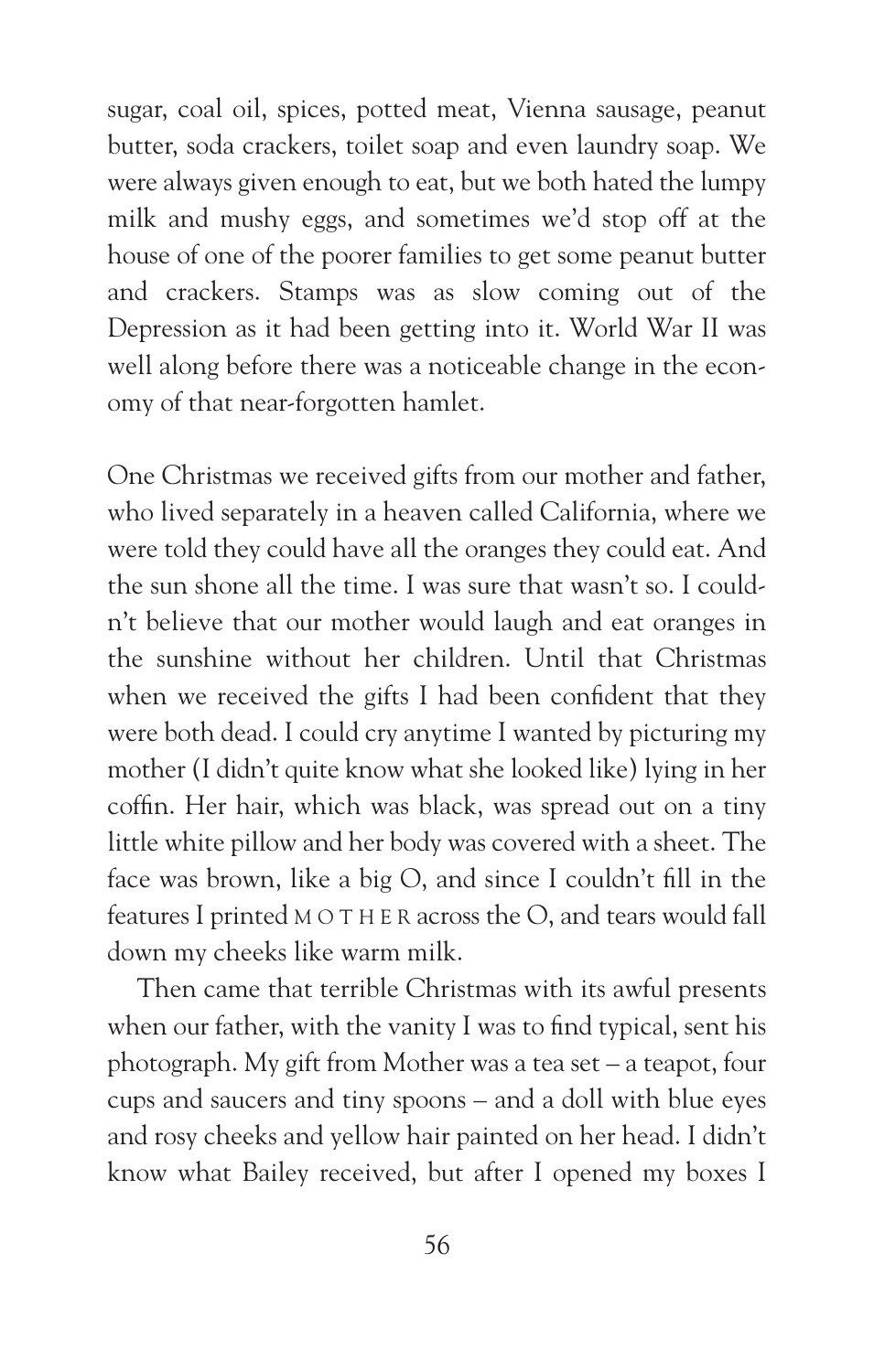went out to the backyard behind the chinaberry tree. The day was cold and the air as clear as water. Frost was still on the bench but I sat down and cried. I looked up and Bailey was coming from the outhouse, wiping his eyes. He had been crying too. I didn't know if he had also told himself they were dead and had been rudely awakened to the truth or whether he was just feeling lonely. The gifts opened the door to questions that neither of us wanted to ask. Why did they send us away? and What did we do so wrong? So Wrong? Why, at three and four, did we have tags put on our arms to be sent by train alone from Long Beach, California, to Stamps, Arkansas, with only the porter to look after us? (Besides, he got off in Arizona.)

Bailey sat down beside me, and that time didn't admonish me not to cry. So I wept and he sniffed a little, but we didn't talk until Momma called us back in the house.

Momma stood in front of the tree that we had decorated with silver ropes and pretty colored balls and said, 'You children is the most ungrateful things I ever did see. You think your momma and poppa went to all the trouble to send you these nice play pretties to make you go out in the cold and cry?'

Neither of us said a word. Momma continued, 'Sister, I know you tender-hearted, but Bailey Junior, there's no reason for you to set out mewing like a pussy cat, just 'cause you got something from Vivian and Big Bailey.' When we still didn't force ourselves to answer, she asked, 'You want me to tell Santa Claus to take these things back?' A wretched feeling of being torn engulfed me. I wanted to scream, 'Yes. Tell him to take them back.' But I didn't move.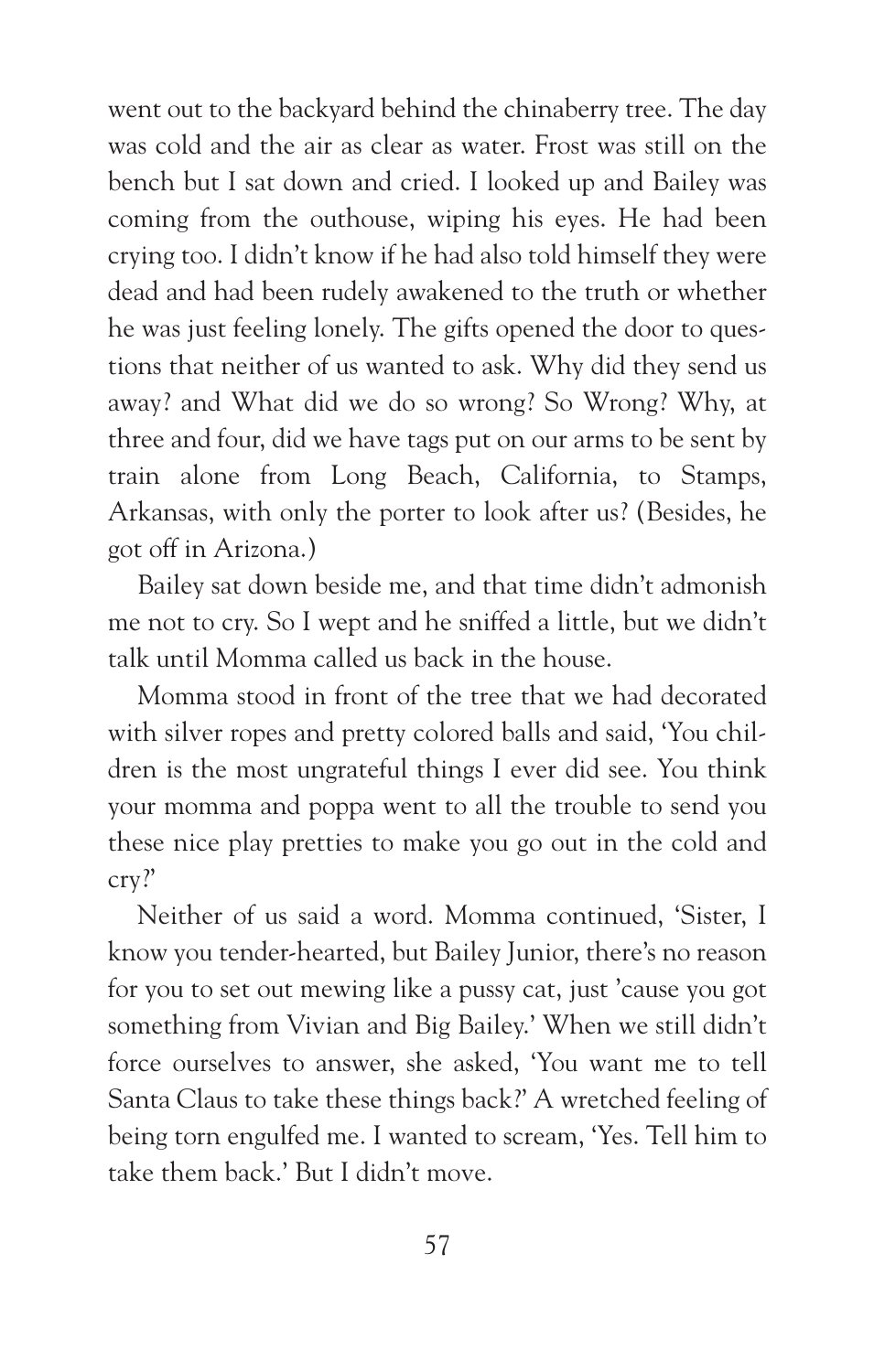Later Bailey and I talked. He said if the things really did come from Mother maybe it meant that she was getting ready to come and get us. Maybe she had just been angry at something we had done, but was forgiving us and would send for us soon. Bailey and I tore the stuffing out of the doll the day after Christmas, but he warned me that I had to keep the tea set in good condition because any day or night she might come riding up.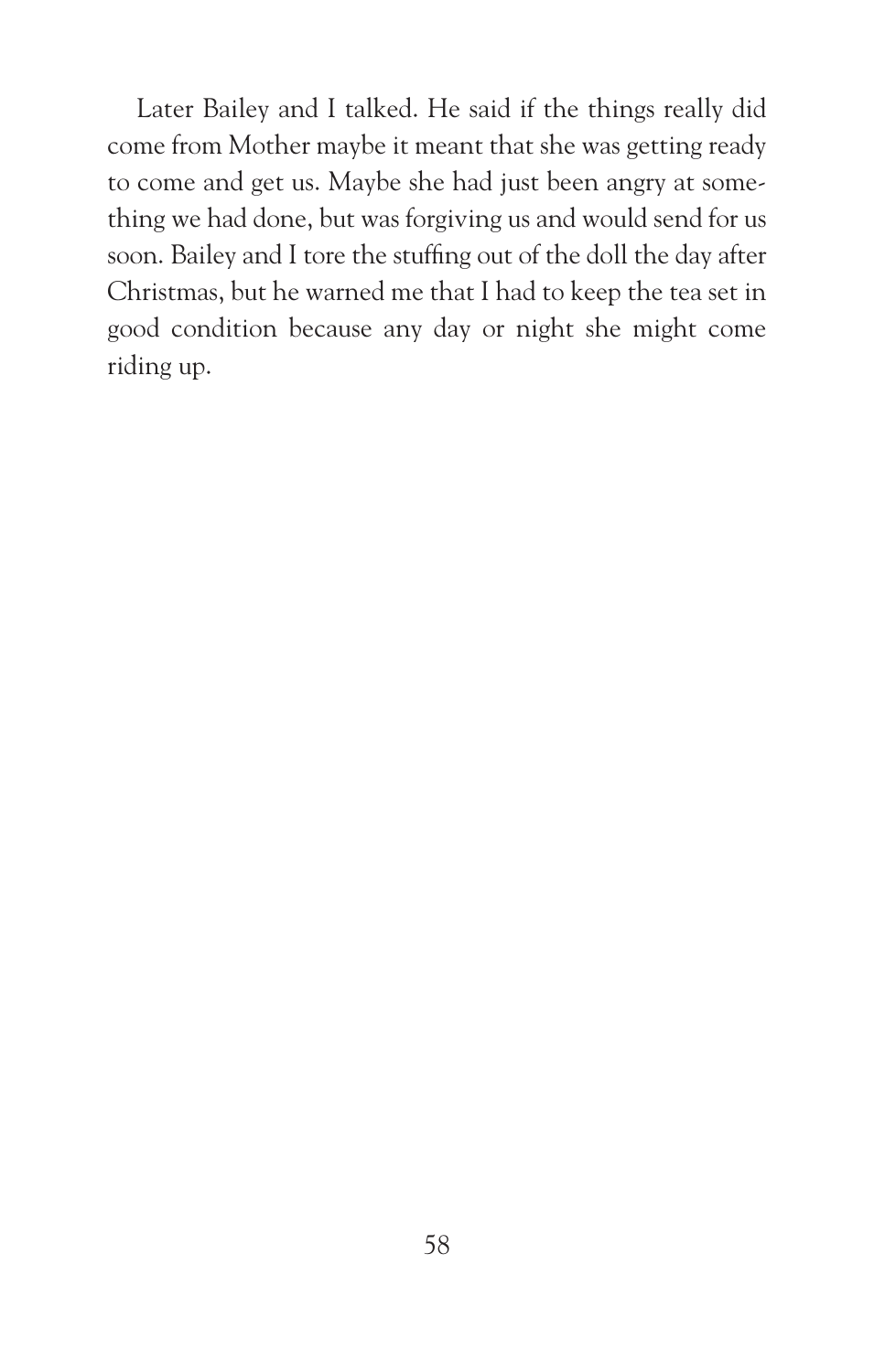9

A year later our father came to Stamps without warning. It was awful for Bailey and me to encounter the reality one abrupt morning. We, or at any rate I, had built such elaborate fantasies about him and the illusory mother that seeing him in the flesh shredded my inventions like a hard yank on a paper chain. He arrived in front of the Store in a clean gray car (he must have stopped just outside of town to wipe it in preparation for the 'grand entrance'). Bailey, who knew such things, said it was a De Soto. His bigness shocked me. His shoulders were so wide I thought he'd have trouble getting in the door. He was taller than anyone I had seen, and if he wasn't fat, which I knew he wasn't, then he was fat-like. His clothes were too small too. They were tighter and woolier than was customary in Stamps. And he was blindingly handsome. Momma cried, 'Bailey, my baby. Great God, Bailey.' And Uncle Willie stuttered, 'Bu-Buh-Bailey.' My brother said, 'Hot dog and damn. It's him. It's our daddy.' And my seven-year-old world humpty-dumptied, never to be put back together again.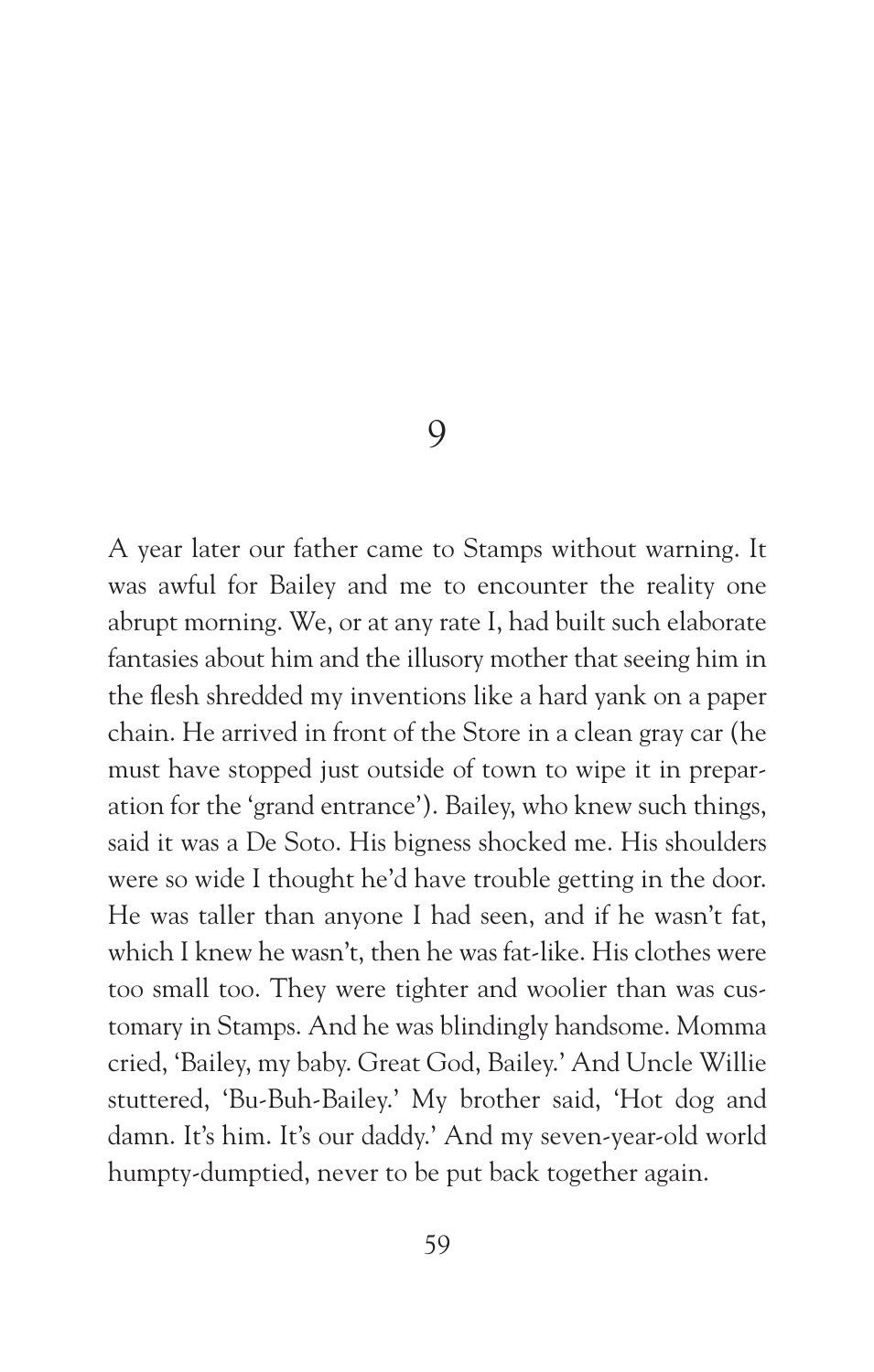His voice rang like a metal dipper hitting a bucket and he spoke English. Proper English, like the school principal, and even better. Our father sprinkled *er*s and even *errer*s in his sentences as liberally as he gave out his twisted-mouth smiles. His lips pulled not down, like Uncle Willie's, but to the side, and his head lay on one side or the other, but never straight on the end of his neck. He had the air of a man who did not believe what he heard or what he himself was saying. He was the first cynic I had met. 'So er this is Daddy's er little man? Boy, anybody tell you errer that you er look like me?' He had Bailey in one arm and me in the other. 'And Daddy's baby girl. You've errer been good children, er haven't you? Or er I guess I would have er heard about it er from Santa Claus.' I was so proud of him it was hard to wait for the gossip to get around that he was in town. Wouldn't the kids be surprised at how handsome our daddy was? And that he loved us enough to come down to Stamps to visit? Everyone could tell from the way he talked and from the car and clothes that he was rich and maybe had a castle out in California. (I later learned that he had been a doorman at Santa Monica's plush Breakers Hotel). Then the possibility of being compared with him occurred to me, and I didn't want anyone to see him. Maybe he wasn't my real father. Bailey was his son, true enough, but I was an orphan that they picked up to provide Bailey with company.

I was always afraid when I found him watching me, and wished I could grow small like Tiny Tim. Sitting at the table one day, I held the fork in my left hand and pierced a piece of fried chicken. I put the knife through the second tine, as we had been strictly taught, and began to saw against the bone. My father laughed a rich rolling laugh, and I looked up. He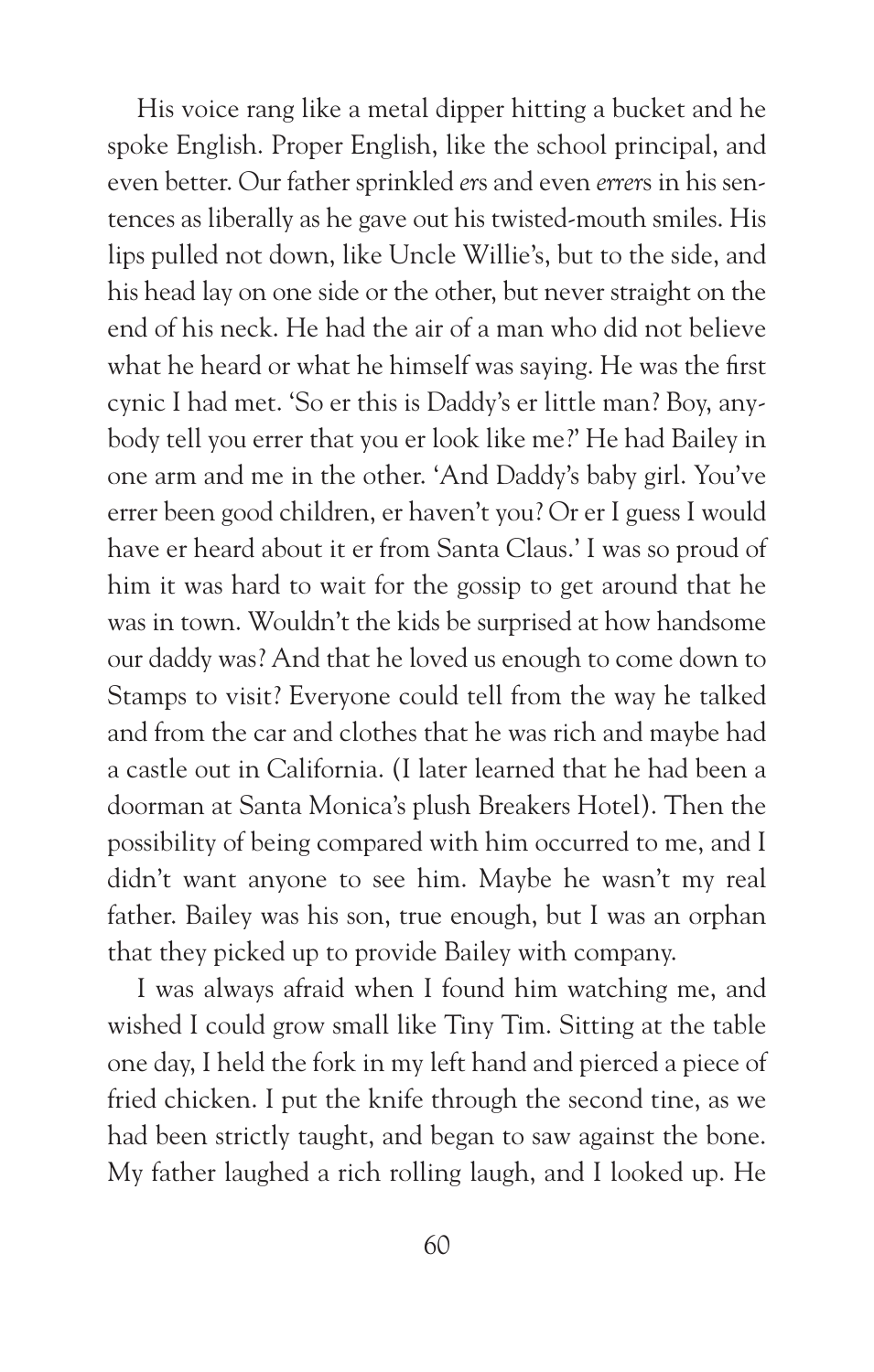imitated me, both elbows going up and down. 'Is Daddy's baby going to fly away?' Momma laughed, and Uncle Willie too, and even Bailey snickered a little. Our father was proud of his sense of humor.

For three weeks the Store was filled with people who had gone to school with him or heard about him. The curious and envious milled around and he strutted, throwing *er*s and *errer*s all over the place and under the sad eyes of Uncle Willie. Then one day he said he had to get back to California. I was relieved. My world was going to be emptier and dryer, but the agony of having him intrude into every private second would be gone. And the silent threat that had hung in the air since his arrival, the threat of his leaving someday, would be gone. I wouldn't have to wonder whether I loved him or not, or have to answer 'Does Daddy's baby want to go to California with Daddy?' Bailey had told him that he wanted to go, but I had kept quiet. Momma was relieved too, although she had had a good time cooking special things for him and showing her California son off to the peasants of Arkansas. But Uncle Willie was suffering under our father's bombastic pressure, and in mother-bird fashion Momma was more concerned with her crippled offspring than the one who could fly away from the nest.

He was going to take us with him! The knowledge buzzed through my days and made me jump unexpectedly like a jackin-the-box. Each day I found some time to walk to the pond where people went to catch sun perch and striped bass. The hours I chose to go were too early or late for fishermen, so I had the area to myself. I stood on the bank of the green dark water, and my thoughts skidded like the water spiders. Now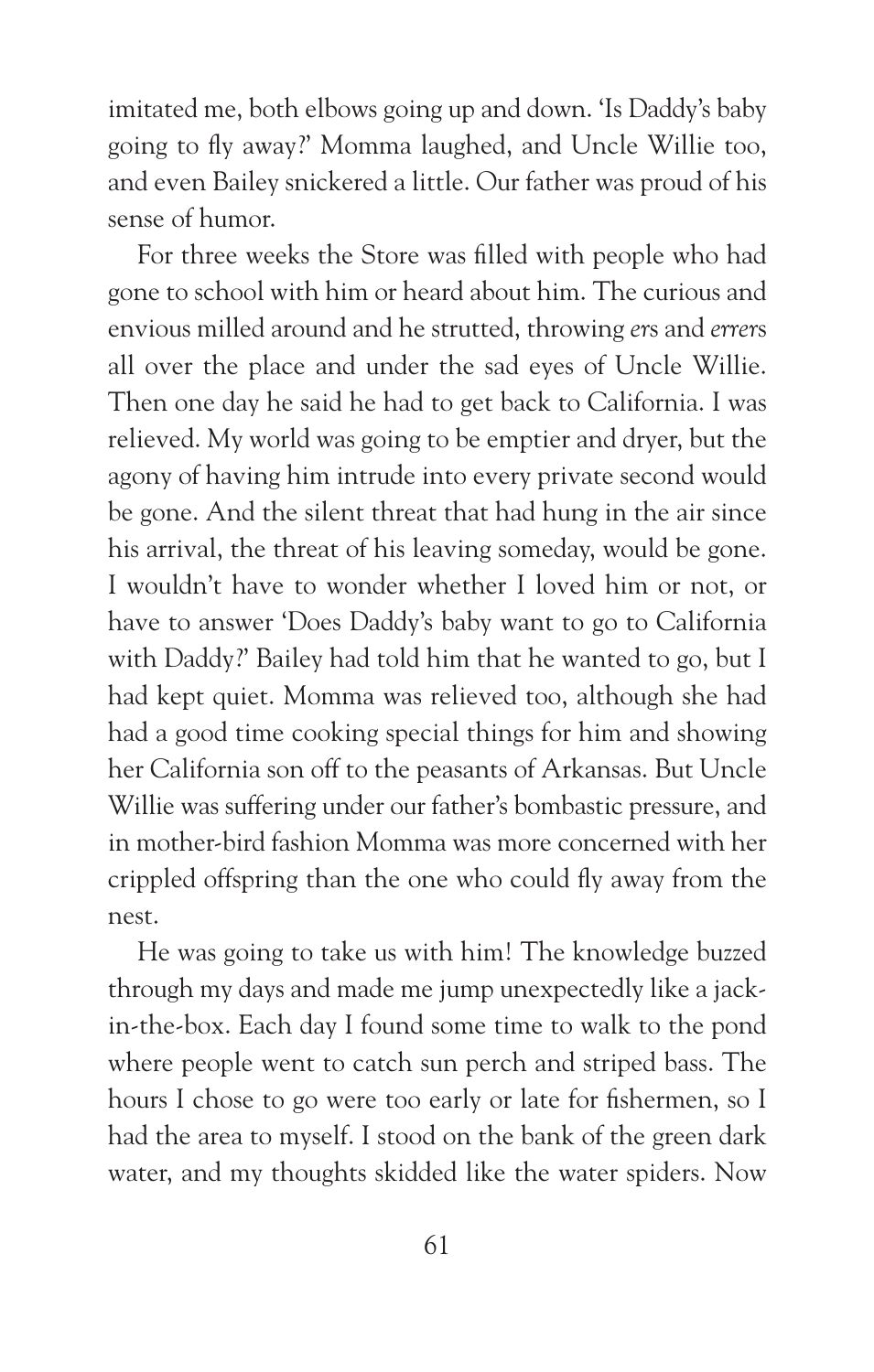this way, now that, now the other. Should I go with my father? Should I throw myself into the pond, and not being able to swim, join the body of L.C., the boy who drowned last summer? Should I beg Momma to let me stay with her? I could tell her that I'd take over Bailey's chores and do my own as well. Did I have the nerve to try life without Bailey? I couldn't decide on any move, so I recited a few Bible verses, and went home.

Momma cut down a few give-aways that had been traded to her by white women's maids and sat long nights in the dining room sewing jumpers and skirts for me. She looked pretty sad, but each time I found her watching me she'd say, as if I had already disobeyed, 'You be a good girl now. You hear? Don't you make people think I didn't raise you right. You hear?' She would have been more surprised than I had she taken me in her arms and wept at losing me. Her world was bordered on all sides with work, duty, religion and 'her place.' I don't think she ever knew that a deep-brooding love hung over everything she touched. In later years I asked her if she loved me and she brushed me off with: 'God is love. Just worry about whether you're being a good girl, then He will love you.'

I sat in the back of the car, with Dad's leather suitcases, and our cardboard boxes. Although the windows were rolled down, the smell of fried chicken and sweet potato pie lay unmoving, and there wasn't enough room to stretch. Whenever he thought about it, Dad asked, 'Are you comfortable back there, Daddy's baby?' He never waited to hear my answer, which was 'Yes, sir,' before he'd resume his conversation with Bailey. He and Bailey told jokes, and Bailey laughed all the time, put out Dad's cigarettes and held one hand on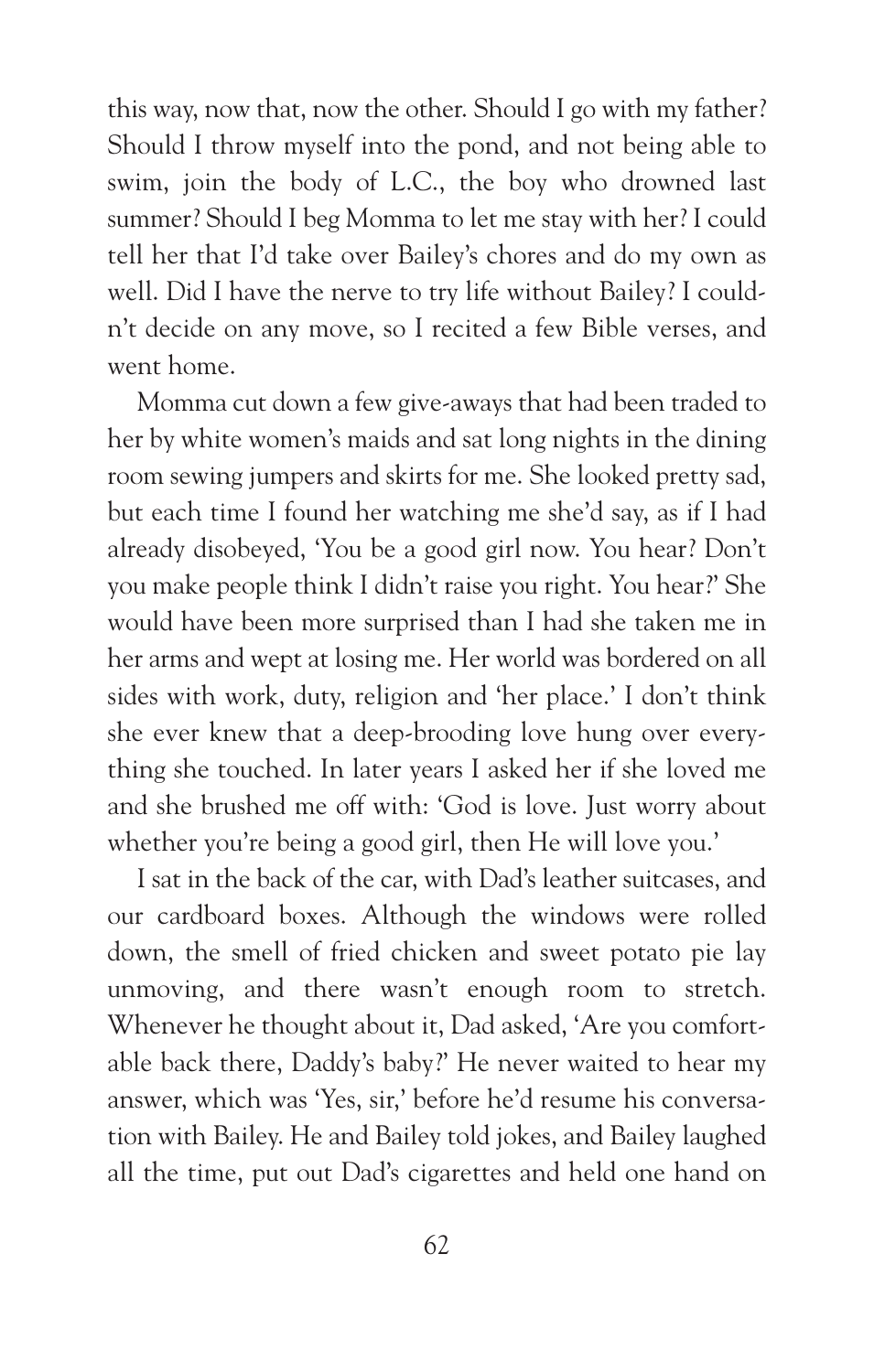the steering wheel when Dad said, 'Come on, boy, help me drive this thing.'

After I got tired of passing through the same towns over and over, and seeing the empty-looking houses, small and unfriendly, I closed myself off to everything but the kissing sounds of the tires on the pavement and the steady moan of the motor. I was certainly very vexed with Bailey. There was no doubt that he was trying to butter up Dad; he even started to laugh like him, a Santa Claus, Jr., with his 'Ho, ho, ho.'

'How are you going to feel seeing your mother? Going to be happy?' he was asking Bailey, but it penetrated the foam I had packed around my senses. Were we going to see Her? I thought we were going to California. I was suddenly terrified. Suppose she laughed at us the way he did? What if she had other children now, whom she kept with her? I said, 'I want to go back to Stamps.' Dad laughed, 'You mean Daddy's baby doesn't want to go to St. Louis to see her mother? She's not going to eat you up, you know.'

He turned to Bailey and I looked at the side of his face; he was so unreal to me I felt as if I were watching a doll talk. 'Bailey, Junior, ask your sister why she wants to go back to Stamps.' He sounded more like a white man than a Negro. Maybe he was the only brown-skinned white man in the world. It would be just my luck that the only one would turn out to be my father. But Bailey was quiet for the first time since we left Stamps. I guess he was thinking too about seeing Mother. How could an eight-year-old contain that much fear? He swallows and holds it behind his tonsils, he tightens his feet and closes the fear between his toes, he contracts his buttock and pushes it up behind the prostate gland.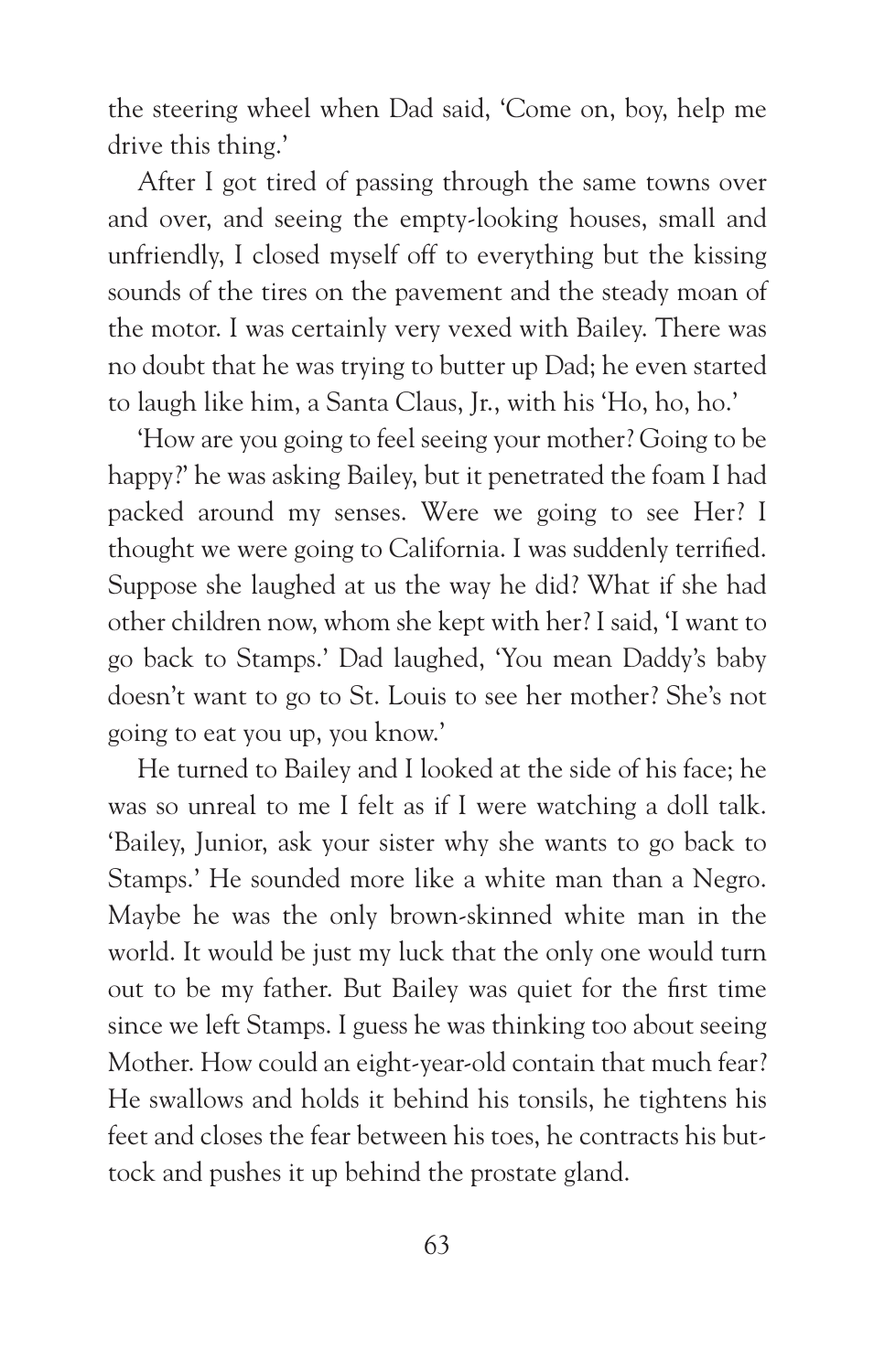'Junior, cat's got your tongue? What do you think your mother will say, when I tell her her children didn't want to see her?' The thought that he *would* tell her shook me and Bailey at the same time. He leaned over the back of the seat – 'My, it's Mother Dear. You know you want to see Mother Dear. Don't cry.' Dad laughed and pitched in his seat and asked himself, I guess, 'What will she say to that?'

I stopped crying since there was no chance to get back to Stamps and Momma. Bailey wasn't going to back me up, I could tell, so I decided to shut up and dry up and wait for whatever seeing Mother Dear was going to bring.

St. Louis was a new kind of hot and a new kind of dirty. My memory had no pictures of the crowded-together soot-covered buildings. For all I knew, we were being driven to Hell and our father was the delivering devil.

Only in strict emergencies did Bailey allow me to speak Pig Latin to him in front of adults, but I had to take the chance that afternoon. We had spun around the same corner, I was sure, about fifty times. I asked Bailey, 'Ooday ooyay inkthay isthay is our atherfay, or ooday ooyay inkthay atthay eeway are eeingbay idkay appednay?' Bailey said, 'My, we're in St. Louis, and we're going to see Mother Dear. Don't worry.' Dad chuckled and said, 'Oohay oodway antway ootay idkay appnay ooyay? Ooday ooyay inkthay ooyay are indlay ergbay ildrenchay?' I thought that my brother and his friends had created Pig Latin. Hearing my father speak it didn't startle me so much as it angered. It was simply another case of the trickiness of adults where children were concerned. Another case in point of the Grownups' Betrayal.

To describe my mother would be to write about a hurricane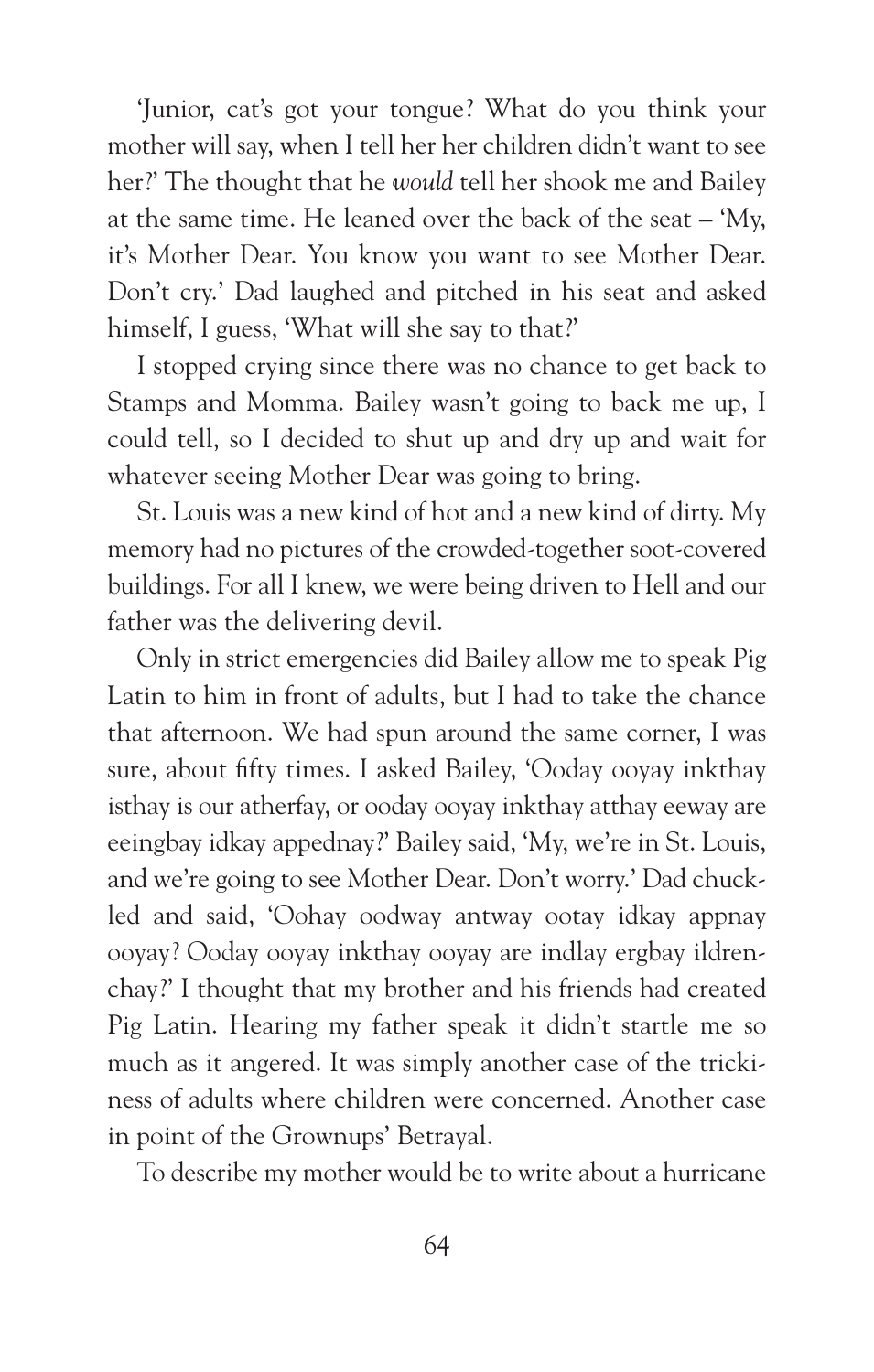in its perfect power. Or the climbing, falling colors of a rainbow. We had been received by her mother and had waited on the edge of our seats in the overfurnished living room (Dad talked easily with our grandmother, as whitefolks talk to Blacks, unembarrassed and unapologetic). We were both fearful of Mother's coming and impatient at her delay. It is remarkable how much truth there is in the two expressions: 'struck dumb' and 'love at first sight.' My mother's beauty literally assailed me. Her red lips (Momma said it was a sin to wear lipstick) split to show even white teeth and her freshbutter color looked see-through clean. Her smile widened her mouth beyond her cheeks beyond her ears and seemingly through the walls to the street outside. I was struck dumb. I knew immediately why she had sent me away. She was too beautiful to have children. I had never seen a woman as pretty as she who was called 'Mother.' Bailey on his part fell instantly and forever in love. I saw his eyes shining like hers; he had forgotten the loneliness and the nights when we had cried together because we were 'unwanted children.' He had never left her warm side or shared the icy wind of solitude with me. She was his Mother Dear and I resigned myself to his condition. They were more alike than she and I, or even he and I. They both had physical beauty and personality, so I figured it figured.

Our father left St. Louis a few days later for California, and I was neither glad nor sorry. He was a stranger, and if he chose to leave us with a stranger, it was all of one piece.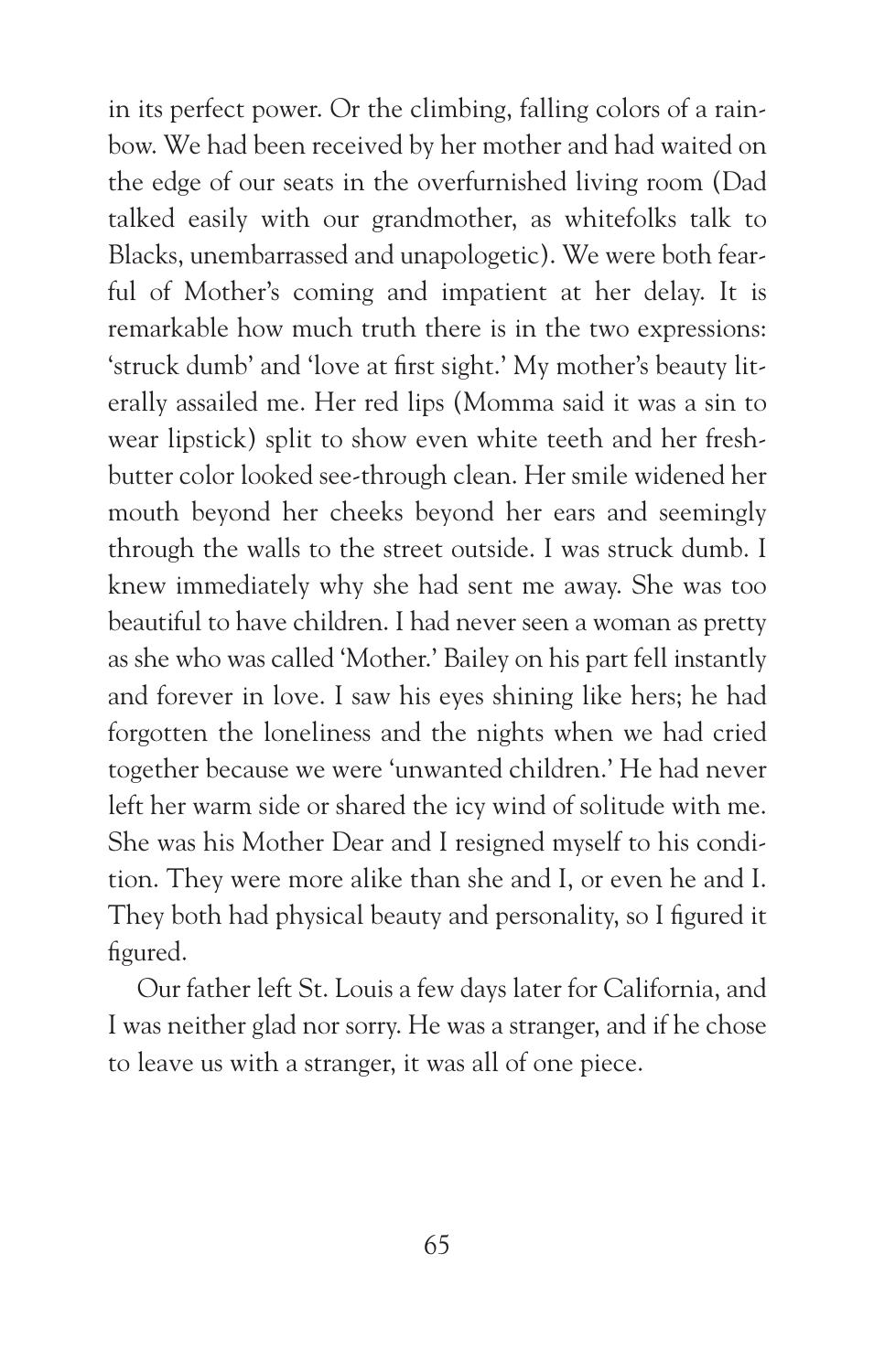10

Grandmother Baxter was a quadroon or an octoroon, or in any case she was nearly white. She had been raised by a German family in Cairo, Illinois, and had come to St. Louis at the turn of the century to study nursing. While she was working at Homer G. Phillips Hospital she met and married Grandfather Baxter. She was white (having no features that could even loosely be called Negroid) and he was Black. While she spoke with a throaty German accent until her death, he had the choppy spouting speech of the West Indians.

Their marriage was a happy one. Grandfather had a famous saying that caused great pride in his family: 'Bah Jesus, I live for my wife, my children and my dog.' He took extreme care to prove that statement true by taking the word of his family even in the face of contradictory evidence.

The Negro section of St. Louis in the mid-thirties had all the finesse of a gold-rush town. Prohibition, gambling and their related vocations were so obviously practiced that it was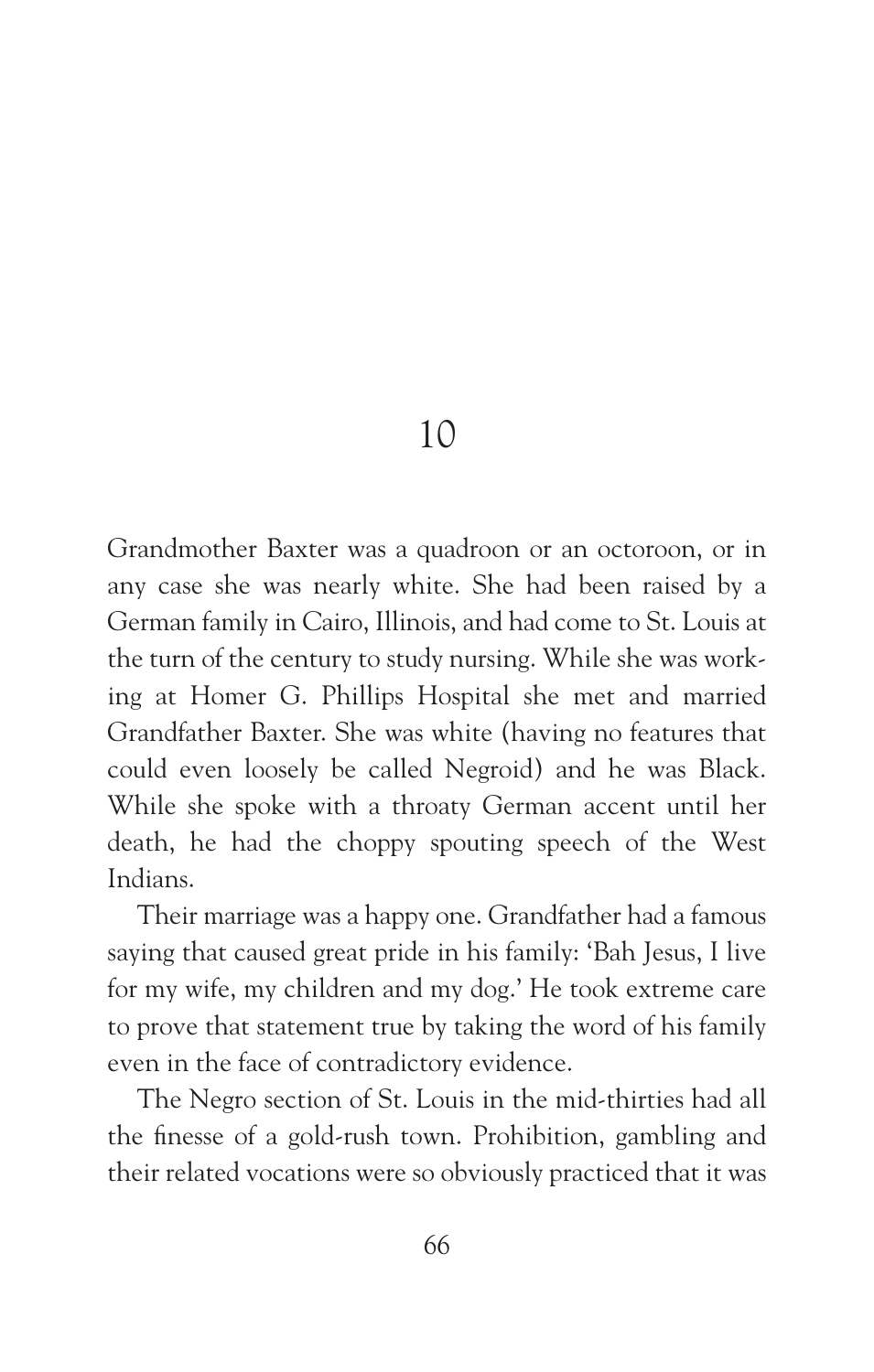hard for me to believe that they were against the law. Bailey and I, as newcomers, were quickly told by our schoolmates who the men on the street corners were as we passed. I was sure that they had taken their names from Wild West Books (Hard-hitting Jimmy, Two Gun, Sweet Man, Poker Pete), and to prove me right, they hung around in front of saloons like unhorsed cowboys.

We met the numbers runners, gamblers, lottery takers and whiskey salesmen not only in the loud streets but in our orderly living room as well. They were often there when we returned from school, sitting with hats in their hands, as we had done upon our arrival in the big city. They waited silently for Grandmother Baxter.

Her white skin and the pince-nez that she dramatically took from her nose and let hang free on a chain pinned to her dress were factors that brought her a great deal of respect. Moreover, the reputation of her six mean children and the fact that she was a precinct captain compounded her power and gave her the leverage to deal with even the lowest crook without fear. She had pull with the police department, so the men in their flashy suits and fleshy scars sat with churchlike decorum and waited to ask favors from her. If Grandmother raised the heat off their gambling parlors, or said the word that reduced the bail of a friend waiting in jail, they knew what would be expected of them. Come election, they were to bring in the votes from their neighborhood. She most often got them leniency, and they always brought in the vote.

St. Louis also introduced me to thin-sliced ham (I thought it a delicacy), jelly beans and peanuts mixed, lettuce on sandwich bread, Victrolas and family loyalty. In Arkansas, where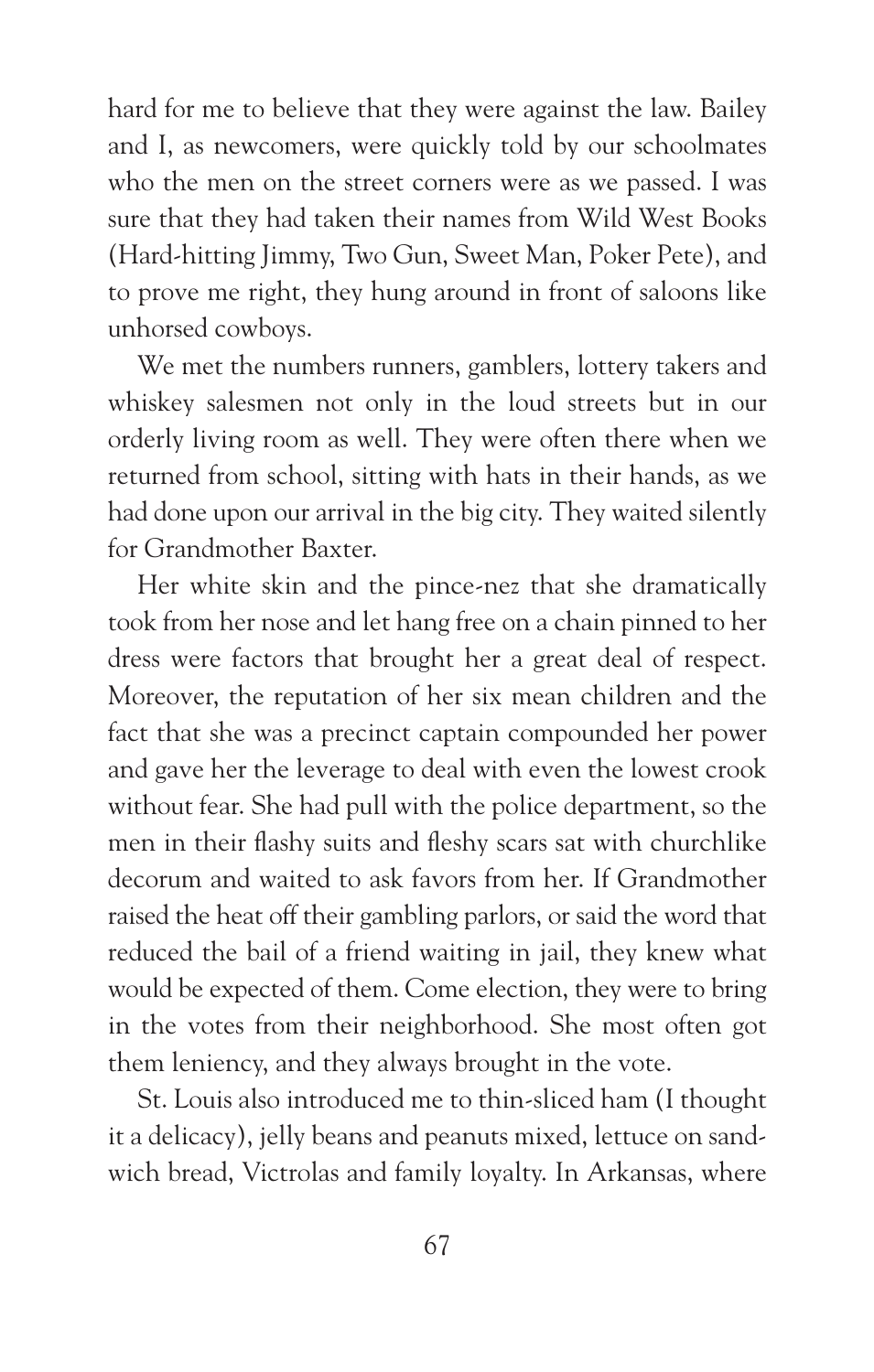we cured our own meat, we ate half-inch slabs of ham for breakfast, but in St. Louis we bought the paper-thin slices in a strange-smelling German store and ate them in sandwiches. If Grandmother never lost her German accent, she also never lost her taste for the thick black German *Brot,* which we bought unsliced. In Stamps, lettuce was used only to make a bed for potato salad or slaw, and peanuts were brought in raw from the field and roasted in the bottom of the oven on cold nights. The rich scents used to fill the house and we were always expected to eat too many. But that was a Stamps custom. In St. Louis, peanuts were bought in paper bags and mixed with jelly beans, which meant that we ate the salt and sugar together and I found them a delicious treat. The best thing the big town had to offer.

When we enrolled in Toussaint L'Ouverture Grammar School, we were struck by the ignorance of our schoolmates and the rudeness of our teachers. Only the vastness of the building impressed us; not even the white school in Stamps was as large.

The students, however, were shockingly backward. Bailey and I did arithmetic at a mature level because of our work in the Store, and we read well because in Stamps there wasn't anything else to do. We were moved up a grade because our teachers thought that we country children would make our classmates feel inferior – and we did. Bailey would not refrain from remarking on our classmates' lack of knowledge. At lunchtime in the large gray concrete playground, he would stand in the center of a crowd of big boys and ask, 'Who was Napoleon Bonaparte?' 'How many feet make a mile?' It was infighting, Bailey style.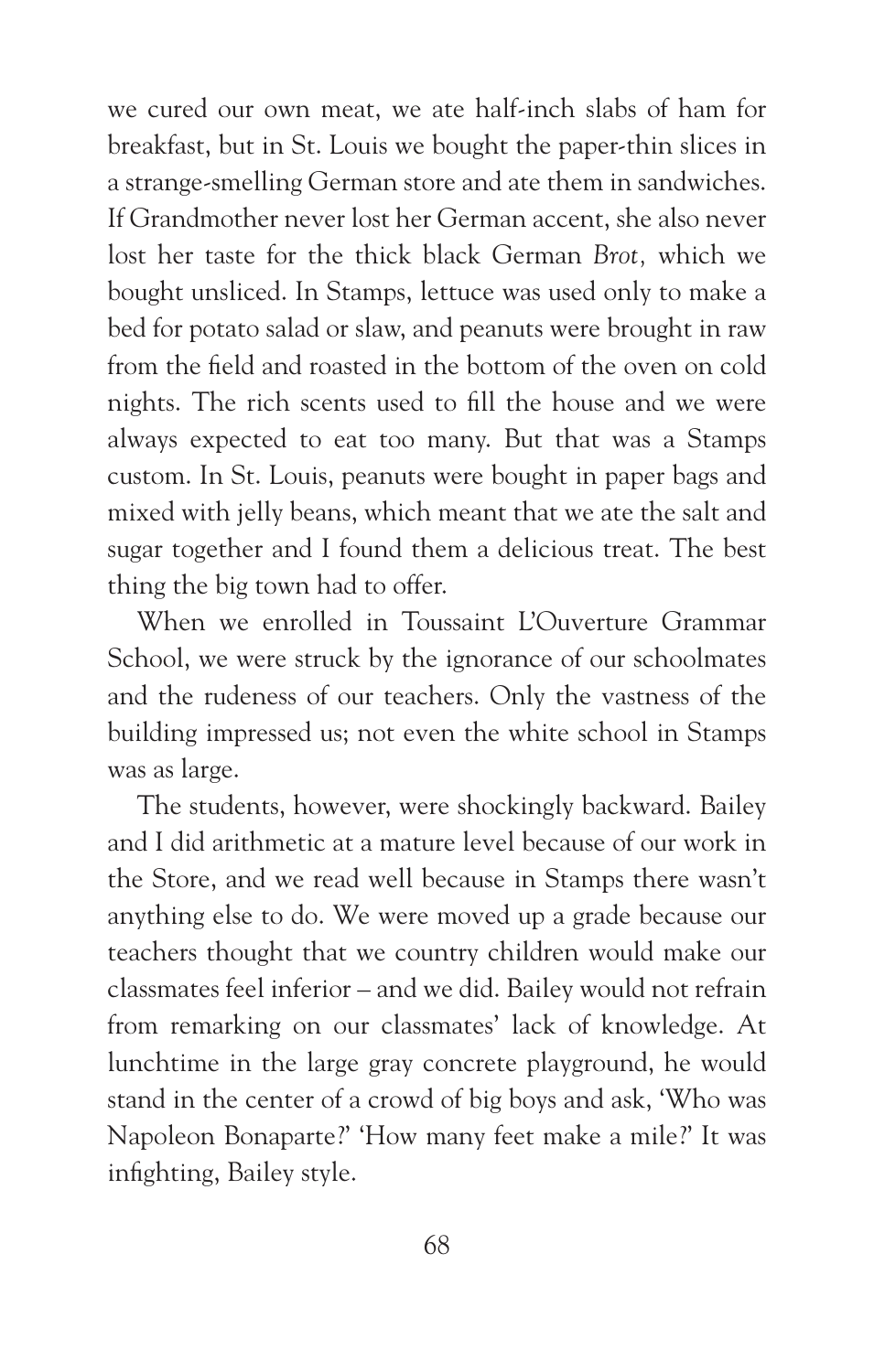Any of the boys might have been able to beat him with their fists, but if they did, they'd just have had to do it again the next day, and Bailey never held a brief for fighting fair. He taught me that once I got into a fight I should 'grab for the balls right away.' He never answered when I asked, 'Suppose I'm fighting a girl?'

We went to school there a full year, but all I remember hearing that I hadn't heard before was, 'Making thousands of egg-shaped oughts will improve penmanship.'

The teachers were more formal than those we knew in Stamps, and although they didn't whip students with switches, they gave them licks in the palms of their hands with rulers. In Stamps teachers were much friendlier, but that was because they were imported from the Arkansas Negro colleges, and since we had no hotels or rooming houses in town, they had to live with private families. If a lady teacher took company, or didn't receive any mail or cried alone in her room at night, by the weeks' end even the children discussed her morality, her loneliness and her other failings generally. It would have been near impossible to maintain formality under a small town's invasions of privacy.

St. Louis teachers, on the other hand, tended to act very siditty, and talked down to their students from the lofty heights of education and whitefolks' enunciation. They, women as well as men, all sounded like my father with their *er*s and *errer*s. They walked with their knees together and talked through tight lips as if they were as afraid to let the sound out as they were to inhale the dirty air that the listener gave off.

We walked to school around walls of bricks and breathed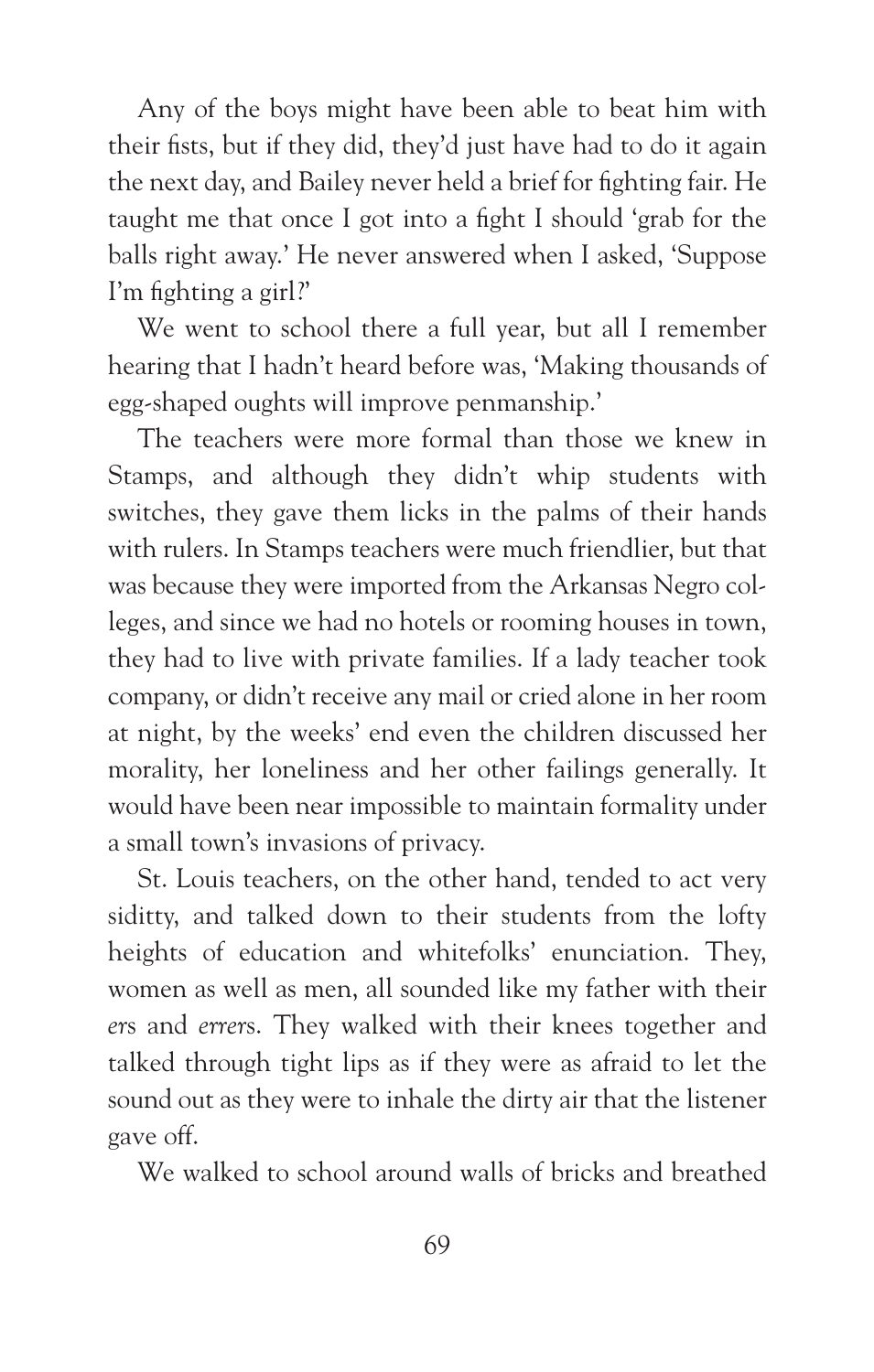the coal dust for one discouraging winter. We learned to say 'Yes' and 'No' rather than 'Yes, ma'am,' and 'No, ma'am.'

Occasionally Mother, whom we seldom saw in the house, had us meet her at Louie's. It was a long dark tavern at the end of the bridge near our school, and was owned by two Syrian brothers.

We used to come in the back door, and the sawdust, stale beer, steam and boiling meat made me feel as if I'd been eating mothballs. Mother had cut my hair in a bob like hers and straightened it, so my head felt skinned and the back of my neck so bare that I was ashamed to have anyone walk up behind me. Naturally, this kept me turning quickly as if I expected something to happen.

At Louie's we were greeted by Mother's friends as 'Bibbie's darling babies' and were given soft drinks and boiled shrimp. While we sat on the stiff wooden booths, Mother would dance alone in front of us to music from the Seeburg. I loved her most at those times. She was like a pretty kite that floated just above my head. If I liked, I could pull it in to me by saying I had to go to the toilet or by starting a fight with Bailey. I never did either, but the power made me tender to her.

The Syrian brothers vied for her attention as she sang the heavy blues that Bailey and I almost understood. They watched her, even when directing their conversation to other customers, and I knew they too were hypnotized by this beautiful lady who talked with her whole body and snapped her fingers louder than anyone in the whole world. We learned the Time Step at Louie's. It is from this basic step that most American Black dances are born. It is a series of taps, jumps and rests, and demands careful listening, feeling and coordination. We were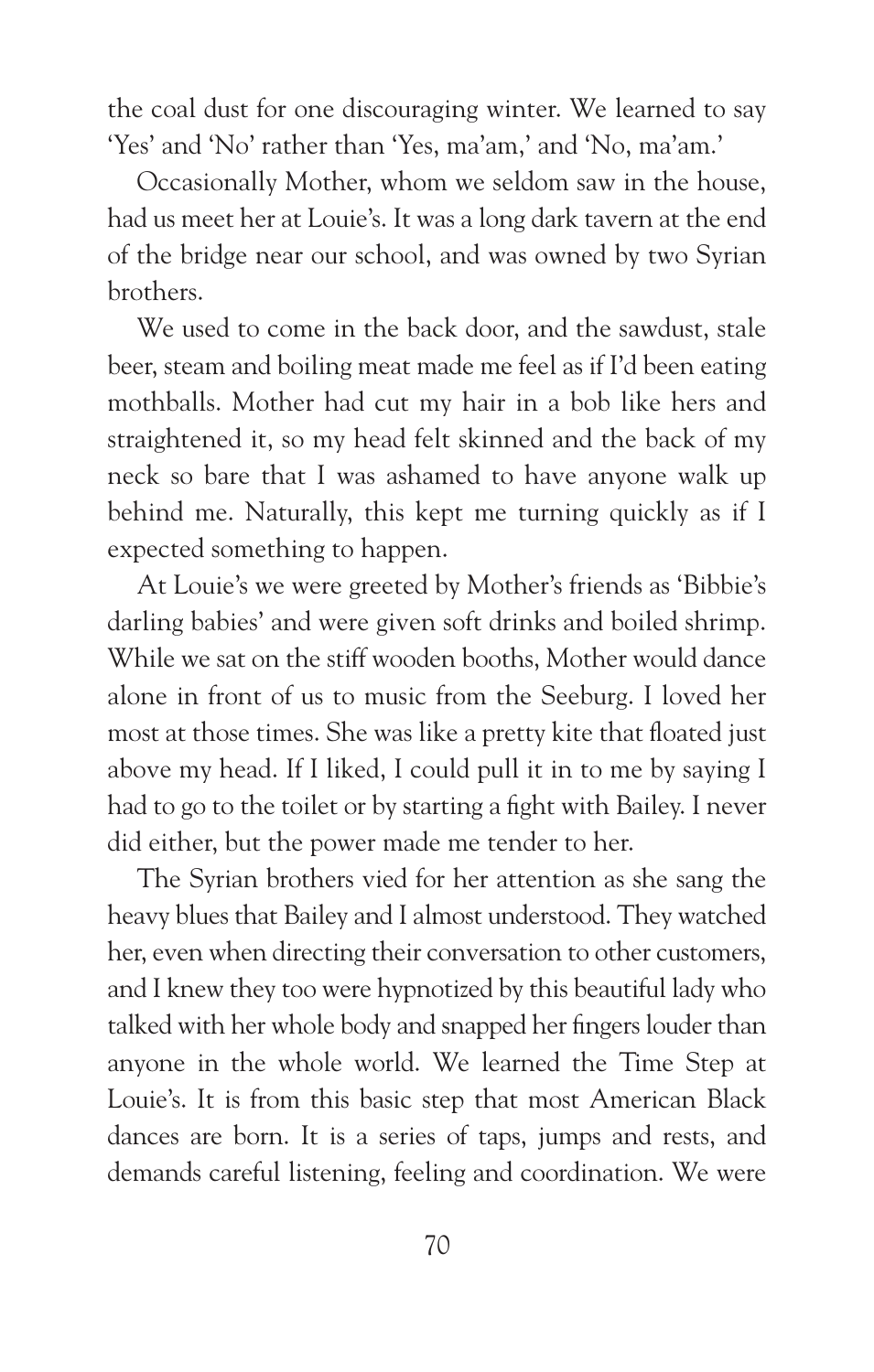brought before Mother's friends, there in the heavy saloon air, to show our artistry. Bailey learned easily, and has always been the better dancer. But I learned too. I approached the Time Step with the same determination to win that I had approached the time tables with. There was no Uncle Willie or sizzling potbellied stove, but there was Mother and her laughing friends, and they amounted to the same thing. We were applauded and given more soft drinks and more shrimp, but it was to be years later before I found the joy and freedom of dancing well.

Mother's brothers, Uncles Tutti, Tom and Ira, were wellknown young men about St. Louis. They all had city jobs, which I now understand to have been no mean feat for Negro men. Their jobs and their family set them apart, but they were best known for their unrelenting meanness. Grandfather had told them, 'Bah Jesus, if you ever get in jail for stealing or some such foolishness, I'll let you rot. But if you're arrested for fighting, I'll sell the house, lock, stock, and barrel, to get you out!' With that kind of encouragement, backed by explosive tempers, it was no wonder they became fearsome characters. Our youngest uncle, Billy, was not old enough to join in their didoes. One of their more flamboyant escapades has become a proud family legend.

Pat Patterson, a big man, who was himself protected by the shield of a bad reputation, made the mistake of cursing my mother one night when she was out alone. She reported the incident to her brothers. They ordered one of their hangerson to search the streets for Patterson, and when he was located, to telephone them.

As they waited throughout the afternoon, the living room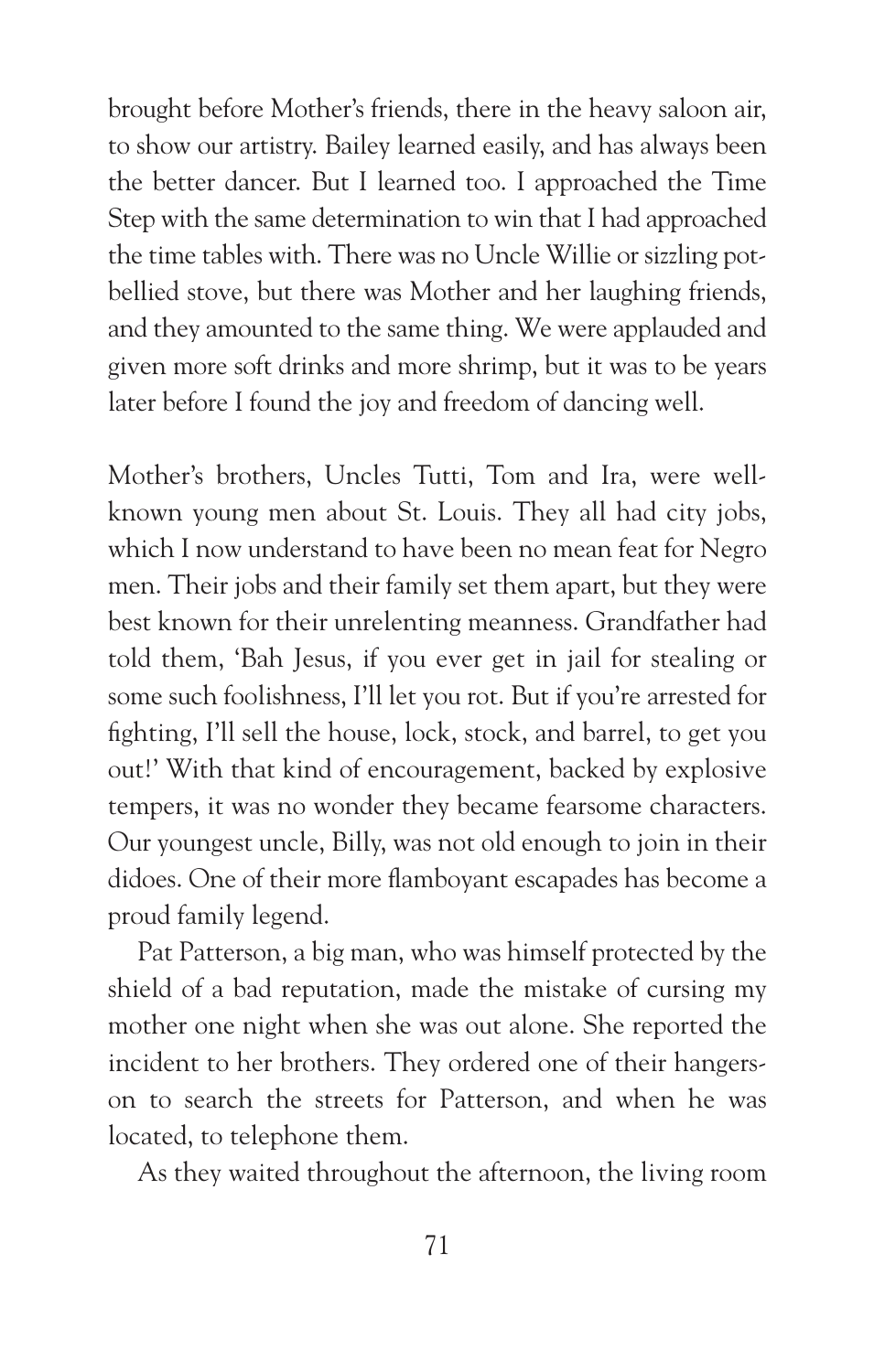filled with smoke and the murmurs of plans. From time to time, Grandfather came in from the kitchen and said, 'Don't kill him. Mind you, just don't kill him,' then went back to his coffee with Grandmother.

They went to the saloon where Patterson sat drinking at a small table. Uncle Tommy stood by the door, Uncle Tutti stationed himself at the toilet door and Uncle Ira, who was the oldest and maybe everyone's ideal, walked over to Patterson. They were all obviously carrying guns.

Uncle Ira said to my mother, 'Here, Bibbi. Here's this nigger Patterson. Come over here and beat his ass.'

She crashed the man's head with a policeman's billy enough to leave him just this side of death. There was no police investigation nor social reprobation.

After all, didn't Grandfather champion their wild tempers, and wasn't Grandmother a near-white woman with police pull?

I admit that I was thrilled by their meanness. They beat up whites and Blacks with the same abandon, and liked each other so much that they never needed to learn the art of making outside friends. My mother was the only warm, outgoing personality among her siblings. Grandfather became bedridden during our stay there, and his children spent their free time telling him jokes, gossiping with him and showing their love.

Uncle Tommy, who was gruff and chewed his words like Grandfather, was my favorite. He strung ordinary sentences together and they came out sounding either like the most profane curses or like comical poetry. A natural comedian, he never waited for the laugh that he knew must follow his droll statements. He was never cruel. He was mean.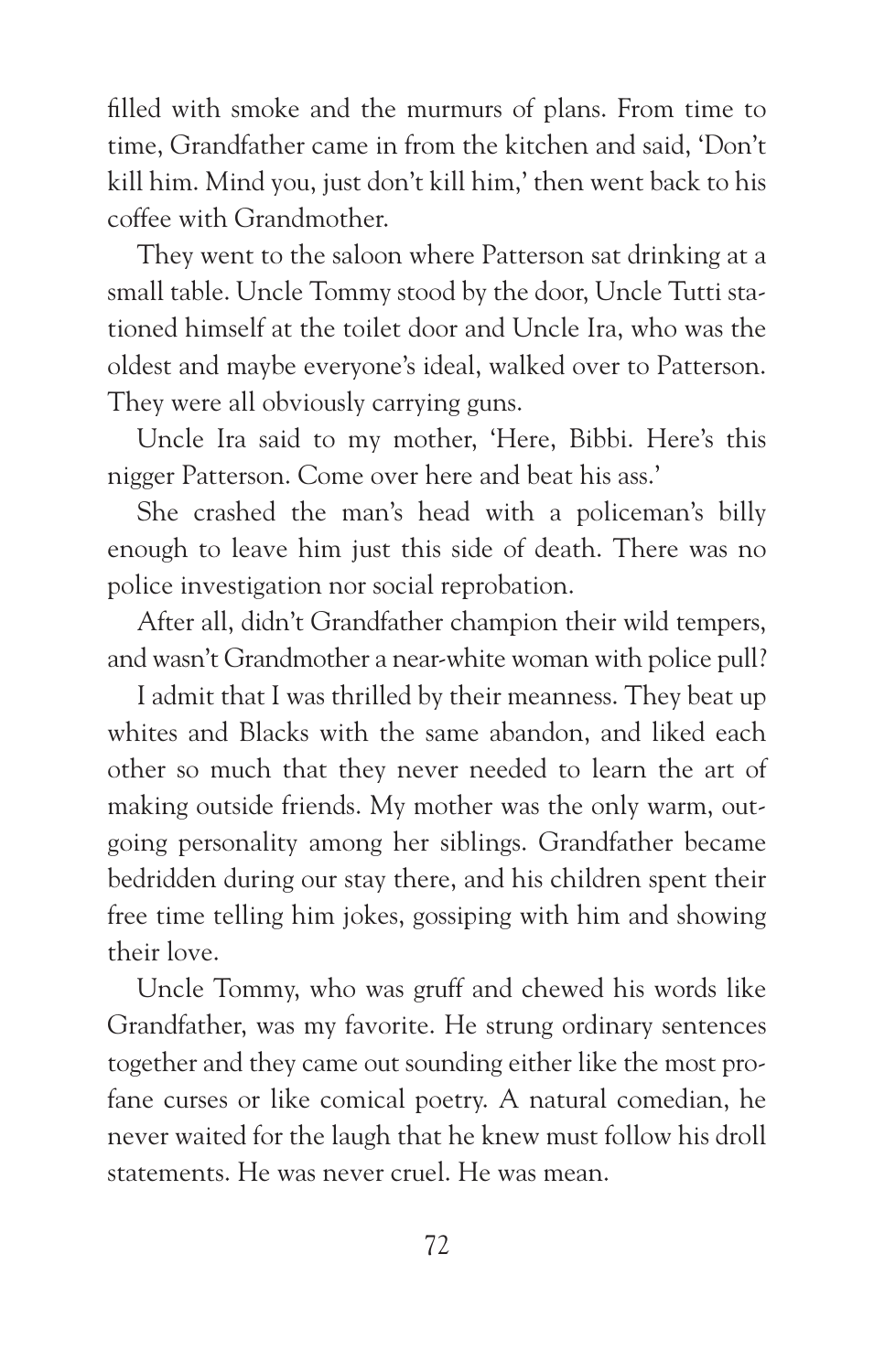When we played handball on the side of our house, Uncle Tommy would turn the corner, coming from work. He would pretend at first not to see us, but with the deftness of a cat he would catch the ball and say, 'Put your minds where your behinds are, and I'll let you on my team.' We children would range around him, but it was only when he reached the steps that he'd wind up his arm and throw the ball over the light post and toward the stars.

He told me often, 'Ritie, don't worry 'cause you ain't pretty. Plenty pretty women I seen digging ditches or worse. You smart. I swear to God, I rather you have a good mind than a cute behind.'

They bragged often about the binding quality of the Baxter blood. Uncle Tommy said that even the children felt it before they were old enough to be taught. They reminisced over Bailey's teaching me to walk when he was less than three. Displeased at my stumbling motions, he was supposed to have said, 'This is *my* sister. *I* have to teach her to walk.' They also told me how I got the name 'My.' After Bailey learned definitely that I was his sister, he refused to call me Marguerite, but rather addressed me each time as 'Mya Sister,' and in later more articulate years, after the need for brevity had shortened the appellation to 'My,' it was elaborated into 'Maya.'

We lived in a big house on Caroline Street with our grandparents for half the year before Mother moved us in with her. Moving from the house where the family was centered meant absolutely nothing to me. It was simply a small pattern in the grand design of our lives. If other children didn't move so much, it just went to show that our lives were fated to be different from everyone else's in the world. The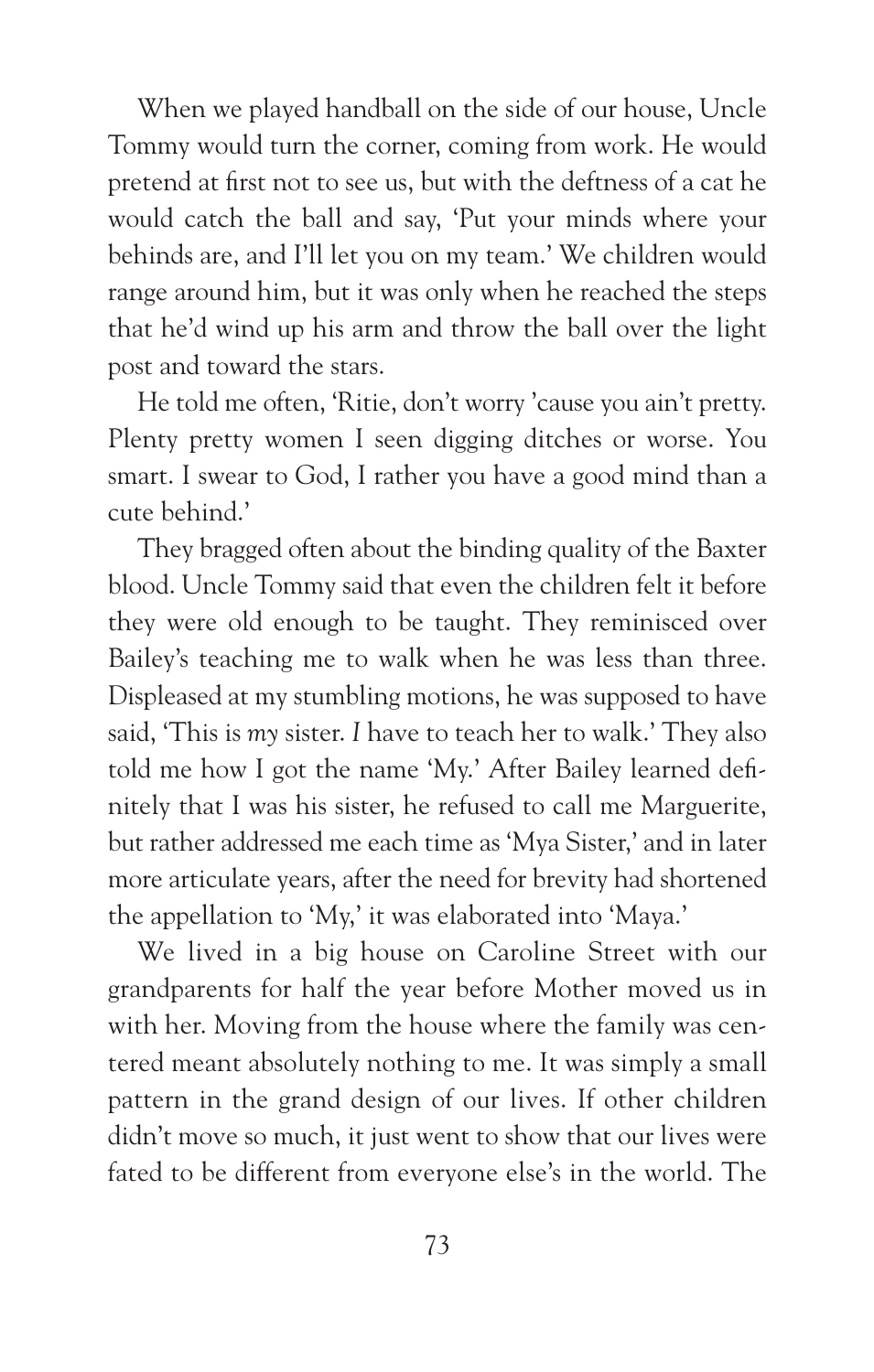new house was no stranger than the other, except that we were with Mother.

Bailey persisted in calling her Mother Dear until the circumstance of proximity softened the phrase's formality to 'Muh Dear,' and finally to 'M'Deah.' I could never put my finger on her realness. She was so pretty and so quick that even when she had just awakened, her eyes full of sleep and hair tousled, I thought she looked just like the Virgin Mary. But what mother and daughter understand each other, or even have the sympathy for each other's lack of understanding?

Mother had prepared a place for us, and we went to it gratefully. We each had a room with a two-sheeted bed, plenty to eat and store-bought clothes to wear. And after all, she didn't have to do it. If we got on her nerves or if we were disobedient, she could always send us back to Stamps. The weight of appreciation and the threat, which was never spoken, of a return to Momma were burdens that clogged my childish wits into impassivity. I was called Old Lady and chided for moving and talking like winter's molasses.

Mother's boyfriend, Mr. Freeman, lived with us, or we lived with him (I never quite knew which). He was a Southerner, too, and big. But a little flabby. His breasts used to embarrass me when he walked around in his undershirt. They lay on his chest like flat titties.

Even if Mother hadn't been such a pretty woman, lightskinned with straight hair, he was lucky to get her, and he knew it. She was educated, from a well-known family, and after all, wasn't she born in St. Louis? Then she was gay. She laughed all the time and made jokes. He was grateful. I think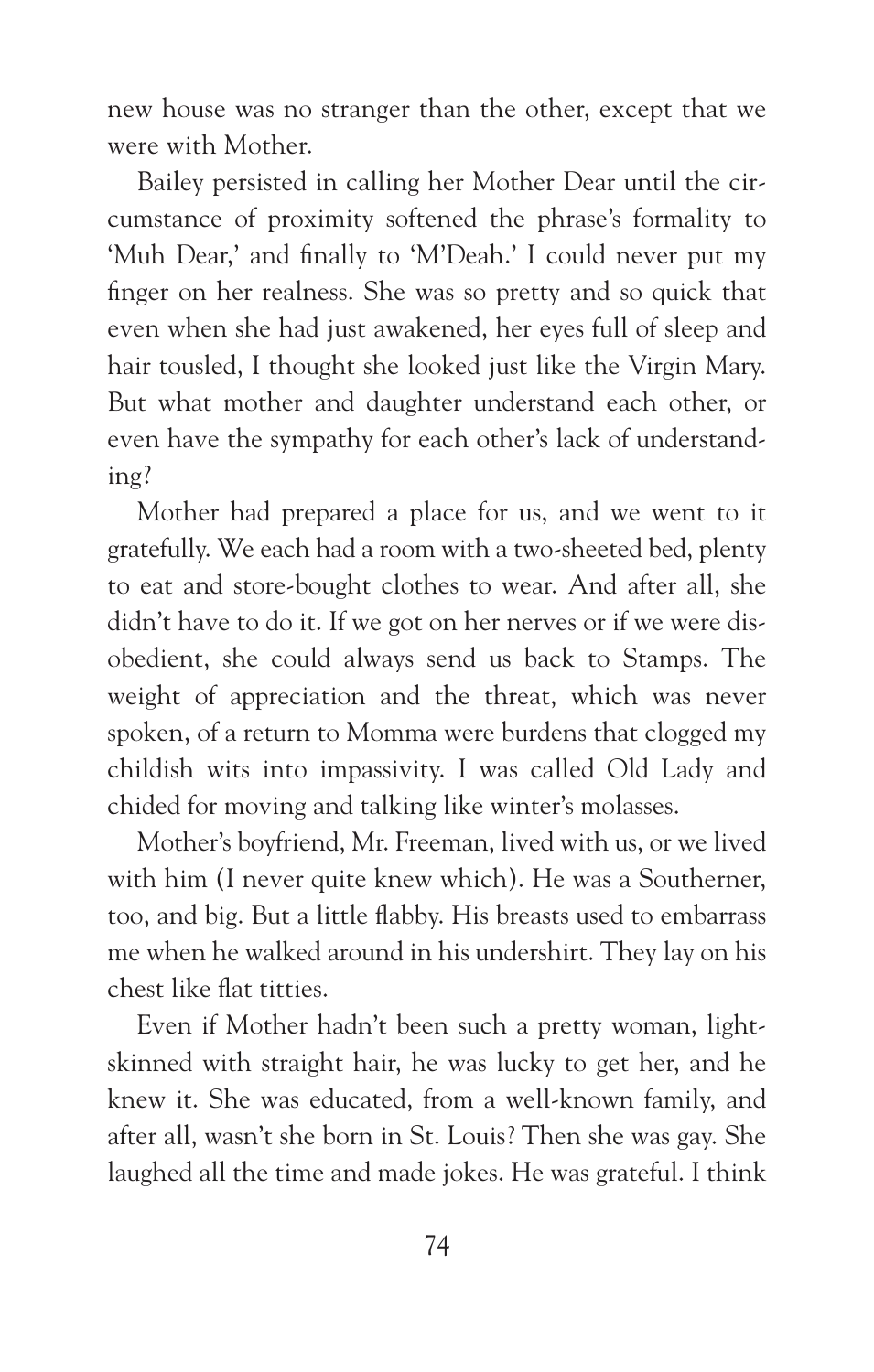he must have been many years older than she, but if not, he still had the sluggish inferiority of old men married to younger women. He watched her every move and when she left the room, his eyes allowed her reluctantly to go.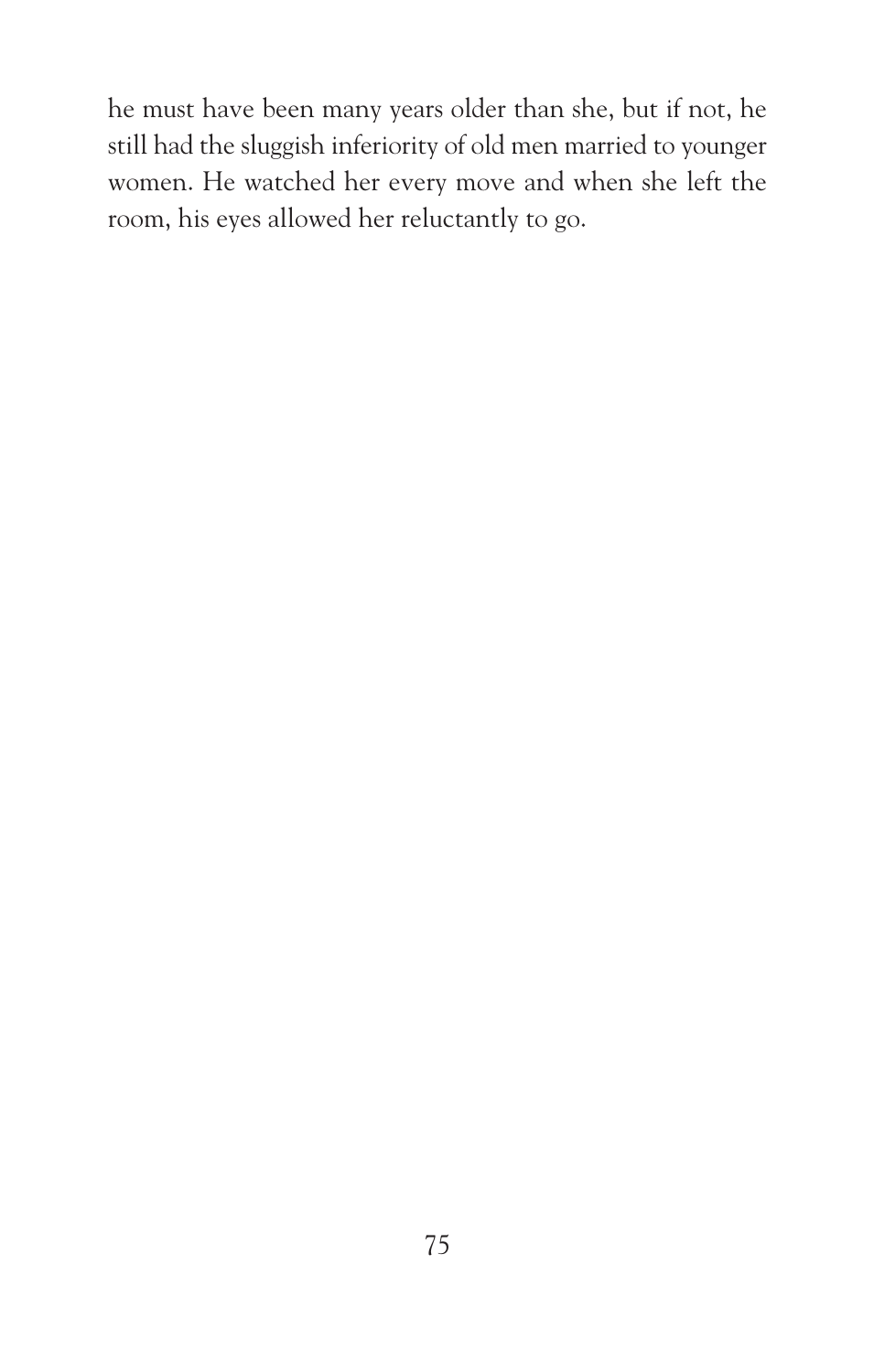11

I had decided that St. Louis was a foreign country. I would never get used to the scurrying sounds of flushing toilets, or the packaged foods, or doorbells or the noise of cars and trains and buses that crashed through the walls or slipped under the doors. In my mind I only stayed in St. Louis for a few weeks. As quickly as I understood that I had not reached my home, I sneaked away to Robin Hood's forest and the caves of Alley Oop where all reality was unreal and even that changed every day. I carried the same shield that I had used in Stamps: 'I didn't come to stay.'

Mother was competent in providing for us. Even if that meant getting someone else to furnish the provisions. Although she was a nurse, she never worked at her profession while we were with her. Mr. Freeman brought in the necessities and she earned extra money cutting poker games in gambling parlors. The straight eight-to-five world simply didn't have enough glamor for her, and it was twenty years later that I first saw her in a nurse's uniform.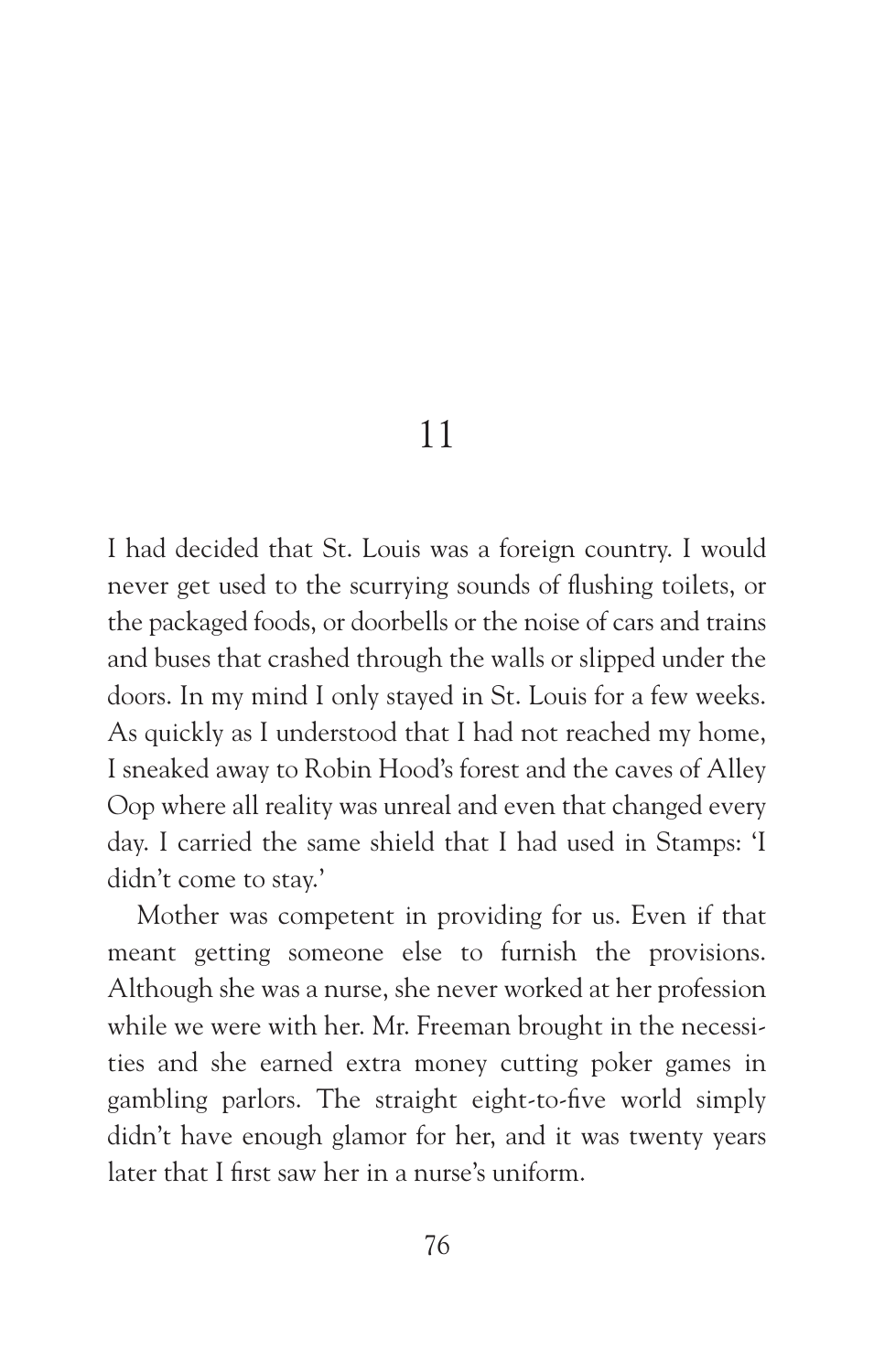Mr. Freeman was a foreman in the Southern Pacific yards and came home late sometimes, after Mother had gone out. He took his dinner off the stove where she had carefully covered it and which she had admonished us not to bother. He ate quietly in the kitchen while Bailey and I read separately and greedily our own Street and Smith pulp magazine. Now that we had spending money, we bought the illustrated paperbacks with their gaudy pictures. When Mother was away, we were put on an honor system. We had to finish our homework, eat dinner and wash the dishes before we could read or listen to *The Lone Ranger, Crime Busters* or *The Shadow.*

Mr. Freeman moved gracefully, like a big brown bear, and seldom spoke to us. He simply waited for Mother and put his whole self into the waiting. He never read the paper or patted his foot to radio. He waited. That was all.

If she came home before we went to bed, we saw the man come alive. He would start out of the big chair, like a man coming out of sleep, smiling. I would remember then that a few seconds before, I had heard a car door slam; then Mother's footsteps would signal from the concrete walk. When her key rattled the door, Mr. Freeman would have already asked his habitual question, 'Hey, Bibbi, have a good time?'

His query would hang in the air while she sprang over to peck him on the lips. Then she turned to Bailey and me with the lipstick kisses. 'Haven't you finished your homework?' If we had and were just reading – 'O.K., say your prayers and go to bed.' If we hadn't – 'Then go to your room and finish  $\dots$ then say your prayers and go to bed.'

Mr. Freeman's smile never grew, it stayed at the same intensity. Sometimes Mother would go over and sit on his lap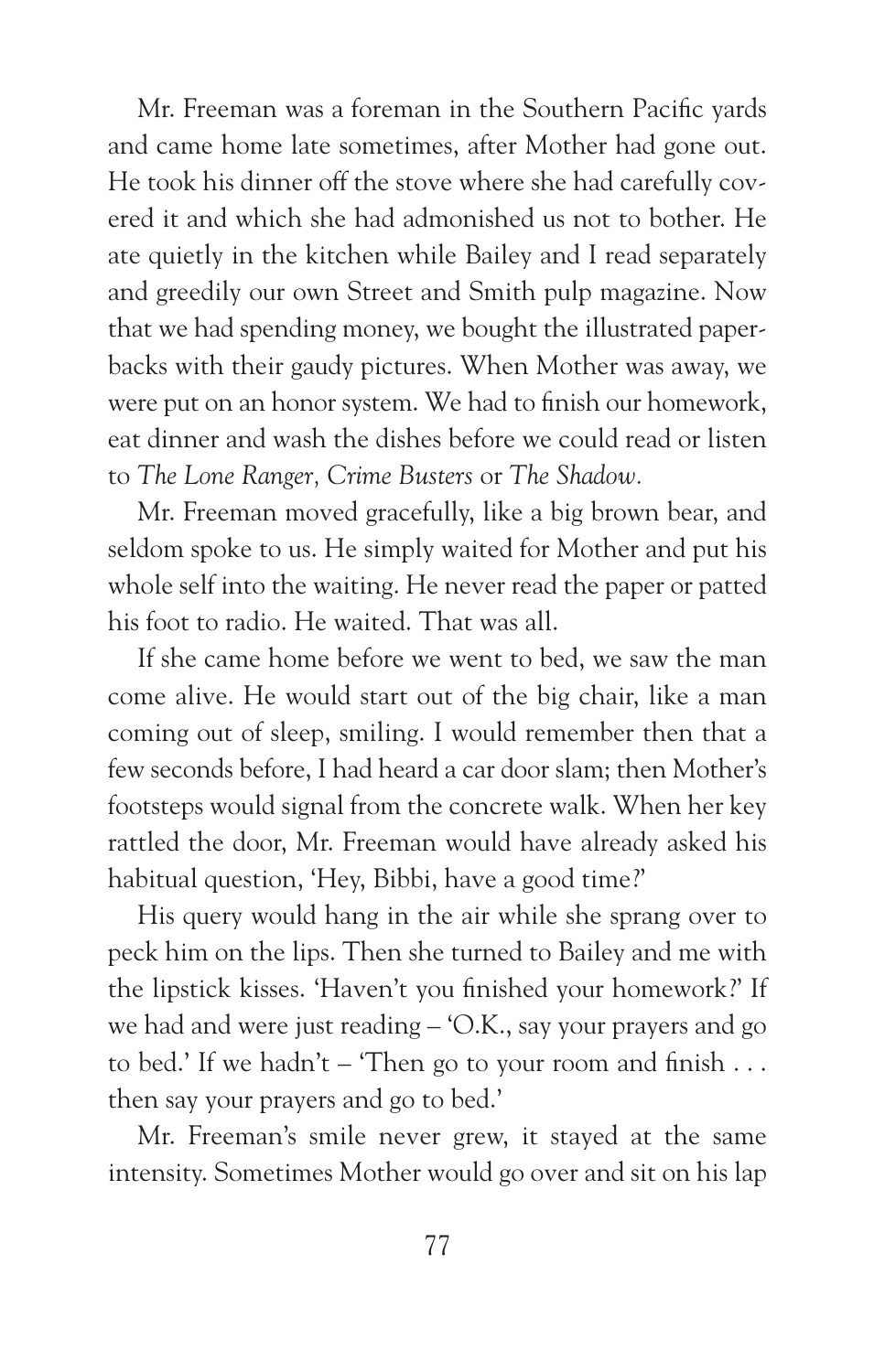and the grin on his face looked as if it would stay there forever.

From our rooms we could hear the glasses clink and the radio turned up. I think she must have danced for him on the good nights, because he couldn't dance, but before I fell asleep I often heard feet shuffling to dance rhythms.

I felt very sorry for Mr. Freeman. I felt as sorry for him as I had felt for a litter of helpless pigs born in our backyard sty in Arkansas. We fattened the pigs all year long for slaughter on the first good frost, and even as I suffered for the cute little wiggly things, I knew how much I was going to enjoy the fresh sausage and hog's head cheese they could give me only with their deaths.

Because of the lurid tales we read and our vivid imaginations and, probably, memories of our brief but hectic lives, Bailey and I were afflicted – he physically and I mentally. He stuttered, and I sweated through horrifying nightmares. He was constantly told to slow down and start again, and on my particularly bad nights my mother would take me in to sleep with her, in the large bed with Mr. Freeman.

Because of a need for stability, children easily become creatures of habit. After the third time in Mother's bed, I thought there was nothing strange about sleeping there.

One morning she got out of bed for an early errand, and I fell asleep again. But I awoke to a pressure, a strange feeling on my left leg. It was too soft to be a hand, and it wasn't the touch of clothes. Whatever it was, I hadn't encountered the sensation in all the years of sleeping with Momma. It didn't move, and I was too startled to. I turned my head a little to the left to see if Mr. Freeman was awake and gone, but his eyes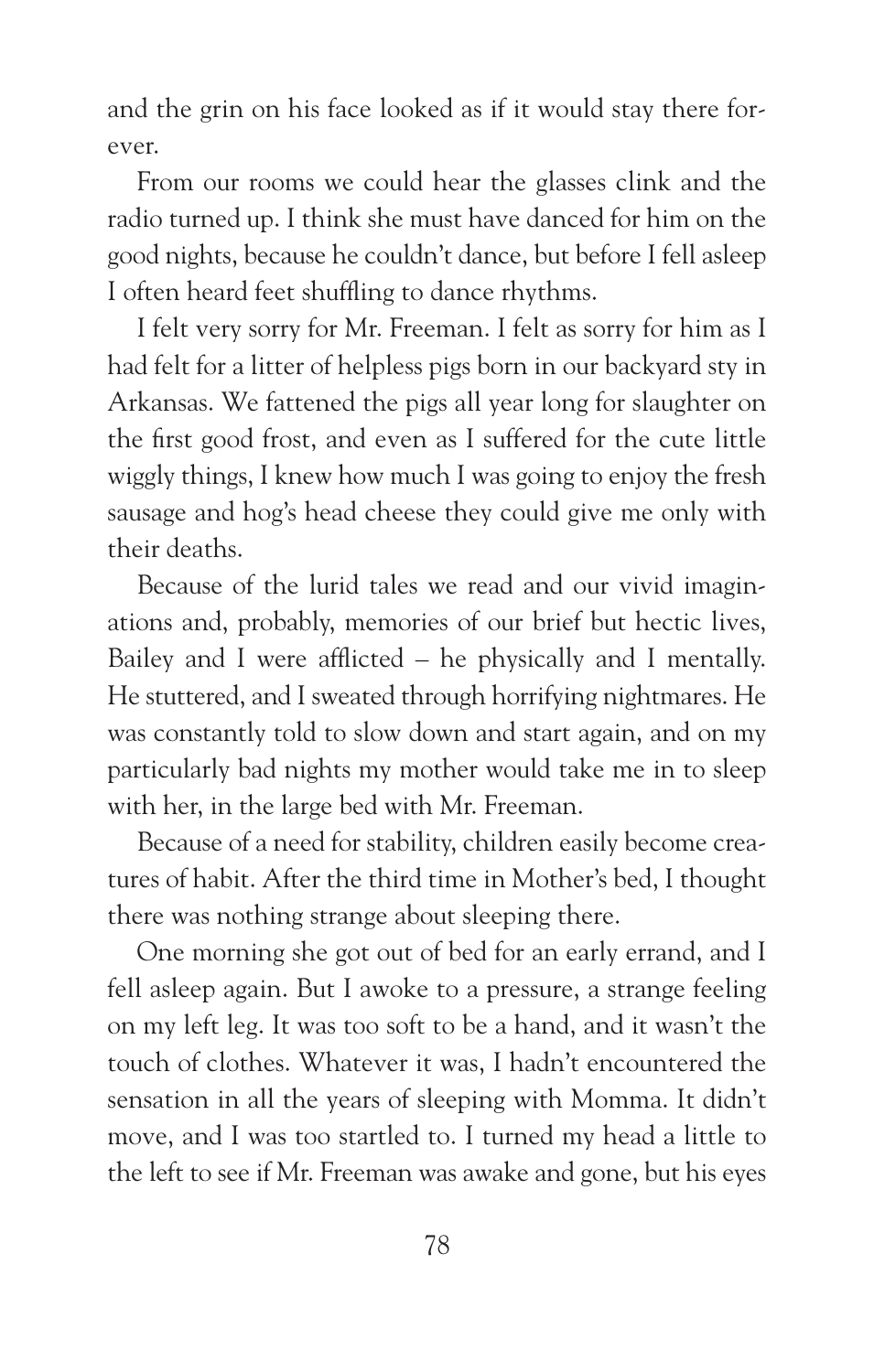were open and both hands were above the cover. I knew, as if I had always known, it was his 'thing' on my leg.

He said, 'Just stay right here, Ritie, I ain't gonna hurt you.' I wasn't afraid, a little apprehensive, maybe, but not afraid. Of course I knew that lots of people did 'it' and that they used their 'things' to accomplish the deed, but no one I knew had ever done it to anybody. Mr. Freeman pulled me to him, and put his hand between my legs. He didn't hurt, but Momma had drilled into my head: 'Keep your legs closed, and don't let nobody see your pocketbook.'

'Now, I didn't hurt you. Don't get scared.' He threw back the blankets and his 'thing' stood up like a brown ear of corn. He took my hand and said, 'Feel it.' It was mushy and squirmy like the inside of a freshly killed chicken. Then he dragged me on top of his chest with his left arm, and his right hand was moving so fast and his heart was beating so hard that I was afraid that he would die. Ghost stories revealed how people who died wouldn't let go of whatever they were holding. I wondered if Mr. Freeman died holding me how I would ever get free. Would they have to break his arms to get me loose?

Finally he was quiet, and then came the nice part. He held me so softly that I wished he wouldn't ever let me go. I felt at home. From the way he was holding me I knew he'd never let me go or let anything bad ever happen to me. This was probably my real father and we had found each other at last. But then he rolled over, leaving me in a wet place and stood up.

'I gotta talk to you, Ritie.' He pulled off his shorts that had fallen to his ankles, and went into the bathroom.

It was true the bed was wet, but I knew I hadn't had an accident. Maybe Mr. Freeman had one while he was holding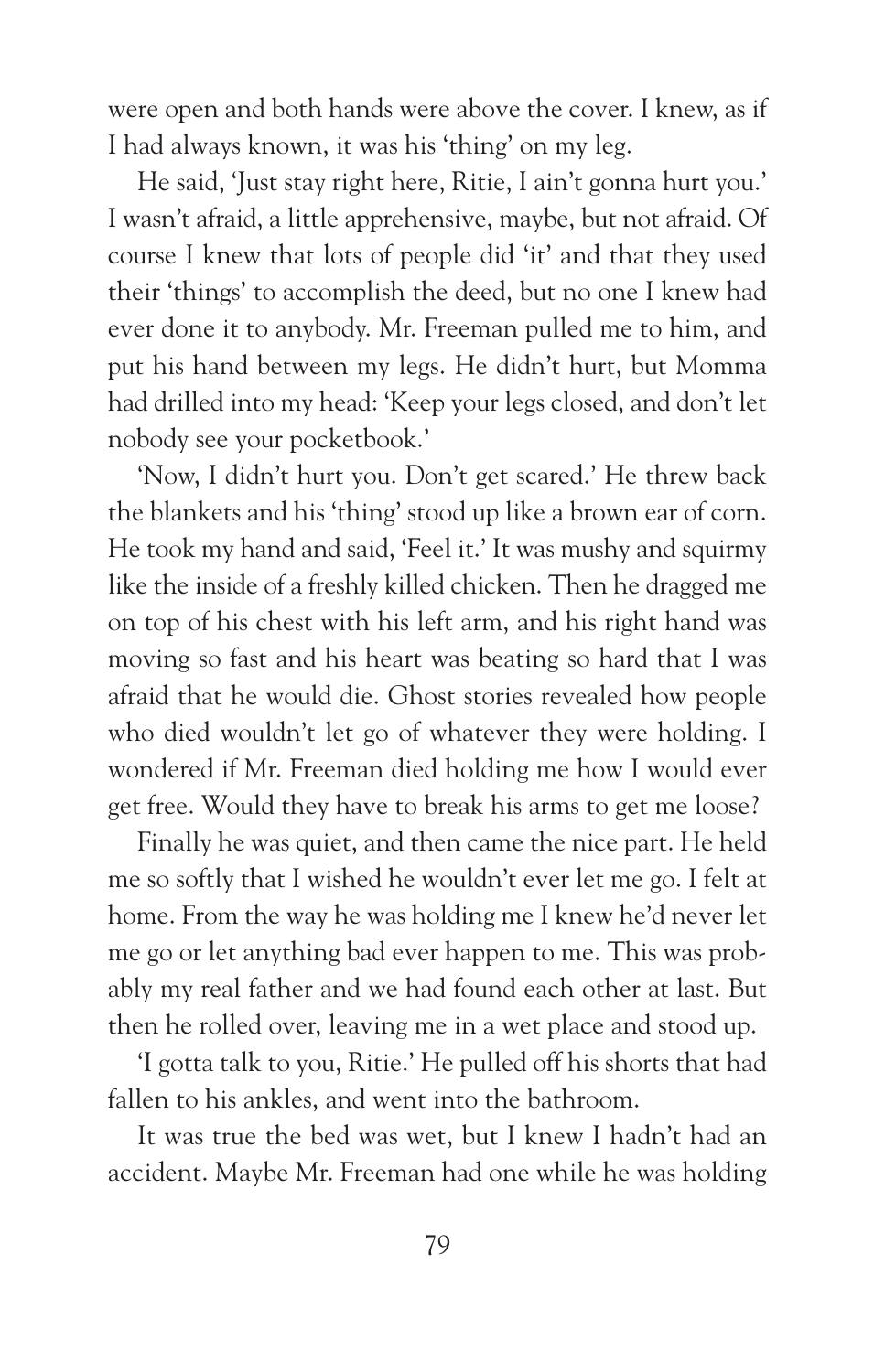me. He came back with a glass of water and told me in a sour voice, 'Get up. You peed in the bed.' He poured water on the wet spot, and it did look like my mattress on many mornings.

Having lived in Southern strictness, I knew when to keep quiet around adults, but I did want to ask him why he said I peed when I was sure he didn't believe that. If he thought I was naughty, would that mean that he would never hold me again? Or admit that he was my father? I had made him ashamed of me.

'Ritie, you love Bailey?' He sat down on the bed and I came close, hoping. 'Yes.' He was bending down, pulling on his socks, and his back was so large and friendly I wanted to rest my head on it.

'If you ever tell anybody what we did, I'll have to kill Bailey.'

What had we done? We? Obviously he didn't mean my peeing in the bed. I didn't understand and didn't dare ask him. It had something to do with his holding me. But there was no chance to ask Bailey either, because that would be telling what we had done. The thought that he might kill Bailey stunned me. After he left the room I thought about telling Mother that I hadn't peed in the bed, but then if she asked me what happened I'd have to tell her about Mr. Freeman holding me, and that wouldn't do.

It was the same old quandary. I had always lived it. There was an army of adults, whose motives and movements I just couldn't understand and who made no effort to understand mine. There was never any question of my disliking Mr. Freeman, I simply didn't understand him either.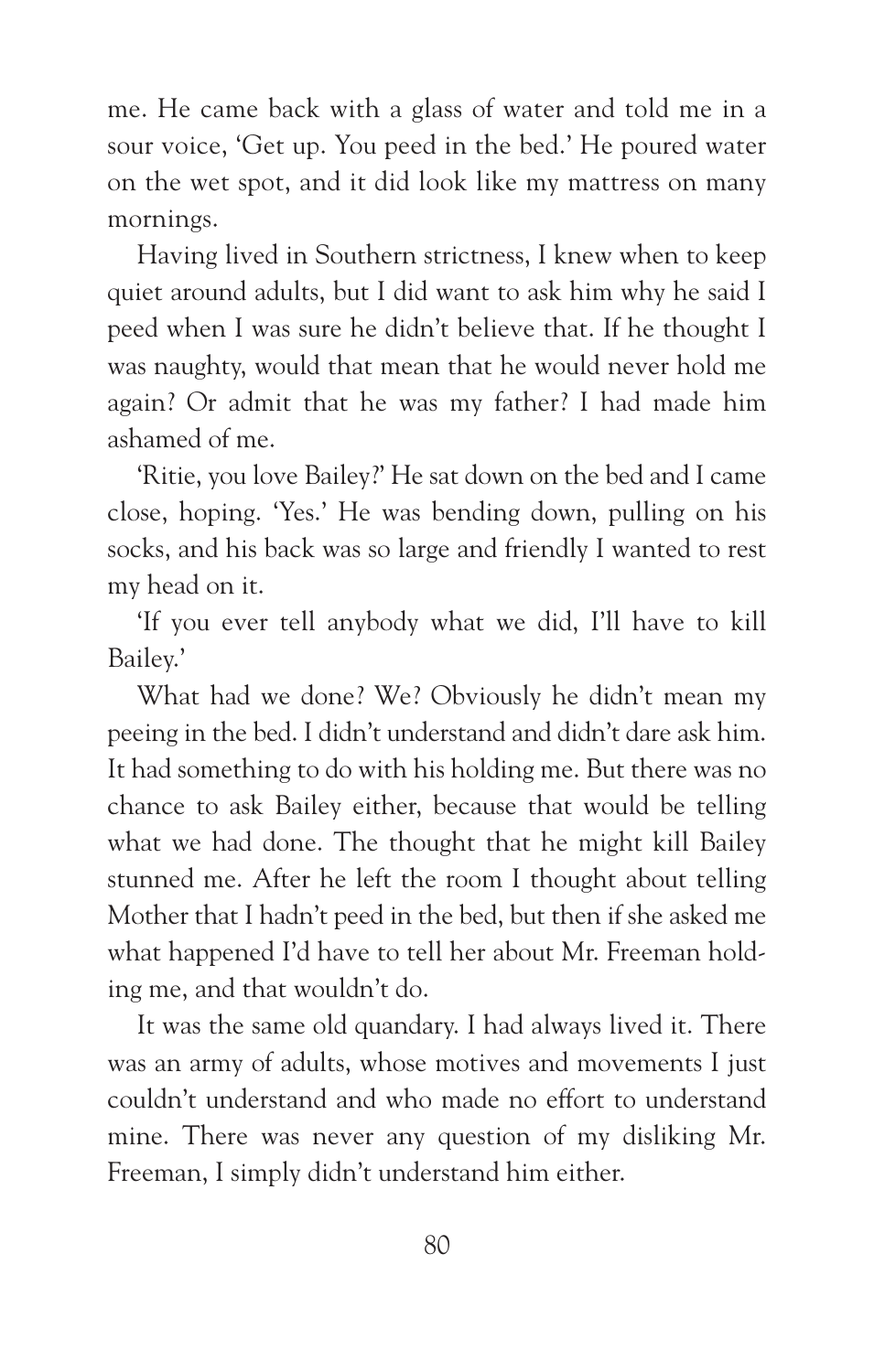For weeks after, he said nothing to me, except the gruff hellos which were given without ever looking in my direction.

This was the first secret I had ever kept from Bailey and sometimes I thought he should be able to read it on my face, but he noticed nothing.

I began to feel lonely for Mr. Freeman and the encasement in his big arms. Before, my world had been Bailey, food, Momma, the Store, reading books and Uncle Willie. Now, for the first time, it included physical contact.

I began to wait for Mr. Freeman to come in from the yards, but when he did, he never noticed me, although I put a lot of feeling into 'Good evening, Mr. Freeman.'

One evening, when I couldn't concentrate on anything, I went over to him and sat quickly on his lap. He had been waiting for Mother again. Bailey was listening to *The Shadow* and didn't miss me. At first Mr. Freeman sat still, not holding me or anything, then I felt a soft lump under my thigh begin to move. It twitched against me and started to harden. Then he pulled me to his chest. He smelled of coal dust and grease and he was so close I buried my face in his shirt and listened to his heart, it was beating just for me. Only I could hear the thud, only I could feel the jumping on my face. He said, 'Sit still, stop squirming.' But all the time, he pushed me around on his lap, then suddenly he stood up and I slipped down to the floor. He ran to the bathroom.

For months he stopped speaking to me again. I was hurt and for a time felt lonelier than ever. But then I forgot about him, and even the memory of his holding me precious melted into the general darkness just beyond the great blinkers of childhood.

\*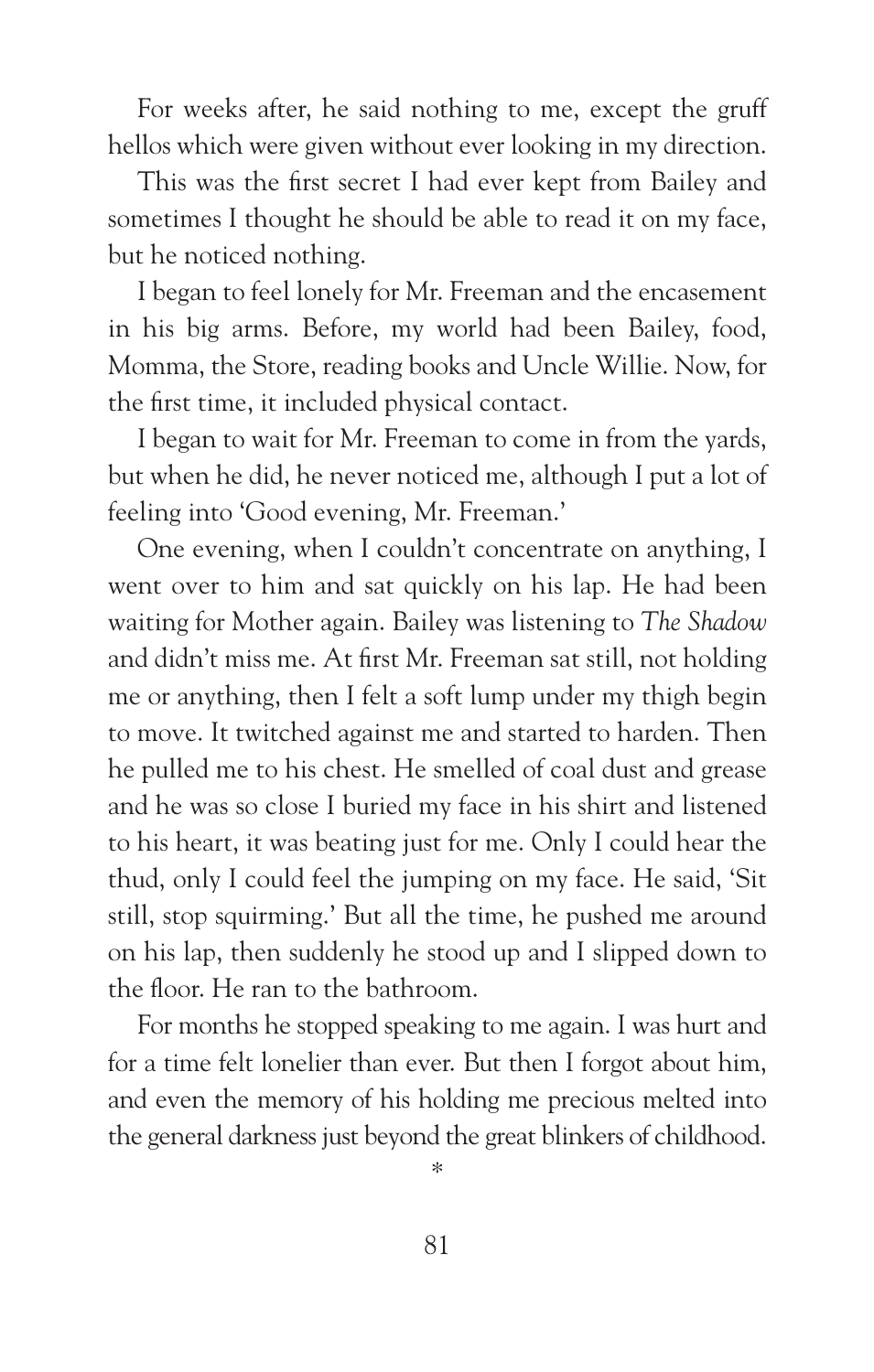I read more than ever, and wished my soul that I had been born a boy. Horatio Alger was the greatest writer in the world. His heroes were always good, always won, and were always boys. I could have developed the first two virtues, but becoming a boy was sure to be difficult, if not impossible.

The Sunday funnies influenced me, and although I admired the strong heroes who always conquered in the end, I identified with Tiny Tim. In the toilet, where I used to take the papers, it was tortuous to look for and exclude the unnecessary pages so that I could learn how he would finally outwit his latest adversary. I wept with relief every Sunday as he eluded the evil men and bounded back from each seeming defeat as sweet and gentle as ever. The Katzenjammer kids were fun because they made the adults look stupid. But they were a little too smart-alecky for my taste.

When spring came to St. Louis, I took out my first library card, and since Bailey and I seemed to be growing apart, I spent most of my Saturdays at the library (no interruptions) breathing in the world of penniless shoeshine boys who, with goodness and perseverance, became rich, rich men, and gave baskets of goodies to the poor on holidays. The little princesses who were mistaken for maids, and the long-lost children mistaken for waifs, became more real to me than our house, our mother, our school or Mr. Freeman.

During those months we saw our grandparents and the uncles (our only aunt had gone to California to build her fortune), but they usually asked the same question, 'Have you been good children?' for which there was only one answer. Even Bailey wouldn't have dared to answer No.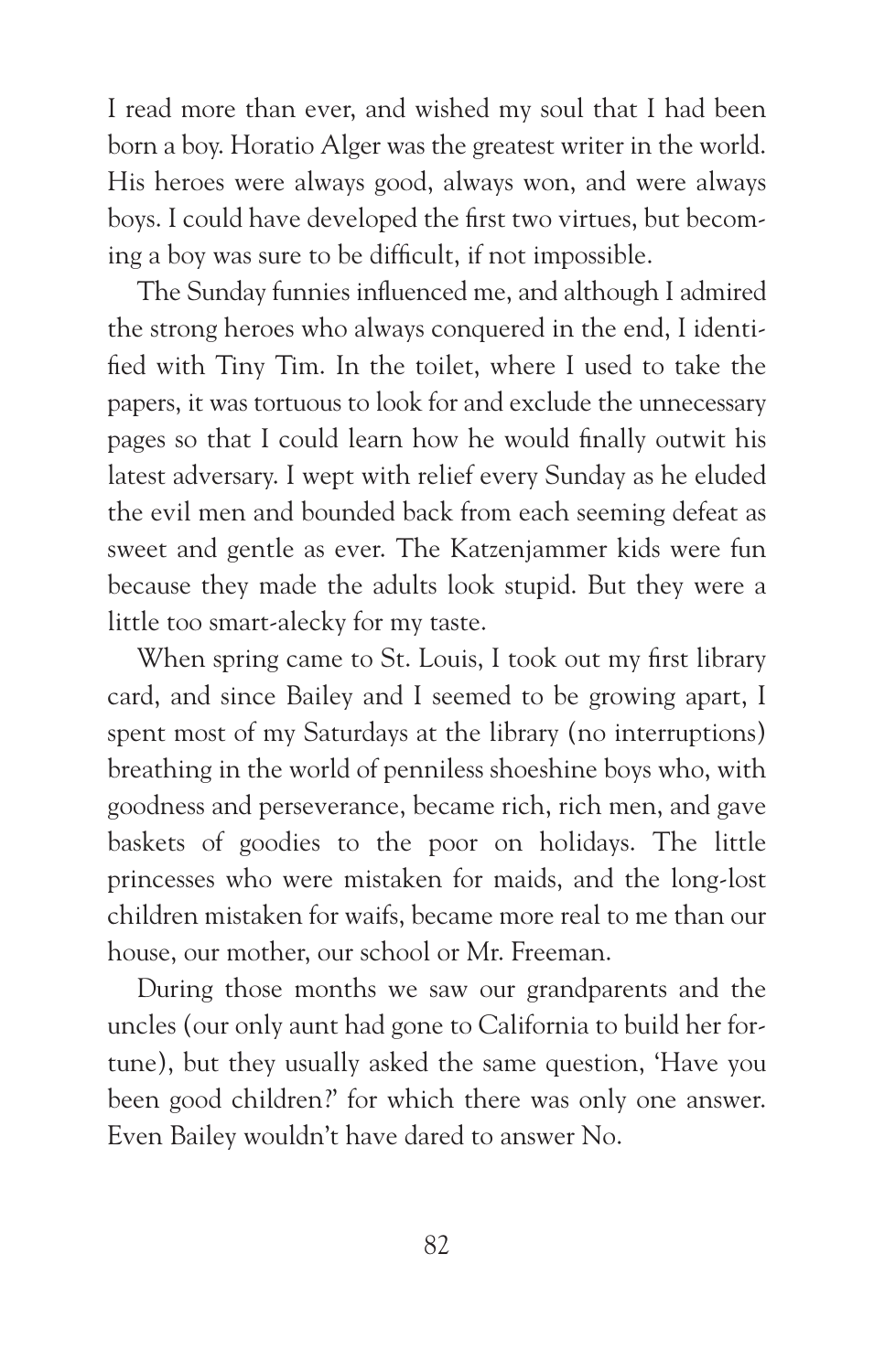12

On a late spring Saturday, after our chores (nothing like those in Stamps) were done, Bailey and I were going out, he to play baseball and I to the library. Mr. Freeman said to me, after Bailey had gone downstairs, 'Ritie, go get some milk for the house.'

Mother usually brought milk when she came in, but that morning as Bailey and I straightened the living room her bedroom door had been open, and we knew that she hadn't come home the night before.

He gave me money and I rushed to the store and back to the house. After putting the milk in the icebox, I turned and had just reached the front door when I heard, 'Ritie.' He was sitting in the big chair by the radio. 'Ritie, come here.' I didn't think about the holding time until I got close to him. His pants were open and his 'thing' was standing out of his britches by itself.

'No, sir, Mr. Freeman.' I started to back away. I didn't want to touch that mushy-hard thing again, and I didn't need him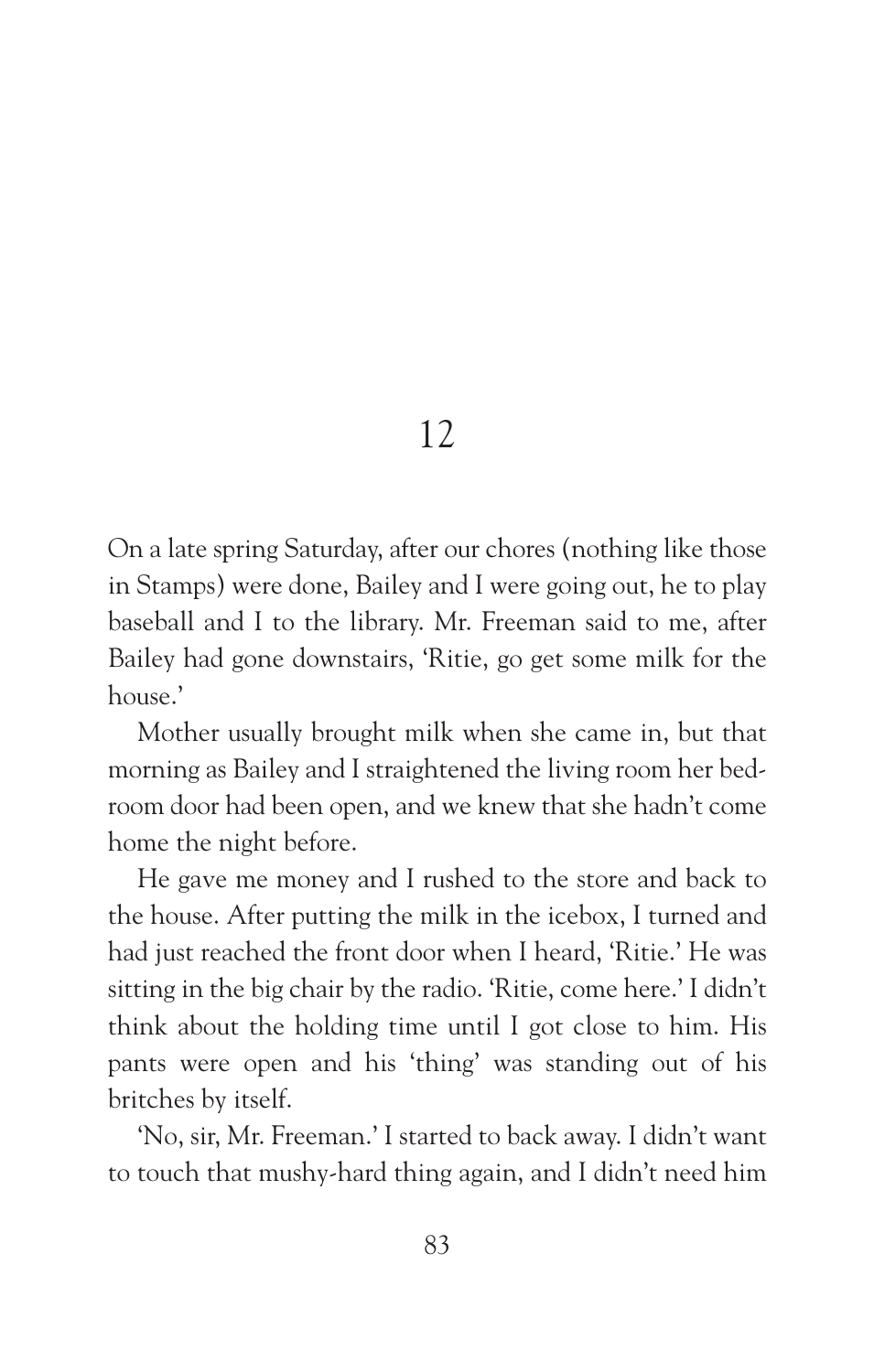to hold me any more. He grabbed my arm and pulled me between his legs. His face was still and looked kind, but he didn't smile or blink his eyes. Nothing. He did nothing, except reach his left hand around to turn on the radio without even looking at it. Over the noise of music and static, he said, 'Now, this ain't gonna hurt you much. You liked it before, didn't you?'

I didn't want to admit that I had in fact liked his holding me or that I had liked his smell or the hard heart-beating, so I said nothing. And his face became like the face of one of those mean natives the Phantom was always having to beat up.

His legs were squeezing my waist. 'Pull down your drawers.' I hesitated for two reasons: he was holding me too tight to move, and I was sure that any minute my mother or Bailey or the Green Hornet would bust in the door and save me.

'We was just playing before.' He released me enough to snatch down my bloomers, and then he dragged me closer to him. Turning the radio up loud, too loud, he said, 'If you scream, I'm gonna kill you. And if you tell, I'm gonna kill Bailey.' I could tell he meant what he said. I couldn't understand why he wanted to kill my brother. Neither of us had done anything to him. And then.

Then there was the pain. A breaking and entering when even the senses are torn apart. The act of rape on an eightyear-old body is a matter of the needle giving because the camel can't. The child gives, because the body can, and the mind of the violator cannot.

I thought I had died – I woke up in a white-walled world, and it had to be heaven. But Mr. Freeman was there and he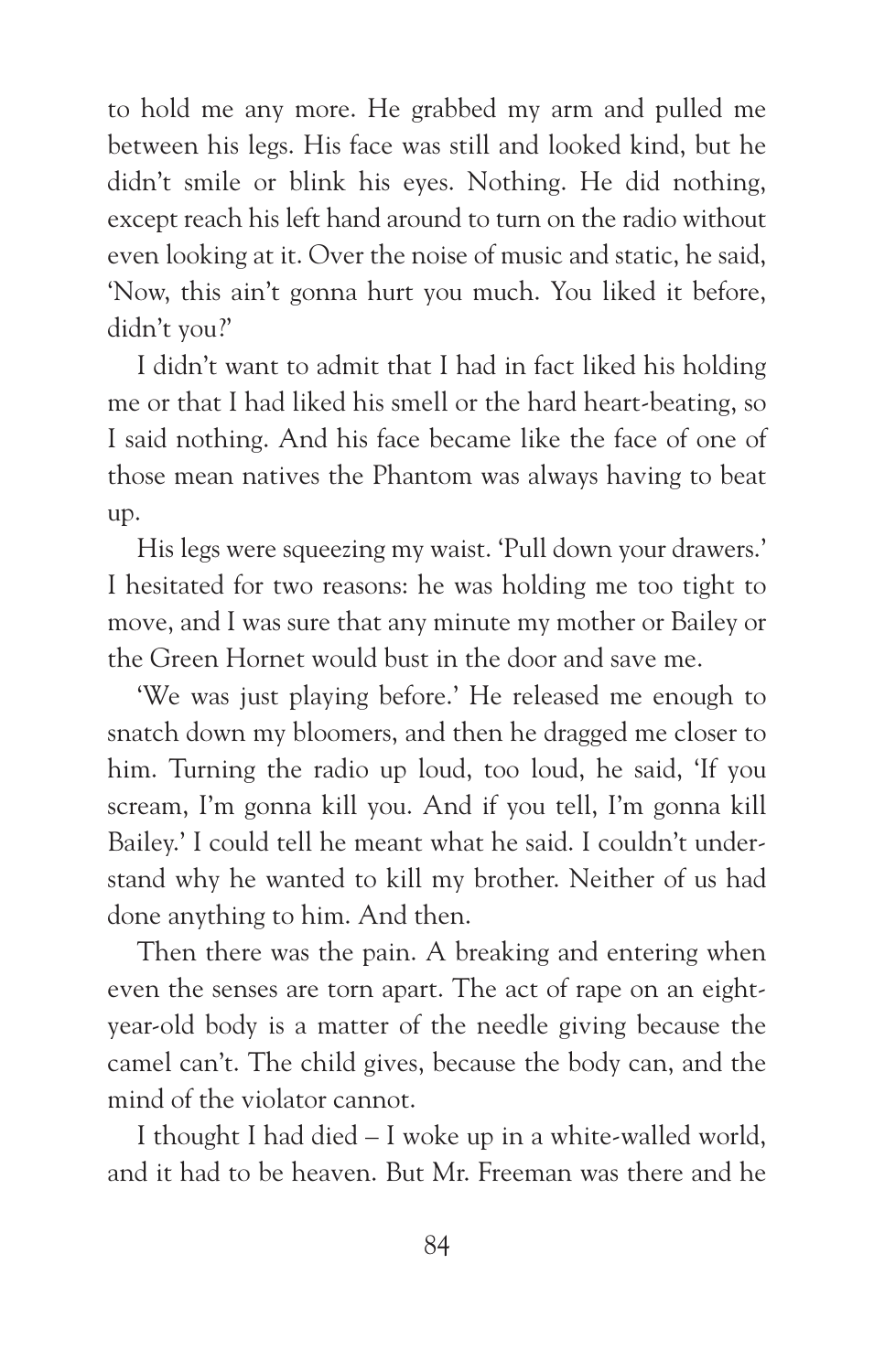was washing me. His hands shook, but he held me upright in the tub and washed my legs. 'I didn't mean to hurt you, Ritie. I didn't mean it. But don't you tell . . . Remember, don't you tell a soul.'

I felt cool and very clean and just a little tired. 'No, sir, Mr. Freeman, I won't tell.' I was somewhere above everything. 'It's just that I'm so tired I'll just go and lay down a while, please,' I whispered to him. I thought if I spoke out loud, he might become frightened and hurt me again. He dried me and handed me my bloomers. 'Put these on and go to the library. Your momma ought to be coming home soon. You just act natural.'

Walking down the street, I felt the wet on my pants, and my hips seemed to be coming out of their sockets. I couldn't sit long on the hard seats in the library (they had been constructed for children), so I walked by the empty lot where Bailey was playing ball, but he wasn't there. I stood for a while and watched the big boys tear around the dusty diamond and then headed home.

After two blocks, I knew I'd never make it. Not unless I counted every step and stepped on every crack. I had started to burn between my legs more than the time I'd wasted Sloan's Liniment on myself. My legs throbbed, or rather the insides of my thighs throbbed, with the same force that Mr. Freeman's heart had beaten. Thrum . . . step . . . thrum . . . step . . . STEP ON THE CRACK . . . thrum . . . step. I went up the stairs one at a, one at a, one at a time. No one was in the living room, so I went straight to bed, after hiding my redand-yellow-stained drawers under the mattress.

When Mother came in she said, 'Well, young lady, I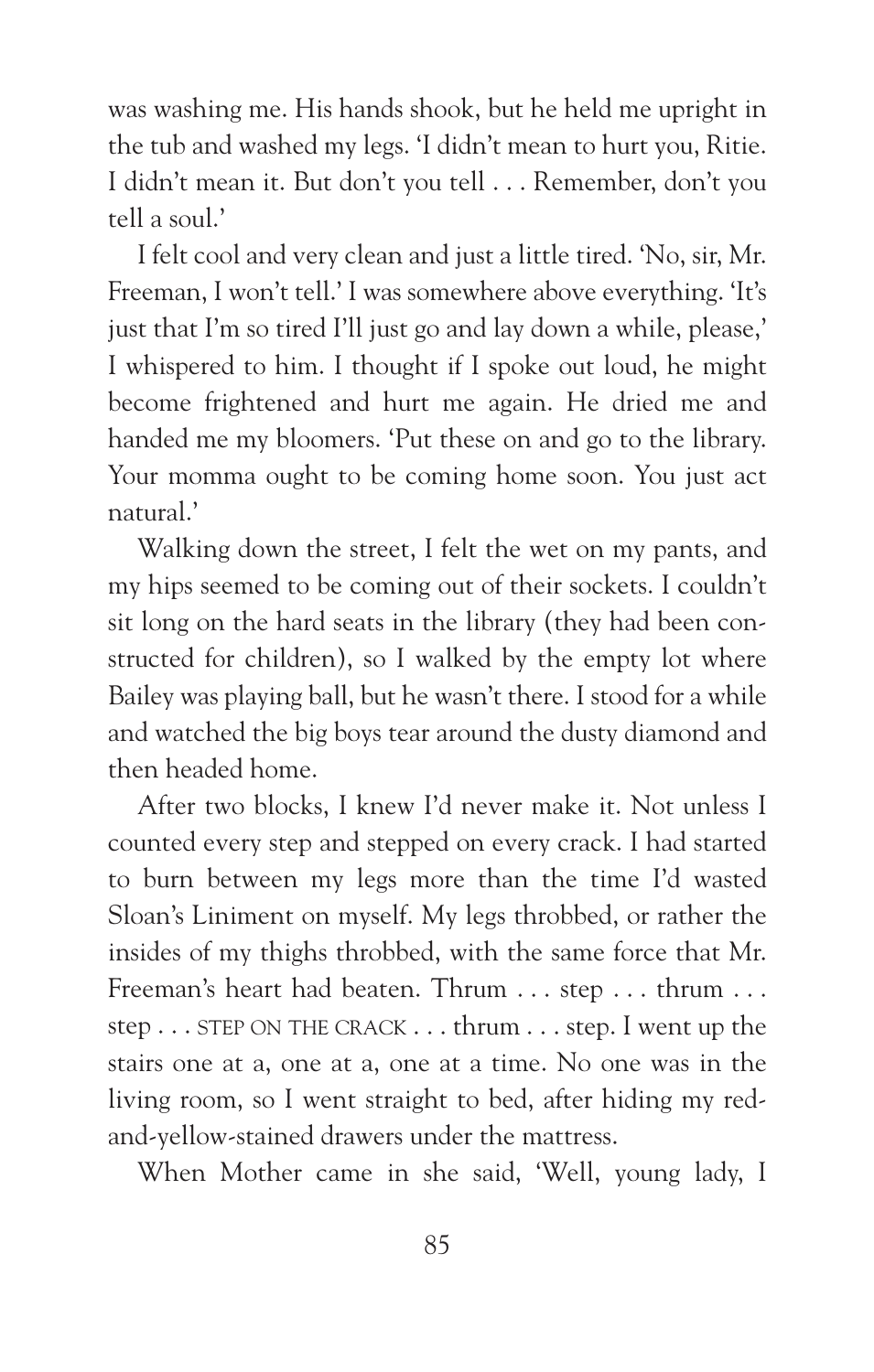believe this is the first time I've seen you go to bed without being told. You must be sick.'

I wasn't sick, but the pit of my stomach was on fire – how could I tell her that? Bailey came in later and asked me what the matter was. There was nothing to tell him. When Mother called us to eat and I said I wasn't hungry, she laid her cool hand on my forehead and cheeks. 'Maybe it's the measles. They say they're going around the neighborhood.' After she took my temperature she said, 'You have a little fever. You've probably just caught them.'

Mr. Freeman took up the whole doorway, 'Then Bailey ought not to be in there with her. Unless you want a house full of sick children.' She answered over her shoulder, 'He may as well have them now as later. Get them over with.' She brushed by Mr. Freeman as if he were made of cotton. 'Come on, Junior. Get some cool towels and wipe your sister's face.'

As Bailey left the room, Mr. Freeman advanced to the bed. He leaned over, his whole face a threat that could have smothered me. 'If you tell . . .' And again so softly, I almost didn't hear it – 'If you tell.' I couldn't summon up the energy to answer him. He had to know that I wasn't going to tell anything. Bailey came in with the towels and Mr. Freeman walked out.

Later Mother made a broth and sat on the edge of the bed to feed me. The liquid went down my throat like bones. My belly and behind were as heavy as cold iron, but it seemed my head had gone away and pure air had replaced it on my shoulders. Bailey read to me from *The Rover Boys* until he got sleepy and went to bed.

That night I kept waking to hear Mother and Mr. Freeman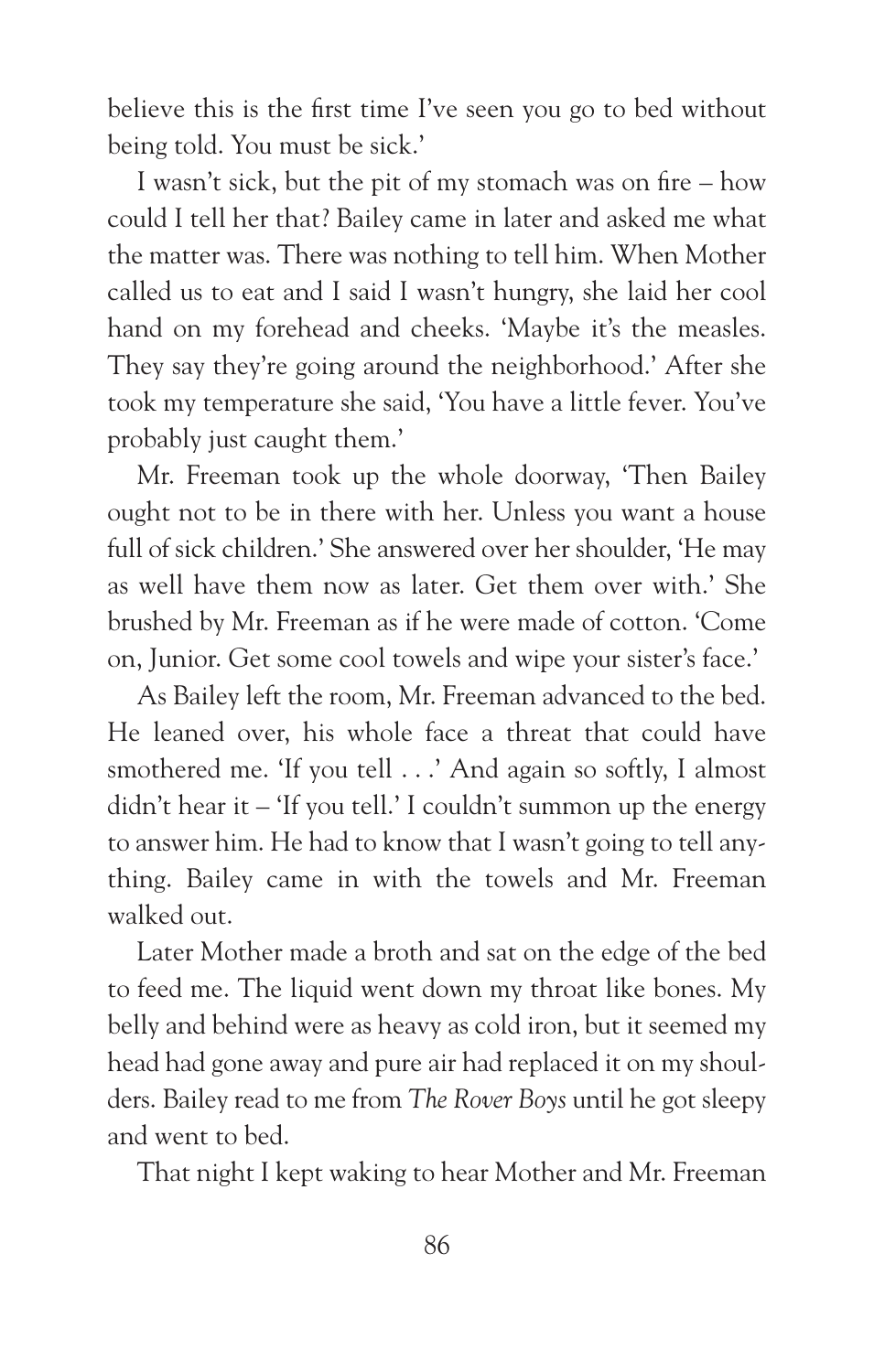arguing. I couldn't hear what they were saying, but I did hope that she wouldn't make him so mad that he'd hurt her too. I knew he could do it, with his cold face and empty eyes. Their voices came in faster and faster, the high sounds on the heels of the lows. I would have liked to have gone in. Just passed through as if I were going to the toilet. Just show my face and they might stop, but my legs refused to move. I could move the toes and ankles, but the knees had turned to wood.

Maybe I slept, but soon morning was there and Mother was pretty over my bed. 'How're you feeling, baby?'

'Fine, Mother.' An instinctive answer. 'Where's Bailey?'

She said he was still asleep but that she hadn't slept all night. She had been in my room off and on to see about me. I asked her where Mr. Freeman was, and her face chilled with remembered anger. 'He's gone. Moved this morning. I'm going to take your temperature after I put on your Cream of Wheat.'

Could I tell her now? The terrible pain assured me that I couldn't. What he did to me, and what I allowed, must have been very bad if already God let me hurt so much. If Mr. Freeman was gone, did that mean Bailey was out of danger? And if so, if I told him, would he still love me?

After Mother took my temperature, she said she was going to bed for a while but to wake her if I felt sicker. She told Bailey to watch my face and arms for spots and when they came up he could paint them with calamine lotion.

That Sunday goes and comes in my memory like a bad connection on an overseas telephone call. Once, Bailey was reading *The Katzenjammer Kids* to me, and then without a pause for sleeping, Mother was looking closely at my face, and soup trickled down my chin and some got into my mouth and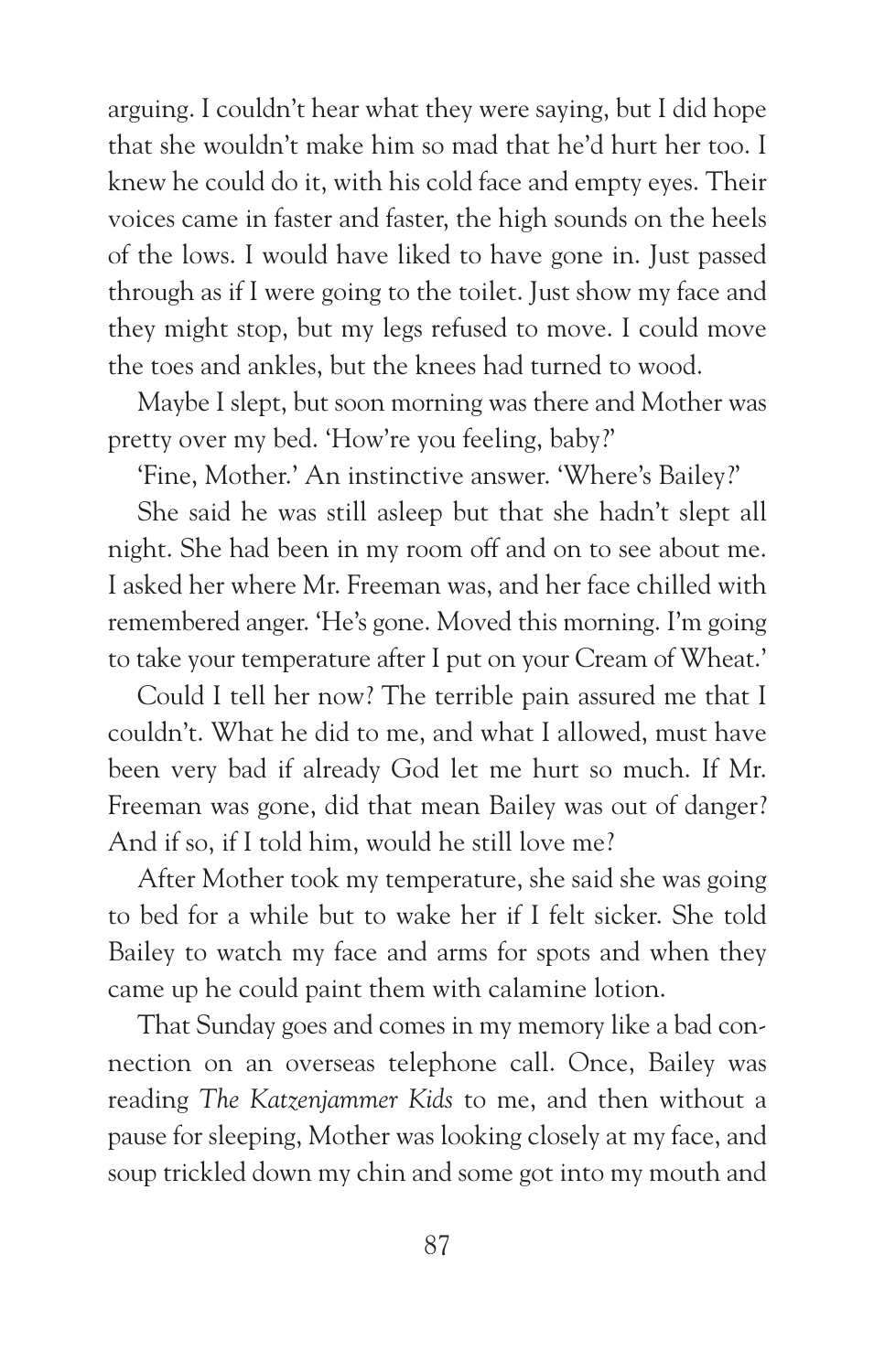I choked. Then there was a doctor who took my temperature and held my wrist.

'Bailey!' I supposed I had screamed, for he materialized suddenly, and I asked him to help me and we'd run away to California or France or Chicago. I knew that I was dying and, in fact, I longed for death, but I didn't want to die anywhere near Mr. Freeman. I knew that even now he wouldn't have allowed death to have me unless he wished it to.

Mother said I should be bathed and the linens had to be changed since I had sweat so much. But when they tried to move me I fought, and even Bailey couldn't hold me. Then she picked me up in her arms and the terror abated for a while. Bailey began to change the bed. As he pulled off the soiled sheets he dislodged the panties I had put under the mattress. They fell at Mother's feet.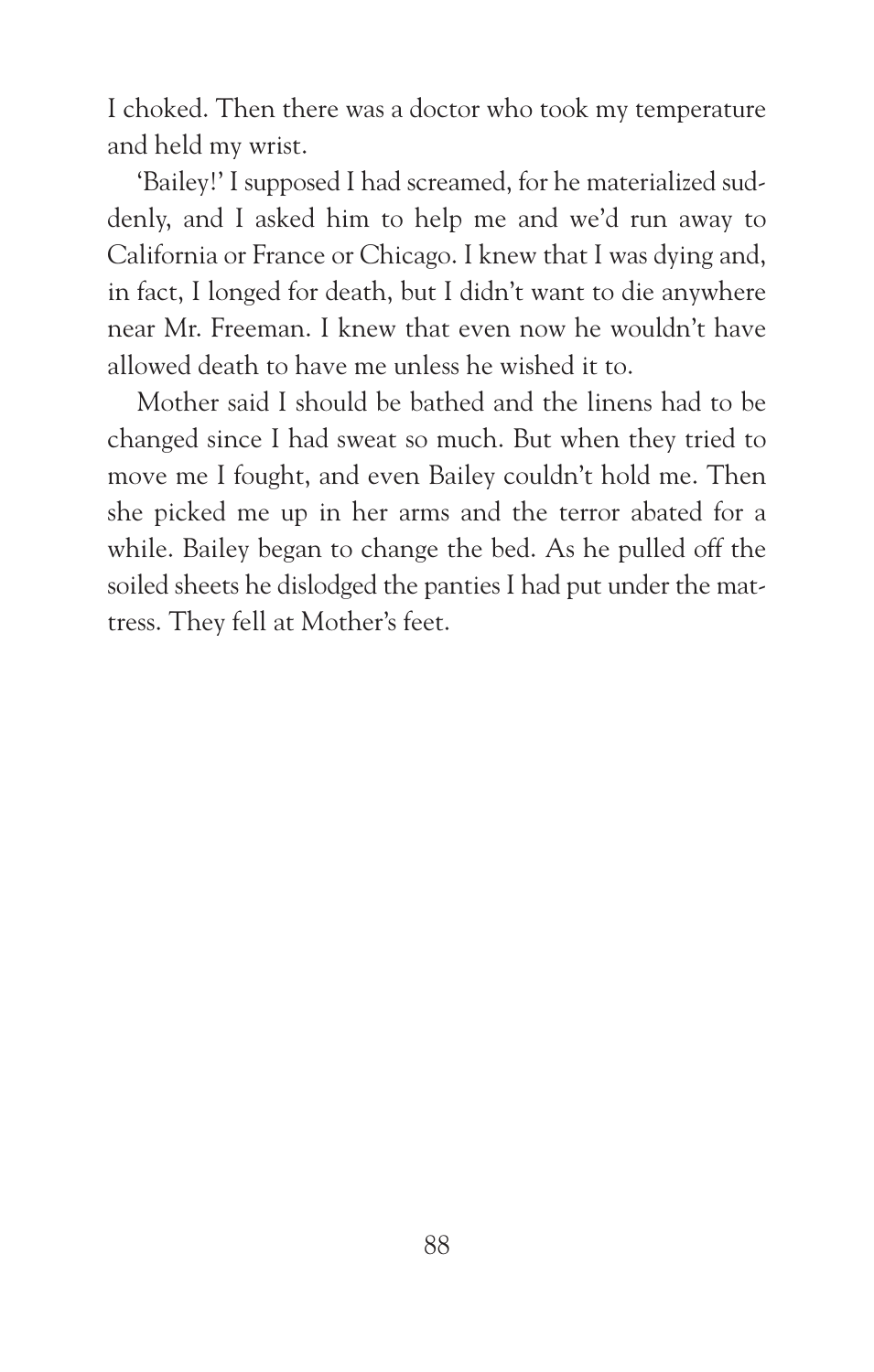13

In the hospital, Bailey told me that I had to tell who did that to me, or the man would hurt another little girl. When I explained that I couldn't tell because the man would kill him, Bailey said knowingly, 'He can't kill me. I won't let him.' And of course I believed him. Bailey didn't lie to me. So I told him.

Bailey cried at the side of my bed until I started to cry too. Almost fifteen years passed before I saw my brother cry again.

Using the old brain he was born with (those were his words later on that day) he gave his information to Grandmother Baxter, and Mr. Freeman was arrested and was spared the awful wrath of my pistol-whipping uncles.

I would have liked to stay in the hospital the rest of my life. Mother brought flowers and candy. Grandmother came with fruit and my uncles clumped around and around my bed, snorting like wild horses. When they were able to sneak Bailey in, he read to me for hours.

\*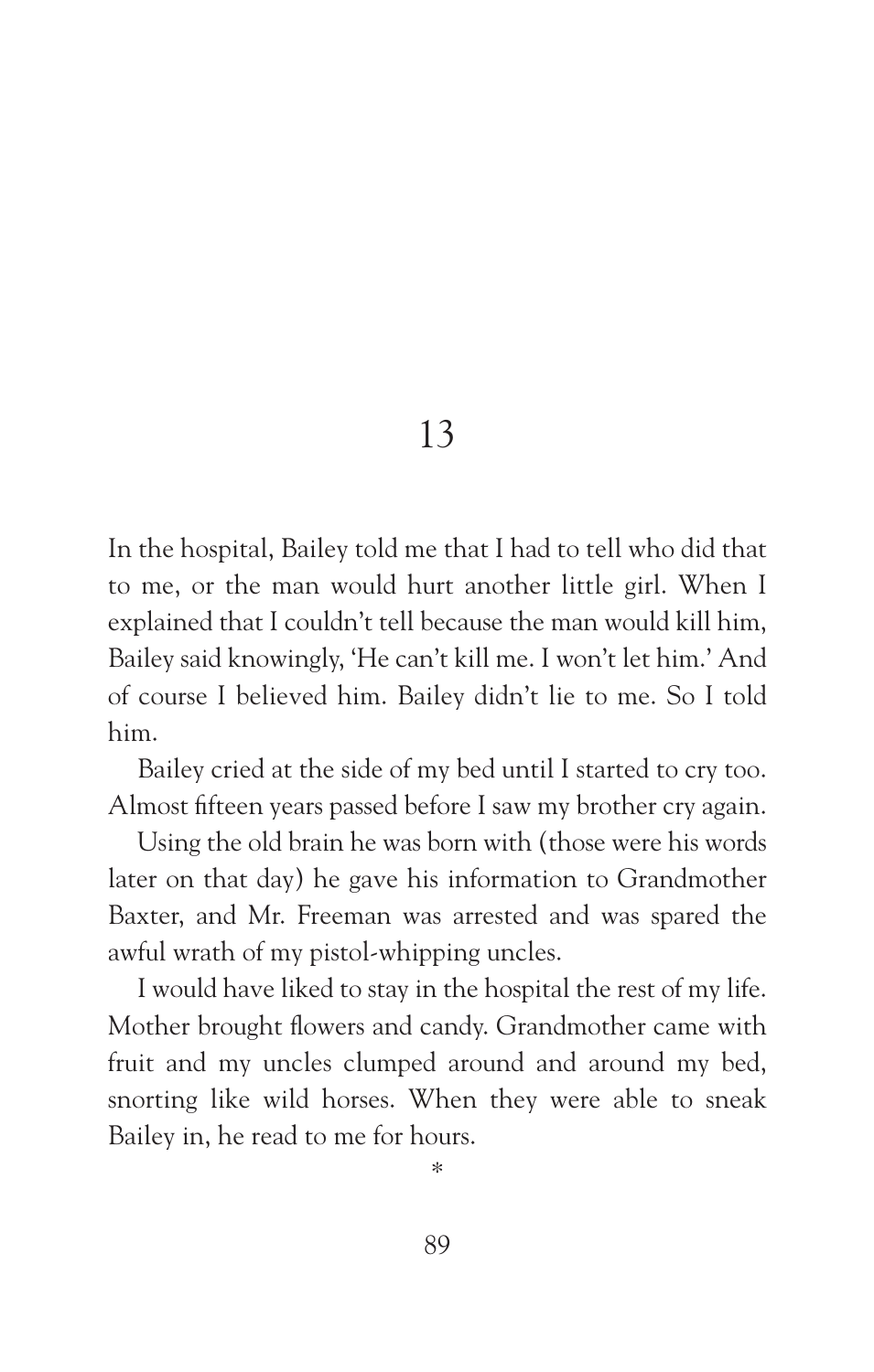The saying that people who have nothing to do become busybodies is not the only truth. Excitement is a drug, and people whose lives are filled with violence are always wondering where the next 'fix' is coming from.

The court was filled. Some people even stood behind the churchlike benches in the rear. Overhead fans moved with the detachment of old men. Grandmother Baxter's clients were there in gay and flippant array. The gamblers in pin-striped suits and their makeup-deep women whispered to me out of blood-red mouths that now I knew as much as they did. I was eight, and grown. Even the nurses in the hospital had told me that now I had nothing to fear. 'The worst is over for you,' they had said. So I put the words in all the smirking mouths.

I sat with my family (Bailey couldn't come) and they rested still on the seats like solid, cold gray tombstones. Thick and forevermore unmoving.

Poor Mr. Freeman twisted in his chair to look empty threats over to me. He didn't know that he couldn't kill Bailey . . . and Bailey didn't lie . . . to me.

'What was the defendant wearing?' That was Mr. Freeman's lawyer.

'I don't know.'

'You mean to say this man raped you and you don't know what he was wearing?' He snickered as if I had raped Mr. Freeman. 'Do you know if you were raped?'

A sound pushed in the air of the court (I was sure it was laughter). I was glad that Mother had let me wear the navyblue winter coat with brass buttons. Although it was too short and the weather was typical St. Louis hot, the coat was a friend that I hugged to me in the strange and unfriendly place.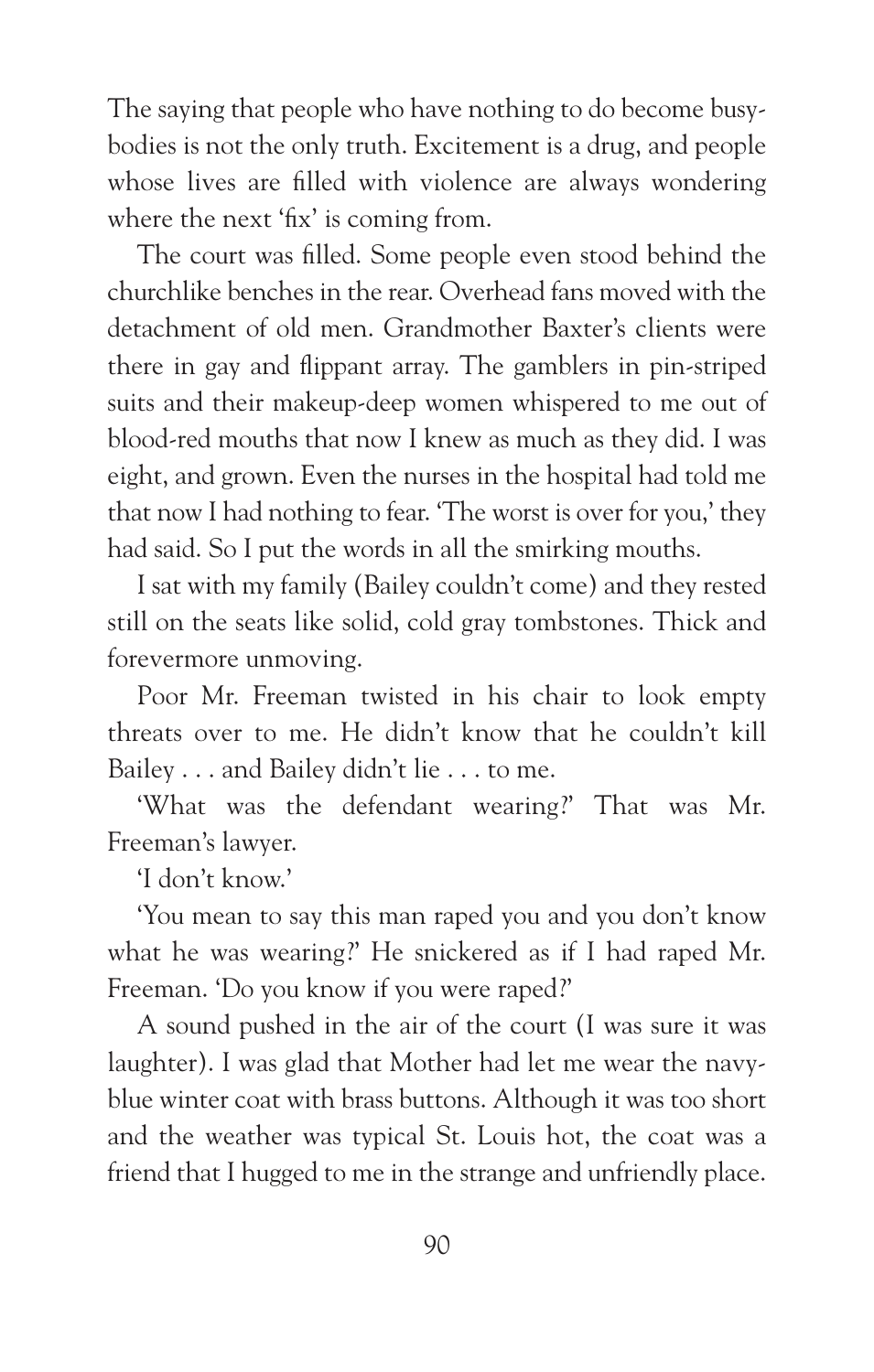'Was that the first time the accused touched you?' The question stopped me. Mr. Freeman had surely done something very wrong, but I was convinced that I had helped him to do it. I didn't want to lie, but the lawyer wouldn't let me think, so I used silence as a retreat.

'Did the accused try to touch you before the time he or rather you say he raped you?'

I couldn't say yes and tell them how he had loved me once for a few minutes and how he had held me close before he thought I had peed in the bed. My uncles would kill me and Grandmother Baxter would stop speaking, as she often did when she was angry. And all those people in the court would stone me as they had stoned the harlot in the Bible. And Mother, who thought I was such a good girl, would be so disappointed. But most important, there was Bailey. I had kept a big secret from him.

'Marguerite, answer the question. Did the accused touch you before the occasion on which you claim he raped you?'

Everyone in the court knew that the answer had to be No. Everyone except Mr. Freeman and me. I looked at his heavy face trying to look as if he would have liked me to say No. I said No.

The lie lumped in my throat and I couldn't get air. How I despised the man for making me lie. Old, mean, nasty thing. Old, black, nasty thing. The tears didn't soothe my heart as they usually did. I screamed, 'Ole, mean, dirty thing, you. Dirty old thing.' Our lawyer brought me off the stand and to my mother's arms. The fact that I had arrived at my desired destination by lies made it less appealing to me.

Mr. Freeman was given one year and one day, but he never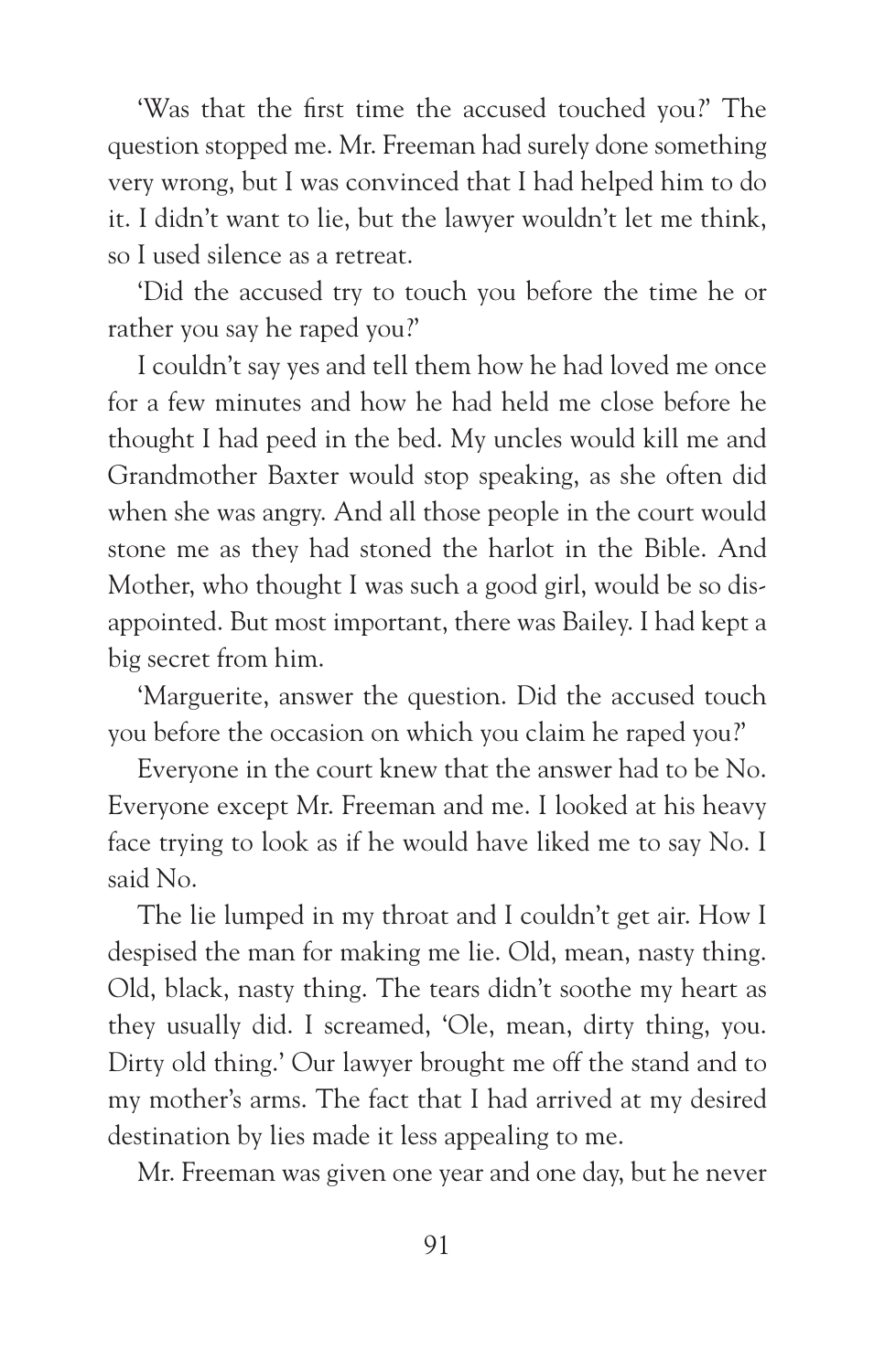got a chance to do his time. His lawyer (or someone) got him released that very afternoon.

In the living room, where the shades were drawn for coolness, Bailey and I played Monopoly on the floor. I played a bad game because I was thinking how I would be able to tell Bailey how I had lied and, even worse for our relationship, kept a secret from him. Bailey answered the doorbell, because Grandmother was in the kitchen. A tall white policeman asked for Mrs. Baxter. Had they found out about the lie? Maybe the policeman was coming to put me in jail because I had sworn on the Bible that everything I said would be the truth, the whole truth, so help me, God. The man in our living room was taller than the sky and whiter than my image of God. He just didn't have the beard.

'Mrs. Baxter, I thought you ought to know. Freeman's been found dead on the lot behind the slaughterhouse.'

Softly, as if she were discussing a church program, she said, 'Poor man.' She wiped her hands on the dishtowel and just as softly asked, 'Do they know who did it?'

The policeman said, 'Seems like he was dropped there. Some say he was kicked to death.'

Grandmother's color only rose a little. 'Tom, thanks for telling me. Poor man. Well, maybe it's better this way. He *was* a mad dog. Would you like a glass of lemonade? Or some beer?'

Although he looked harmless, I knew he was a dreadful angel counting out my many sins.

'No, thanks, Mrs. Baxter. I'm on duty. Gotta be getting back.'

'Well, tell your ma that I'll be over when I take up my beer and remind her to save some kraut for me.'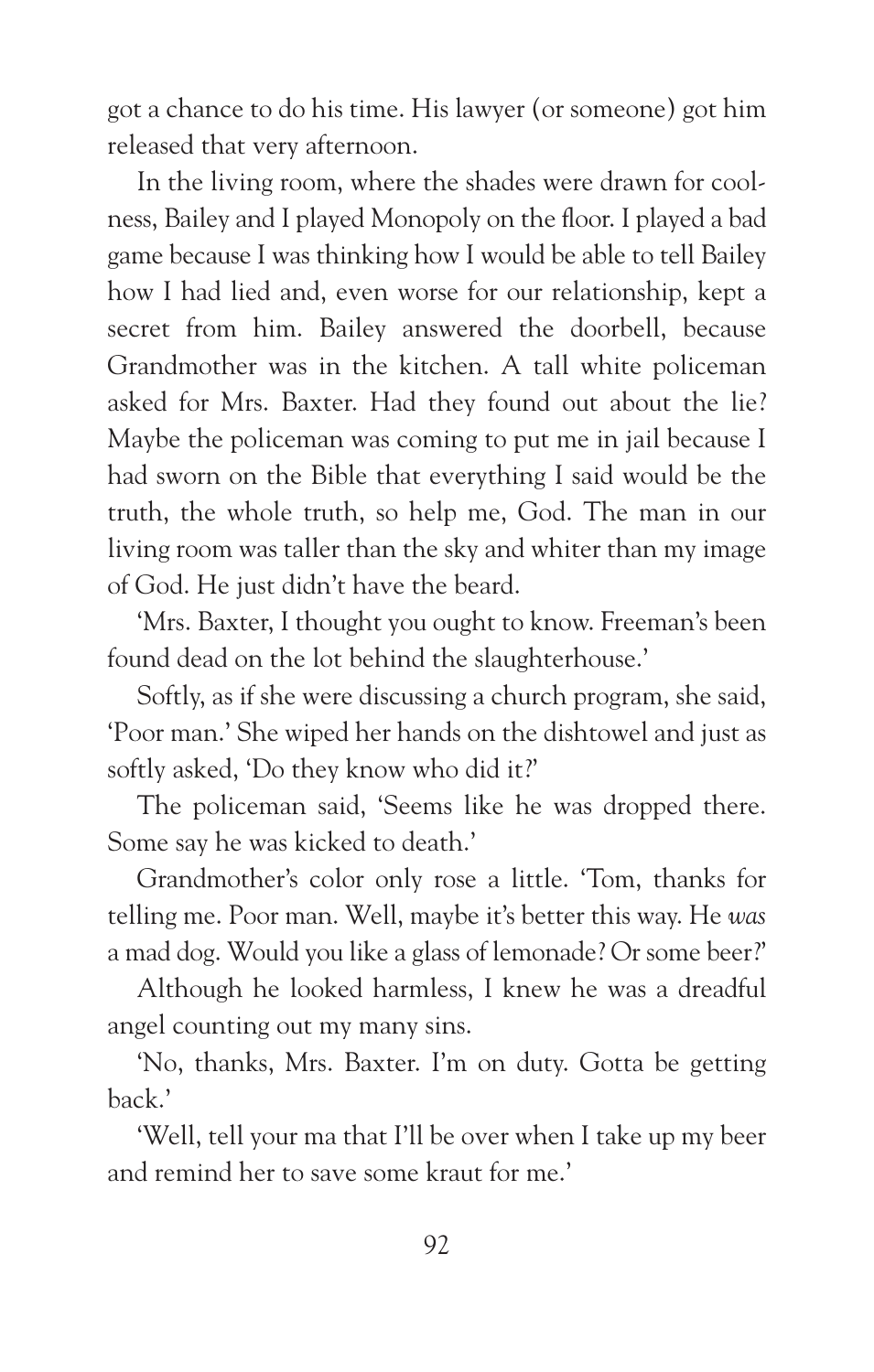And the recording angel was gone. He was gone, and a man was dead because I lied. Where was the balance in that? One lie surely wouldn't be worth a man's life. Bailey could have explained it all to me, but I didn't dare ask him. Obviously I had forfeited my place in heaven forever, and I was as gutless as the doll I had ripped to pieces ages ago. Even Christ Himself turned His back on Satan. Wouldn't He turn His back on me? I could feel the evilness flowing through my body and waiting, pent up, to rush off my tongue if I tried to open my mouth. I clamped my teeth shut, I'd hold it in. If it escaped, wouldn't it flood the world and all the innocent people?

Grandmother Baxter said, 'Ritie and Junior, you didn't hear a thing. I never want to hear this situation nor that evil man's name mentioned in my house again. I mean that.' She went back into the kitchen to make apple strudel for my celebration.

Even Bailey was frightened. He sat all to himself, looking at a man's death – a kitten looking at a wolf. Not quite understanding it but frightened all the same.

In those moments I decided that although Bailey loved me he couldn't help. I had sold myself to the Devil and there could be no escape. The only thing I could do was to stop talking to people other than Bailey. Instinctively, or somehow, I knew that because I loved him so much I'd never hurt him, but if I talked to anyone else that person might die too. Just my breath, carrying my words out, might poison people and they'd curl up and die like the black fat slugs that only pretended.

I had to stop talking.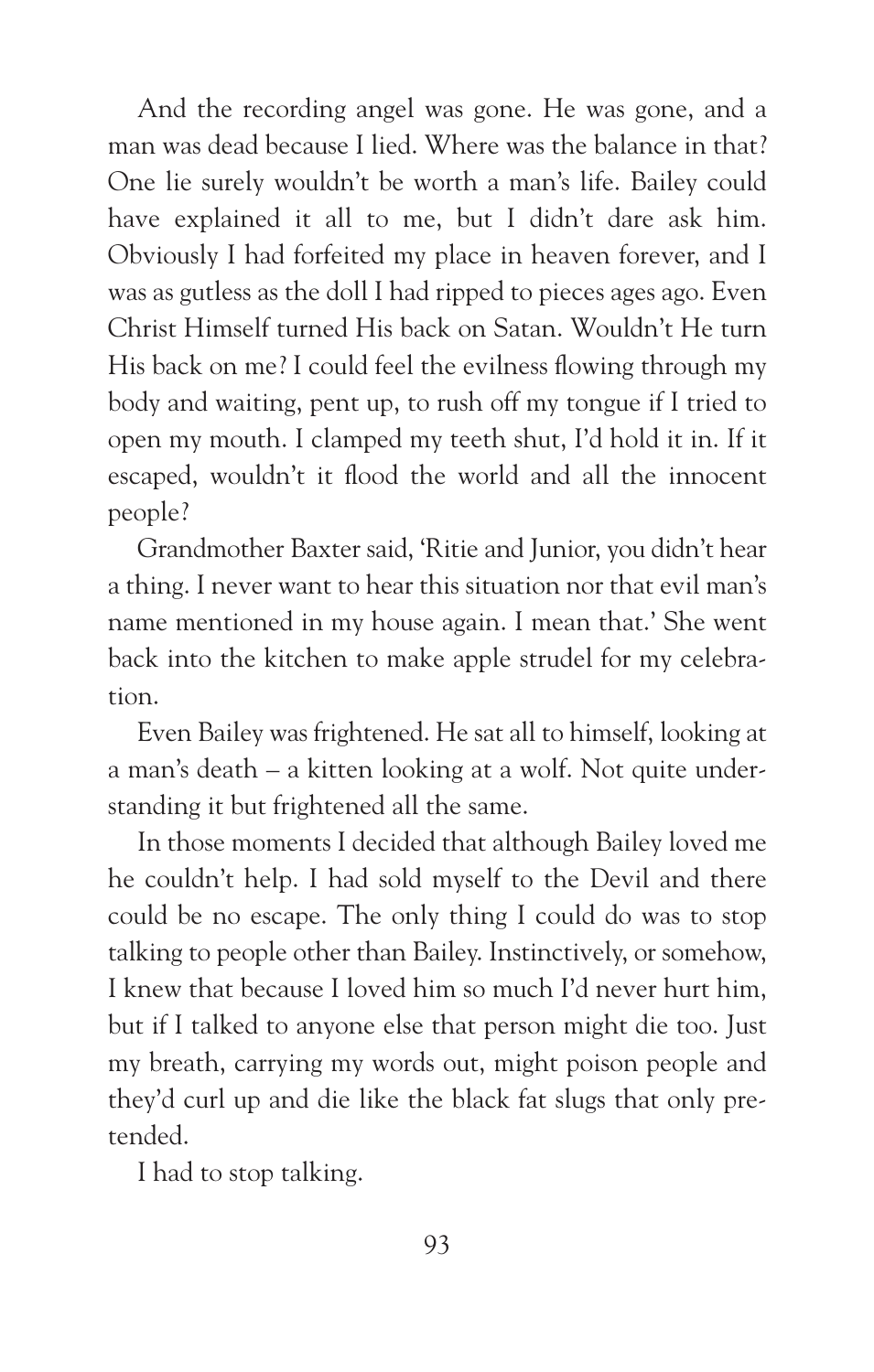I discovered that to achieve perfect personal silence all I had to do was to attach myself leechlike to sound. I began to listen to everything. I probably hoped that after I had heard all the sounds, really heard them and packed them down, deep in my ears, the world would be quiet around me. I walked into rooms where people were laughing, their voices hitting the walls like stones, and I simply stood still – in the midst of the riot of sound. After a minute or two, silence would rush into the room from its hiding place because I had eaten up all the sounds.

In the first weeks my family accepted my behavior as a postrape, post-hospital affliction. (Neither the term nor the experience was mentioned in Grandmother's house, where Bailey and I were again staying.) They understood that I could talk to Bailey, but to no one else.

Then came the last visit from the visiting nurse, and the doctor said I was healed. That meant that I should be back on the sidewalks playing handball or enjoying the games I had been given when I was sick. When I refused to be the child they knew and accepted me to be, I was called impudent and my muteness sullenness.

For a while I was punished for being so uppity that I wouldn't speak; and then came the thrashings, given by any relative who felt himself offended.

We were on the train going back to Stamps, and this time it was I who had to console Bailey. He cried his heart out down the aisles of the coach, and pressed his little-boy body against the window pane looking for a last glimpse of his Mother Dear.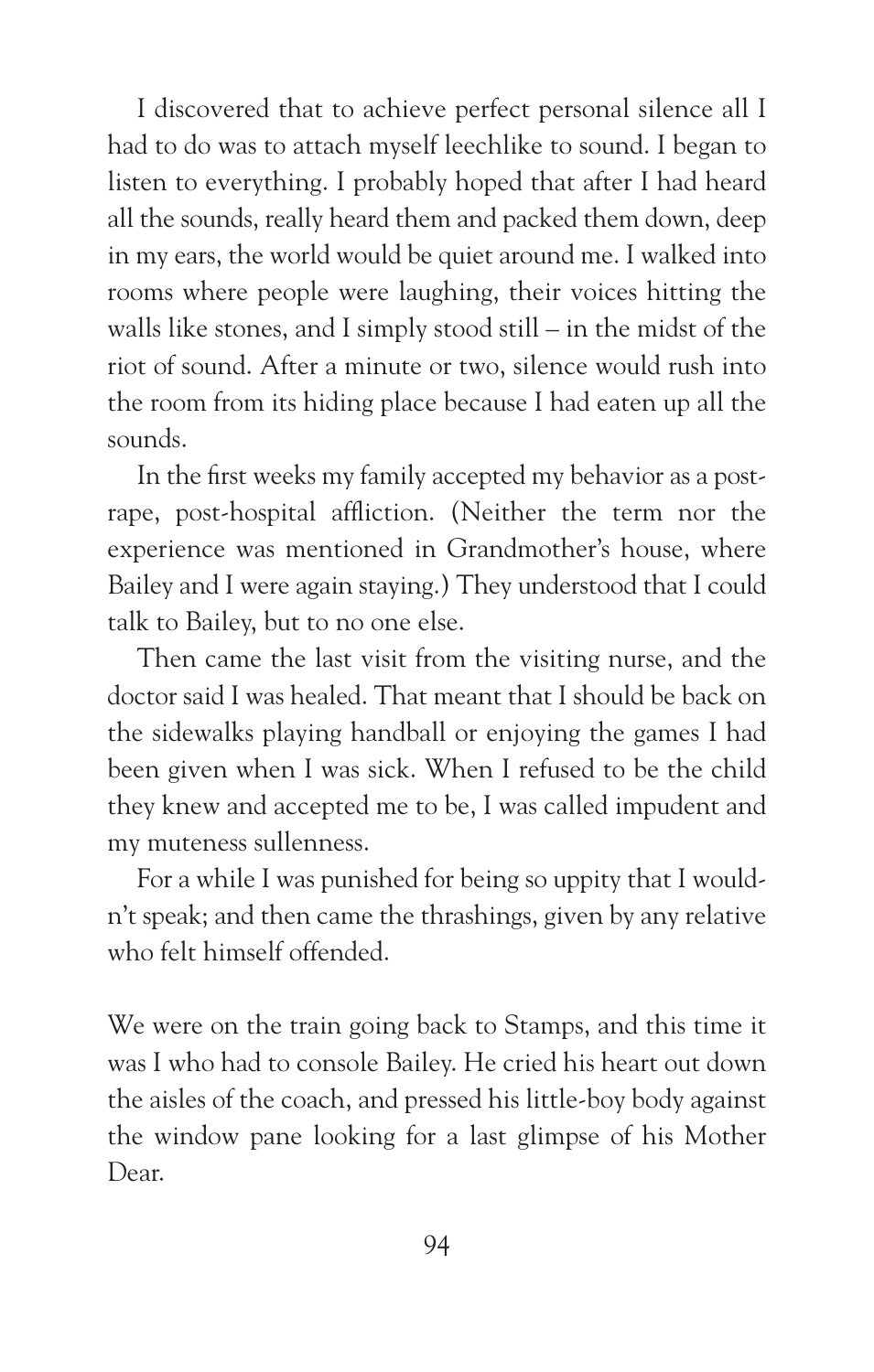I have never known if Momma sent for us, or if the St. Louis family just got fed up with my grim presence. There is nothing more appalling than a constantly morose child.

I cared less about the trip than about the fact that Bailey was unhappy, and had no more thought of our destination than if I had simply been heading for the toilet.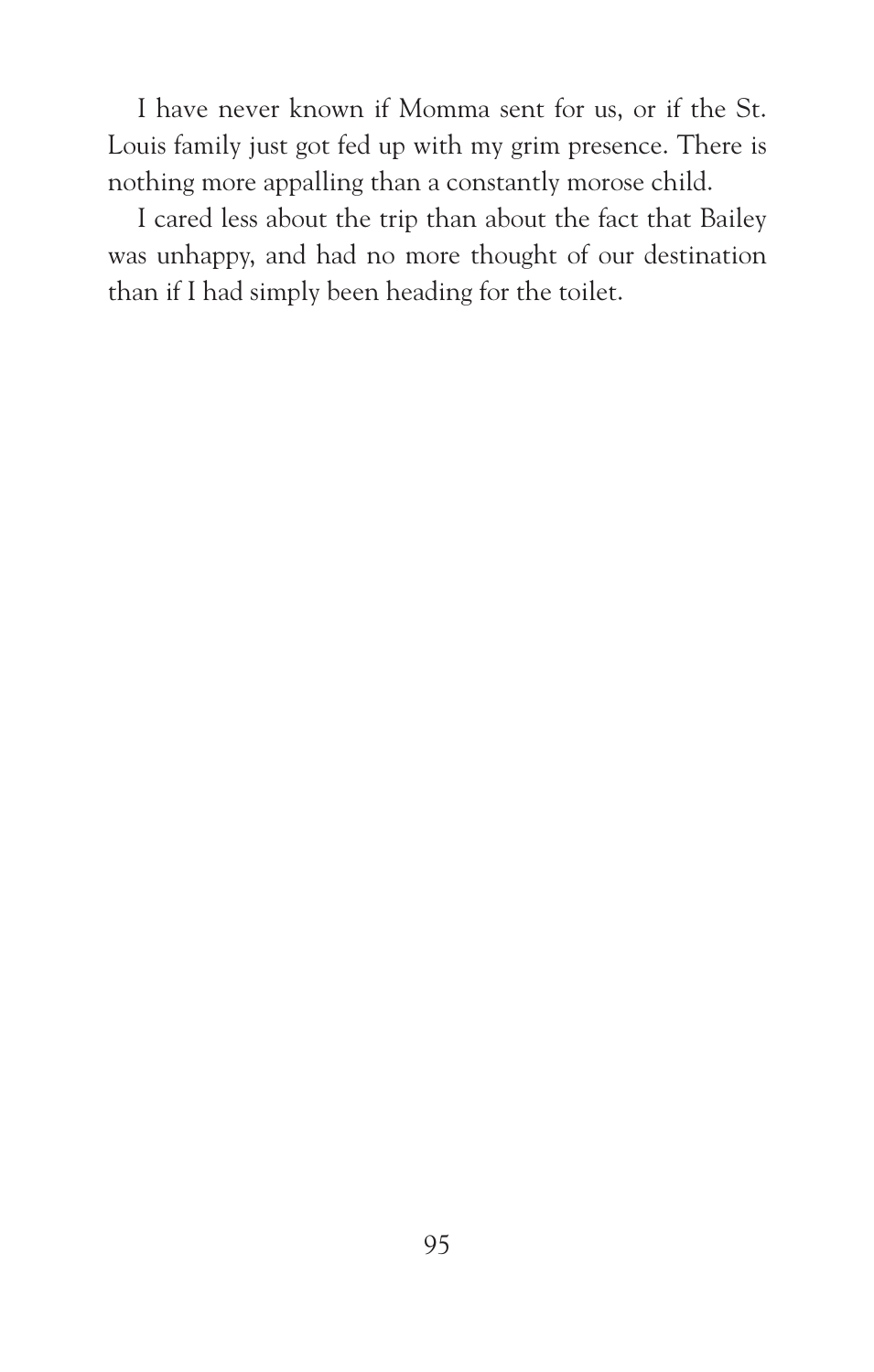14

The barrenness of Stamps was exactly what I wanted, without will or consciousness. After St. Louis, with its noise and activity, its trucks and buses, and loud family gatherings, I welcomed the obscure lanes and lonely bungalows set back deep in dirt yards.

The resignation of its inhabitants encouraged me to relax. They showed me a contentment based on the belief that nothing more was coming to them, although a great deal more was due. Their decision to be satisfied with life's inequities was a lesson for me. Entering Stamps, I had the feeling that I was stepping over the border lines of the map and would fall, without fear, right off the end of the world. Nothing more could happen, for in Stamps nothing happened.

Into this cocoon I crept.

For an indeterminate time, nothing was demanded of me or of Bailey. We were, after all, Mrs. Henderson's California grandchildren, and had been away on a glamorous trip way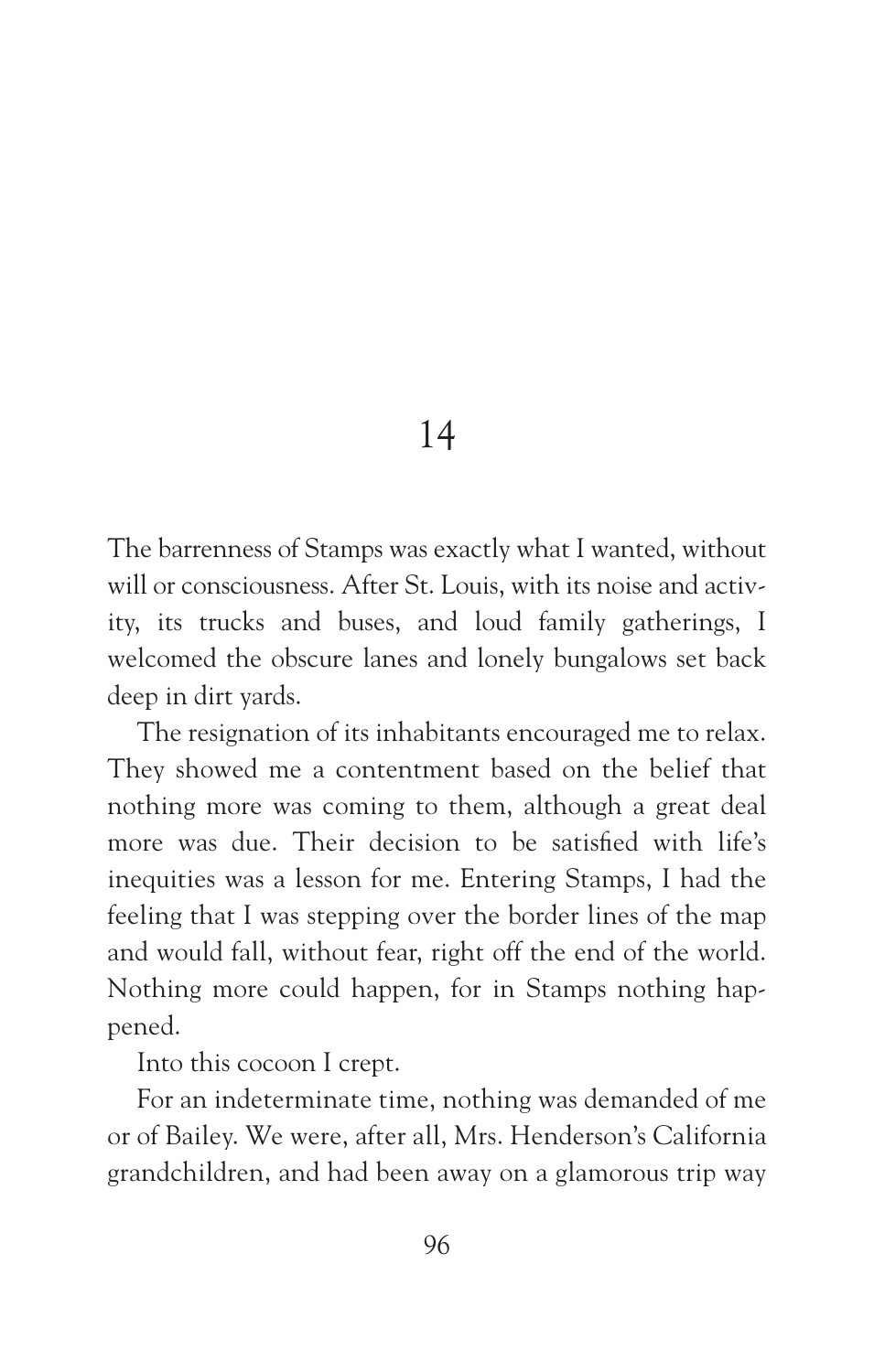up North to the fabulous St. Louis. Our father had come the year before, driving a big, shiny automobile and speaking the King's English with a big city accent, so all we had to do was lie quiet for months and rake in the profits of our adventures.

Farmers and maids, cooks and handymen, carpenters and all the children in town, made regular pilgrimages to the Store. 'Just to see the travelers.'

They stood around like cutout cardboard figures and asked, 'Well, how is it up North?'

'See any of them big buildings?'

'Ever ride in one of them elevators?'

'Was you scared?'

'Whitefolks any different, like they say?'

Bailey took it upon himself to answer every question, and from a corner of his lively imagination wove a tapestry of entertainment for them that I was sure was as foreign to him as it was to me.

He, as usual, spoke precisely. 'They have, in the North, buildings so high that for months, in the winter, you can't see the top floors.'

'Tell the truth.'

'They've got watermelons twice the size of a cow's head and sweeter than syrup.' I distinctly remember his intent face and the fascinated faces of his listeners. 'And if you can count the watermelon's seeds, before it's cut open, you can win five zillion dollars and a new car.'

Momma, knowing Bailey, warned, 'Now Ju, be careful you don't slip up on a not true.' (Nice people didn't say 'lie.')

'Everybody wears new clothes and have inside toilets. If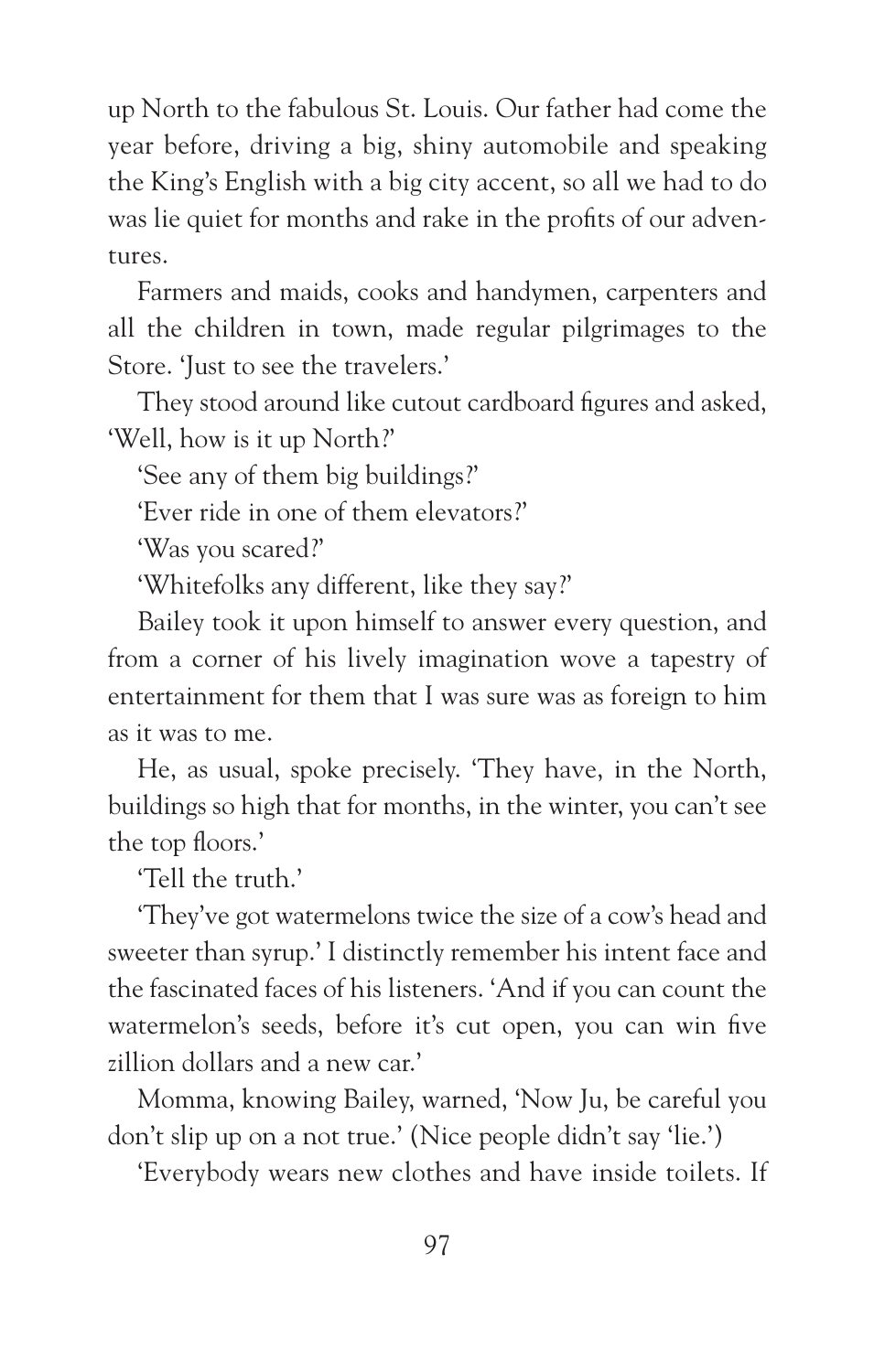you fall down in one of them, you get flushed away into the Mississippi River. Some people have iceboxes, only the proper name is Cold Spot or Frigidaire. The snow is so deep you can get buried right outside your door and people won't find you for a year. We made ice cream out of the snow.' That was the only fact that I could have supported. During the winter, we had collected a bowl of snow and poured Pet milk over it, and sprinkled it with sugar and called it ice cream.

Momma beamed and Uncle Willie was proud when Bailey regaled the customers with our exploits. We were drawing cards for the Store and objects of the town's adoration. Our journey to magical places alone was a spot of color on the town's drab canvas, and our return made us even more the most enviable of people.

High spots in Stamps were usually negative: droughts, floods, lynchings and deaths.

Bailey played on the country folks' need for diversion. Just after our return he had taken to sarcasm, picked it up as one might pick up a stone, and put it snufflike under his lip. The double entendres, the two-pronged sentences, slid over his tongue to dart rapier-like into anything that happened to be in the way. Our customers, though, generally were so straight thinking and speaking that they were never hurt by his attacks. They didn't comprehend them.

'Bailey Junior sound just like Big Bailey. Got a silver tongue. Just like his daddy.'

'I hear tell they don't pick cotton up there. How the people live then?'

Bailey said that the cotton up North was so tall, if ordinary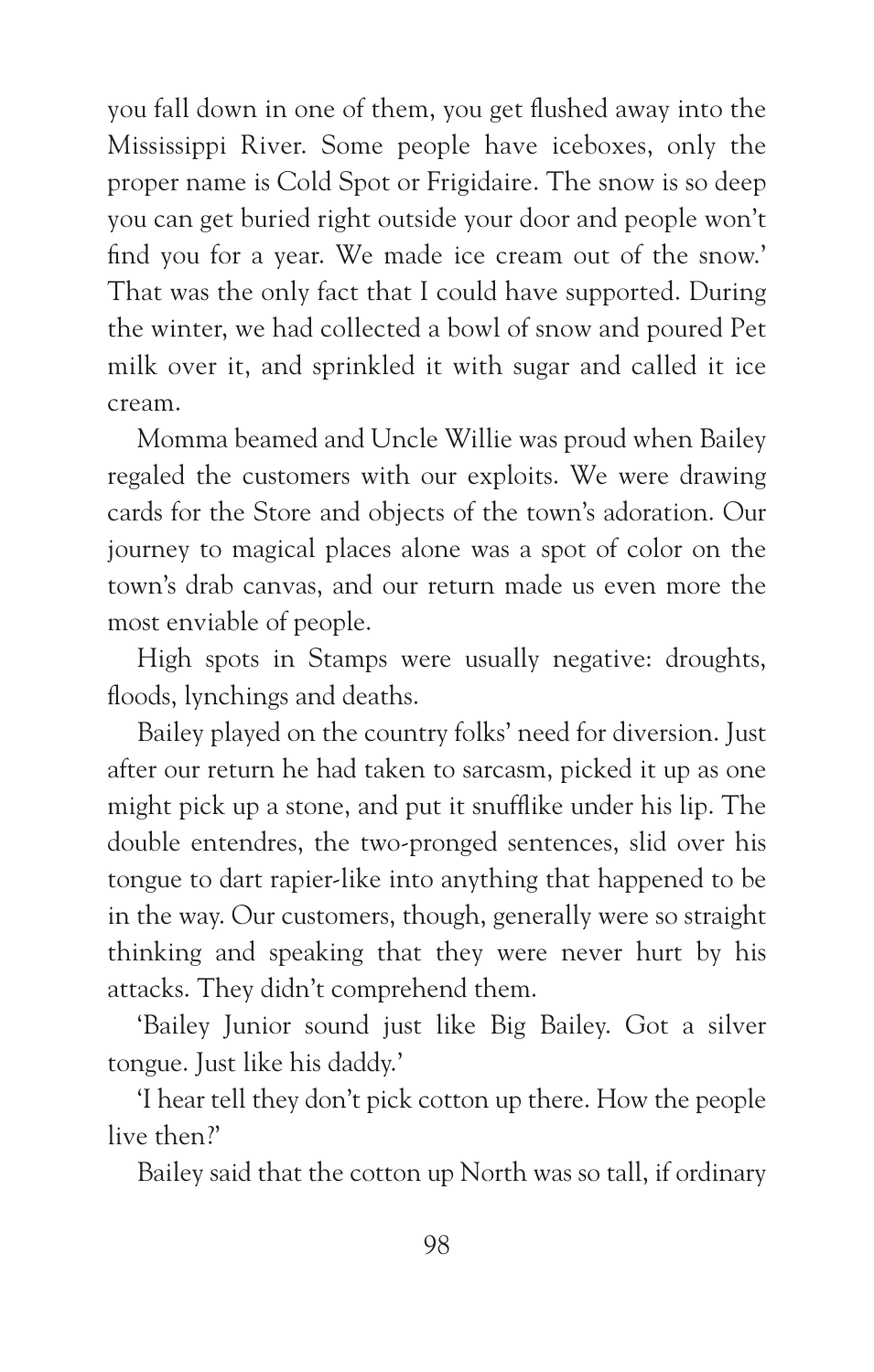people tried to pick it they'd have to get up on ladders, so the cotton farmers had their cotton picked by machines.

For a while I was the only recipient of Bailey's kindness. It was not that he pitied me but that he felt we were in the same boat for different reasons, and that I could understand his frustration just as he could countenance my withdrawal.

I never knew if Uncle Willie had been told about the incident in St. Louis, but sometimes I caught him watching me with a far-off look in his big eyes. Then he would quickly send me on some errand that would take me out of his presence. When that happened I was both relieved and ashamed. I certainly didn't want a cripple's sympathy (that would have been a case of the blind leading the blind), nor did I want Uncle Willie, whom I loved in my fashion, to think of me as being sinful and dirty. If he thought so, at least I didn't want to know it.

Sounds came to me dully, as if people were speaking through their handkerchiefs or with their hands over their mouths. Colors weren't true either, but rather a vague assortment of shaded pastels that indicated not so much color as faded familiarities. People's names escaped me and I began to worry over my sanity. After all, we had been away less than a year, and customers whose accounts I had formerly remembered without consulting the ledger were now complete strangers.

People, except Momma and Uncle Willie, accepted my unwillingness to talk as a natural outgrowth of a reluctant return to the South. And an indication that I was pining for the high times we had had in the big city. Then, too, I was well known for being 'tender-hearted.' Southern Negroes used that term to mean sensitive and tended to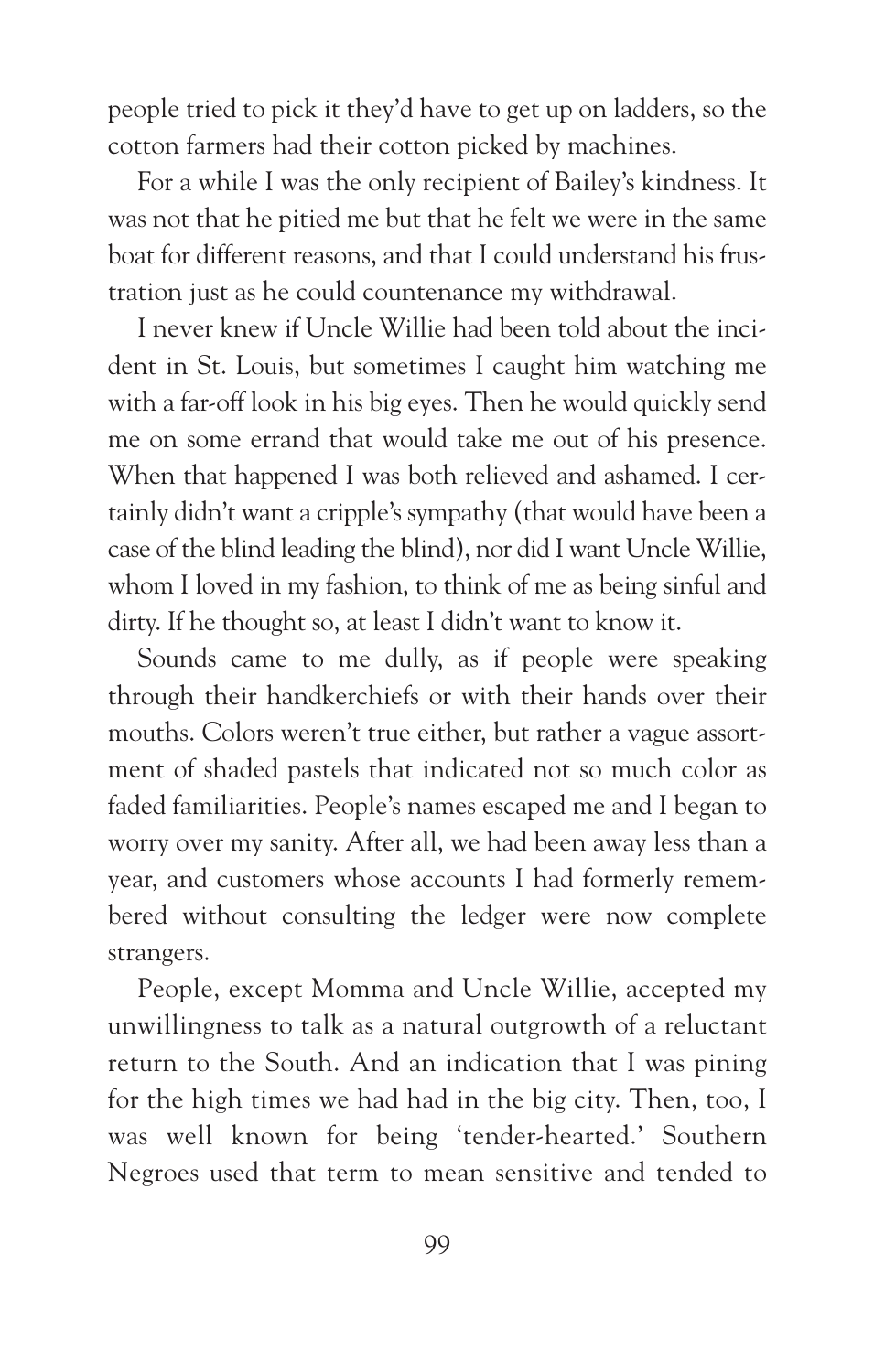look upon a person with that affliction as being a little sick or in delicate health. So I was not so much forgiven as I was understood.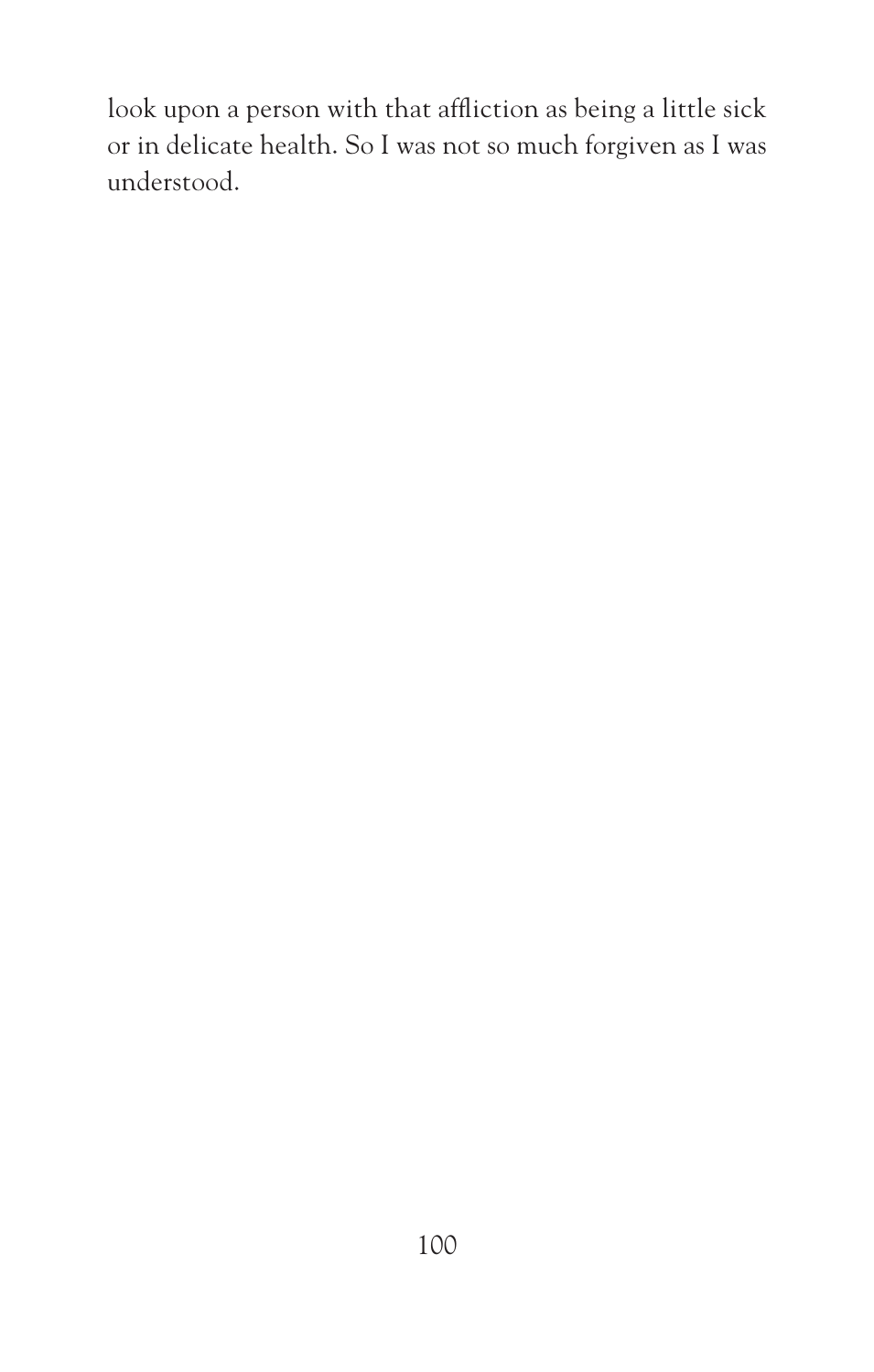15

For nearly a year, I sopped around the house, the Store, the school and the church, like an old biscuit, dirty and inedible. Then I met, or rather got to know, the lady who threw me my first life line.

Mrs. Bertha Flowers was the aristocrat of Black Stamps. She had the grace of control to appear warm in the coldest weather, and on the Arkansas summer days it seemed she had a private breeze which swirled around, cooling her. She was thin without the taut look of wiry people, and her printed voile dresses and flowered hats were as right for her as denim overalls for a farmer. She was our side's answer to the richest white woman in town.

Her skin was a rich black that would have peeled like a plum if snagged, but then no one would have thought of getting close enough to Mrs. Flowers to ruffle her dress, let alone snag her skin. She didn't encourage familiarity. She wore gloves too.

I don't think I ever saw Mrs. Flowers laugh, but she smiled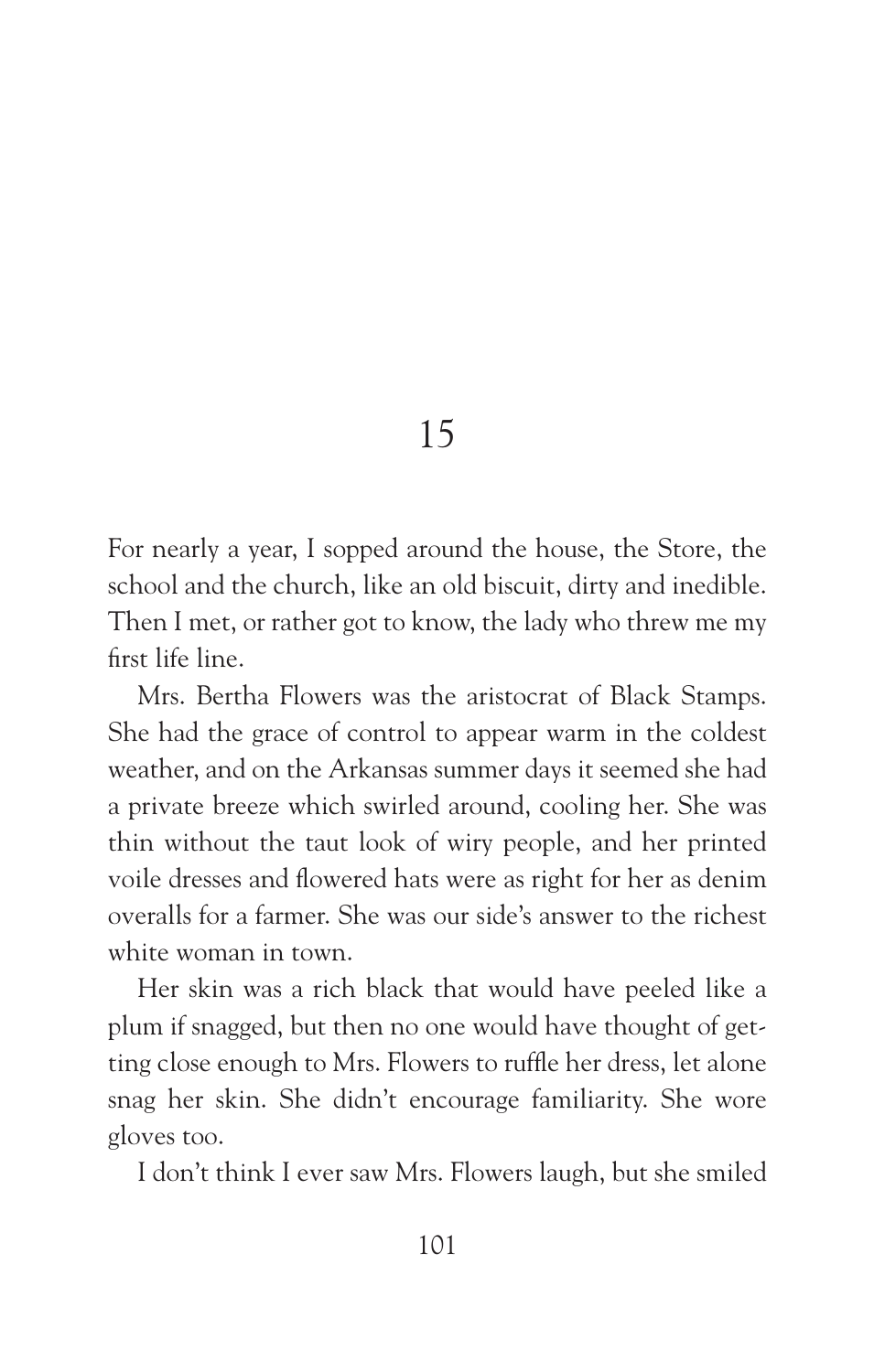often. A slow widening of her thin black lips to show even, small white teeth, then the slow effortless closing. When she chose to smile on me, I always wanted to thank her. The action was so graceful and inclusively benign.

She was one of the few gentlewomen I have ever known, and has remained throughout my life the measure of what a human being can be.

Momma had a strange relationship with her. Most often when she passed on the road in front of the Store, she spoke to Momma in that soft yet carrying voice, 'Good day, Mrs. Henderson.' Momma responded with 'How you, Sister Flowers?'

Mrs. Flowers didn't belong to our church, nor was she Momma's familiar. Why on earth did she insist on calling her Sister Flowers? Shame made me want to hide my face. Mrs. Flowers deserved better than to be called Sister. Then, Momma left out the verb. Why not ask, 'How *are* you, *Mrs.* Flowers?' With the unbalanced passion of the young, I hated her for showing her ignorance to Mrs. Flowers. It didn't occur to me for many years that they were as alike as sisters, separated only by formal education.

Although I was upset, neither of the women was in the least shaken by what I thought an unceremonious greeting. Mrs. Flowers would continue her easy gait up the hill to her little bungalow, and Momma kept on shelling peas or doing whatever had brought her to the front porch.

Occasionally, though, Mrs. Flowers would drift off the road and down to the Store and Momma would say to me, 'Sister, you go on and play.' As I left I would hear the beginning of an intimate conversation. Momma persistently using the wrong verb, or none at all.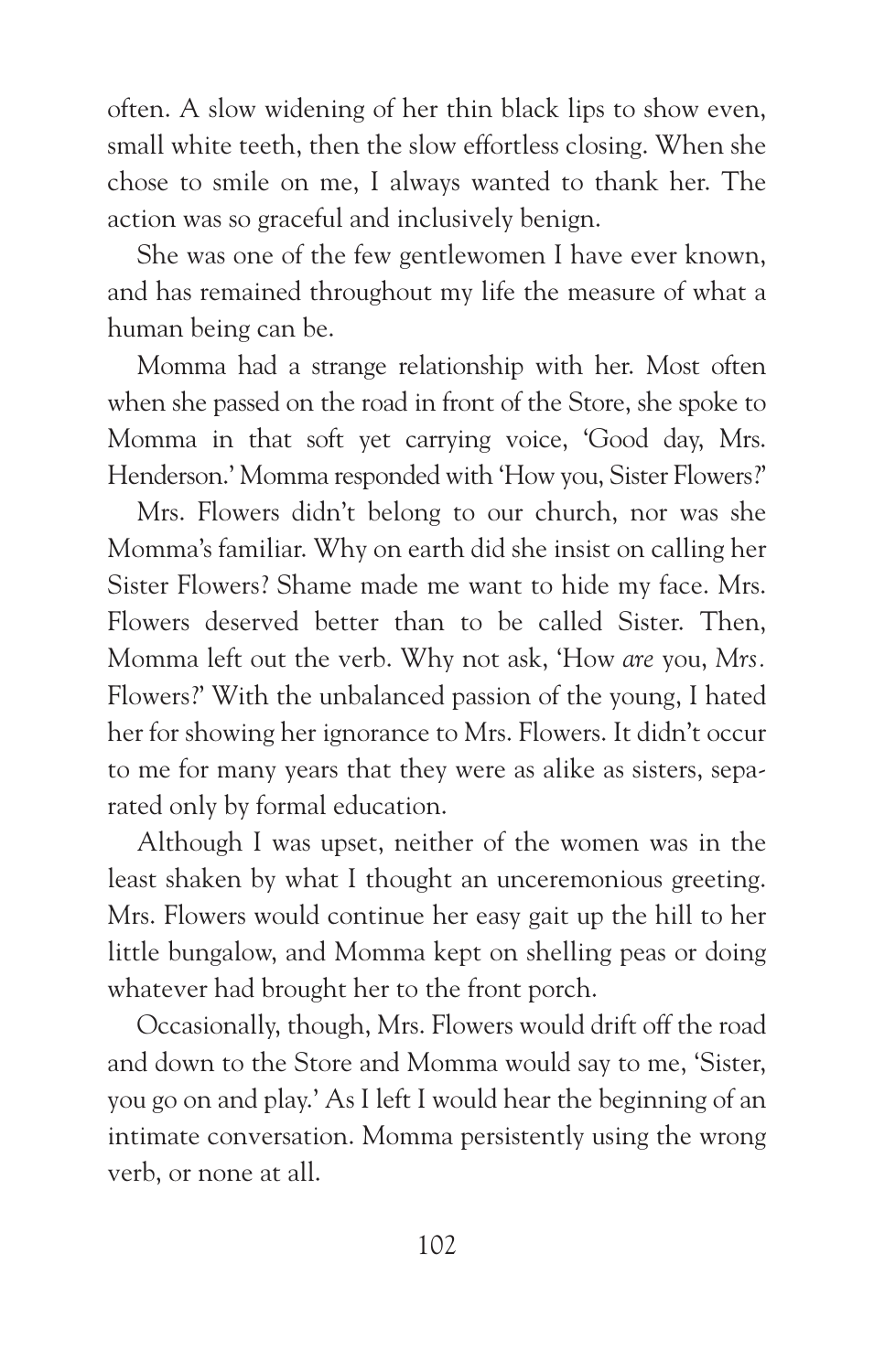'Brother and Sister Wilcox is sho'ly the meanest — ' 'Is,' Momma? 'Is'? Oh, please, not 'is,' Momma, for two or more. But they talked, and from the side of the building where I waited for the ground to open up and swallow me, I heard the soft-voiced Mrs. Flowers and the textured voice of my grandmother merging and melting. They were interrupted from time to time by giggles that must have come from Mrs. Flowers (Momma never giggled in her life). Then she was gone.

She appealed to me because she was like people I had never met personally. Like women in English novels who walked the moors (whatever they were) with their loyal dogs racing at a respectful distance. Like the women who sat in front of roaring fireplaces, drinking tea incessantly from silver trays full of scones and crumpets. Women who walked over the 'heath' and read morocco-bound books and had two last names divided by a hyphen. It would be safe to say that she made me proud to be Negro, just by being herself.

She acted just as refined as whitefolks in the movies and books and she was more beautiful, for none of them could have come near that warm color without looking gray by comparison.

It was fortunate that I never saw her in the company of powhitefolks. For since they tend to think of their whiteness as an evenizer, I'm certain that I would have had to hear her spoken to commonly as Bertha, and my image of her would have been shattered like the unmendable Humpty-Dumpty.

One summer afternoon, sweet-milk fresh in my memory, she stopped at the Store to buy provisions. Another Negro woman of her health and age would have been expected to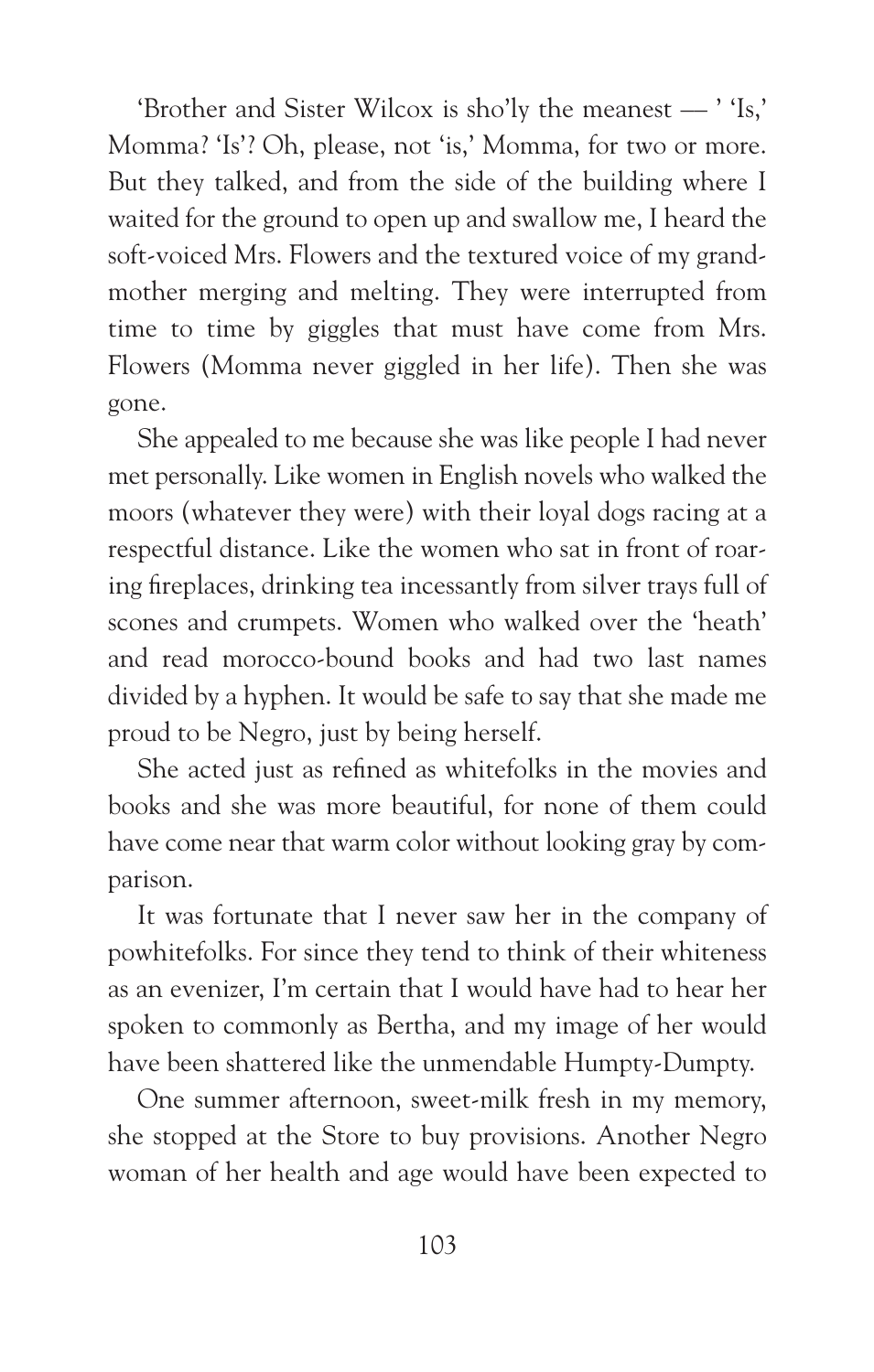carry the paper sacks home in one hand, but Momma said, 'Sister Flowers, I'll send Bailey up to your house with these things.'

She smiled that slow dragging smile, 'Thank you, Mrs. Henderson. I'd prefer Marguerite, though.' My name was beautiful when she said it. 'I've been meaning to talk to her, anyway.' They gave each other age-group looks.

Momma said, 'Well, that's all right then. Sister, go and change your dress. You going to Sister Flowers's.'

The chifforobe was a maze. What on earth did one put on to go to Mrs. Flowers' house? I knew I shouldn't put on a Sunday dress. It might be sacrilegious. Certainly not a house dress, since I was already wearing a fresh one. I chose a school dress, naturally. It was formal without suggesting that going to Mrs. Flowers' house was equivalent to attending church.

I trusted myself back into the Store.

'Now, don't you look nice.' I had chosen the right thing, for once.

'Mrs. Henderson, you make most of the children's clothes, don't you?'

'Yes, ma'am. Sure do. Store-bought clothes ain't hardly worth the thread it take to stitch them.'

'I'll say you do a lovely job, though, so neat. That dress looks professional.'

Momma was enjoying the seldom-received compliments. Since everyone we knew (except Mrs. Flowers, of course) could sew competently, praise was rarely handed out for the commonly practiced craft.

'I try, with the help of the Lord, Sister Flowers, to finish the inside just like I does the outside. Come here, Sister.'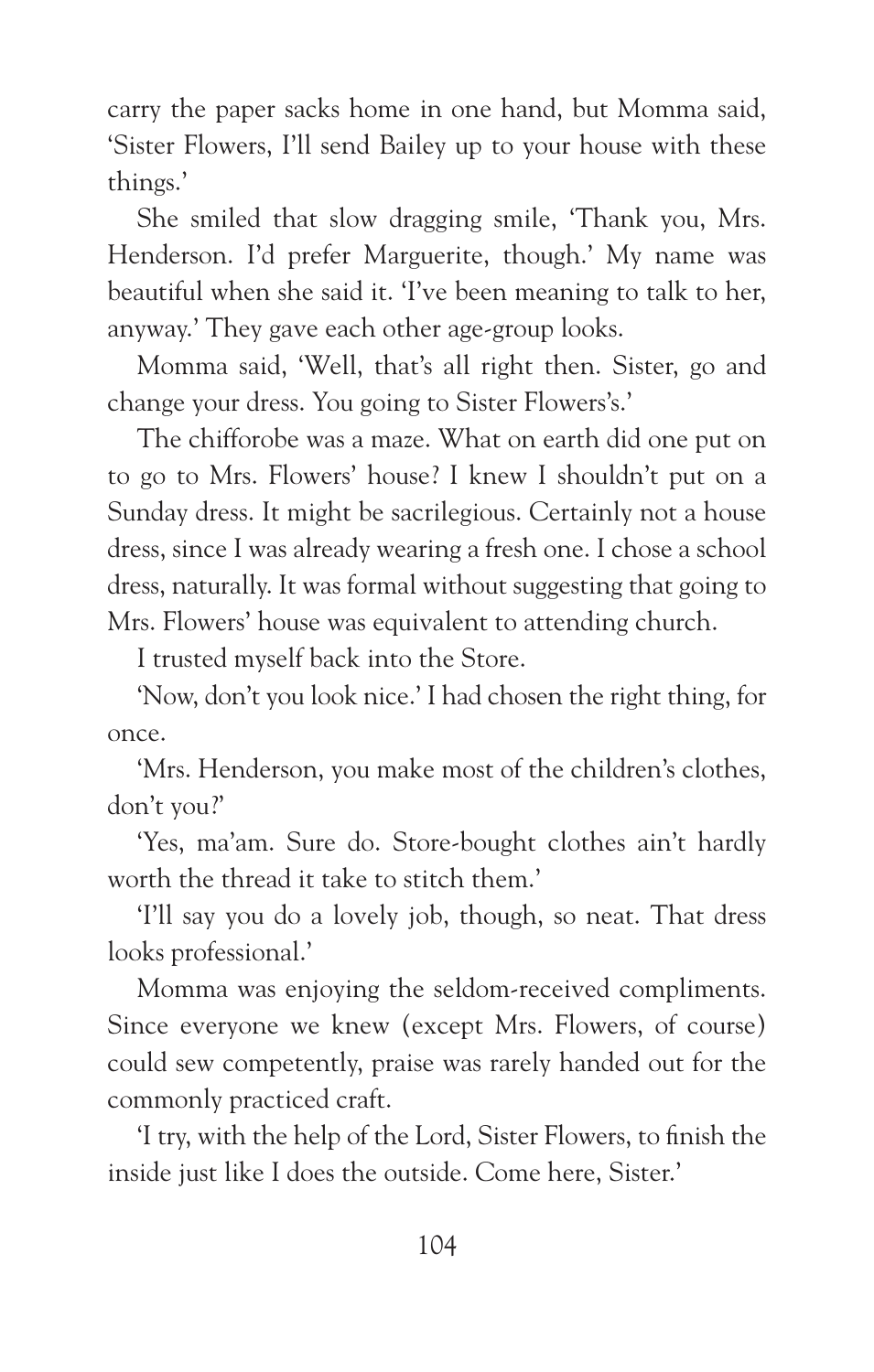I had buttoned up the collar and tied the belt, apronlike, in back. Momma told me to turn around. With one hand she pulled the strings and the belt fell free at both sides of my waist. Then her large hands were at my neck, opening the button loops. I was terrified. What was happening?

'Take it off, Sister.' She had her hands on the hem of the dress.

'I don't need to see the inside, Mrs. Henderson, I can tell . . .' But the dress was over my head and my arms were stuck in the sleeves. Momma said, 'That'll do. See here, Sister Flowers, I French-seams around the armholes.' Through the cloth film, I saw the shadow approach. 'That makes it last longer. Children these days would bust out of sheet-metal clothes. They so rough.'

'That is a very good job, Mrs. Henderson. You should be proud. You can put your dress back on, Marguerite.'

'No ma'am. Pride is a sin. And 'cording to the Good Book, it goeth before a fall.'

'That's right. So the Bible says. It's a good thing to keep in mind.'

I wouldn't look at either of them. Momma hadn't thought that taking off my dress in front of Mrs. Flowers would kill me stone dead. If I had refused, she would have thought I was trying to be 'womanish' and might have remembered St. Louis. Mrs. Flowers had known that I would be embarrassed and that was even worse. I picked up the groceries and went out to wait in the hot sunshine. It would be fitting if I got a sunstroke and died before they came outside. Just dropped dead on the slanting porch.

There was a little path beside the rocky road, and Mrs.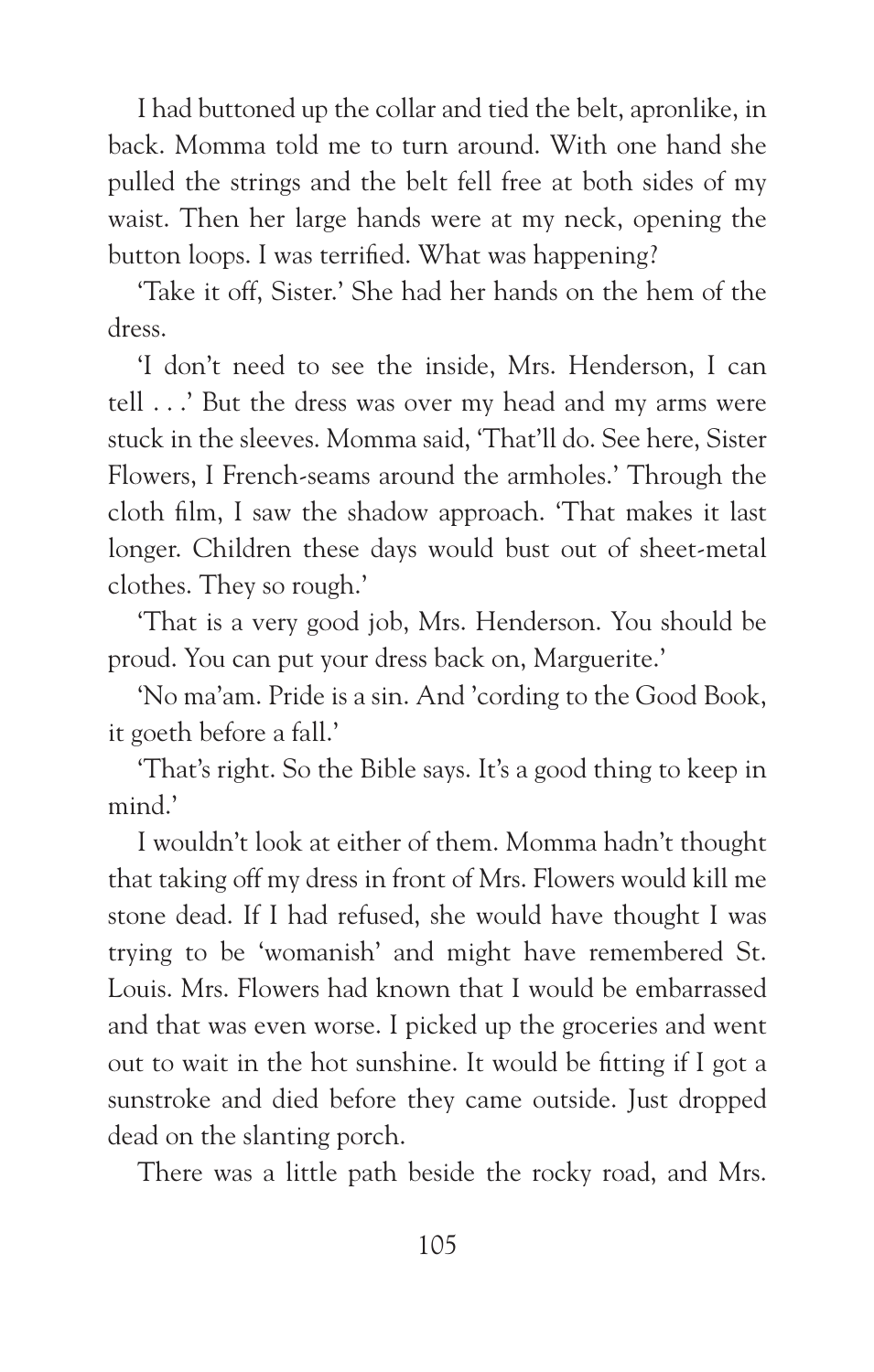Flowers walked in front swinging her arms and picking her way over the stones.

She said, without turning her head, to me, 'I hear you're doing very good school work, Marguerite, but that it's all written. The teachers report that they have trouble getting you to talk in class.' We passed the triangular farm on our left and the path widened to allow us to walk together. I hung back in the separate unasked and unanswerable questions.

'Come and walk along with me, Marguerite.' I couldn't have refused even if I wanted to. She pronounced my name so nicely. Or more correctly, she spoke each word with such clarity that I was certain a foreigner who didn't understand English could have understood her.

'Now no one is going to make you talk – possibly no one can. But bear in mind, language is man's way of communicating with his fellow man and it is language alone which separates him from the lower animals.' That was a totally new idea to me, and I would need time to think about it.

'Your grandmother says you read a lot. Every chance you get. That's good, but not good enough. Words mean more than what is set down on paper. It takes the human voice to infuse them with the shades of deeper meaning.'

I memorized the part about the human voice infusing words. It seemed so valid and poetic.

She said she was going to give me some books and that I not only must read them, I must read them aloud. She suggested that I try to make a sentence sound in as many different ways as possible.

'I'll accept no excuse if you return a book to me that has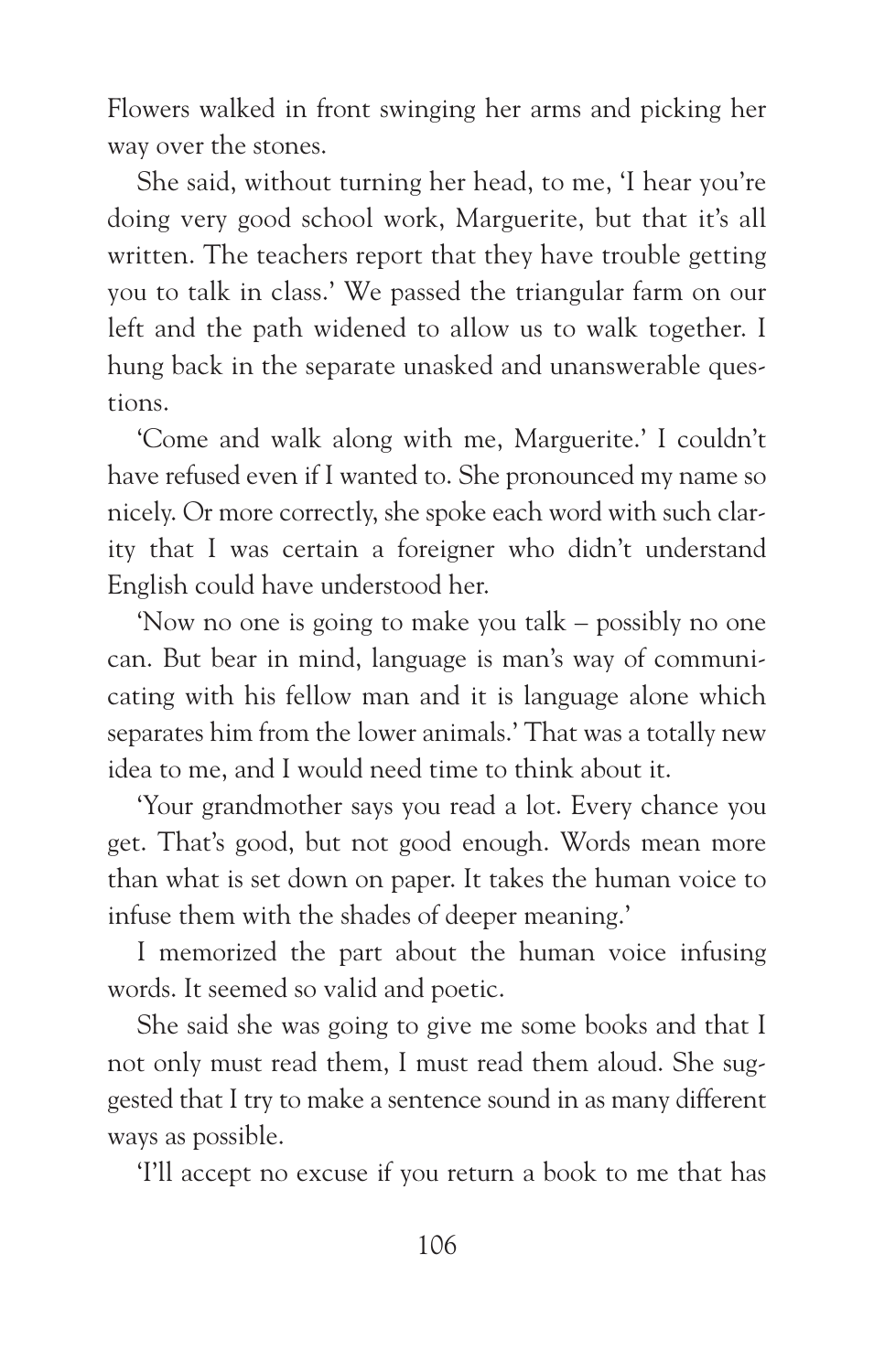been badly handled.' My imagination boggled at the punishment I would deserve if in fact I did abuse a book of Mrs. Flowers'. Death would be too kind and brief.

The odors in the house surprised me. Somehow I had never connected Mrs. Flowers with food or eating or any other common experience of common people. There must have been an outhouse, too, but my mind never recorded it.

The sweet scent of vanilla had met us as she opened the door.

'I made tea cookies this morning. You see, I had planned to invite you for cookies and lemonade so we could have this little chat. The lemonade is in the icebox.'

It followed that Mrs. Flowers would have ice on an ordinary day, when most families in our town bought ice late on Saturdays only a few times during the summer to be used in the wooden ice-cream freezers.

She took the bags from me and disappeared through the kitchen door. I looked around the room that I had never in my wildest fantasies imagined I would see. Browned photographs leered or threatened from the walls and the white, freshly done curtains pushed against themselves and against the wind. I wanted to gobble up the room entire and take it to Bailey, who would help me analyze and enjoy it.

'Have a seat, Marguerite. Over there by the table.' She carried a platter covered with a tea towel. Although she warned that she hadn't tried her hand at baking sweets for some time, I was certain that like everything else about her the cookies would be perfect.

They were flat round wafers, slightly browned on the edges and butter-yellow in the center. With the cold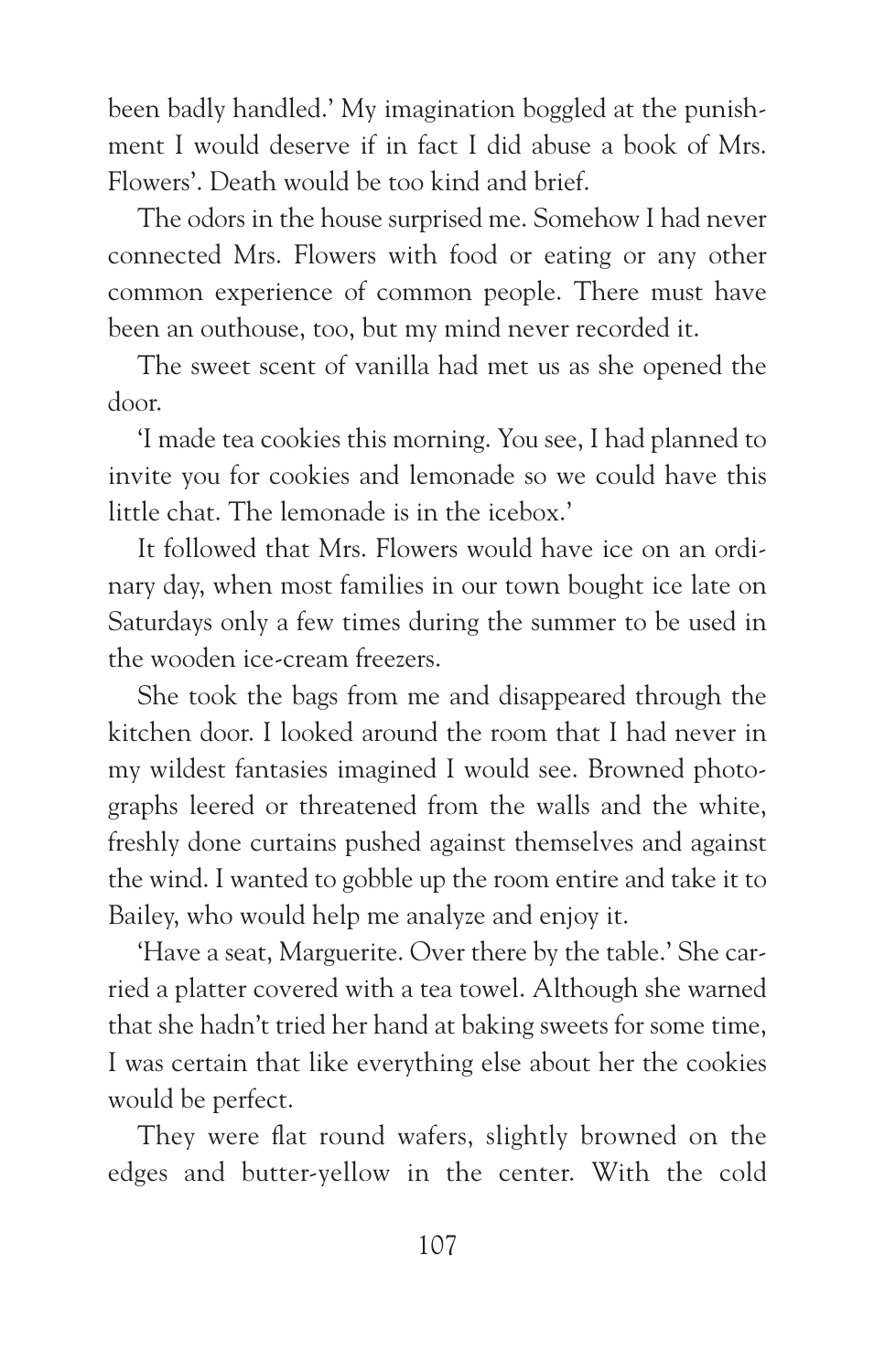lemonade they were sufficient for childhood's lifelong diet. Remembering my manners, I took nice little lady-like bites off the edges. She said she had made them expressly for me and that she had a few in the kitchen that I could take home to my brother. So I jammed one whole cake in my mouth and the rough crumbs scratched the insides of my jaws, and if I hadn't had to swallow, it would have been a dream come true.

As I ate she began the first of what we later called 'my lessons in living.' She said that I must always be intolerant of ignorance but understanding of illiteracy. That some people, unable to go to school, were more educated and even more intelligent than college professors. She encouraged me to listen carefully to what country people called mother wit. That in those homely sayings was couched the collective wisdom of generations.

When I finished the cookies she brushed off the table and brought a thick, small book from the bookcase. I had read *A Tale of Two Cities* and found it up to my standards as a romantic novel. She opened the first page and I heard poetry for the first time in my life.

'It was the best of times and the worst of times . . .' Her voice slid in and curved down through and over the words. She was nearly singing. I wanted to look at the pages. Were they the same that I had read? Or were there notes, music, lined on the pages, as in a hymn book? Her sounds began cascading gently. I knew from listening to a thousand preachers that she was nearing the end of her reading, and I hadn't really heard, heard to understand, a single word.

'How do you like that?'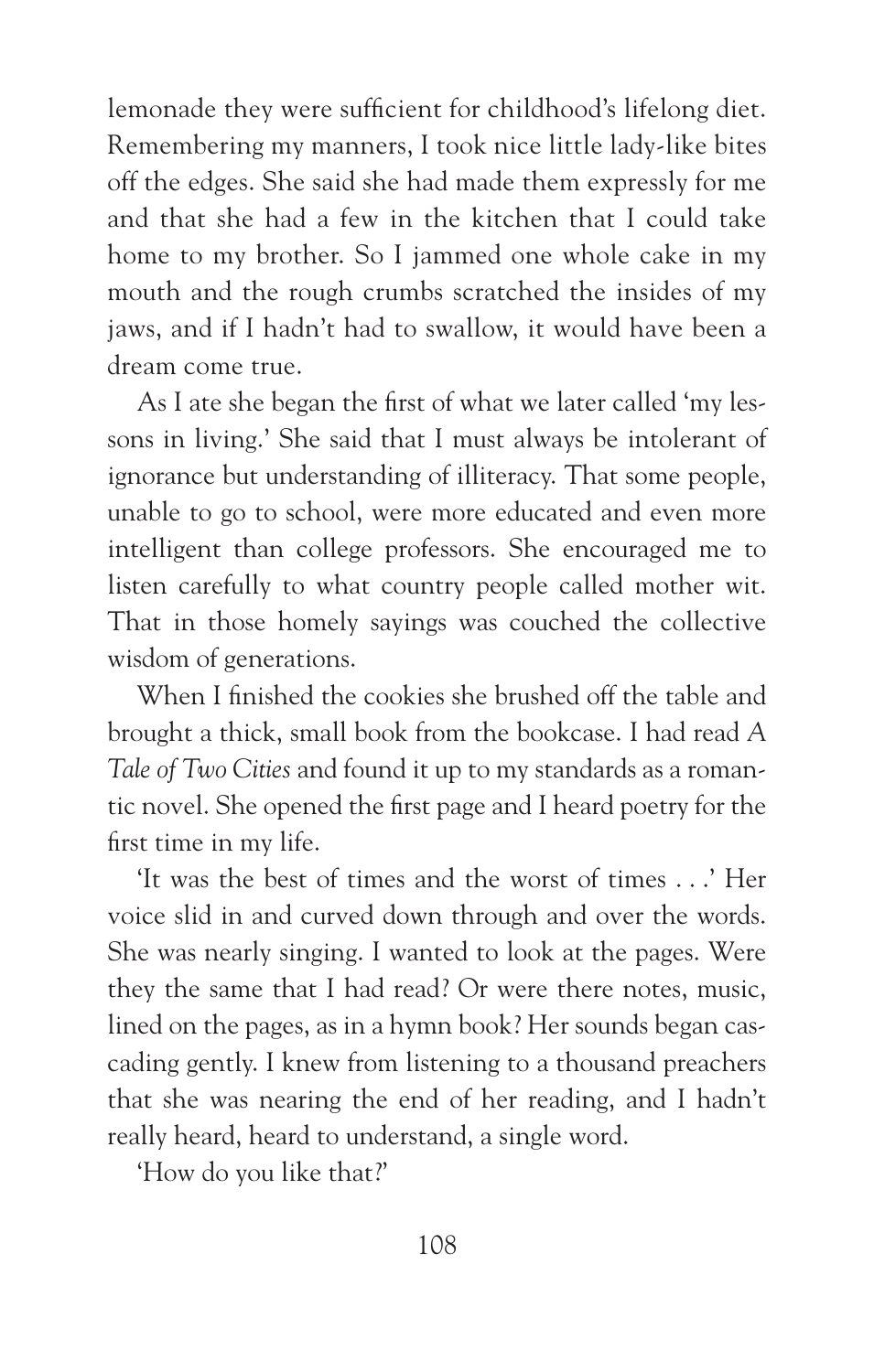It occurred to me that she expected a response. The sweet vanilla flavor was still on my tongue and her reading was a wonder in my ears. I had to speak.

I said, 'Yes, ma'am.' It was the least I could do, but it was the most also.

'There's one more thing. Take this book of poems and memorize one for me. Next time you pay me a visit, I want you to recite.'

I have tried often to search behind the sophistication of years for the enchantment I so easily found in those gifts. The essence escapes but its aura remains. To be allowed, no, invited, into the private lives of strangers, and to share their joys and fears, was a chance to exchange the Southern bitter wormwood for a cup of mead with Beowulf or a hot cup of tea and milk with Oliver Twist. When I said aloud, 'It is a far, far better thing that I do, than I have ever done . . .' tears of love filled my eyes at my selflessness.

On that first day, I ran down the hill and into the road (few cars ever came along it) and had the good sense to stop running before I reached the Store.

I was liked, and what a difference it made. I was respected not as Mrs. Henderson's grandchild or Bailey's sister but for just being Marguerite Johnson.

Childhood's logic never asks to be proved (all conclusions are absolute). I didn't question why Mrs. Flowers had singled me out for attention, nor did it occur to me that Momma might have asked her to give me a little talking to. All I cared about was that she had made tea cookies for *me* and read to *me* from her favorite book. It was enough to prove that she liked me.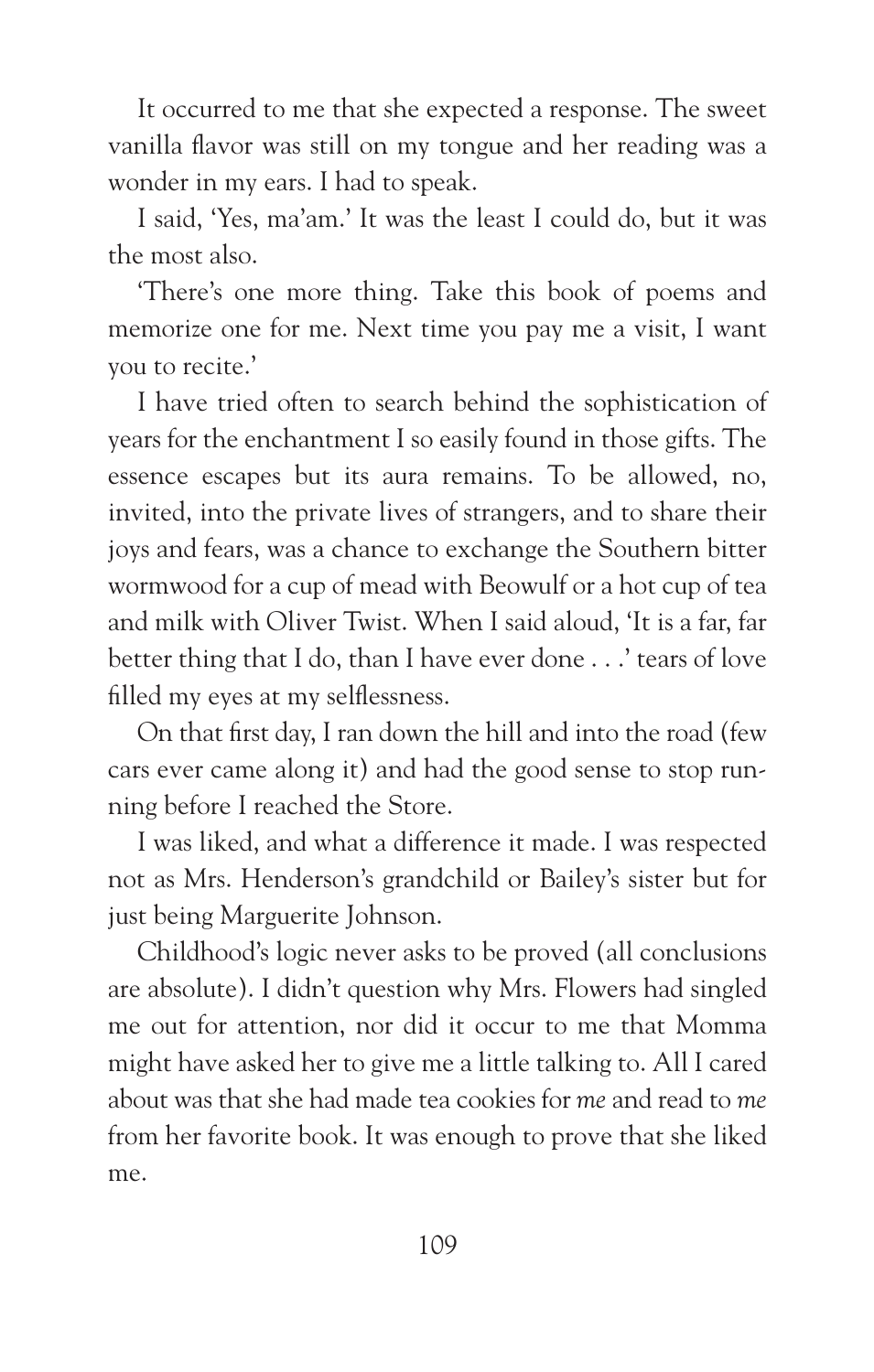Momma and Bailey were waiting inside the Store. He said, 'My, what did she give you?' He had seen the books, but I held the paper sack with his cookies in my arms shielded by the poems.

Momma said, 'Sister, I know you acted like a little lady. That do my heart good to see settled people take to you all. I'm trying my best, the Lord knows, but these days . . .' Her voice trailed off. 'Go on in and change your dress.'

In the bedroom it was going to be a joy to see Bailey receive his cookies. I said, 'By the way, Bailey, Mrs. Flowers sent you some tea cookies––'

Momma shouted, 'What did you say, Sister? You, Sister, what did you say?' Hot anger was crackling in her voice.

Bailey said, 'She said Mrs. Flowers sent me some--'

'I ain't talking to you, Ju.' I heard the heavy feet walk across the floor toward our bedroom. 'Sister, you heard me. What's that you said?' She swelled to fill the doorway.

Bailey said, 'Momma.' His pacifying voice – 'Momma, she––'

'You shut up, Ju. I'm talking to your sister.'

I didn't know what sacred cow I had bumped, but it was better to find out than to hang like a thread over an open fire. I repeated, 'I said, "Bailey, by the way, Mrs. Flowers sent  $vou$ —"

'That's what I thought you said. Go on and take off your dress. I'm going to get a switch.'

At first I thought she was playing. Maybe some heavy joke that would end with 'You sure she didn't send me something?' but in a minute she was back in the room with a long, ropy, peach-tree switch, the juice smelling bitter at having been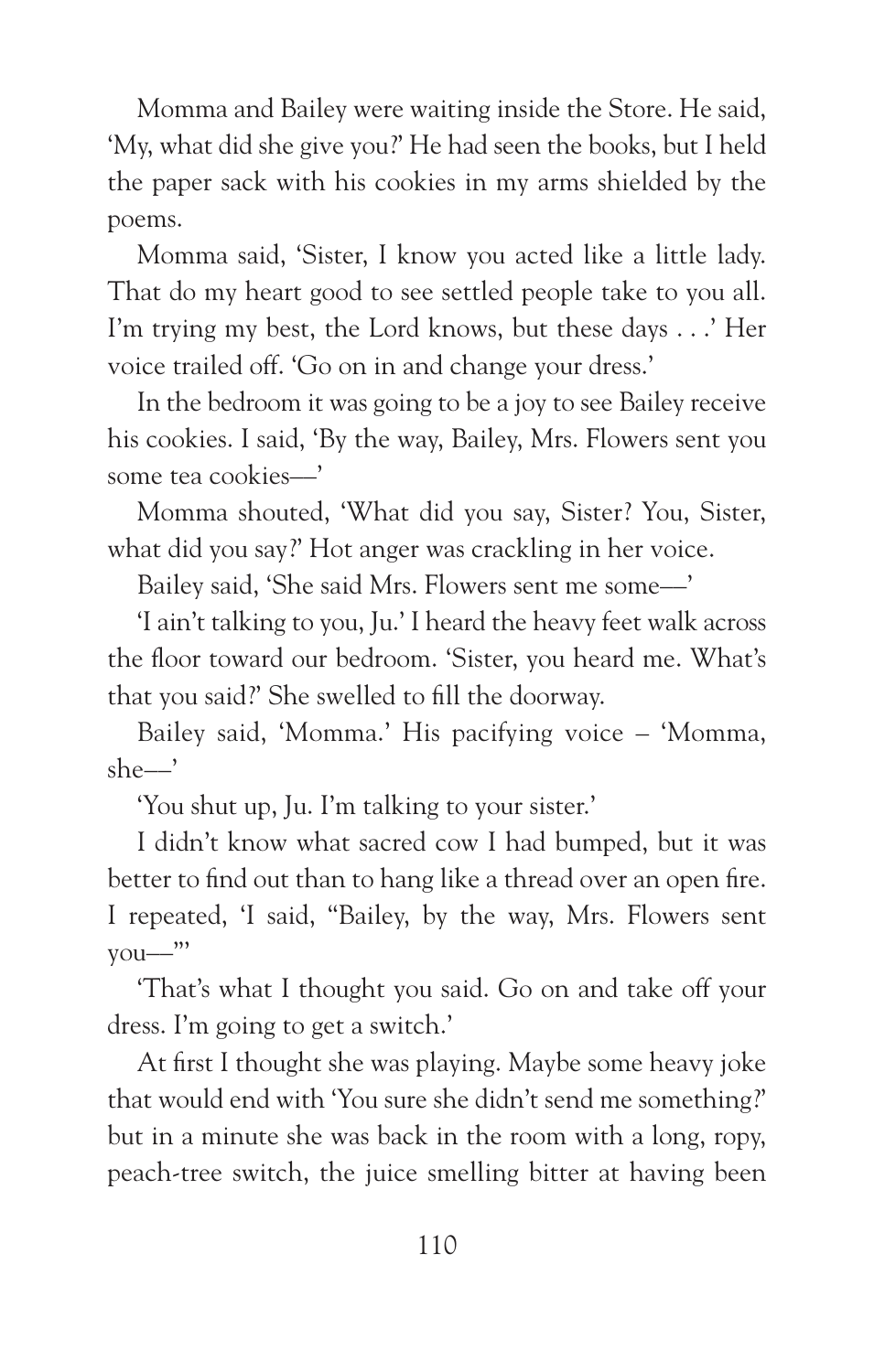torn loose. She said, 'Get down on your knees. Bailey, Junior, you come on, too.'

The three of us knelt as she began, 'Our Father, you know the tribulations of your humble servant. I have with your help raised two grown boys. Many's the day I thought I wouldn't be able to go on, but you gave me the strength to see my way clear. Now, Lord, look down on this heavy heart today. I'm trying to raise my son's children in the way they should go, but, oh, Lord, the Devil try to hinder me on every hand. I never thought I'd live to hear cursing under this roof, what I try to keep dedicated to the glorification of God. And cursing out of the mouths of babes. But you said, in the last days brother would turn against brother, and children against their parents. That there would be a gnashing of teeth and a rendering of flesh. Father, forgive this child, I beg you, on bended knee.'

I was crying loudly now. Momma's voice had risen to a shouting pitch, and I knew that whatever wrong I had committed was extremely serious. She had even left the Store untended to take up my case with God. When she finished we were all crying. She pulled me to her with one hand and hit me only a few times with the switch. The shock of my sin and the emotional release of her prayer had exhausted her.

Momma wouldn't talk right then, but later in the evening I found that my violation lay in using the phrase 'by the way.' Momma explained that 'Jesus was the Way, the Truth and the Light,' and anyone who says 'by the way' is really saying, 'by Jesus,' or 'by God' and the Lord's name would not be taken in vain in her house.

When Bailey tried to interpret the words with: 'Whitefolks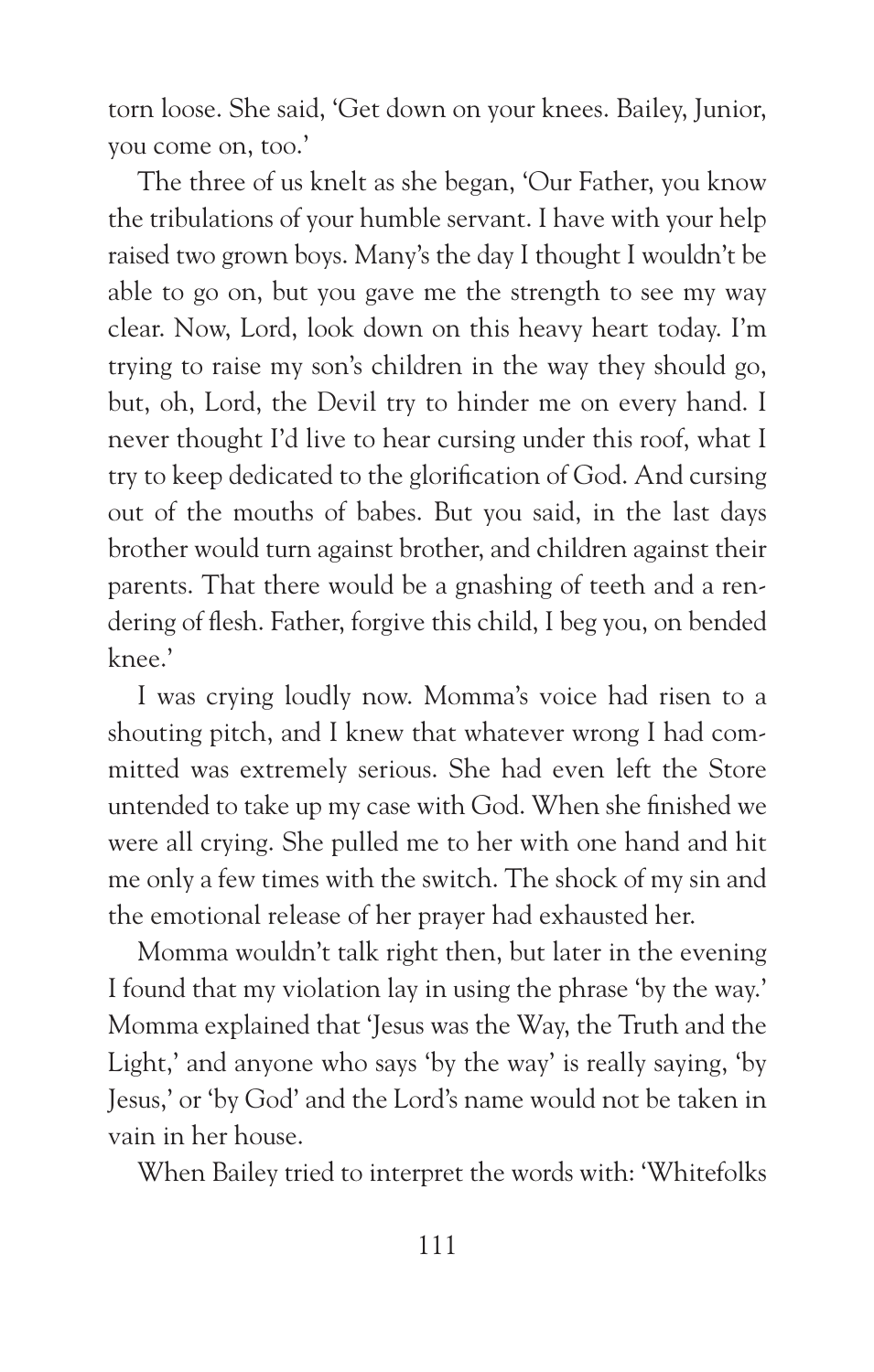use "by the way" to mean while we're on the subject,' Momma reminded us that 'whitefolks' mouths were most in general loose and their words were an abomination before Christ.'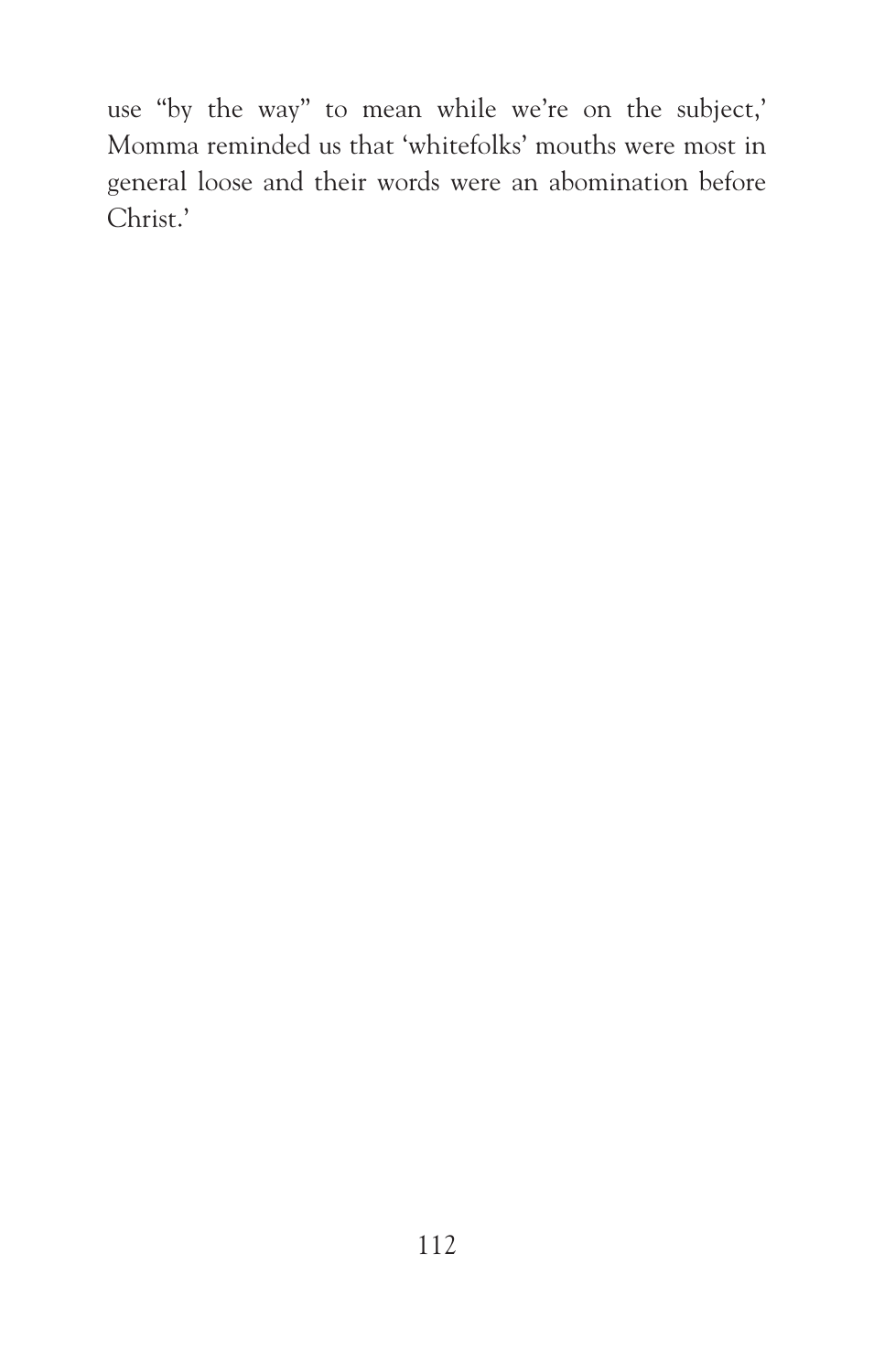16

Recently a white woman from Texas, who would quickly describe herself as a liberal, asked me about my hometown. When I told her that in Stamps my grandmother had owned the only Negro general merchandise store since the turn of the century, she exclaimed, 'Why, you were a debutante.' Ridiculous and even ludicrous. But Negro girls in small Southern towns, whether poverty-stricken or just munching along on a few of life's necessities, were given as extensive and irrelevant preparations for adulthood as rich white girls shown in magazines. Admittedly the training was not the same. While white girls learned to waltz and sit gracefully with a tea cup balanced on their knees, we were lagging behind, learning the mid-Victorian values with very little money to indulge them. (Come and see Edna Lomax spending the money she made picking cotton on five balls of ecru tatting thread. Her fingers are bound to snag the work and she'll have to repeat the stitches time and time again. But she knows that when she buys the thread.)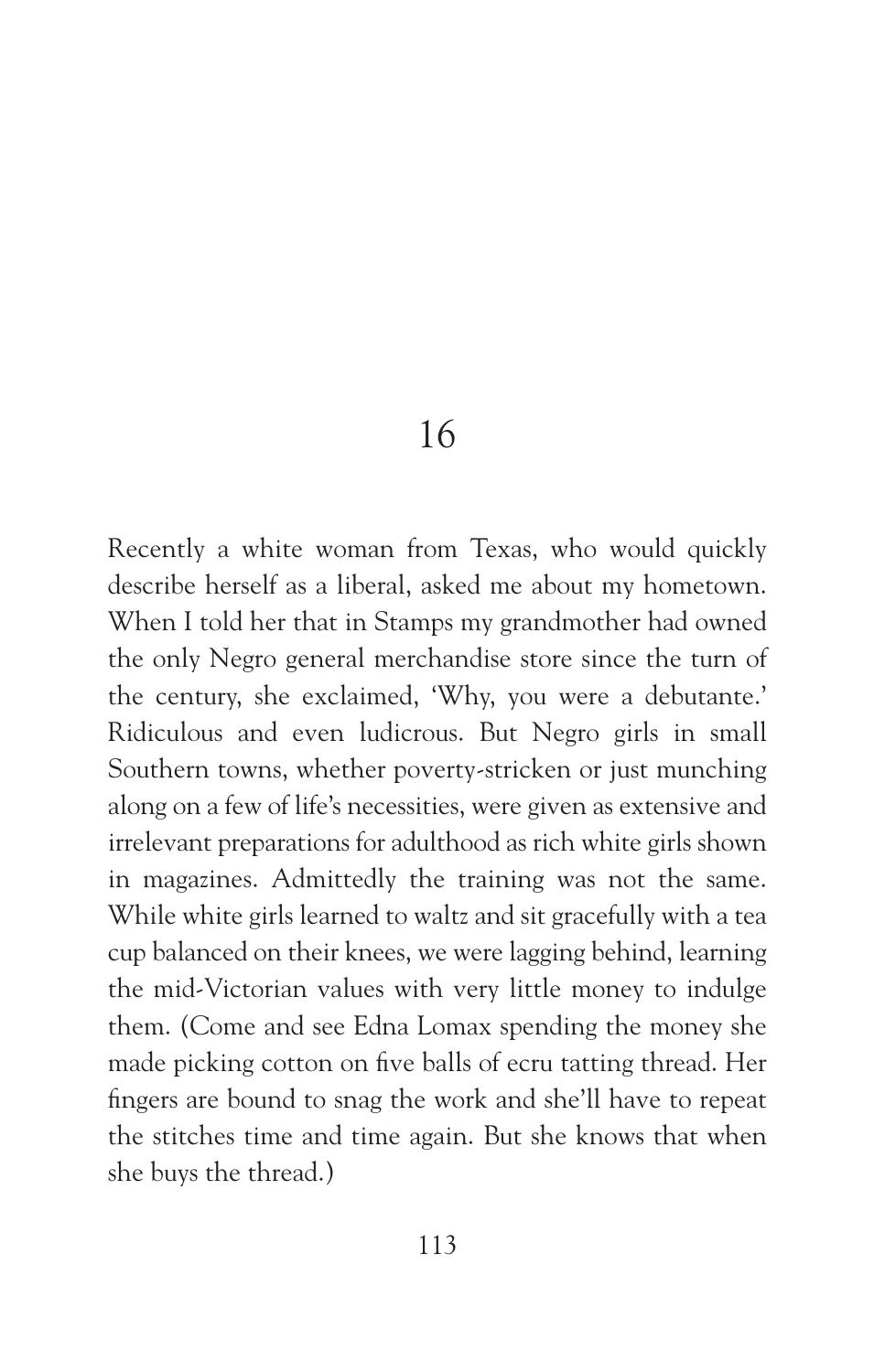We were required to embroider and I had trunkfuls of colorful dishtowels, pillowcases, runners and handkerchiefs to my credit. I mastered the art of crocheting and tatting, and there was a lifetime's supply of dainty doilies that would never be used in sacheted dresser drawers. It went without saying that all girls could iron and wash, but the finer touches around the home, like setting a table with real silver, baking roasts and cooking vegetables without meat, had to be learned elsewhere. Usually at the source of those habits. During my tenth year, a white woman's kitchen became my finishing school.

Mrs. Viola Cullinan was a plump woman who lived in a three-bedroom house somewhere behind the post office. She was singularly unattractive until she smiled, and then the lines around her eyes and mouth which made her look perpetually dirty disappeared, and her face looked like the mask of an impish elf. She usually rested her smile until late afternoon when her women friends dropped in and Miss Glory, the cook, served them cold drinks on the closed-in porch.

The exactness of her house was inhuman. This glass went here and only here. That cup had its place and it was an act of impudent rebellion to place it anywhere else. At twelve o'clock the table was set. At 12:15 Mrs. Cullinan sat down to dinner (whether her husband had arrived or not). At 12:16 Miss Glory brought out the food.

It took me a week to learn the difference between a salad plate, a bread plate and a dessert plate.

Mrs. Cullinan kept up the tradition of her wealthy parents. She was from Virginia. Miss Glory, who was a descendant of slaves that had worked for the Cullinans, told me her history. She had married beneath her (according to Miss Glory). Her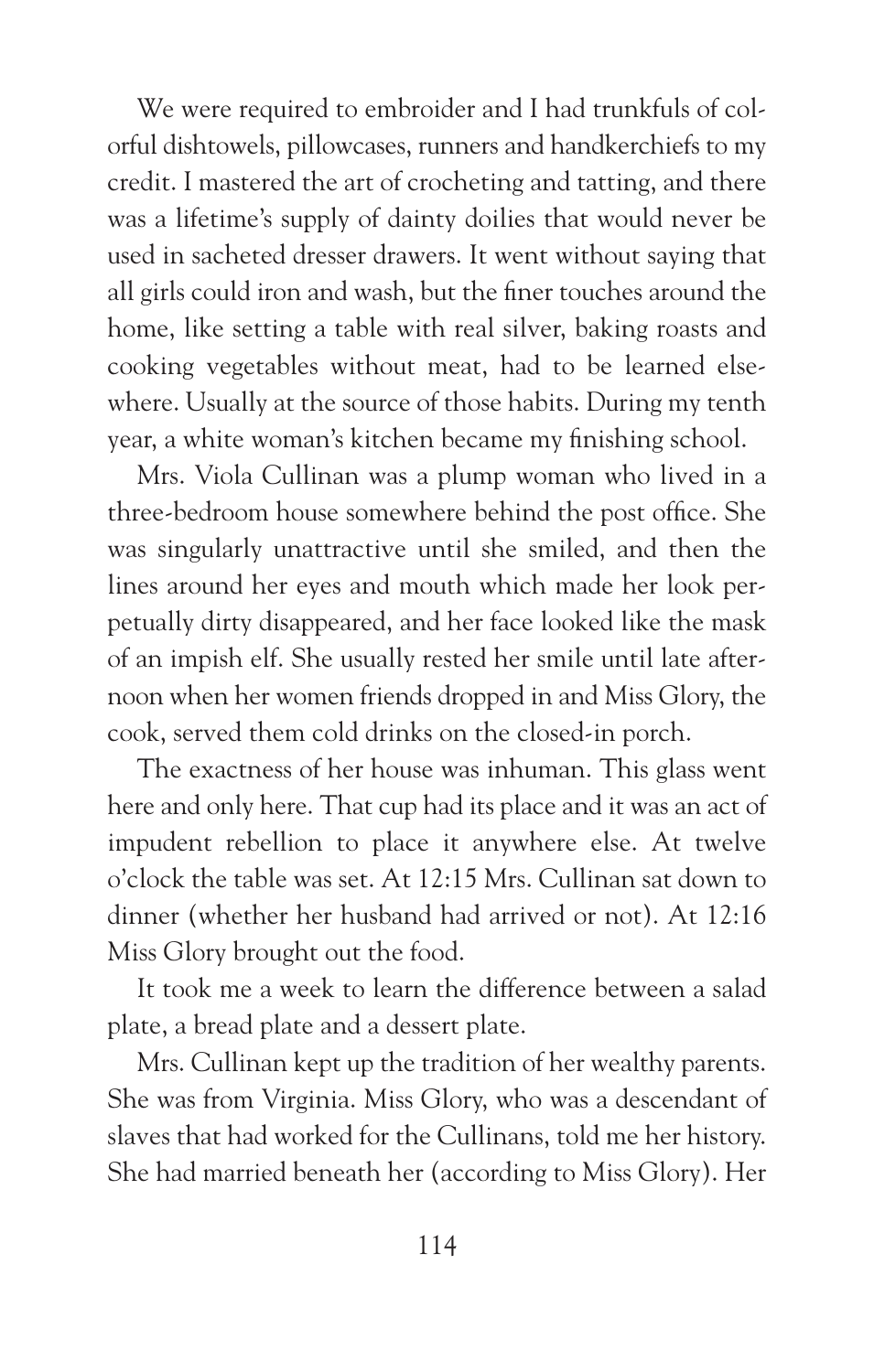husband's family hadn't had their money very long and what they had 'didn't 'mount to much.'

As ugly as she was, I thought privately, she was lucky to get a husband above or beneath her station. But Miss Glory wouldn't let me say a thing against her mistress. She was very patient with me, however, over the housework. She explained the dishware, silverware and servants' bells. The large round bowl in which soup was served wasn't a soup bowl, it was a tureen. There were goblets, sherbet glasses, ice-cream glasses, wine glasses, green glass coffee cups with matching saucers, and water glasses. I had a glass to drink from, and it sat with Miss Glory's on a separate shelf from the others. Soup spoons, gravy boat, butter knives, salad forks and carving platter were additions to my vocabulary and in fact almost represented a new language. I was fascinated with the novelty, with the fluttering Mrs. Cullinan and her Alice-in-Wonderland house.

Her husband remains, in my memory, undefined. I lumped him with all the other white men that I had ever seen and tried not to see.

On our way home one evening, Miss Glory told me that Mrs. Cullinan couldn't have children. She said that she was too delicate-boned. It was hard to imagine bones at all under those layers of fat. Miss Glory went on to say that the doctor had taken out all her lady organs. I reasoned that a pig's organs included the lungs, heart and liver, so if Mrs. Cullinan was walking around without those essentials, it explained why she drank alcohol out of unmarked bottles. She was keeping herself embalmed.

When I spoke to Bailey about it, he agreed that I was right,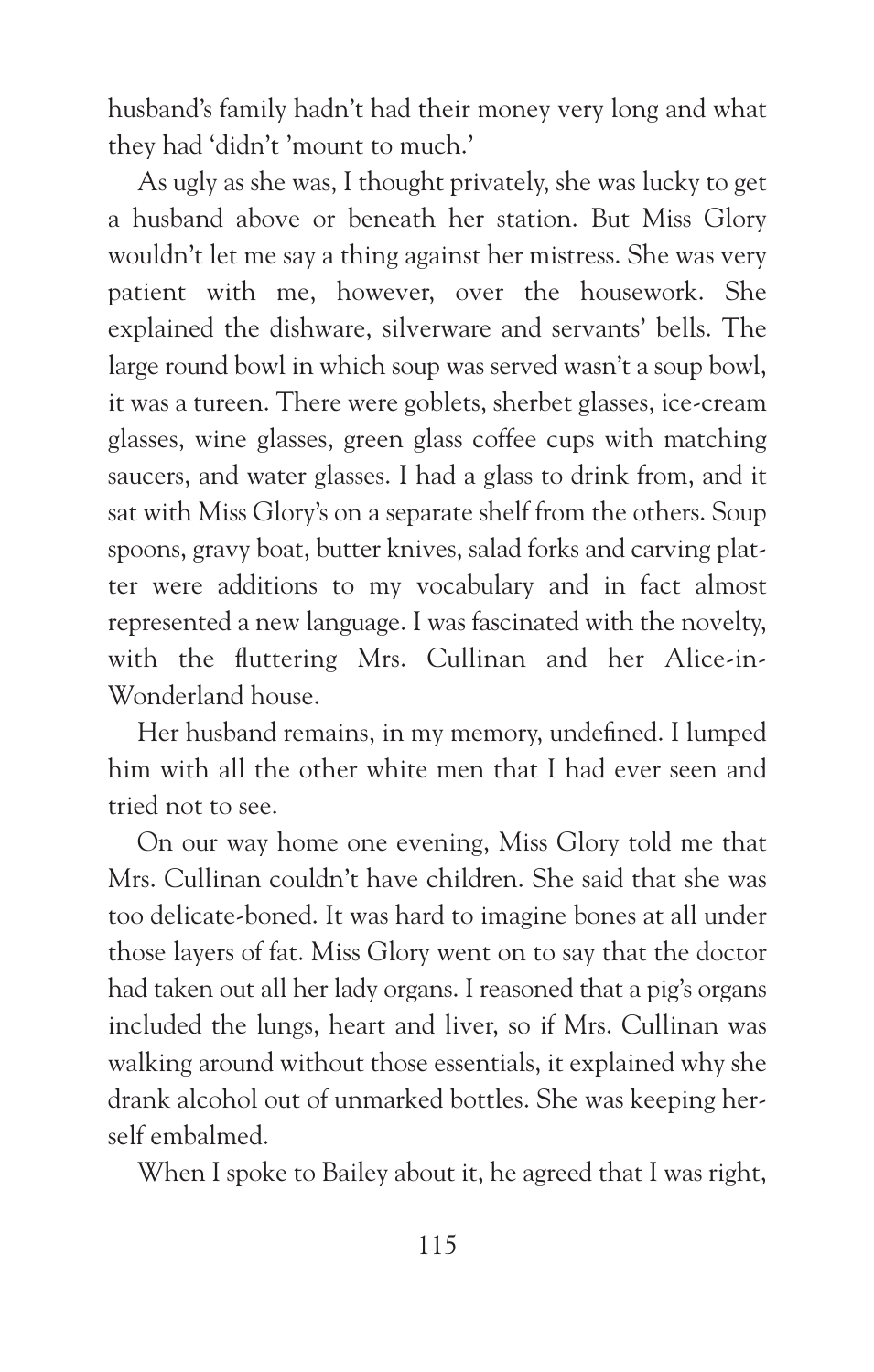but he also informed me that Mr. Cullinan had two daughters by a colored lady and that I knew them very well. He added that the girls were the spitting image of their father. I was unable to remember what he looked like, although I had just left him a few hours before, but I thought of the Coleman girls. They were very light-skinned and certainly didn't look very much like their mother (no one ever mentioned Mr. Coleman).

My pity for Mrs. Cullinan preceded me the next morning like the Cheshire cat's smile. Those girls, who could have been her daughters, were beautiful. They didn't have to straighten their hair. Even when they were caught in the rain, their braids still hung down straight like tamed snakes. Their mouths were pouty little cupid's bows. Mrs. Cullinan didn't know what she missed. Or maybe she did. Poor Mrs. Cullinan.

For weeks after, I arrived early, left late and tried very hard to make up for her barrenness. If she had had her own children, she wouldn't have had to ask me to run a thousand errands from her back door to the back door of her friends. Poor old Mrs. Cullinan.

Then one evening Miss Glory told me to serve the ladies on the porch. After I set the tray down and turned toward the kitchen, one of the women asked, 'What's your name, girl?' It was the speckled-faced one. Mrs. Cullinan said, 'She doesn't talk much. Her name's Margaret.'

'Is she dumb?'

'No. As I understand it, she can talk when she wants to but she's usually quiet as a little mouse. Aren't you, Margaret?'

I smiled at her. Poor thing. No organs and couldn't even pronounce my name correctly.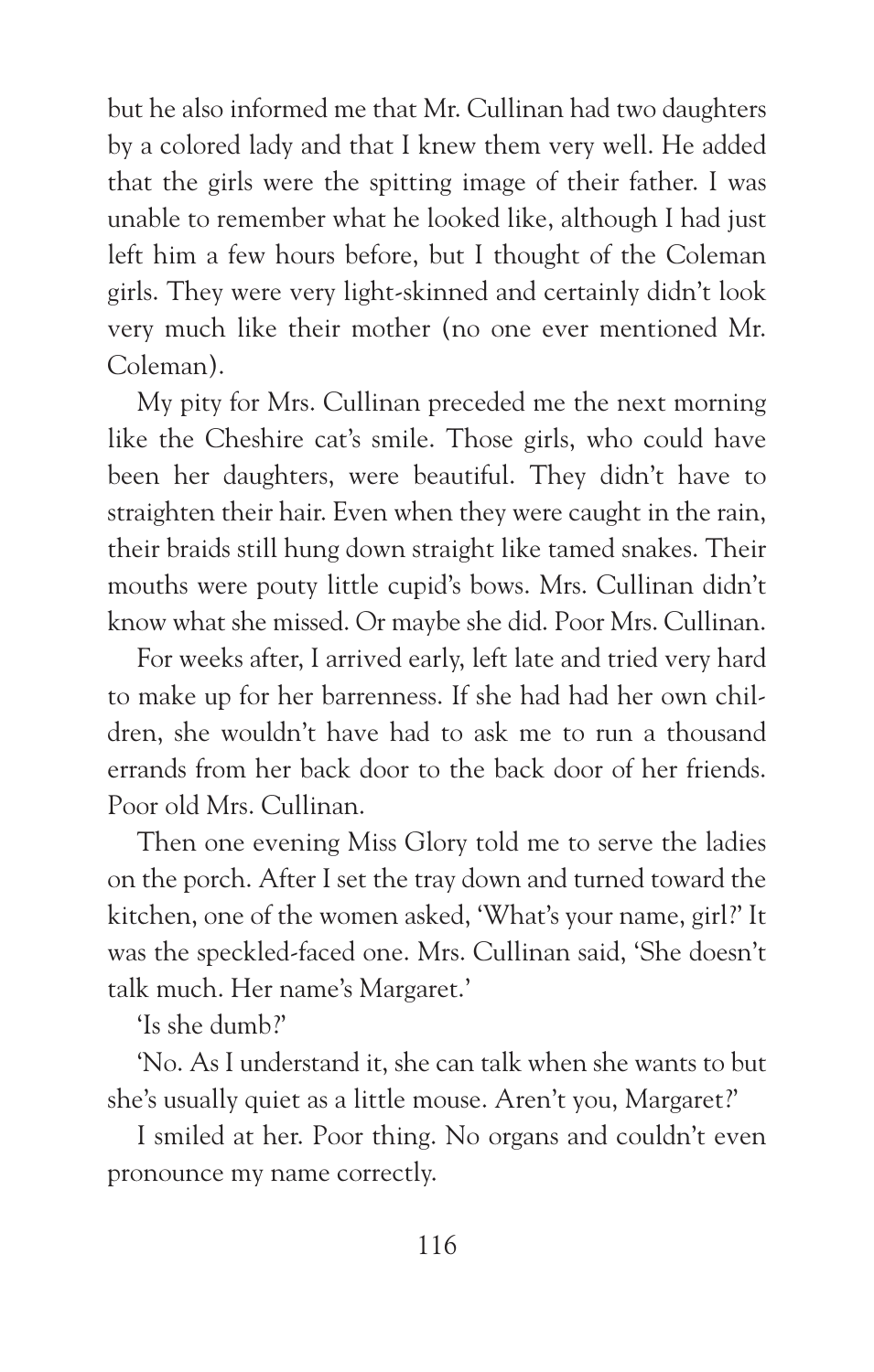'She's a sweet little thing, though.'

'Well, that may be, but the name's too long. I'd never bother myself. I'd call her Mary if I was you.'

I fumed into the kitchen. That horrible woman would never have the chance to call me Mary because if I was starving I'd never work for her. I decided I wouldn't pee on her if her heart was on fire. Giggles drifted in off the porch and into Miss Glory's pots. I wondered what they could be laughing about.

Whitefolks were so strange. Could they be talking about me? Everybody knew that they stuck together better than the Negroes did. It was possible that Mrs. Cullinan had friends in St. Louis who heard about a girl from Stamps being in court and wrote to tell her. Maybe she knew about Mr. Freeman.

My lunch was in my mouth a second time and I went outside and relieved myself on the bed of four-o'clocks. Miss Glory thought I might be coming down with something and told me to go on home, that Momma would give me some herb tea, and she'd explain to her mistress.

I realized how foolish I was being before I reached the pond. Of course Mrs. Cullinan didn't know. Otherwise she wouldn't have given me the two nice dresses that Momma cut down, and she certainly wouldn't have called me a 'sweet little thing.' My stomach felt fine, and I didn't mention anything to Momma.

That evening I decided to write a poem on being white, fat, old and without children. It was going to be a tragic ballad. I would have to watch her carefully to capture the essence of her loneliness and pain.

The very next day, she called me by the wrong name. Miss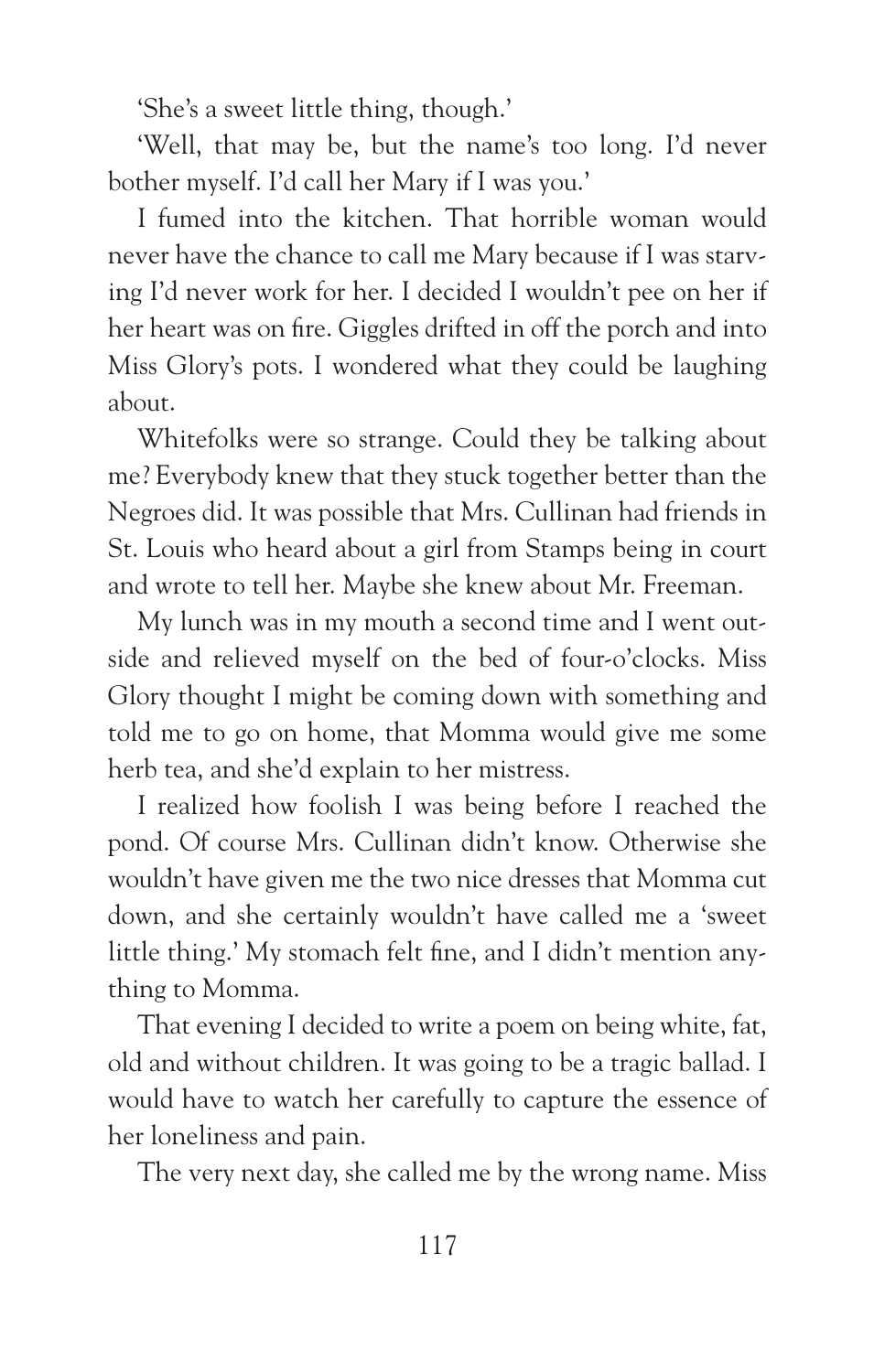Glory and I were washing up the lunch dishes when Mrs. Cullinan came to the doorway. 'Mary?'

Miss Glory asked, 'Who?'

Mrs. Cullinan, sagging a little, knew and I knew. 'I want Mary to go down to Mrs. Randall's and take her some soup. She's not been feeling well for a few days.'

Miss Glory's face was a wonder to see. 'You mean Margaret, ma'am. Her name's Margaret.'

'That's too long. She's Mary from now on. Heat that soup from last night and put it in the china tureen and, Mary, I want you to carry it carefully.'

Every person I knew had a hellish horror of being 'called out of his name.' It was a dangerous practice to call a Negro anything that could be loosely construed as insulting because of the centuries of their having been called niggers, jigs, dinges, blackbirds, crows, boots and spooks.

Miss Glory had a fleeting second of feeling sorry for me. Then as she handed me the hot tureen she said, 'Don't mind, don't pay that no mind. Sticks and stones may break your bones, but words . . . You know, I been working for her for twenty years.'

She held the back door open for me. 'Twenty years. I wasn't much older than you. My name used to be Hallelujah. That's what Ma named me, but my mistress give me "Glory," and it stuck. I likes it better too.'

I was in the little path that ran behind the houses when Miss Glory shouted, 'It's shorter too.'

For a few seconds it was a tossup over whether I would laugh (imagine being named Hallelujah) or cry (imagine letting some white woman rename you for her convenience). My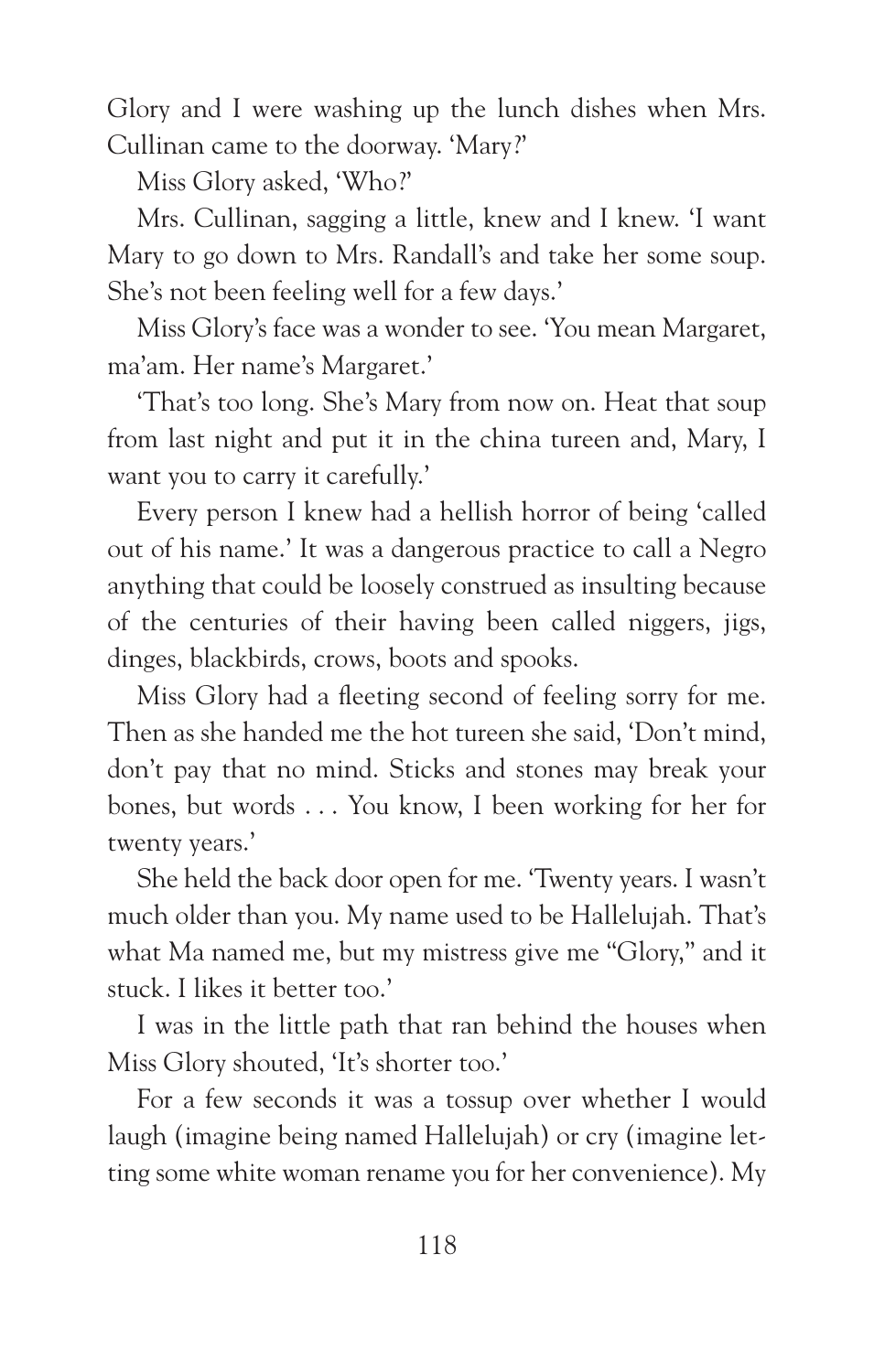anger saved me from either outburst. I had to quit the job, but the problem was going to be how to do it. Momma wouldn't allow me to quit for just any reason.

'She's a peach. That woman is a real peach.' Mrs. Randall's maid was talking as she took the soup from me, and I wondered what her name used to be and what she answered to now.

For a week I looked into Mrs. Cullinan's face as she called me Mary. She ignored my coming late and leaving early. Miss Glory was a little annoyed because I had begun to leave egg yolk on the dishes and wasn't putting much heart in polishing the silver. I hoped that she would complain to our boss, but she didn't.

Then Bailey solved my dilemma. He had me describe the contents of the cupboard and the particular plates she liked best. Her favorite piece was a casserole shaped like a fish and the green glass coffee cups. I kept his instructions in mind, so on the next day when Miss Glory was hanging out clothes and I had again been told to serve the old biddies on the porch, I dropped the empty serving tray. When I heard Mrs. Cullinan scream, 'Mary!' I picked up the casserole and two of the green glass cups in readiness. As she rounded the kitchen door I let them fall on the tiled floor.

I could never absolutely describe to Bailey what happened next, because each time I got to the part where she fell on the floor and screwed up her ugly face to cry, we burst out laughing. She actually wobbled around on the floor and picked up shards of the cups and cried, 'Oh, Momma. Oh, dear Gawd. It's Momma's china from Virginia. Oh, Momma, I sorry.'

Miss Glory came running in from the yard and the women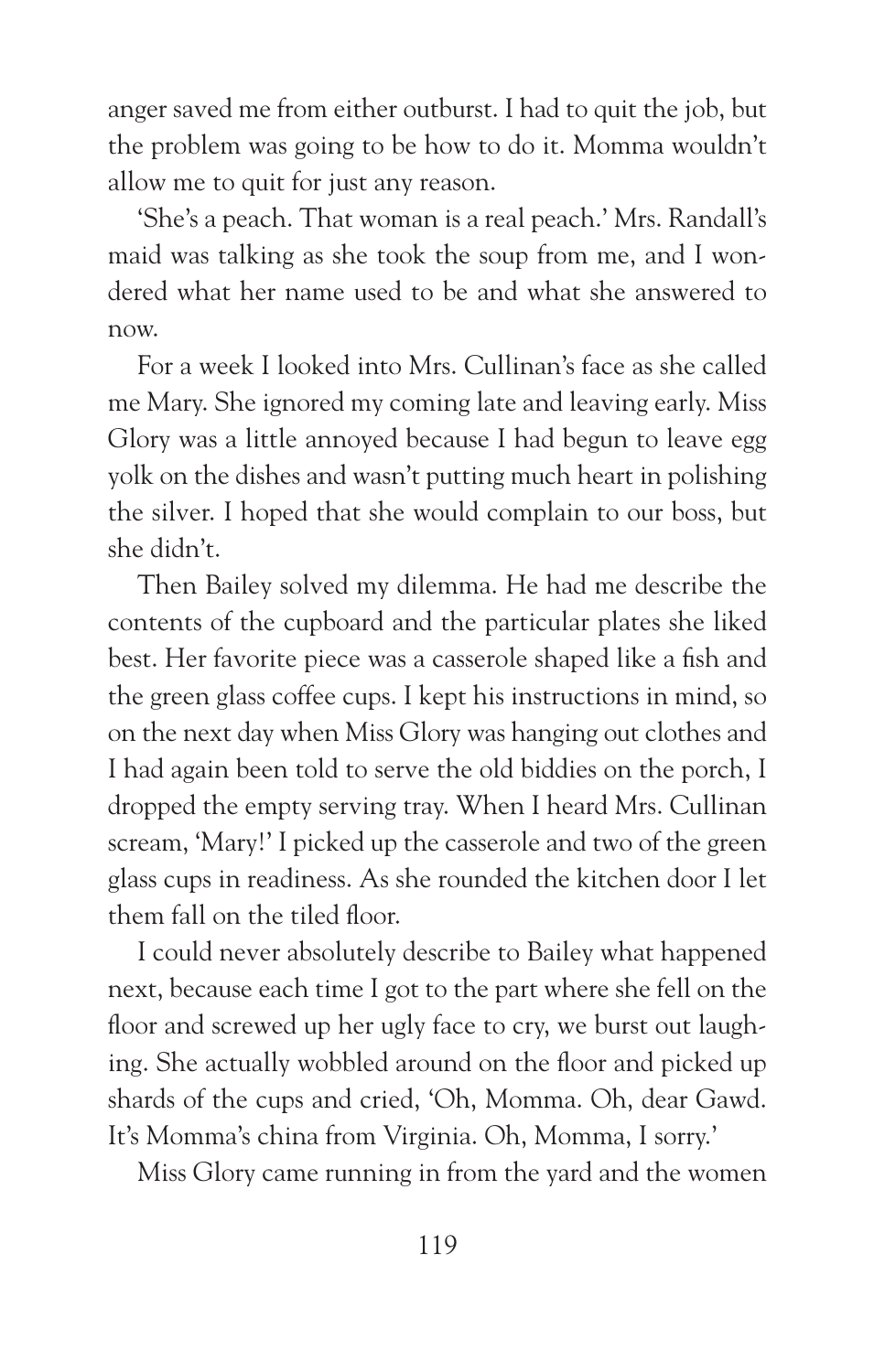from the porch crowded around. Miss Glory was almost as broken up as her mistress. 'You mean to say she broke our Virginia dishes? What we gone do?'

Mrs. Cullinan cried louder, 'That clumsy nigger. Clumsy little black nigger.'

Old speckled-face leaned down and asked, 'Who did it, Viola? Was it Mary? Who did it?'

Everything was happening so fast I can't remember whether her action preceded her words, but I know that Mrs. Cullinan said, 'Her name's Margaret, goddamn it, her name's Margaret.' And she threw a wedge of the broken plate at me. It could have been the hysteria which put her aim off, but the flying crockery caught Miss Glory right over her ear and she started screaming.

I left the front door wide open so all the neighbors could hear.

Mrs. Cullinan was right about one thing. My name wasn't Mary.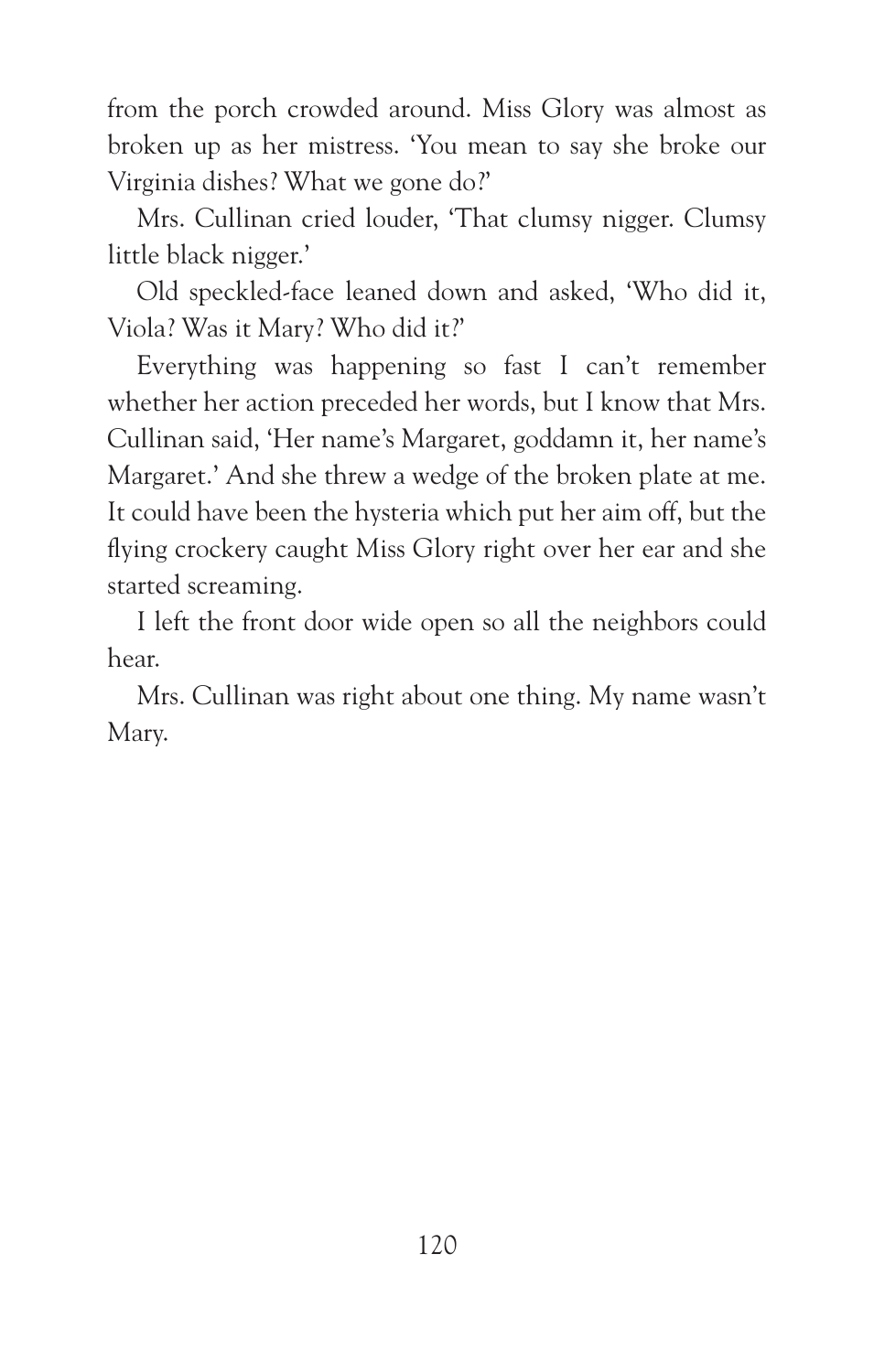17

Weekdays revolved on a sameness wheel. They turned into themselves so steadily and inevitably that each seemed to be the original of yesterday's rough draft. Saturdays, however, always broke the mold and dared to be different.

Farmers trekked into town with their children and wives streaming around them. Their board-stiff khaki pants and shirts revealed the painstaking care of a dutiful daughter or wife. They often stopped at the Store to get change for bills so they could give out jangling coins to their children, who shook with their eagerness to get to town. The young kids openly resented their parents' dawdling in the Store and Uncle Willie would call them in and spread among them bits of sweet peanut patties that had been broken in shipping. They gobbled down the candies and were out again, kicking up the powdery dust in the road and worrying if there was going to be time to get to town after all.

Bailey played mumbledypeg with the older boys around the chinaberry tree, and Momma and Uncle Willie listened to the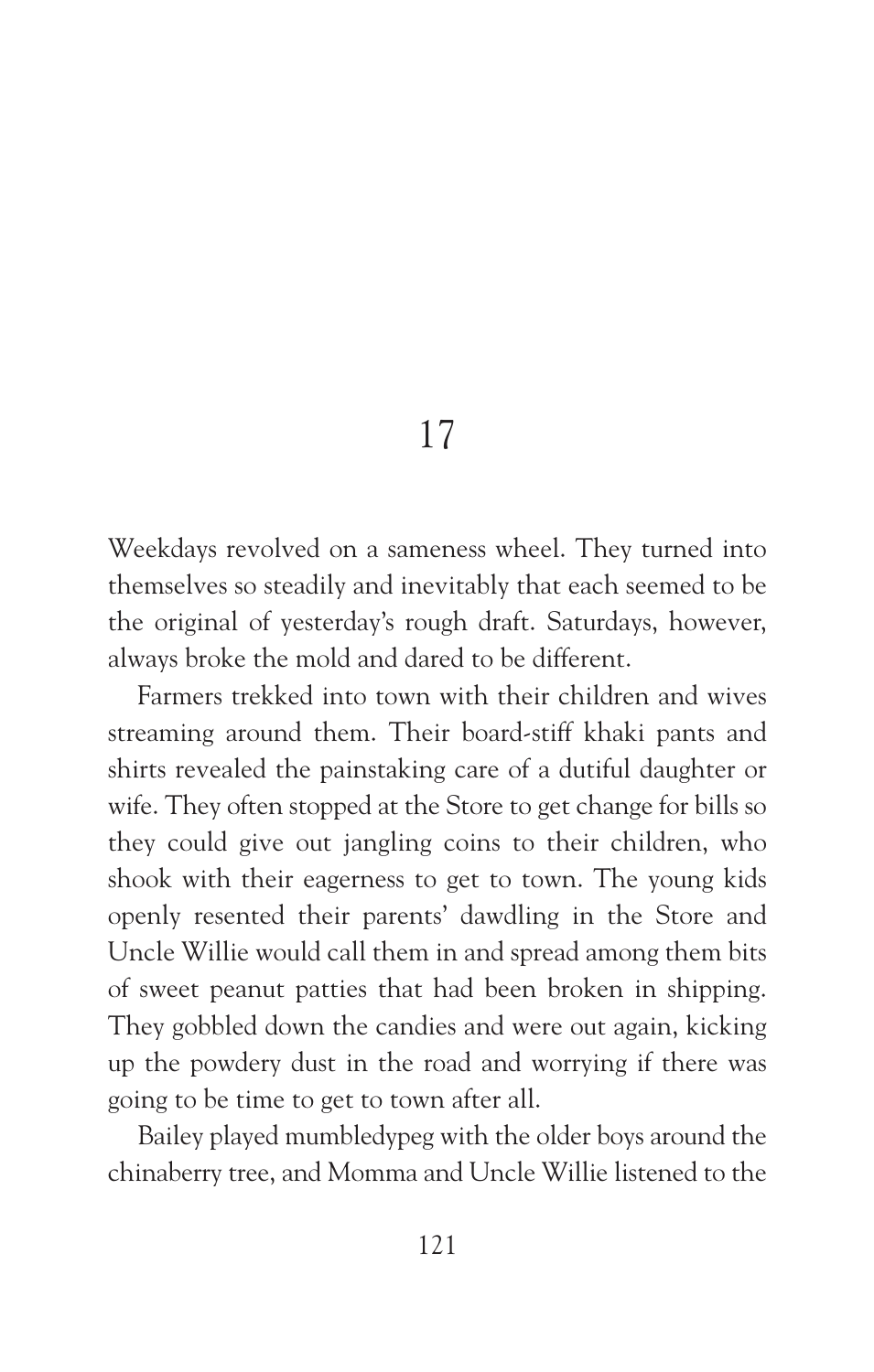farmers' latest news of the country. I thought of myself as hanging in the Store, a mote imprisoned on a shaft of sunlight. Pushed and pulled by the slightest shift of air, but never falling free into the tempting darkness.

In the warm months, morning began with a quick wash in unheated well water. The suds were dashed on a plot of ground beside the kitchen door. It was called the bait garden (Bailey raised worms). After prayers, breakfast in summer was usually dry cereal and fresh milk. Then to our chores (which on Saturday included weekday jobs) – scrubbing the floors, raking the yards, polishing our shoes for Sunday (Uncle Willie's had to be shined with a biscuit) and attending to the customers who came breathlessly, also in their Saturday hurry.

Looking through the years, I marvel that Saturday was my favorite day in the week. What pleasures could have been squeezed between the fan folds of unending tasks? Children's talent to endure stems from their ignorance of alternatives.

After our retreat from St. Louis, Momma gave us a weekly allowance. Since she seldom dealt with money, other than to take it in and to tithe to the church, I supposed that the weekly ten cents was to tell us that even she realized that a change had come over us, and that our new unfamiliarity caused her to treat us with a strangeness.

I usually gave my money to Bailey, who went to the movies nearly every Saturday. He brought back Street and Smith cowboy books for me.

One Saturday Bailey was late coming back from the Rye-altoh. Momma had begun heating water for the Saturday-night baths, and all the evening chores were done. Uncle Willie sat in the twilight on the front porch mumbling or maybe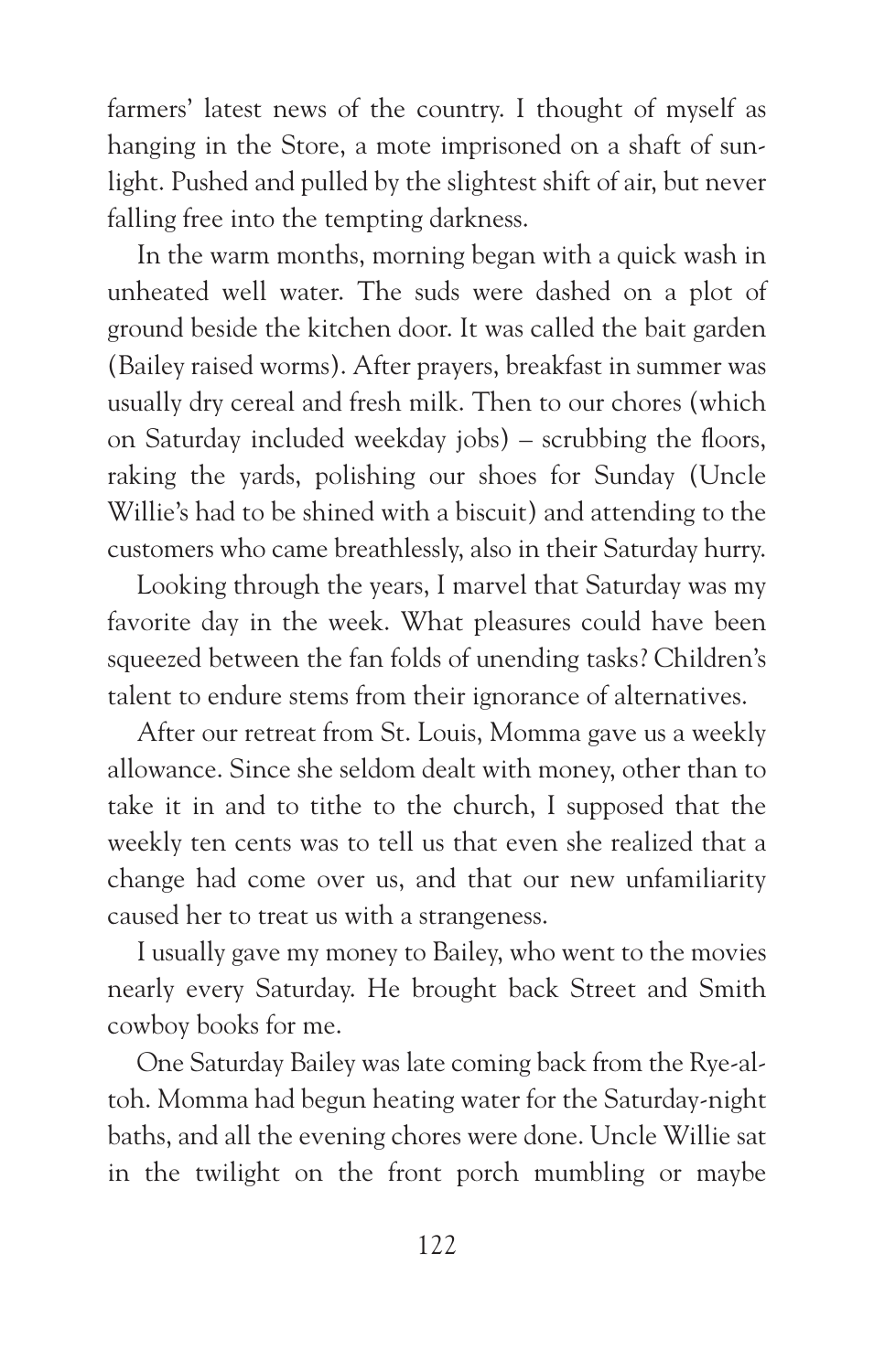singing, and smoking a ready-made. It was quite late. Mothers had called in their children from the group games, and fading sounds of 'Yah . . . Yah . . . you didn't catch me' still hung and floated into the Store.

Uncle Willie said, 'Sister, better light the light.' On Saturdays we used the electric lights so that last-minute Sunday shoppers could look down the hill and see if the Store was open. Momma hadn't told me to turn them on because she didn't want to believe that night had fallen hard and Bailey was still out in the ungodly dark.

Her apprehension was evident in the hurried movements around the kitchen and in her lonely fearing eyes. The Black woman in the South who raises sons, grandsons and nephews had her heartstrings tied to a hanging noose. Any break from routine may herald for them unbearable news. For this reason, Southern Blacks until the present generation could be counted among America's arch conservatives.

Like most self-pitying people, I had very little pity for my relatives' anxiety. If something indeed had happened to Bailey, Uncle Willie would always have Momma, and Momma had the Store. Then, after all, we weren't their children. But I would be the major loser if Bailey turned up dead. For he was all I claimed, if not all I had.

The bath water was steaming on the cooking stove, but Momma was scrubbing the kitchen table for the umpteenth time.

'Momma,' Uncle Willie called and she jumped. 'Momma.' I waited in the bright lights of the Store, jealous that someone had come along and told these strangers something about my brother and I would be the last to know.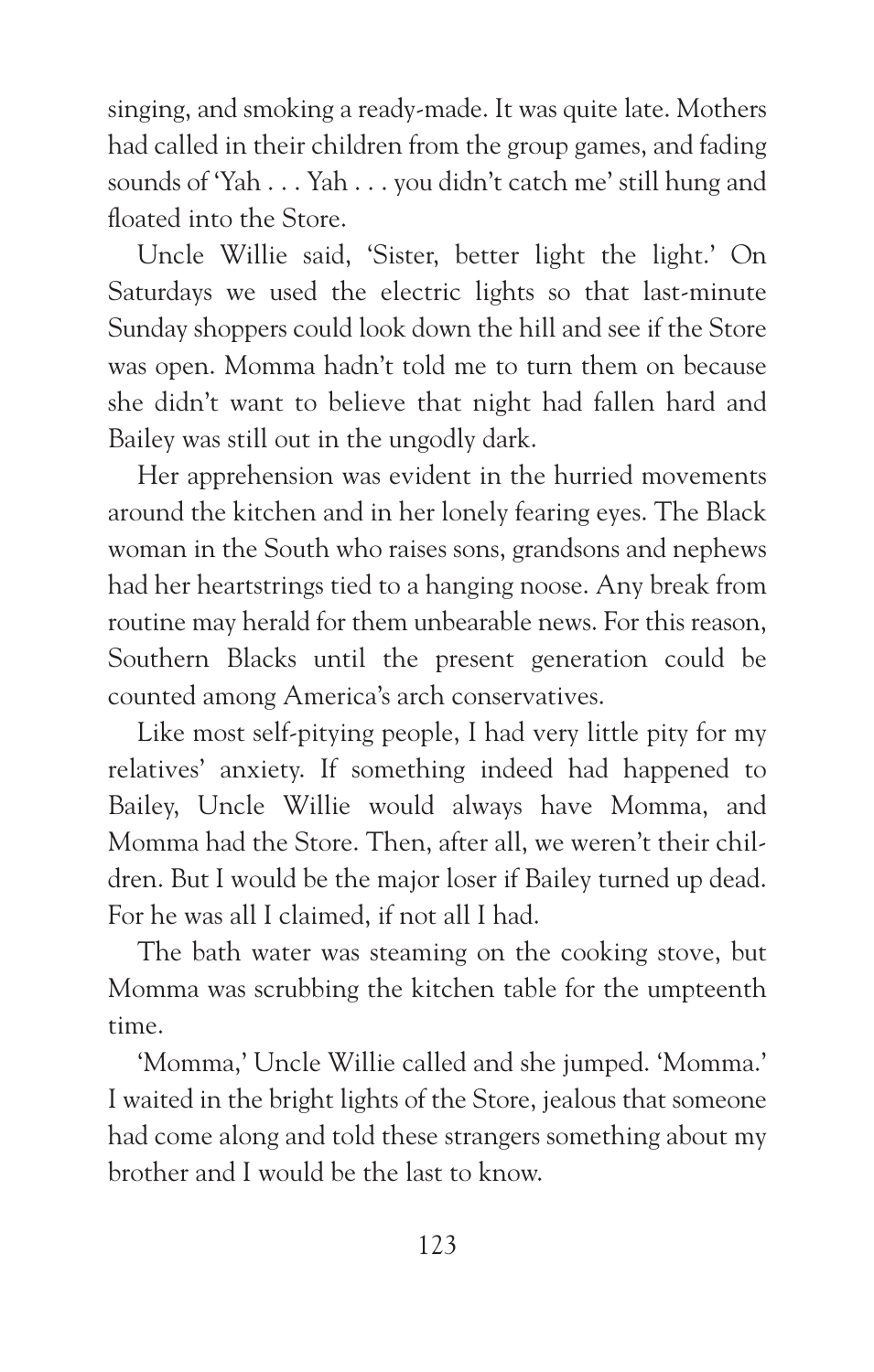'Momma, why don't you and Sister walk down to meet him?'

To my knowledge Bailey's name hadn't been mentioned for hours, but we all knew whom he meant.

Of course. Why didn't that occur to me? I wanted to be gone. Momma said, 'Wait a minute, little lady. Go get your sweater, and bring me my shawl.'

It was darker in the road than I'd thought it would be. Momma swung the flashlight's arc over the path and weeds and scary tree trunks. The night suddenly became enemy territory, and I knew that if my brother was lost in this land he was forever lost. He was eleven and very smart, that I granted, but after all he was so small. The Bluebeards and tigers and Rippers could eat him up before he could scream for help.

Momma told me to take the light and she reached for my hand. Her voice came from a high hill above me and in the dark my hand was enclosed in hers. I loved her with a rush. She said nothing – no 'Don't worry' or 'Don't get tenderhearted.' Just the gentle pressure of her rough hand conveyed her own concern and assurance to me.

We passed houses which I knew well by daylight but couldn't recollect in the swarthy gloom.

'Evening, Miz Jenkins.' Walking and pulling me along.

'Sister Henderson? Anything wrong?' That was from an outline blacker than the night.

'No, ma'am. Not a thing. Bless the Lord.' By the time she finished speaking we had left the worried neighbors far behind.

Mr. Willie Williams' Do Drop Inn was bright with furry red lights in the distance and the pond's fishy smell enveloped us. Momma's hand tightened and let go, and I saw the small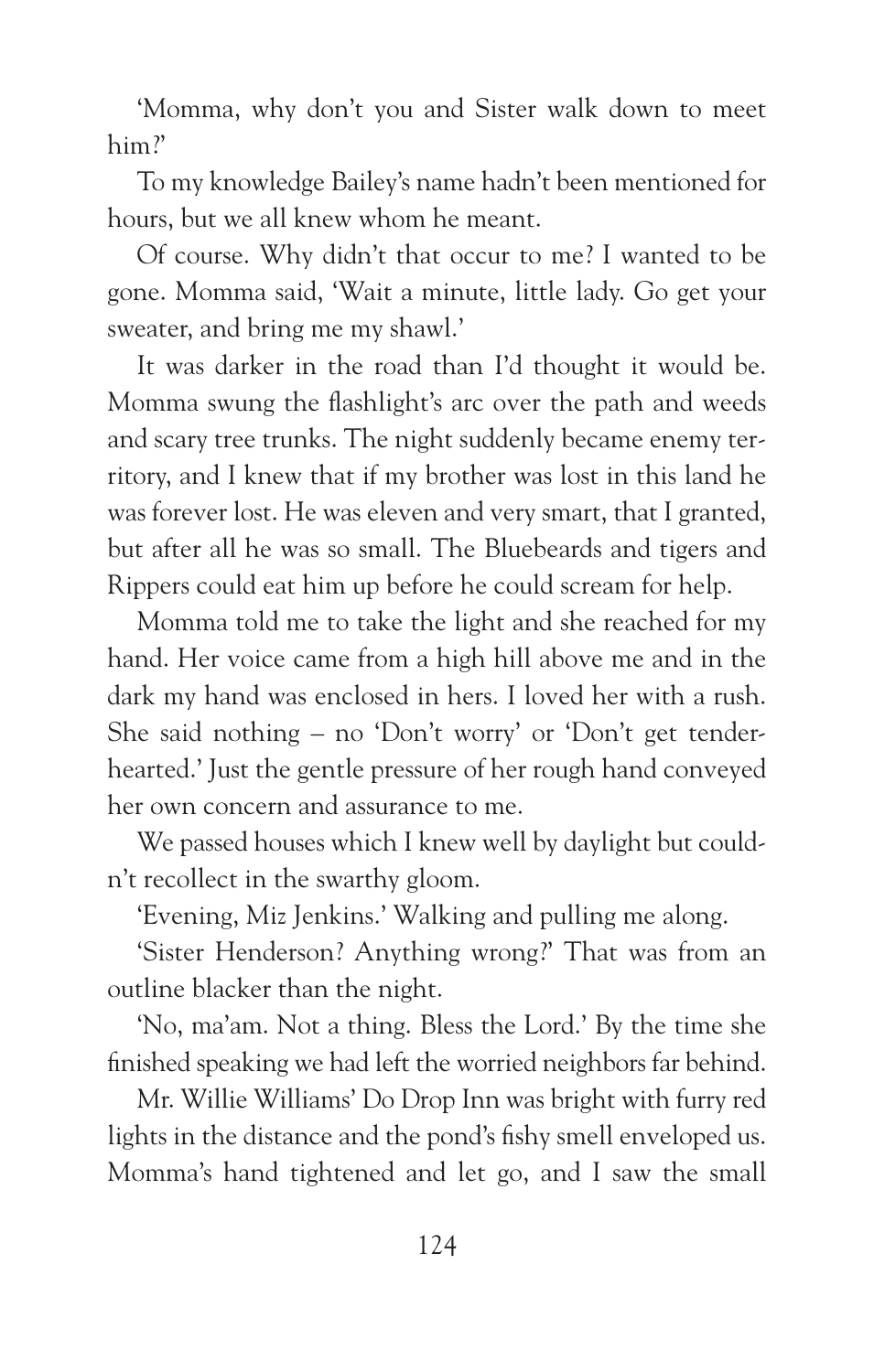figure plodding along, tired and old-mannish. Hands in his pockets and head bent, he walked like a man trudging up the hill behind a coffin.

'Bailey.' It jumped out as Momma said, 'Ju,' and I started to run, but her hand caught mine again and became a vise. I pulled, but she yanked me back to her side. 'We'll walk, just like we been walking, young lady.' There was no chance to warn Bailey that he was dangerously late, that everybody had been worried and that he should create a good lie or, better, a great one.

Momma said, 'Bailey, Junior,' and he looked up without surprise. 'You know it's night and you just now getting home?'

'Yes, ma'am.' He was empty. Where was his alibi?

'What you been doing?'

'Nothing.'

'That's all you got to say?'

'Yes, ma'am.'

'All right, young man. We'll see when you get home.'

She had turned me loose, so I made a grab for Bailey's hand, but he snatched it away. I said, 'Hey, Bail,' hoping to remind him that I was his sister and his only friend, but he grumbled something like 'Leave me alone.'

Momma didn't turn on the flashlight on the way back, nor did she answer the questioning Good evenings that floated around us as we passed the darkened houses.

I was confused and frightened. He was going to get a whipping and maybe he had done something terrible. If he couldn't talk to me it must have been serious. But there was no air of spent revelry about him. He just seemed sad. I didn't know what to think.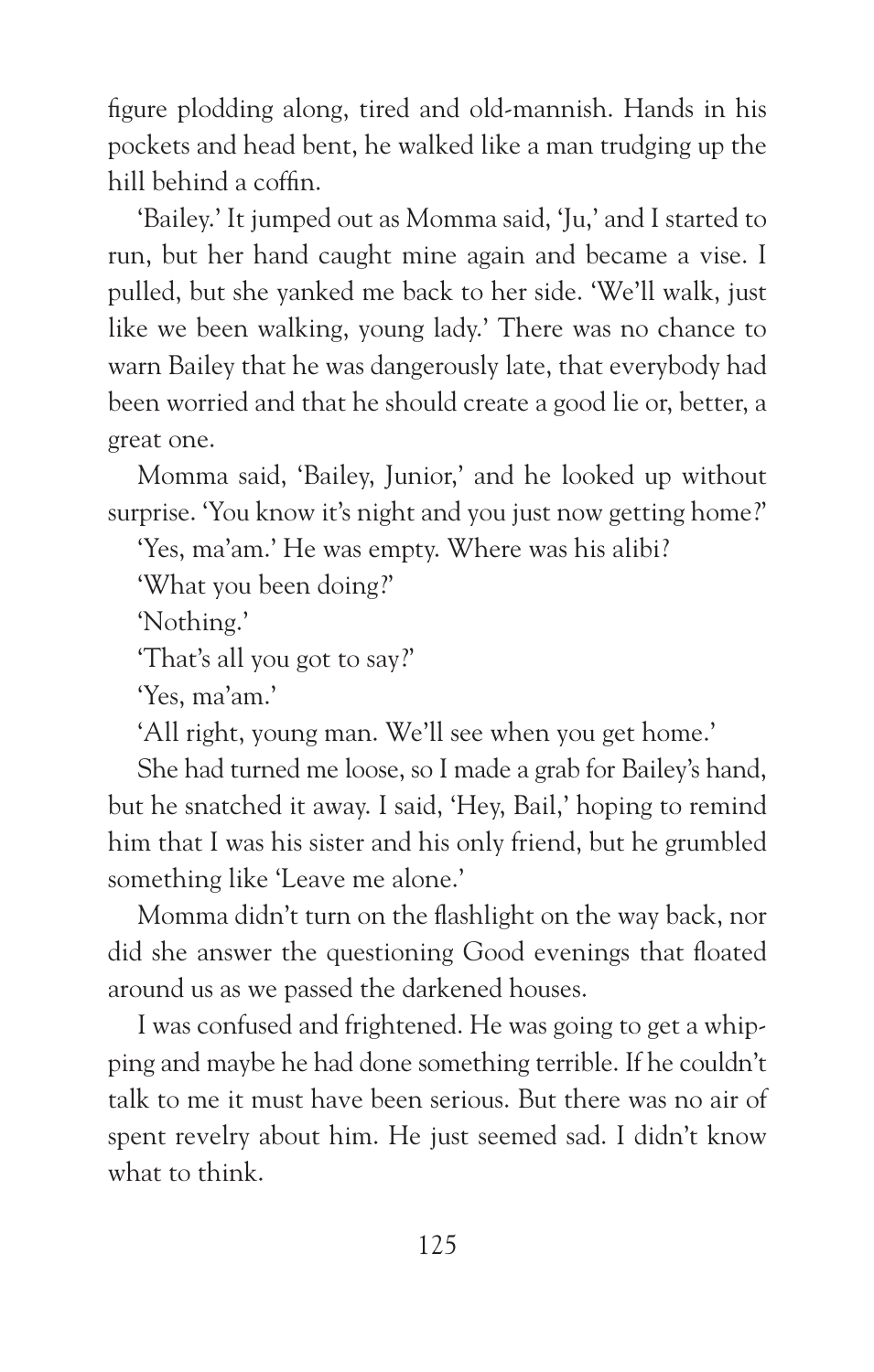Uncle Willie said, 'Getting too big for your britches, huh? You can't come home. You want to worry your grandmother to death?' Bailey was so far away he was beyond fear. Uncle Willie had a leather belt in his good hand but Bailey didn't notice or didn't care. 'I'm going to whip you this time.' Our uncle had only whipped us once before and then only with a peach-tree switch, so maybe now he was going to kill my brother. I screamed and grabbed for the belt, but Momma caught me. 'Now, don't get uppity, miss, 'less you want some of the same thing. He got a lesson coming to him. You come on and get your bath.'

From the kitchen I heard the belt fall down, dry and raspy on naked skin. Uncle Willie was gasping for breath, but Bailey made no sound. I was too afraid to splash water or even to cry and take a chance of drowning out Bailey's pleas for help, but the pleas never came and the whipping was finally over.

I lay awake an eternity, waiting for a sign, a whimper or a whisper, from the next room that he was still alive. Just before I fell exhausted into sleep, I heard Bailey: 'Now I lay me down to sleep, I pray the Lord my soul to keep, if I should die before I wake, I pray the Lord my soul to take.'

My last memory of that night was the question, Why is he saying the baby prayer? We had been saying the 'Our Father, which art in heaven' for years.

For days the Store was a strange country, and we were all newly arrived immigrants. Bailey didn't talk, smile or apologize. His eyes were so vacant, it seemed his soul had flown away, and at meals I tried to give him the best pieces of meat and the largest portion of dessert, but he turned them down.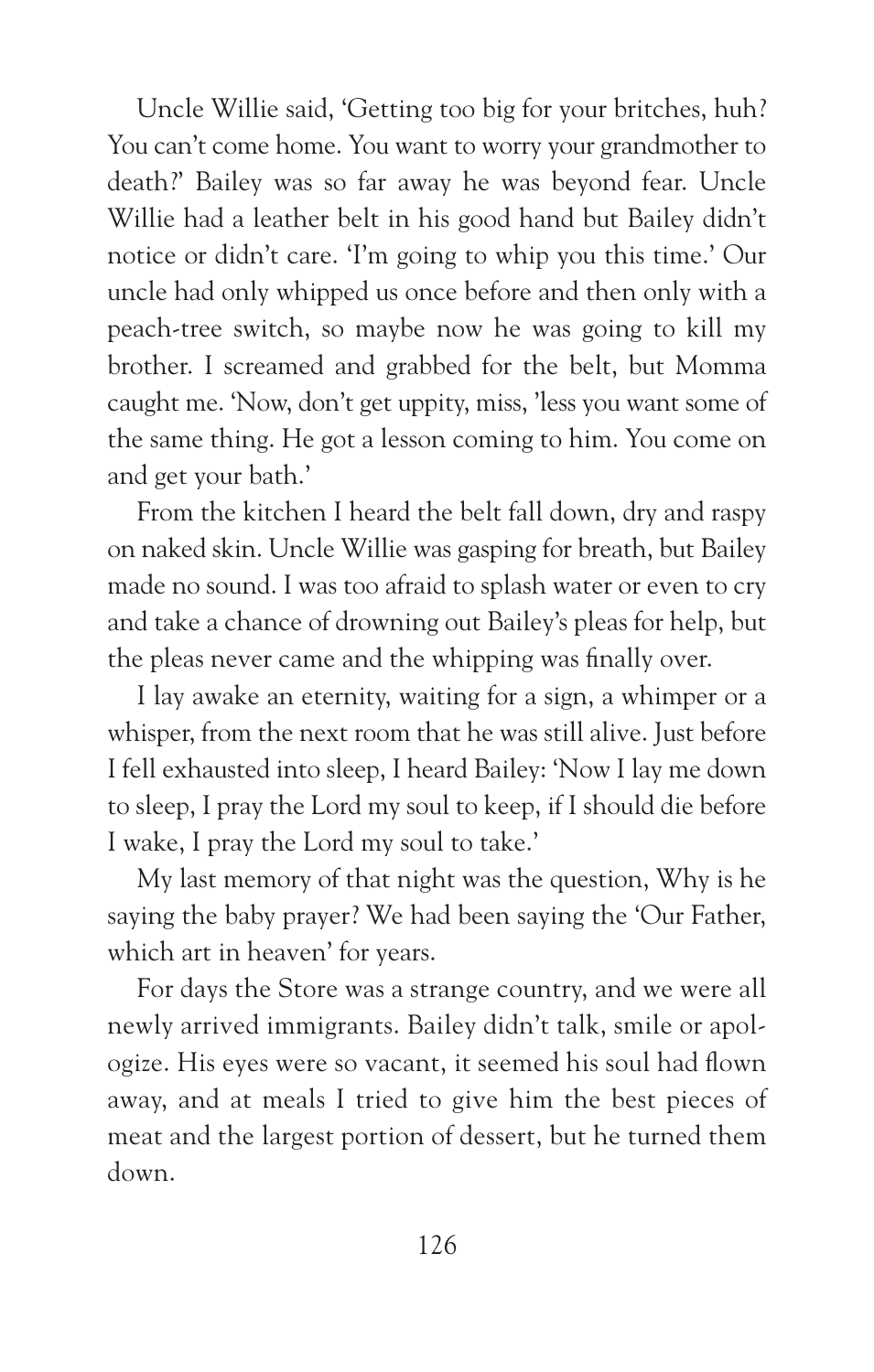Then one evening at the pig pen he said without warning, 'I saw Mother Dear.'

If he said it, it was bound to be the truth. He wouldn't lie to me. I don't think I asked him where or when.

'In the movies.' He laid his head on the wooden railing. 'It wasn't really her. It was a woman named Kay Francis. She's a white movie star who looks just like Mother Dear.'

There was no difficulty believing that a white movie star looked like our mother and that Bailey had seen her. He told me that the movies were changed each week, but when another picture came to Stamps starring Kay Francis he would tell me and we'd go together. He even promised to sit with me.

He had stayed late on the previous Saturday to see the film over again. I understood, and understood too why he couldn't tell Momma or Uncle Willie. She was our mother and belonged to us. She was never mentioned to anyone because we simply didn't have enough of her to share.

We had to wait nearly two months before Kay Francis returned to Stamps. Bailey's mood had lightened considerably, but he lived in a state of expectation and it made him more nervous than he was usually. When he told me that the movie would be shown, we went into our best behavior and were the exemplary children that Grandmother deserved and wished to think us.

It was a gay light comedy, and Kay Francis wore longsleeved white silk shirts with big cuff links. Her bedroom was all satin and flowers in vases, and her maid, who was Black, went around saying 'Lawsy, missy' all the time. There was a Negro chauffeur too, who rolled his eyes and scratched his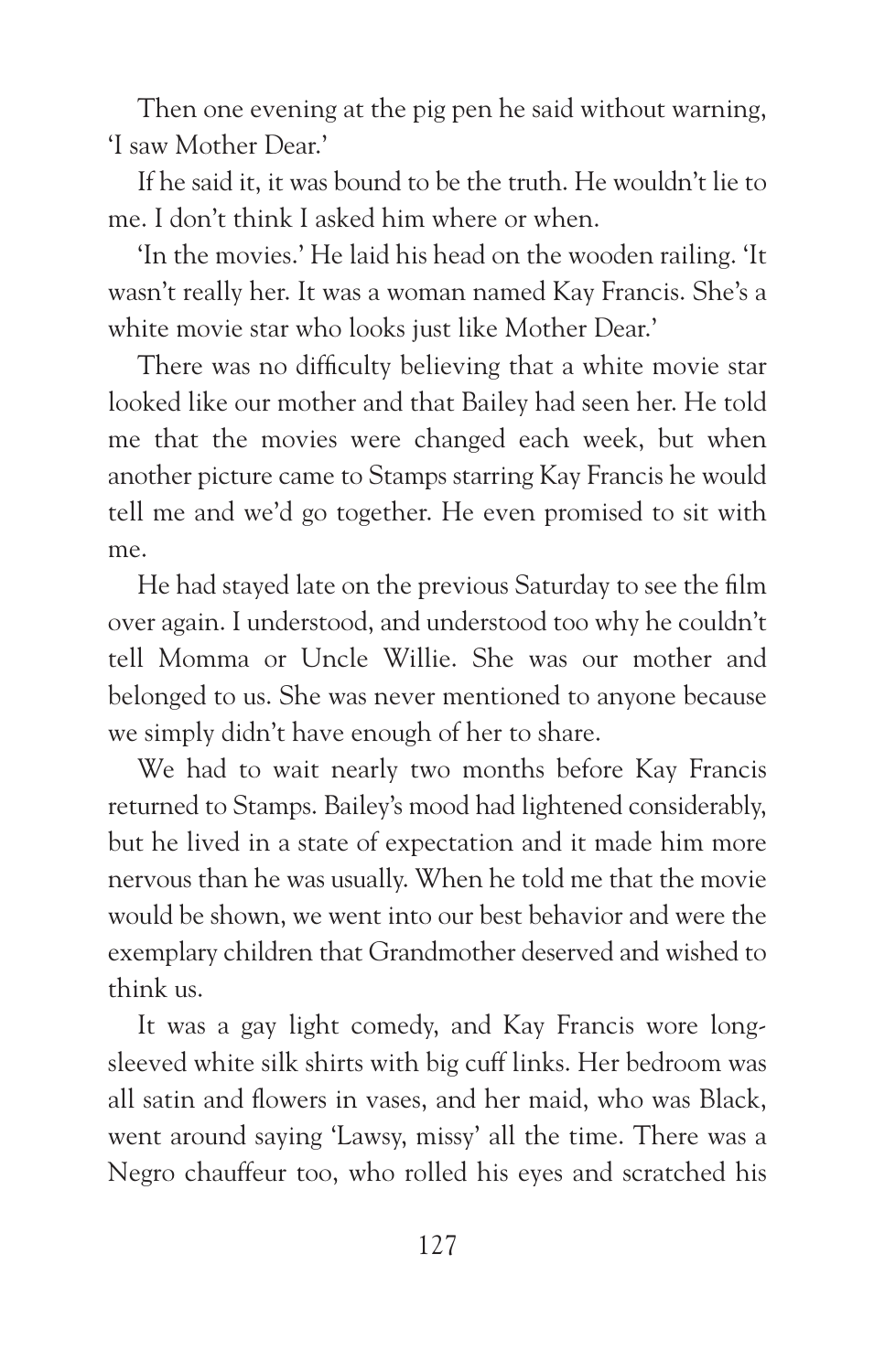head, and I wondered how on earth an idiot like that could be trusted with her beautiful cars.

The whitefolks downstairs laughed every few minutes, throwing the discarded snicker up to the Negroes in the buzzards' roost. The sound would jag around in our air for an indecisive second before the balcony's occupants accepted it and sent their own guffaws to riot with it against the walls of the theater.

I laughed, too, but not at the hateful jokes made on my people. I laughed because, except that she was white, the big movie star looked just like my mother. Except that she lived in a big mansion with a thousand servants, she lived just like my mother. And it was funny to think of the whitefolks not knowing that the woman they were adoring could be my mother's twin, except that she was white and my mother was prettier. Much prettier.

The movie star made me happy. It was extraordinary good fortune to be able to save up one's money and go see one's mother whenever one wanted to. I bounced out of the theater as if I'd been given an unexpected present. But Bailey was cast down again. (I had to beg him not to stay for the next show.) On the way home he stopped at the railroad track and waited for the night freight train. Just before it reached the crossing, he tore out and ran across the tracks.

I was left on the other side in hysteria. Maybe the giant wheels were grinding his bones into a bloody mush. Maybe he tried to catch a boxcar and got flung into the pond and drowned. Or even worse, maybe he caught the train and was forever gone.

When the train passed he pushed himself away from the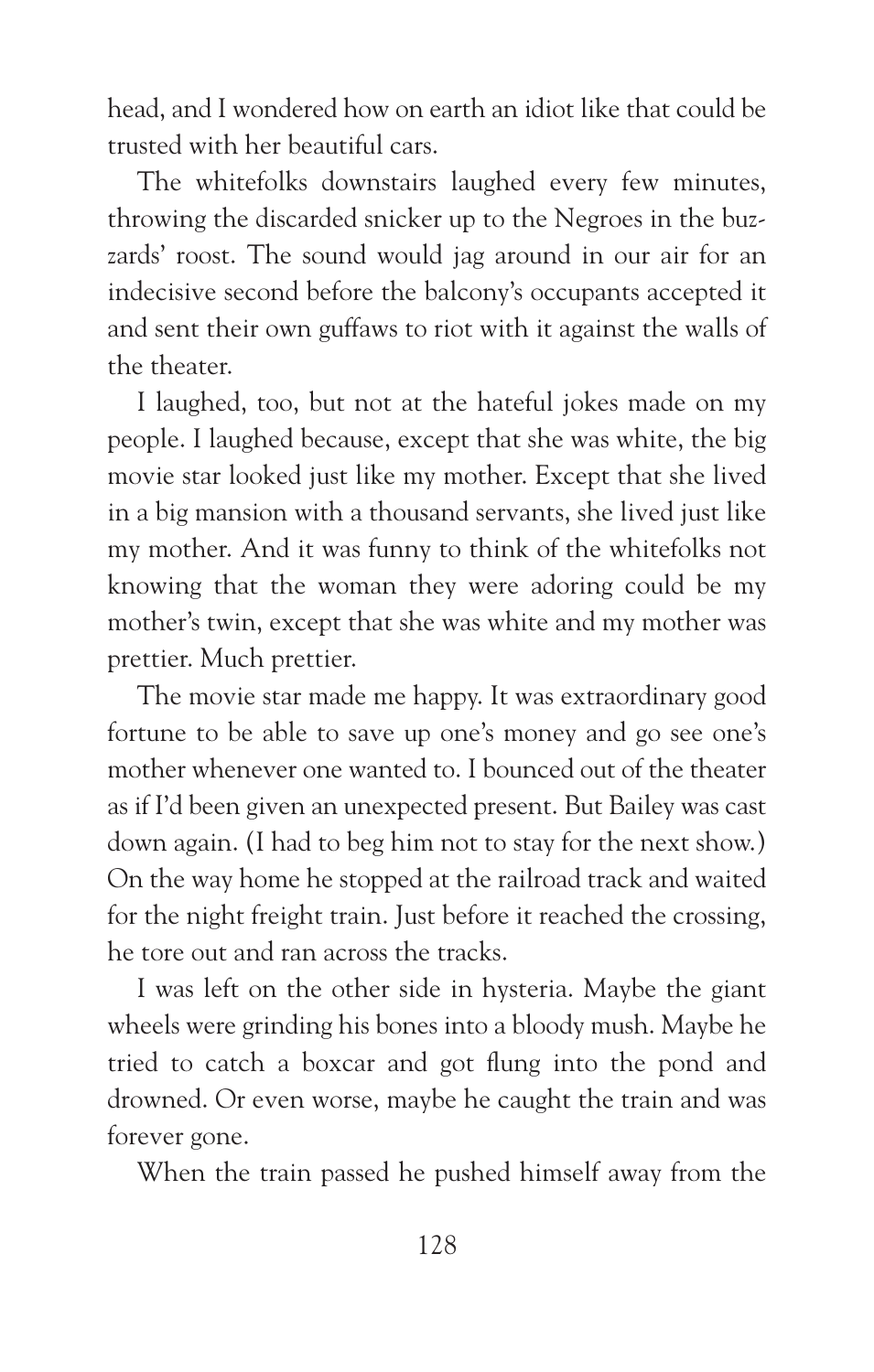pole where he had been leaning, berated me for making all that noise and said, 'Let's go home.'

One year later he did catch a freight, but because of his youth and the inscrutable ways of fate, he didn't find California and his Mother Dear – he got stranded in Baton Rouge, Louisiana, for two weeks.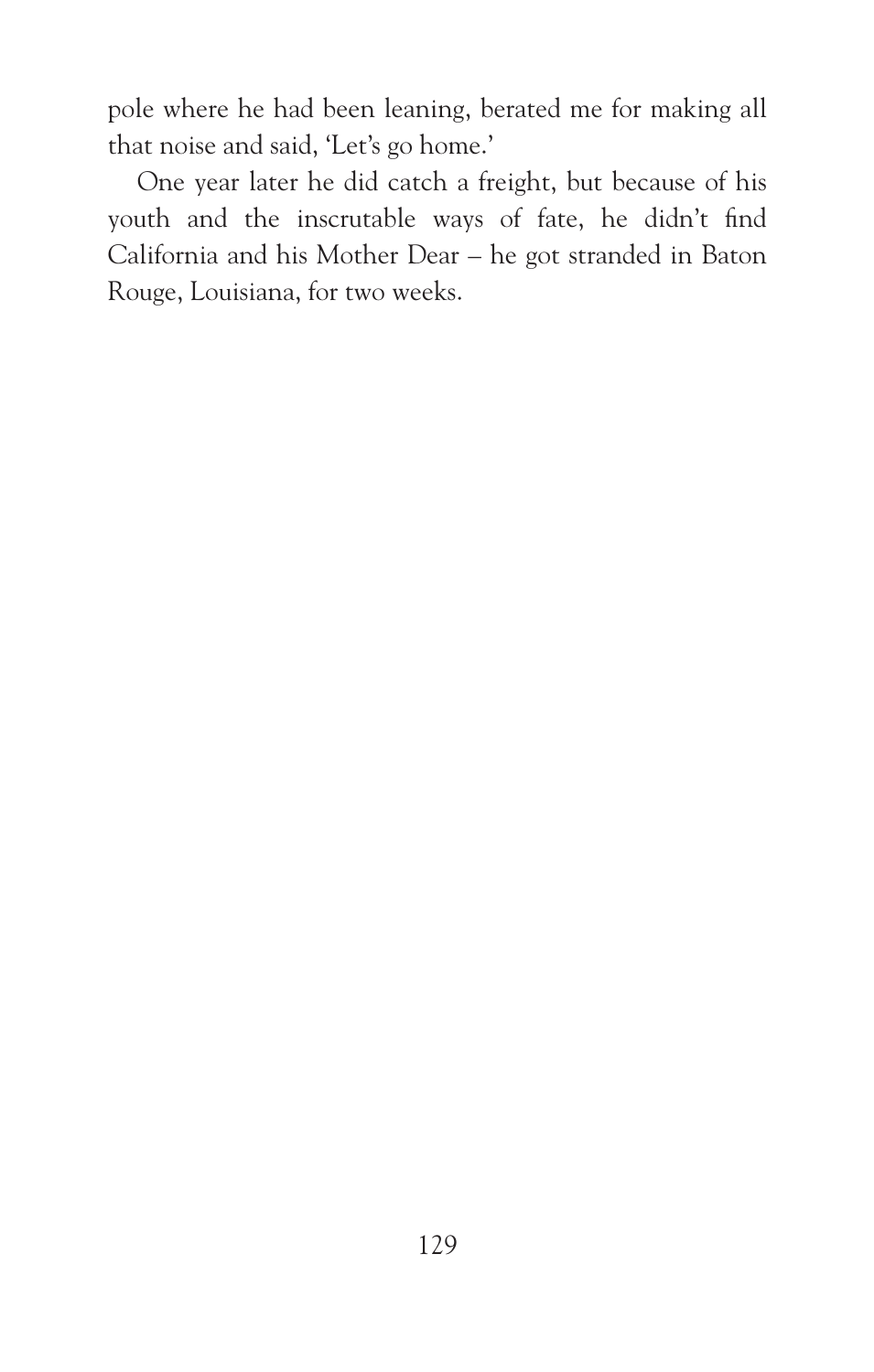18

Another day was over. In the soft dark the cotton truck spilled the pickers out and roared out of the yard with a sound like a giant's fart. The workers stepped around in circles for a few seconds as if they had found themselves unexpectedly in an unfamiliar place. Their minds sagged.

In the Store the men's faces were the most painful to watch, but I seemed to have no choice. When they tried to smile to carry off their tiredness as if it was nothing, the body did nothing to help the mind's attempt at disguise. Their shoulders drooped even as they laughed, and when they put their hands on their hips in a show of jauntiness, the palms slipped the thighs as if the pants were waxed.

'Evening, Sister Henderson. Well, back where we started, huh?'

'Yes, sir, Brother Stewart. Back where you started, bless the Lord.' Momma could not take the smallest achievement for granted. People whose history and future were threatened each day by extinction considered that it was only by divine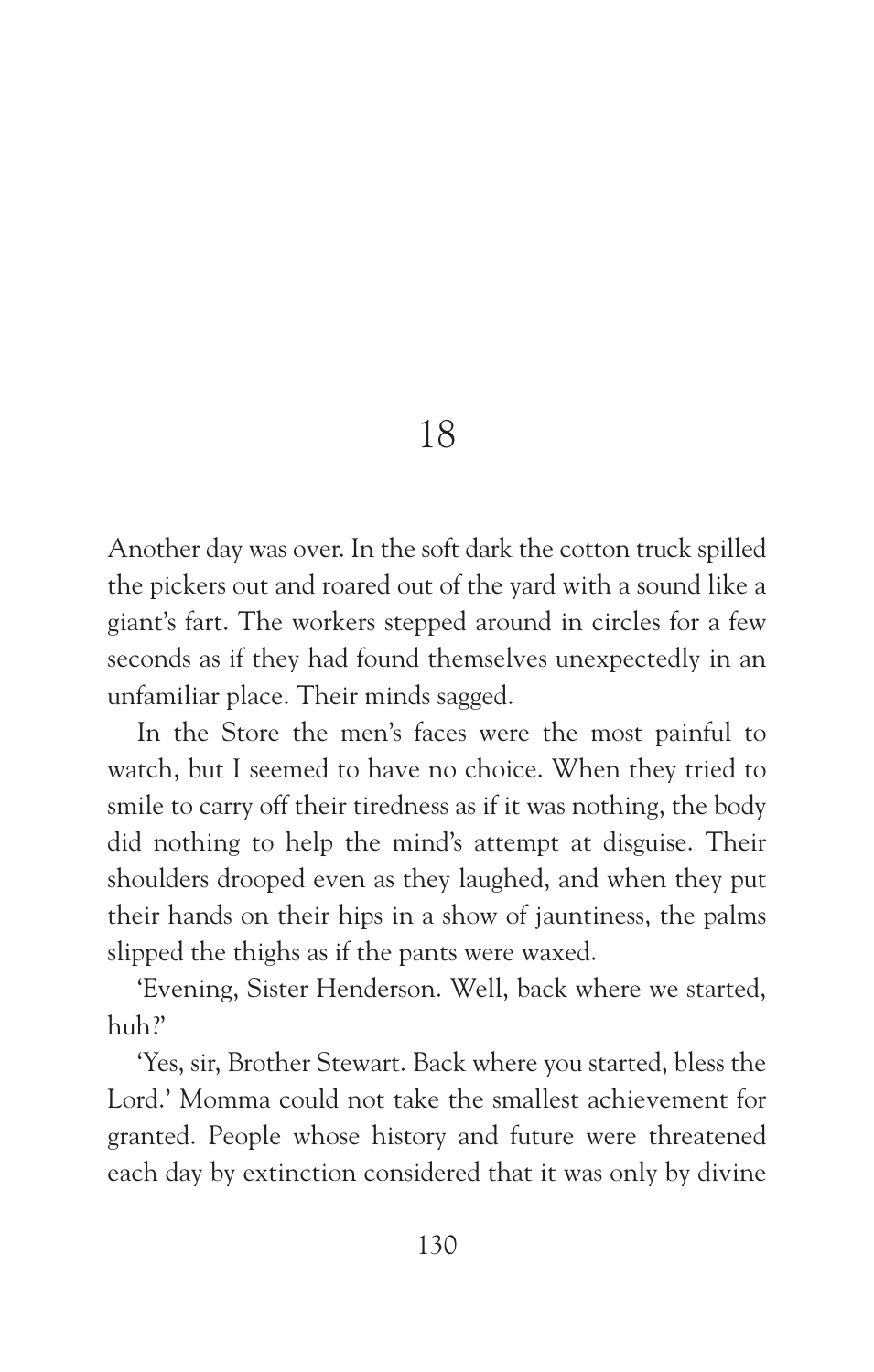intervention that they were able to live at all. I find it interesting that the meanest life, the poorest existence, is attributed to God's will, but as human beings become more affluent, as their living standard and style begin to ascend the material scale, God descends the scale of responsibility at a commensurate speed.

'That's just who get the credit. Yes, ma'am. The blessed Lord.' Their overalls and shirts seemed to be torn on purpose and the cotton lint and dust in their hair gave them the appearance of people who had turned gray in the past few hours.

The women's feet had swollen to fill the discarded men's shoes they wore, and they washed their arms at the well to dislodge dirt and splinters that had accrued to them as part of the day's pickings.

I thought them all hateful to have allowed themselves to be worked like oxen, and even more shameful to try to pretend that things were not as bad as they were. When they leaned too hard on the partly glass candy counter, I wanted to tell them shortly to stand up and 'assume the posture of a man,' but Momma would have beaten me if I'd opened my mouth. She ignored the creaks of the counter under their weight and moved around filling their orders and keeping up a conversation. 'Going to put your dinner on, Sister Williams?' Bailey and I helped Momma, while Uncle Willie sat on the porch and heard the day's account.

'Praise the Lord, no, ma'am. Got enough left over from last night to do us. We going home and get cleaned up to go to the revival meeting.'

Go to church in that cloud of weariness? Not go home and lay those tortured bones in a feather bed? The idea came to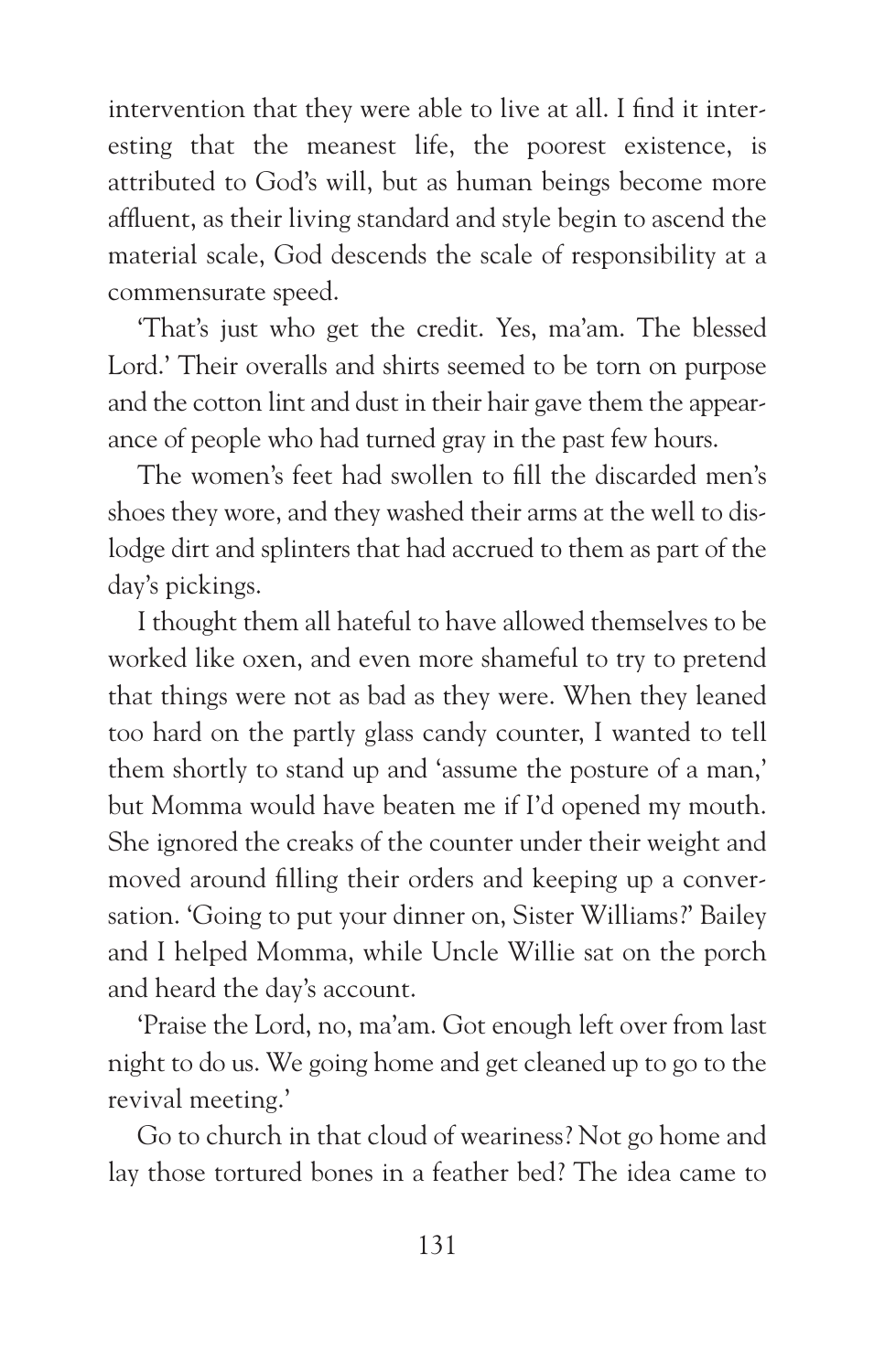me that my people may be a race of masochists and that not only was it our fate to live the poorest, roughest life but that we liked it like that.

'I know what you mean, Sister Williams. Got to feed the soul just like you feed the body. I'm taking the children, too, the Lord willing. Good Book say, "Raise a child in the way he should go and he will not depart from it."'

'That's what it say. Sure is what it say.'

The cloth tent had been set on the flatlands in the middle of a field near the railroad tracks. The earth was carpeted with a silky layer of dried grass and cotton stalks. Collapsible chairs were poked into the still-soft ground and a large wooden cross was hung from the center beam at the rear of the tent. Electric lights had been strung from behind the pulpit to the entrance flap and continued outside on poles made of rough two-byfours.

Approached in the dark the swaying bulbs looked lonely and purposeless. Not as if they were there to provide light or anything meaningful. And the tent, that blurry bright threedimensional A, was so foreign to the cotton field, that it might just get up and fly away before my eyes.

People, suddenly visible in the lamplight, streamed toward the temporary church. The adults' voices relayed the serious intent of their mission. Greetings were exchanged, hushed.

'Evening, sister, how you?'

'Bless the Lord, just trying to make it in.'

Their minds were concentrated on the coming meeting, soul to soul, with God. This was no time to indulge in human concerns or personal questions.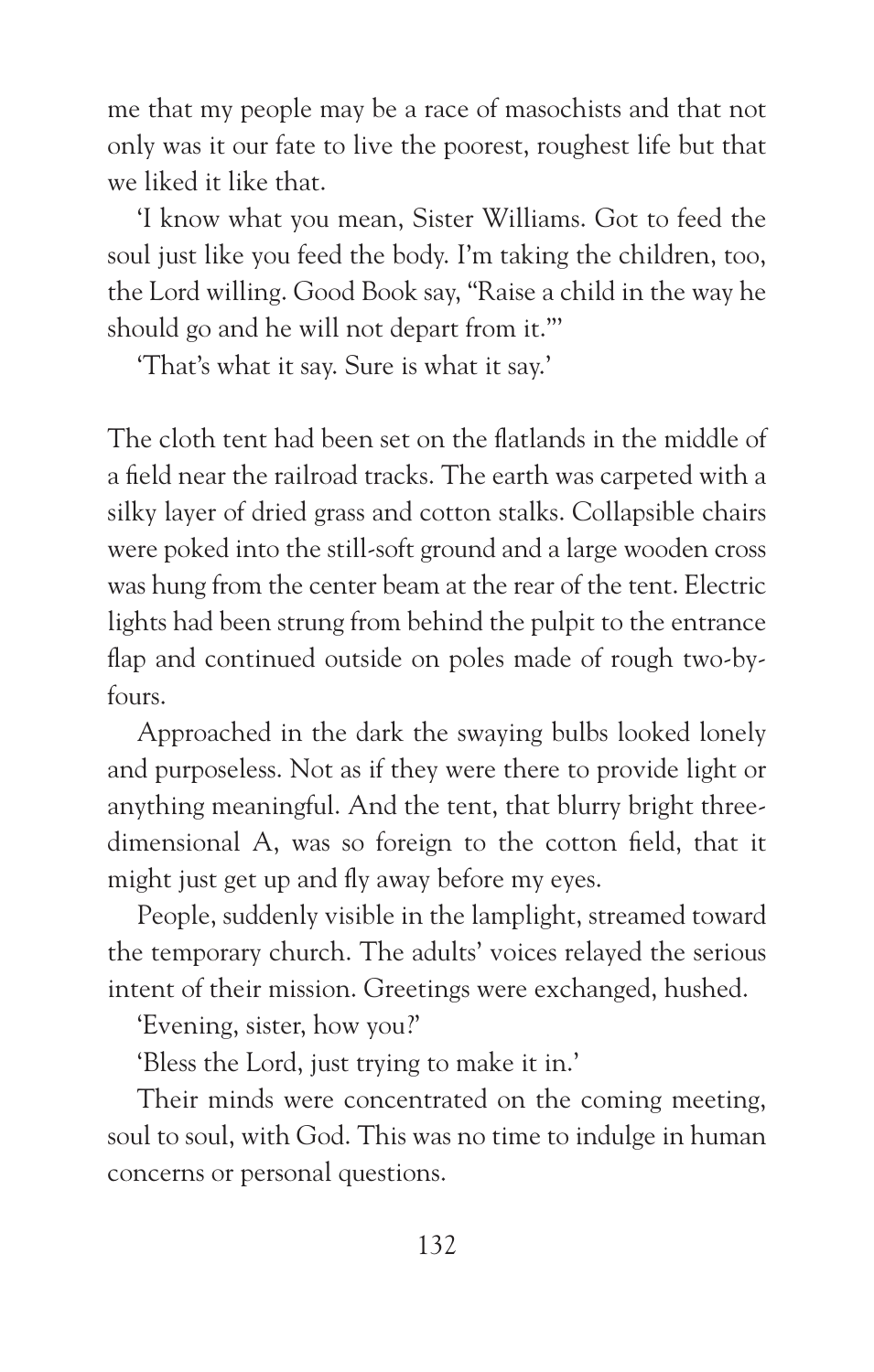'The good Lord give me another day, and I'm thankful.' Nothing personal in that. The credit was God's, and there was no illusion about the Central Position's shifting or becoming less than Itself.

Teenagers enjoyed revivals as much as adults. They used the night outside meetings to play at courting. The impermanence of a collapsible church added to the frivolity, and their eyes flashed and winked and the girls giggled little silver drops in the dusk while the boys postured and swaggered and pretended not to notice. The nearly grown girls wore skirts as tight as the custom allowed and the young men slicked their hair down with Moroline Hairdressing and water.

To small children, though, the idea of praising God in a tent was confusing, to say the least. It seemed somehow blasphemous. The lights hanging slack overhead, the soft ground underneath and the canvas wall that faintly blew in and out, like cheeks puffed with air, made for the feeling of a country fair. The nudgings and jerks and winks of the bigger children surely didn't belong in a church. But the tension of the elders – their expectation, which weighted like a thick blanket over the crowd – was the most perplexing of all.

Would the gentle Jesus care to enter into that transitory setting? The altar wobbled and threatened to overturn and the collection table sat at a rakish angle. One leg had yielded itself to the loose dirt. Would God the Father allow His only Son to mix with this crowd of cotton pickers and maids, washerwomen and handymen? I knew He sent His spirit on Sundays to the church, but after all that was a church and the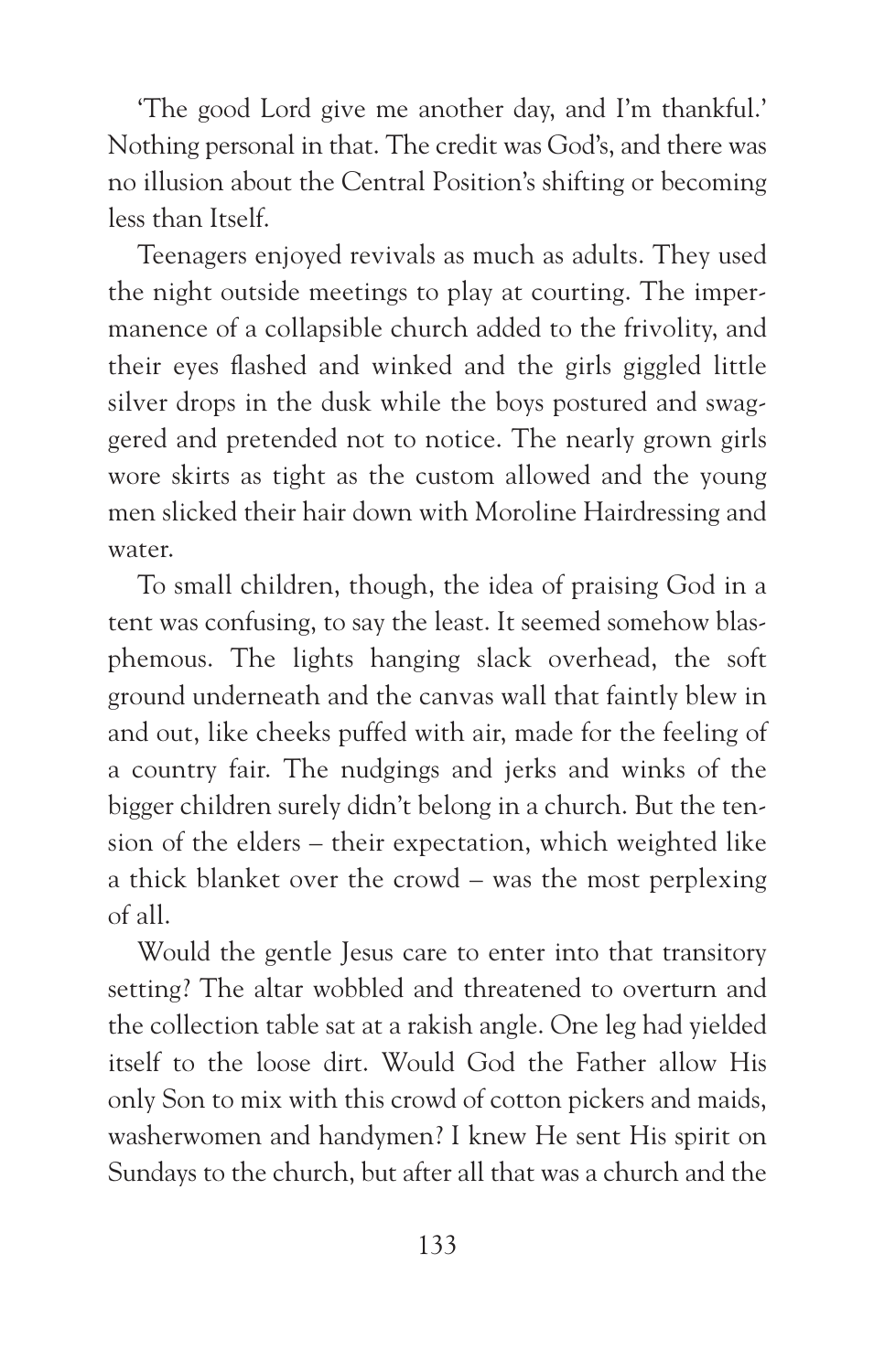people had had all day Saturday to shuffle off the cloak of work and the skin of despair.

Everyone attended the revival meetings. Members of the hoity-toity Mount Zion Baptist Church mingled with the intellectual members of the African Methodist Episcopal and African Methodist Episcopal Zion, and the plain working people of the Christian Methodist Episcopal. These gatherings provided the one time in the year when all of those good village people associated with the followers of the Church of God in Christ. The latter were looked upon with some suspicion because they were so loud and raucous in their services. Their explanation that 'the Good Book say, "Make a joyful noise unto the Lord, and be exceedingly glad"' did not in the least minimize the condescension of their fellow Christians. Their church was far from the others, but they could be heard on Sunday, a half mile away, singing and dancing until they sometimes fell down in a dead faint. Members of the other churches wondered if the Holy Rollers were going to heaven after all their shouting. The suggestion was that they were having their heaven right here on earth.

This was their annual revival.

Mrs. Duncan, a little woman with a bird face, started the service. 'I know I'm a witness for my Lord . . . I know I'm a witness for my Lord, I know I'm a witness . . .'

Her voice, a skinny finger, stabbed high up in the air and the church responded. From somewhere down front came the jangling sound of a tambourine. Two beats on 'know,' two beats on 'I'm a' and two beats on the end of 'witness.'

Other voices joined the near shriek of Mrs. Duncan. They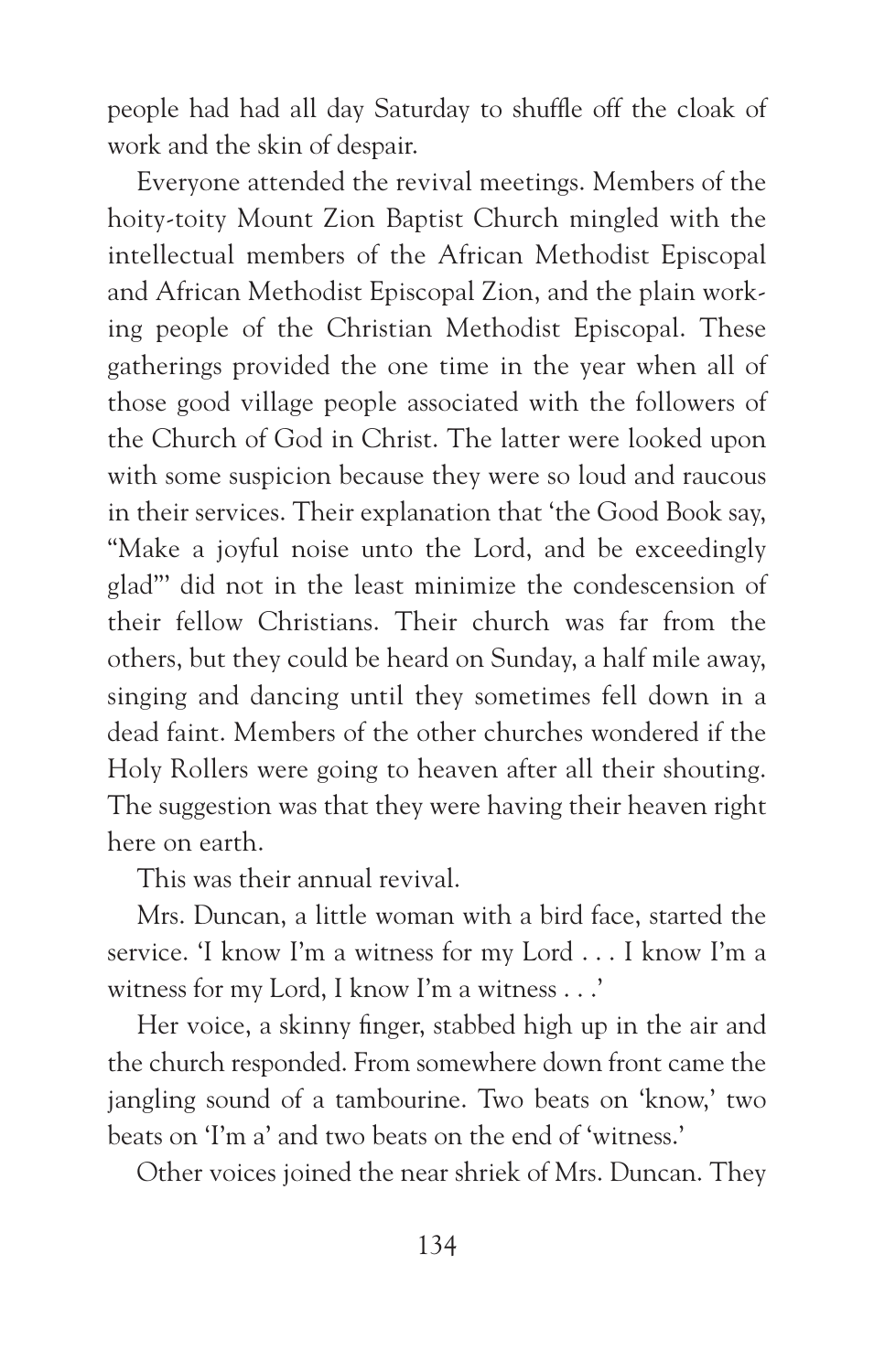crowded around and tenderized the tone. Handclaps snapped in the roof and solidified the beat. When the song reached its peak in sound and passion, a tall, thin man who had been kneeling behind the altar all the while stood up and sang with the audience for a few bars. He stretched out his long arms and grasped the platform. It took some time for the singers to come off their level of exaltation, but the minister stood resolute until the song unwound like a child's playtoy and lay quieted in the aisles.

'Amen.' He looked at the audience.

'Yes, sir, amen.' Nearly everyone seconded him.

'I say, Let the church say "Amen."'

Everyone said, 'Amen.'

'Thank the Lord. Thank the Lord.'

'That's right, thank the Lord. Yes, Lord. Amen.'

'We will have prayer, led by Brother Bishop.'

Another tall, brown-skinned man wearing square glasses walked up to the altar from the front row. The minister knelt at the right and Brother Bishop at the left.

'Our Father' – he was singing – 'You who took my feet out the mire and clay –'

The church moaned, 'Amen.'

'You who saved my soul. One day. Look, sweet Jesus. Look down, on these your suffering children –'

The church begged, 'Look down, Lord.'

'Build us up where we're torn down . . . Bless the sick and the afflicted . . .'

It was the usual prayer. Only his voice gave it something new. After every two words he gasped and dragged the air over his vocal cords, making a sound like an inverted grunt. 'You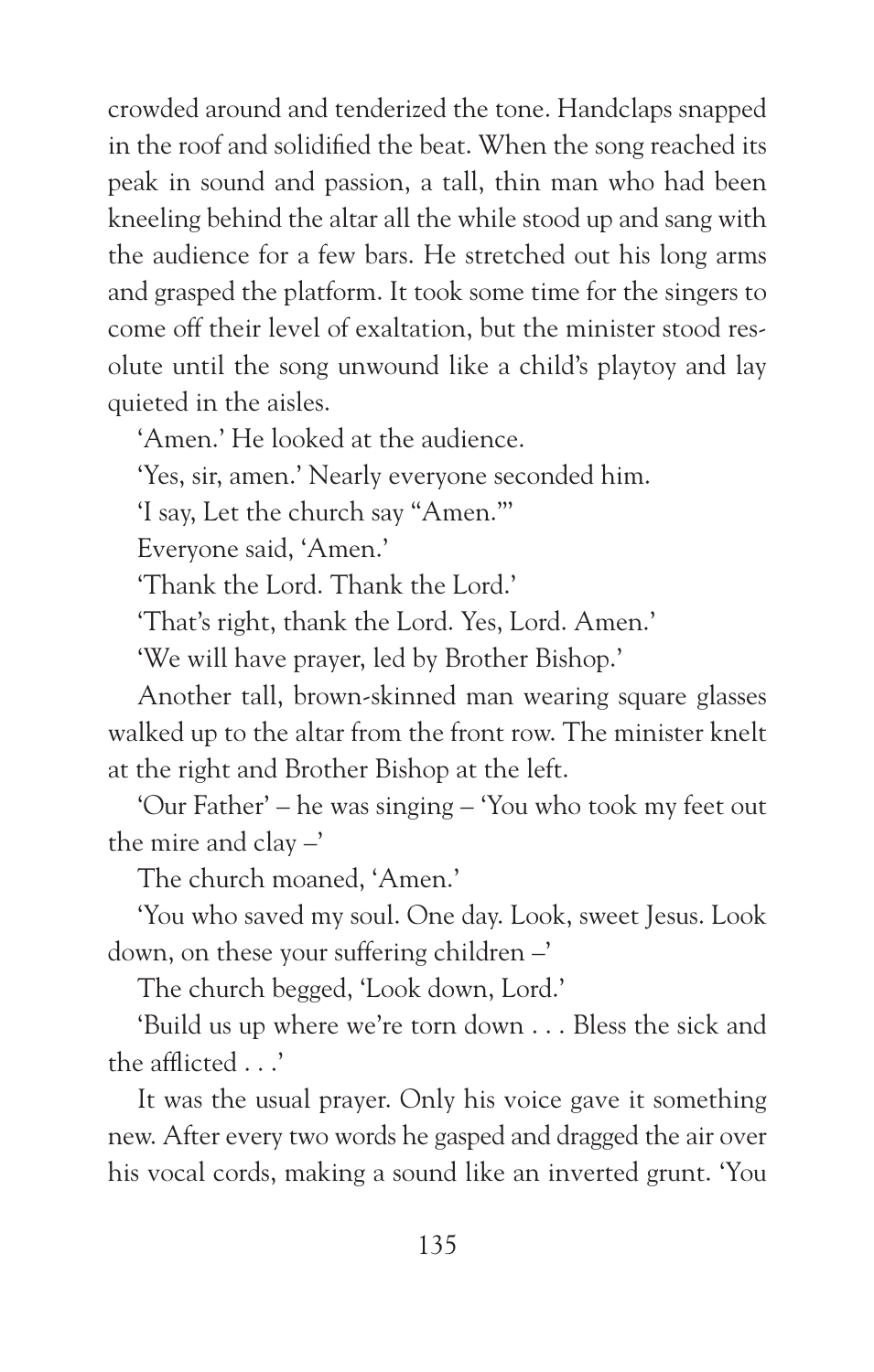who' – grunt – 'saved my' – gasp – 'soul one' – inhalation – 'day' – humph.

Then the congregation, led again by Mrs. Duncan, flew into 'Precious Lord, take my hand, lead me on, let me stand.' It was sung at a faster clip than the usual one in the C.M.E. Church, but at that tempo it worked. There was a joy about the tune that changed the meaning of its sad lyrics. 'When the darkness appears, and the night draweth near and my life is almost gone . . .' There seemed to be an abandon which suggested that with all those things it should be a time for great rejoicing.

The serious shouters had already made themselves known, and their fans (cardboard advertisements from Texarkana's largest Negro funeral home) and lacy white handkerchiefs waved high in the air. In their dark hands they looked like small kites without the wooden frames.

The tall minister stood again at the altar. He waited for the song and the revelry to die.

He said, 'Amen. Glory.'

The church skidded off the song slowly. 'Amen. Glory.'

He still waited, as the last notes remained in the air, staircased on top of each other. 'At the river I stand –' 'I stand, guide my feet –' 'Guide my feet, take my hand.' Sung like the last circle in a round. Then quiet descended.

The Scripture reading was from Matthew, twenty-fifth chapter, thirtieth verse through the forty-sixth.

His text for the sermon was 'The least of these.'

After reading the verses to the accompaniment of a few Amens he said, 'First Corinthians tells me, "Even if I have the tongue of men and of angels and have not charity, I am as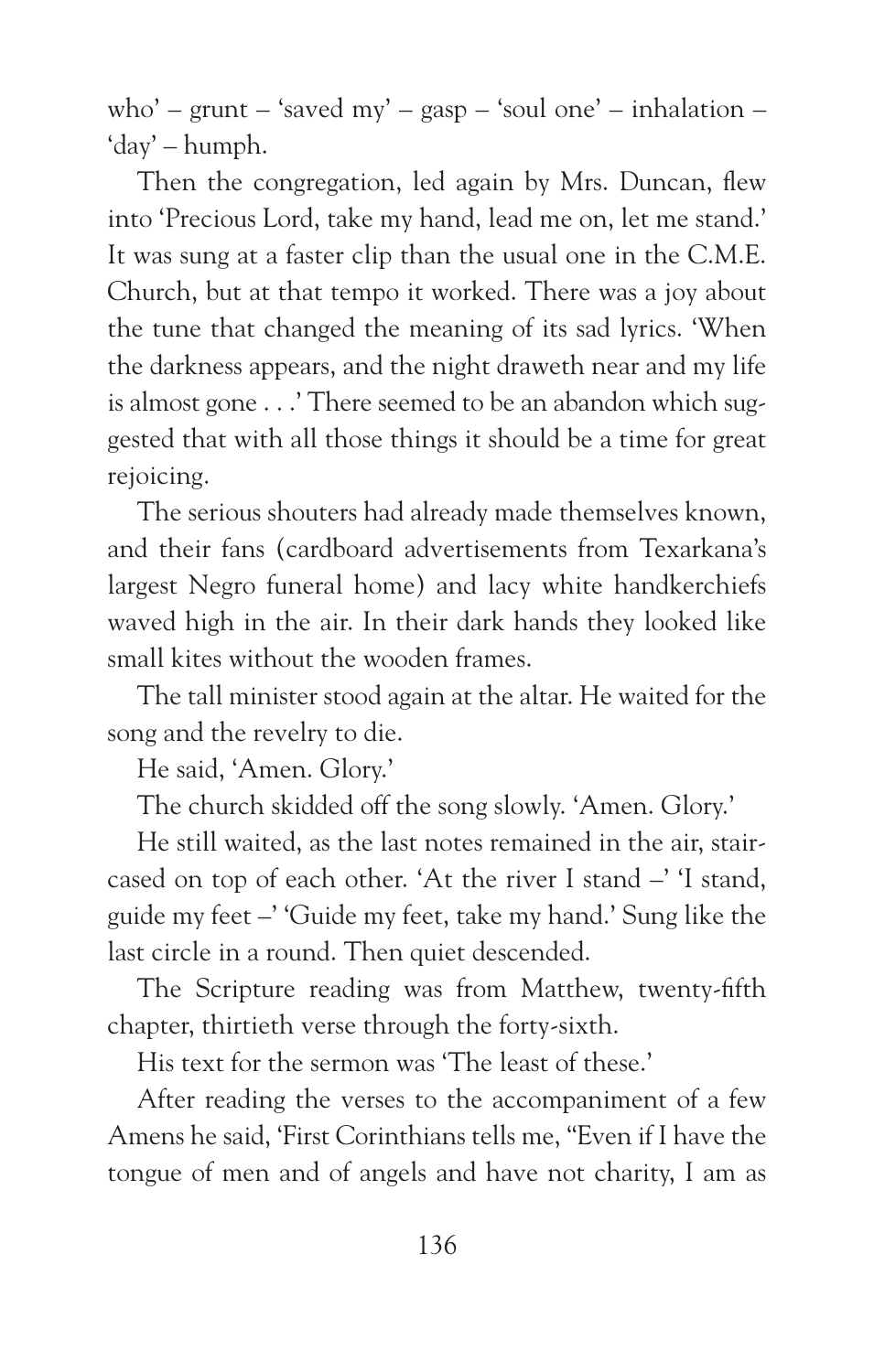nothing. Even if I give all my clothes to the poor and have not charity, I am as nothing. Even if I give my body to be burned and have not charity it availeth me nothing. Burned, I say, and have not charity, it availeth nothing." I have to ask myself, what is this thing called Charity? If good deeds are not charity –'

The church gave in quickly. 'That's right, Lord.'

'– if giving my flesh and blood is not charity?'

'Yes, Lord.'

'I have to ask myself what is this charity they talking so much about.'

I had never heard a preacher jump into the muscle of his sermon so quickly. Already the humming pitch had risen in the church, and those who knew had popped their eyes in anticipation of the coming excitement. Momma sat treetrunk still, but she had balled her handkerchief in her hand and only the corner, which I had embroidered, stuck out.

'As I understand it, charity vaunteth not itself. Is not puffed up.' He blew himself up with a deep breath to give us the picture of what Charity was not. 'Charity don't go around saying "I give you food and I give you clothes and by rights you ought to thank me."'

The congregation knew whom he was talking about and voiced agreement with his analysis. 'Tell the truth, Lord.'

'Charity don't say, "Because I give you a job, you got to bend your knee to me."' The church was rocking with each phrase. 'It don't say, "Because I pays you what you due, you got to call me master." It don't ask me to humble myself and belittle myself. That ain't what Charity is.'

Down front to the right, Mr. and Mrs. Stewart, who only a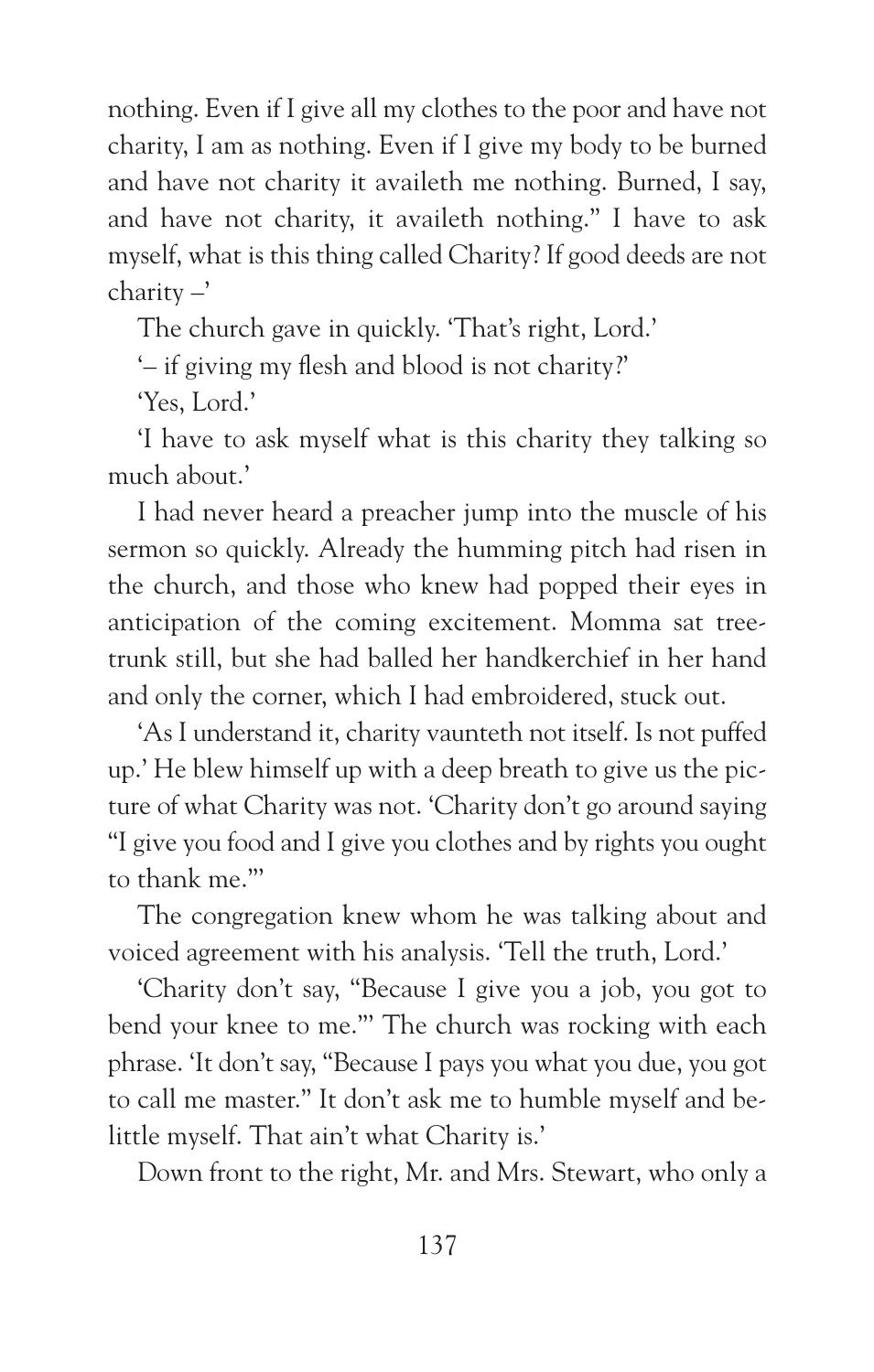few hours earlier had crumbled in our front yard, defeated by the cotton rows, now sat on the edges of their rickety-rackety chairs. Their faces shone with the delight of their souls. The mean whitefolks was going to get their comeuppance. Wasn't that what the minister said, and wasn't he quoting from the words of God Himself? They had been refreshed with the hope of revenge and the promise of justice.

'Aaagh. Raagh. I said . . . Charity. Woooooo, a Charity. It don't want nothing for itself. It don't want to be bossman . . . Waah . . . It don't want to be headman . . . Waah . . . It don't want to be foreman . . . Waah . . . It . . . I'm talking about Charity . . . It don't want . . . Oh Lord . . . help me tonight . . . It don't want to be bowed to and scraped at . . .'

America's historic bowers and scrapers shifted easily and happily in the makeshift church. Reassured that although they might be the lowest of the low they were at least not uncharitable, and 'in that great Gettin' Up Morning, Jesus was going to separate the sheep (them) from the goats (the whitefolks).'

'Charity is simple.' The church agreed, vocally.

'Charity is poor.' That was us he was talking about.

'Charity is plain.' I thought, that's about right. Plain and simple.

'Charity is  $\dots$  Oh, Oh, Oh. Cha – ri – ty. Where are you? Wooo . . . Charity . . . Hump.'

One chair gave way and the sound of splintering wood split the air in the rear of the church.

'I call you and you don't answer. Woooh, oh Charity.'

Another holler went up in front of me, and a large woman flopped over, her arms above her head like a candidate for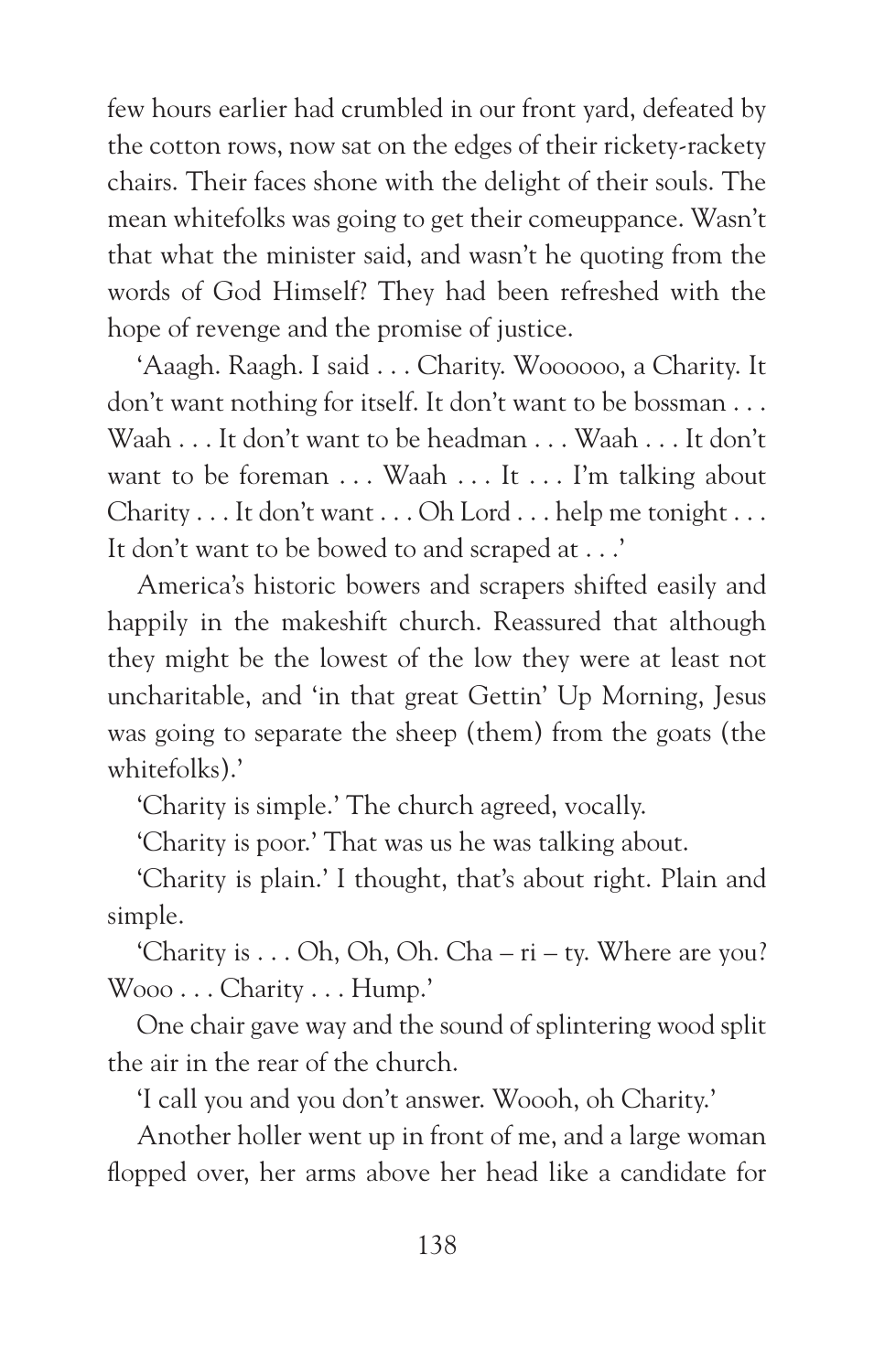baptism. The emotional release was contagious. Little screams burst around the room like Fourth of July firecrackers.

The minister's voice was a pendulum. Swinging left and down and right and down and left and – 'How can you claim to be my brother, and hate me? Is that Charity? How can you claim to be my sister and despise me? Is that supposed to be Charity? How can you claim to be my friend and misuse and wrongfully abuse me? Is that Charity? Oh, my children, I stopped by here –'

The church swung on the end of his phrases. Punctuating. Confirming. 'Stop by here, Lord.'

'– to tell you, to open your heart and let Charity reign. Forgive your enemies for His sake. Show the Charity that Jesus was speaking of to this sick old world. It has need of the charitable giver.' His voice was falling and the explosions became fewer and quieter.

'And now I repeat the words of the Apostle Paul, and "now abideth faith, hope and charity, these three; but the greatest of these is charity."'

The congregation lowed with satisfaction. Even if they were society's pariahs, they were going to be angels in a marble white heaven and sit on the right hand of Jesus, the Son of God. The Lord loved the poor and hated those cast high in the world. Hadn't He Himself said it would be easier for a camel to go through the eye of a needle than for a rich man to enter heaven? They were assured that they were going to be the only inhabitants of that land of milk and honey, except of course a few whitefolks like John Brown who history books said was crazy anyway. All the Negroes had to do generally, and those at the revival especially, was bear up under this life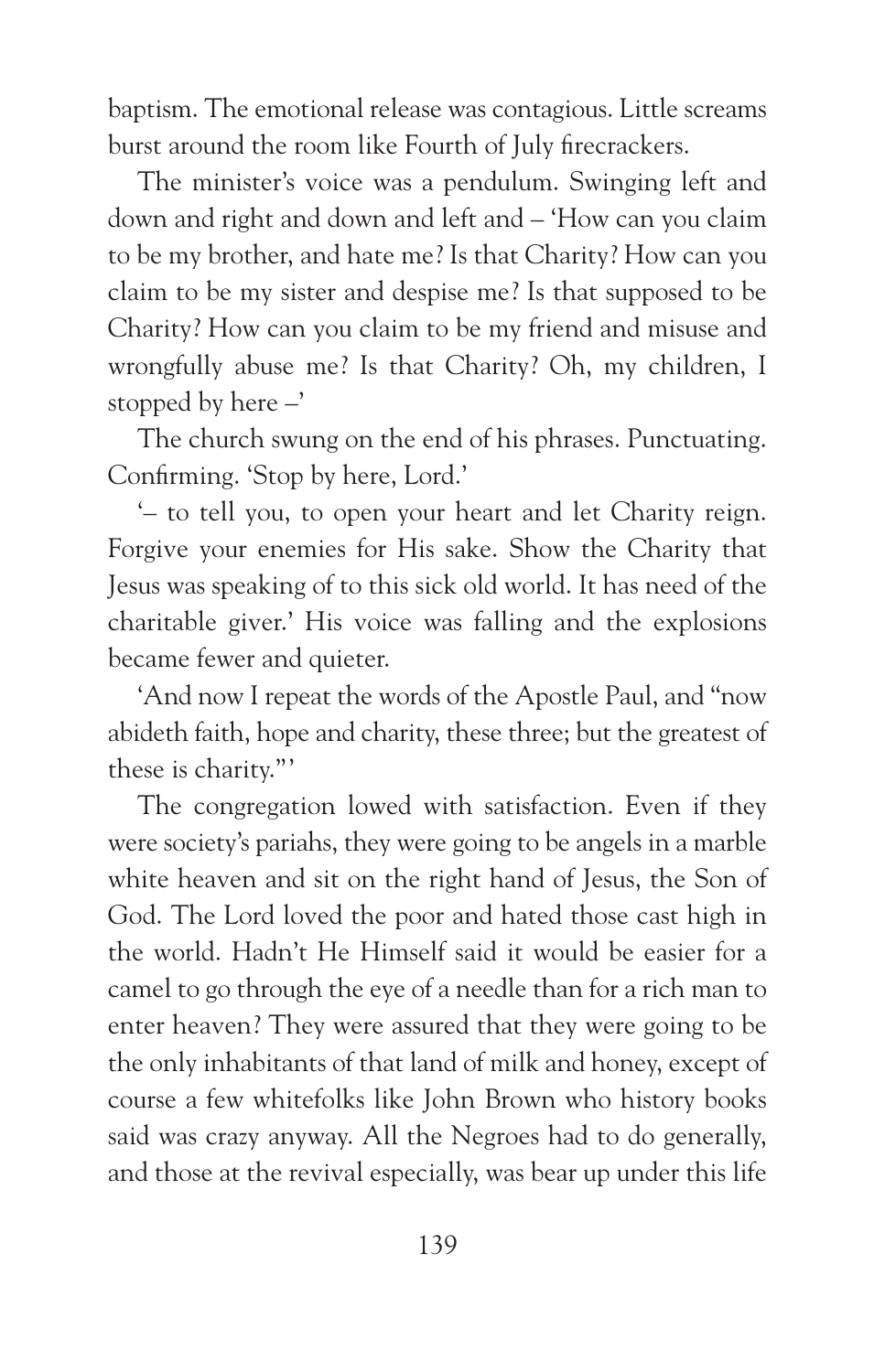of toil and cares, because a blessed home awaited them in the far-off bye and bye.

'Bye and bye, when the morning come, when all the saints of God's are gathering home, we will tell the story of how we overcome and we'll understand it better bye and bye.'

A few people who had fainted were being revived on the side aisles when the evangelist opened the doors of the church. Over the sounds of 'Thank you, Jesus,' he started a long-meter hymn:

> 'I came to Jesus, as I was, worried, wounded and sad, I found in Him a resting place, And He has made me glad.'

The old ladies took up the hymn and shared it in tight harmony. The humming crowd began to sound like tired bees, restless and anxious to get home.

'All those under the sound of my voice who have no spiritual home, whose hearts are burdened and heavy-ladened, let them come. Come before it's too late. I don't ask you to join the Church of God in Christ. No. I'm a servant of God, and in this revival, we are out to bring straying souls to Him. So if you join this evening, just say which church you want to be affiliated with, and we will turn you over to a representative of that church body. Will one deacon of the following churches come forward?'

That was revolutionary action. No one had ever heard of a minister taking in members for another church. It was our first look at Charity among preachers. Men from the A.M.E.,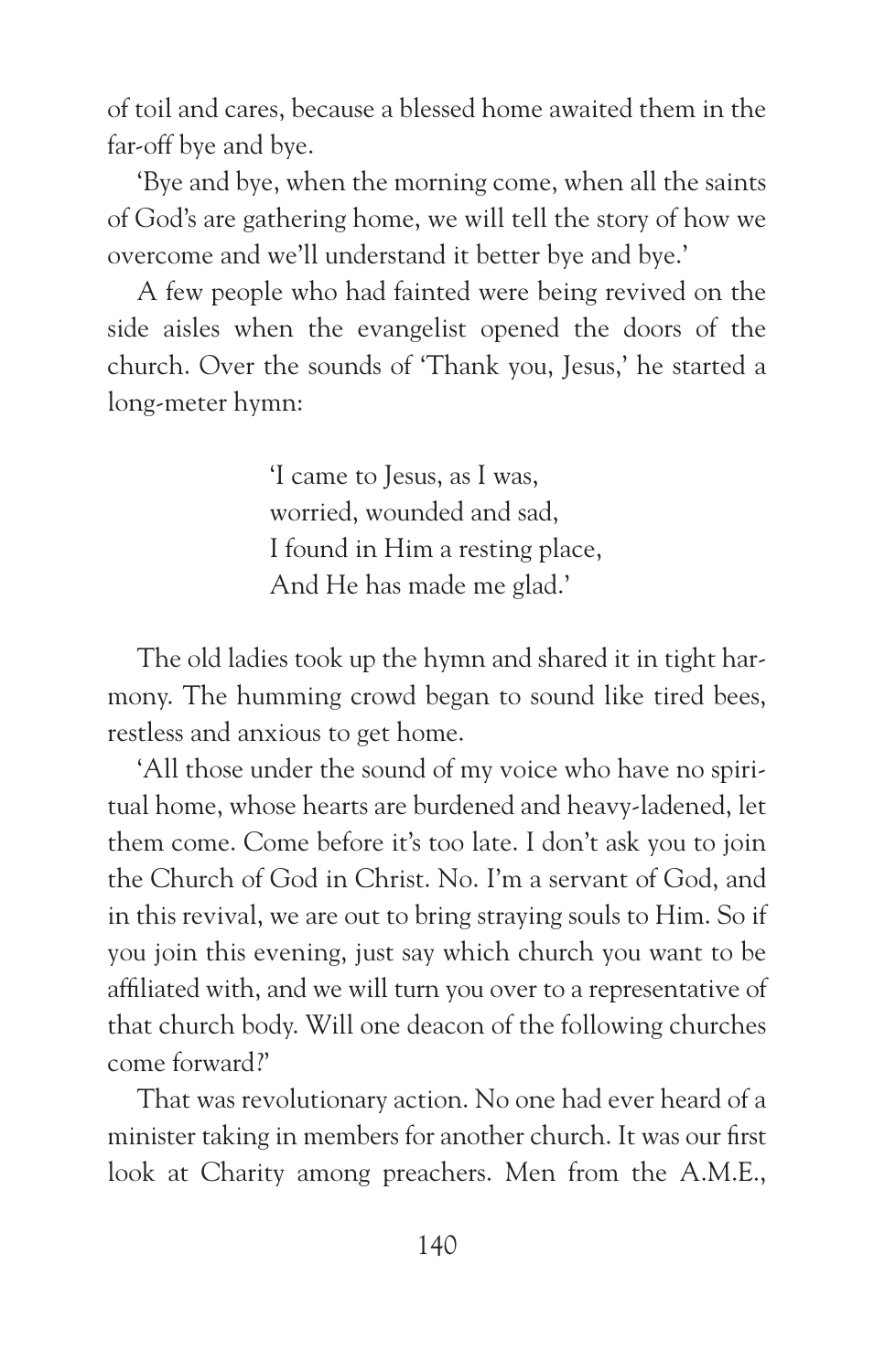A.M.E.Z., Baptist and C.M.E. churches went down front and assumed stances a few feet apart. Converted sinners flowed down the aisles to shake hands with the evangelist and stayed at his side or were directed to one of the men in line. Over twenty people were saved that night.

There was nearly as much commotion over the saving of the sinners as there had been during the gratifying melodic sermon.

The Mothers of the Church, old ladies with white lace disks pinned to their thinning hair, had a service all their own. They walked around the new converts singing,

> 'Before this time another year, I may be gone, In some lonesome graveyard, Oh, Lord, how long?'

When the collection was taken up and the last hymn given to the praise of God, the evangelist asked that everyone in his presence rededicate his soul to God and his life's work to Charity. Then we were dismissed.

Outside and on the way home, the people played in their magic, as children poke in mud pies, reluctant to tell themselves that the game was over.

'The Lord touched him tonight, didn't He?'

'Surely did. Touched him with a mighty fire.'

'Bless the Lord. I'm glad I'm saved.'

'That's the truth. It make a whole lot of difference.'

'I wish them people I works for could of heard that sermon. They don't know what they letting theyselves in for.'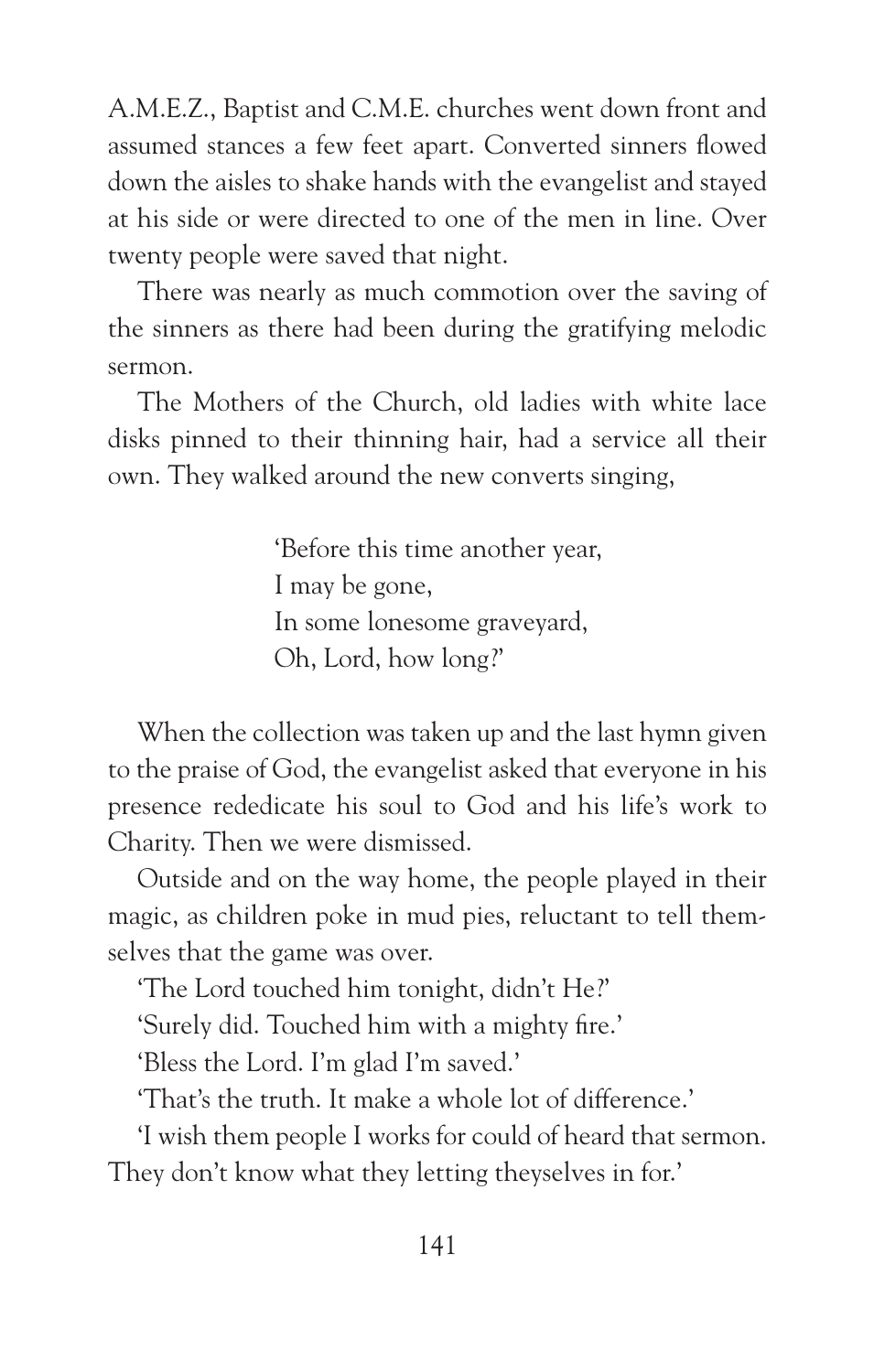'Bible say, "He who can hear, let him hear. He who can't, shame on 'em."'

They basked in the righteousness of the poor and the exclusiveness of the downtrodden. Let the whitefolks have their money and power and segregation and sarcasm and big houses and schools and lawns like carpets, and books, and mostly – mostly – let them have their whiteness. It was better to be meek and lowly, spat upon and abused for this little time than to spend eternity frying in the fires of hell. No one would have admitted that the Christian and charitable people were happy to think of their oppressors' turning forever on the Devil's spit over the flames of fire and brimstone.

But that was what the Bible said and it didn't make mistakes. 'Ain't it said somewhere in there that "before one word of this changes, heaven and earth shall fall away?" Folks going to get what they deserved.'

When the main crowd of worshipers reached the short bridge spanning the pond, the ragged sound of honky-tonk music assailed them. A barrelhouse blues was being shouted over the stamping of feet on a wooden floor. Miss Grace, the good-time woman, had her usual Saturday-night customers. The big white house blazed with lights and noise. The people inside had forsaken their own distress for a little while.

Passing near the din, the godly people dropped their heads and conversation ceased. Reality began its tedious crawl back into their reasoning. After all, they were needy and hungry and despised and dispossessed, and sinners the world over were in the driver's seat. How long, merciful Father? How long?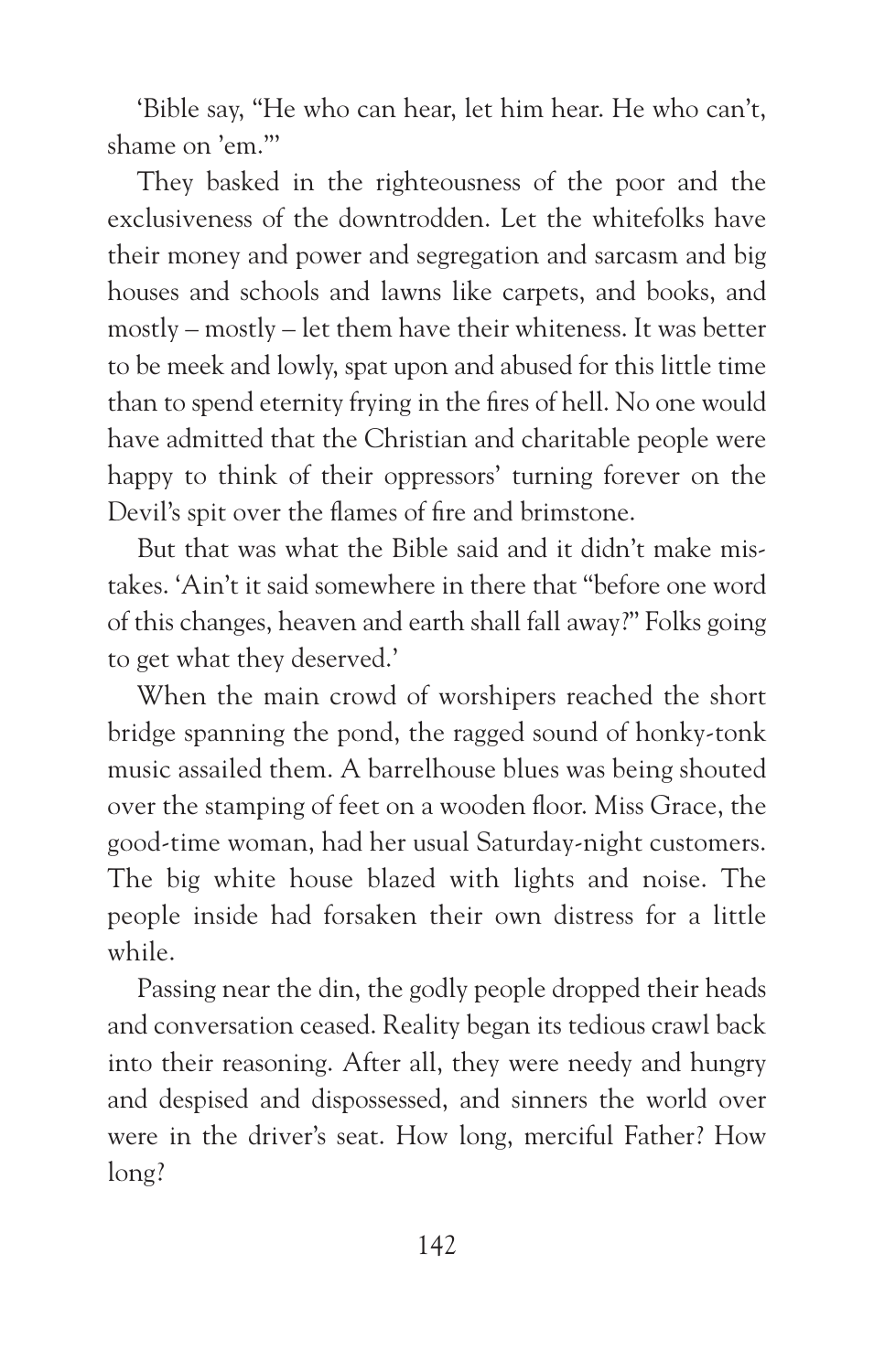A stranger to the music could not have made a distinction between the songs sung a few minutes before and those being danced to in the gay house by the railroad tracks. All asked the same questions. How long, oh God? How long?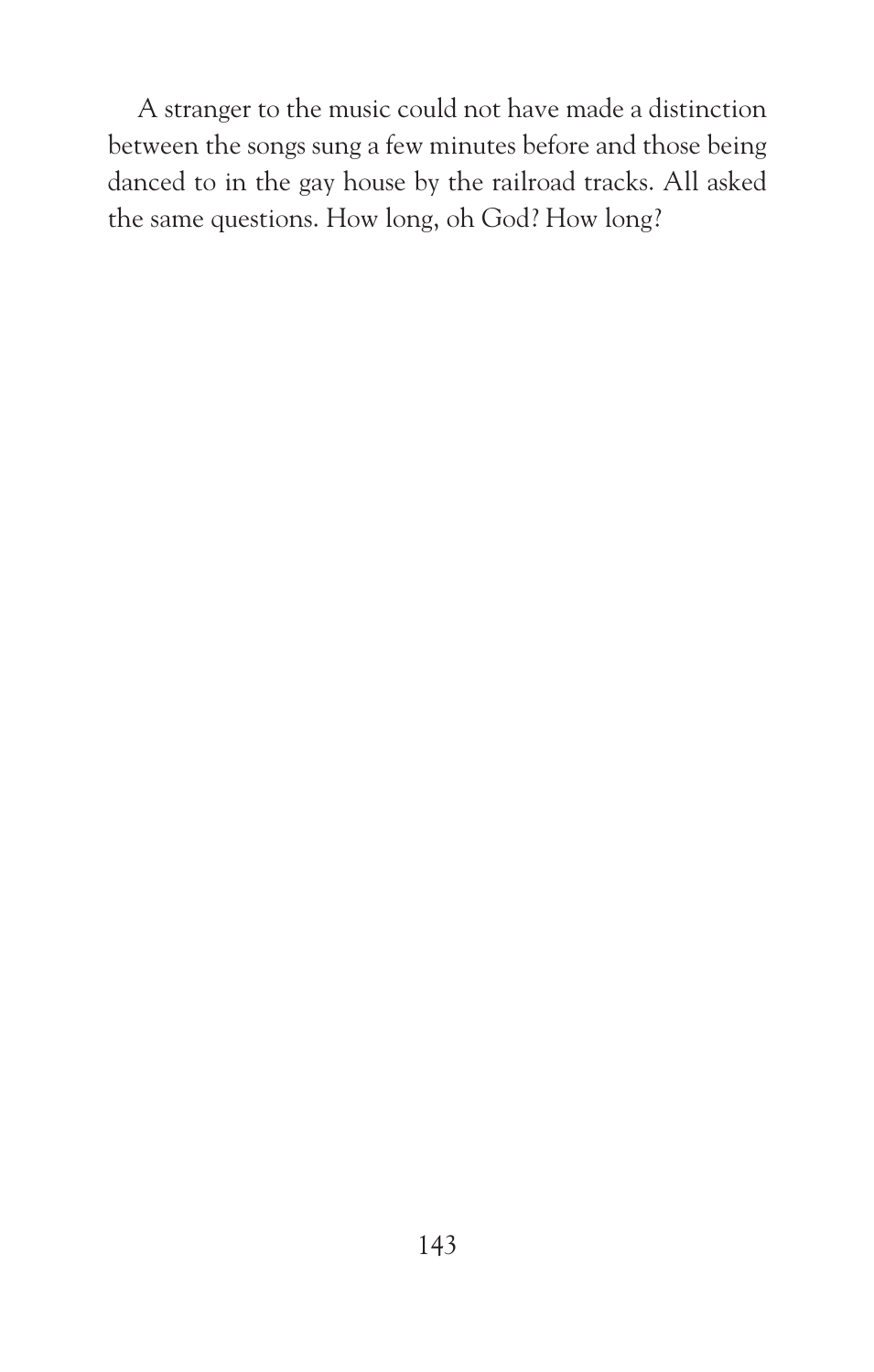19

The last inch of space was filled, yet people continued to wedge themselves along the walls of the Store. Uncle Willie had turned the radio up to its last notch so that youngsters on the porch wouldn't miss a word. Women sat on kitchen chairs, dining-room chairs, stools and upturned wooden boxes. Small children and babies perched on every lap available and men leaned on the shelves or on each other.

The apprehensive mood was shot through with shafts of gaiety, as a black sky is streaked with lightning.

'I ain't worried 'bout this fight. Joe's gonna whip that cracker like it's open season.'

'He gone whip him till that white boy call him Momma.'

At last the talking was finished and the string-along songs about razor blades were over and the fight began.

'A quick jab to the head.' In the Store the crowd grunted. 'A left to the head and a right and another left.' One of the listeners cackled like a hen and was quieted.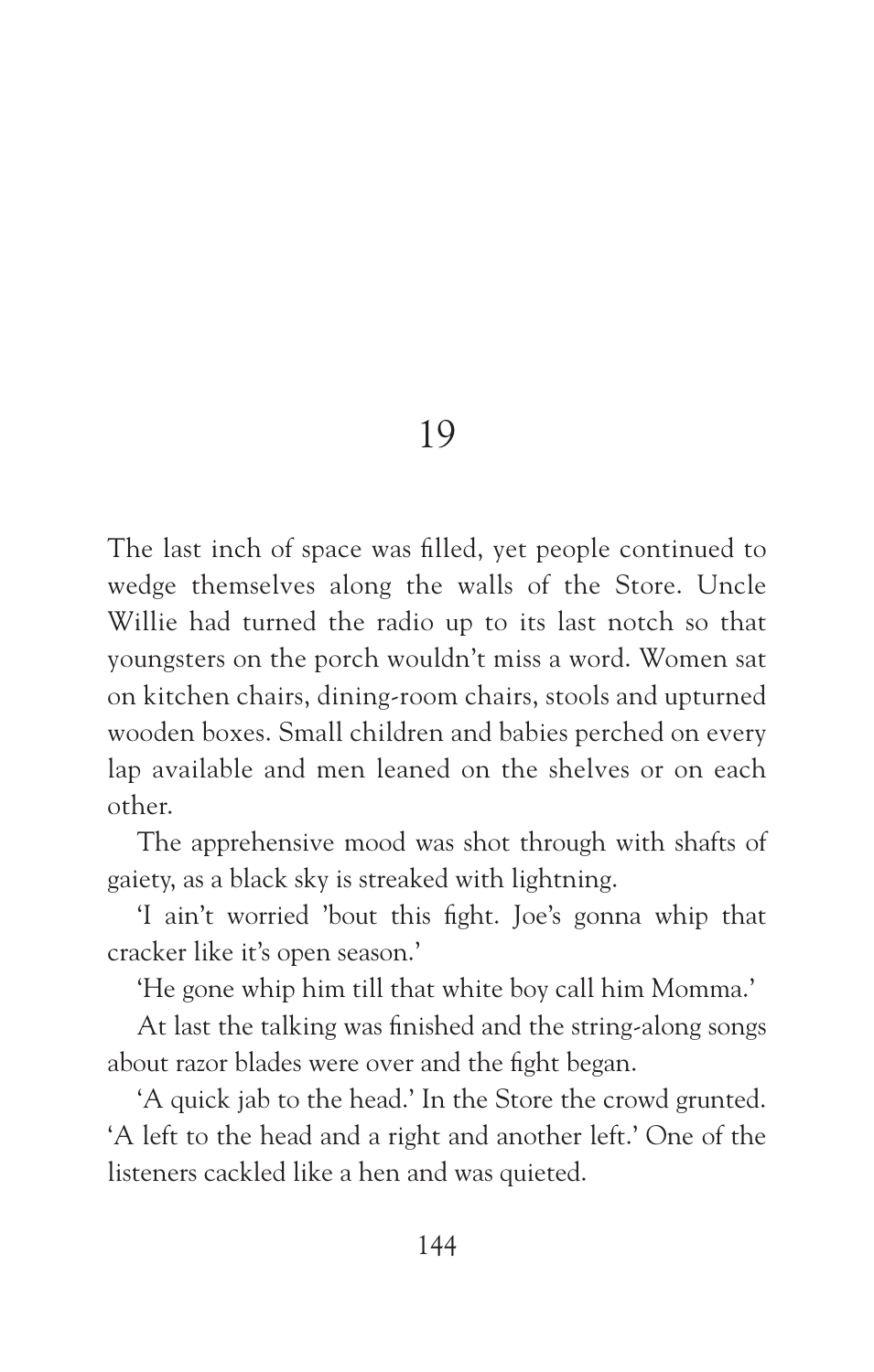'They're in a clench, Louis is trying to fight his way out.'

Some bitter comedian on the porch said, 'That white man don't mind hugging that niggah now, I betcha.'

'The referee is moving in to break them up, but Louis finally pushed the contender away and it's an uppercut to the chin. The contender is hanging on, now he's backing away. Louis catches him with a short left to the jaw.'

A tide of murmuring assent poured out the doors and into the yard.

'Another left and another left. Louis is saving that mighty right . . .' The mutter in the Store had grown into a baby roar and it was pierced by the clang of a bell and the announcer's 'That's the bell for round three, ladies and gentlemen.'

As I pushed my way into the Store I wondered if the announcer gave any thought to the fact that he was addressing as 'ladies and gentlemen' all the Negroes around the world who sat sweating and praying, glued to their 'master's voice.'

There were only a few calls for R. C. Colas, Dr. Peppers, and Hire's root beer. The real festivities would begin after the fight. Then even the old Christian ladies who taught their children and tried themselves to practice turning the other cheek would buy soft drinks, and if the Brown Bomber's victory was a particularly bloody one they would order peanut patties and Baby Ruths also.

Bailey and I lay the coins on top of the cash register. Uncle Willie didn't allow us to ring up sales during a fight. It was too noisy and might shake up the atmosphere. When the gong rang for the next round we pushed through the near-sacred quiet to the herd of children outside.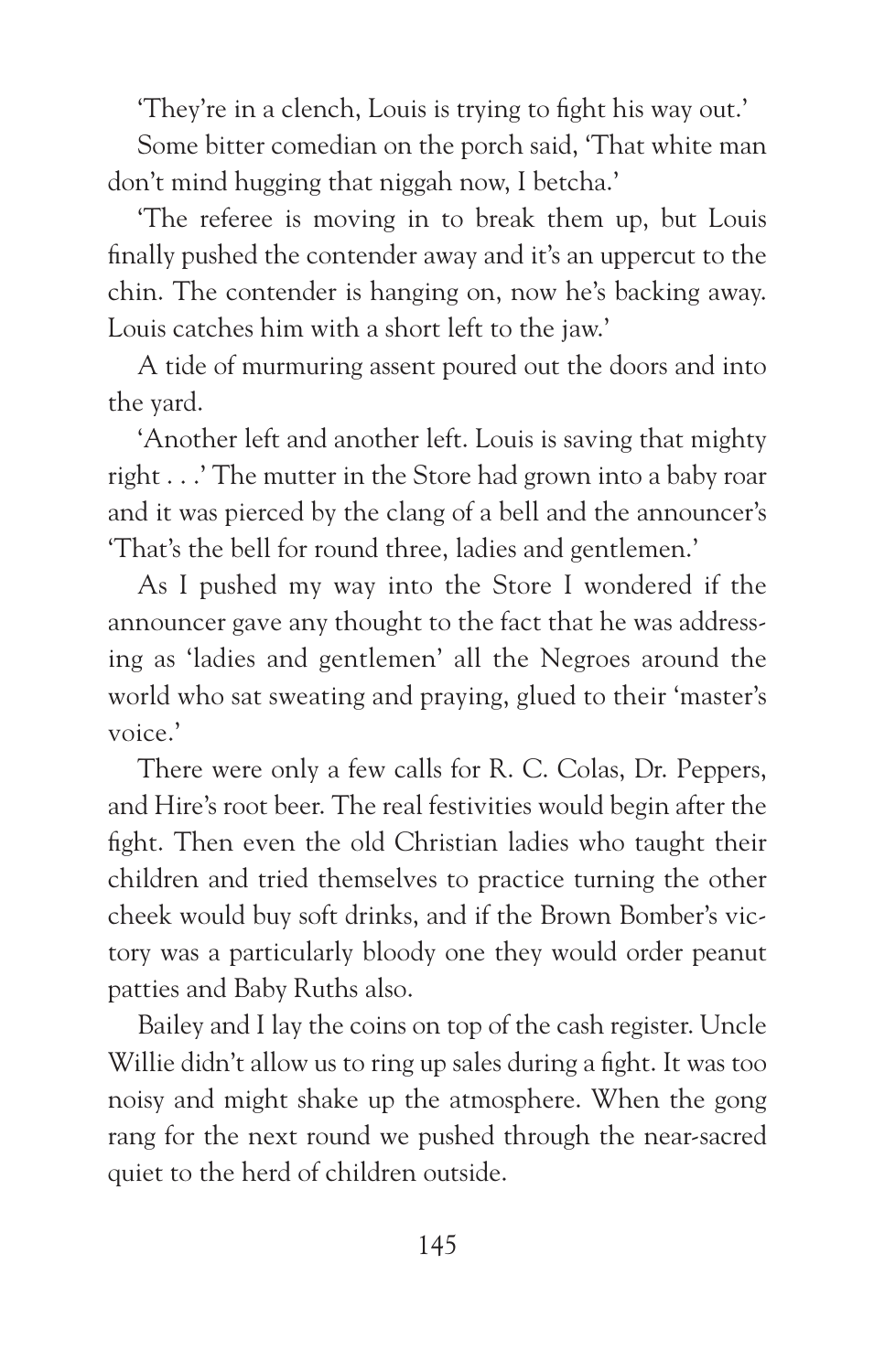'He's got Louis against the ropes and now it's a left to the body and a right to the ribs. Another right to the body, it looks like it was low . . . Yes, ladies and gentlemen, the referee is signaling but the contender keeps raining the blows on Louis. It's another to the body, and it looks like Louis is going down.'

My race groaned. It was our people falling. It was another lynching, yet another Black man hanging on a tree. One more woman ambushed and raped. A Black boy whipped and maimed. It was hounds on the trail of a man running through slimy swamps. It was a white woman slapping her maid for being forgetful.

The men in the Store stood away from the walls and at attention. Women greedily clutched the babes on their laps while on the porch the shufflings and smiles, flirtings and pinching of a few minutes before were gone. This might be the end of the world. If Joe lost we were back in slavery and beyond help. It would all be true, the accusations that we were lower types of human beings. Only a little higher than the apes. True that we were stupid and ugly and lazy and dirty and, unlucky and worst of all, that God Himself hated us and ordained us to be hewers of wood and drawers of water, forever and ever, world without end.

We didn't breathe. We didn't hope. We waited.

'He's off the ropes, ladies and gentlemen. He's moving towards the center of the ring.' There was no time to be relieved. The worst might still happen.

'And now it looks like Joe is mad. He's caught Carnera with a left hook to the head and a right to the head. It's a left jab to the body and another left to the head. There's a left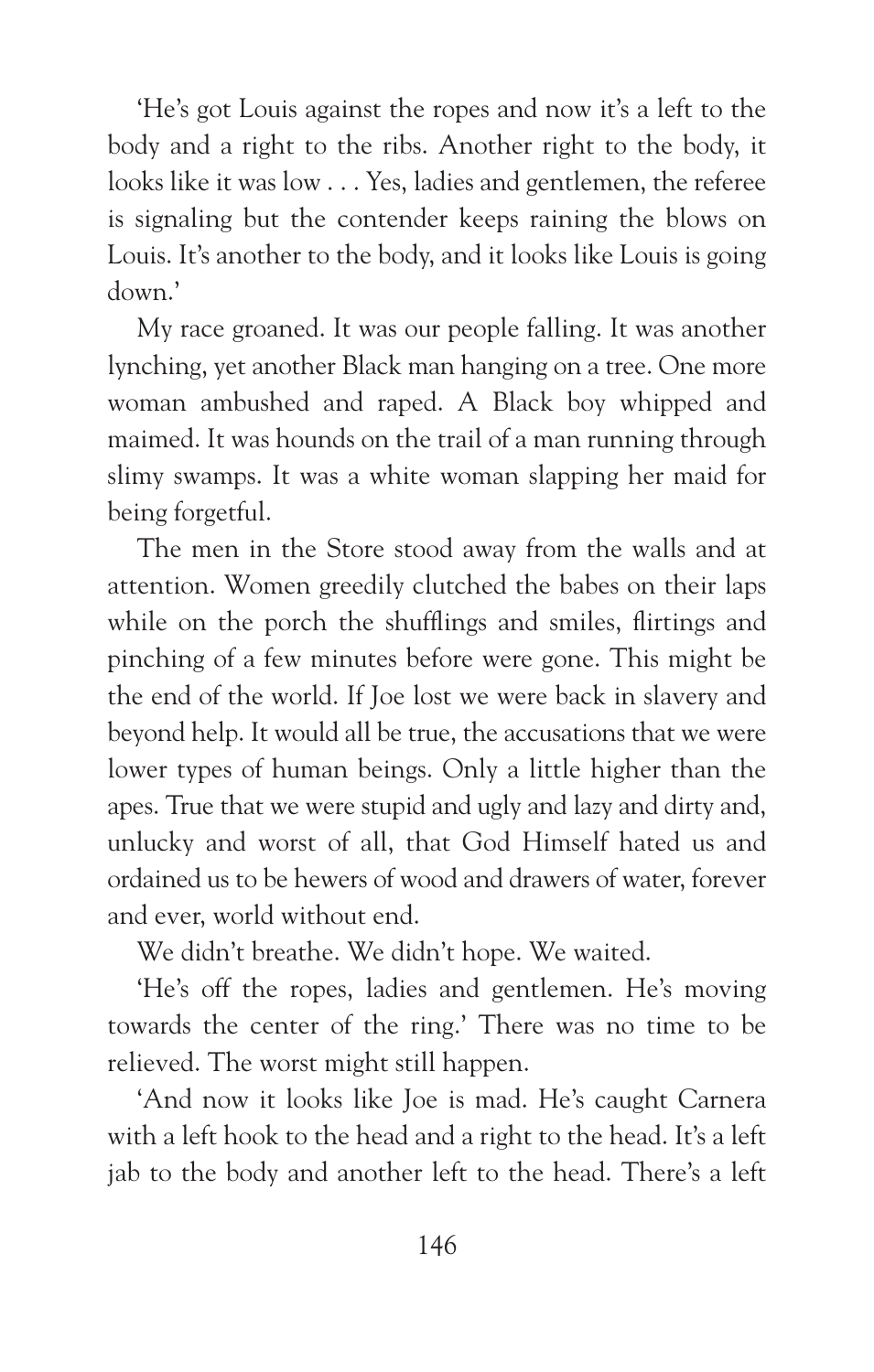cross and a right to the head. The contender's right eye is bleeding and he can't seem to keep his block up. Louis is penetrating every block. The referee is moving in, but Louis sends a left to the body and it's the uppercut to the chin and the contender is dropping. He's on the canvas, ladies and gentlemen.'

Babies slid to the floor as women stood up and men leaned toward the radio.

'Here's the referee. He's counting. One, two, three, four, five, six, seven  $\dots$  Is the contender trying to get up again?'

All the men in the store shouted, 'NO.'

' – eight, nine, ten.' There were a few sounds from the audience, but they seemed to be holding themselves in against tremendous pressure.

'The fight is all over, ladies and gentlemen. Let's get the microphone over to the referee . . . Here he is. He's got the Brown Bomber's hand, he's holding it up . . . Here he is . . .'

Then the voice, husky and familiar, came to wash over us – 'The winnah, and still heavyweight champeen of the world . . . Joe Louis.'

Champion of the world. A Black boy. Some Black mother's son. He was the strongest man in the world. People drank Coca-Colas like ambrosia and ate candy bars like Christmas. Some of the men went behind the Store and poured white lightning in their soft-drink bottles, and a few of the bigger boys followed them. Those who were not chased away came back blowing their breath in front of themselves like proud smokers.

It would take an hour or more before the people would leave the Store and head for home. Those who lived too far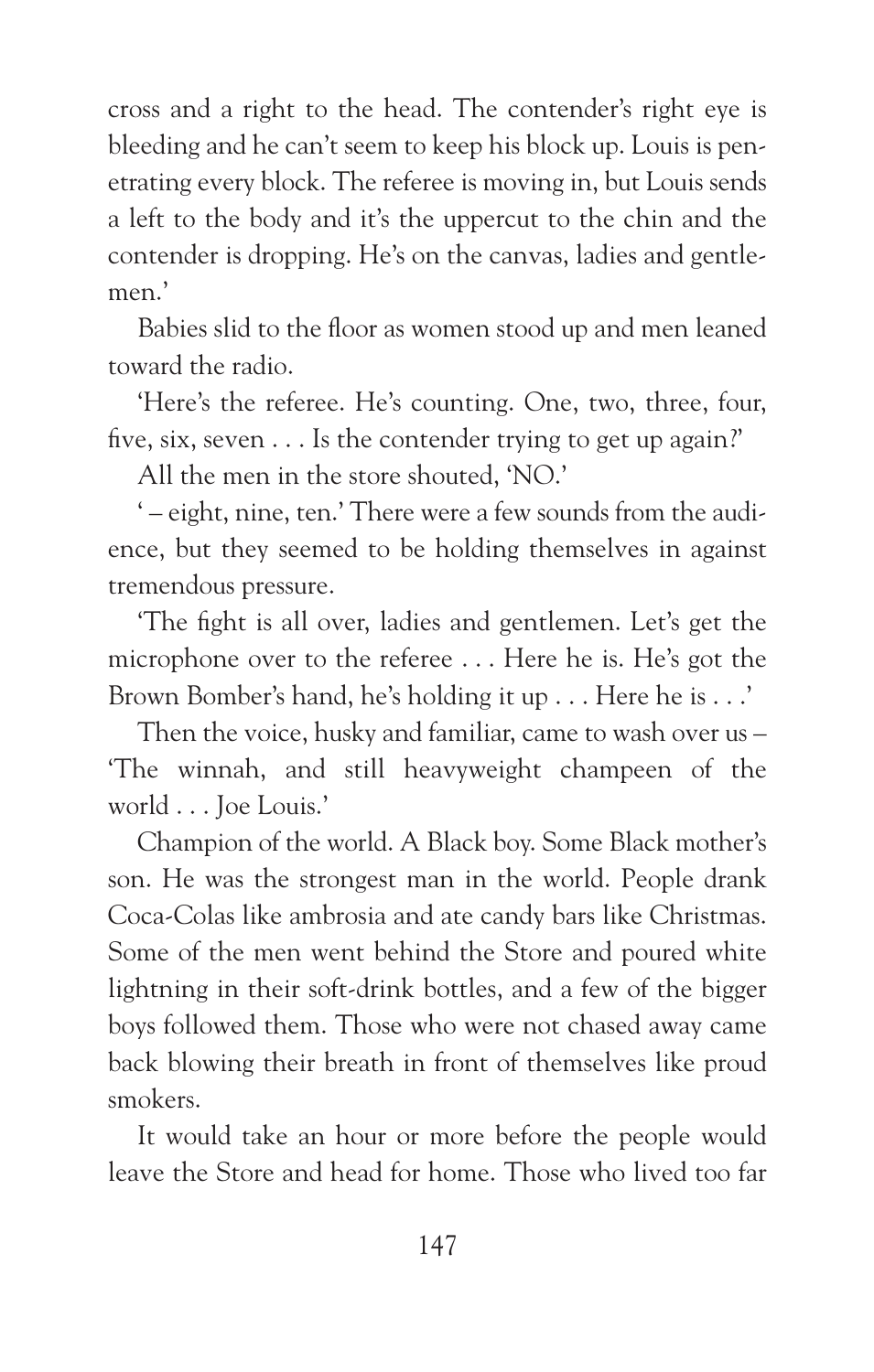had made arrangements to stay in town. It wouldn't do for a Black man and his family to be caught on a lonely country road on a night when Joe Louis had proved that we were the strongest people in the world.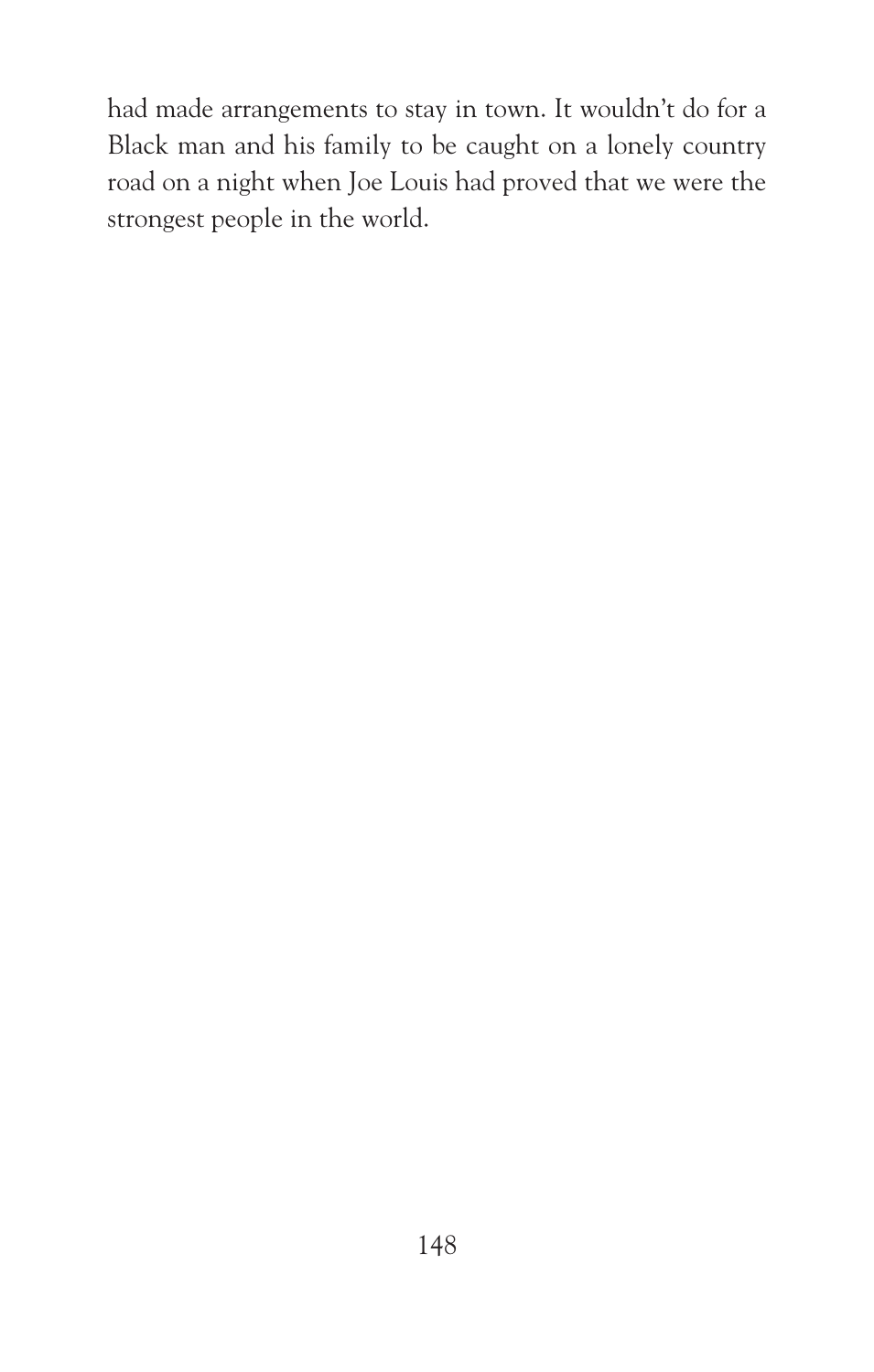## $20$

'Acka Backa, Sody Cracka Acka Backa, Boo Acka Backa, Sody Cracka I'm in love with you.'

The sounds of tag beat through the trees while the top branches waved in contrapuntal rhythms. I lay on a moment of green grass and telescoped the children's game to my vision. The girls ran about wild, now here, now there, never here, never was, they seemed to have no more direction than a splattered egg. But it was a shared if seldom voiced knowledge that all movements fitted, and worked according to a larger plan. I raised a platform for my mind's eye and marveled down on the outcome of 'Acka Backa.' The gay picnic dresses dashed, stopped and darted like beautiful dragonflies over a dark pool. The boys, black whips in the sunlight, popped behind the trees where their girls had fled, half hidden and throbbing in the shadows.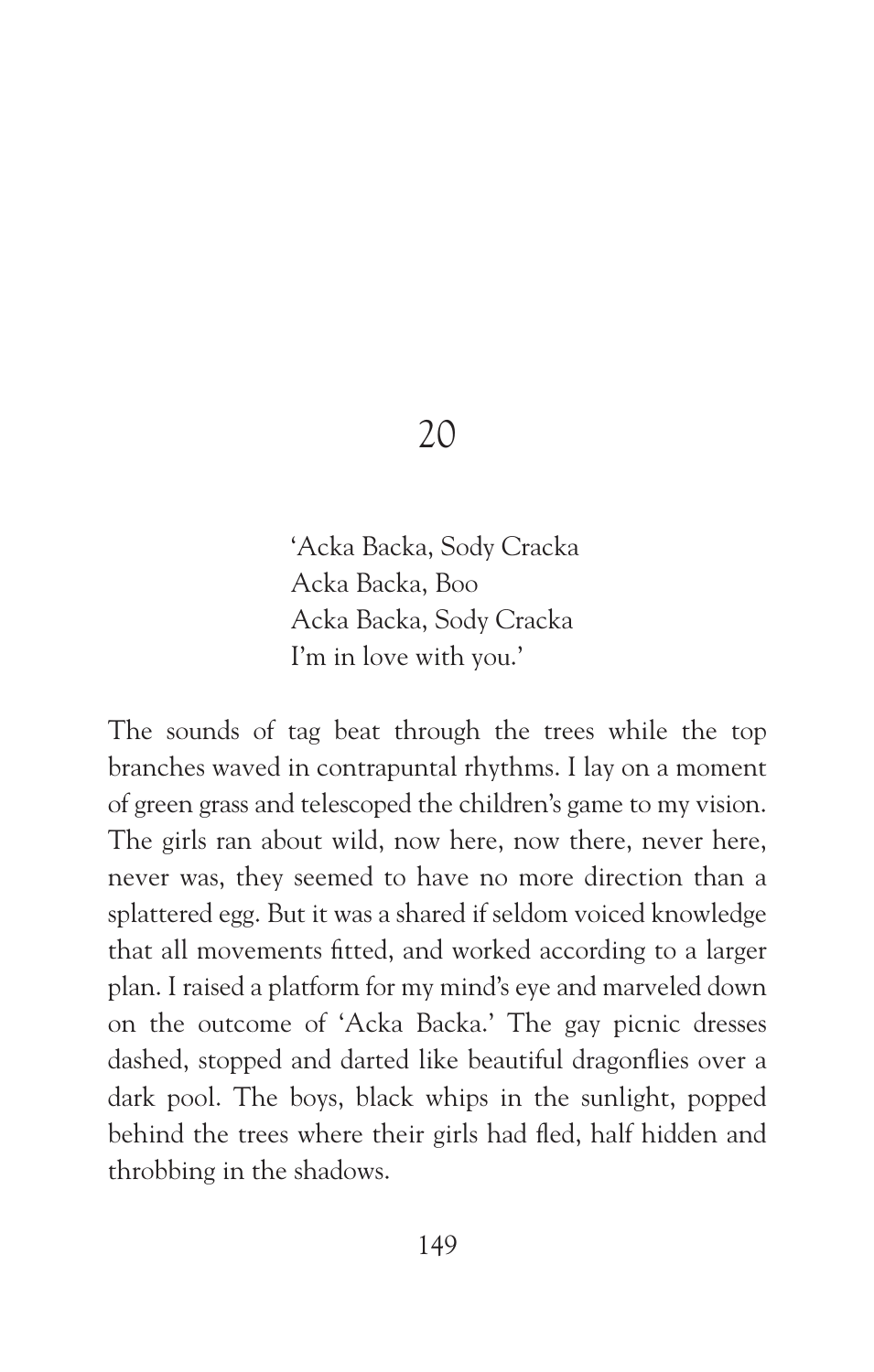The summer picnic fish fry in the clearing by the pond was the biggest outdoor event of the year. Everyone was there. All churches were represented, as well as the social groups (Elks, Eastern Star, Masons, Knights of Columbus, Daughters of Pythias), professional people (Negro teachers from Lafayette County) and all the excited children.

Musicians brought cigar-box guitars, harmonicas, juice harps, combs wrapped in tissue paper and even bathtub basses.

The amount and variety of foods would have found approval on the menu of a Roman epicure. Pans of fried chicken, covered with dishtowels, sat under benches next to a mountain of potato salad crammed with hard-boiled eggs. Whole rust-red sticks of bologna were clothed in cheesecloth. Homemade pickles and chow-chow, and baked country hams, aromatic with cloves and pineapples, vied for prominence. Our steady customers had ordered cold watermelons, so Bailey and I chugged the striped-green fruit into the Coca-Cola box and filled all the tubs with ice as well as the big black wash pot that Momma used to boil her laundry. Now they too lay sweating in the happy afternoon air.

The summer picnic gave ladies a chance to show off their baking hands. On the barbecue pit, chickens and spareribs sputtered in their own fat and a sauce whose recipe was guarded in the family like a scandalous affair. However, in the ecumenical light of the summer picnic every true baking artist could reveal her prize to the delight and criticism of the town. Orange sponge cakes and dark brown mounds dripping Hershey's chocolate stood layer to layer with ice-white coconuts and light brown caramels. Pound cakes sagged with their buttery weight and small children could no more resist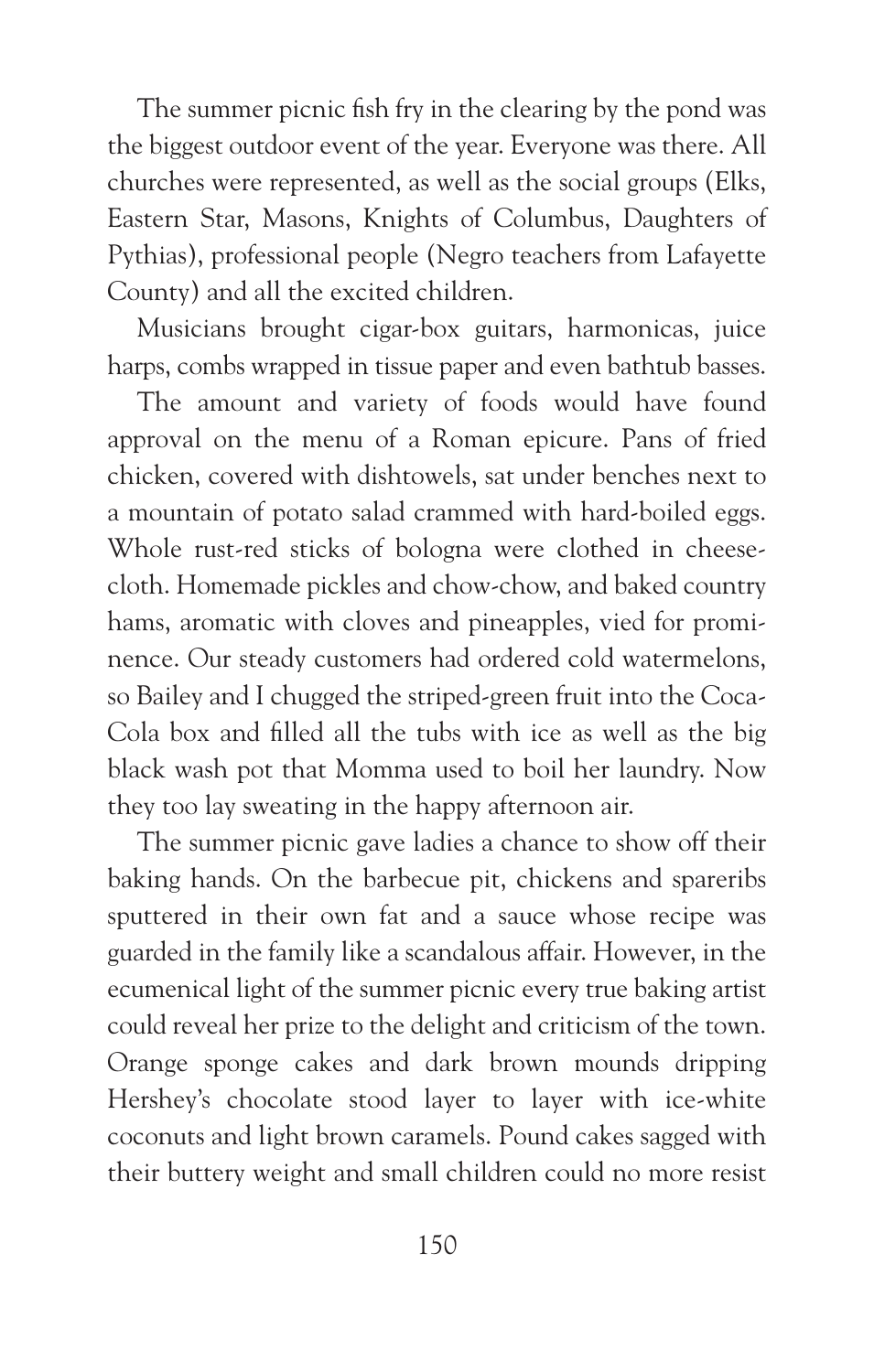licking the icings than their mothers could avoid slapping the sticky fingers.

Proven fishermen and weekend amateurs sat on the trunks of trees at the pond. They pulled the struggling bass and the silver perch from the swift water. A rotating crew of young girls scaled and cleaned the catch and busy women in starched aprons salted and rolled the fish in corn meal, then dropped them in Dutch ovens trembling with boiling fat.

On one corner of the clearing a gospel group was rehearsing. Their harmony, packed as tight as sardines, floated over the music of the county singers and melted into the songs of the small children's ring games.

'Boys, don'chew let that ball fall on none of my cakes, you do and it'll be me on you.'

'Yes, ma'am,' and nothing changed. The boys continued hitting the tennis ball with pailings snatched from a fence and running holes in the ground, colliding with everyone.

I had wanted to bring something to read, but Momma said if I didn't want to play with the other children I could make myself useful by cleaning fish or bringing water from the nearest well or wood for the barbecue.

I wandered into a retreat by accident. Signs with arrows around the barbecue pit pointed MEN, WOMEN, CHILDREN toward fading lanes, grown over since last year. Feeling ages old and very wise at ten, I couldn't allow myself to be found by small children squatting behind a tree. Neither did I have the nerve to follow the arrow pointing the way for WOMEN. If any grownup had caught me there, it was possible that she'd think I was being 'womanish' and would report me to Momma, and I knew what I could expect from her. So when the urge hit me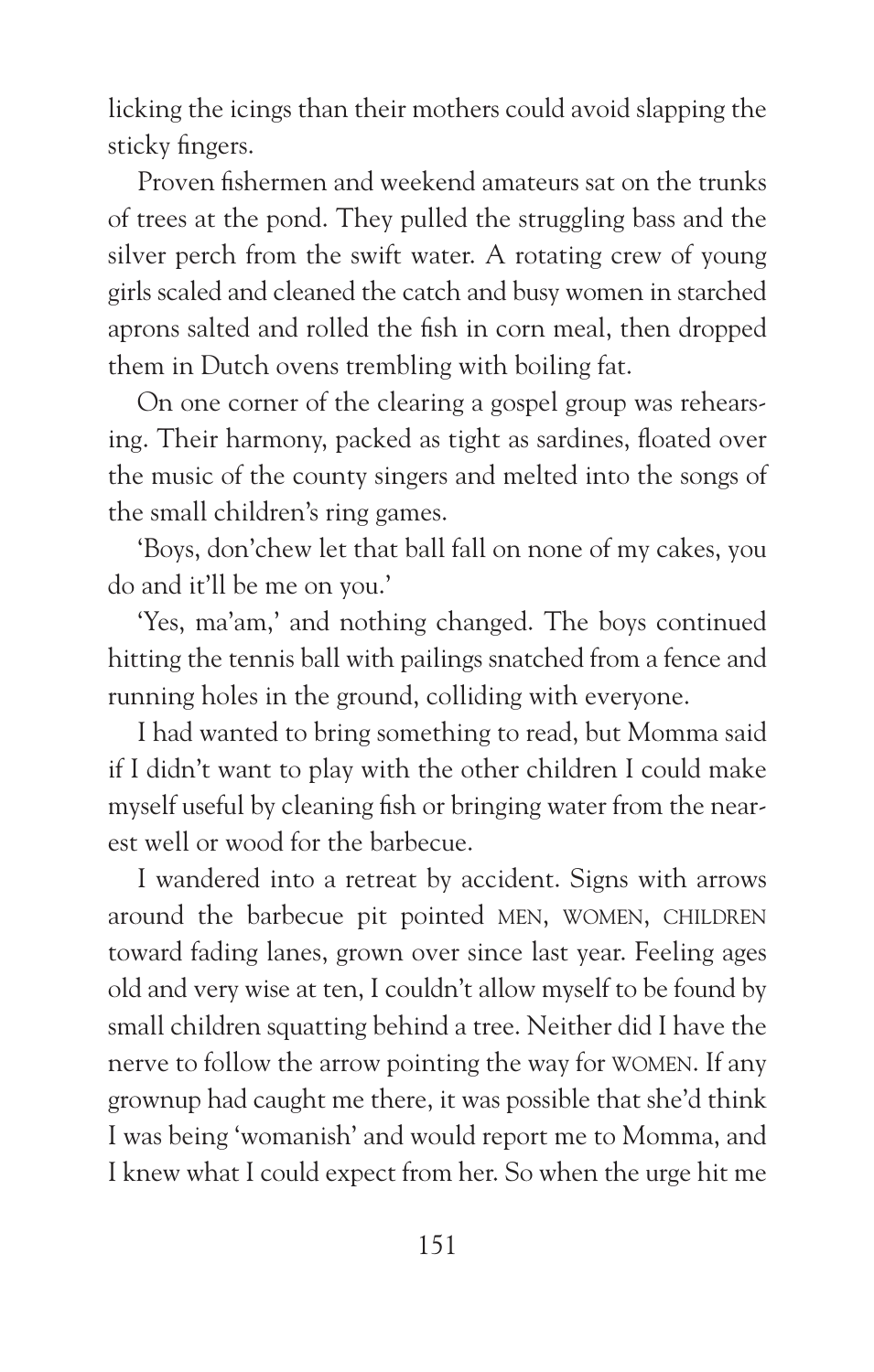to relieve myself, I headed toward another direction. Once through the wall of sycamore trees I found myself in a clearing ten times smaller than the picnic area, and cool and quiet. After my business was taken care of, I found a seat between two protruding roots of a black walnut tree and leaned back on its trunk. Heaven would be like that for the deserving. Maybe California too. Looking straight up at the uneven circle of sky, I began to sense that I might be falling into a blue cloud, far away. The children's voices and the thick odor of food cooking over open fires were the hooks I grabbed just in time to save myself.

Grass squeaked and I jumped at being found. Louise Kendricks walked into my grove. I didn't know that she too was escaping the gay spirit. We were the same age and she and her mother lived in a neat little bungalow behind the school. Her cousins, who were in our age group, were wealthier and fairer, but I had secretly believed Louise to be the prettiest female in Stamps, next to Mrs. Flowers.

'What you doing sitting here by yourself, Marguerite?' She didn't accuse, she asked for information. I said that I was watching the sky. She asked, 'What for?' There was obviously no answer to a question like that, so I didn't make up one. Louise reminded me of Jane Eyre. Her mother lived in reduced circumstances, but she was genteel, and though she worked as a maid I decided she should be called a governess and did so to Bailey and myself. (Who could teach a romantic dreamy tenyear-old to call a spade a spade?) Mrs. Kendricks could not have been very old, but to me all people over eighteen were adults and there could be no degree given or taken. They had to be catered to and pampered with politeness, then they had to stay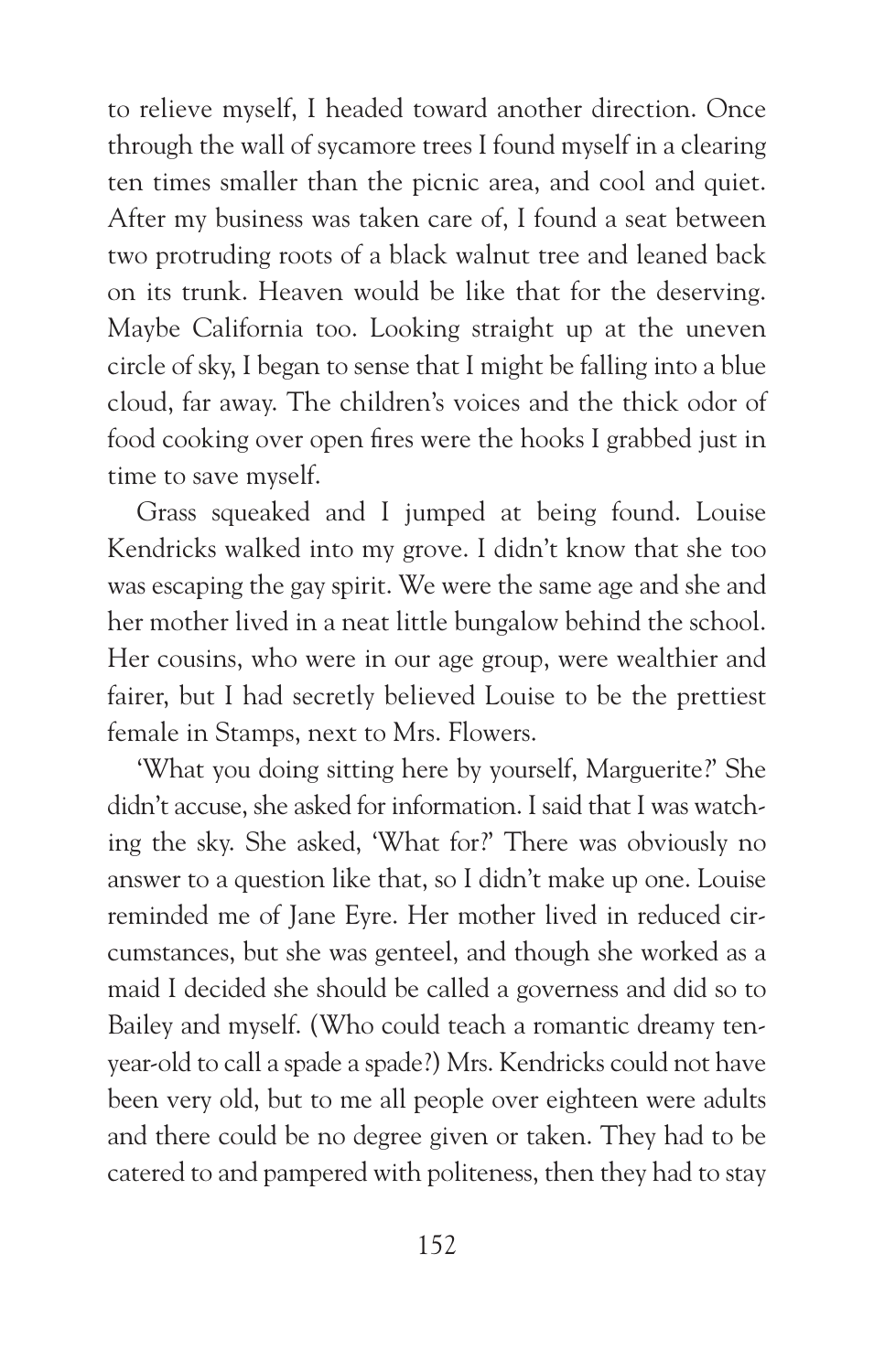in the same category of lookalike, soundalike and beingalike. Louise was a lonely girl, although she had plenty of playmates and was a ready partner for any ring game in the schoolyard.

Her face, which was long and dark chocolate brown, had a thin sheet of sadness over it, as light but as permanent as the viewing gauze on a coffin. And her eyes, which I thought her best feature, shifted quickly as if what they sought had just a second before eluded her.

She had come near and the spotted light through the trees fell on her face and braids in running splotches. I had never noticed before, but she looked exactly like Bailey. Her hair was 'good' – more straight than kinky – and her features had the regularity of objects placed by a careful hand.

She looked up – 'Well, you can't see much sky from here.' Then she sat down, an arm away from me. Finding two exposed roots, she laid thin wrists on them as if she had been in an easy chair. Slowly she leaned back against the tree. I closed my eyes and thought of the necessity of finding another place and the unlikelihood of there being another with all the qualifications that this one had. There was a little peal of a scream and before I could open my eyes Louise had grabbed my hand. 'I was falling' – she shook her long braids – 'I was falling in the sky.'

I liked her for being able to fall in the sky and admit it. I suggested, 'Let's try together. But we have to sit up straight on the count of five.' Louise asked, 'Want to hold hands? Just in case?' I did. If one of us did happen to fall, the other could pull her out.

After a few near tumbles into eternity (both of us knew what it was), we laughed at having played with death and destruction and escaped.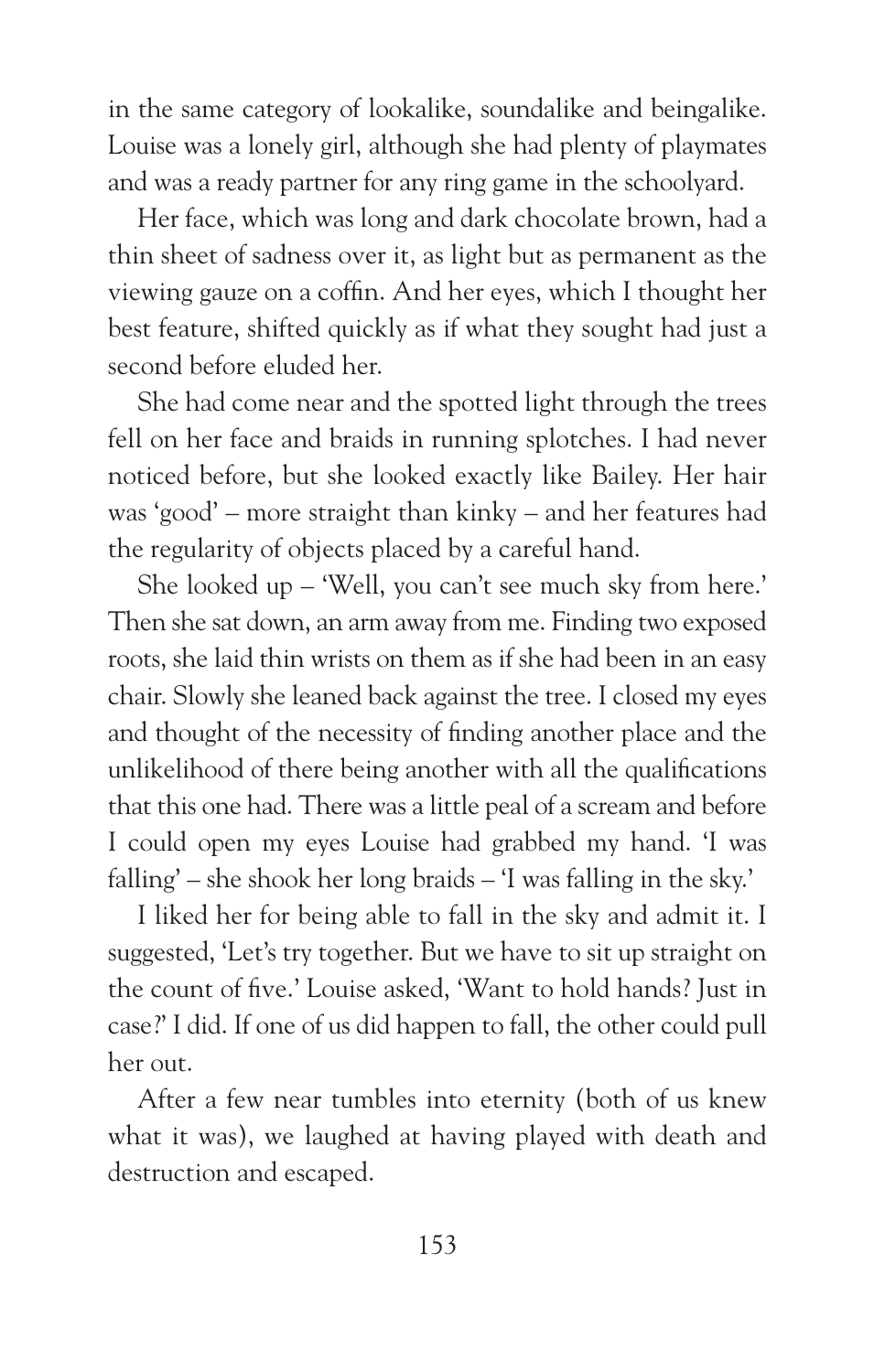Louise said, 'Let's look at that old sky while we're spinning.' We took each other's hands in the center of the clearing and began turning around. Very slowly at first. We raised our chins and looked straight at the seductive patch of blue. Faster, just a little faster, then faster, faster yet. Yes, help, we were falling. Then eternity won, after all. We couldn't stop spinning or falling until I was jerked out of her grasp by greedy gravity and thrown to my fate below – no, above, not below. I found myself safe and dizzy at the foot of the sycamore tree. Louise had ended on her knees at the other side of the grove.

This was surely the time to laugh. We lost but we hadn't lost anything. First we were giggling and crawling drunkenly toward each other and then we were laughing out loud uproariously. We slapped each other on the back and shoulders and laughed some more. We had made a fool or a liar out of something, and didn't that just beat all?

In daring to challenge the unknown with me, she became my first friend. We spent tedious hours teaching ourselves the Tut language. You (Yak oh you) know (kack nug oh wug) what (wack hash a tut). Since all the other children spoke Pig Latin, we were superior because Tut was hard to speak and even harder to understand. At last I began to comprehend what girls giggled about. Louise would rattle off a few sentences to me in the unintelligible Tut language and would laugh. Naturally I laughed too. Snickered, really, understanding nothing. I don't think she understood half of what she was saying herself, but, after all, girls have to giggle, and after being a woman for three years I was about to become a girl.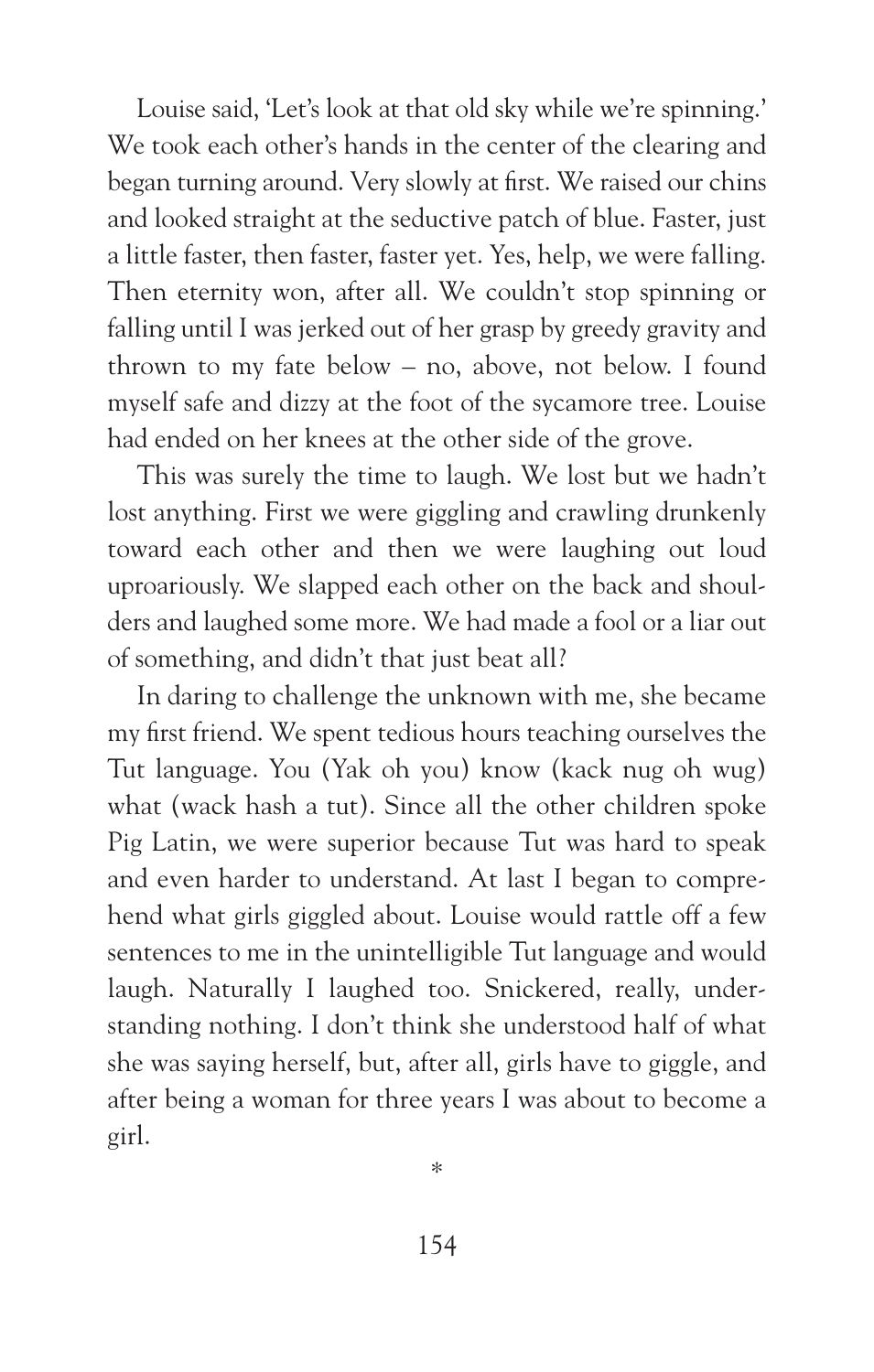In school one day, a girl whom I barely knew and had scarcely spoken to brought me a note. The intricate fold indicated that it was a love note. I was sure she had the wrong person, but she insisted. Picking the paper loose, I confessed to myself that I was frightened. Suppose it was somebody being funny? Suppose the paper would show a hideous beast and the word YOU written over it. Children did that sometimes just because they claimed I was stuck-up. Fortunately I had got permission to go to the toilet – an outside job – and in the reeking gloom I read:

Dear Friend, M.J.

Times are hard and friends are few I take great pleasure in writing you Will you be my Valentine?

*Tommy Valdon*

I pulled my mind apart. Who? Who was Tommy Valdon? Finally a face dragged itself from my memory. He was the nicelooking brown-skinned boy who lived across the pond. As soon as I had pinned him down, I began to wonder, Why? Why me? Was it a joke? But if Tommy was the boy I remembered he was a very sober person and a good student. Well, then, it wasn't a joke. All right, what evil dirty things did he have in mind? My questions fell over themselves, an army in retreat. Haste, dig for cover. Protect your flanks. Don't let the enemy close the gap between you. What did a Valentine do, anyway?

Starting to throw the paper in the foul-smelling hole, I thought of Louise. I could show it to her. I folded the paper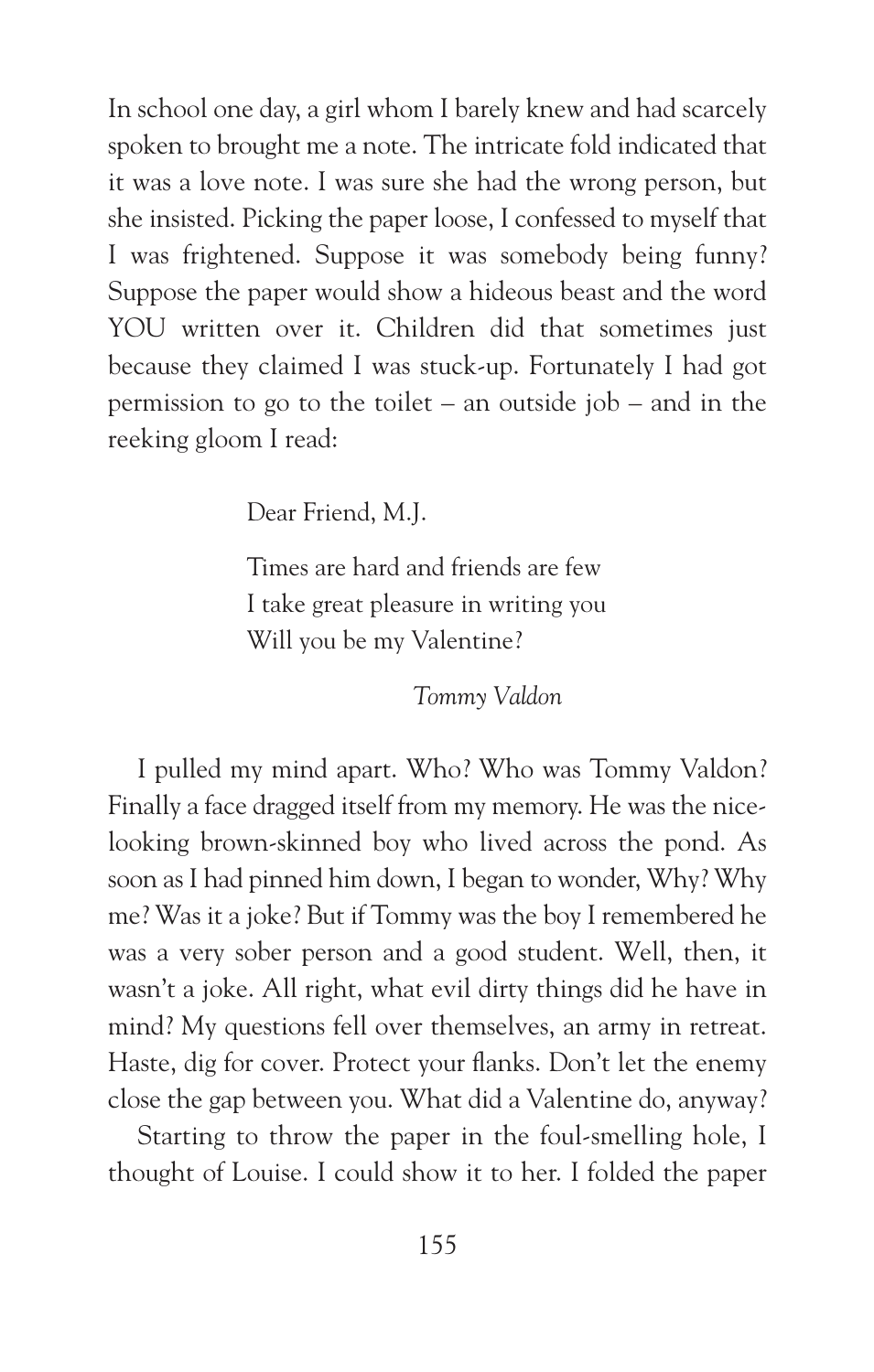back in the original creases, and went back to class. There was no time during the lunch period since I had to run to the Store and wait on customers. The note was in my sock and every time Momma looked at me, I feared that her church gaze might have turned into X-ray vision and she could not only see the note and read its message but would interpret it as well. I felt myself slipping down a sheer cliff of guilt, and a second time I nearly destroyed the note but there was no opportunity. The take-up bell rang and Bailey raced me to school, so the note was forgotten. But serious business is serious, and it had to be attended to. After classes I waited for Louise. She was talking to a group of girls, laughing. But when I gave her our signal (two waves of the left hand) she said goodbye to them and joined me in the road. I didn't give her the chance to ask what was on my mind (her favorite question); I simply gave her the note. Recognizing the fold she stopped smiling. We were in deep waters. She opened the letter and read it aloud twice. 'Well, what do you think?'

I said, 'What do I think? That's what I'm asking you? What is there to think?'

'Looks like he wants you to be his valentine.'

'Louise, I can read. But what does it mean?'

'Oh, you know. His valentine. His love.'

There was that hateful word again. That treacherous word that yawned up at you like a volcano.

'Well, I won't. Most decidedly I won't. Not ever again.'

'Have you been his valentine before? What do you mean never again?'

I couldn't lie to my friend and I wasn't about to freshen old ghosts.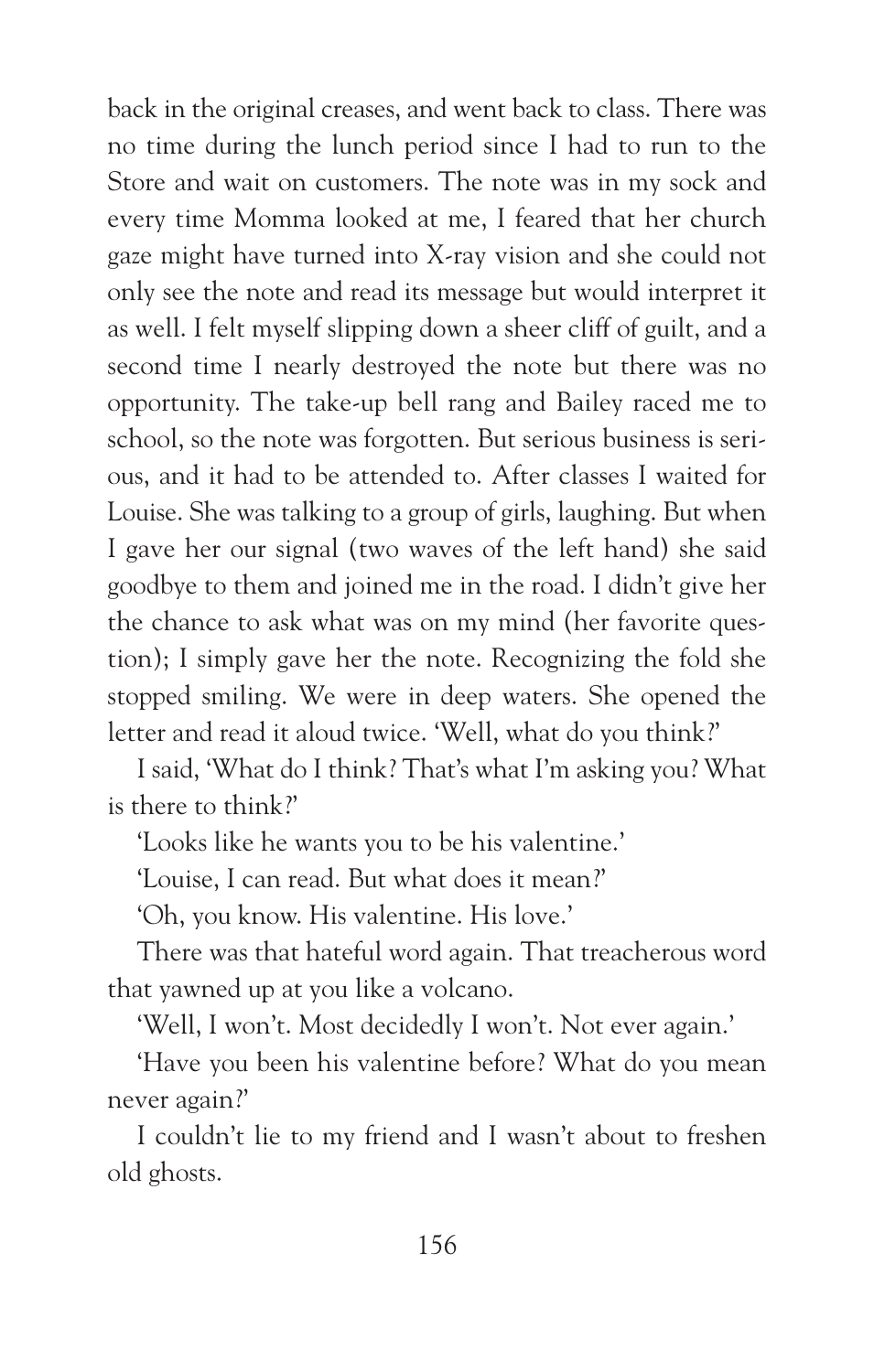'Well, don't answer him then, and that's the end of it.' I was a little relieved that she thought it could be gotten rid of so quickly. I tore the note in half and gave her a part. Walking down the hill we minced the paper in a thousand shreds and gave it to the wind.

Two days later a monitor came into my classroom. She spoke quietly to Miss Williams, our teacher. Miss Williams said, 'Class, I believe you remember that tomorrow is Valentine's Day, so named for St. Valentine, the martyr, who died around A.D. 270 in Rome. The day is observed by exchanging tokens of affection, and cards. The eighth-grade children have completed theirs and the monitor is acting as mailman. You will be given cardboard, ribbon and red tissue paper during the last period today so that you may make your gifts. Glue and scissors are here at the work table. Now, stand when your name is called.'

She had been shuffling the colored envelopes and calling names for some time before I noticed. I had been thinking of yesterday's plain invitation and the expeditious way Louise and I took care of it.

We who were being called to receive valentines were only slightly more embarrassed than those who sat and watched as Miss Williams opened each envelope. 'Helen Gray.' Helen Gray, a tall, dull girl from Louisville, flinched. 'Dear Valentine' – Miss Williams began reading the badly rhymed childish drivel. I seethed with shame and anticipation and yet had time to be offended at the silly poetry that I could have bettered in my sleep.

'Margue-you-reete Anne Johnson. My goodness, this looks more like a letter than a valentine. "Dear Friend, I wrote you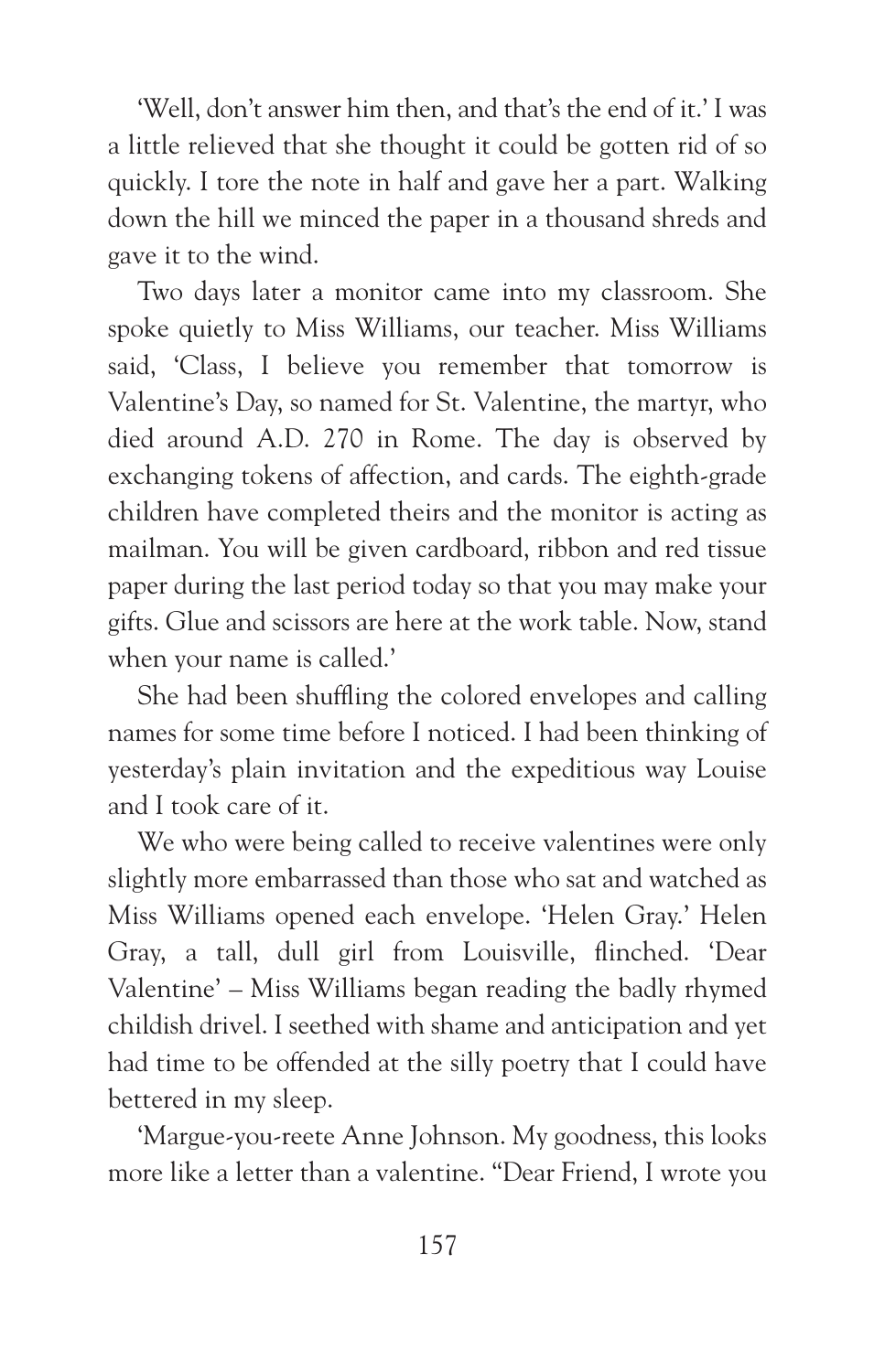a letter and saw you tear it up with your friend Miss L. I don't believe you meant to hurt my feelings so whether you answer or not you will always be my valentine. T.V.'

'Class' – Miss Williams smirked and continued lazily without giving us permission to sit down – 'although you are only in the seventh grade, I'm sure you wouldn't be so presumptuous as to sign a letter with an initial. But here is a boy in the eighth grade, about to graduate – blah, blah, blooey, blah. You may collect your valentines and these letters on your way out.'

It was a nice letter and Tommy had beautiful penmanship. I was sorry I tore up the first. His statement that whether I answered him or not would not influence his affection reassured me. He couldn't be after you-know-what if he talked like that. I told Louise that the next time he came to the Store I was going to say something extra nice to him. Unfortunately the situation was so wonderful to me that each time I saw Tommy I melted in delicious giggles and was unable to form a coherent sentence. After a while he stopped including me in his general glances.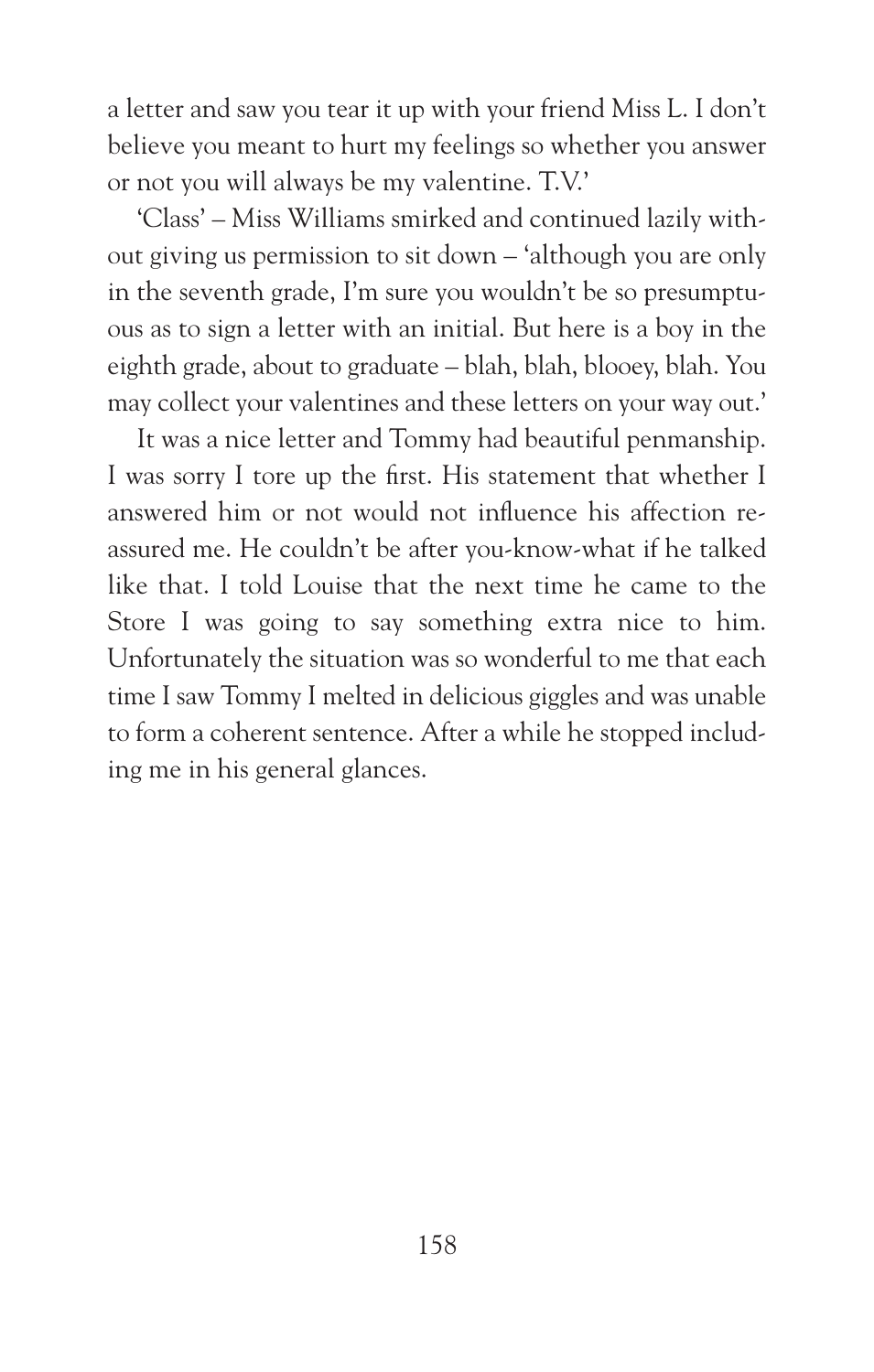21

Bailey stuck branches in the ground behind the house and covered them with a worn-through blanket, making a tent. It was to be his Captain Marvel hideaway. There he initiated girls into the mysteries of sex. One by one, he took the impressed, the curious, the adventurous into the gray shadows, after explaining that they were going to play Momma and Poppa. I was assigned the role of Baby and lookout. The girls were commanded to pull up their dresses and then he lay on top and wiggled his hips.

I sometimes had to lift the flap (our signal that an adult was approaching) and so I saw their pathetic struggles even as they talked about school and the movies.

He had been playing the game for about six months before he met Joyce. She was a country girl about four years older than Bailey (he wasn't quite eleven when they met) whose parents had died and she along with her brothers and sisters had been parceled out to relatives. Joyce had come to Stamps to live with a widowed aunt who was even poorer than the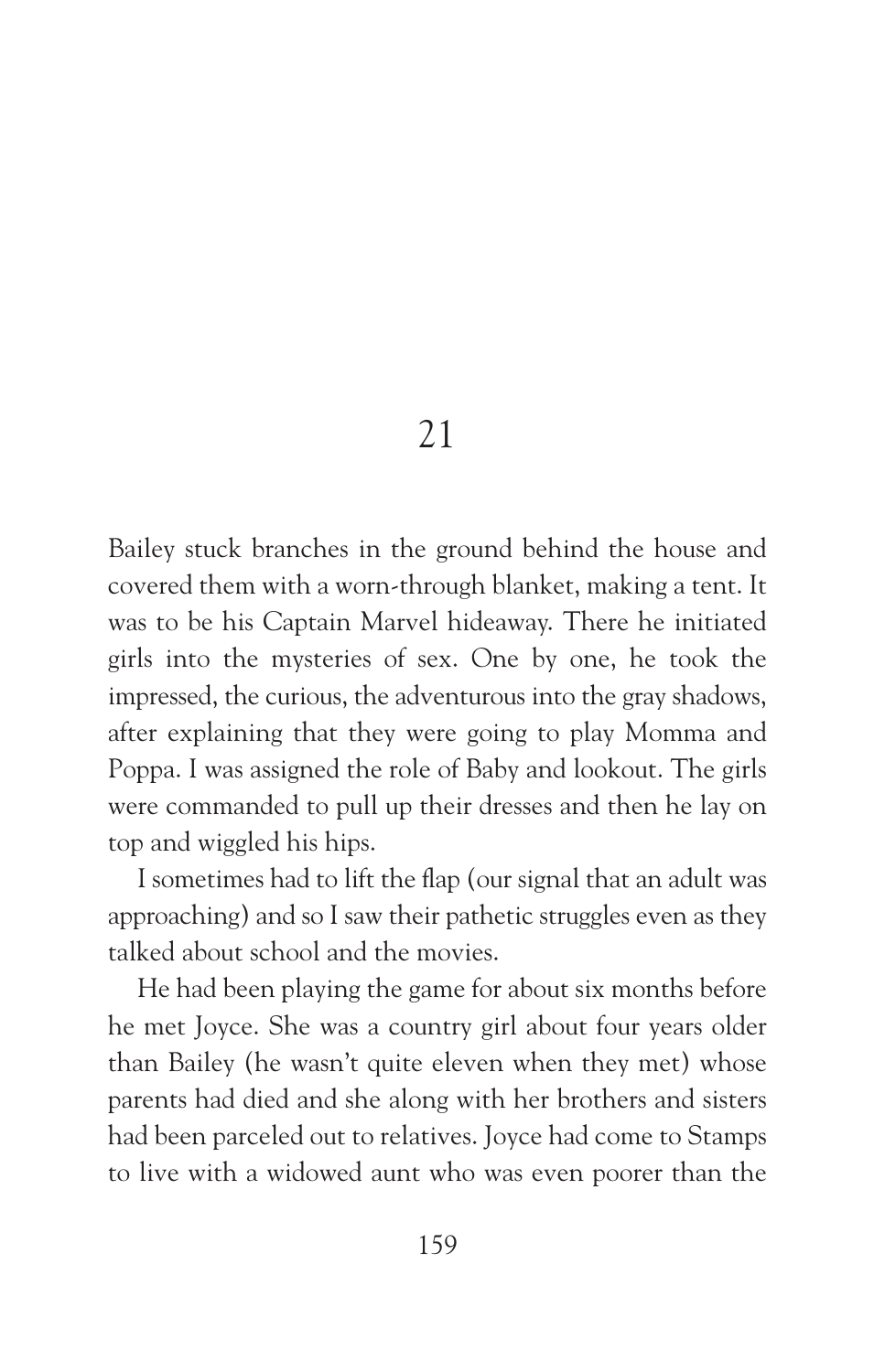poorest person in town. Joyce was quite advanced physically for her age. Her breasts were not the hard little knots of other girls her age; they filled out the tops of her skimpy little dresses. She walked stiffly, as if she were carrying a load of wood between her legs. I thought of her as being coarse, but Bailey said she was cute and that he wanted to play house with her.

In the special way of women, Joyce knew she had made a conquest, and managed to hang around the Store in the late afternoons and all day Saturdays. She ran errands for Momma when we were busy in the Store and sweated profusely. Often when she came in after running down the hill, her cotton dress would cling to her thin body and Bailey would glue his eyes on her until her clothes dried.

Momma gave her small gifts of food to take to her aunt, and on Saturdays Uncle Willie would sometimes give her a dime for 'show fare.'

During Passover week we weren't allowed to go to the movies (Momma said we all must sacrifice to purify our souls), and Bailey and Joyce decided that the three of us would play house. As usual, I was to be Baby.

He strung the tent and Joyce crawled in first. Bailey told me to sit outside and play with my doll baby, and he went in and the flap closed.

'Well, ain't you going to open your trousers?' Joyce's voice was muffled.

'No. You just pull up your dress.'

There were rustling sounds from the tent and the sides pooched out as if they were trying to stand up.

Bailey asked, 'What are you doing?'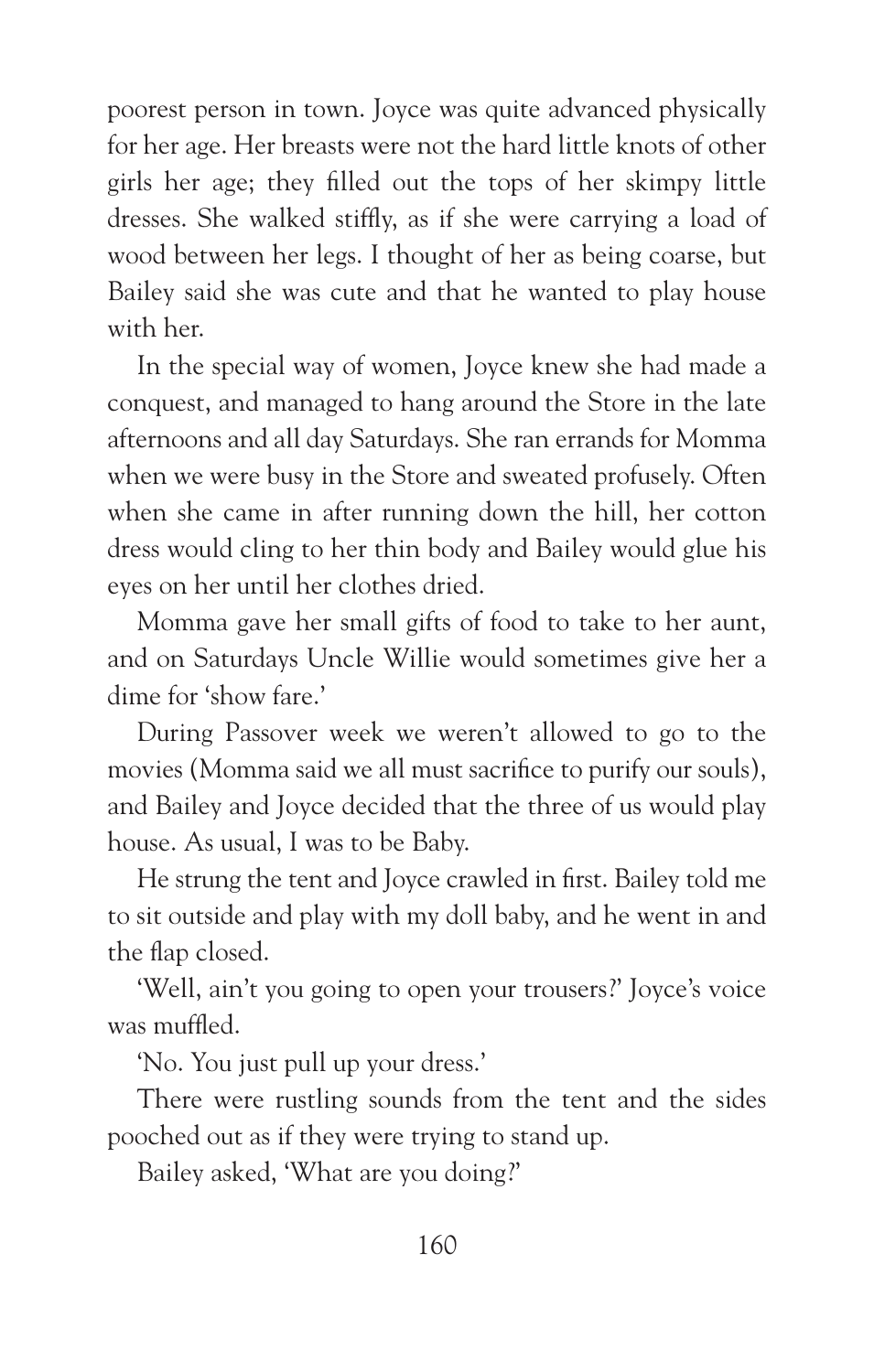'Pulling off my drawers.' 'What for?' 'We can't do it with my drawers on.' 'Why not?' 'How are you going to get to it?'

Silence. My poor brother didn't know what she meant. I knew. I lifted the flap and said, 'Joyce, don't you do that to my brother.' She nearly screamed, but she kept her voice low, 'Margaret, you close that door.' Bailey added, 'Yes. Close it. You're supposed to be playing with our doll baby.' I thought he would go to the hospital if he let her do that to him, so I warned him, 'Bailey, if you let her do that to you, you'll be sorry.' But he threatened that if I didn't close the door he wouldn't speak to me for a month, so I let the end of the blanket fall and sat down on the grass in front of the tent.

Joyce poked her head out and said in a sugary, whitewoman-in-the-movies voice, 'Baby, you go get some wood. Daddy and I going to light a fire, then I'm going to make you some cake.' Then her voice changed as if she was going to hit me. 'Go. Git.'

Bailey told me after that Joyce had hairs on her thing and that she had gotten them from 'doing it' with so many boys. She even had hair under her arms. Both of them. He was very proud of her accomplishments.

As their love affair progressed, his stealing from the Store increased. We had always taken candy and a few nickels and of course the sour pickles, but Bailey, now called upon to feed Joyce's ravening hunger, took cans of sardines and greasy Polish sausage and cheese and even the expensive cans of pink salmon that our family could seldom afford to eat.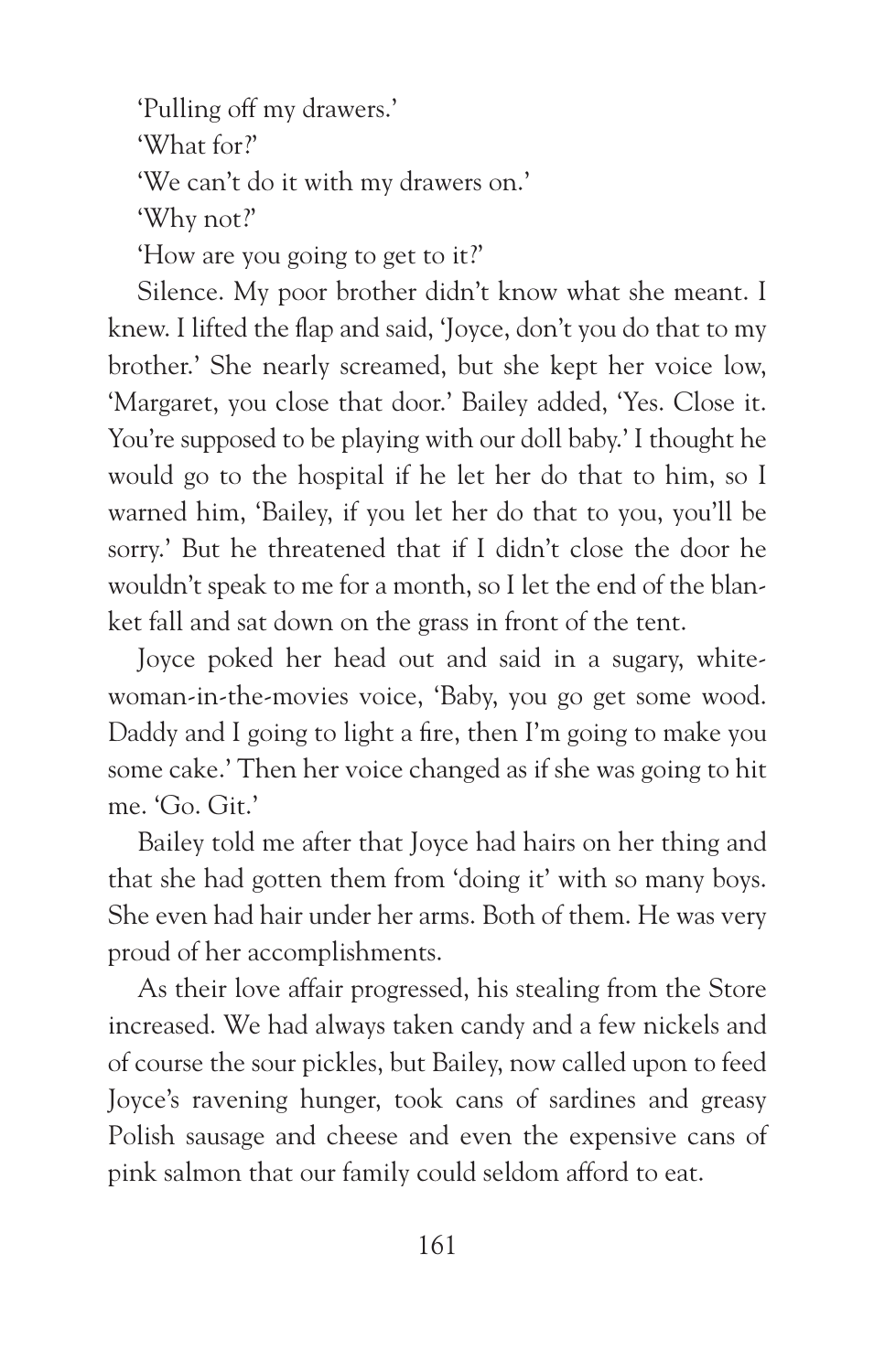Joyce's willingness to do odd jobs slackened about this time. She complained that she wasn't feeling all that well. But since she now had a few coins, she still hung around the Store eating Planter's peanuts and drinking Dr. Pepper.

Momma ran her off a few times. 'Ain't you said you wasn't feeling well, Joyce? Hadn't you better get home and let your aunty do something for you?'

'Yes, ma'am.' Then reluctantly she was off the porch, her stiff-legged walk carrying her up the hill and out of sight.

I think she was Bailey's first love outside the family. For him, she was the mother who let him get as close as he dreamed, the sister who wasn't moody and withdrawing, and teary and tender-hearted. All he had to do was keep the food coming in and she kept the affection flowing out. It made no difference to him that she was almost a woman, or possibly it was just that difference which made her so appealing.

She was around for a few months, and as she had appeared, out of limbo, so she disappeared into nothingness. There was no gossip about her, no clues to her leaving or her whereabouts. I noticed the change in Bailey before I discovered that she was gone. He lost his interest in everything. He mulled around and it would be safe to say 'he paled.' Momma noticed and said that he was feeling poorly because of the change in seasons (we were nearing fall), so she went to the woods for certain leaves, made him a tea and forced him to drink it after a heaping spoonful of sulfur and molasses. The fact that he didn't fight it, didn't try to talk his way out of taking the medicine, showed without a glimmer of doubt he was very sick.

If I had disliked Joyce while she had Bailey in her grasp, I hated her for leaving. I missed the tolerance she had brought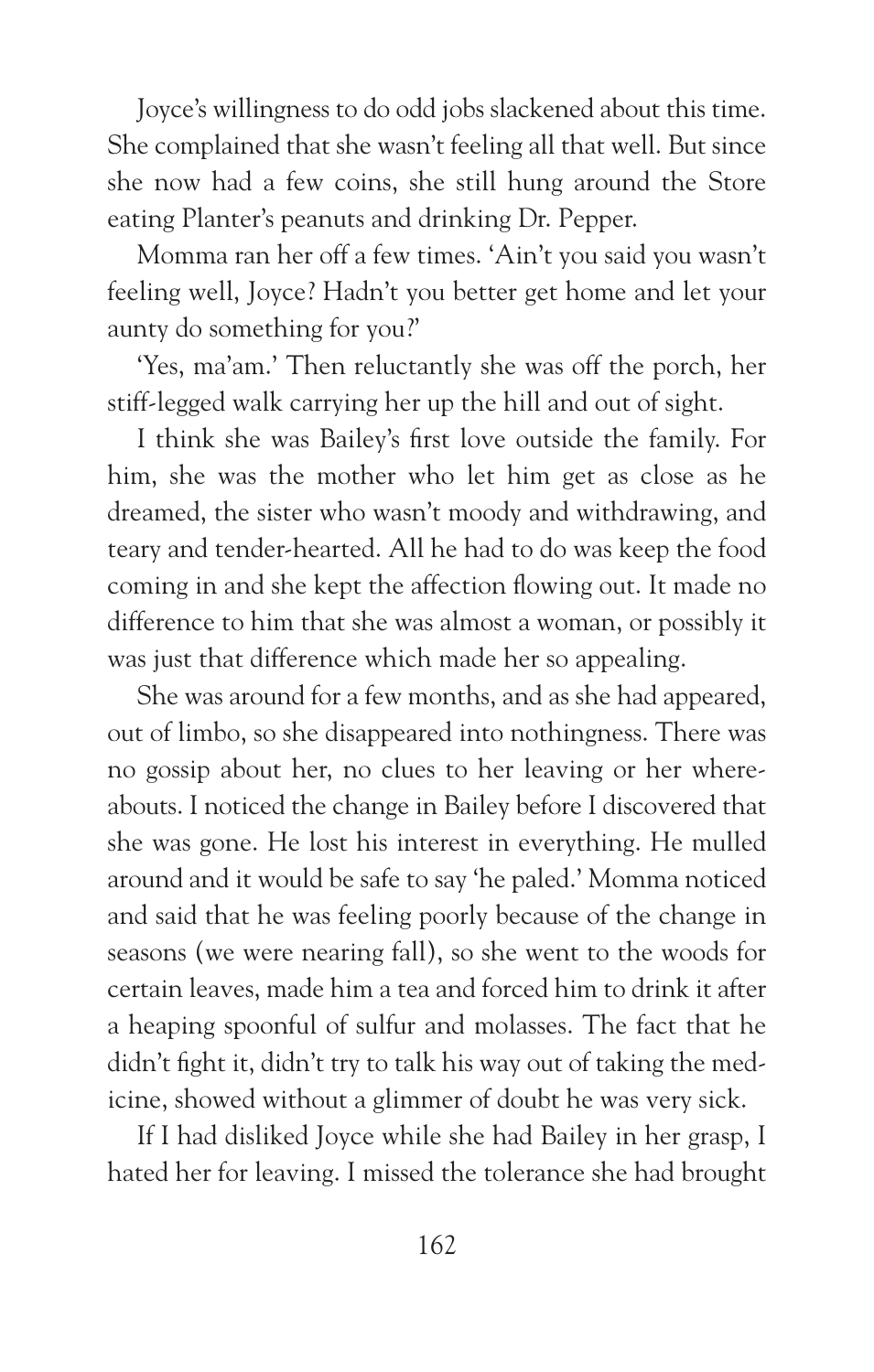to him (he had nearly given up sarcasm and playing jokes on the country people) and he had taken to telling me his secrets again. But now that she was gone he rivaled me in being uncommunicative. He closed in upon himself like a pond swallowing a stone. There was no evidence that he had ever opened up, and when I mentioned her he responded with 'Joyce who?'

Months later, when Momma was waiting on Joyce's aunt, she said, 'Yes ma'am, Mrs. Goodman, life's just one thing right after the other.'

Mrs. Goodman was leaning on the red Coca-Cola box. 'That's the blessed truth, Sister Henderson.' She sipped the expensive drink.

'Things change so fast, it make your head swim.' That was Momma's way of opening up a conversation. I stayed mousequiet so that I'd be able to hear the gossip and take it to Bailey.

'Now, you take little Joyce. She used to be around the Store all the time. Then she went up just like smoke. We ain't seed hide nor hair of her in months.'

'No'm. I shamed to tell you . . . what took her off.' She settled in on a kitchen chair. Momma spied me in the shadows. 'Sister, the Lord don't like little jugs with big ears. You ain't got something to do, I'll find something for you.'

The truth had to float to me through the kitchen door.

'I ain't got much, Sister Henderson, but I give that child all I had.'

Momma said she bound that was true. She wouldn't say 'bet.'

'And after all I did, she run off with one of those railroad porters. She was loose just like her mammy before her. You know how they say "blood will tell"?'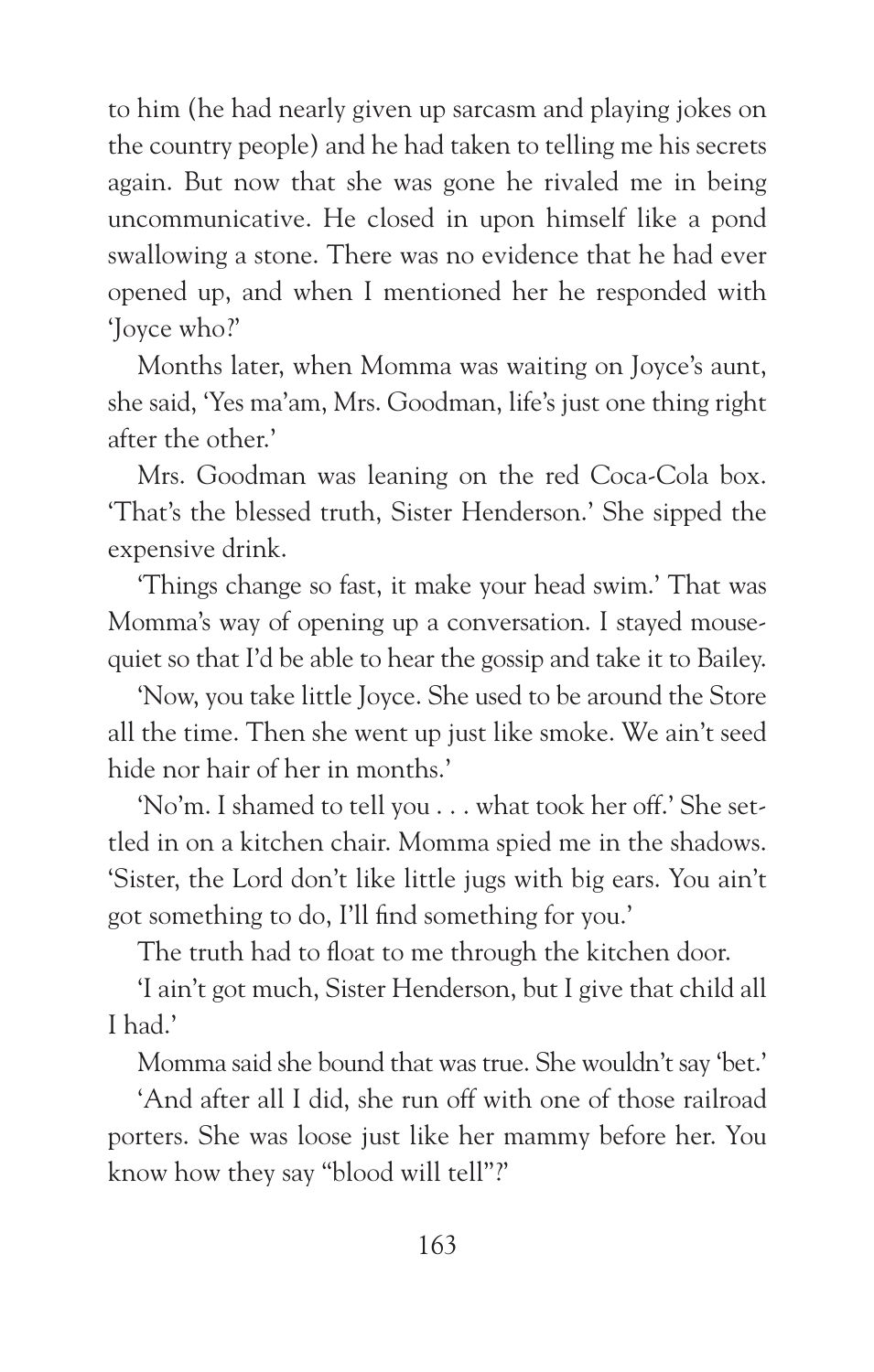Momma asked, 'How did the snake catch her?'

'Well, now, understand me, Sister Henderson, I don't hold this against you, I knows you a God-fearing woman. But it seems like she met him here.'

Momma was flustered. Such goings on at the Store? She asked, 'At the Store?'

'Yes, ma'am. 'Member when that bunch of Elks come over for their baseball game?' (Momma must have remembered. I did.) 'Well, as it turned out, he was one of them. She left me a teenincy note. Said people in Stamps thought they were better than she was, and that she hadn't only made one friend, and that was your grandson. Said she was moving to Dallas, Texas, and gone marry that railroad porter.'

Momma said, 'Do, Lord.'

Mrs. Goodman said, 'You know, Sister Henderson, she wasn't with me long enough for me to get the real habit of her, but still I miss her. She was sweet when she wanted to be.' Momma consoled her with, 'Well, we got to keep our mind on the words of the Book. It say, "The Lord giveth and the Lord taketh away."'

Mrs. Goodman chimed in and they finished the phrase together, 'Blessed be the name of the Lord.'

I don't know how long Bailey had known about Joyce, but later in the evening when I tried to bring her name into our conversation, he said, 'Joyce? She's got somebody to do it to her all the time now.' And that was the last time her name was mentioned.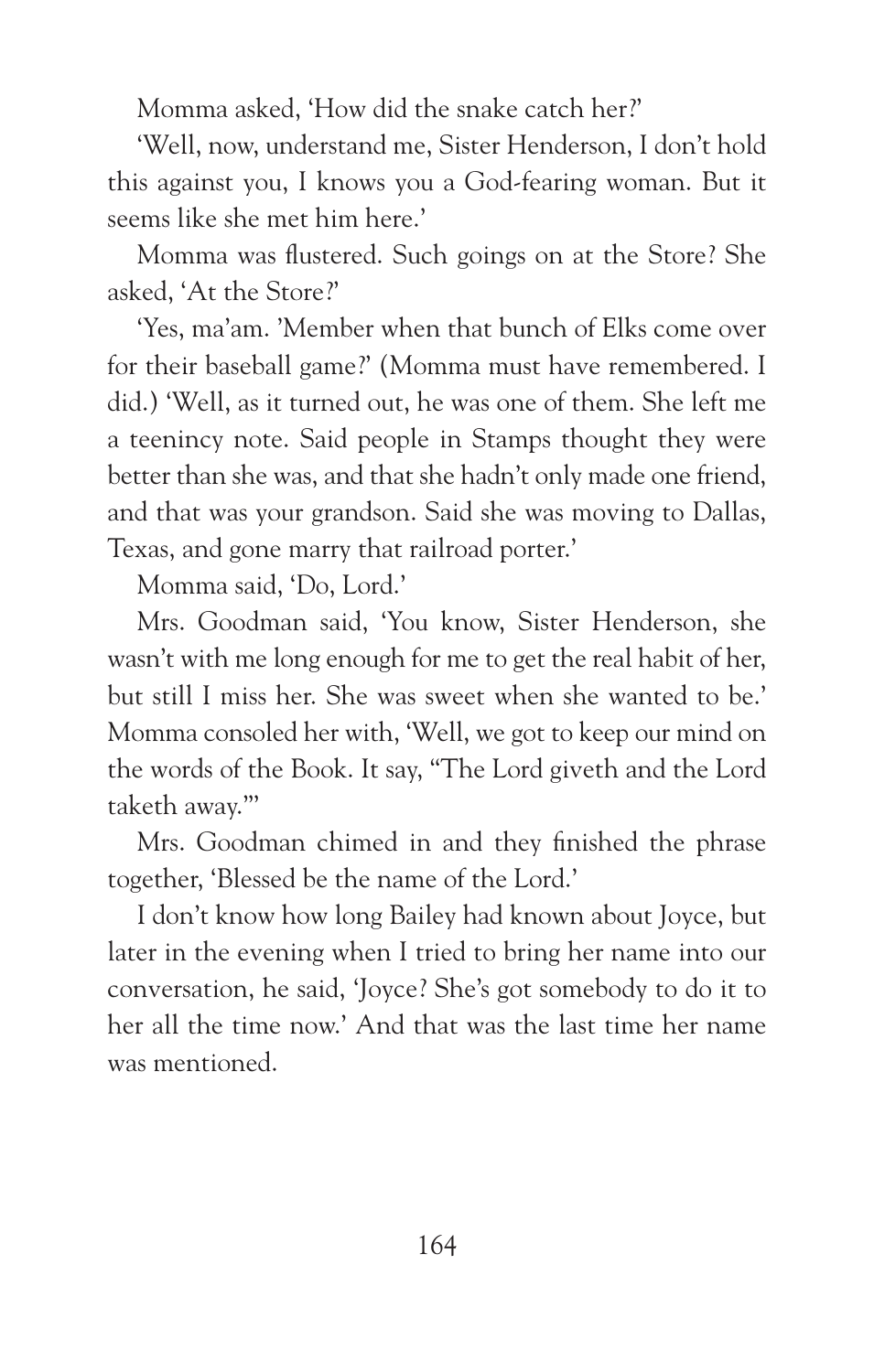## 22

The wind blew over the roof and ruffled the shingles. It whistled sharp under the closed door. The chimney made fearful sounds of protest as it was invaded by the urgent gusts.

A mile away ole Kansas City Kate (the train much admired but too important to stop in Stamps) crashed through the middle of town, blew its *wooo-wee* warnings, and continued to an unknown glamorous destination without looking back.

There was going to be a storm and it was a perfect night for rereading *Jane Eyre.* Bailey had finished his chores and was already behind the stove with Mark Twain. It was my turn to close the Store, and my book, half read, lay on the candy counter. Since the weather was going to be bad I was sure Uncle Willie would agree, in fact, encourage, me to close early (save electricity) and join the family in Momma's bedroom, which functioned as our sitting room. Few people would be out in weather that threatened a tornado (for though the wind blew, the sky was as clear and still as a summer morning). Momma agreed that I might as well close,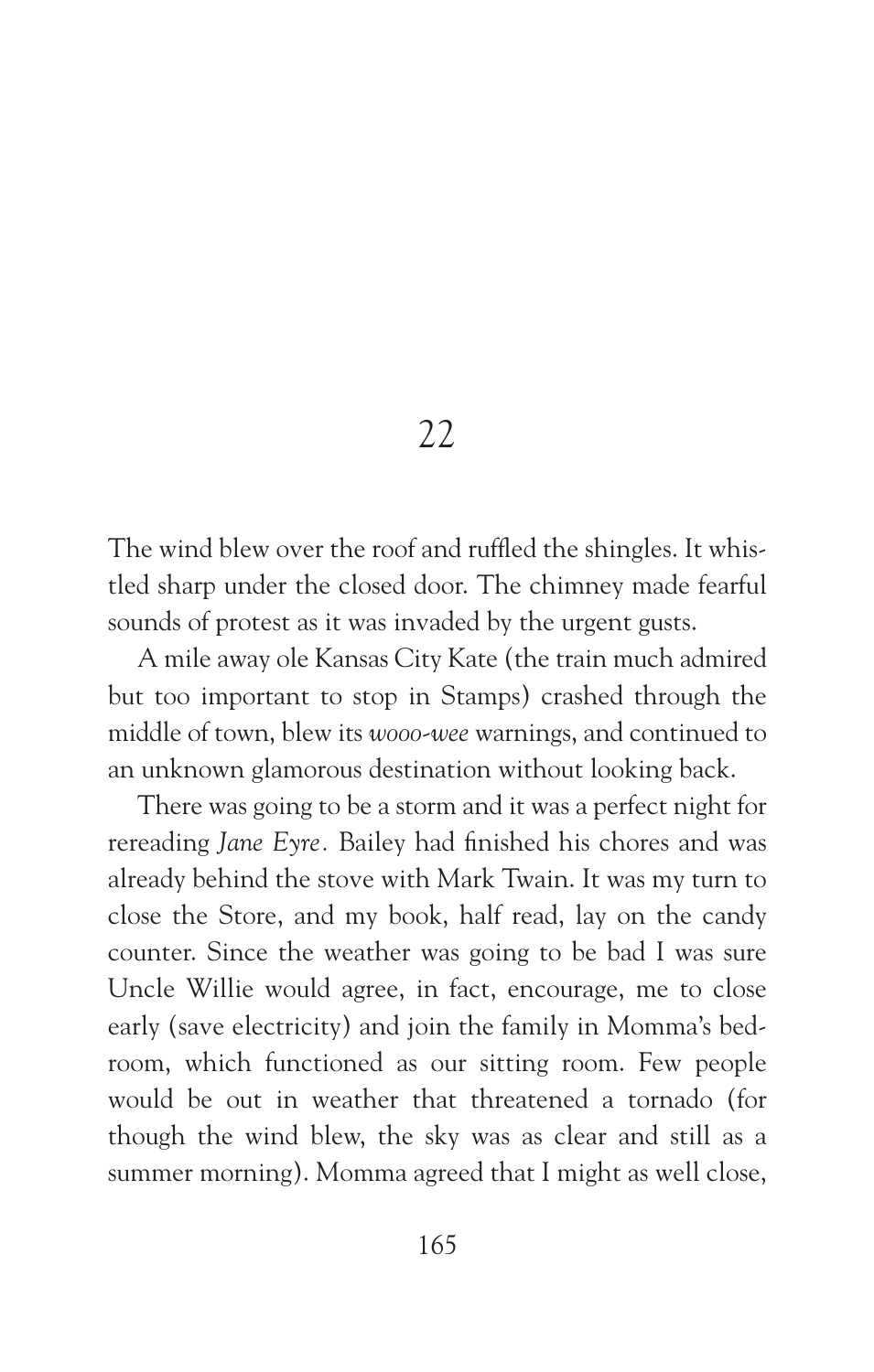and I went out on the porch, closed the shutters, slipped the wooden bar over the door and turned off the light.

Pots rattled in the kitchen where Momma was frying corn cakes to go with vegetable soup for supper, and the homey sounds and scents cushioned me as I read of Jane Eyre in the cold English mansion of a colder English gentleman. Uncle Willie was engrossed in the *Almanac,* his nightly reading, and my brother was far away on a raft on the Mississippi.

I was the first to hear the rattle on the back door. A rattle and knock, a knock and rattle. But suspecting that it might have been the mad wife in the tower, I didn't credit it. Then Uncle Willie heard it and summoned Bailey back from Huck Finn to unlatch the bolt.

Through the open door the moonshine fell into the room in a cold radiance to rival our meager lamplight. We all waited – I with a dread expectancy – for no human being was there. The wind alone came in, struggling with the weak flame in the coal-oil lamp. Pushing and bunting about the family warmth of our pot-bellied stove. Uncle Willie thought it must have been the storm and told Bailey to close the door. But just before he secured the raw wooden slab a voice drifted through the crack; it wheezed, 'Sister Henderson? Brother Willie?'

Bailey nearly closed the door again, but Uncle Willie asked, 'Who is it?' and Mr. George Taylor's pinched brown face swam out of the gray and into view. He assured himself that we hadn't gone to bed, and was welcomed in. When Momma saw him she invited him to stay for supper and told me to stick some sweet potatoes in the ashes to stretch the evening meal. Poor Brother Taylor had been taking meals all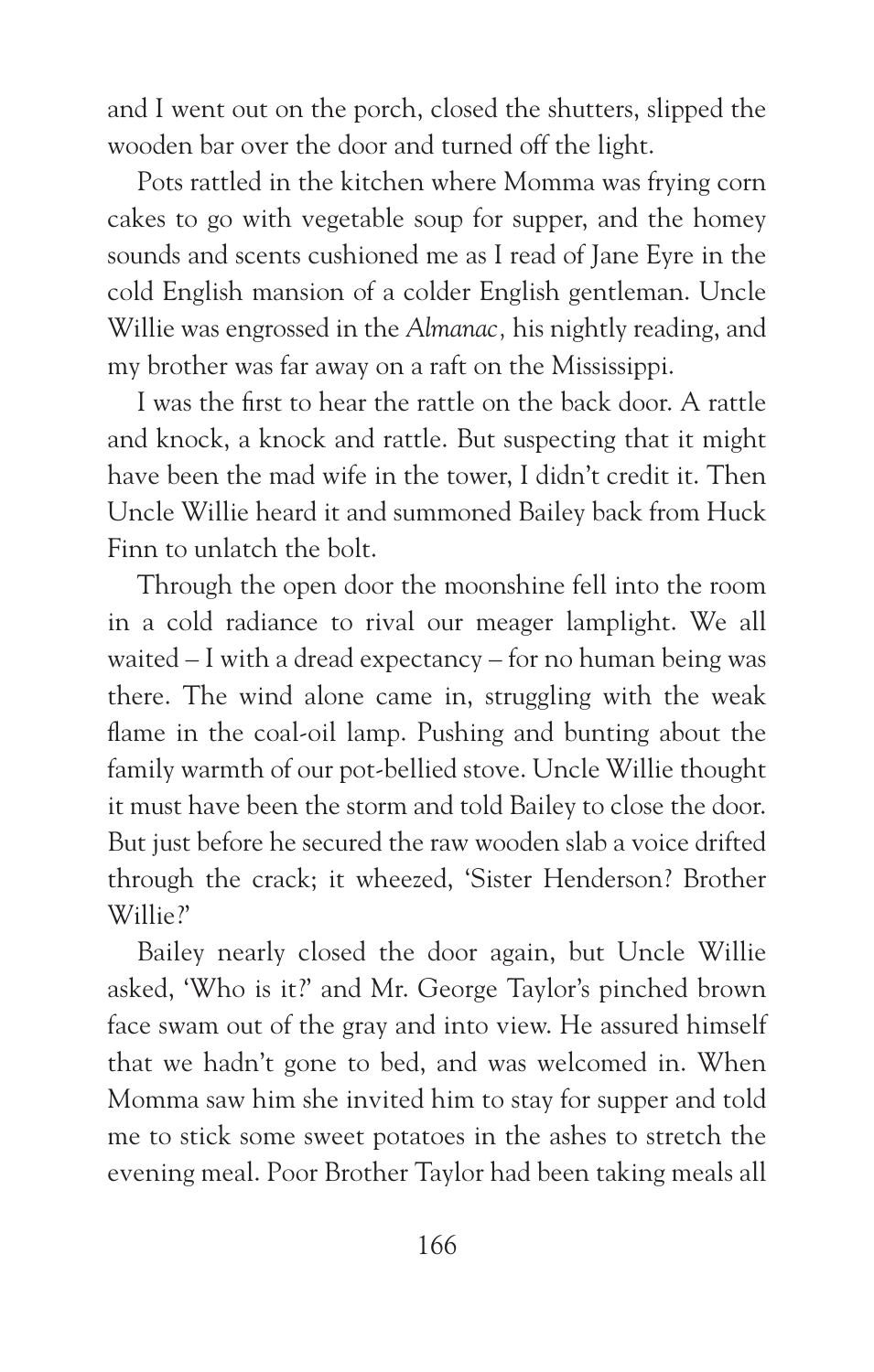over town, ever since he buried his wife in the summer. Maybe due to the fact that I was in my romanticist period, or because children have a built-in survival apparatus, I feared he was interested in marrying Momma and moving in with us.

Uncle Willie cradled the *Almanac* in his divided lap. 'You welcome here anytime, Brother Taylor, anytime, but this is a bad night. It say right here' – with his crippled hand he rapped the *Almanac –* 'that November twelfth, a storm going to be moving over Stamps out of the east. A rough night.' Mr. Taylor remained exactly in the same position he had taken when he arrived, like a person too cold to readjust his body even to get closer to the fire. His neck was bent and the red light played over the polished skin of his hairless head. But his eyes bound me with a unique attraction. They sat deep in his little face and completely dominated the other features with a roundness which seemed to be outlined in dark pencil, giving him an owlish appearance. And when he sensed my regarding him so steadily his head hardly moved but his eyes swirled and landed on me. If his look had contained contempt or patronage, or any of the vulgar emotions revealed by adults in confrontation with children, I would have easily gone back to my book, but his eyes gave off a watery nothing – a nothingness which was completely unbearable. I saw a glassiness, observed before only in new marbles or a bottle top embedded in a block of ice. His glance moved so swiftly from me it was nearly possible to imagine that I had in fact imagined the interchange.

'But, as I say, you welcome. We can always make a place under this roof.' Uncle Willie didn't seem to notice that Mr. Taylor was oblivious to everything he said. Momma brought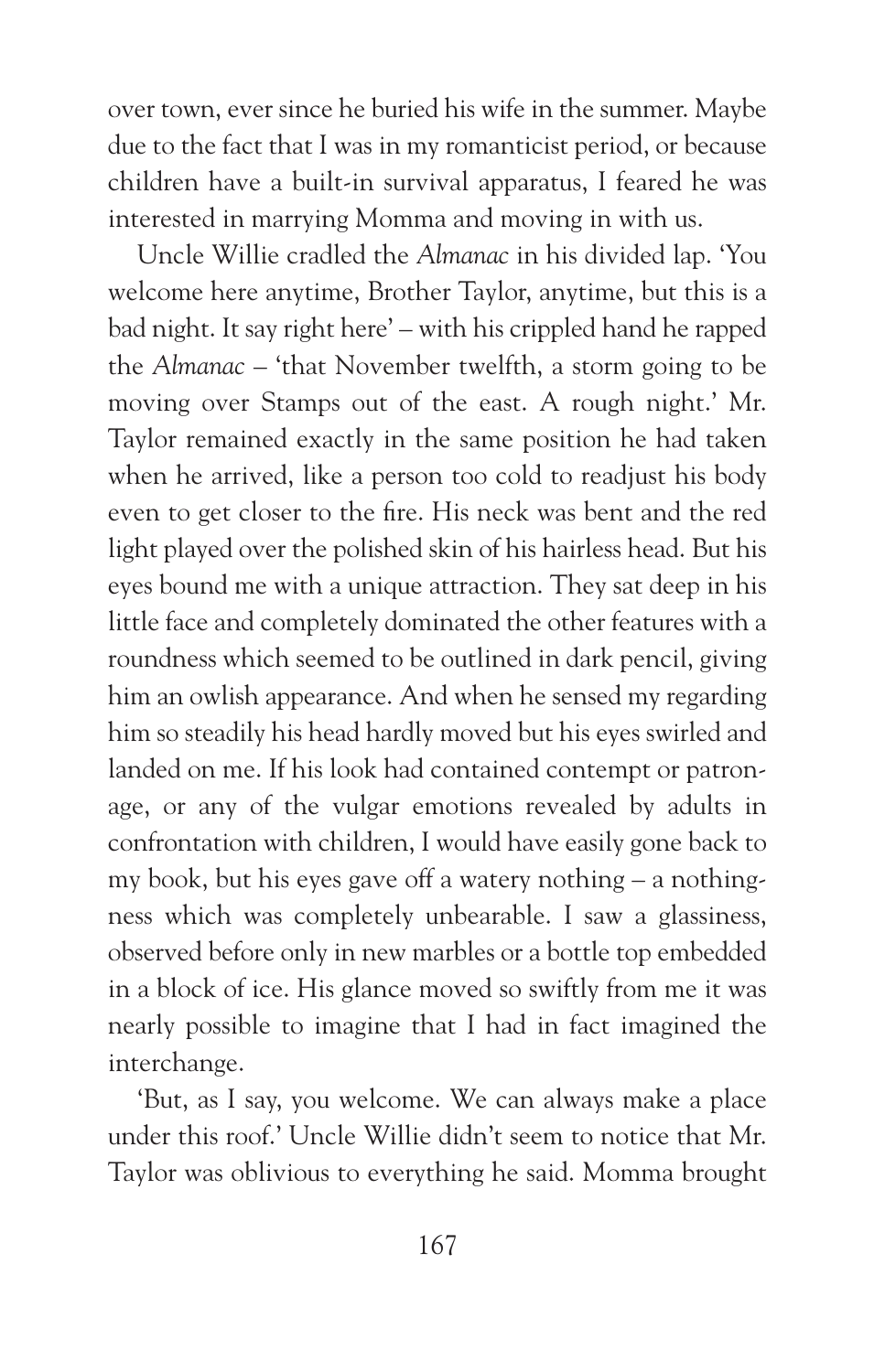the soup into the room, took the kettle off the heater and placed the steaming pot on the fire. Uncle Willie continued, 'Momma, I told Brother Taylor he is welcome here anytime.' Momma said, 'That's right, Brother Taylor. You not supposed to sit around that lonely house feeling sorry for yourself. The Lord giveth and the Lord taketh away.'

I'm not sure whether it was Momma's presence or the bubbling soup on the stove which influenced him, but Mr. Taylor appeared to have livened up considerably. He shook his shoulders as if shaking off a tiresome touch, and attempted a smile that failed. 'Sister Henderson, I sure appreciate . . . I mean, I don't know what I'd do if it wasn't for everybody . . . I mean, you don't know what it's worth to me to be able to . . . Well, I mean I'm thankful.' At each pause, he pecked his head over his chest like a turtle coming out of its shell, but his eyes didn't move.

Momma, always self-conscious at public displays of emotions not traceable to a religious source, told me to come with her and we'd bring the bread and bowls. She carried the food and I trailed after her, bringing the kerosene lamp. The new light set the room in an eerie, harsh perspective. Bailey still sat, doubled over his book, a Black hunchbacked gnome. A finger forerunning his eyes along the page. Uncle Willie and Mr. Taylor were frozen like people in a book on the history of the American Negro.

'Now, come on, Brother Taylor.' Momma was pressing a bowl of soup on him. 'You may not be hungry, but take this for nourishment.' Her voice had the tender concern of a healthy person speaking to an invalid, and her plain statement rang thrillingly true: 'I'm thankful.' Bailey came out of his absorp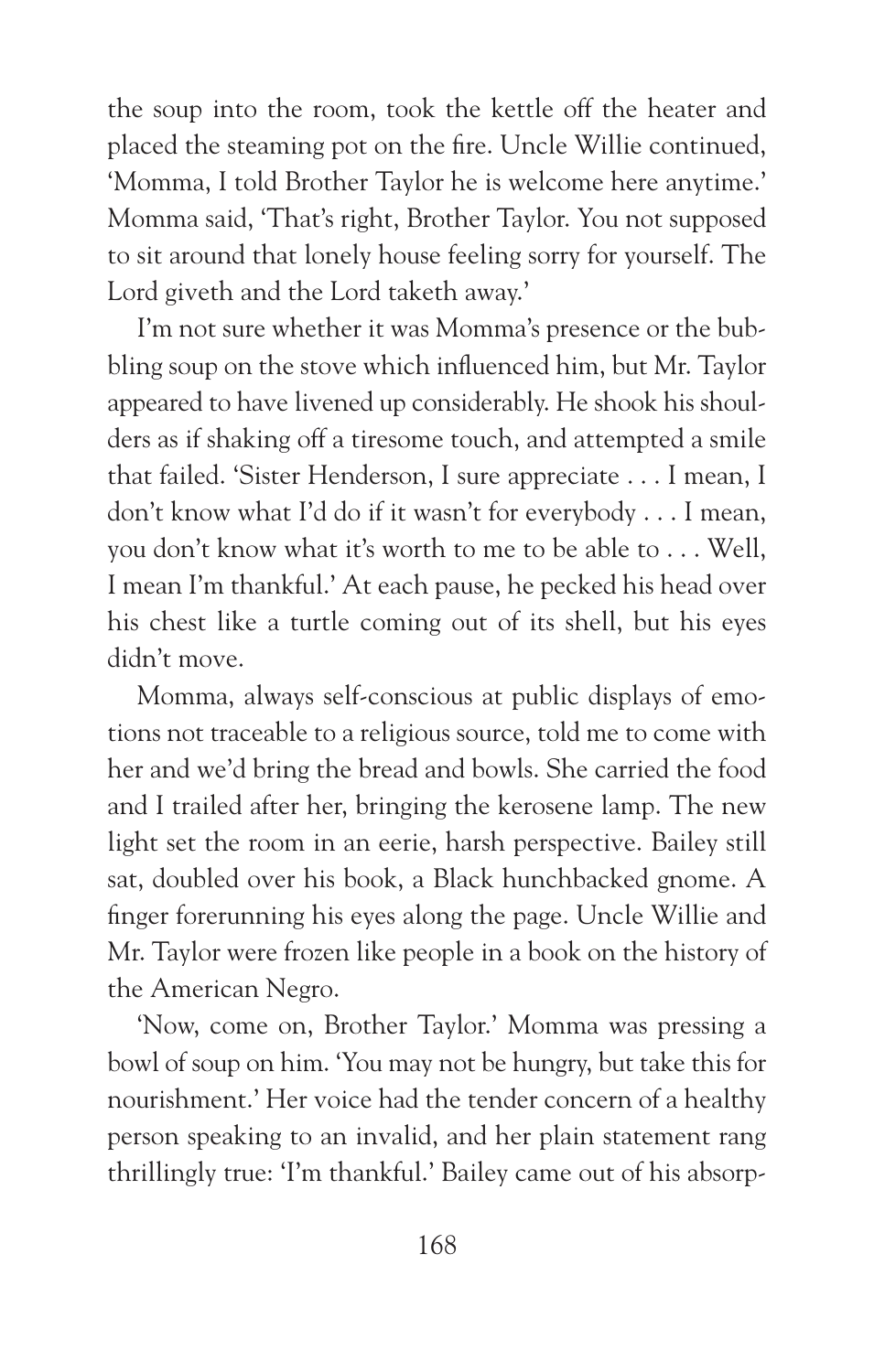tion and went to wash his hands.

'Willie, say the blessing.' Momma set Bailey's bowl down and bowed her head. During grace, Bailey stood in the doorway, a figure of obedience, but I knew his mind was on Tom Sawyer and Jim as mine would have been on Jane Eyre and Mr. Rochester, but for the glittering eyes of wizened old Mr. Taylor.

Our guest dutifully took a few spoonfuls of soup and bit a semicircle in the bread, then put his bowl on the floor. Something in the fire held his attention as we ate noisily.

Noticing his withdrawal, Momma said, 'It don't do for you to take on so, I know you all was together a long time –'

Uncle Willie said, 'Forty years.'

'– but it's been around six months since she's gone to her rest . . . and you got to keep faith. He never gives us more than we can bear.' The statement heartened Mr. Taylor. He picked up his bowl again and raked his spoon through the thick soup.

Momma saw that she had made some contact, so she went on, 'You had a whole lot of good years. Got to be grateful for them. Only thing is, it's a pity you all didn't have some children.'

If my head had been down I would have missed Mr. Taylor's metamorphosis. It was not a change that came by steps but rather, it seemed to me, of a sudden. His bowl was on the floor with a thud, and his body leaned toward Momma from the hips. However, his face was the most striking feature of all. The brown expanse seemed to darken with life, as if an inner agitation played under his thin skin. The mouth, opened to show the long teeth, was a dark room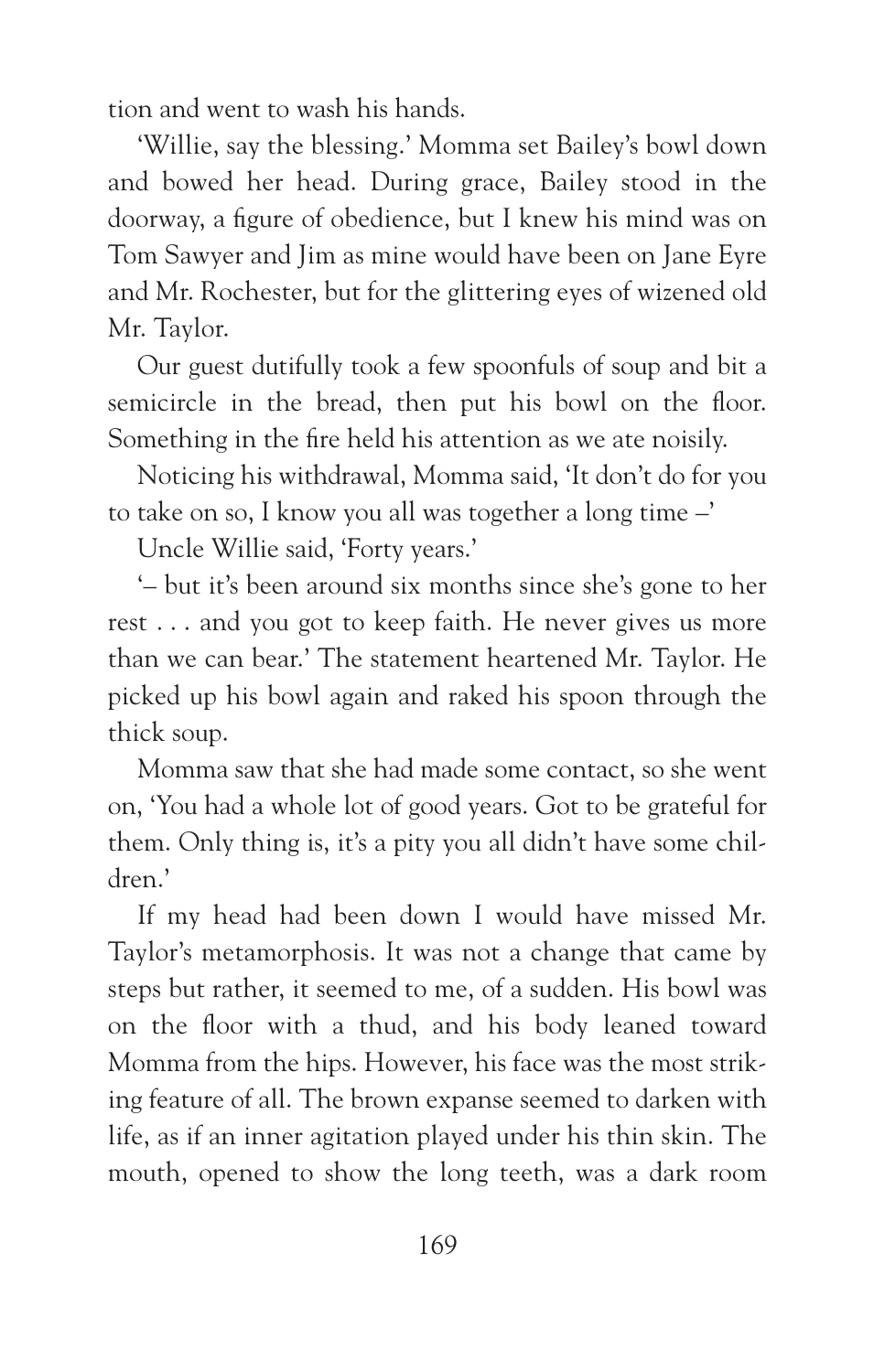furnished with a few white chairs.

'Children.' He gum-balled the word around in his empty mouth. 'Yes, sir, children.' Bailey (and I), used to be addressed so, looked at him expectantly.

'That's what she want.' His eyes were vital, and straining to jump from the imprisoning sockets. 'That's what she said. Children.'

The air was weighted and thick. A bigger house had been set on our roof and was imperceptibly pushing us into the ground.

Momma asked, in her nice-folks voice, 'What who said, Brother Taylor?' She knew the answer. We all knew the answer.

'Florida.' His little wrinkled hands were making fists, then straightening, then making fists again. 'She said it just last night.'

Bailey and I looked at each other and I hunched my chair closer to him. 'Said "I want some children."' When he pitched his already high voice to what he considered a feminine level, or at any rate to his wife's, Miz Florida's, level, it streaked across the room, zigzagging like lightning.

Uncle Willie had stopped eating and was regarding him with something like pity. 'Maybe you was dreaming, Brother Taylor. Could have been a dream.'

Momma came in placatingly. 'That's right. You know, the children was reading me something th'other day. Say folks dream about whatever was on their mind when they went to sleep.'

Mr. Taylor jerked himself up. 'It wasn't not no dream. I was as wide awake as I am this very minute.' He was angry and the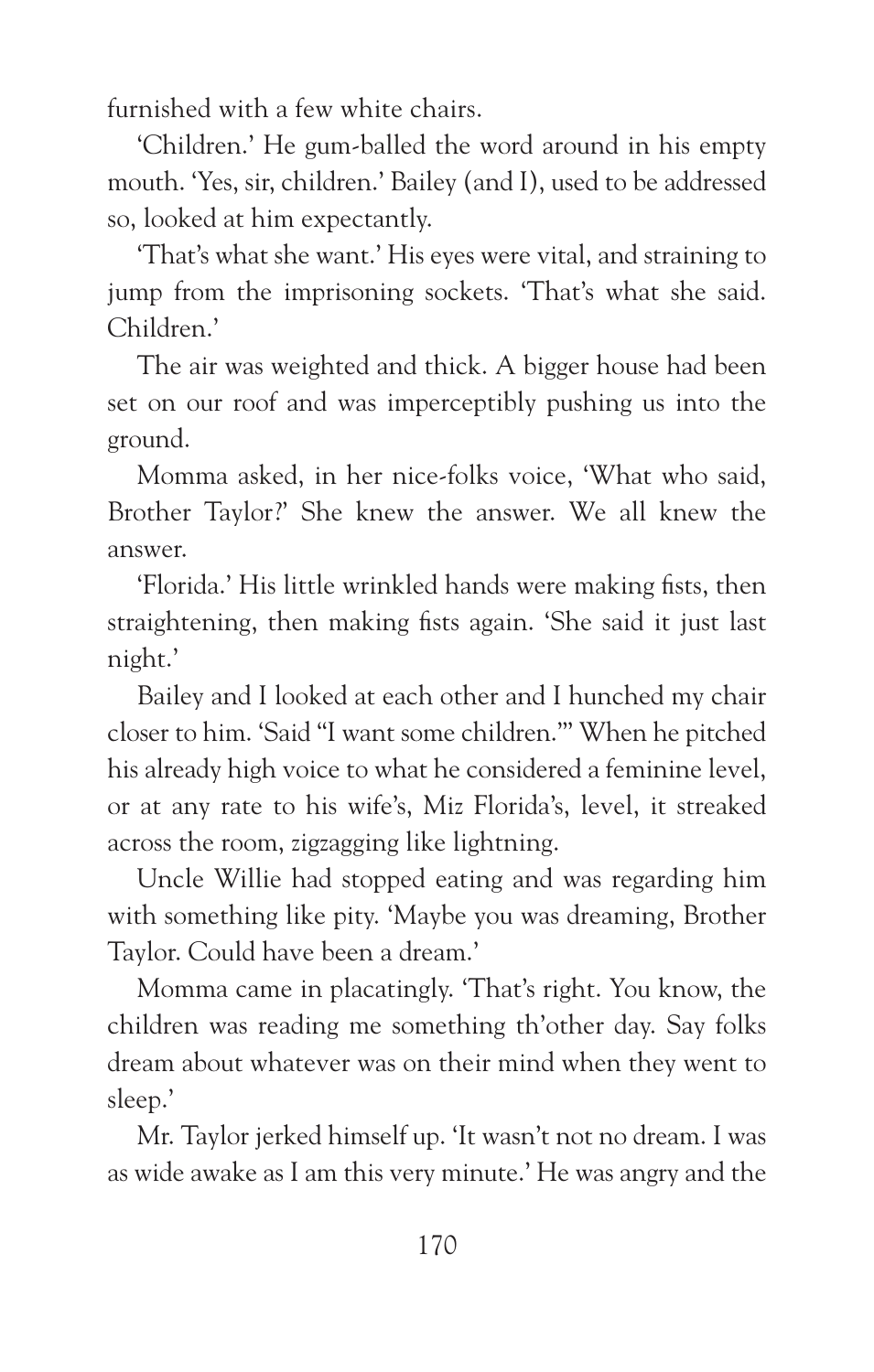tension increased his little mask of strength.

'I'll tell you what happened.'

Oh, Lord, a ghost story. I hated and dreaded the long winter nights when late customers came to the Store to sit around the heater roasting peanuts and trying to best each other in telling lurid tales of ghosts and hants, banshees and juju, voodoo and other anti-life stories. But a real one, that happened to a real person, and last night. It was going to be intolerable. I got up and walked to the window.

Mrs. Florida Taylor's funeral in June came on the heels of our final exams. Bailey and Louise and I had done very well and were pleased with ourselves and each other. The summer stretched golden in front of us with promises of picnics and fish frys, blackberry hunts and croquet games till dark. It would have taken a personal loss to penetrate my sense of well-being. I had met and loved the Brontë sisters, and had replaced Kipling's 'If' with 'Invictus.' My friendship with Louise was solidified over jacks, hopscotch and confessions, deep and dark, exchanged often after many a 'Cross your heart you won't tell?' I never talked about St. Louis to her, and had generally come to believe that the nightmare with its attendant guilt and fear hadn't really happened to me. It happened to a nasty little girl, years and years before, who had no chain on me at all.

At first the news that Mrs. Taylor was dead did not strike me as a particularly newsy bit of information. As children do, I thought that since she was very old she had only one thing to do, and that was to die. She was a pleasant enough woman, with her steps made mincing by age and her little hands like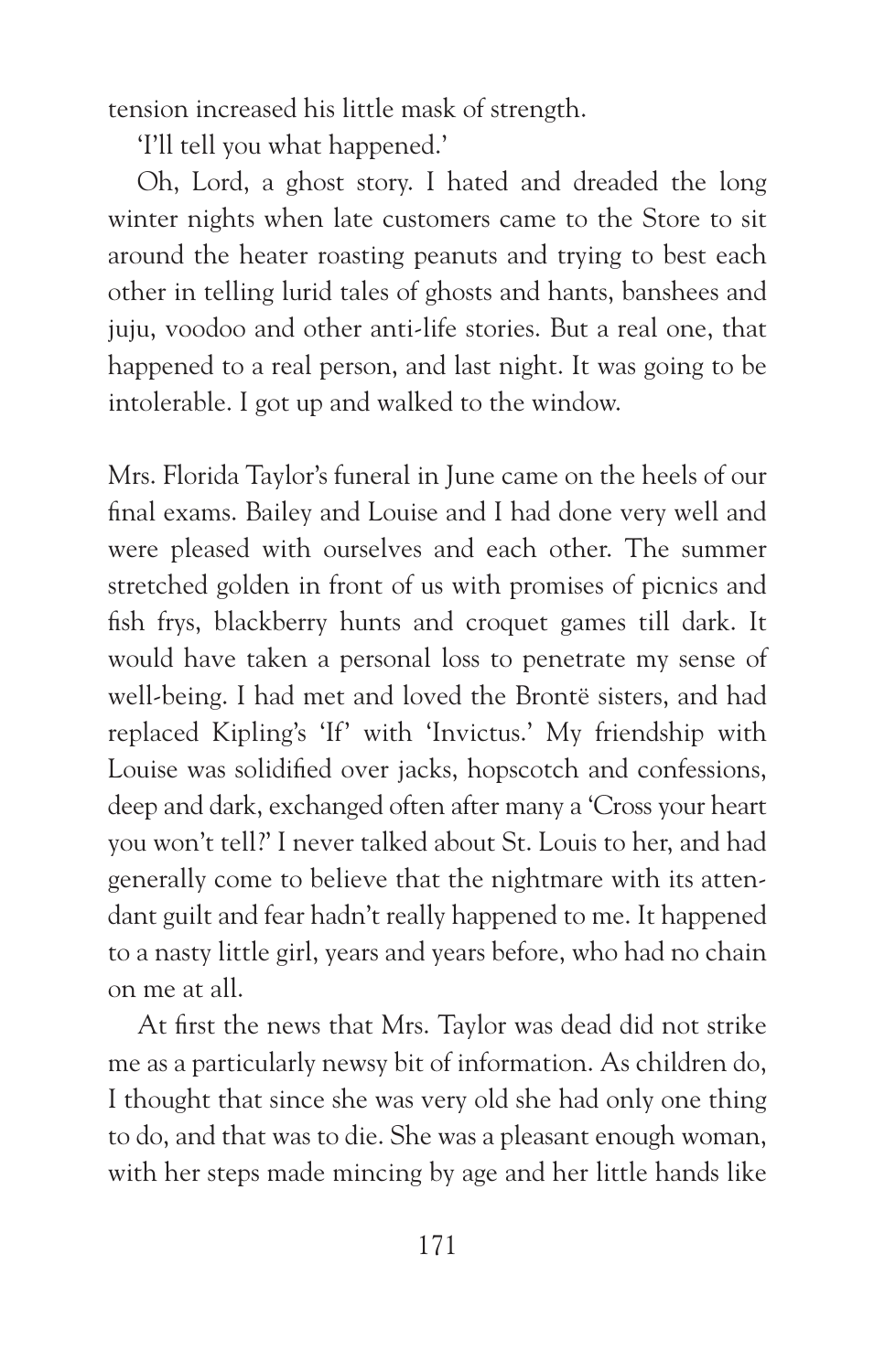gentle claws that liked to touch young skin. Each time she came to the Store, I was forced to go up to her, while she raked her yellow nails down my cheeks. 'You sure got a pretty complexion.' It was a rare compliment in a world of very few such words of praise, so it balanced being touched by the dry fingers.

'You going to the funeral, Sister.' Momma wasn't asking a question.

Momma said, 'You going 'cause Sister Taylor thought so much of you she left you her yellow brooch.' (She wouldn't say 'gold,' because it wasn't.) 'She told Brother Taylor, "I want Sis Henderson's grandbaby to have my gold brooch." So you'll have to go.'

I had followed a few coffins up the hill from the church to the cemetery, but because Momma said I was tender-hearted I had never been forced to sit through a funeral service. At eleven years old, death is more unreal than frightening. It seemed a waste of a good afternoon to sit in church for a silly old brooch, which was not only not gold but was too old for me to wear. But if Momma said I had to go it was certain that I would be there.

The mourners on the front benches sat in a blue-serge, black-crepe-dress gloom. A funeral hymn made its way around the church tediously but successfully. It eased into the heart of every gay thought, into the care of each happy memory. Shattering the light and hopeful: 'On the other side of Jordan, there is a peace for the weary, there is a peace for me.' The inevitable destination of all living things seemed but a short step away. I had never considered before that dying, death, dead, passed away, were words and phrases that might be even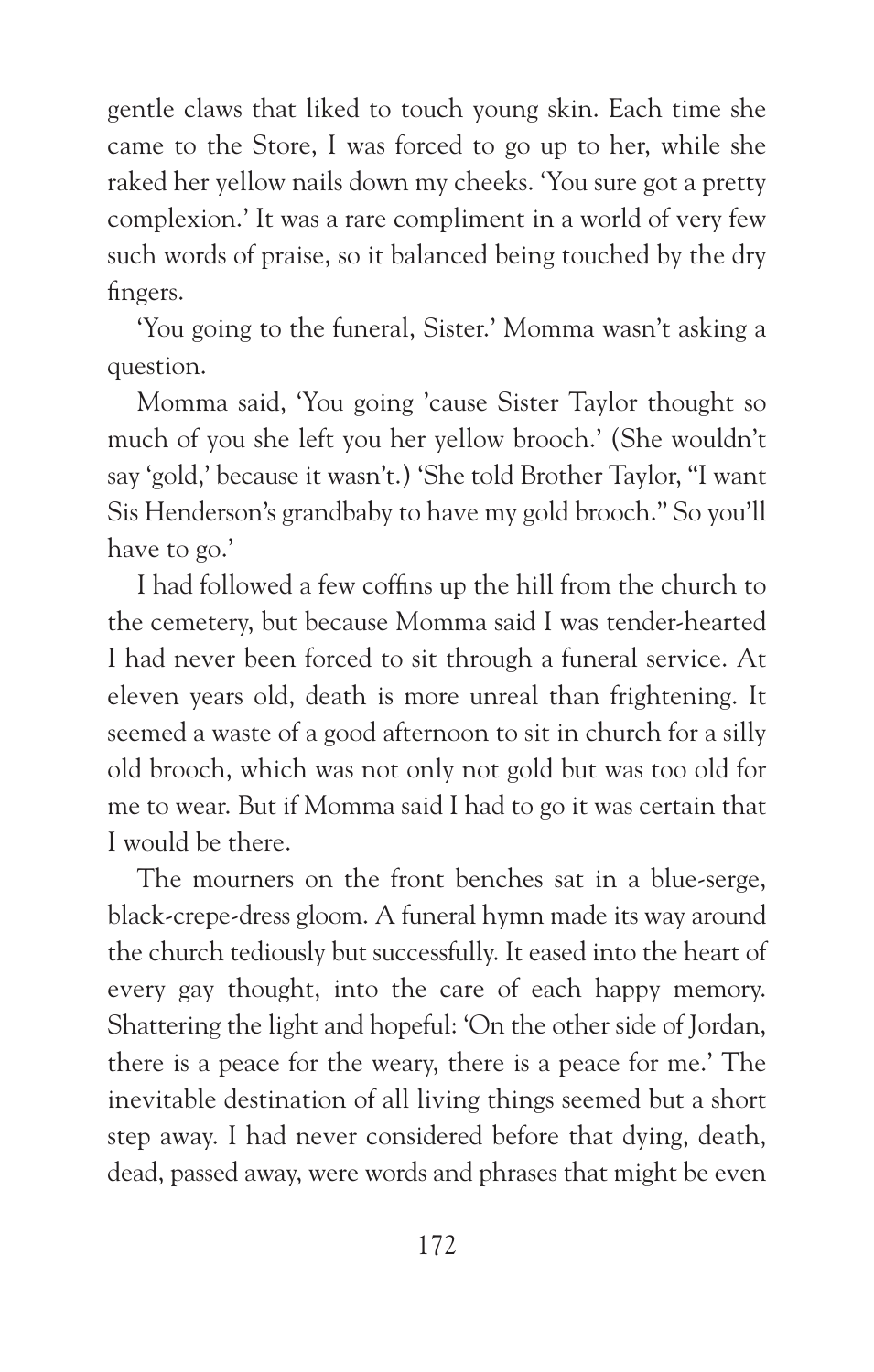faintly connected with me.

But on that onerous day, oppressed beyond relief, my own mortality was borne in upon me on sluggish tides of doom.

No sooner had the mournful song run its course than the minister took to the altar and delivered a sermon that in my state gave little comfort. Its subject was, 'Thou art my good and faithful servant with whom I am well pleased.' His voice enweaved itself through the somber vapors left by the dirge. In a monotonous tone he warned the listeners that 'this day might be your last,' and the best insurance against dying a sinner was to 'make yourself right with God' so that on the fateful day He would say, 'Thou art my good and faithful servant with whom I am well pleased.'

After he had put the fear of the cold grave under our skins, he began to speak of Mrs. Taylor, 'A godly woman, who gave to the poor, visited the sick, tithed to the church and in general lived a life of goodliness.' At this point he began to talk directly to the coffin, which I had noticed upon my arrival and had studiously avoided thereafter.

'I hungered and you gave me to eat. I was thirsty and you gave me to drink. I was sick and you visited me. In prison, and you left me not. Inasmuch as you have done it unto the least of one of these, you have done it unto Me.' He bounded off the dais and approached the velvet gray box. With an imperious gesture, he snatched the gray cloth off the open flap and gazed downward into the mystery.

'Sleep on, thy graceful soul, till Christ calls you to come forth into His bright heaven.'

He continued speaking directly to the dead woman, and I half wished she would rise up and answer him, offended by the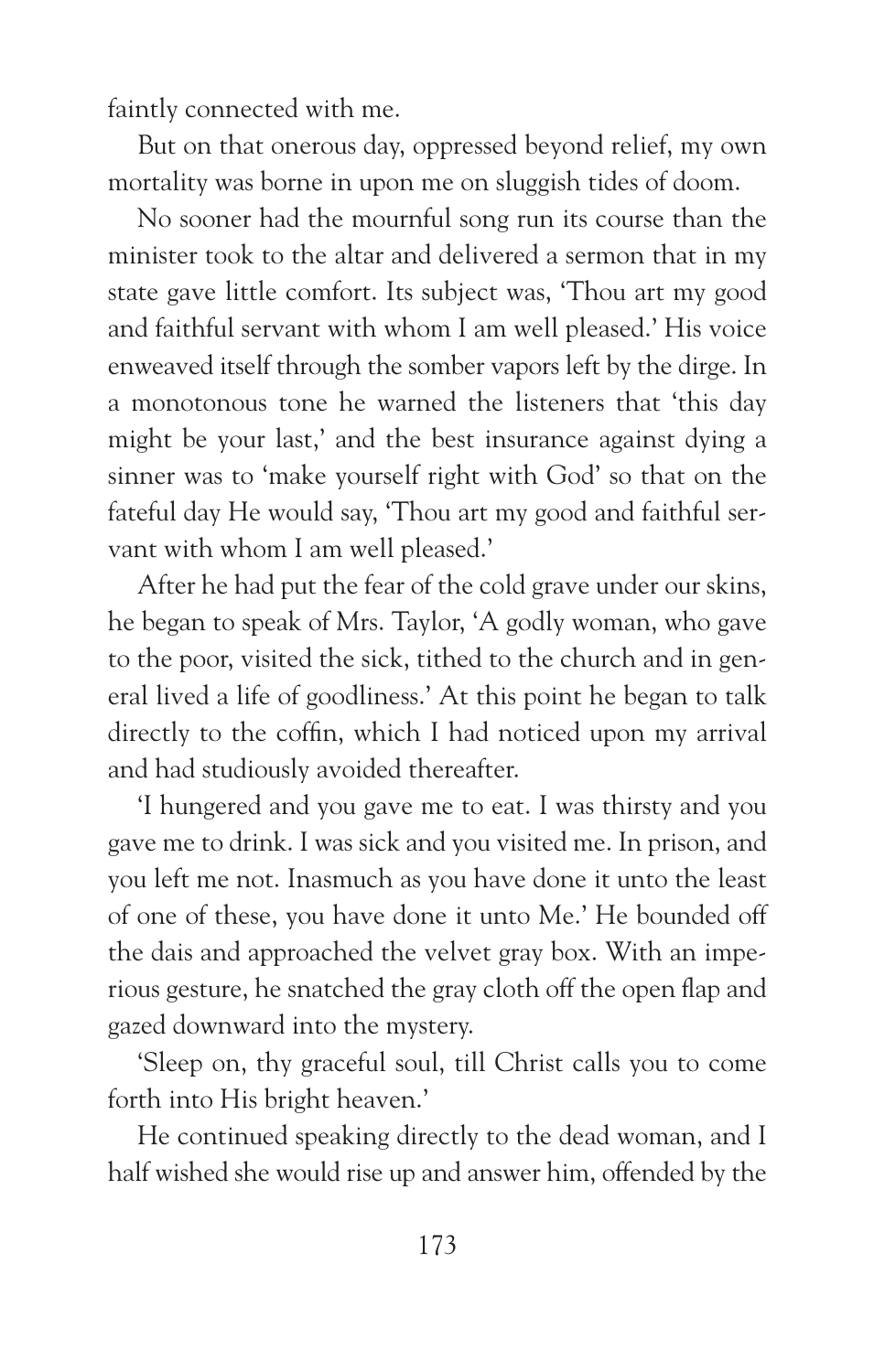coarseness of his approach. A scream burst from Mr. Taylor. He stood up suddenly and lengthened his arms toward the minister, the coffin and his wife's corpse. For a long minute he hovered, his back to the church as the instructive words kept falling around the room, rich with promise, full with warnings. Momma and other ladies caught him in time to bring him back to the bench, where he quickly folded upon himself like a Br'er Rabbit rag doll.

Mr. Taylor and the high church officials were the first to file around the bier to wave farewell to the departed and get a glimpse of what lay in store for all men. Then on heavy feet, made more ponderous by the guilt of the living viewing the dead, the adult church marched up to the coffin and back to their seats. Their faces, which showed apprehension before reaching the coffin, revealed, on the way down the opposite aisle, a final confirmation of their fears. Watching them was a little like peeping through a window when the shade is not drawn flush. Although I didn't try, it was impossible not to record their roles in the drama.

And then a black-dressed usher stuck her hand out woodenly toward the children's rows. There was the shifty rustling of unreadiness but finally a boy of fourteen led us off and I dared not hang back, as much as I hated the idea of seeing Mrs. Taylor. Up the aisle, the moans and screams merged with the sickening smell of woolen black clothes worn in summer weather and green leaves wilting over yellow flowers. I couldn't distinguish whether I was smelling the clutching sound of misery or hearing the cloying odor of death.

It would have been easier to see her through the gauze, but instead I looked down on the stark face that seemed suddenly so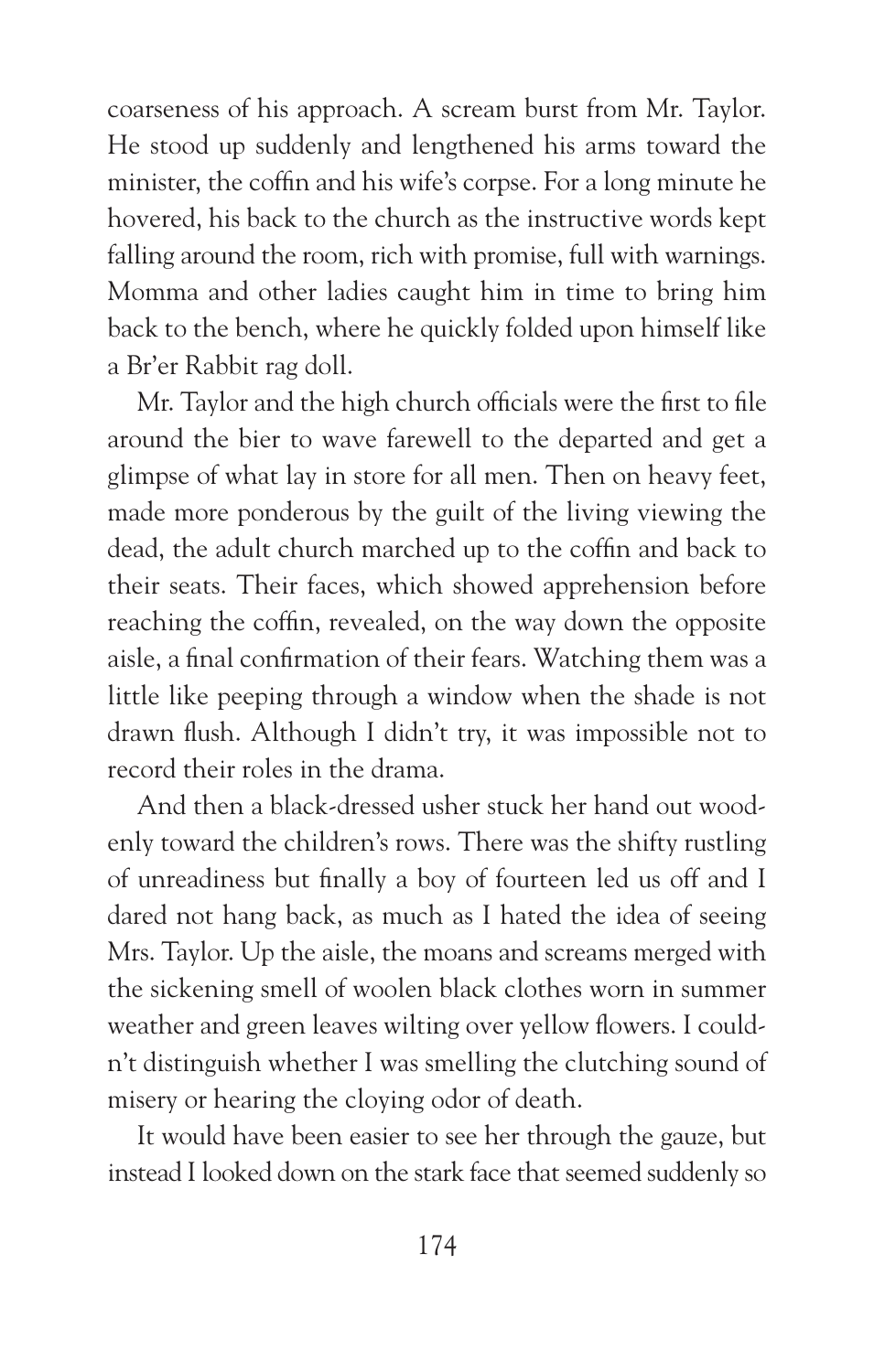empty and evil. It knew secrets that I never wanted to share. The cheeks had fallen back to the ears and a solicitous mortician had put lipstick on the black mouth. The scent of decay was sweet and clasping. It groped for life with a hunger both greedy and hateful. But it was hypnotic. I wanted to be off but my shoes had glued themselves to the floor and I had to hold on to the sides of the coffin to remain standing. The unexpected halt in the moving line caused the children to press upon each other, and whispers of no small intent reached my ears.

'Move along, Sister, move along.' It was Momma. Her voice tugged at my will and someone pushed from the rear, so I was freed.

Instantly I surrendered myself to the grimness of death. The change it had been able to effect in Mrs. Taylor showed that its strength could not be resisted. Her high-pitched voice, which parted the air in the Store, was forever stilled, and the plump brown face had been deflated and patted flat like a cow's ordurous dropping.

The coffin was carried on a horse-drawn wagon to the cemetery, and all the way I communed with death's angels, questioning their choice of time, place and person.

For the first time the burial ceremony had meaning for me.

'Ashes to ashes and dust to dust.' It was certain that Mrs. Taylor was returning to the earth from whence she came. In fact, upon considering, I concluded that she had looked like a mud baby, lying on the white satin of her velvet coffin. A mud baby, molded into form by creative children on a rainy day, soon to run back into the loose earth.

The memory of the grim ceremony had been so real to me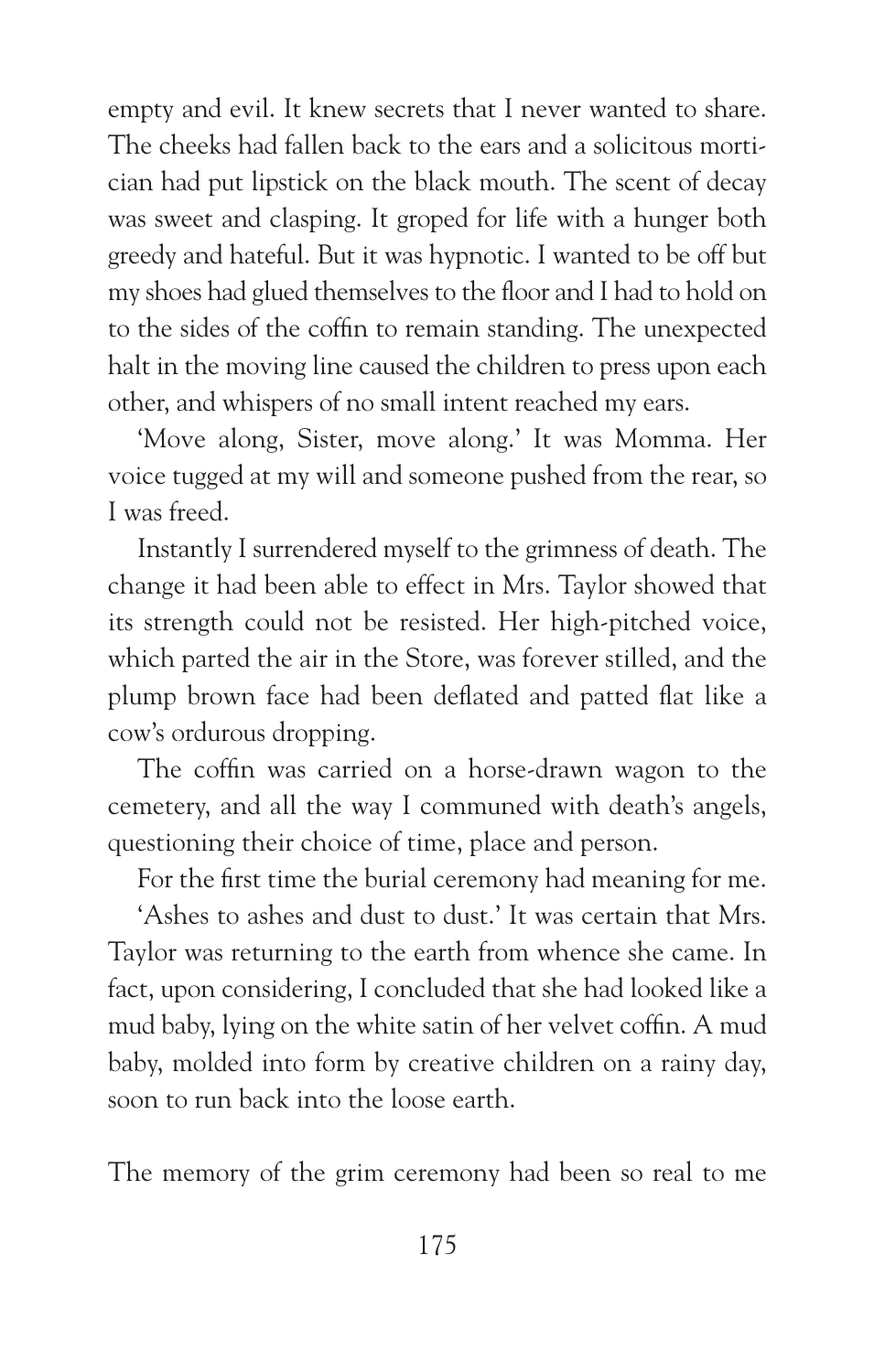that I was surprised to look up and see Momma and Uncle Willie eating by the stove. They were neither anxious nor hesitant, as if they knew a man has to say what he has to say. But I didn't want to hear any of it, and the wind, allying itself with me, threatened the chinaberry tree outside the back door.

'Last night, after I said my prayers, I lay down on the bed. Well, you know it's the same bed she died on.' Oh, if he'd shut up. Momma said, 'Sister, sit down and eat your soup. Cold night like this you need something hot in your stomach. Go on, Brother Taylor. Please.' I sat down as near Bailey as possible.

'Well, something told me to open my eyes.'

'What kind of something?' Momma asked, not laying down her spoon.

'Yes, sir,' Uncle Willie explained, 'there can be a good something and there can be a bad something.'

'Well, I wasn't sure, so I figured better open 'em, 'cause it could have been, well, either one. I did, and the first thing, I saw little baby angel. It was just as fat as a butterball, and laughing, eyes blue, blue, blue.'

Uncle Willie asked, 'A baby angel?'

'Yes, sir, and it was laughing right in my face. Then I heard this long moan, "Agh-h-h-" Well, as you say, Sister Henderson, we been together over forty years. I know Florida's voice. I wasn't scared right then. I called "Florida?" Then that angel laughed harder and the moan got louder.'

I set my bowl down and got closer to Bailey. Mrs. Taylor had been a very pleasant woman, smiling all the time and patient. The only thing that jarred and bothered me when she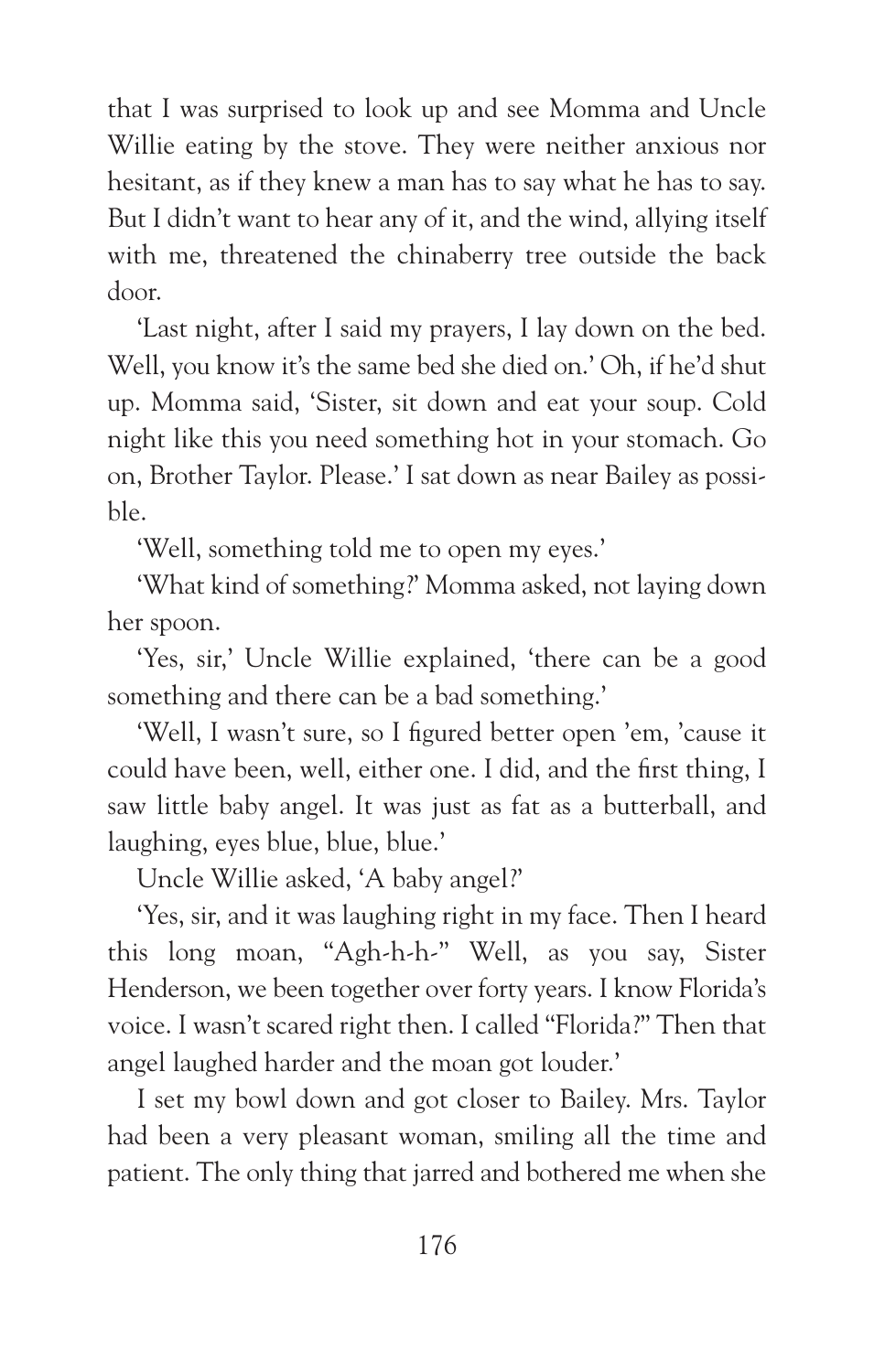came in the Store was her voice. Like near-deaf people, she screamed, half not hearing what she was saying and partly hoping her listeners would reply in kind. That was when she was living. The thought of that voice coming out of the grave and all the way down the hill from the cemetery and hanging over my head was enough to straighten my hair.

'Yes, sir.' He was looking at the stove and the red glow fell on his face. It seemed as if he had a fire going inside his head. 'First I called, "Florida, Florida. What do you want?" And that devilish angel kept on laughing to beat the band.' Mr. Taylor tried to laugh and only succeeded in looking frightened. ' "I want some . . ." That's when she said "I want some." ' He made his voice sound like the wind, if the wind had bronchial pneumonia. He wheezed, "I want some chi-il-dren."'

Bailey and I met halfway on the drafty floor.

Momma said, 'Now, Brother Taylor, could be you was dreaming. You know, they say whatever you goes to bed with on your mind . . .'

'No, ma'am, Sister Henderson, I was as wide awake as I am right now.'

'Did she let you see her?' Uncle Willie had a dreamy look on his face.

'No, Willie, all I seed was that fat little white baby angel. But wasn't no mistaking that voice . . . "I want some children." '

The cold wind had frozen my feet and my spine, and Mr. Taylor's impersonation had chilled my blood.

Momma said, 'Sister, go bring the long fork to take the potatoes out.'

'Ma'am?' Surely she didn't mean the long fork that hung on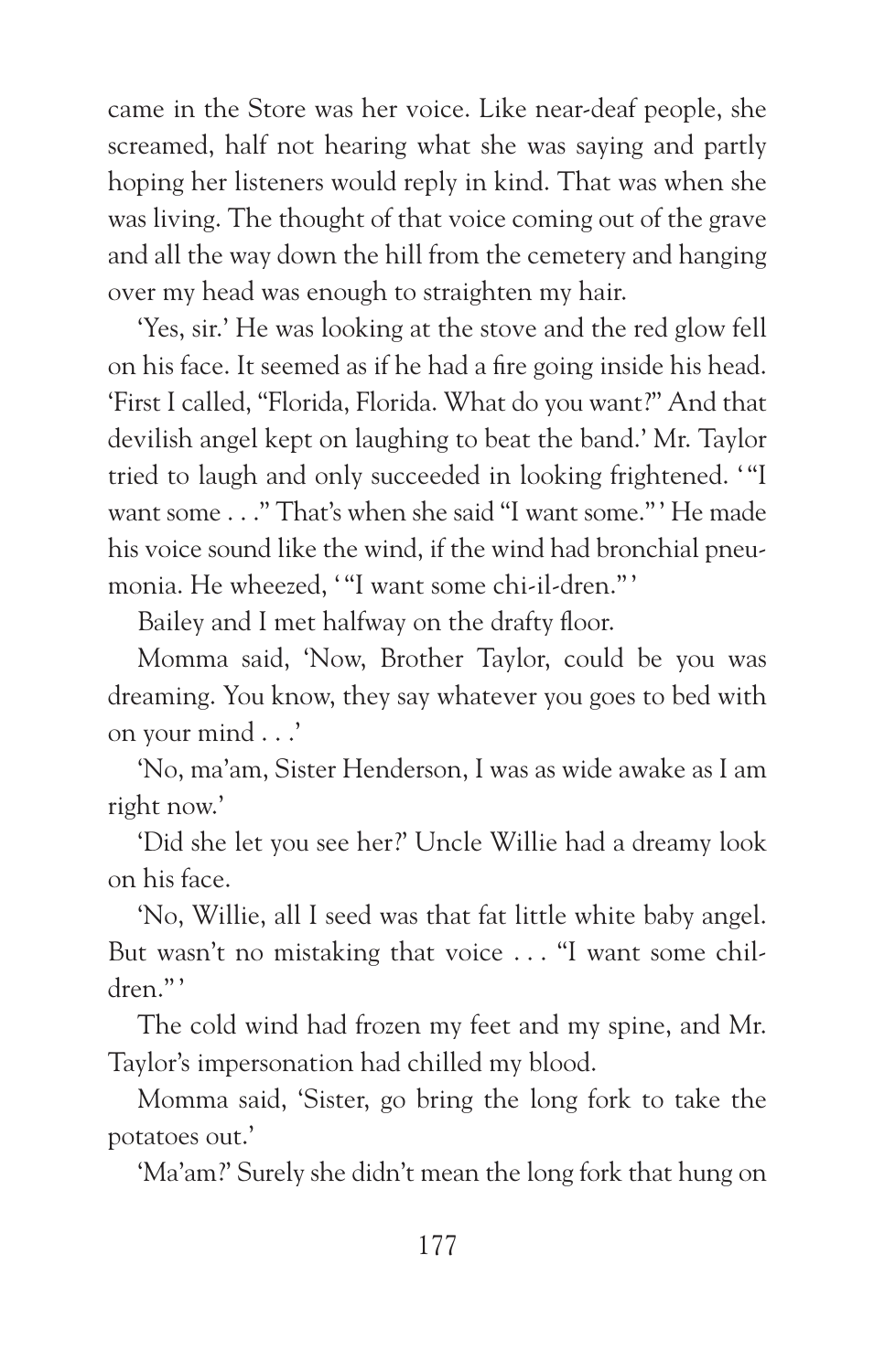the wall behind the kitchen stove – a scary million miles away.

'I said, go get the fork. The potatoes are burning.'

I unwound my legs from the gripping fear and almost tripped onto the stove. Momma said, 'That child would stumble over the pattern in a rug. Go on, Brother Taylor, did she say any more?'

I didn't want to hear it if she did, but I wasn't eager to leave the lighted room where my family sat around the friendly fire.

'Well, she said "Aaah" a few more times and then that angel started to walk off the ceiling. I tell you I was purt' near scared stiff.'

I had reached the no man's ocean of darkness. No great decision was called for. I knew it would be torturous to go through the thick blackness of Uncle Willie's bedroom, but it would be easier than staying around to hear the ghoulish story. Also, I couldn't afford to aggravate Momma. When she was displeased she made me sleep on the edge of the bed and that night I knew I needed to be close to her.

One foot into the darkness and the sense of detachment from reality nearly made me panic. The idea came to me that I might never get out into the light again. Quickly I found the door leading back to the familiar, but as I opened it the awful story reached out and tried to grab my ears. I closed the door.

Naturally, I believed in hants and ghosts and 'thangs.' Having been raised by a super-religious Southern Negro grandmother, it would have been abnormal had I not been superstitious.

The trip to the kitchen and back could not have taken more than two minutes, yet in that time I tramped through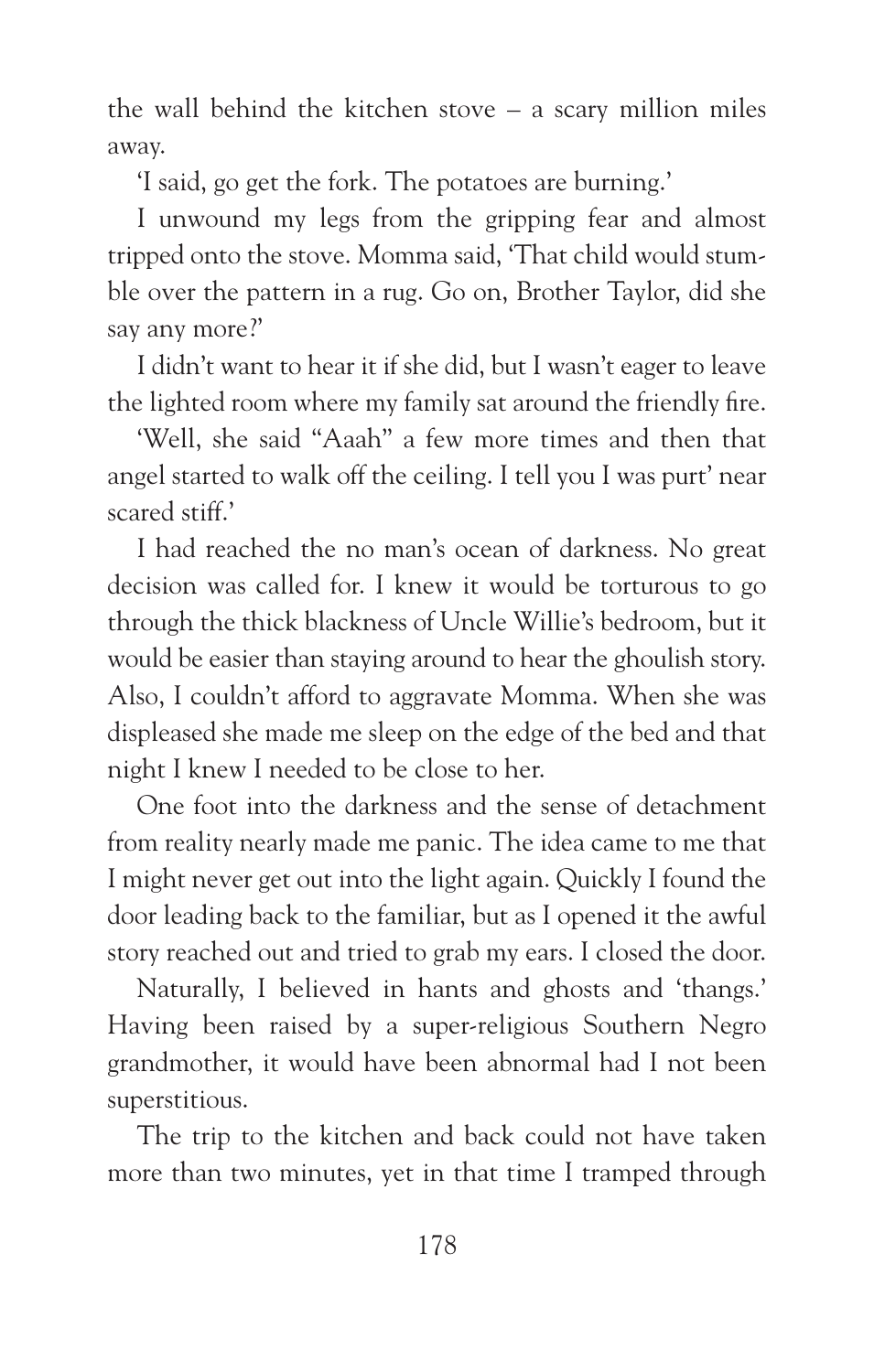swampy cemeteries, climbed over dusty gravestones and eluded litters of night-black cats.

Back in the family circle, I remarked to myself how like a cyclopean eye was the belly of the red-hot stove.

'It reminded me of the time when my daddy died. You know we're very close.' Mr. Taylor had hypnotized himself into the eerie world of horrors.

I broke into his reminiscences. 'Momma, here's the fork.' Bailey had lain down on his side behind the stove and his eyes were shining. He was more fascinated with Mr. Taylor's morbid interest in his story than with the tale itself.

Momma put her hand on my arm and said, 'You shaking, Sister. What's the matter?' My skin still rippled from the experience of fear.

Uncle Willie laughed and said, 'Maybe she was scared to go in the kitchen.'

His high little laugh didn't fool me. Everyone was uneasy at being beckoned into the unknown.

'No sir, I ain't never seen nothing so clear as that little angel baby.' His jaws were scissoring mechanically on the already mushy sweet potatoes. 'Just laughing, like a house on fire. What you reckon it mean, Sister Henderson?'

Momma had reared back in her rocking chair, a half smile on her face, 'If you sure you wasn't dreaming, Brother Taylor . . .'

'I was as wide awake as I am' – he was becoming angry again – 'as I am right now.'

'Well, then, maybe it means-'

'I ought to know when I'm asleep and when I'm awake.'

' – maybe it mean Sister Florida wants you to work with the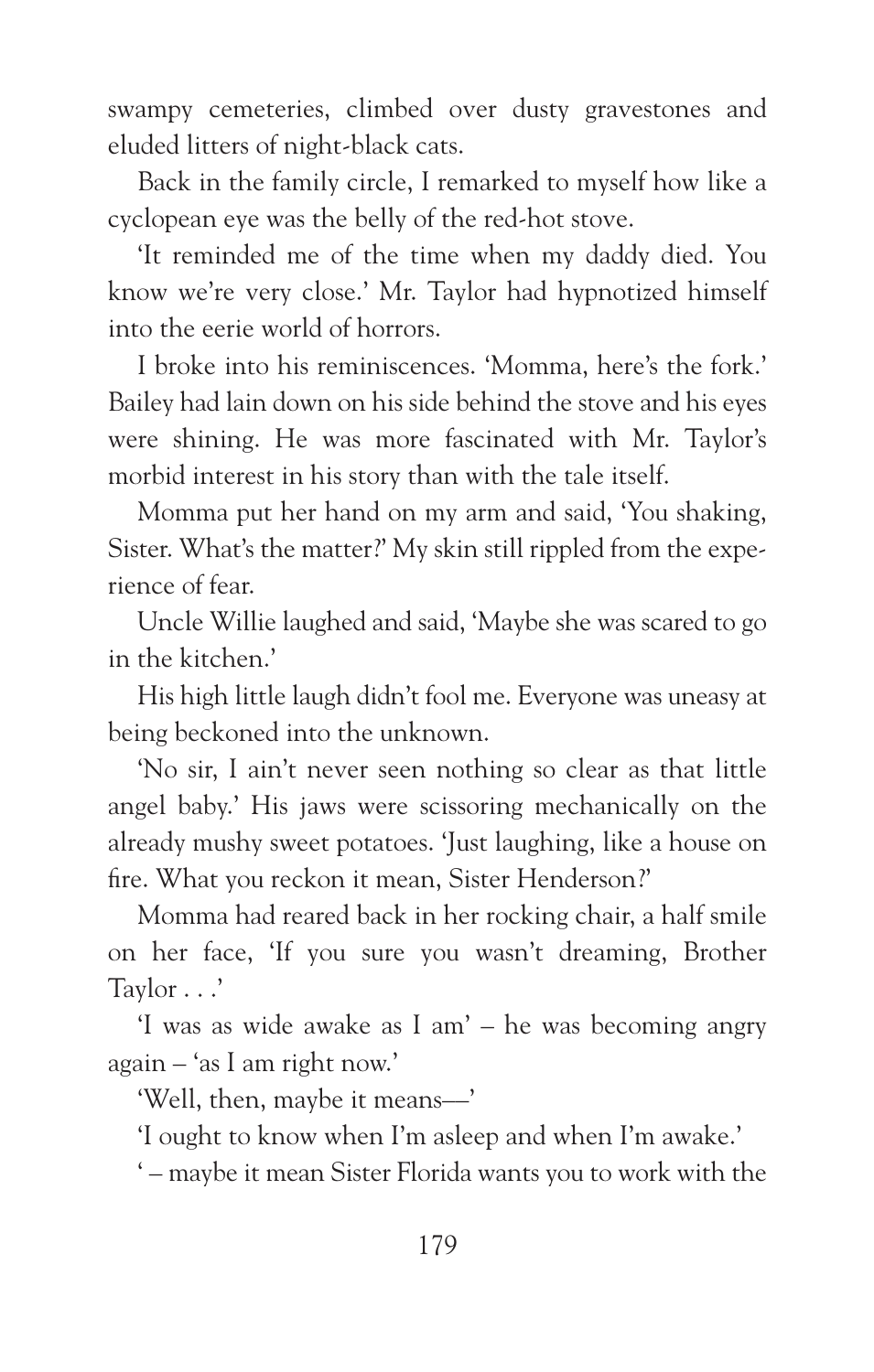children in the church.'

'One thing I always used to tell Florida, people won't let you get your words in edgewise––'

'Could be she's trying to tell you––'

'I ain't crazy, you know. My mind's just as good as it was.'

'––to take a Sunday school class––'

'Thirty years ago. If I say I was awake when I saw that little fat angel, then people ought to $-$ '

'Sunday school need more teachers. Lord knows that's so.'

'––believe me when I say so.'

Their remarks and responses were like a Ping-Pong game with each volley clearing the net and flying back to the opposition. The sense of what they were saying became lost, and only the exercise remained. The exchange was conducted with the certainty of a measured hoedown and had the jerkiness of Monday's wash snapping in the wind – now cracking east, then west, with only the intent to whip the dampness out of the cloth.

Within a few minutes the intoxication of doom had fled, as if it had never been, and Momma was encouraging Mr. Taylor to take in one of the Jenkins boys to help him with his farm. Uncle Willie was nodding at the fire, and Bailey had escaped back to the calm adventures of Huckleberry Finn. The change in the room was remarkable. Shadows which had lengthened and darkened over the bed in the corner had disappeared or revealed themselves as dark images of familiar chairs and such. The light which dashed on the ceiling steadied, and imitated rabbits rather than lions, and donkeys instead of ghouls.

I laid a pallet for Mr. Taylor in Uncle Willie's room and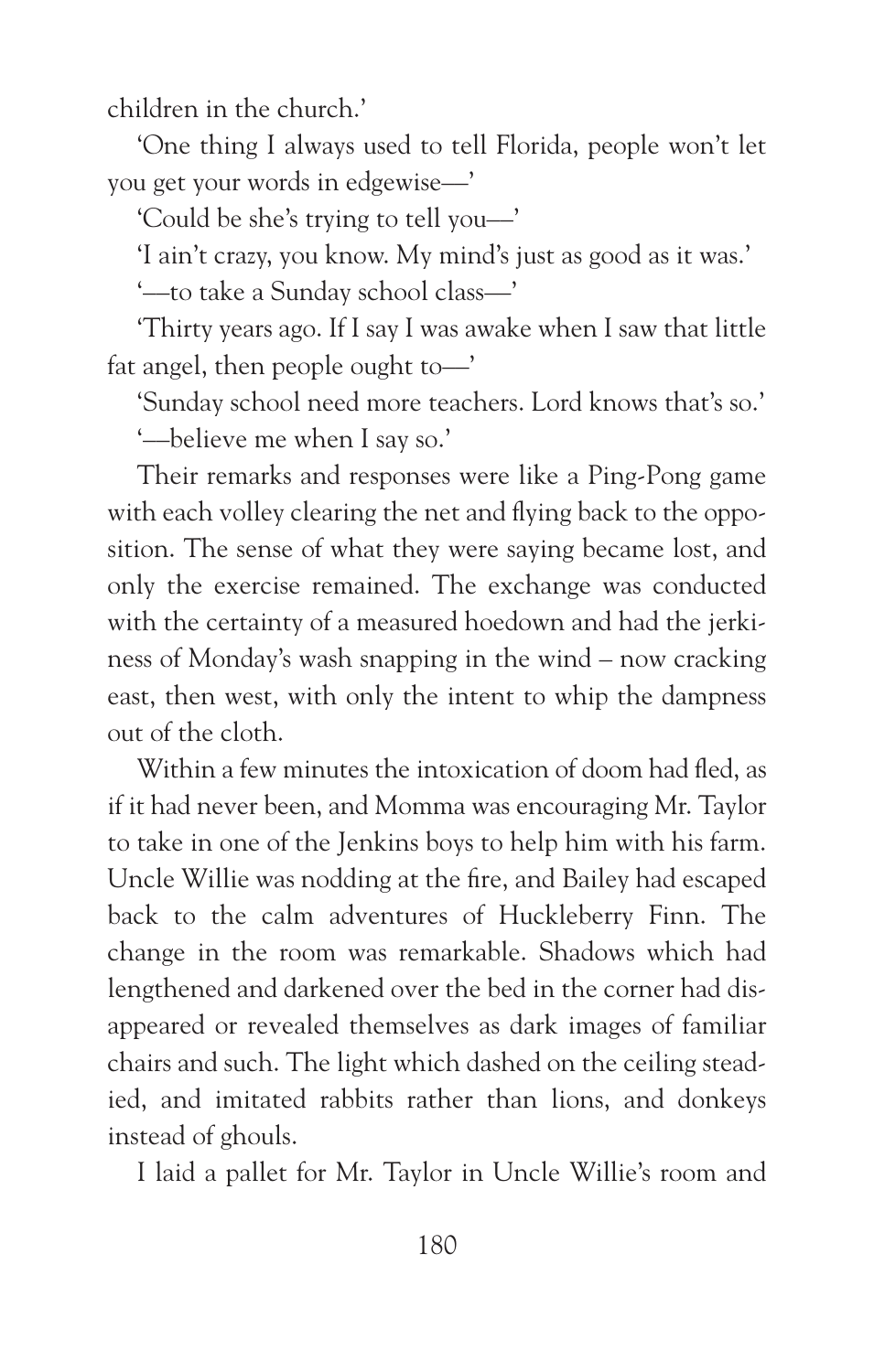crawled under Momma, who I knew for the first time was so good and righteous she could command the fretful spirits, as Jesus had commanded the sea. 'Peace, be still.'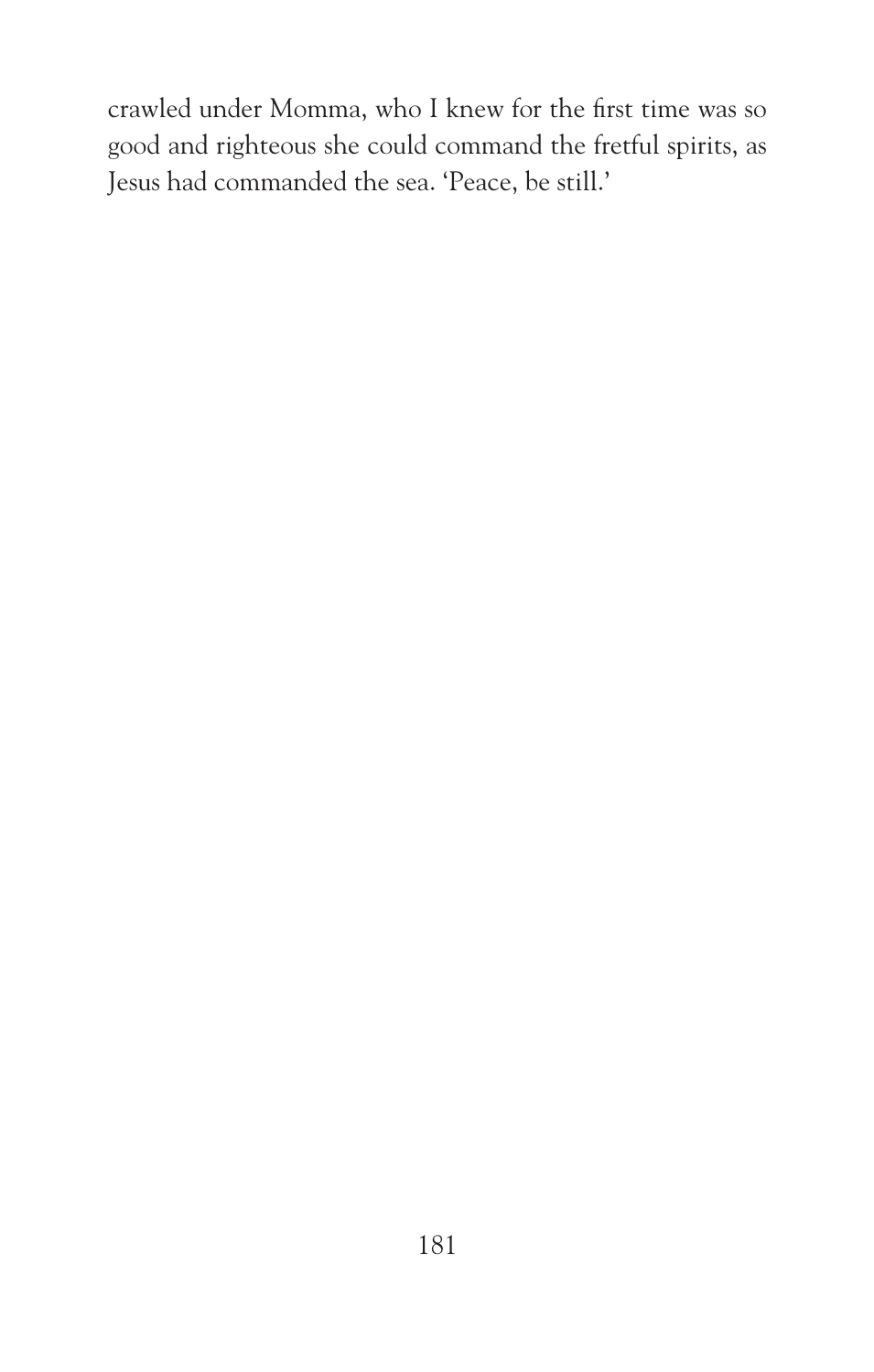## 23

The children in Stamps trembled visibly with anticipation. Some adults were excited too, but to be certain the whole young population had come down with graduation epidemic. Large classes were graduating from both the grammar school and the high school. Even those who were years removed from their own day of glorious release were anxious to help with preparations as a kind of dry run. The junior students who were moving into the vacating classes' chairs were tradition-bound to show their talents for leadership and management. They strutted through the school and around the campus exerting pressure on the lower grades. Their authority was so new that occasionally if they pressed a little too hard it had to be overlooked. After all, next term was coming, and it never hurt a sixth grader to have a play sister in the eighth grade, or a tenth-year student to be able to call a twelfth grader Bubba. So all was endured in a spirit of shared understanding. But the graduating classes themselves were the nobility. Like travelers with exotic destinations on their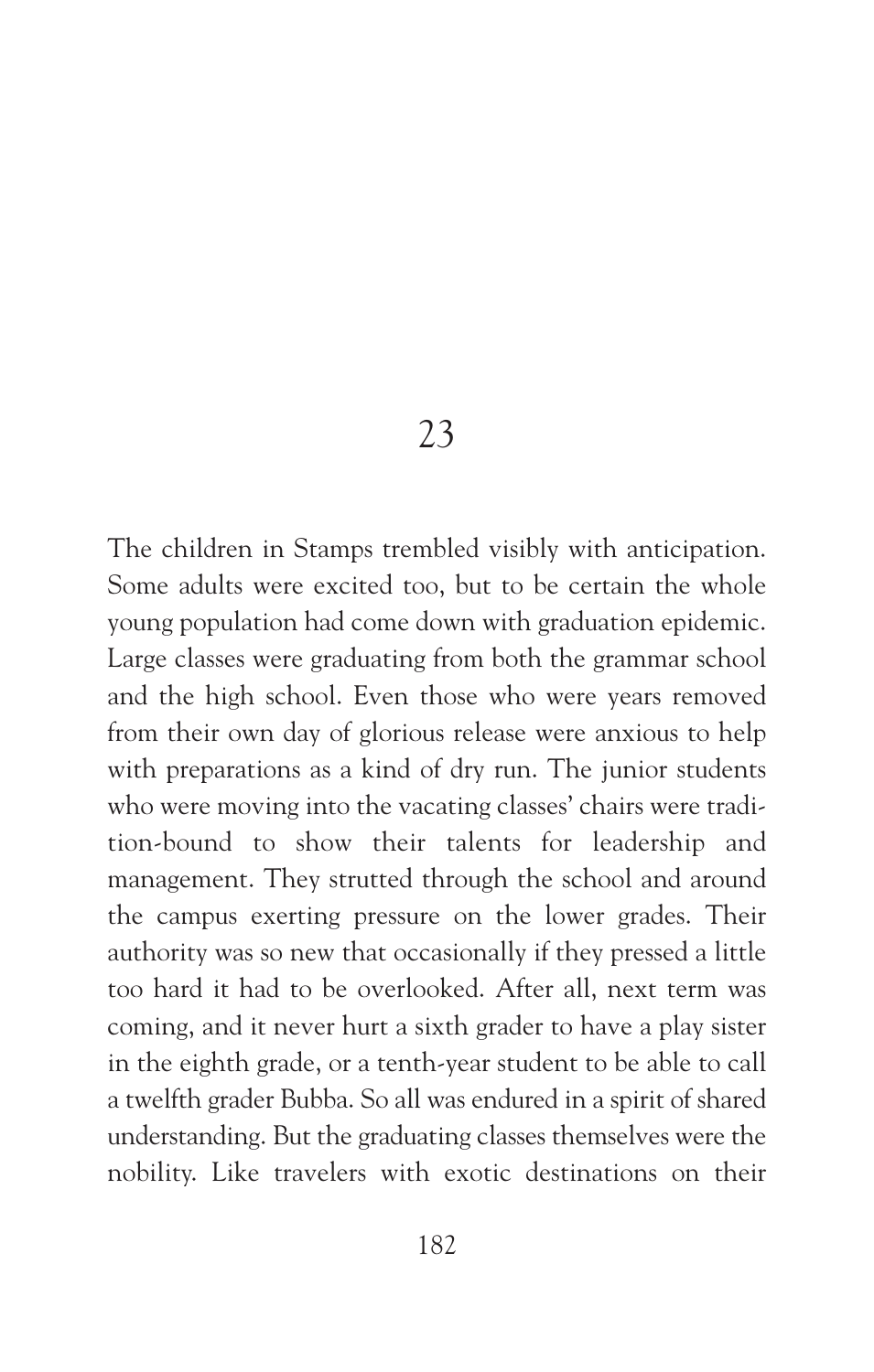minds, the graduates were remarkably forgetful. They came to school without their books, or tablets or even pencils. Volunteers fell over themselves to secure replacements for the missing equipment. When accepted, the willing workers might or might not be thanked, and it was of no importance to the pregraduation rites. Even teachers were respectful of the now quiet and aging seniors, and tended to speak to them, if not as equals, as beings only slightly lower than themselves. After tests were returned and grades given, the student body, which acted like an extended family, knew who did well, who excelled, and what piteous ones had failed.

Unlike the white high school, Lafayette County Training School distinguished itself by having neither lawn, nor hedges, nor tennis court, nor climbing ivy. Its two buildings (main classrooms, the grade school and home economics) were set on a dirt hill with no fence to limit either its boundaries or those of bordering farms. There was a large expanse to the left of the school which was used alternately as a baseball diamond or a basketball court. Rusty hoops on the swaying poles represented the permanent recreational equipment, although bats and balls could be borrowed from the P. E. teacher if the borrower was qualified and if the diamond wasn't occupied.

Over this rocky area relieved by a few shady tall persimmon trees the graduating class walked. The girls often held hands and no longer bothered to speak to the lower students. There was a sadness about them, as if this old world was not their home and they were bound for higher ground. The boys, on the other hand, had become more friendly, more outgoing. A decided change from the closed attitude they projected while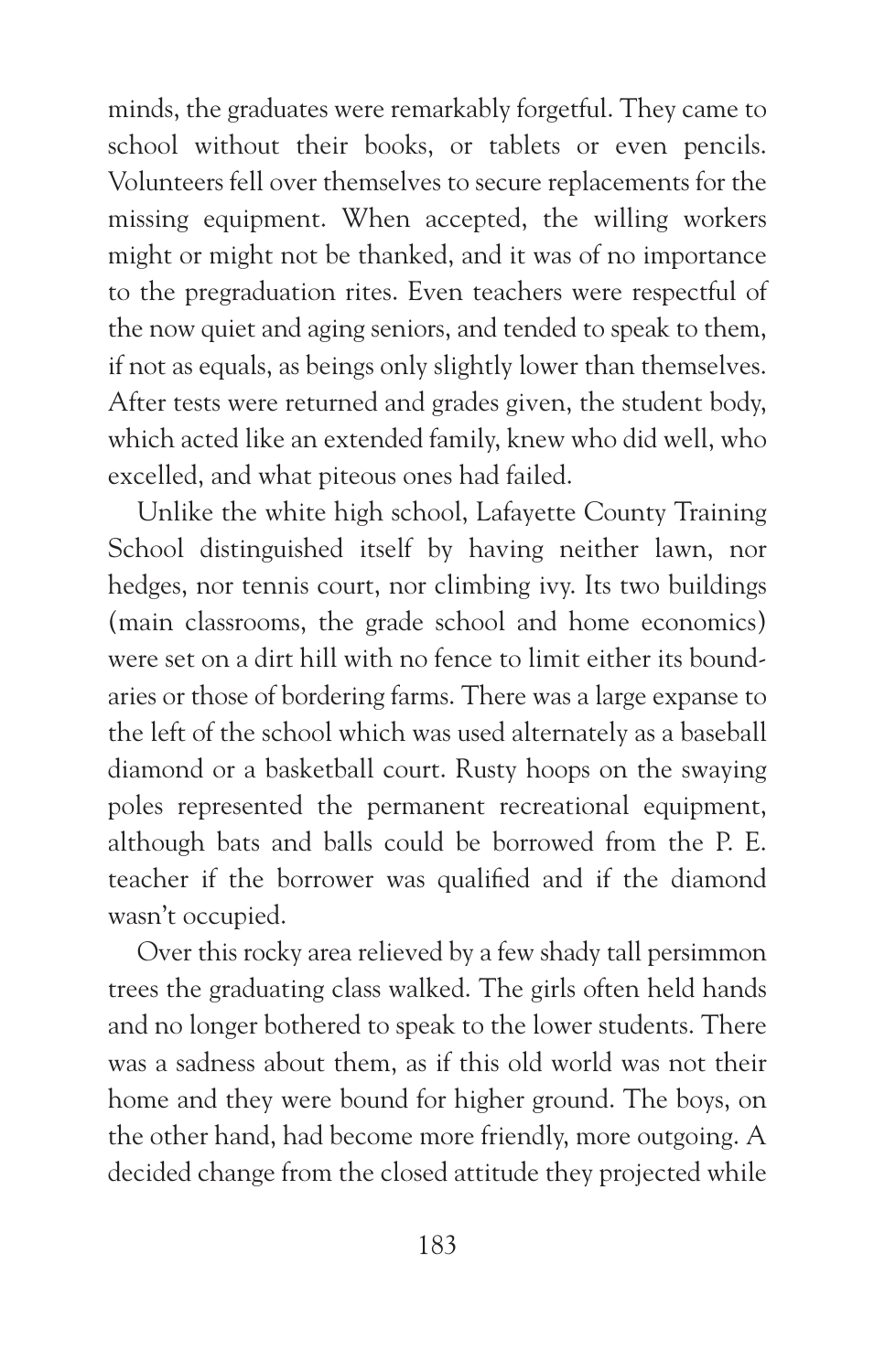studying for finals. Now they seemed not ready to give up the old school, the familiar paths and classrooms. Only a small percentage would be continuing on to college – one of the South's A & M (agricultural and mechanical) schools, which trained Negro youths to be carpenters, farmers, handymen, masons, maids, cooks and baby nurses. Their future rode heavily on their shoulders, and blinded them to the collective joy that had pervaded the lives of the boys and girls in the grammar school graduating class.

Parents who could afford it had ordered new shoes and ready-made clothes for themselves from Sears and Roebuck or Montgomery Ward. They also engaged the best seamstresses to make the floating graduating dresses and to cut down secondhand pants which would be pressed to a military slickness for the important event.

Oh, it was important, all right. Whitefolks would attend the ceremony, and two or three would speak of God and home, and the Southern way of life, and Mrs. Parsons, the principal's wife, would play the graduation march while the lower-grade graduates paraded down the aisles and took their seats below the platform. The high school seniors would wait in empty classrooms to make their dramatic entrance.

In the Store I was the person of the moment. The birthday girl. The center. Bailey had graduated the year before, although to do so he had had to forfeit all pleasures to make up for his time lost in Baton Rouge.

My class was wearing butter-yellow piqué dresses, and Momma launched out on mine. She smocked the yoke into tiny crisscrossing puckers, then shirred the rest of the bodice.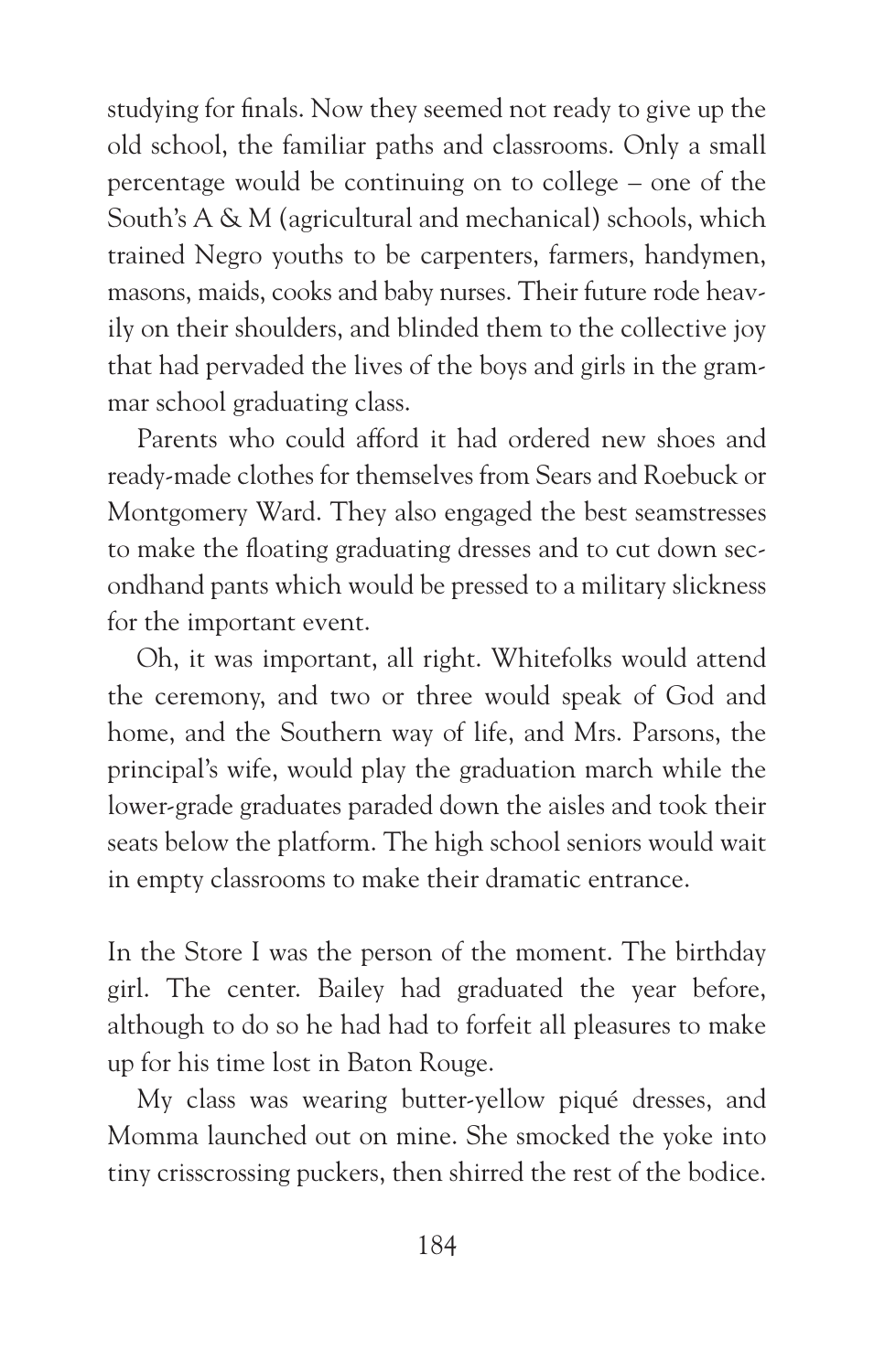Her dark fingers ducked in and out of the lemony cloth as she embroidered raised daisies around the hem. Before she considered herself finished she had added a crocheted cuff on the puff sleeves, and a pointy crocheted collar.

I was going to be lovely. A walking model of all the various styles of fine hand sewing and it didn't worry me that I was only twelve years old and merely graduating from the eighth grade. Besides, many teachers in Arkansas Negro schools had only that diploma and were licensed to impart wisdom.

The days had become longer and more noticeable. The faded beige of former times had been replaced with strong and sure colors. I began to see my classmates' clothes, their skin tones, and the dust that waved off pussy willows. Clouds that lazed across the sky were objects of great concern to me. Their shiftier shapes might have held a message that in my new happiness and with a little bit of time I'd soon decipher. During that period I looked at the arch of heaven so religiously my neck kept a steady ache. I had taken to smiling more often, and my jaws hurt from the unaccustomed activity. Between the two physical sore spots, I suppose I could have been uncomfortable, but that was not the case. As a member of the winning team (the graduating class of 1940) I had outdistanced unpleasant sensations by miles. I was headed for the freedom of open fields.

Youth and social approval allied themselves with me and we trammeled memories of slights and insults. The wind of our swift passage remodeled my features. Lost tears were pounded to mud and then to dust. Years of withdrawal were brushed aside and left behind, as hanging ropes of parasitic moss.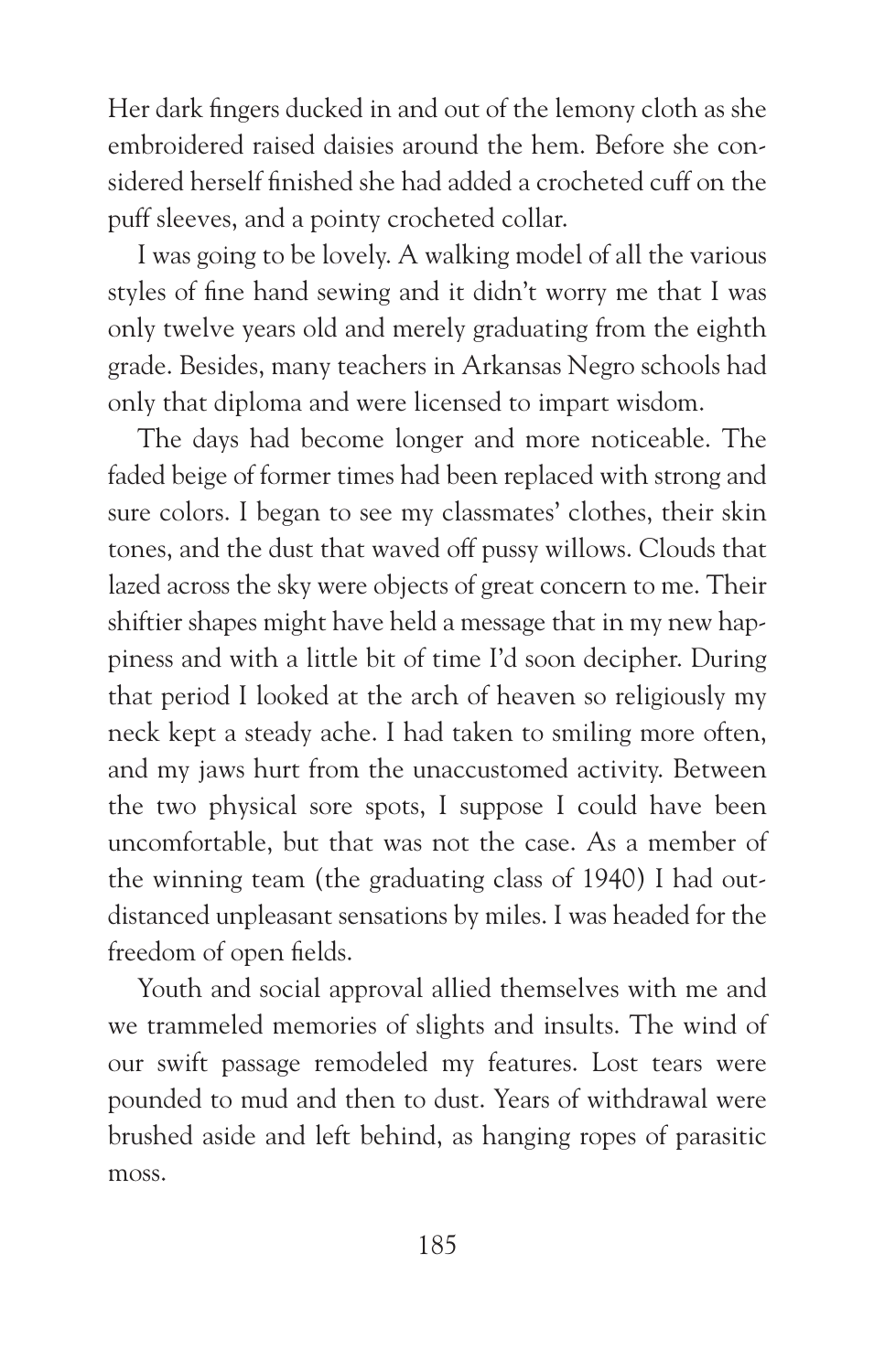My work alone had awarded me a top place and I was going to be one of the first called in the graduating ceremonies. On the classroom blackboard, as well as on the bulletin board in the auditorium, there were blue stars and white stars and red stars. No absences, no tardinesses, and my academic work was among the best of the year. I could say the preamble to the Constitution even faster than Bailey. We timed ourselves often: 'WethepeopleoftheUnitedStatesinordertoformamoreperfectunion . . .' I had memorized the Presidents of the United States from Washington to Roosevelt in chronological as well as alphabetical order.

My hair pleased me too. Gradually the black mass had lengthened and thickened, so that it kept at last to its braided pattern, and I didn't have to yank my scalp off when I tried to comb it.

Louise and I had rehearsed the exercises until we tired out ourselves. Henry Reed was class valedictorian. He was a small, very black boy with hooded eyes, a long, broad nose and an oddly shaped head. I had admired him for years because each term he and I vied for the best grades in our class. Most often he bested me, but instead of being disappointed I was pleased that we shared top places between us. Like many Southern Black children, he lived with his grandmother, who was as strict as Momma and as kind as she knew how to be. He was courteous, respectful and soft-spoken to elders, but on the playground he chose to play the roughest games. I admired him. Anyone, I reckoned, sufficiently afraid or sufficiently dull could be polite. But to be able to operate at a top level with both adults and children was admirable.

His valedictory speech was entitled 'To Be or Not to Be.'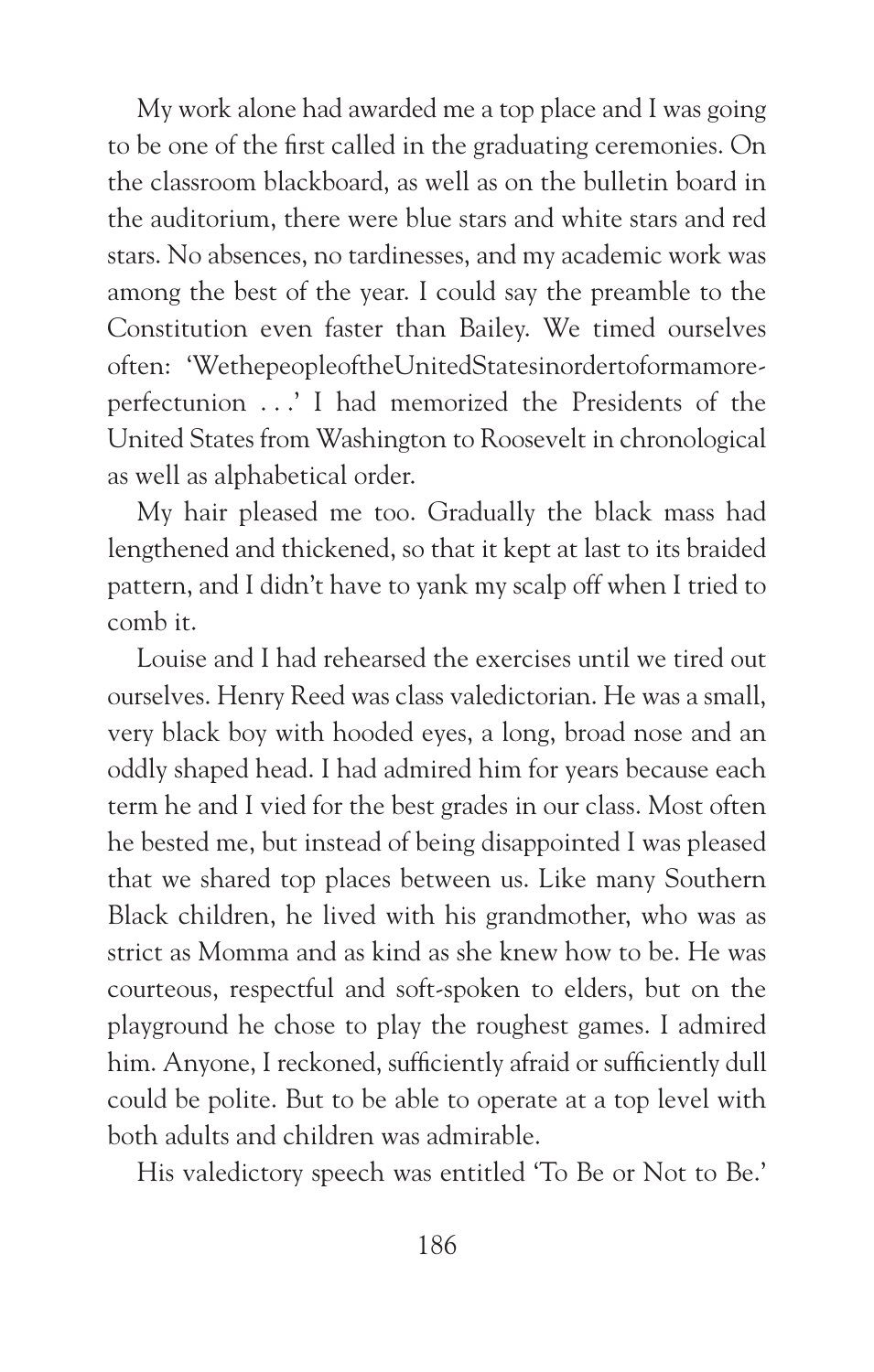The rigid tenth-grade teacher had helped him write it. He'd been working on the dramatic stresses for months.

The weeks until graduation were filled with heady activities. A group of small children were to be presented in a play about buttercups and daisies and bunny rabbits. They could be heard throughout the building practicing their hops and their little songs that sounded like silver bells. The older girls (nongraduates, of course) were assigned the task of making refreshments for the night's festivities. A tangy scent of ginger, cinnamon, nutmeg and chocolate wafted around the home economics building as the budding cooks made samples for themselves and their teachers.

In every corner of the workshop, axes and saws split fresh timber as the woodshop boys made sets and stage scenery. Only the graduates were left out of the general bustle. We were free to sit in the library at the back of the building or look in quite detachedly, naturally, on the measures being taken for our event.

Even the minister preached on graduation the Sunday before. His subject was, 'Let your light so shine that men will see your good works and praise your Father, Who is in Heaven.' Although the sermon was purported to be addressed to us, he used the occasion to speak to backsliders, gamblers and general ne'er-do-wells. But since he had called our names at the beginning of the service we were mollified.

Among Negroes the tradition was to give presents to children going only from one grade to another. How much more important this was when the person was graduating at the top of the class. Uncle Willie and Momma had sent away for a Mickey Mouse watch like Bailey's. Louise gave me four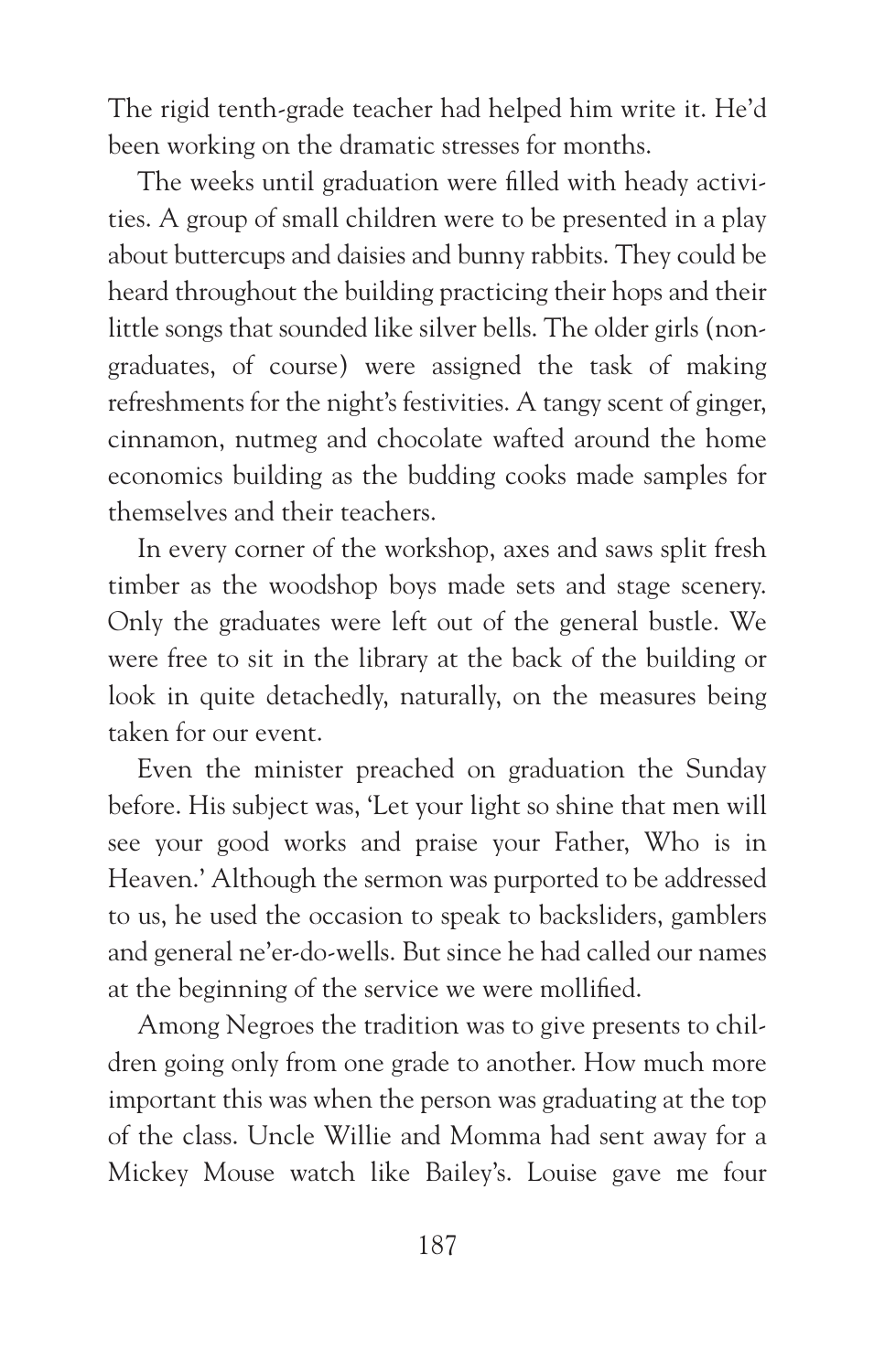embroidered handkerchiefs. (I gave her three crocheted doilies.) Mrs. Sneed, the minister's wife, made me an underskirt to wear for graduation, and nearly every customer gave me a nickel or maybe even a dime with the instruction 'Keep on moving to higher ground,' or some such encouragement.

Amazingly the great day finally dawned and I was out of bed before I knew it. I threw open the back door to see it more clearly, but Momma said, 'Sister, come away from that door and put your robe on.'

I hoped the memory of that morning would never leave me. Sunlight was itself still young, and the day had none of the insistence maturity would bring it in a few hours. In my robe and barefoot in the backyard, under cover of going to see about my new beans, I gave myself up to the gentle warmth and thanked God that no matter what evil I had done in my life He had allowed me to live to see this day. Somewhere in my fatalism I had expected to die, accidentally, and never have the chance to walk up the stairs in the auditorium and gracefully receive my hard-earned diploma. Out of God's merciful bosom I had won reprieve.

Bailey came out in his robe and gave me a box wrapped in Christmas paper. He said he had saved his money for months to pay for it. It felt like a box of chocolates, but I knew Bailey wouldn't save money to buy candy when we had all we could want under our noses.

He was as proud of the gift as I. It was a soft-leather-bound copy of a collection of poems by Edgar Allan Poe, or, as Bailey and I called him, 'Eap.' I turned to 'Annabel Lee' and we walked up and down the garden rows, the cool dirt between our toes, reciting the beautifully sad lines.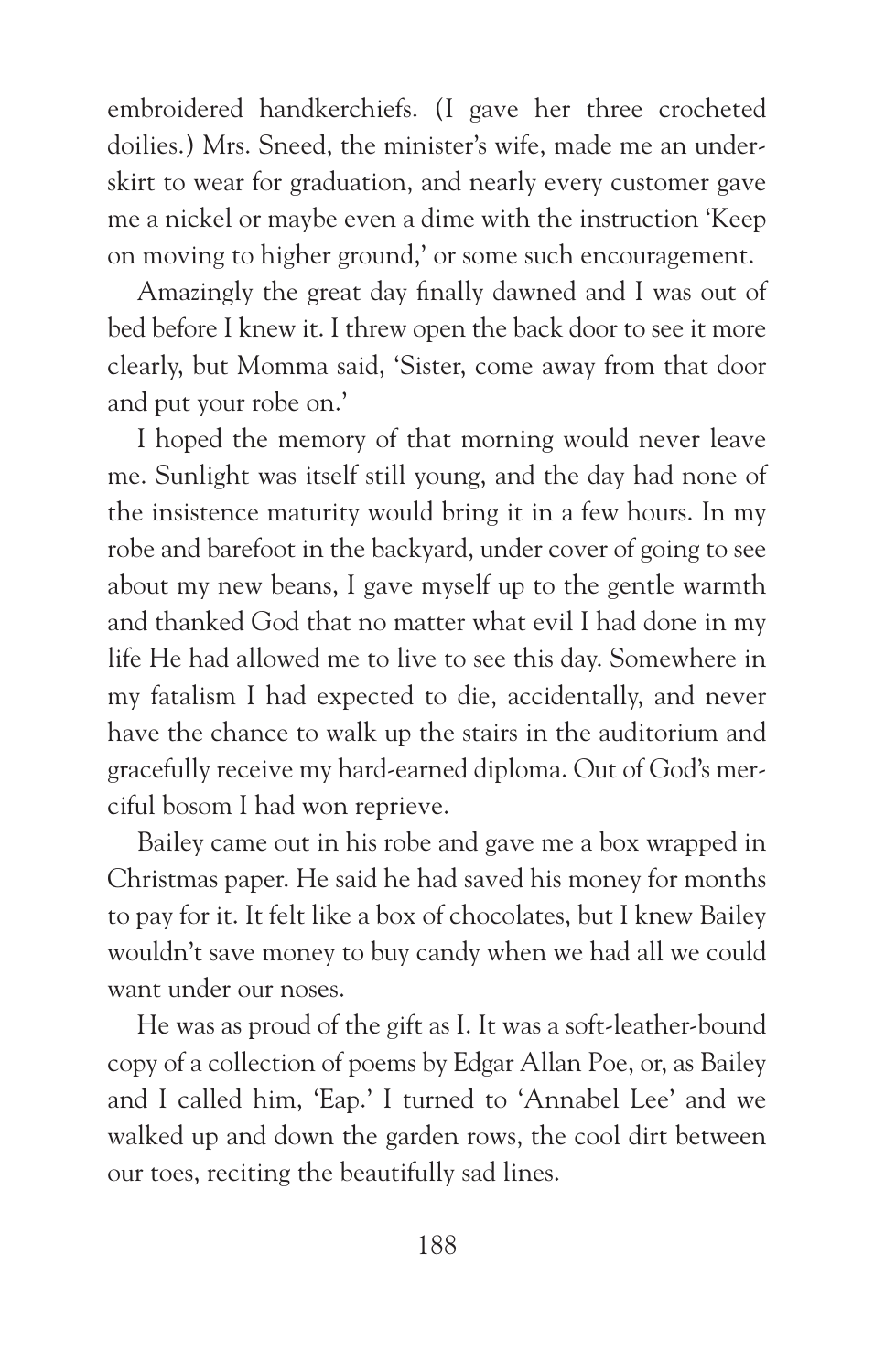Momma made a Sunday breakfast although it was only Friday. After we finished the blessing, I opened my eyes to find the watch on my plate. It was a dream of a day. Everything went smoothly and to my credit. I didn't have to be reminded or scolded for anything. Near evening I was too jittery to attend to chores, so Bailey volunteered to do all before his bath.

Days before, we had made a sign for the Store, and as we turned out the lights Momma hung the cardboard over the doorknob. It read clearly: CLOSED. GRADUATION.

My dress fitted perfectly and everyone said that I looked like a sunbeam in it. On the hill, going toward the school, Bailey walked behind with Uncle Willie, who muttered, 'Go on, Ju.' He wanted him to walk ahead with us because it embarrassed him to have to walk so slowly. Bailey said he'd let the ladies walk together, and the men would bring up the rear. We all laughed, nicely.

Little children dashed by out of the dark like fireflies. Their crepe-paper dresses and butterfly wings were not made for running and we heard more than one rip, dryly, and the regretful 'uh uh' that followed.

The school blazed without gaiety. The windows seemed cold and unfriendly from the lower hill. A sense of ill-fated timing crept over me, and if Momma hadn't reached for my hand I would have drifted back to Bailey and Uncle Willie, and possibly beyond. She made a few slow jokes about my feet getting cold, and tugged me along to the now-strange building.

Around the front steps, assurance came back. There were my fellow 'greats,' the graduating class. Hair brushed back,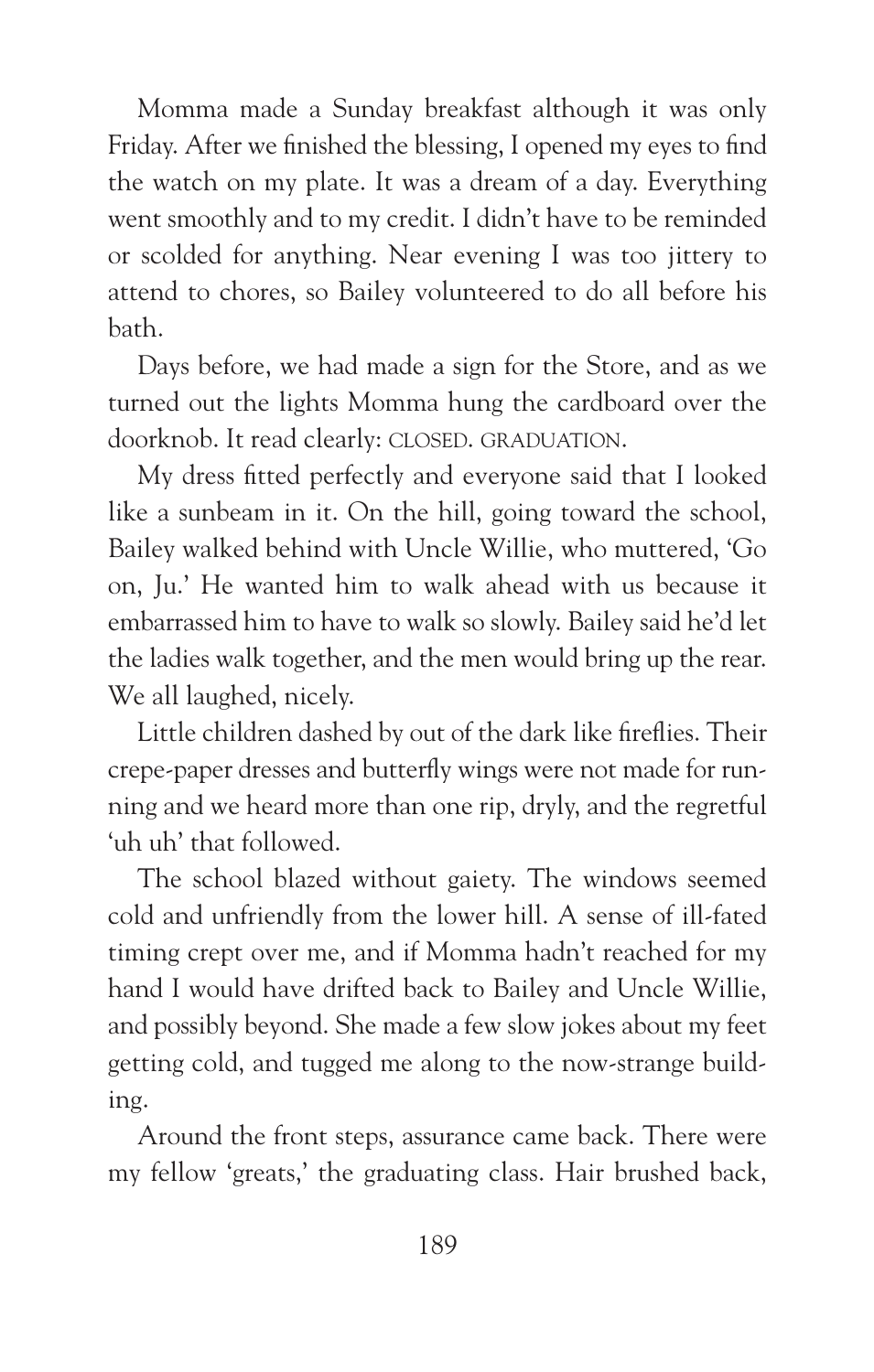legs oiled, new dresses and pressed pleats, fresh pocket handkerchiefs and little handbags, all homesewn. Oh, we were up to snuff, all right. I joined my comrades and didn't even see my family go in to find seats in the crowded auditorium.

The school band struck up a march and all classes filed in as had been rehearsed. We stood in front of our seats, as assigned, and on a signal from the choir director, we sat. No sooner had this been accomplished than the band started to play the national anthem. We rose again and sang the song, after which we recited the pledge of allegiance. We remained standing for a brief minute before the choir director and the principal signaled to us, rather desperately I thought, to take our seats. The command was so unusual that our carefully rehearsed and smooth-running machine was thrown off. For a full minute we fumbled for our chairs and bumped into each other awkwardly. Habits change or solidify under pressure, so in our state of nervous tension we had been ready to follow our usual assembly pattern: the American national anthem, then the pledge of allegiance, then the song every Black person I knew called the Negro National Anthem. All done in the same key, with the same passion and most often standing on the same foot.

Finding my seat at last, I was overcome with a presentiment of worse things to come. Something unrehearsed, unplanned, was going to happen, and we were going to be made to look bad. I distinctly remember being explicit in the choice of pronoun. It was 'we,' the graduating class, the unit, that concerned me then.

The principal welcomed 'parents and friends' and asked the Baptist minister to lead us in prayer. His invocation was brief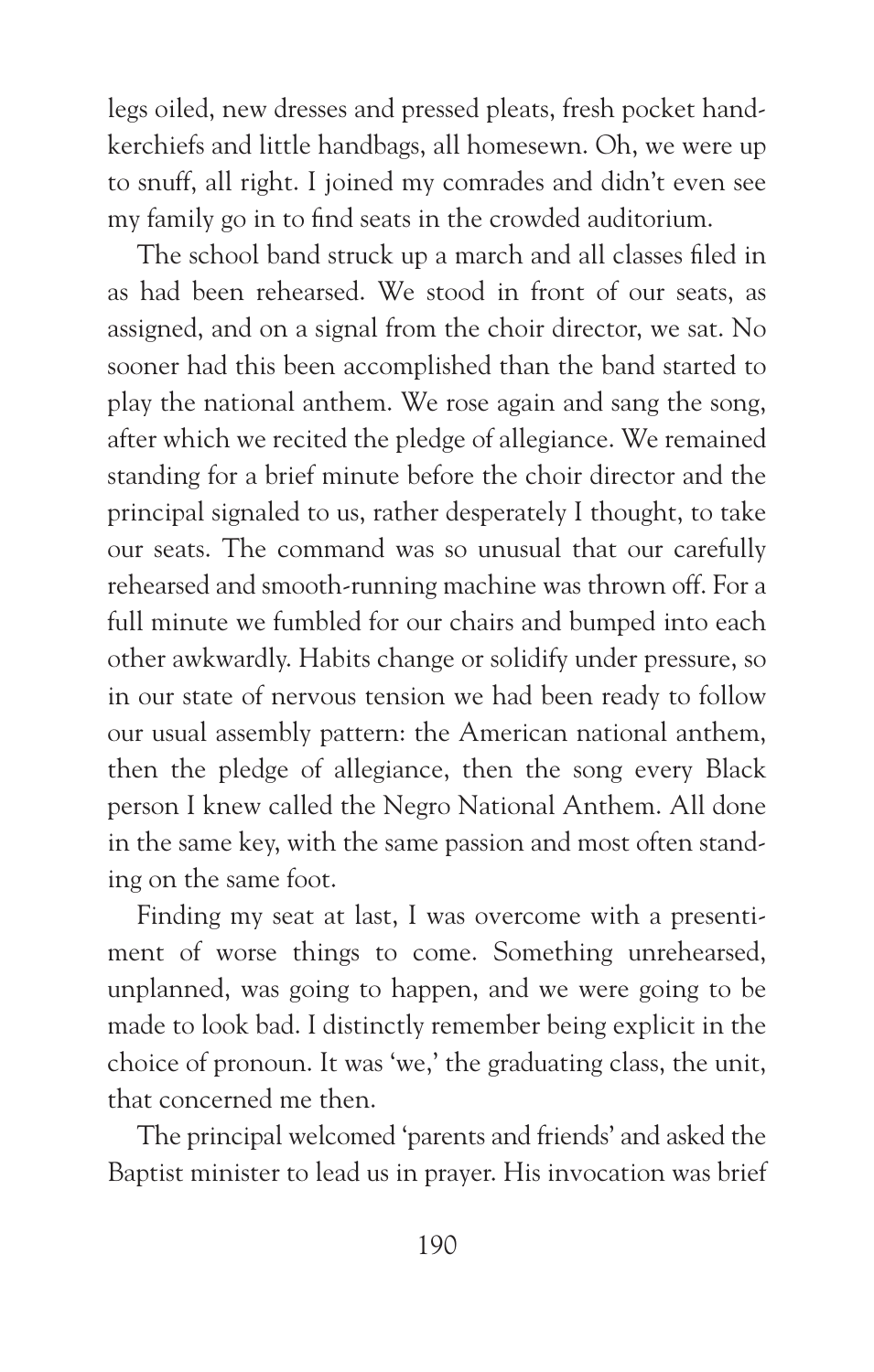and punchy, and for a second I thought we were getting back on the high road to right action. When the principal came back to the dais, however, his voice had changed. Sounds always affected me profoundly and the principal's voice was one of my favorites. During assembly it melted and lowed weakly into the audience. It had not been in my plan to listen to him, but my curiosity was piqued and I straightened up to give him my attention.

He was talking about Booker T. Washington, our 'late great leader,' who said we can be as close as the fingers on the hand, etc . . . Then he said a few vague things about friendship and the friendship of kindly people to those less fortunate than themselves. With that his voice nearly faded, thin, away. Like a river diminishing to a stream and then to a trickle. But he cleared his throat and said, 'Our speaker tonight, who is also our friend, came from Texarkana to deliver the commencement address, but due to the irregularity of the train schedule, he's going to, as they say, "speak and run." ' He said that we understood and wanted the man to know that we were most grateful for the time he was able to give us and then something about how we were willing always to adjust to another's program, and without more ado – 'I give you Mr. Edward Donleavy.'

Not one but two white men came through the door offstage. The shorter one walked to the speaker's platform, and the tall one moved over to the center seat and sat down. But that was our principal's seat, and already occupied. The dislodged gentleman bounced around for a long breath or two before the Baptist minister gave him his chair, then with more dignity than the situation deserved, the minister walked off the stage.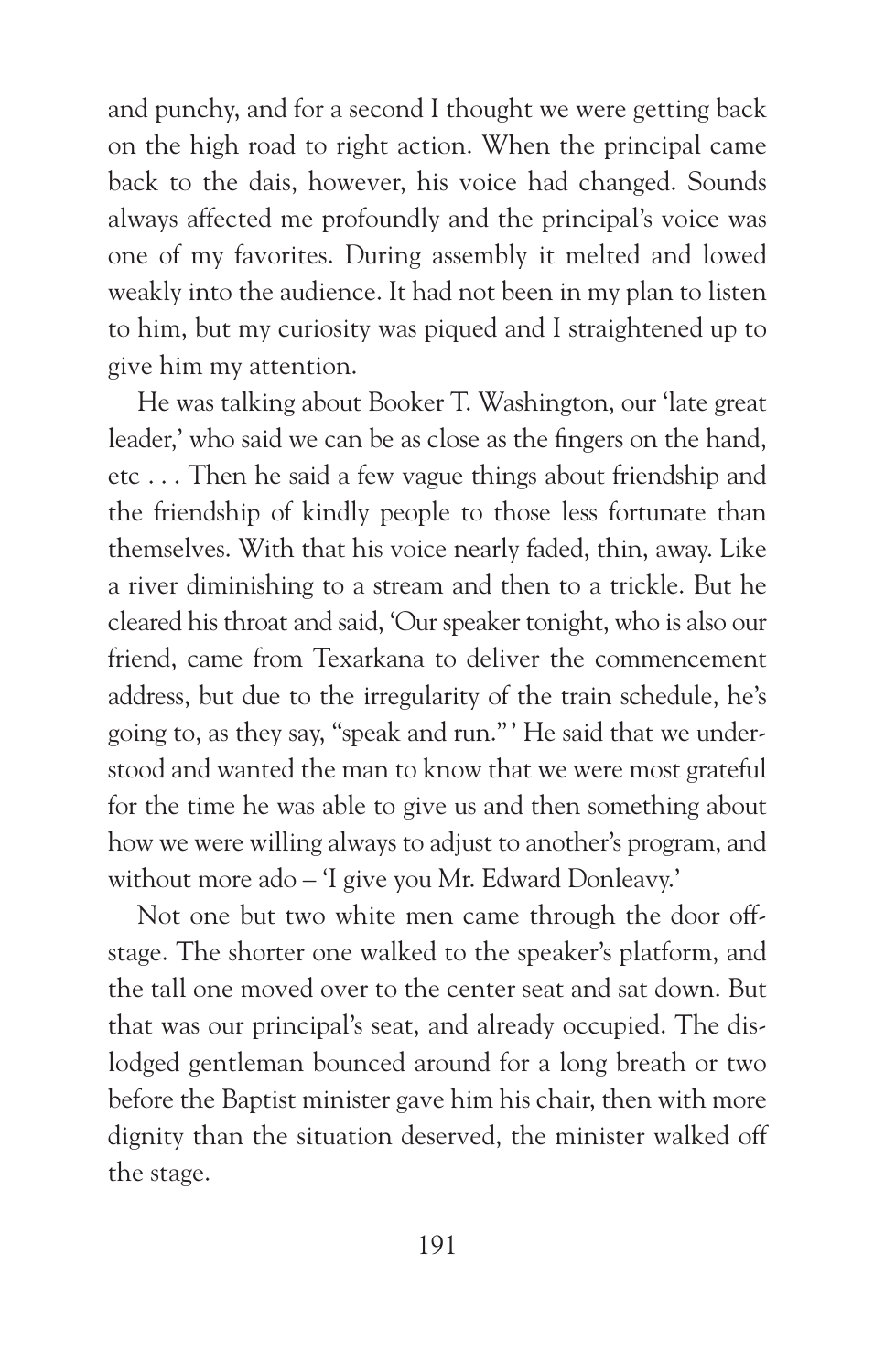Donleavy looked at the audience once (on reflection, I'm sure that he wanted only to reassure himself that we were really there), adjusted his glasses and began to read from a sheaf of papers.

He was glad 'to be here and to see the work going on just as it was in the other schools.'

At the first 'Amen' from the audience I willed the offender to immediate death by choking on the word. But Amens and Yes, sir's began to fall around the room like rain through a ragged umbrella.

He told us of the wonderful changes we children in Stamps had in store. The Central School (naturally, the white school was Central) had already been granted improvements that would be in use in the fall. A well-known artist was coming from Little Rock to teach art to them. They were going to have the newest microscopes and chemistry equipment for their laboratory. Mr. Donleavy didn't leave us long in the dark over who made these improvements available to Central High. Nor were we to be ignored in the general betterment scheme he had in mind.

He said that he had pointed out to people at a very high level that one of the first-line football tacklers at Arkansas Agricultural and Mechanical College had graduated from good old Lafayette County Training School. Here fewer Amen's were heard. Those few that did break through lay dully in the air with the heaviness of habit.

He went on to praise us. He went on to say how he had bragged that 'one of the best basketball players at Fisk sank his first ball right here at Lafayette County Training School.'

The white kids were going to have a chance to become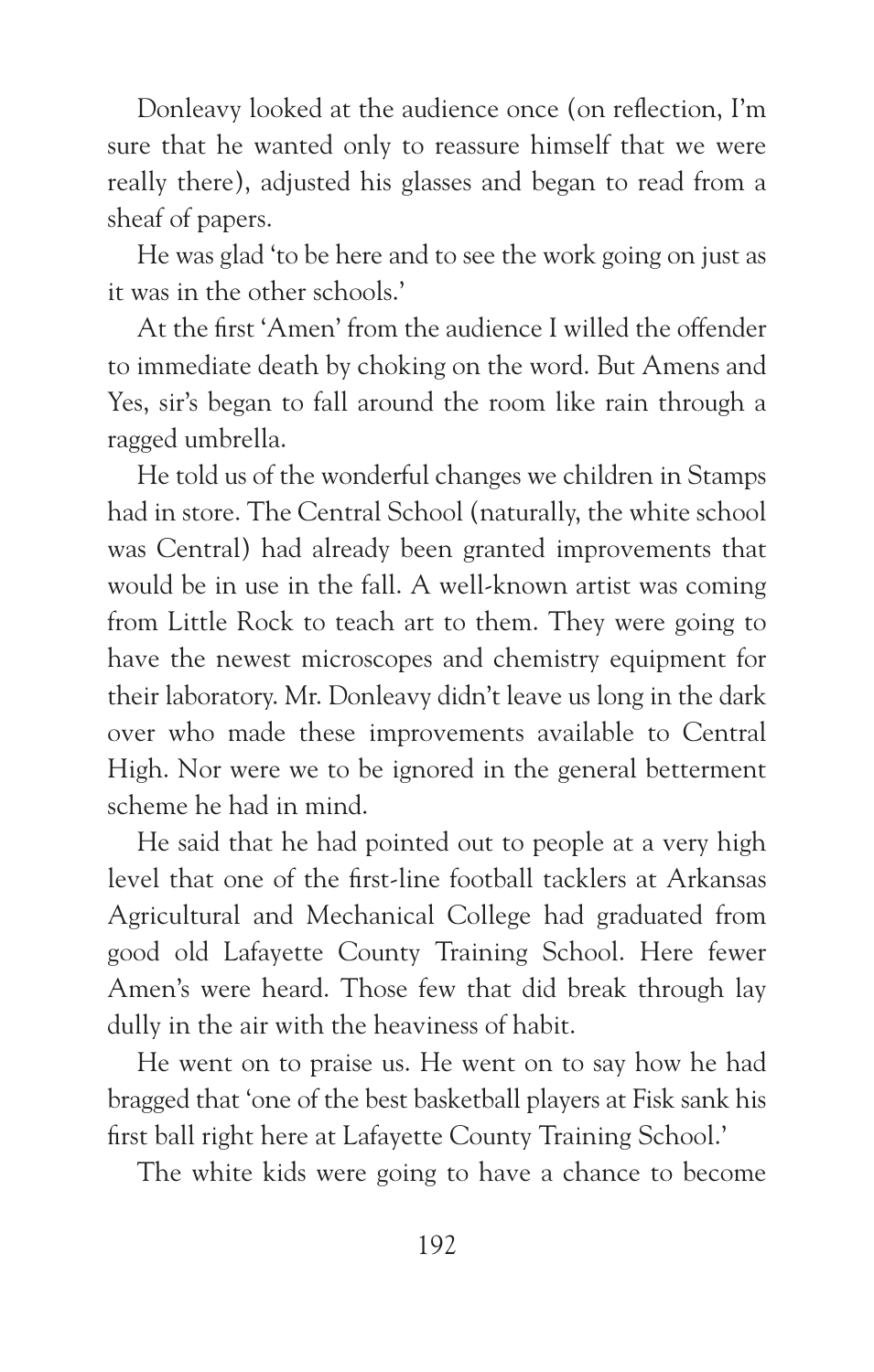Galileos and Madame Curies and Edisons and Gauguins, and our boys (the girls weren't even in on it) would try to be Jesse Owenses and Joe Louises.

Owens and the Brown Bomber were great heroes in our world, but what school official in the white-goddom of Little Rock had the right to decide that those two men must be our only heroes? Who decided that for Henry Reed to become a scientist he had to work like George Washington Carver, as a bootblack, to buy a lousy microscope? Bailey was obviously always going to be too small to be an athlete, so which concrete angel glued to what country seat had decided that if my brother wanted to become a lawyer he had to first pay penance for his skin by picking cotton and hoeing corn and studying correspondence books at night for twenty years?

The man's dead words fell like bricks around the auditorium and too many settled in my belly. Constrained by hard-learned manners I couldn't look behind me, but to my left and right the proud graduating class of 1940 had dropped their heads. Every girl in my row had found something new to do with her handkerchief. Some folded the tiny squares into love knots, some into triangles, but most were wadding them, then pressing them flat on their yellow laps.

On the dais, the ancient tragedy was being replayed. Professor Parsons sat, a sculptor's reject, rigid. His large, heavy body seemed devoid of will or willingness, and his eyes said he was no longer with us. The other teachers examined the flag (which was draped stage right) or their notes, or the windows which opened on our now-famous playing diamond.

Graduation, the hush-hush magic time of frills and gifts and congratulations and diplomas, was finished for me before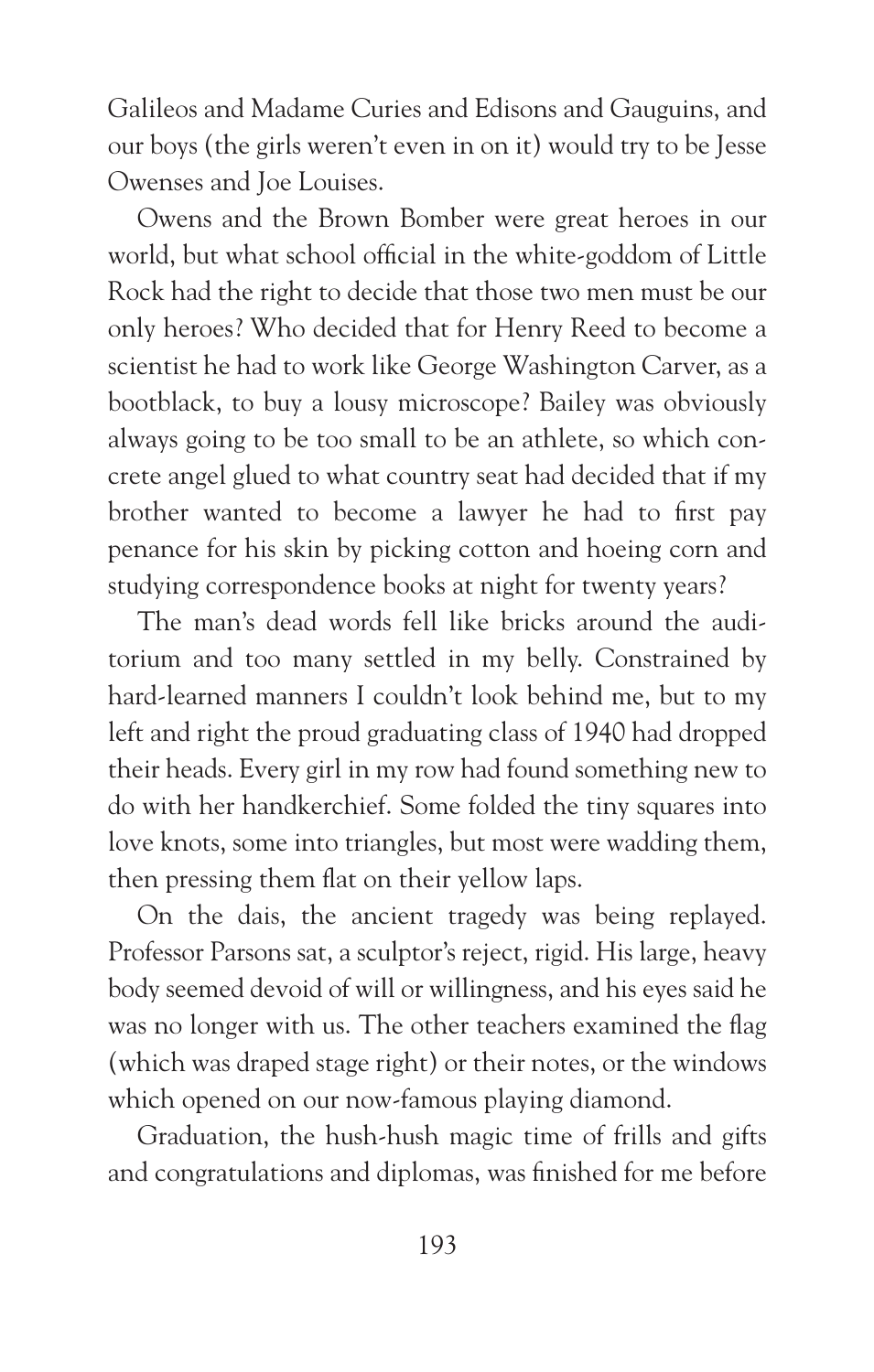my name was called. The accomplishment was nothing. The meticulous maps, drawn in three colors of ink, learning and spelling decasyllabic words, memorizing the whole of *The Rape of Lucrece –* it was for nothing. Donleavy had exposed us.

We were maids and farmers, handymen and washerwomen, and anything higher that we aspired to was farcical and presumptuous.

Then I wished that Gabriel Prosser and Nat Turner had killed all whitefolks in their beds and that Abraham Lincoln had been assassinated before the signing of the Emancipation Proclamation, and that Harriet Tubman had been killed by that blow on her head and Christopher Columbus had drowned in the *Santa María.*

It was awful to be Negro and have no control over my life. It was brutal to be young and already trained to sit quietly and listen to charges brought against my color with no chance of defense. We should all be dead. I thought I should like to see us all dead, one on top of the other. A pyramid of flesh with the whitefolks on the bottom, as the broad base, then the Indians with their silly tomahawks and teepees and wigwams and treaties, the Negroes with their mops and recipes and cotton sacks and spirituals sticking out of their mouths. The Dutch children should all stumble in their wooden shoes and break their necks. The French should choke to death on the Louisiana Purchase (1803) while silkworms ate all the Chinese with their stupid pigtails. As a species, we were an abomination. All of us.

Donleavy was running for election, and assured our parents that if he won we could count on having the only colored paved playing field in that part of Arkansas. Also – he never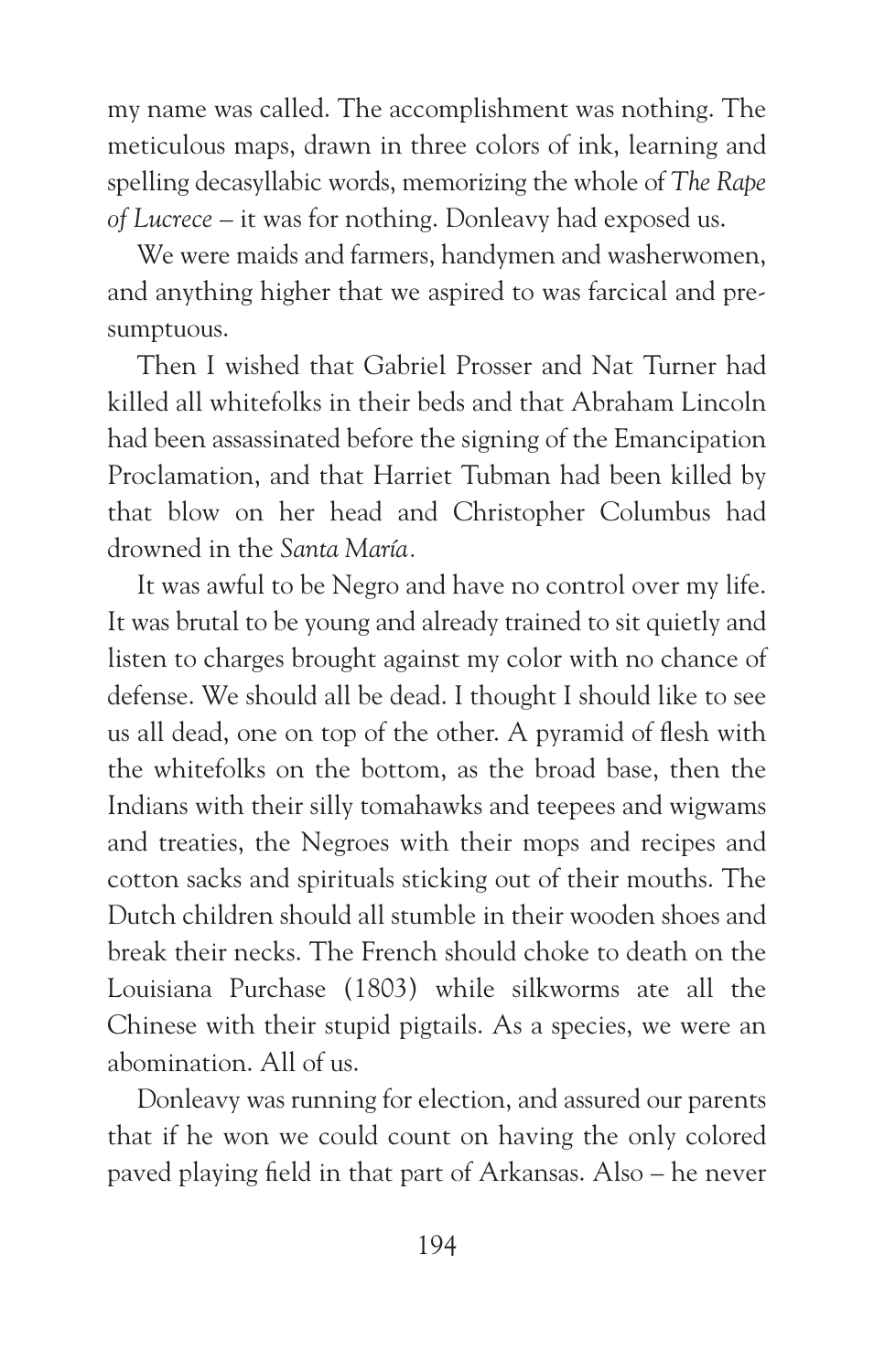looked up to acknowledge the grunts of acceptance – also, we were bound to get some new equipment for the home economics building and the workshop.

He finished, and since there was no need to give any more than the most perfunctory thank-you's, he nodded to the men on the stage, and the tall white man who was never introduced joined him at the door. They left with the attitude that now they were off to something really important. (The graduation ceremonies at Lafayette County Training School had been a mere preliminary.)

The ugliness they left was palpable. An uninvited guest who wouldn't leave. The choir was summoned and sang a modern arrangement of 'Onward, Christian Soldiers,' with new words pertaining to graduates seeking their place in the world. But it didn't work. Elouise, the daughter of the Baptist minister, recited 'Invictus,' and I could have cried at the impertinence of 'I am the master of my fate, I am the captain of my soul.'

My name had lost its ring of familiarity and I had to be nudged to go and receive my diploma. All my preparations had fled. I neither marched up to the stage like a conquering Amazon, nor did I look in the audience for Bailey's nod of approval. Marguerite Johnson, I heard the name again, my honors were read, there were noises in the audience of appreciation, and I took my place on the stage as rehearsed.

I thought about colors I hated: ecru, puce, lavender, beige and black.

There was shuffling and rustling around me, then Henry Reed was giving his valedictory address, 'To Be or Not to Be.' Hadn't he heard the whitefolks? We couldn't *be,* so the question was a waste of time. Henry's voice came out clear and strong. I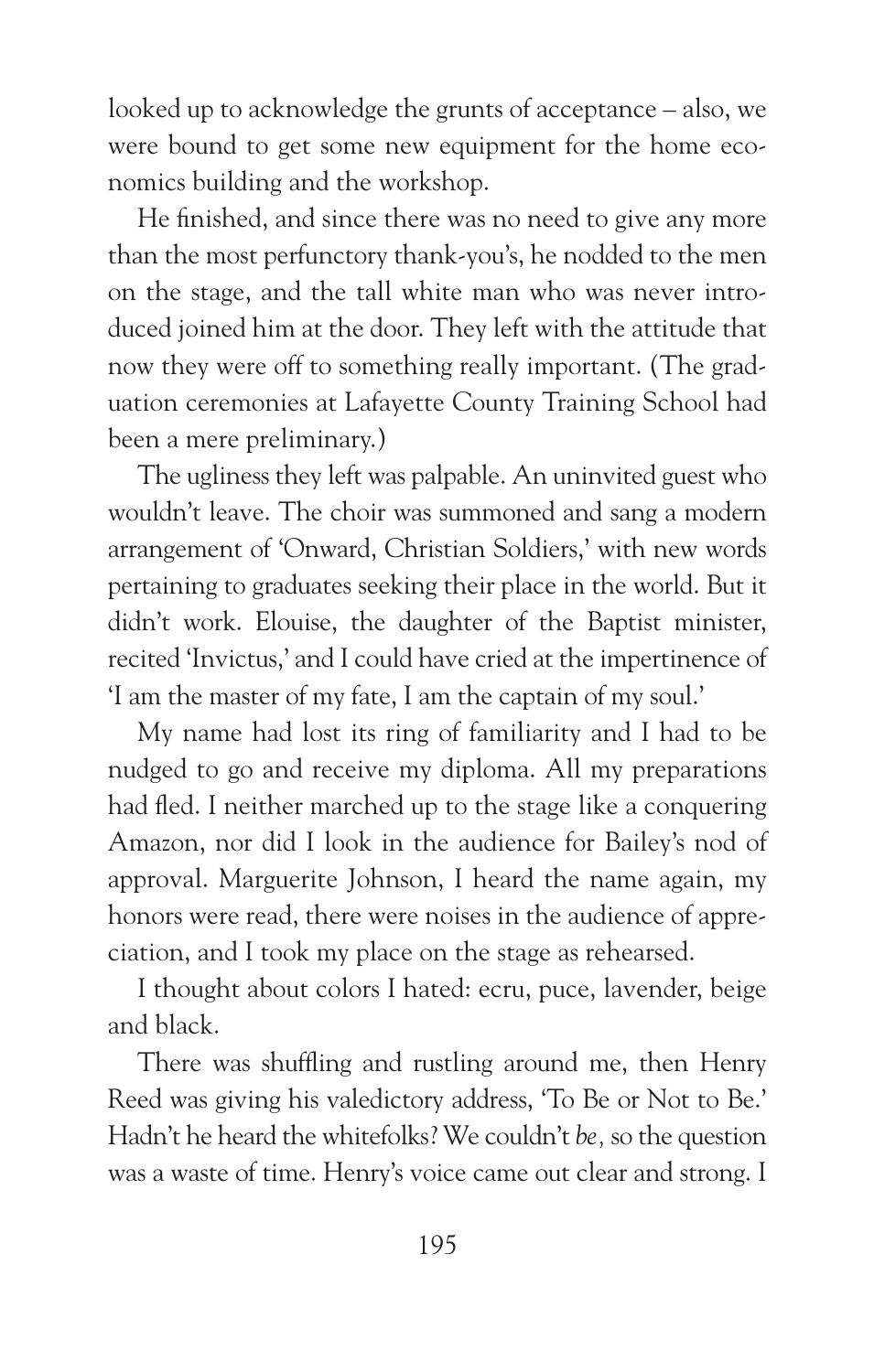feared to look at him. Hadn't he got the message? There was no 'nobler in the mind' for Negroes because the world didn't think we had minds, and they let us know it. 'Outrageous fortune'? Now, that was a joke. When the ceremony was over I had to tell Henry Reed some things. That is, if I still cared. Not 'rub,' Henry, 'erase.' 'Ah, there's the erase.' Us.

Henry had been a good student in elocution. His voice rose on tides of promise and fell on waves of warnings. The English teacher had helped him to create a sermon winging through Hamlet's soliloquy. To be a man, a doer, a builder, a leader, or to be a tool, an unfunny joke, a crusher of funky toadstools. I marveled that Henry could go through with the speech as if we had a choice.

I had been listening and silently rebutting each sentence with my eyes closed; then there was a hush, which in an audience warns that something unplanned is happening. I looked up and saw Henry Reed, the conservative, the proper, the A student, turn his back to the audience and turn to us (the proud graduating class of 1940) and sing, nearly speaking,

> 'Lift ev'ry voice and sing Till earth and heaven ring Ring with the harmonies of Liberty . . .'

It was the poem written by James Weldon Johnson. It was the music composed by J. Rosamond Johnson. It was the Negro national anthem. Out of habit we were singing it.

<sup>&#</sup>x27;Lift Ev'ry Voice and Sing' – words by James Weldon Johnson and music by J. Rosamond Johnson. Copyright by Edward B. Marks Music Corporation. Used by permission.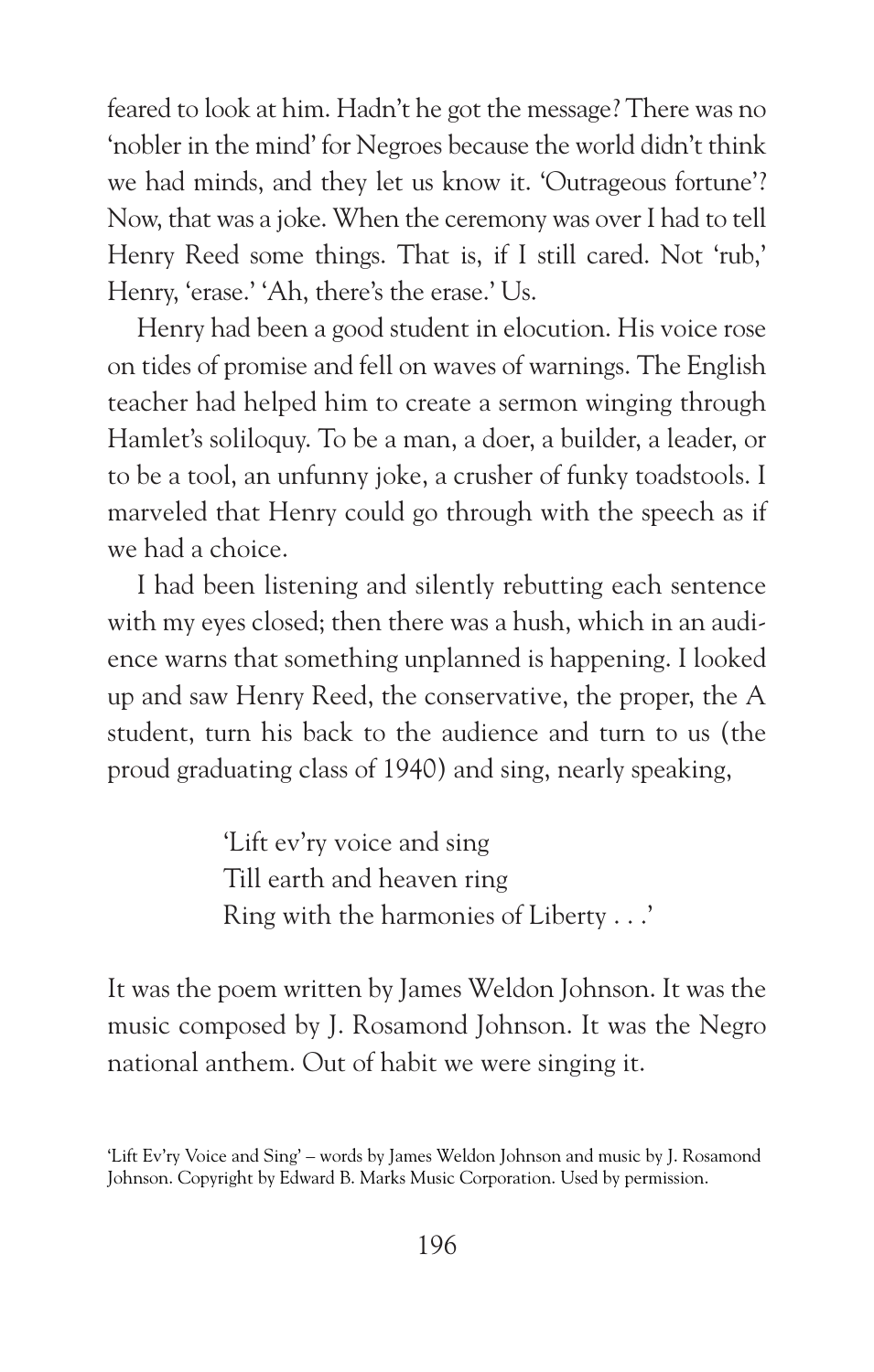Our mothers and fathers stood in the dark hall and joined the hymn of encouragement. A kindergarten teacher led the small children onto the stage and the buttercups and daisies and bunny rabbits marked time and tried to follow:

> 'Stony the road we trod Bitter the chastening rod Felt in the days when hope, unborn, had died. Yet with a steady beat Have not our weary feet Come to the place for which our fathers sighed?'

Every child I knew had learned that song with his ABC's and along with 'Jesus Loves Me This I Know.' But I personally had never heard it before. Never heard the words, despite the thousands of times I had sung them. Never thought they had anything to do with me.

On the other hand, the words of Patrick Henry had made such an impression on me that I had been able to stretch myself tall and trembling and say, 'I know not what course others may take, but as for me, give me liberty or give me death.'

And now I heard, really for the first time:

'We have come over a way that with tears has been watered, We have come, treading our path through the blood of the slaughtered.'

While echoes of the song shivered in the air, Henry Reed bowed his head, said 'Thank you,' and returned to his place in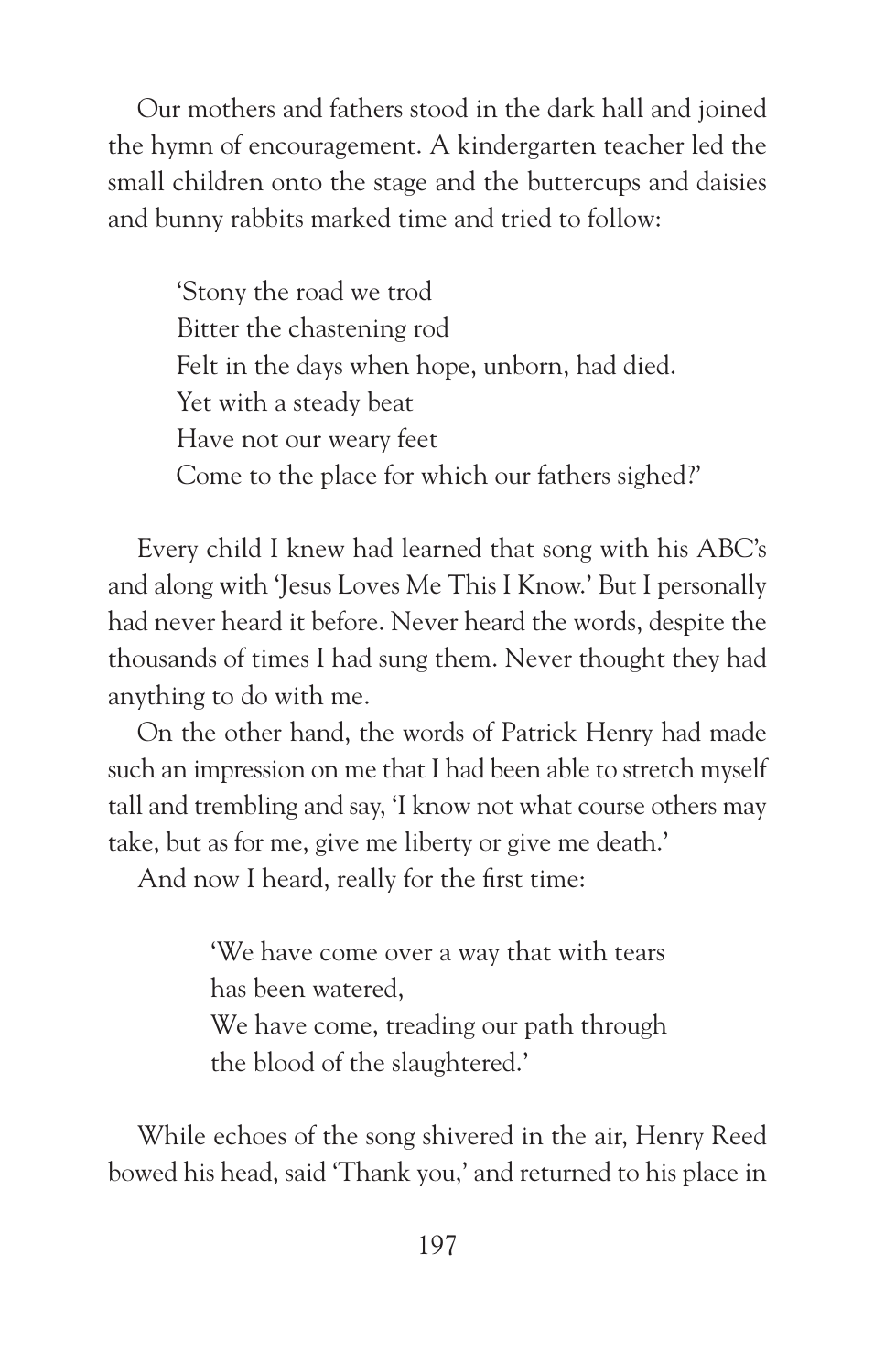the line. The tears that slipped down many faces were not wiped away in shame.

We were on top again. As always, again. We survived. The depths had been icy and dark, but now a bright sun spoke to our souls. I was no longer simply a member of the proud graduating class of 1940; I was a proud member of the wonderful, beautiful Negro race.

Oh, Black known and unknown poets, how often have your auctioned pains sustained us? Who will compute the lonely nights made less lonely by your songs, or the empty pots made less tragic by your tales?

If we were a people much given to revealing secrets, we might raise monuments and sacrifice to the memories of our poets, but slavery cured us of that weakness. It may be enough, however, to have it said that we survive in exact relationship to the dedication of our poets (include preachers, musicians and blues singers).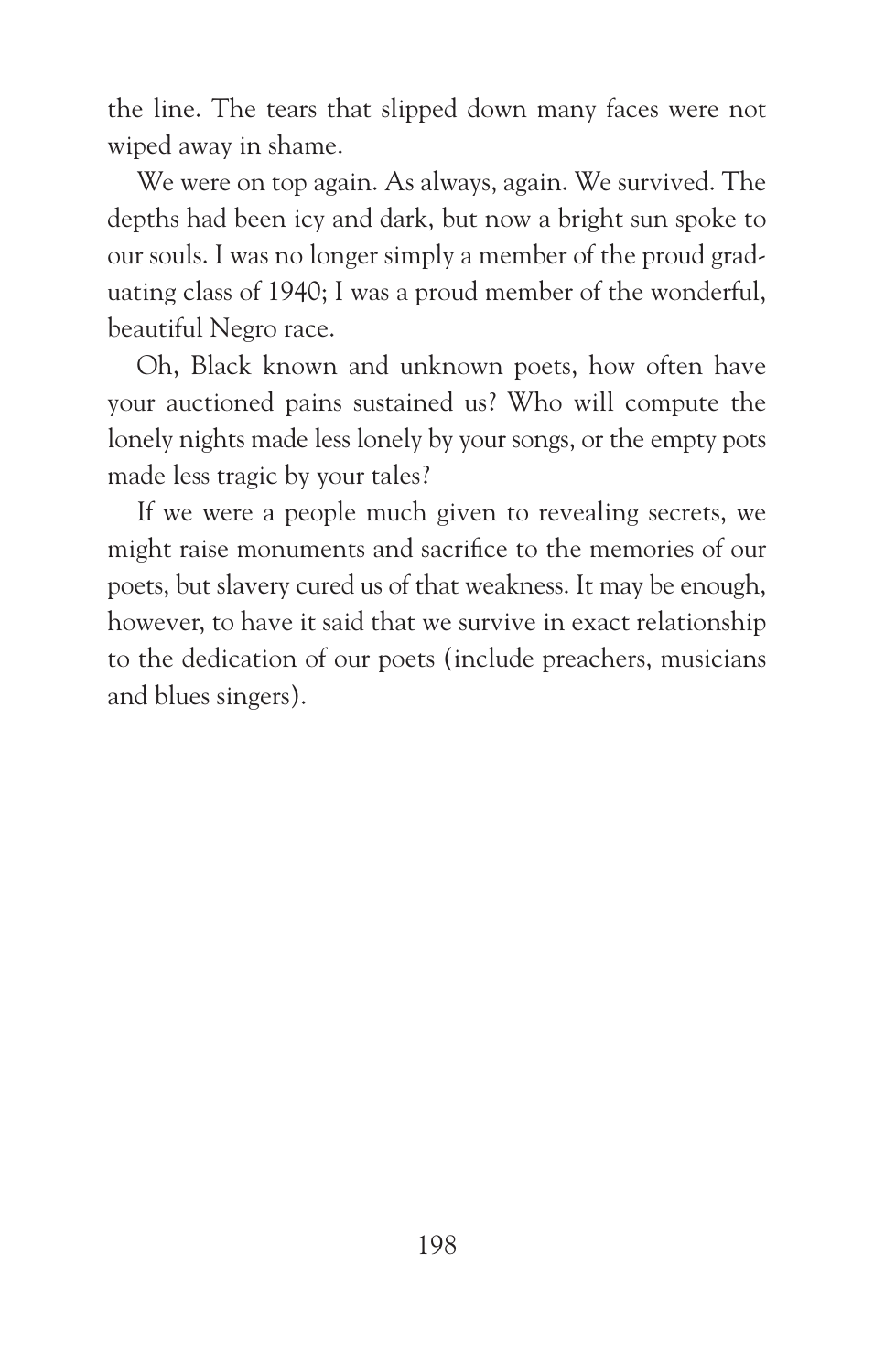## 24

The Angel of the candy counter had found me out at last, and was exacting excruciating penance for all the stolen Milky Ways, Mounds, Mr. Goodbars and Hersheys with Almonds. I had two cavities that were rotten to the gums. The pain was beyond the bailiwick of crushed aspirins or oil of cloves. Only one thing could help me, so I prayed earnestly that I'd be allowed to sit under the house and have the building collapse on my left jaw. Since there was no Negro dentist in Stamps, nor doctor either, for that matter, Momma had dealt with previous toothaches by pulling them out (a string tied to the tooth with the other end looped over her fist), pain killers and prayer. In this particular instance the medicine had proved ineffective; there wasn't enough enamel left to hook a string on, and the prayers were being ignored because the Balancing Angel was blocking their passage.

I lived a few days and nights in blinding pain, not so much toying with as seriously considering the idea of jumping in the well, and Momma decided I had to be taken to a dentist. The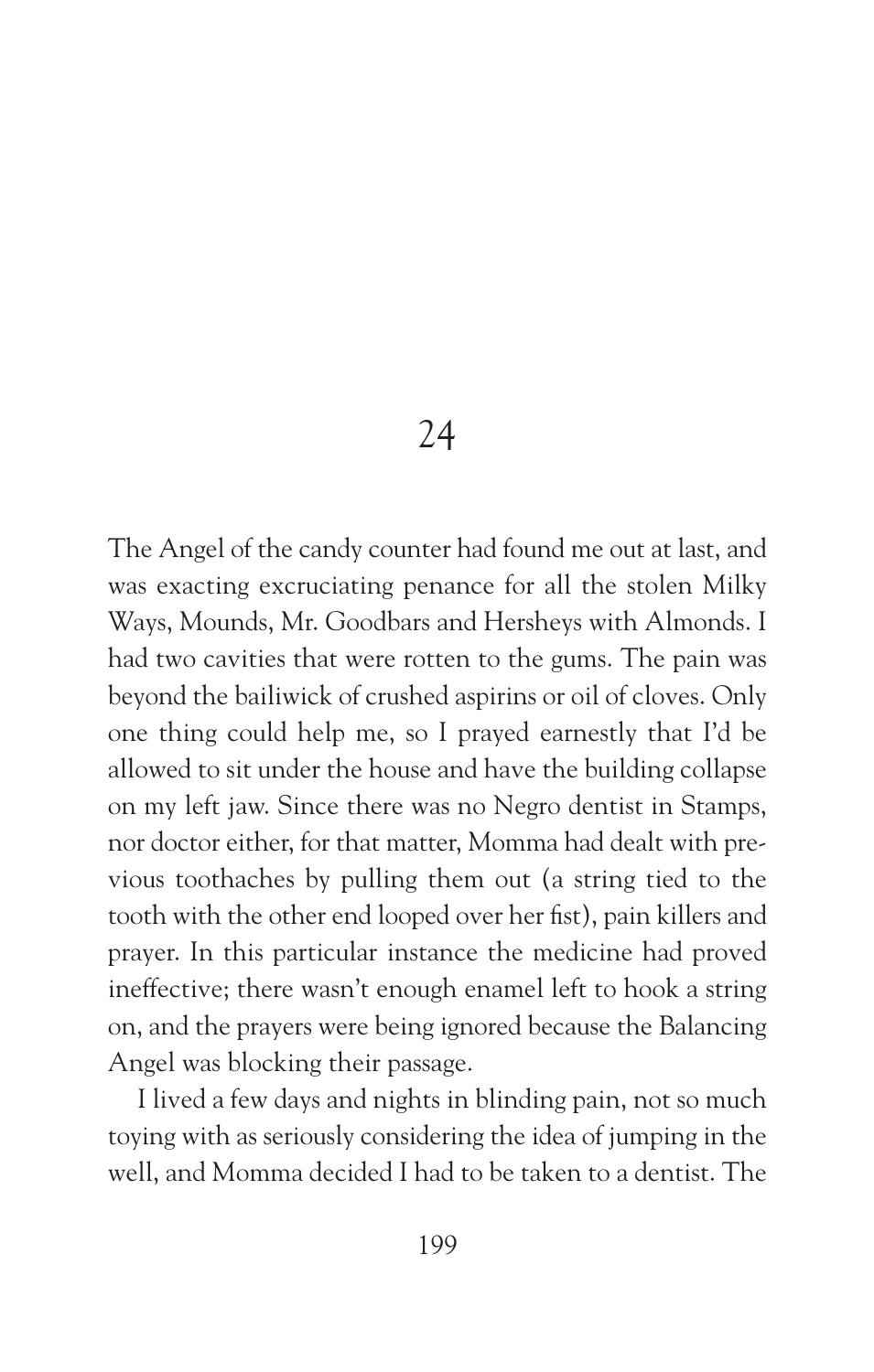nearest Negro dentist was in Texarkana, twenty-five miles away, and I was certain that I'd be dead long before we reached half the distance. Momma said we'd go to Dr. Lincoln, right in Stamps, and he'd take care of me. She said he owed her a favor.

I knew there were a number of whitefolks in town that owed her favors. Bailey and I had seen the books which showed how she had lent money to Blacks and whites alike during the Depression, and most still owed her. But I couldn't aptly remember seeing Dr. Lincoln's name, nor had I ever heard of a Negro's going to him as a patient. However, Momma said we were going, and put water on the stove for our baths. I had never been to a doctor, so she told me that after the bath (which would make my mouth feel better) I had to put on freshly starched and ironed underclothes from inside out. The ache failed to respond to the bath, and I knew then that the pain was more serious than that which anyone had ever suffered.

Before we left the Store, she ordered me to brush my teeth and then wash my mouth with Listerine. The idea of even opening my clamped jaws increased the pain, but upon her explanation that when you go to a doctor you have to clean yourself all over, but most especially the part that's to be examined, I screwed up my courage and unlocked my teeth. The cool air in my mouth and the jarring of my molars dislodged what little remained of my reason. I had frozen to the pain, my family nearly had to tie me down to take the toothbrush away. It was no small effort to get me started on the road to the dentist. Momma spoke to all the passers-by, but didn't stop to chat. She explained over her shoulder that we were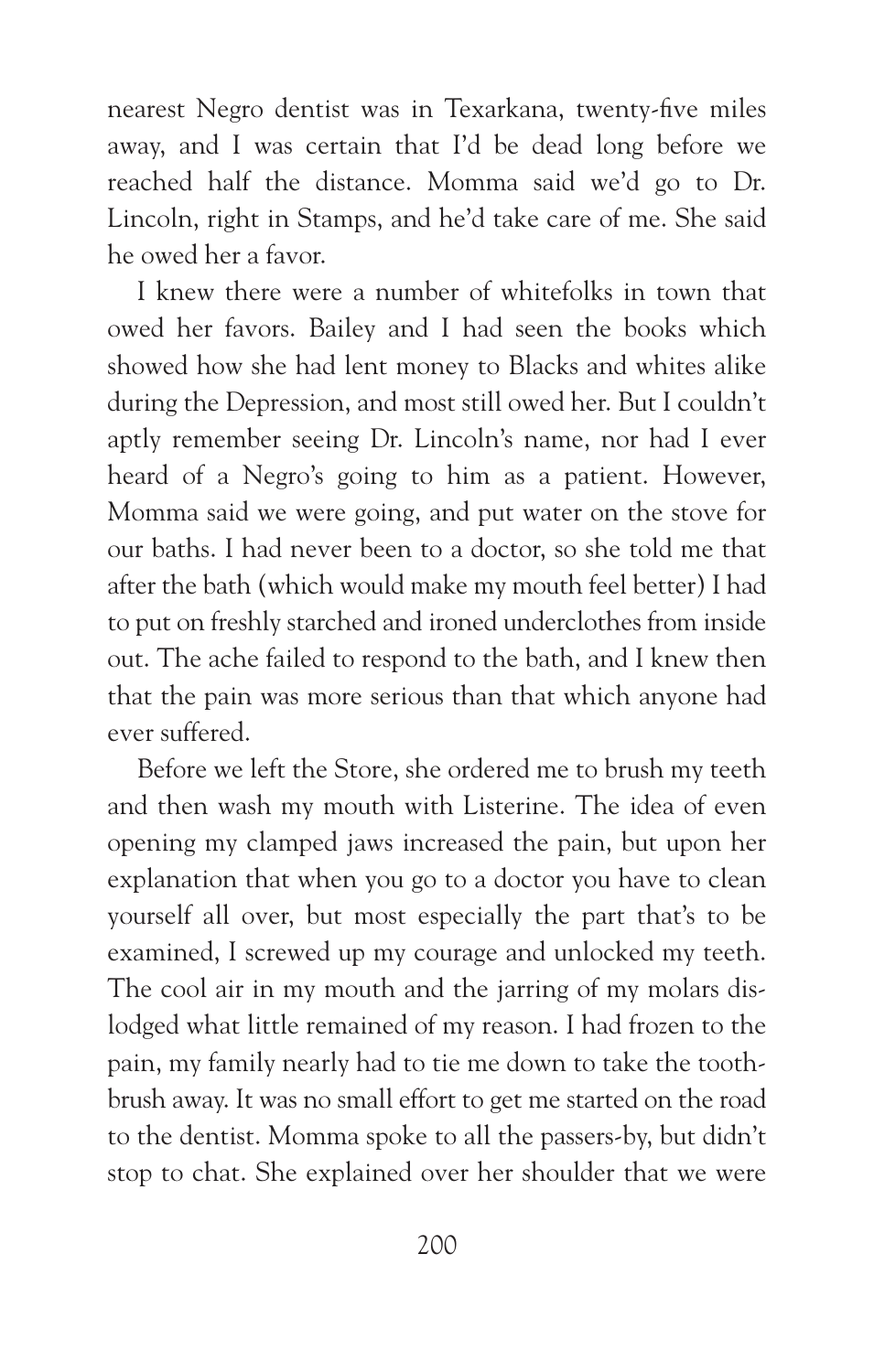going to the doctor and she'd 'pass the time of day' on our way home.

Until we reached the pond the pain was my world, an aura that haloed me for three feet around. Crossing the bridge into whitefolks' country, pieces of sanity pushed themselves forward. I had to stop moaning and start walking straight. The white towel, which was drawn under my chin and tied over my head, had to be arranged. If one was dying, it had to be done in style if the dying took place in whitefolks' part of town.

On the other side of the bridge the ache seemed to lessen as if a whitebreeze blew off the whitefolks and cushioned everything in their neighborhood – including my jaw. The gravel road was smoother, the stones smaller and the tree branches hung down around the path and nearly covered us. If the pain didn't diminish then, the familiar yet strange sights hypnotized me into believing that it had.

But my head continued to throb with the measured insistence of a bass drum, and how could a toothache pass the calaboose, hear the songs of the prisoners, their blues and laughter, and not be changed? How could one or two or even a mouthful of angry tooth roots meet a wagonload of powhitetrash children, endure their idiotic snobbery and not feel less important?

Behind the building which housed the dentist's office ran a small path used by servants and those tradespeople who catered to the butcher and Stamps' one restaurant. Momma and I followed that lane to the backstairs of Dentist Lincoln's office. The sun was bright and gave the day a hard reality as we climbed up the steps to the second floor.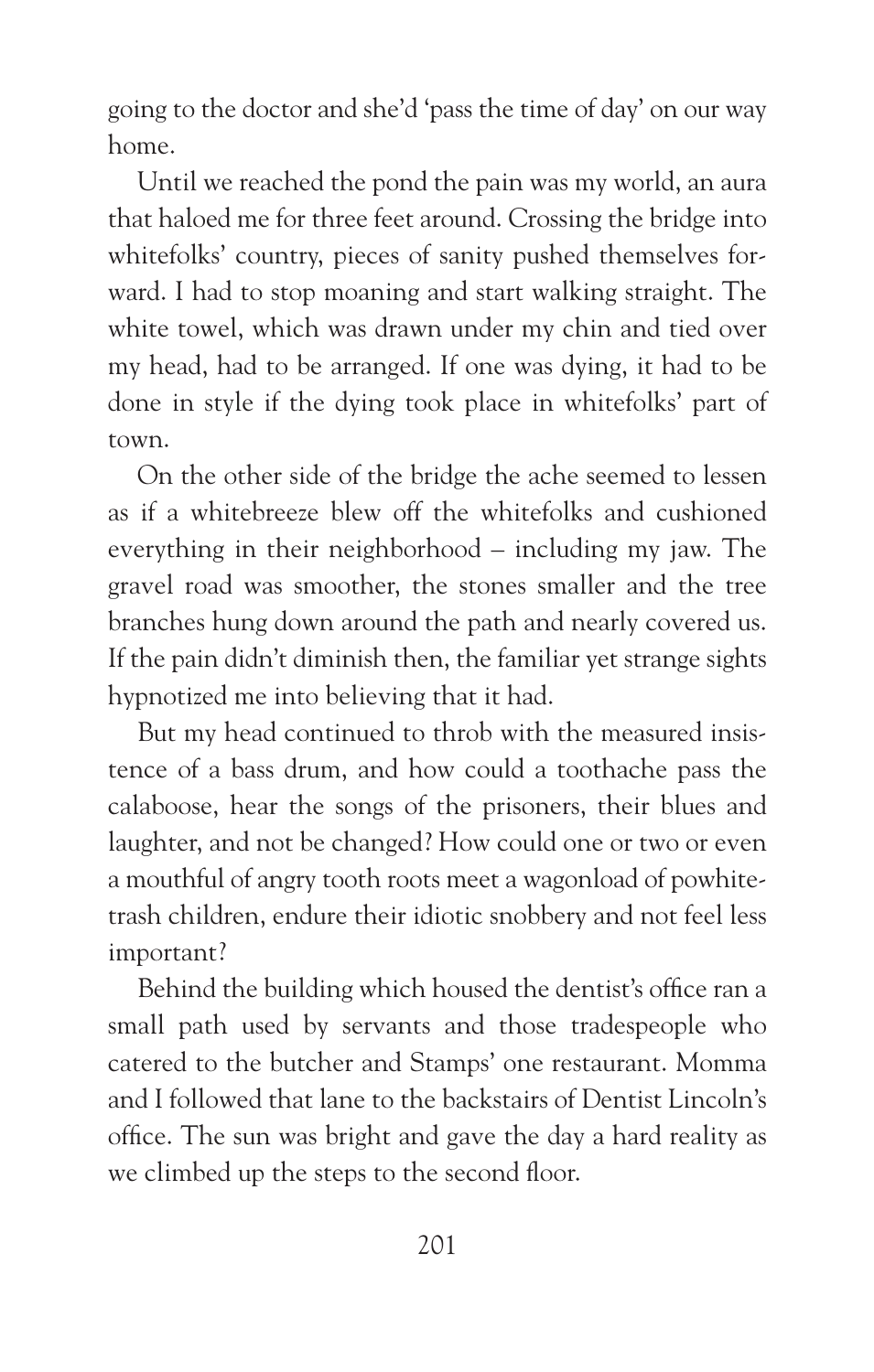Momma knocked on the back door and a young white girl opened it to show surprise at seeing us there. Momma said she wanted to see Dentist Lincoln and to tell him Annie was there. The girl closed the door firmly. Now the humiliation of hearing Momma describe herself as if she had no last name to the young white girl was equal to the physical pain. It seemed terribly unfair to have a toothache and a headache and have to bear at the same time the heavy burden of Blackness.

It was always possible that the teeth would quiet down and maybe drop out of their own accord. Momma said we would wait. We leaned in the harsh sunlight on the shaky railings of the dentist's back porch for over an hour.

He opened the door and looked at Momma. 'Well, Annie, what can I do for you?'

He didn't see the towel around my jaw or notice my swollen face.

Momma said, 'Dentist Lincoln. It's my grandbaby here. She got two rotten teeth that's giving her a fit.'

She waited for him to acknowledge the truth of her statement. He made no comment, orally or facially.

'She had this toothache purt' near four days now, and today I said, "Young lady, you going to the Dentist." '

'Annie?'

'Yes, sir, Dentist Lincoln.'

He was choosing words the way people hunt for shells. 'Annie, you know I don't treat nigra, colored people.'

'I know, Dentist Lincoln. But this here is just my little grandbaby, and she ain't gone be no trouble to you . . .'

'Annie, everybody has a policy. In this world you have to have a policy. Now, my policy is I don't treat colored people.'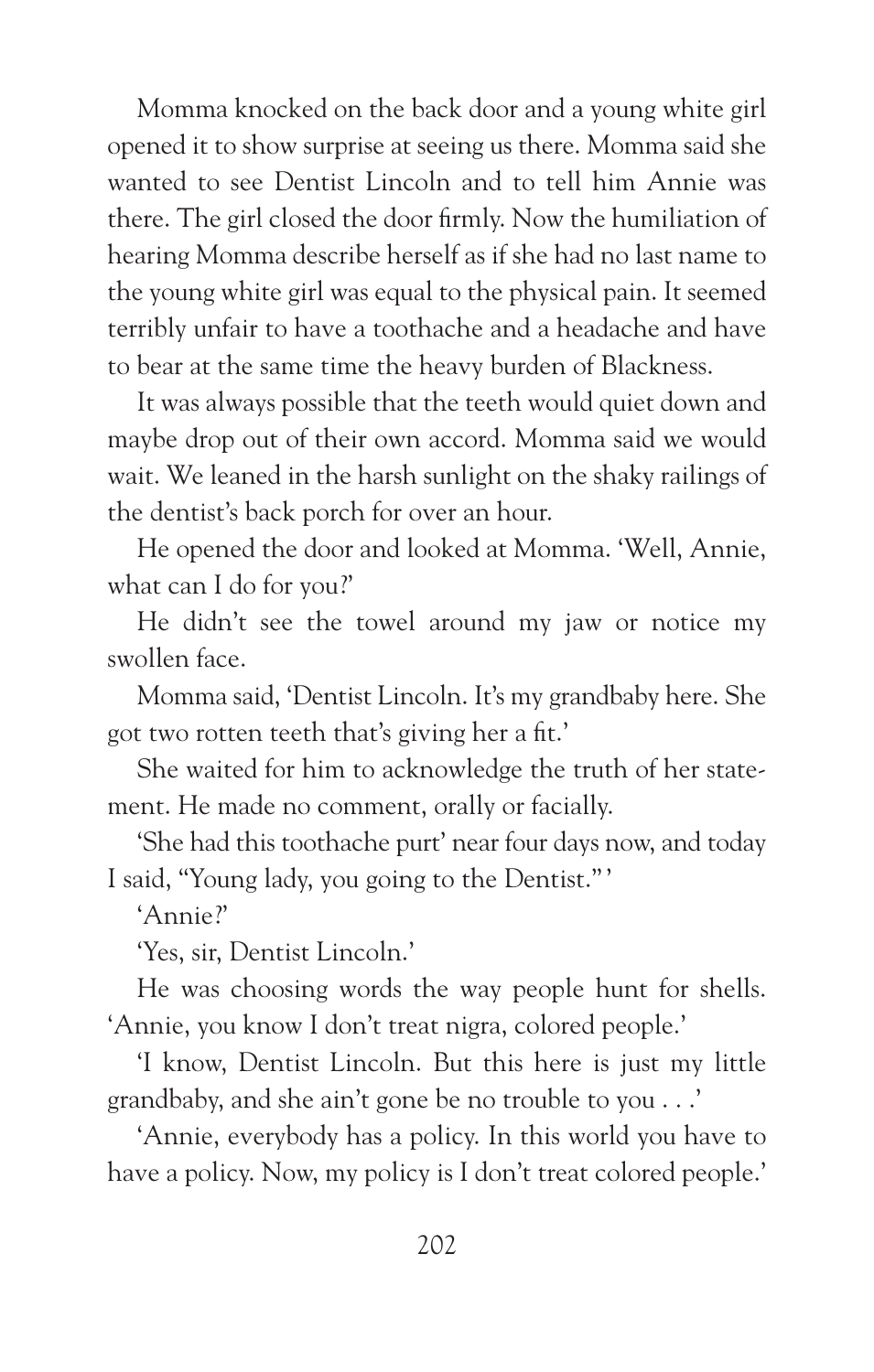The sun had baked the oil out of Momma's skin and melted the Vaseline in her hair. She shone greasily as she leaned out of the dentist's shadow.

'Seem like to me, Dentist Lincoln, you might look after her, she ain't nothing but a little mite. And seems like maybe you owe me a favor or two.'

He reddened slightly. 'Favor or no favor. The money has all been repaid to you and that's the end of it. Sorry, Annie.' He had his hand on the doorknob. 'Sorry.' His voice was a bit kinder on the second 'Sorry,' as if he really was.

Momma said, 'I wouldn't press on you like this for myself but I can't take No. Not for my grandbaby. When you come to borrow my money you didn't have to beg. You asked me, and I lent it. Now, it wasn't my policy. I ain't no moneylender, but you stood to lose this building and I tried to help you out.'

'It's been paid, and raising your voice won't make me change my mind. My policy . . .' He let go of the door and stepped nearer Momma. The three of us were crowded on the small landing. 'Annie, my policy is I'd rather stick my hand in a dog's mouth than in a nigger's.'

He had never once looked at me. He turned his back and went through the door into the cool beyond. Momma backed up inside herself for a few minutes. I forgot everything except her face which was almost a new one to me. She leaned over and took the doorknob, and in her everyday soft voice she said, 'Sister, go on downstairs. Wait for me. I'll be there directly.'

Under the most common of circumstances I knew it did no good to argue with Momma. So I walked down the steep stairs, afraid to look back and afraid not to do so. I turned as the door slammed, and she was gone.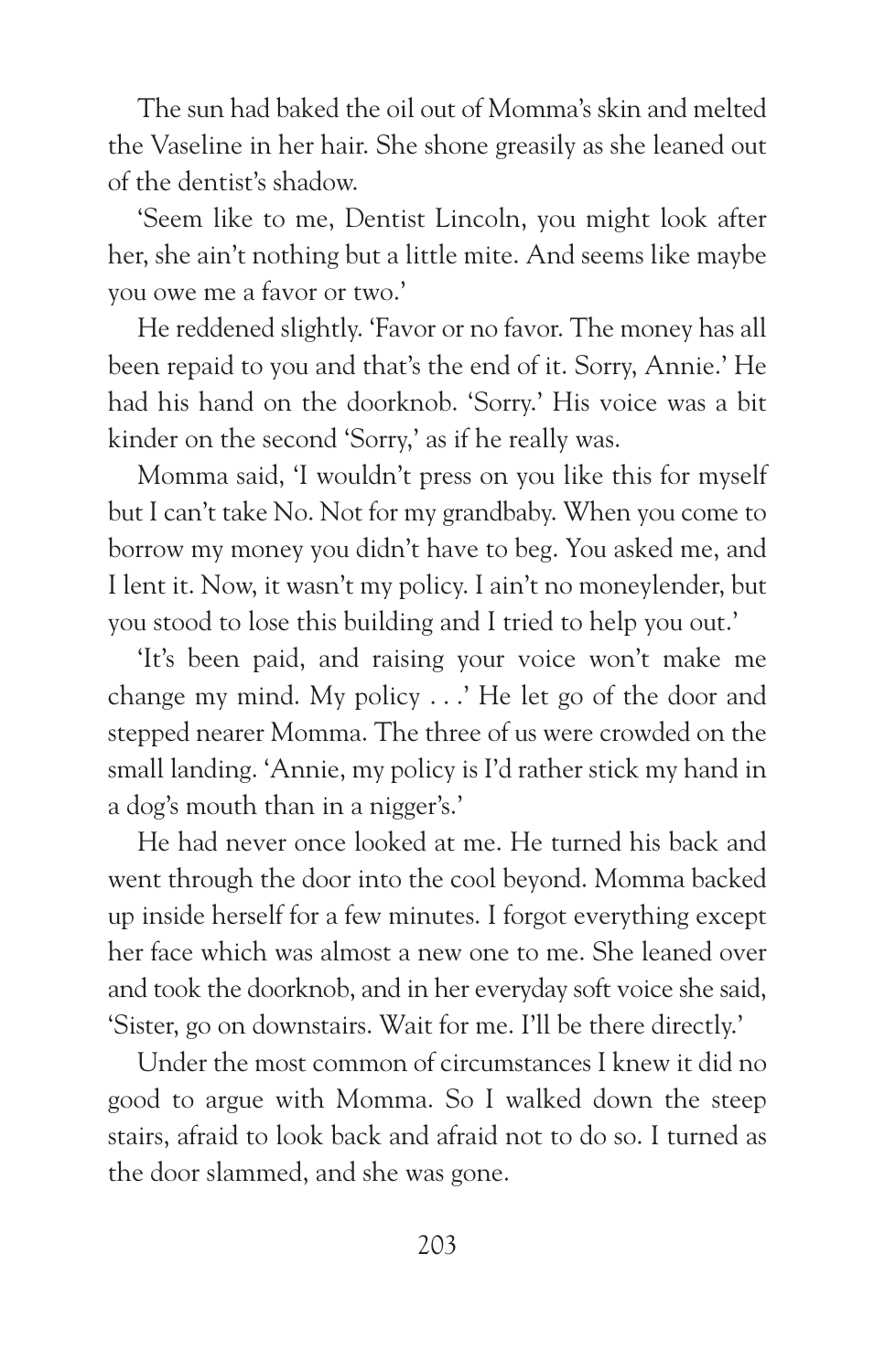*Momma walked in that room as if she owned it. She shoved that silly nurse aside with one hand and strode into the dentist's office. He was sitting in his chair, sharpening his mean instruments and putting extra sting into his medicines. Her eyes were blazing like live coals and her arms had doubled themselves in length. He looked up at her just before she caught him by the collar of his white jacket.*

*'Stand up when you see a lady, you contemptuous scoundrel.' Her tongue had thinned and the words rolled off well enunciated. Enunciated and sharp like little claps of thunder.*

*The dentist had no choice but to stand at R.O.T.C. attention. His head dropped after a minute and his voice was humble. 'Yes, ma'am, Mrs. Henderson.'*

*'You knave, do you think you acted like a gentleman, speaking to me like that in front of my granddaughter?' She didn't shake him, although she had the power. She simply held him upright.*

*'No, ma'am, Mrs. Henderson.'*

*'No, ma'am, Mrs. Henderson, what?' Then she did give him the tiniest of shakes, but because of her strength the action set his head and arms to shaking loose on the ends of his body. He stuttered much worse than Uncle Willie. 'No, ma'am, Mrs. Henderson, I'm sorry.'*

*With just an edge of her disgust showing, Momma slung him back in his dentist's chair. 'Sorry is as sorry does, and you're about the sorriest dentist I ever laid my eyes on.' (She could afford to slip into the vernacular because she had such eloquent command of English.)*

*'I didn't ask you to apologize in front of Marguerite, because I don't want her to know my power, but I order you, now and herewith. Leave Stamps by sundown.'*

*'Mrs. Henderson, I can't get my equipment* ...*' He was shaking terribly now.*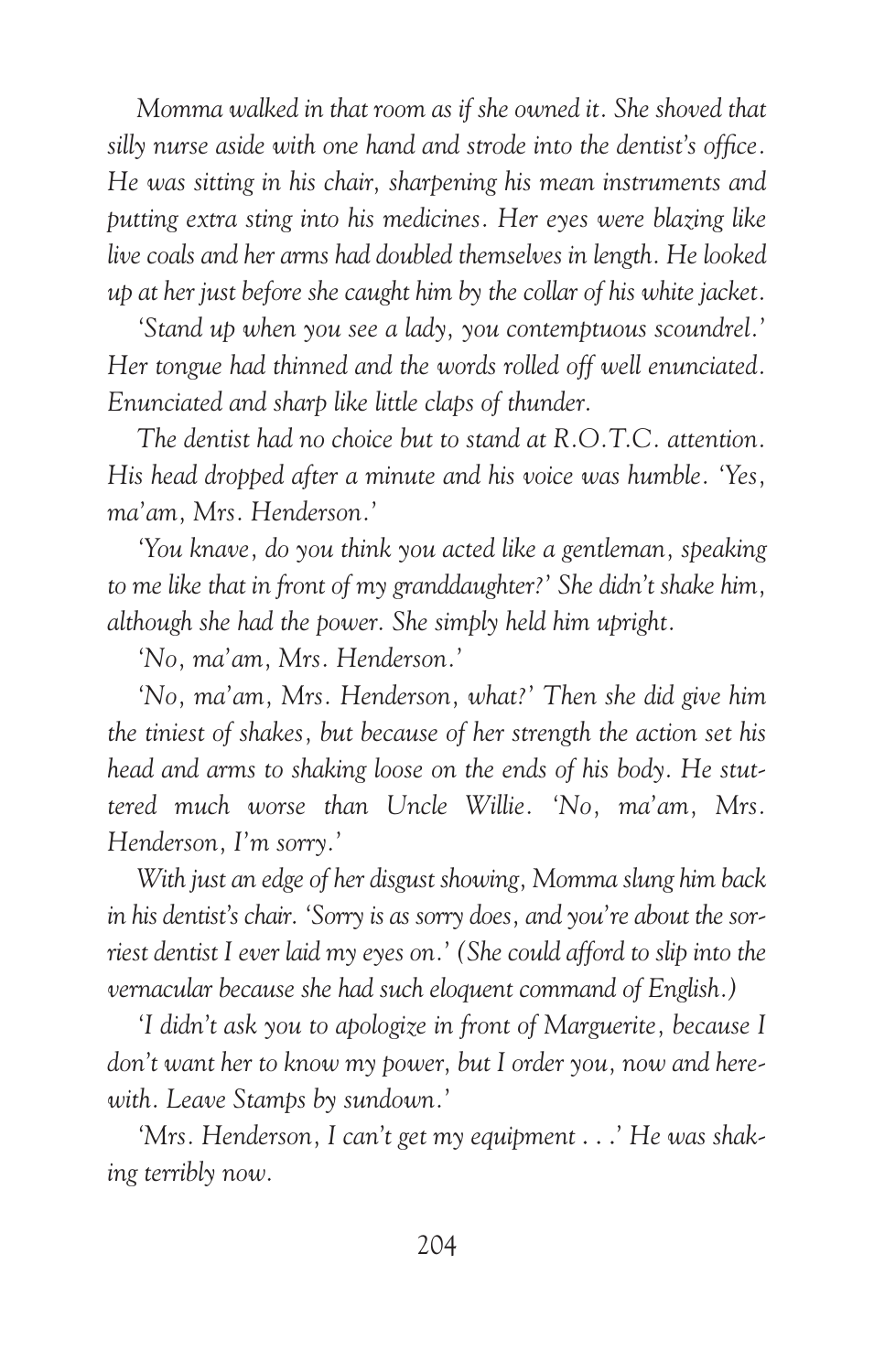*'Now, that brings me to my second order. You will never again practice dentistry. Never! When you get settled in your next place, you will be a vegetarian caring for dogs with the mange, cats with the cholera and cows with the epizootic. Is that clear?'*

*The saliva ran down his chin and his eyes filled with tears. 'Yes, ma'am. Thank you for not killing me. Thank you, Mrs. Henderson.'*

*Momma pulled herself back from being ten feet tall with eightfoot arms and said, 'You're welcome for nothing, you varlet, I wouldn't waste a killing on the likes of you.'*

*On her way out she waved her handkerchief at the nurse and turned her into a crocus sack of chicken feed.*

Momma looked tired when she came down the stairs, but who wouldn't be tired if they had gone through what she had. She came close to me and adjusted the towel under my jaw (I had forgotten the toothache; I only knew that she made her hands gentle in order not to awaken the pain). She took my hand. Her voice never changed. 'Come on, Sister.'

I reckoned we were going home where she would concoct a brew to eliminate the pain and maybe give me new teeth too. New teeth that would grow overnight out of my gums. She led me toward the drugstore, which was in the opposite direction from the Store. 'I'm taking you to Dentist Baker in Texarkana.'

I was glad after all that that I had bathed and put on Mum and Cashmere Bouquet talcum powder. It was a wonderful surprise. My toothache had quieted to solemn pain, Momma had obliterated the evil white man, and we were going on a trip to Texarkana, just the two of us.

On the Greyhound she took an inside seat in the back, and I sat beside her. I was so proud of being her granddaughter and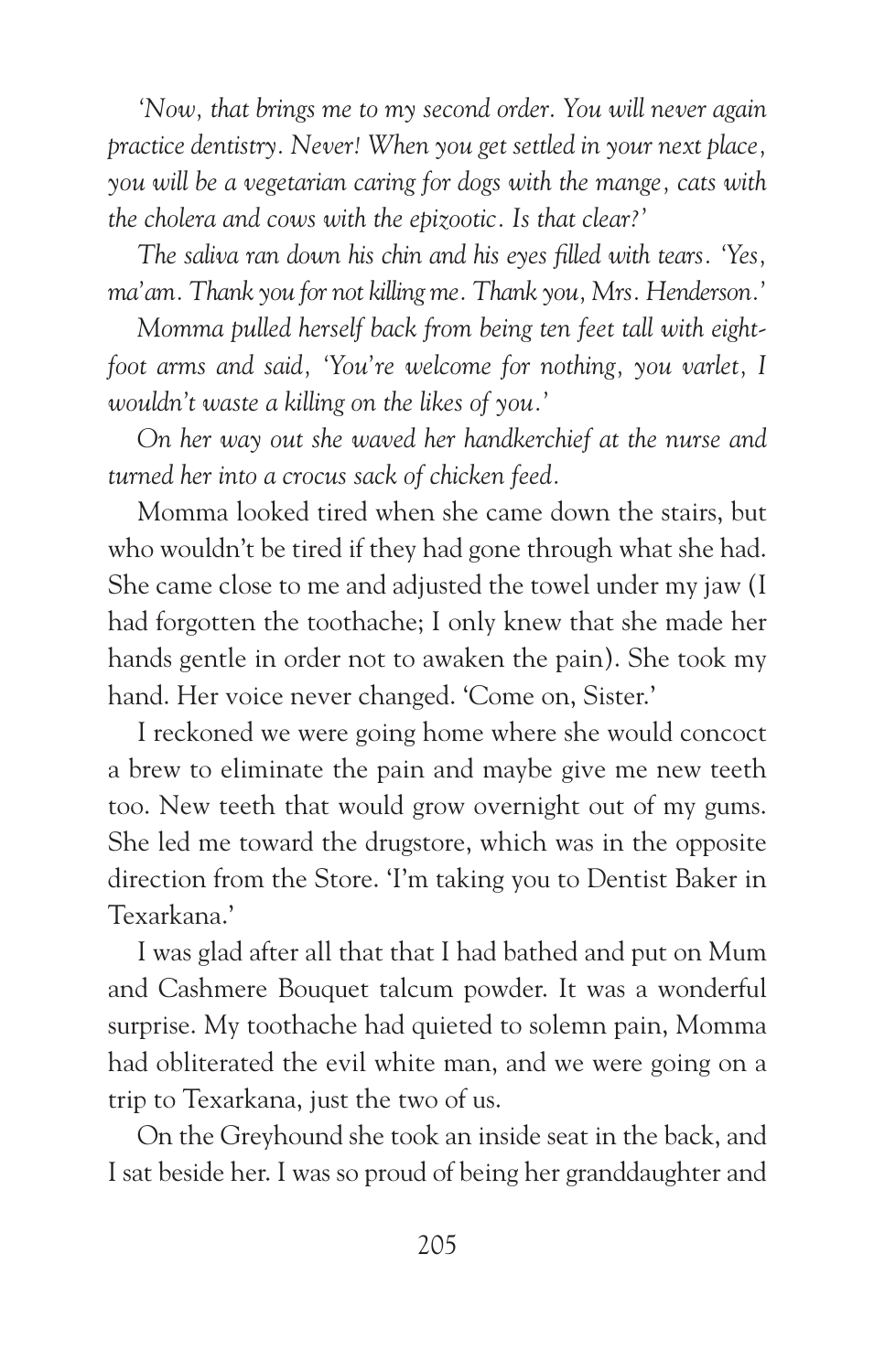sure that some of her magic must have come down to me. She asked if I was scared. I only shook my head and leaned over on her cool brown upper arm. There was no chance that a dentist, especially a Negro dentist, would dare hurt me then. Not with Momma there. The trip was uneventful, except that she put her arm around me, which was very unusual for Momma to do.

The dentist showed me the medicine and the needle before he deadened my gums, but if he hadn't I wouldn't have worried. Momma stood right behind him. Her arms were folded and she checked on everything he did. The teeth were extracted and she bought me an ice cream cone from the side window of a drug counter. The trip back to Stamps was quiet, except that I had to spit into a very small empty snuff can which she had gotten for me and it was difficult with the bus humping and jerking on our country roads.

At home, I was given a warm salt solution, and when I washed out my mouth I showed Bailey the empty holes, where the clotted blood sat like filling in a pie crust. He said I was quite brave, and that was my cue to reveal our confrontation with the peckerwood dentist and Momma's incredible powers.

I had to admit that I didn't hear the conversation, but what else could she have said than what I said she said? What else done? He agreed with my analysis in a lukewarm way, and I happily (after all, I'd been sick) flounced into the Store. Momma was preparing our evening meal and Uncle Willie leaned on the door sill. She gave her version.

'Dentist Lincoln got right uppity. Said he'd rather put his hand in a dog's mouth. And when I reminded him of the favor, he brushed it off like a piece of lint. Well, I sent Sister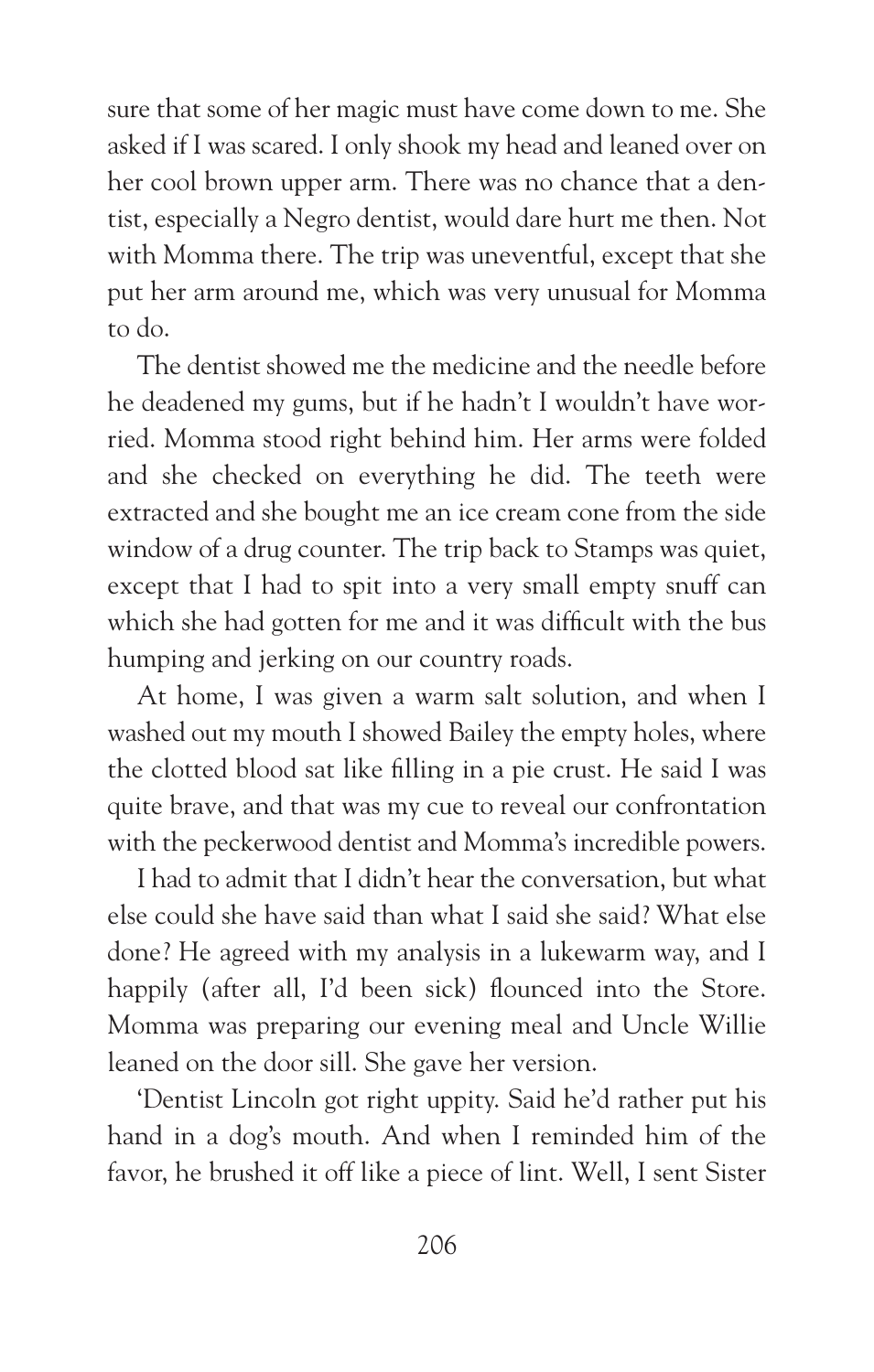downstairs and went inside. I hadn't never been in his office before, but I found the door to where he takes out teeth, and him and the nurse was in there thick as thieves. I just stood there till he caught sight of me.' Crash bang the pots on the stove. 'He jumped just like he was sitting on a pin. He said, "Annie, I done tole you, I ain't gonna mess around in no niggah's mouth." I said, "Somebody's got to do it then," and he said, "Take her to Texarkana to the colored dentist" and that's when I said, "If you paid me my money I could afford to take her." He said, "It's all been paid." I tole him everything but the interest been paid. He said "'Twasn't no interest." I said "'Tis now. I'll take ten dollars as payment in full." You know, Willie, it wasn't no right thing to do, 'cause I lent that money without thinking about it.

'He tole that little snippity nurse of his'n to give me ten dollars and make me sign a "paid in full" receipt. She gave it to me and I signed the papers. Even though by rights he was paid up before, I figger, he gonna be that kind of nasty, he gonna have to pay for it.'

Momma and her son laughed and laughed over the white man's evilness and her retributive sin.

I preferred, much preferred, my version.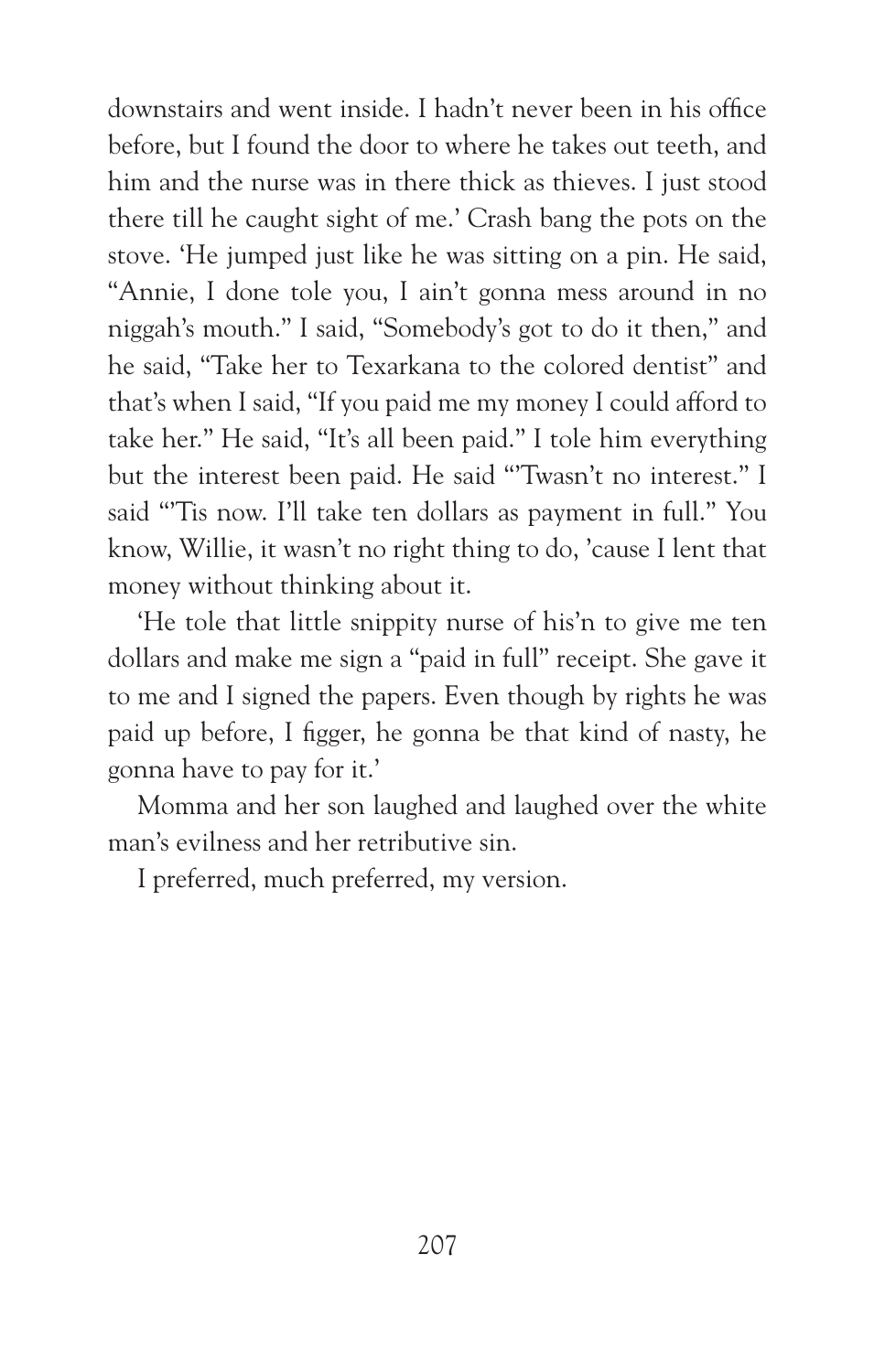## 25

Knowing Momma, I knew that I never knew Momma. Her African-bush secretiveness and suspiciousness had been compounded by slavery and confirmed by centuries of promises made and promises broken. We have a saying among Black Americans which describes Momma's caution. 'If you ask a Negro where he's been, he'll tell you where he's going.' To understand this important information, it is necessary to know who uses this tactic and on whom it works. If an unaware person is told a part of the truth (it is imperative that the answer embody truth), he is satisfied that his query has been answered. If an aware person (one who himself uses the stratagem) is given an answer which is truthful but bears only slightly if at all on the question, he knows that the information he seeks is of a private nature and will not be handed to him willingly. Thus direct denial, lying and the revelation of personal affairs are avoided.

Momma told us one day that she was taking us to California. She explained that we were growing up, that we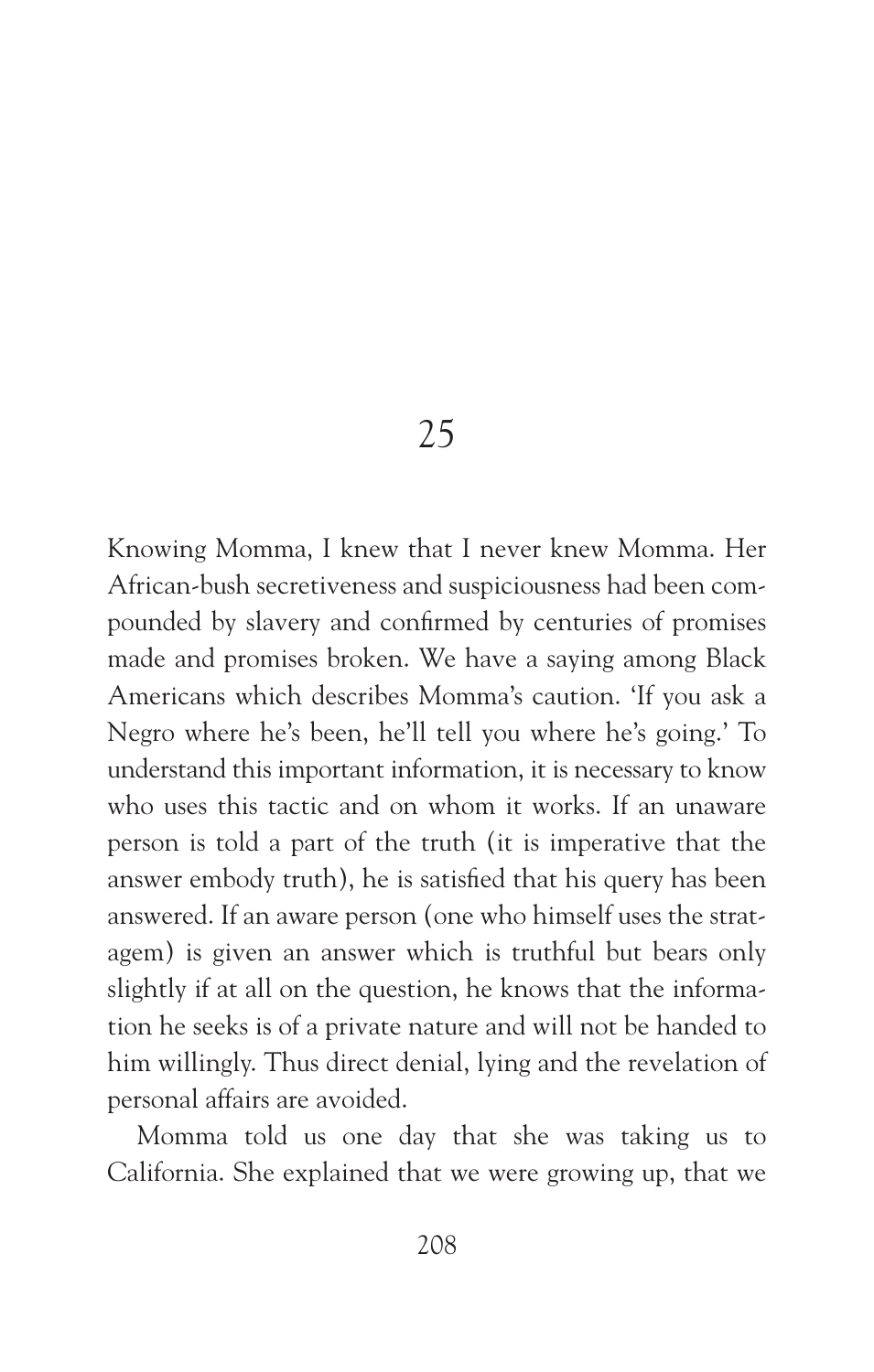needed to be with our parents, that Uncle Willie was, after all, crippled, that she was getting old. All true, and yet none of those truths satisfied our need for The Truth. The Store and the rooms in back became a going-away factory. Momma sat at the sewing machine all hours, making and remaking clothes for use in California. Neighbors brought out of their trunks pieces of material that had been packed away for decades in blankets of mothballs (I'm certain I was the only girl in California who went to school in water-marked moiré skirts and yellowed satin blouses, satinback crepe dresses and crepe de Chine underwear).

Whatever the real reason, The Truth, for taking us to California, I shall always think it lay mostly in an incident in which Bailey had the leading part. Bailey had picked up the habit of imitating Claude Rains, Herbert Marshall and George McCready. I didn't think it at all strange that a thirteen-yearold boy in the unreconstructed Southern town of Stamps spoke with an Englishy accent. His heroes included D'Artagnan and the Count of Monte Cristo and he affected what he thought were their swashbuckling gallantries.

On an afternoon a few weeks before Momma revealed her plan to take us West, Bailey came into the Store shaking. His little face was no longer black but a dirty, colorless gray. As was our habit upon entering the Store, he walked behind the candy counter and leaned on the cash register. Uncle Willie had sent him on an errand to whitefolks' town and he wanted an explanation for Bailey's tardiness. After a brief moment our uncle could see that something was wrong, and feeling unable to cope, he called Momma from the kitchen.

'What's the matter, Bailey Junior?'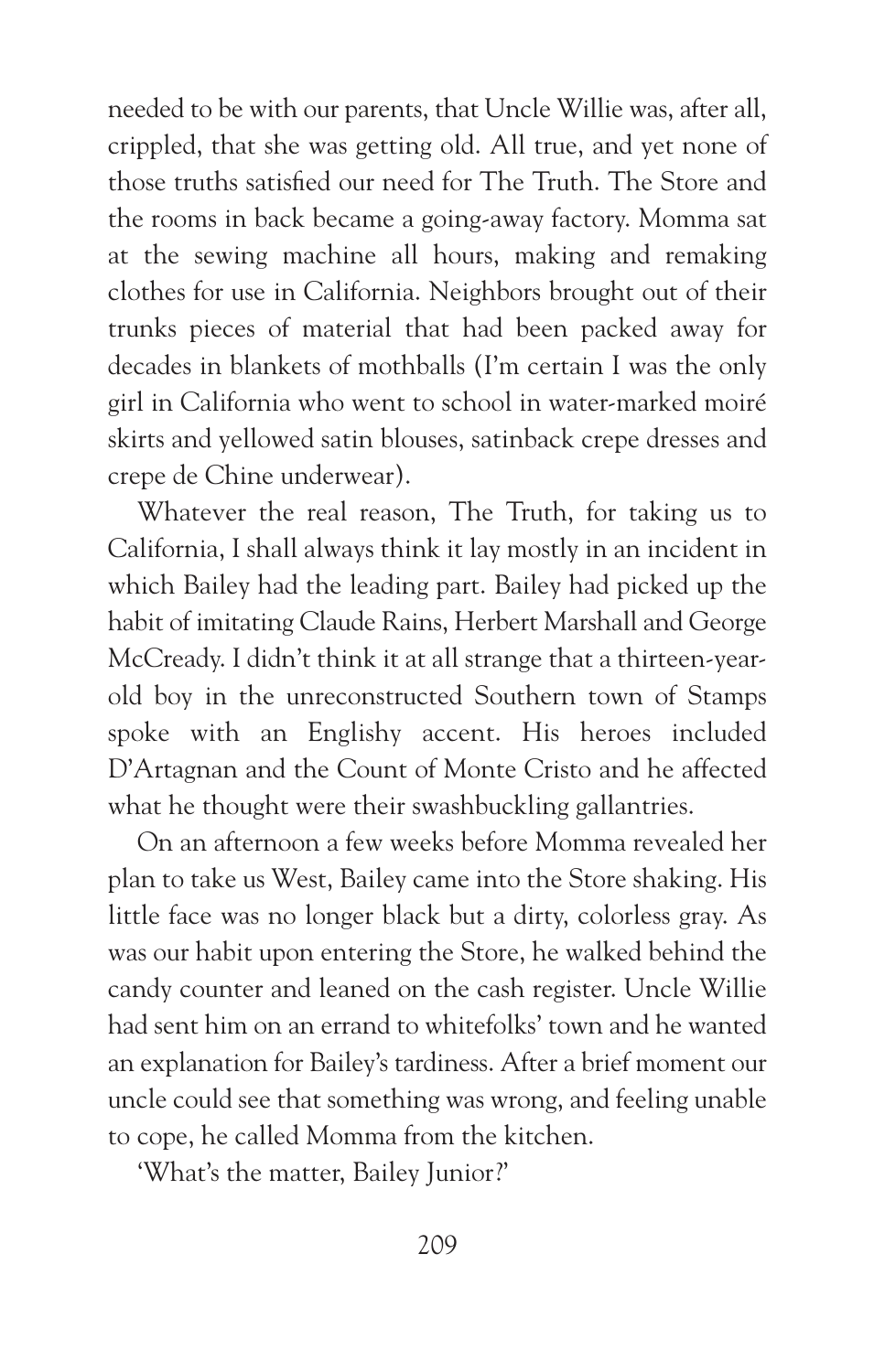He said nothing. I knew when I saw him that it would be useless to ask anything while he was in that state. It meant that he had seen or heard of something so ugly or frightening that he was paralyzed as a result. He explained when we were smaller that when things were very bad his soul just crawled behind his heart and curled up and went to sleep. When it awoke, the fearful thing had gone away. Ever since we read *The Fall of the House of Usher,* we had made a pact that neither of us would allow the other to be buried without making 'absolutely, positively sure' (his favorite phrase) that the person was dead. I also had to swear that when his soul was sleeping I would never try to wake it, for the shock might make it go to sleep forever. So I let him be, and after a while Momma had to let him alone too.

I waited on customers, and walked around him or leaned over him and, as I suspected, he didn't respond. When the spell wore off he asked Uncle Willie what colored people had done to white people in the first place. Uncle Willie, who never was one for explaining things because he took after Momma, said little except that 'colored people hadn't even bothered a hair on whitefolks' heads.' Momma added that some people said that whitefolks had come over to Africa (she made it sound like a hidden valley on the moon) and stole the colored people and made them slaves, but nobody really believed it was true. No way to explain what happened 'blows and scores' ago, but right now they had the upper hand. Their time wasn't long, though. Didn't Moses lead the children of Israel out of the bloody hands of Pharaoh and into the Promised Land? Didn't the Lord protect the Hebrew children in the fiery furnace and didn't my Lord deliver Daniel? We only had to wait on the Lord.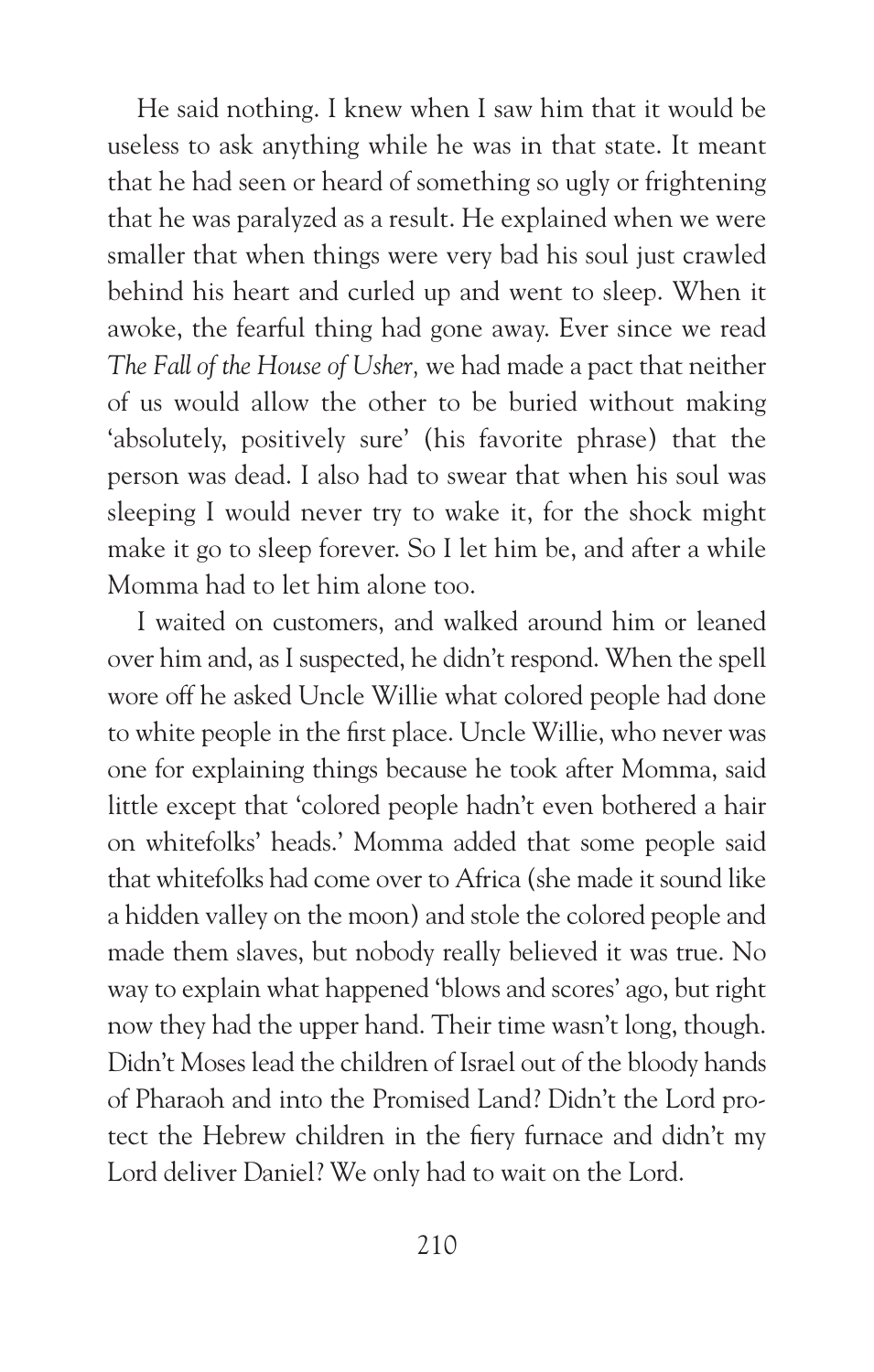Bailey said he saw a man, a colored man, whom nobody had delivered. He was dead. (If the news hadn't been so important, we would have been visited with one of Momma's outbursts and prayers. Bailey was nearly blaspheming.) He said, 'The man was dead and rotten. Not stinking but rotten.'

Momma ordered, 'Ju, watch your tongue.'

Uncle Willie asked, 'Who, who was it?'

Bailey was just tall enough to clear his face over the cash register. He said, 'When I passed the calaboose, some men had just fished him out of the pond. He was wrapped in a sheet, all rolled up like a mummy, then a white man walked over and pulled the sheet off. The man was on his back but the white man stuck his foot under the sheet and rolled him over on the stomach.'

He turned to me. 'My, he had no color at all. He was bloated like a ball.' (We had had a running argument for months. Bailey said there was no such thing as colorlessness, and I argued that if there was color there also had to be an opposite and now he was admitting that it was possible. But I didn't feel good about my win.) 'The colored men backed off and I did too, but the white man stood there, looking down, and grinned. Uncle Willie, why do they hate us so much?'

Uncle Willie muttered, 'They don't really hate us. They don't know us. How can they hate us? They mostly scared.'

Momma asked if Bailey had recognized the man, but he was caught in the happening and the event.

'Mr. Bubba told me I was too young to see something like that and I oughta hightail it home, but I had to stay. Then the white man called us closer. He said, "O.K., you boys, stretch him out in the calaboose and when the Sheriff comes along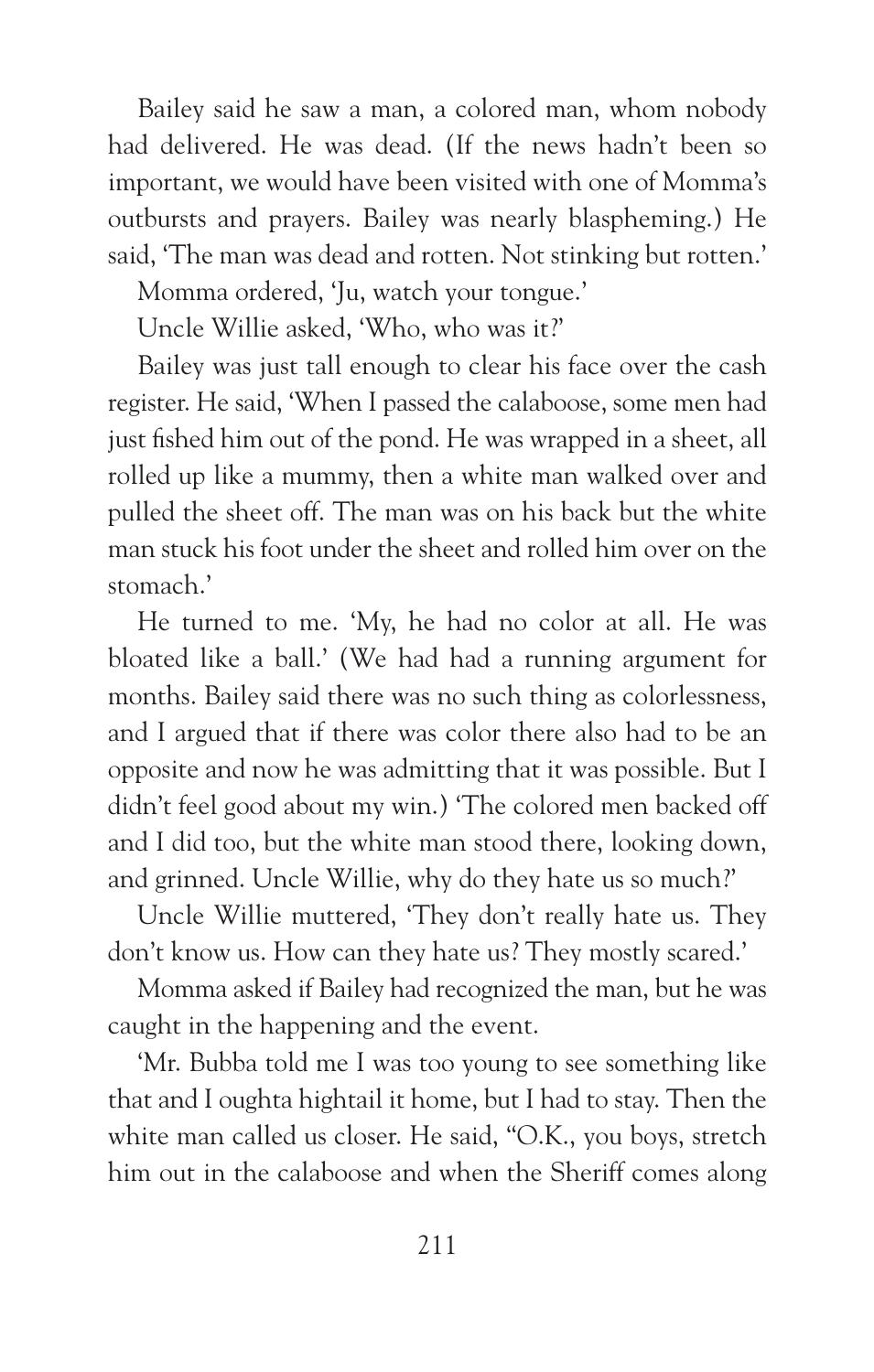he'll notify his people. This here's one nigger nobody got to worry about no more. He ain't going nowhere else." Then the men picked up corners of the sheet, but since nobody wanted to get close to the man they held the very ends and he nearly rolled out on the ground. The white man called me to come and help too.'

Momma exploded. 'Who was it?' She made herself clear. 'Who was the white man?'

Bailey couldn't let go of the horror. 'I picked up a side of the sheet and walked right in the calaboose with the men. I walked in the calaboose carrying a rotten dead Negro.' His voice was ancient with shock. He was literally bug-eyed.

'The white man played like he was going to lock us all up in there, but Mr. Bubba said "Ow, Mr. Jim. We didn't do it. We ain't done nothing wrong." Then the white man laughed and said we boys couldn't take a joke, and opened the door.' He breathed his relief. 'Whew, I was glad to get out of there. The calaboose, and the prisoners screaming they didn't want no dead nigger in there with them. That he'd stink up the place. They called the white man "Boss." They said, "Boss, surely we ain't done nothing bad enough for you to put another nigger in here with us, and a dead one at that." Then they laughed. They all laughed like there was something funny.'

Bailey was talking so fast he forgot to stutter, he forgot to scratch his head and clean his fingernails with his teeth. He was away in a mystery, locked in the enigma that young Southern Black boys start to unravel, start to *try* to unravel, from seven years old to death. The humorless puzzle of inequality and hate. His experience raised the question of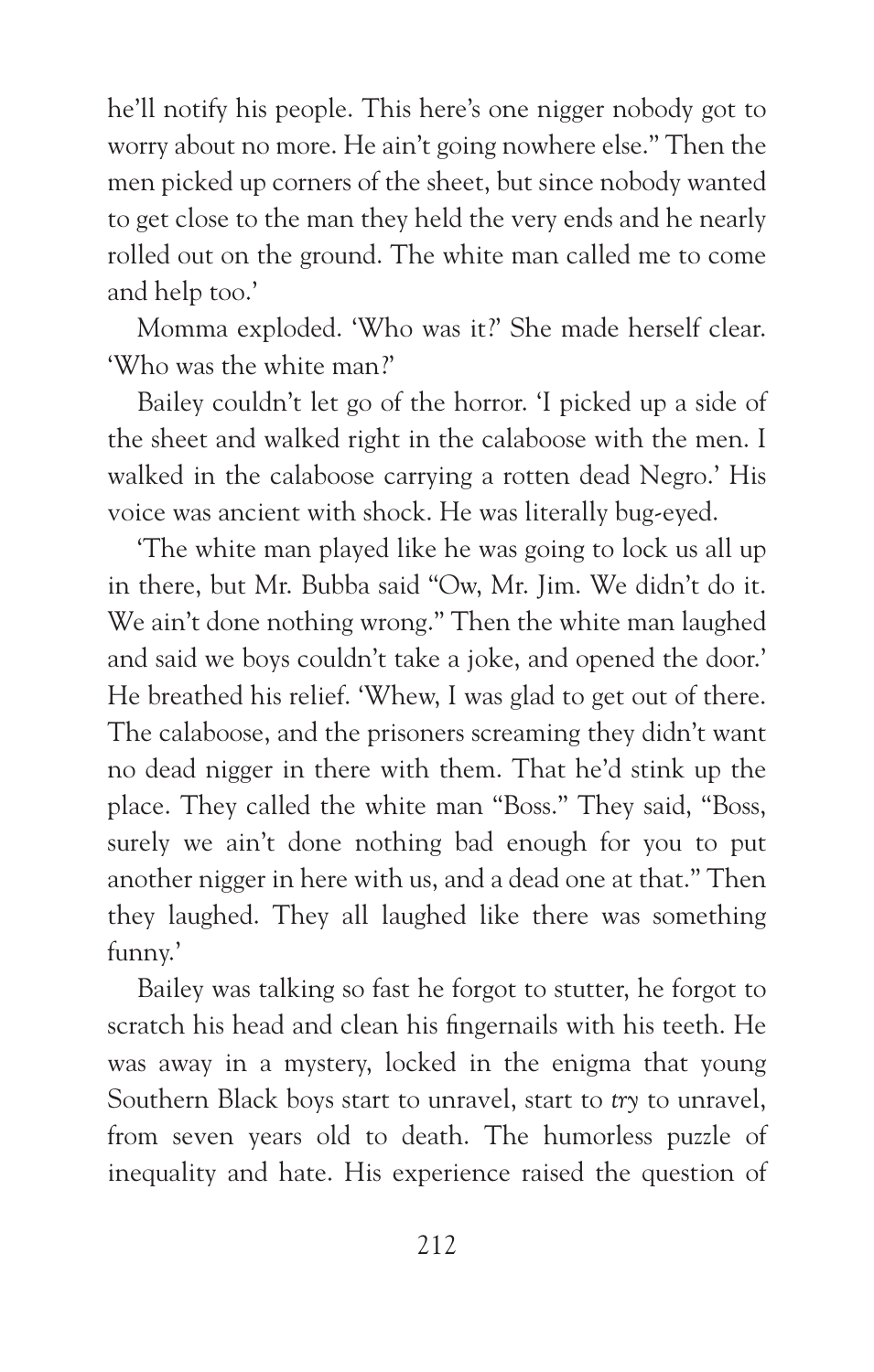worth and values, of aggressive inferiority and aggressive arrogance. Could Uncle Willie, a Black man, Southern, crippled moreover, hope to answer the questions, both asked and unuttered? Would Momma, who knew the ways of the whites and the wiles of the Blacks, try to answer her grandson, whose very life depended on his not truly understanding the enigma? Most assuredly not.

They both responded characteristically. Uncle Willie said something like he didn't know what the world was coming to, and Momma prayed, 'God rest his soul, poor man.' I'm sure she began piecing together the details of our California trip that night.

Our transportation was Momma's major concern for some weeks. She had arranged with a railroad employee to provide her with a pass in exchange for groceries. The pass allowed a reduction in her fare only, and even that had to be approved, so we were made to abide in a kind of limbo until white people we would never see, in offices we would never visit, signed and stamped and mailed the pass back to Momma. My fare had to be paid in 'ready cash.' That sudden drain on the nickel-plated cash register lopsided our financial stability. Momma decided Bailey couldn't accompany us, since we had to use the pass during a set time, but that he would follow within a month or so when outstanding bills were paid. Although our mother now lived in San Francisco, Momma must have felt it wiser to go first to Los Angeles where our father was. She dictated letters to me, advising them both that we were on our way.

And we were on our way, but unable to say when. Our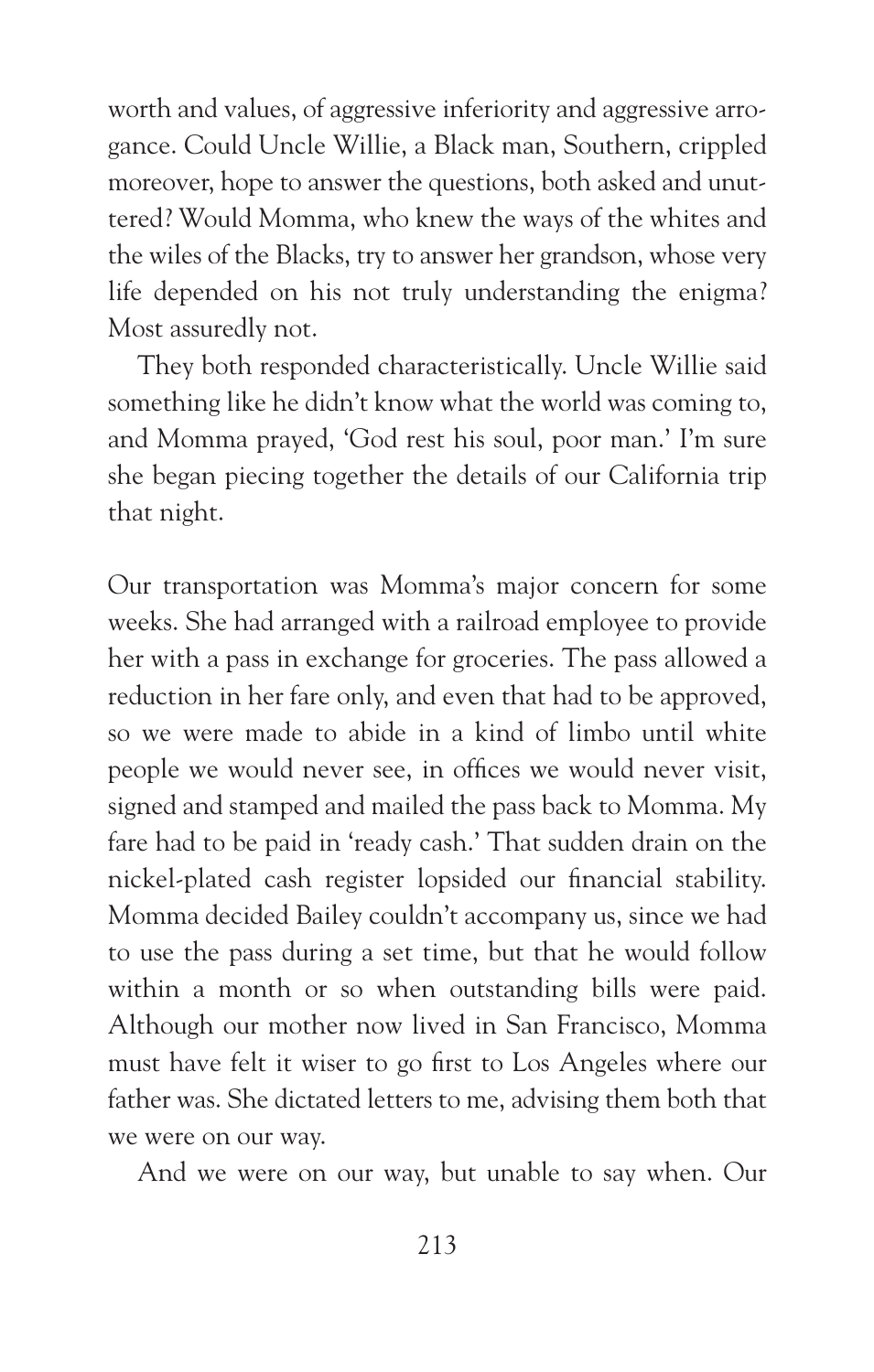clothes were washed, ironed and packed, so for an immobile time we wore those things not good enough to glow under the California sun. Neighbors, who understood the complications of travel, said goodbye a million times.

'Well, if I don't see you before your ticket comes through, Sister Henderson, have a good trip and hurry back home.' A widowed friend of Momma's had agreed to look after (cook, wash, clean and provide company for) Uncle Willie, and after thousands of arrested departures, at last we left Stamps.

My sorrow at leaving was confined to a gloom at separating from Bailey for a month (we had never been parted), the imagined loneliness of Uncle Willie (he put on a good face, though at thirty-five he'd never been separated from his mother) and the loss of Louise, my first friend. I wouldn't miss Mrs. Flowers, for she had given me her secret word which called forth a djinn who was to serve me all my life: books.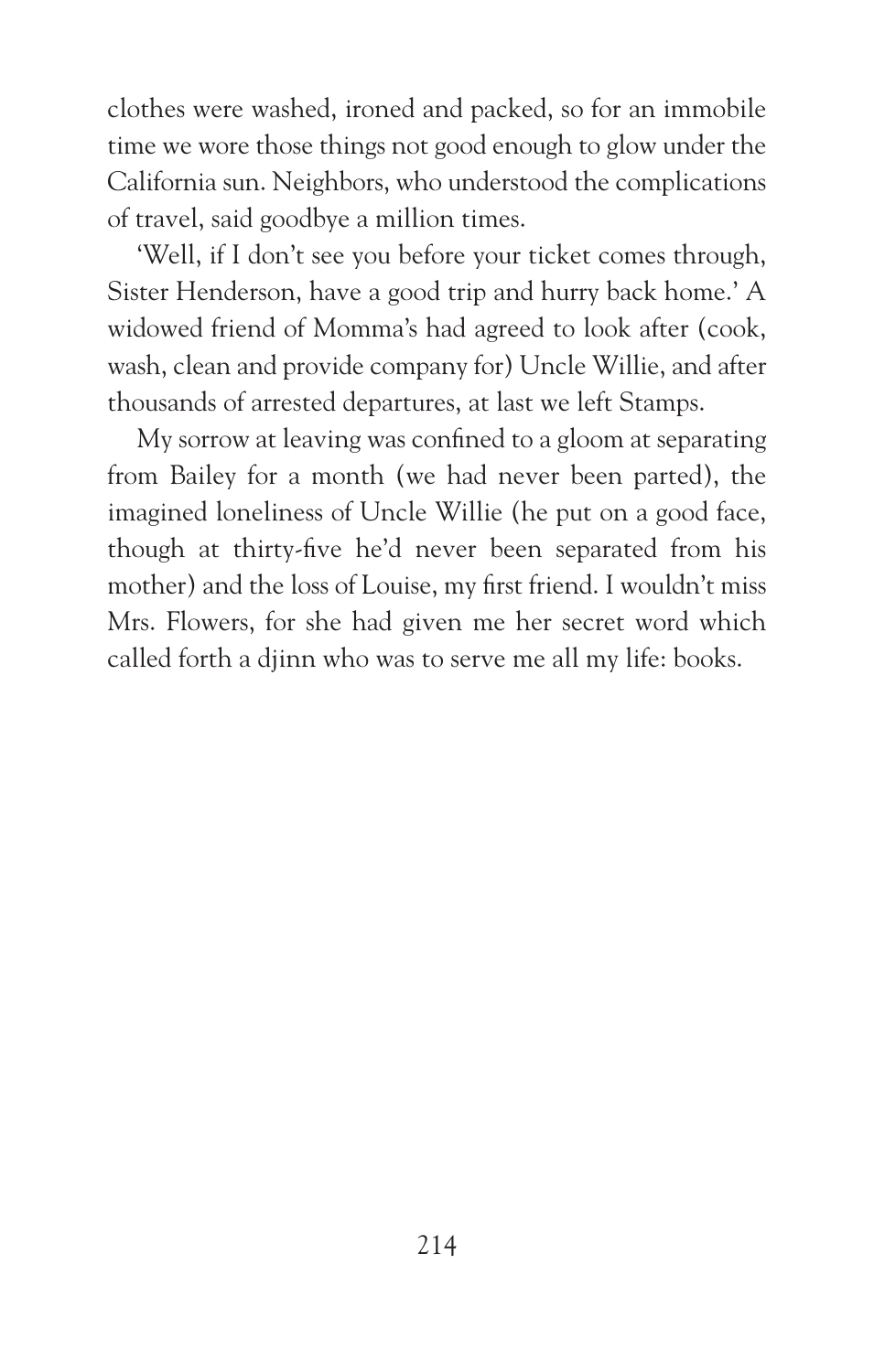26

The intensity with which young people live demands that they 'blank out' as often as possible. I didn't actually think about facing Mother until the last day of our journey. I was 'going to California.' To oranges and sunshine and movie stars and earthquakes and (finally I realized) to Mother. My old guilt came back to me like a much-missed friend. I wondered if Mr. Freeman's name would be mentioned, or if I would be expected to say something about the situation myself. I certainly couldn't ask Momma, and Bailey was a zillion miles away.

The agony of wonder made the fuzzy seats hard, soured the boiled eggs, and when I looked at Momma she seemed too big and too black and very old-fashioned. Everything I saw shuttered against me. The little towns, where nobody waved, and the other passengers in the train, with whom I had achieved an almost kinfolk relationship, disappeared into a common strangeness.

I was as unprepared to meet my mother as a sinner is reluctant to meet his Maker. And all too soon she stood before me,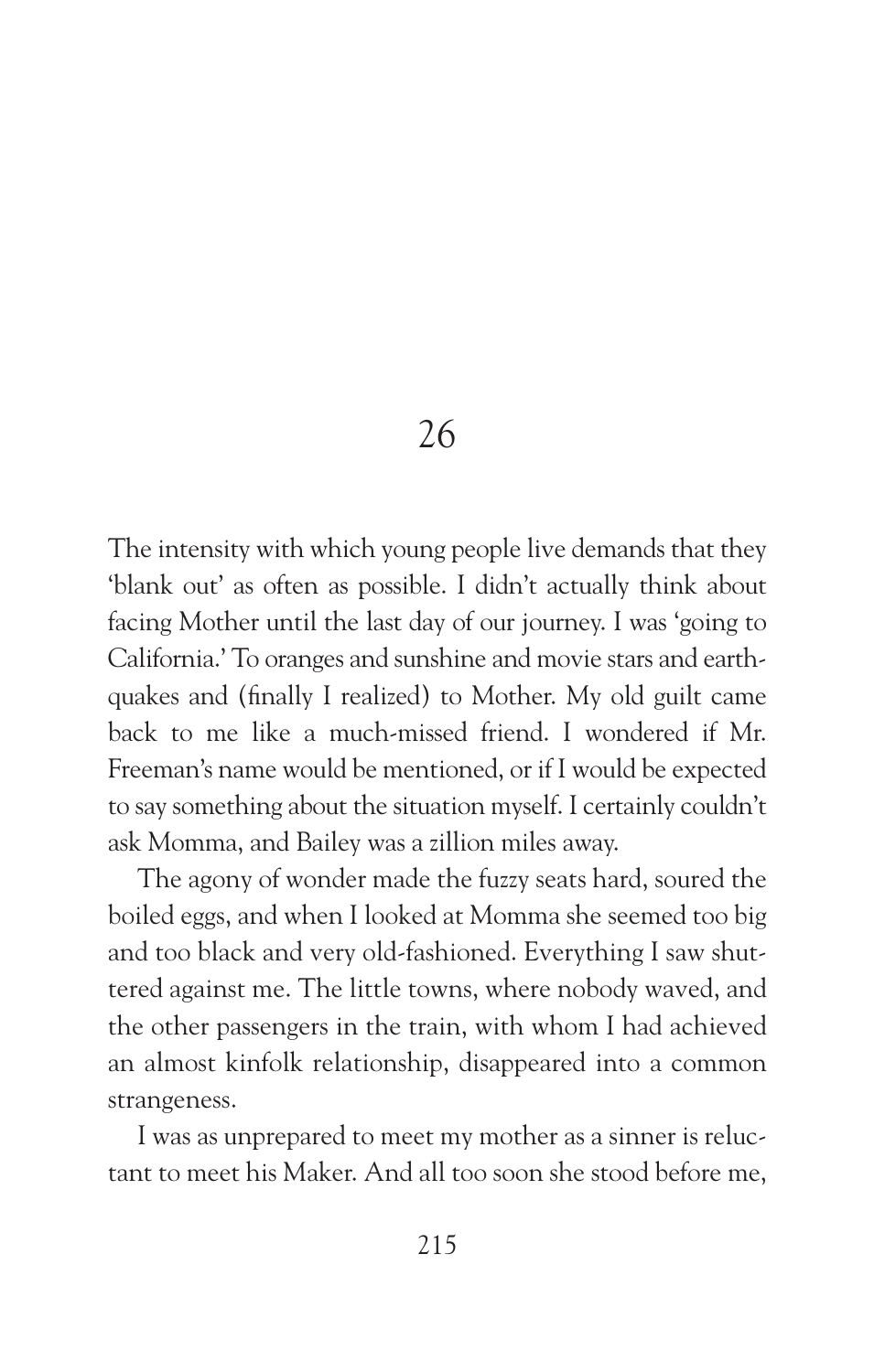smaller than memory would have her but more glorious than any recall. She wore a light-tan suede suit, shoes to match and a mannish hat with a feather in the band, and she patted my face with gloved hands. Except for the lipsticked mouth, white teeth and shining black eyes, she might have just emerged from a dip in a beige bath. My picture of Mother and Momma embracing on the train platform has been darkly retained through the coating of the then embarrassment and the now maturity. Mother was a blithe chick nuzzling around the large, solid dark hen. The sounds they made had a rich inner harmony. Momma's deep, slow voice lay under my mother's rapid peeps and chirps like stones under rushing water.

The younger woman kissed and laughed and rushed about collecting our coats and getting our luggage carted off. She easily took care of the details that would have demanded half of a country person's day. I was struck again by the wonder of her, and for the length of my trance, the greedy uneasinesses were held at bay.

We moved into an apartment, and I slept on a sofa that miraculously transformed itself at night into a large comfortable bed. Mother stayed in Los Angeles long enough to get us settled, then she returned to San Francisco to arrange living accommodations for her abruptly enlarged family.

Momma and Bailey (he joined us a month after our arrival) and I lived in Los Angeles about six months while our permanent living arrangements were being concluded. Daddy Bailey visited occasionally, bringing shopping bags of fruit. He shone like a Sun God, benignly warming and brightening his dark subjects.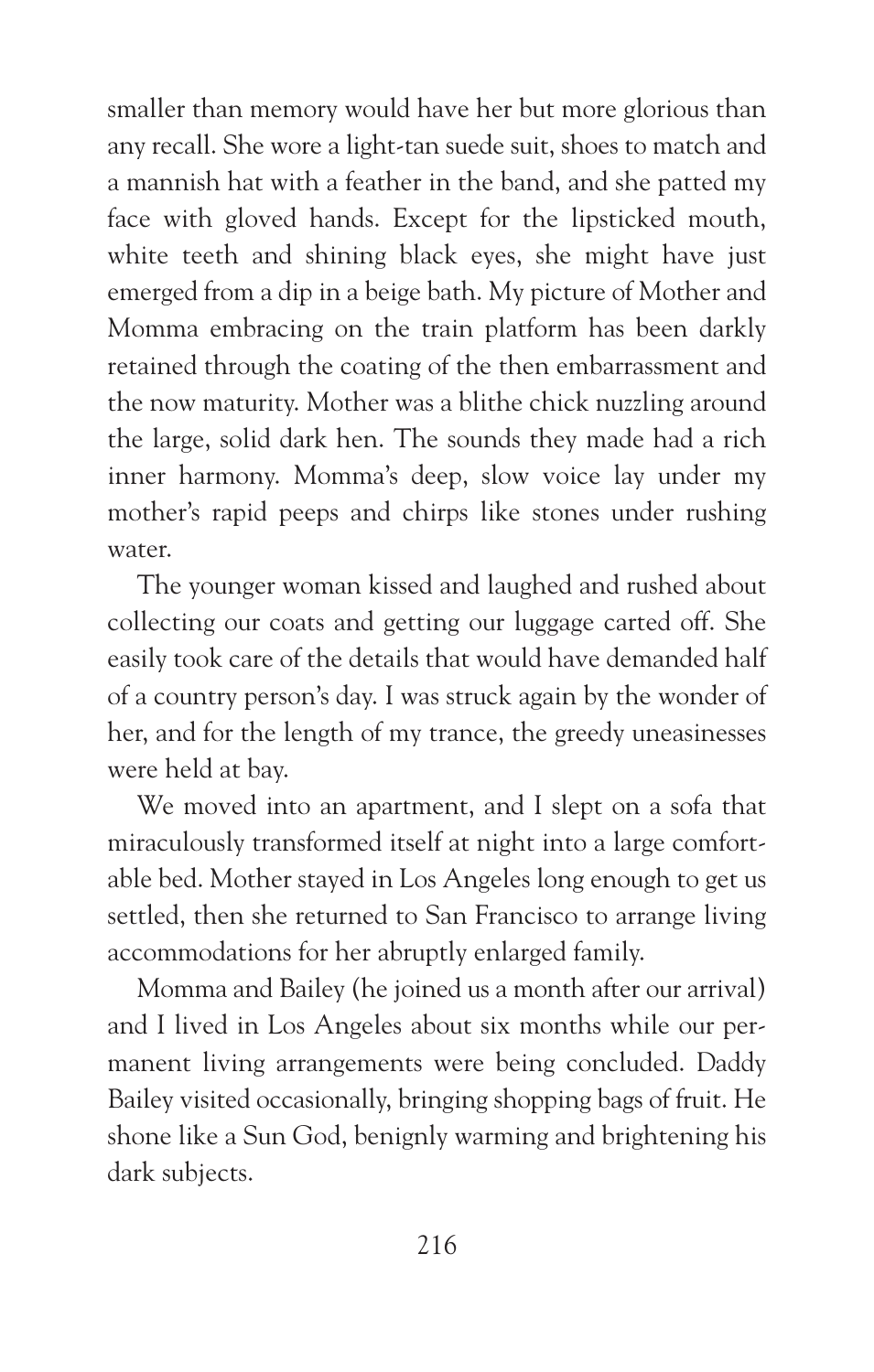Since I was enchanted with the creation of my own world, years had to pass before I reflected on Momma's remarkable adjustment to that foreign life. An old Southern Negro woman who had lived her life under the left breast of her community learned to deal with white landlords, Mexican neighbors and Negro strangers. She shopped in supermarkets larger than the town she came from. She dealt with accents that must have struck jarringly on her ears. She, who had never been more than fifty miles from her birthplace, learned to traverse the maze of Spanish-named streets in that enigma that is Los Angeles.

She made the same kinds of friends she had always had. On late Sunday afternoons before evening church services, old women who were carbon copies of herself came to the apartment to share leftovers from the Sunday meal and religious talk of a Bright Hereafter.

When the arrangements for our move north were completed, she broke the shattering news that she was going back to Arkansas. She had done her job. She was needed by Uncle Willie. We had our own parents at last. At least we were in the same state.

There were foggy days of unknowing for Bailey and me. It was all well and good to say we would be with our parents, but after all, who were they? Would they be more severe with our didoes than she? That would be bad. Or more lax? Which would be even worse. Would we learn to speak that fast language? I doubted that, and I doubted even more that I would ever find out what they laughed about so loudly and so often.

I would have been willing to return to Stamps even without Bailey. But Momma left for Arkansas without me with her solid air packed around her like cotton.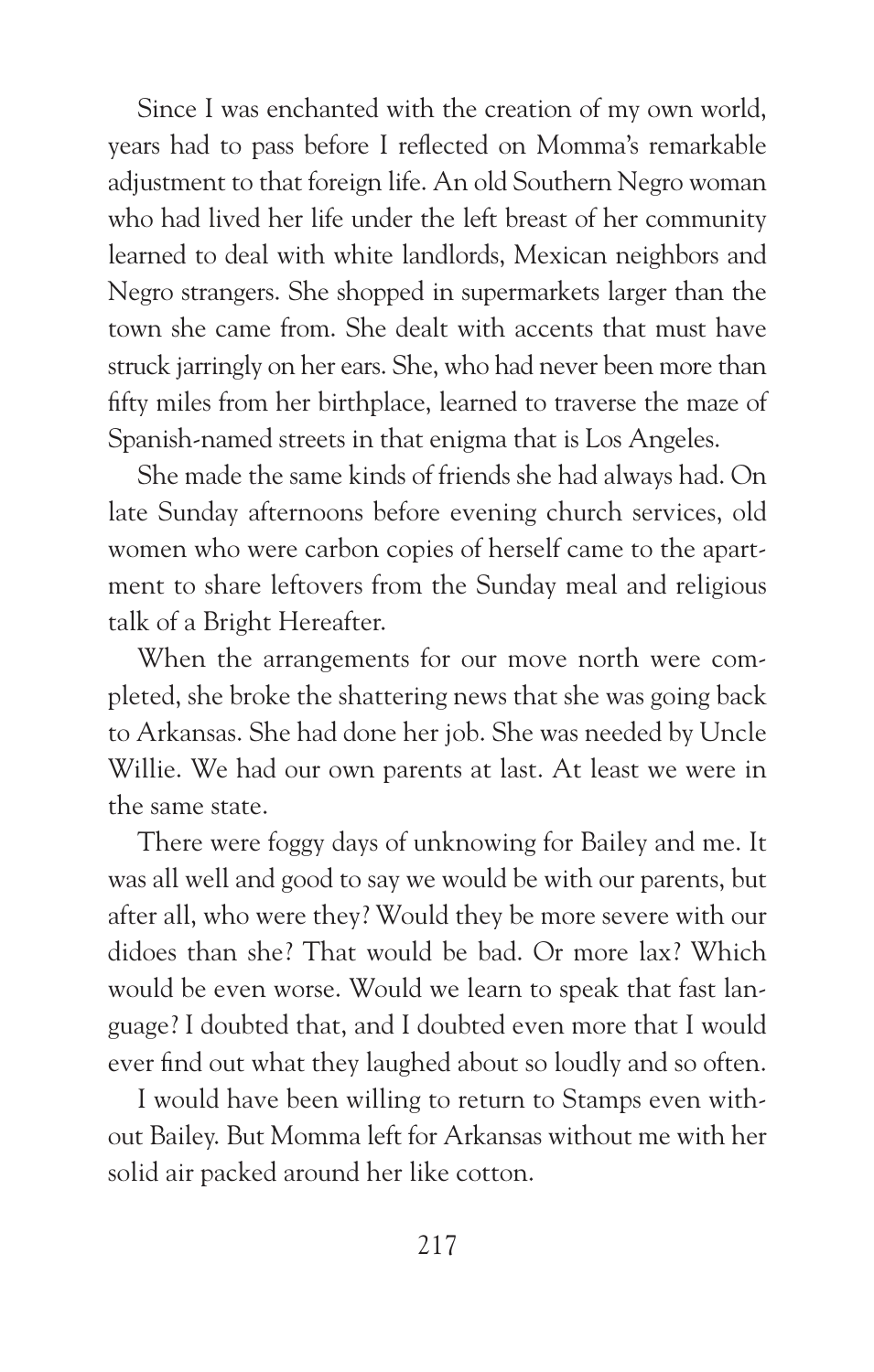Mother drove us toward San Francisco over the big white highway that would not have surprised me had it never ended. She talked incessantly and pointed out places of interest. As we passed Capistrano she sang a popular song that I'd heard on the radio: 'When the swallows come back to Capistrano.'

She strung humorous stories along the road like a bright wash and tried to captivate us. But her being, and her being our mother, had done the job so successfully that it was a little distracting to see her throwing good energy after good.

The big car was obedient under her one-hand driving, and she pulled on her Lucky Strike so hard that her cheeks were sucked in to make valleys in her face. Nothing could have been more magical than to have found her at last, and have her solely to ourselves in the closed world of a moving car.

Although we were both enraptured, neither Bailey nor I was unaware of her nervousness. The knowledge that we had the power to upset that goddess made us look at each other conspiratorially and smile. It also made her human.

We spent a few dingy months in an Oakland apartment which had a bathtub in the kitchen and was near enough to the Southern Pacific Mole to shake at the arrival and departure of every train. In many ways it was St. Louis revisited – along with Uncles Tommy and Billy – and Grandmother Baxter of the pince-nez and strict carriage was again In Residence, though the mighty Baxter clan had fallen into hard times after the death of Grandfather Baxter some years earlier.

We went to school and no family member questioned the output or quality of our work. We went to a playground which sported a basketball court, a football field and Ping Pong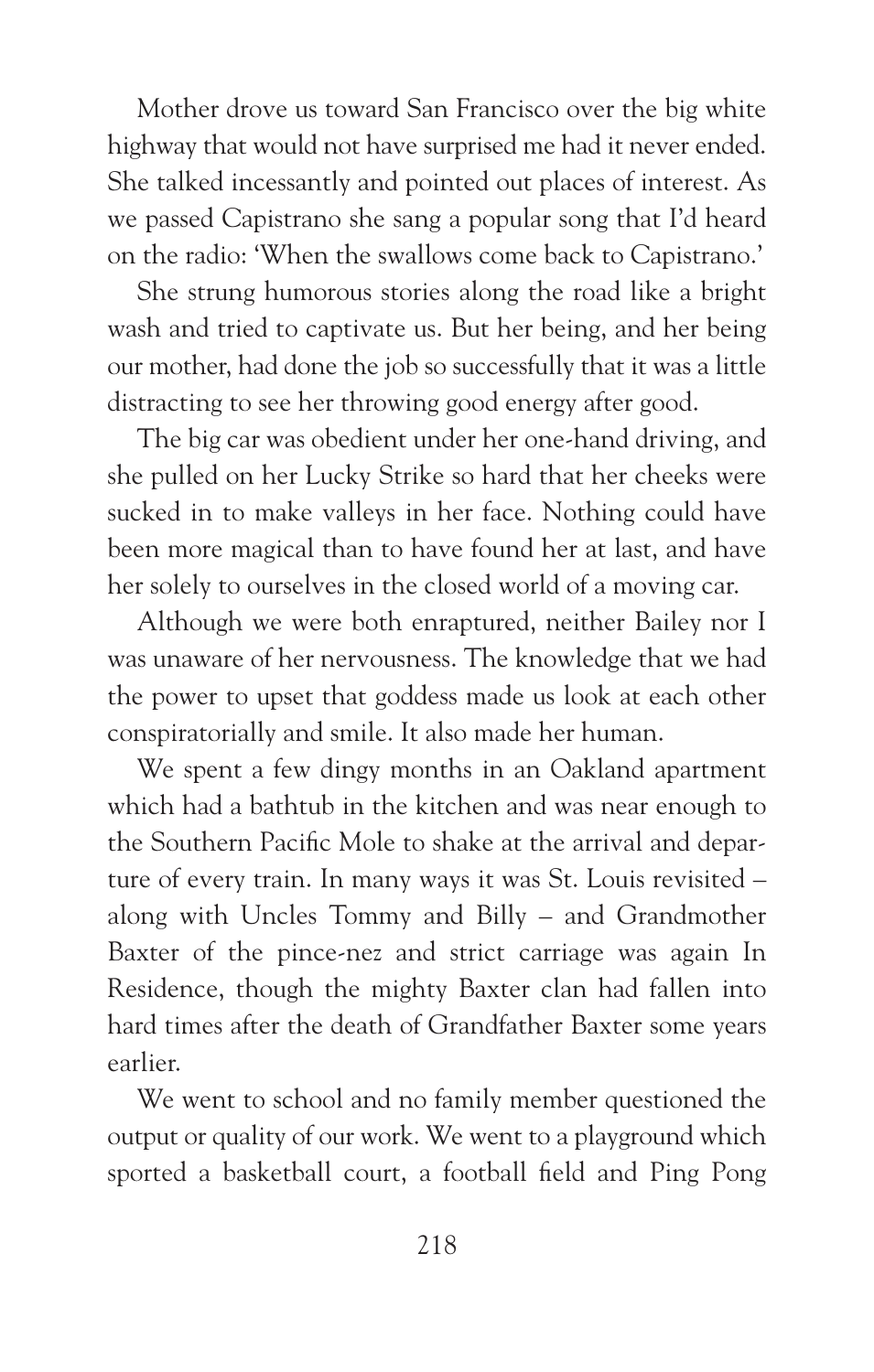tables under awnings. On Sundays instead of going to church we went to the movies.

I slept with Grandmother Baxter, who was afflicted with chronic bronchitis and smoked heavily. During the day she stubbed out half-finished cigarettes and put them in an ashtray beside her bed. At night when she woke up coughing she fumbled in the dark for a butt (she called them 'Willies') and after a blaze of light she smoked the strengthened tobacco until her irritated throat was deadened with nicotine. For the first weeks of sleeping with her, the shaking bed and scent of tobacco woke me, but I readily became used to it and slept peacefully through the night.

One evening after going to bed normally, I awoke to another kind of shaking. In the blunted light through the window shade I saw my mother kneeling by my bed. She brought her face close to my ear.

'Ritie,' she whispered, 'Ritie. Come, but be very quiet.' Then she quietly rose and left the room. Dutifully and in a haze of ponderment I followed. Through the half-open kitchen door the light showed Bailey's pajamaed legs dangling from the covered bathtub. The clock on the dining-room table said 2:30. I had never been up at that hour.

I looked Bailey a question and he returned a sheepish gaze. I knew immediately that there was nothing to fear. Then I ran my mind through the catalogue of important dates. It wasn't anybody's birthday, or April Fool's Day, or Halloween, but it was something.

Mother closed the kitchen door and told me to sit beside Bailey. She put her hands on her hips and said we had been invited to a party.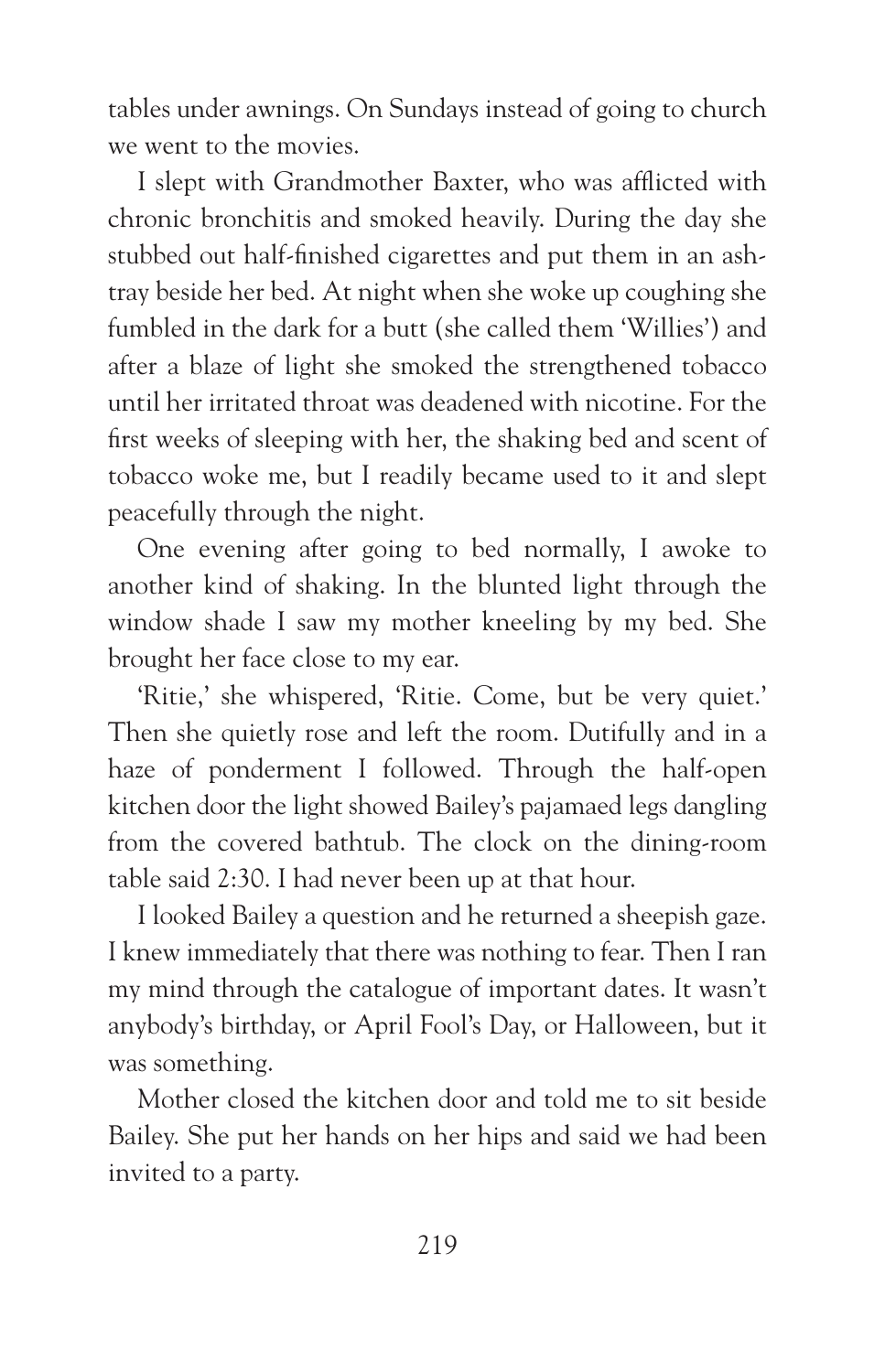Was that enough to wake us in the middle of the night! Neither of us said anything.

She continued, 'I am giving a party and you are my honored and only guests.'

She opened the oven and took out a pan of her crispy brown biscuits and showed us a pot of milk chocolate on the back of the stove. There was nothing for it but to laugh at our beautiful and wild mother. When Bailey and I started laughing, she joined in, except that she kept her finger in front of her mouth to try to quiet us.

We were served formally, and she apologized for having no orchestra to play for us but said she'd sing as a substitute. She sang and did the Time Step and the Snake Hips and the Suzy Q. What child can resist a mother who laughs freely and often, especially if the child's wit is mature enough to catch the sense of the joke?

Mother's beauty made her powerful and her power made her unflinchingly honest. When we asked her what she did, what her job was, she walked us to Oakland's Seventh Street, where dusty bars and smoke shops sat in the laps of storefront churches. She pointed out Raincoat's Pinochle Parlor and Slim Jenkins' pretentious saloon. Some nights she played pinochle for money or ran a poker game at Mother Smith's or stopped at Slim's for a few drinks. She told us that she had never cheated anybody and wasn't making any preparations to do so. Her work was as honest as the job held by fat Mrs. Walker (a maid), who lived next door to us, and 'a damn sight better paid.' She wouldn't bust suds for anybody nor be anyone's kitchen bitch. The good Lord gave her a mind and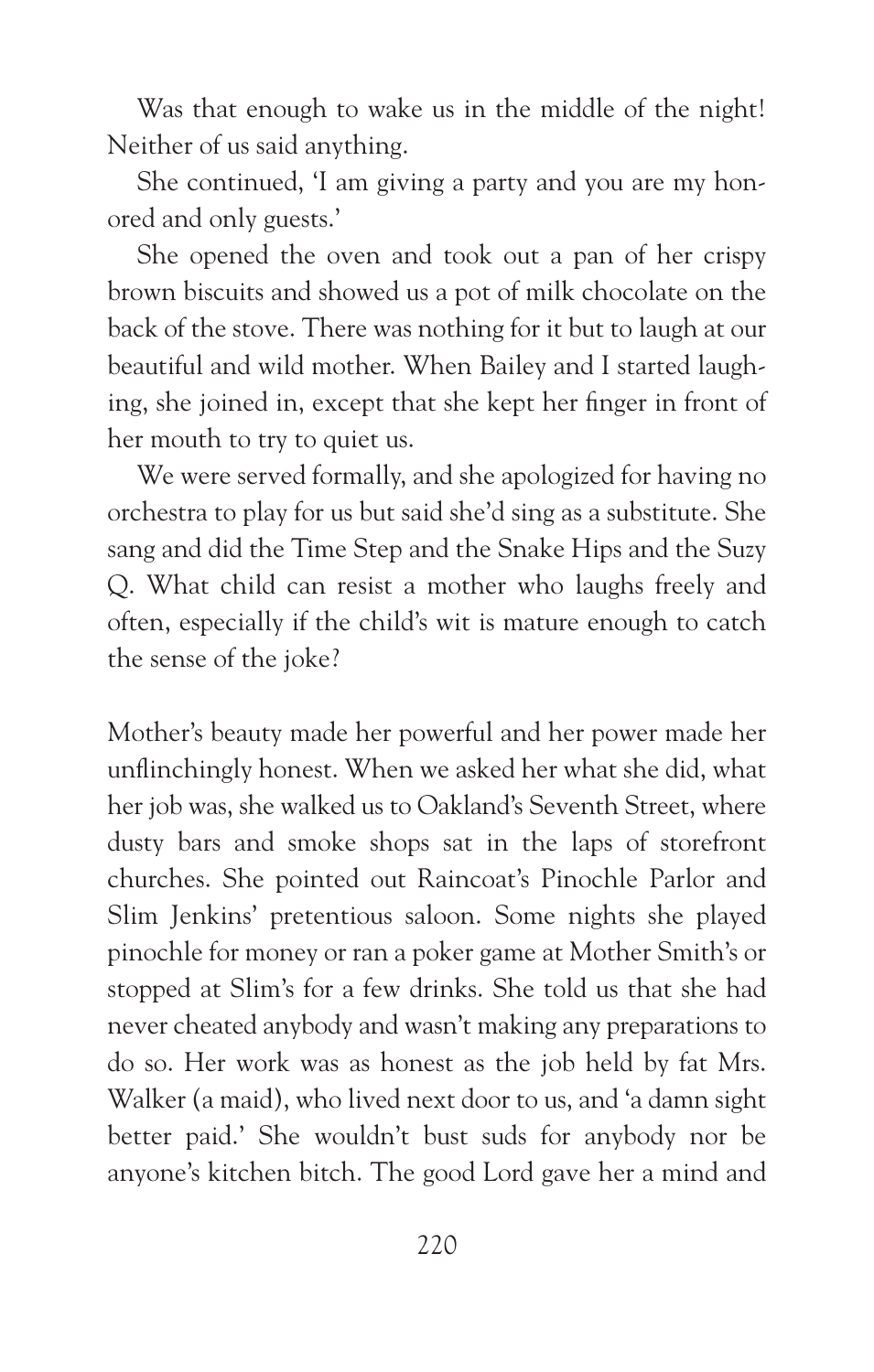she intended to use it to support her mother and her children. She didn't need to add 'And have a little fun along the way.'

In the street people were genuinely happy to see her. 'Hey, baby. What's the news?'

'Everything's steady, baby, steady.'

'How you doing, pretty?'

'I can't win, 'cause of the shape I'm in.' (Said with a laugh that belied the content.)

'You all right, momma?'

'Aw, they tell me the whitefolks still in the lead.' (Said as if that was not quite the whole truth.)

She supported us efficiently with humor and imagination. Occasionally we were taken to Chinese restaurants or Italian pizza parlors. We were introduced to Hungarian goulash and Irish stew. Through food we learned that there were other people in the world.

With all her jollity, Vivian Baxter had no mercy. There was a saying in Oakland at the time which, if she didn't say it herself, explained her attitude. The saying was, 'Sympathy is next to shit in the dictionary, and I can't even read.' Her temper had not diminished with the passing of time, and when a passionate nature is not eased with moments of compassion, melodrama is likely to take the stage. In each outburst of anger my mother was *fair.* She had the impartiality of nature, with the same lack of indulgence or clemency.

Before we arrived from Arkansas, an incident took place that left the main actors in jail and in the hospital. Mother had a business partner (who may have been a little more than that) with whom she ran a restaurant cum gambling casino. The partner was not shouldering his portion of the responsibility,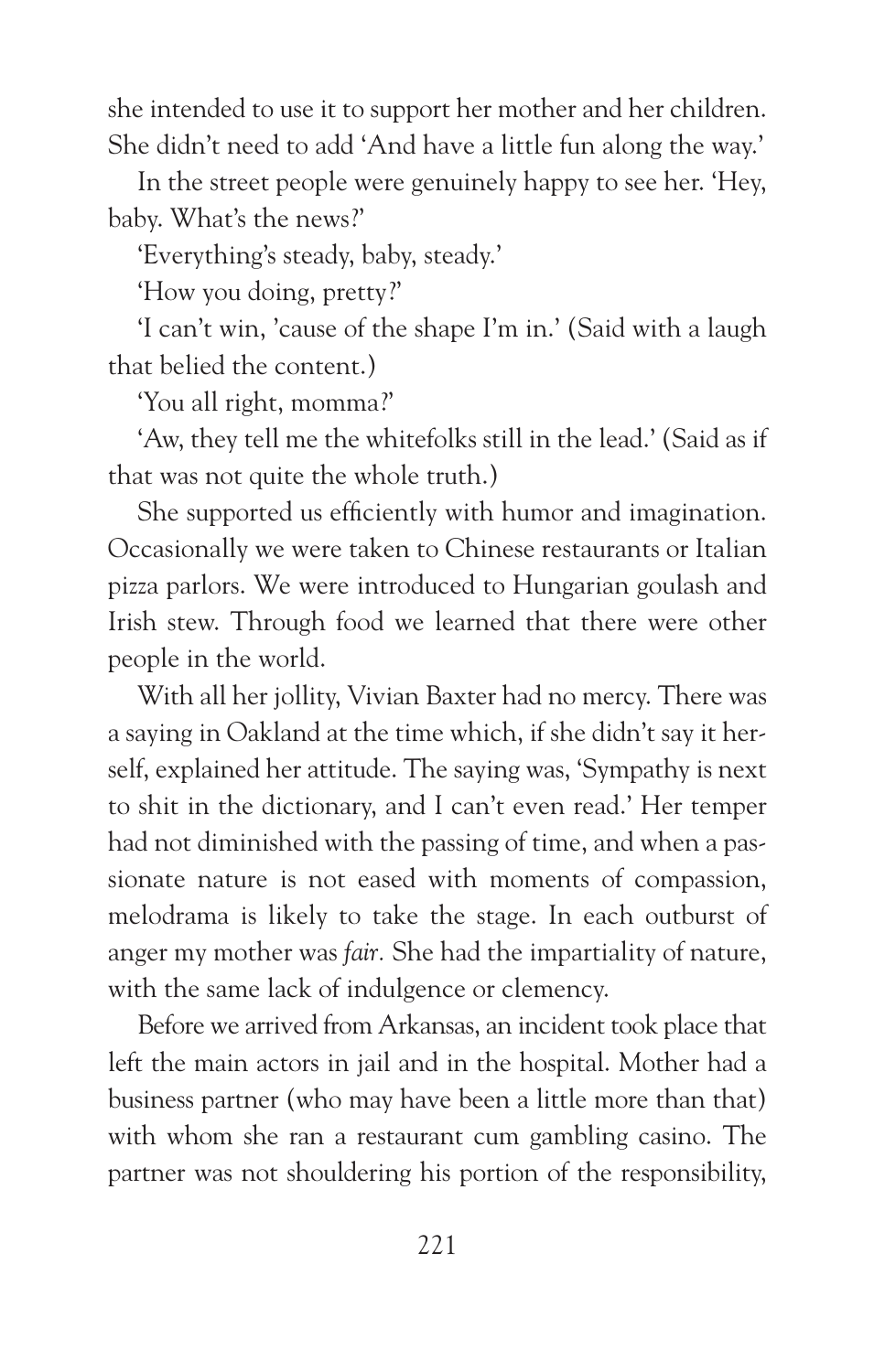according to Mother, and when she confronted him he became haughty and domineering, and he unforgivably called her a bitch. Now, everyone knew that although she cursed as freely as she laughed, no one cursed around her, and certainly no one cursed her. Maybe for the sake of business arrangements she restrained a spontaneous reaction. She told her partner, 'I'm going to be one bitch, and I've already been that one.' In a foolhardy gesture the man relieved himself of still another 'bitch' – and Mother shot him. She had anticipated some trouble when she determined to speak to him and so had taken the precaution to slip a little .32 in her big skirt pocket.

Shot once, the partner stumbled toward her, instead of away, and she said that since she had intended to shoot him (notice: shoot, not kill) she had no reason to run away, so she shot him a second time. It must have been a maddening situation for them. To her, each shot seemed to impel him forward, the reverse of her desire; and for him, the closer he got to her, the more she shot him. She stood her ground until he reached her and flung both arms around her neck, dragging her to the floor. She later said the police had to untwine him before he could be taken to the ambulance. And on the following day, when she was released on bail, she looked in a mirror and 'had black eyes down to here.' In throwing his arms around her, he must have struck her. She bruised easily.

The partner lived, though shot twice, and although the partnership was dissolved they retained admiration for each other. He had been shot, true, but in her fairness she had warned him. And he had had the strength to give her two black eyes and then live. Admirable qualities.

\*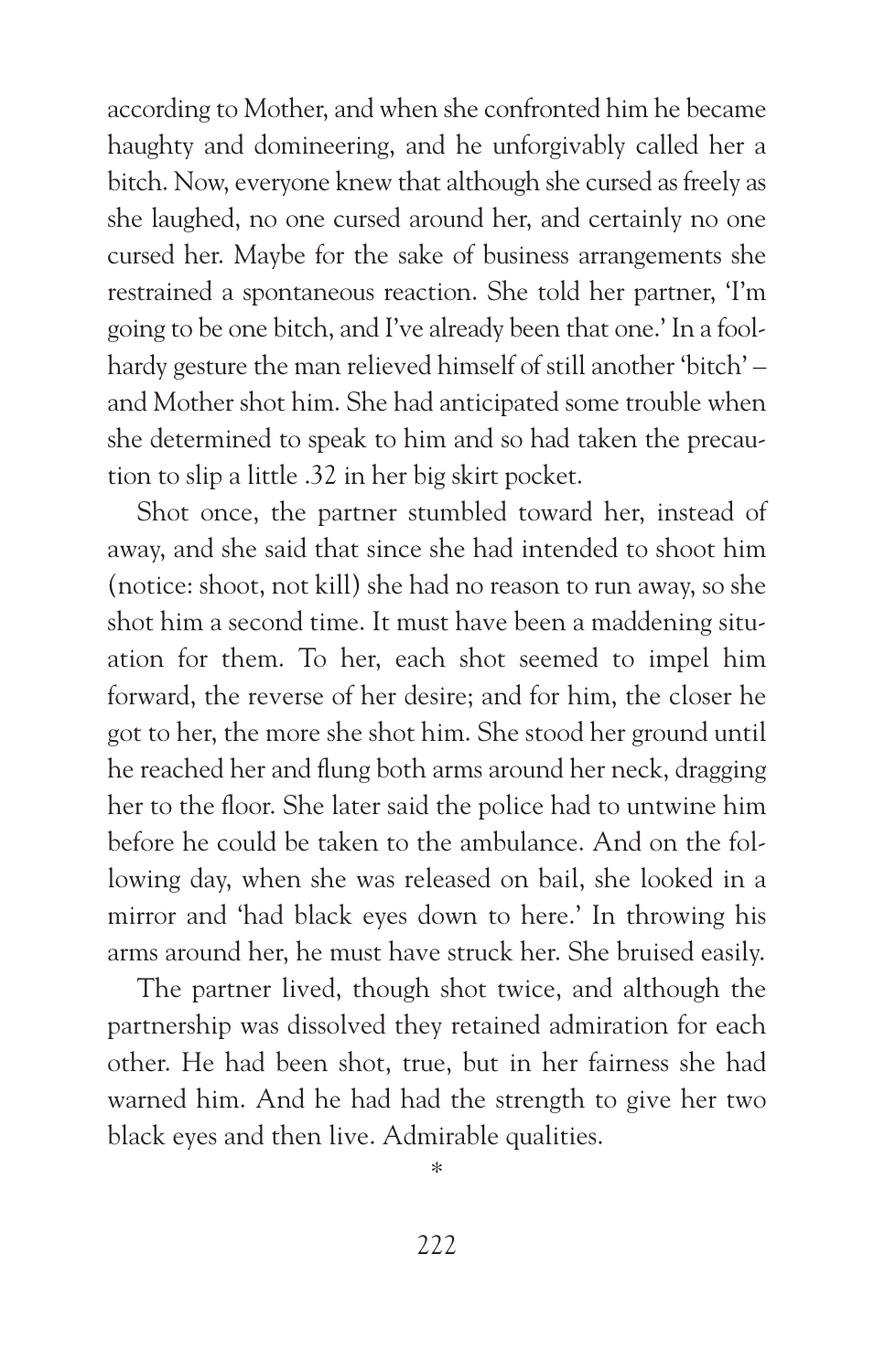World War II started on a Sunday afternoon when I was on my way to the movies. People in the streets shouted, 'We're at war. We've declared war on Japan.'

I ran all the way home. Not too sure I wouldn't be bombed before I reached Bailey and Mother. Grandmother Baxter calmed my anxiety by explaining that America would not be bombed, not as long as Franklin Delano Roosevelt was President. He was, after all, a politician's politician and he knew what he was doing.

Soon after, Mother married Daddy Clidell, who turned out to be the first father I would know. He was a successful businessman, and he and Mother moved us to San Francisco. Uncle Tommy, Uncle Billy and Grandmother Baxter remained in the big house in Oakland.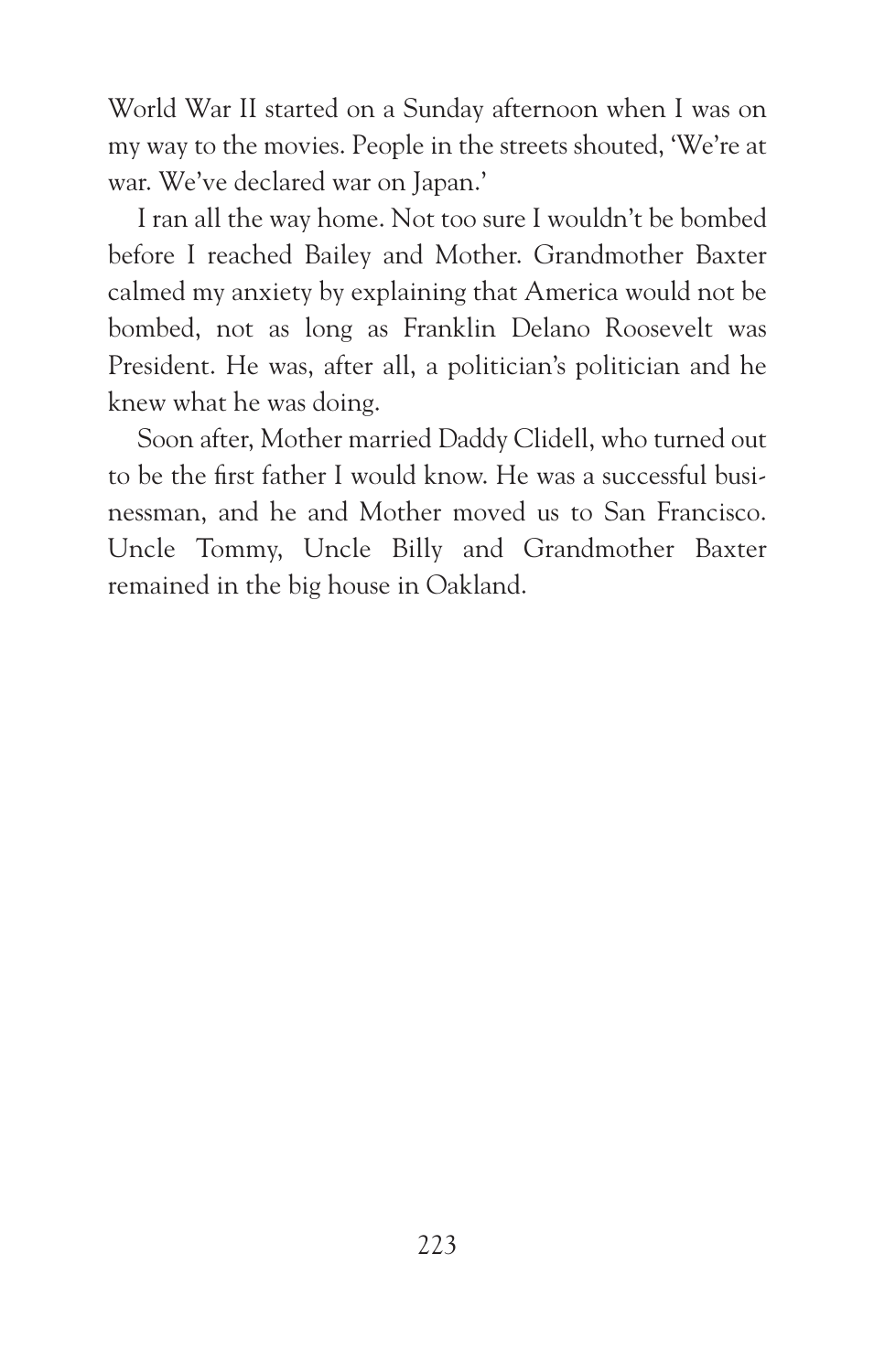27

In the early months of World War II, San Francisco's Fillmore district, or the Western Addition, experienced a visible revolution. On the surface it appeared to be totally peaceful and almost a refutation of the term 'revolution.' The Yakamoto Sea Food Market quietly became Sammy's Shoe Shine Parlor and Smoke Shop. Yashigira's Hardware metamorphosed into La Salon de Beauté owned by Miss Clorinda Jackson. The Japanese shops which sold products to Nisei customers were taken over by enterprising Negro businessmen, and in less than a year became permanent homes away from home for the newly arrived Southern Blacks. Where the odors of tempura, raw fish and *cha* had dominated, the aroma of chitlings, greens and ham hocks now prevailed.

The Asian population dwindled before my eyes. I was unable to tell the Japanese from the Chinese and as yet found no real difference in the national origin of such sounds as Ching and Chan or Moto and Kano.

As the Japanese disappeared, soundlessly and without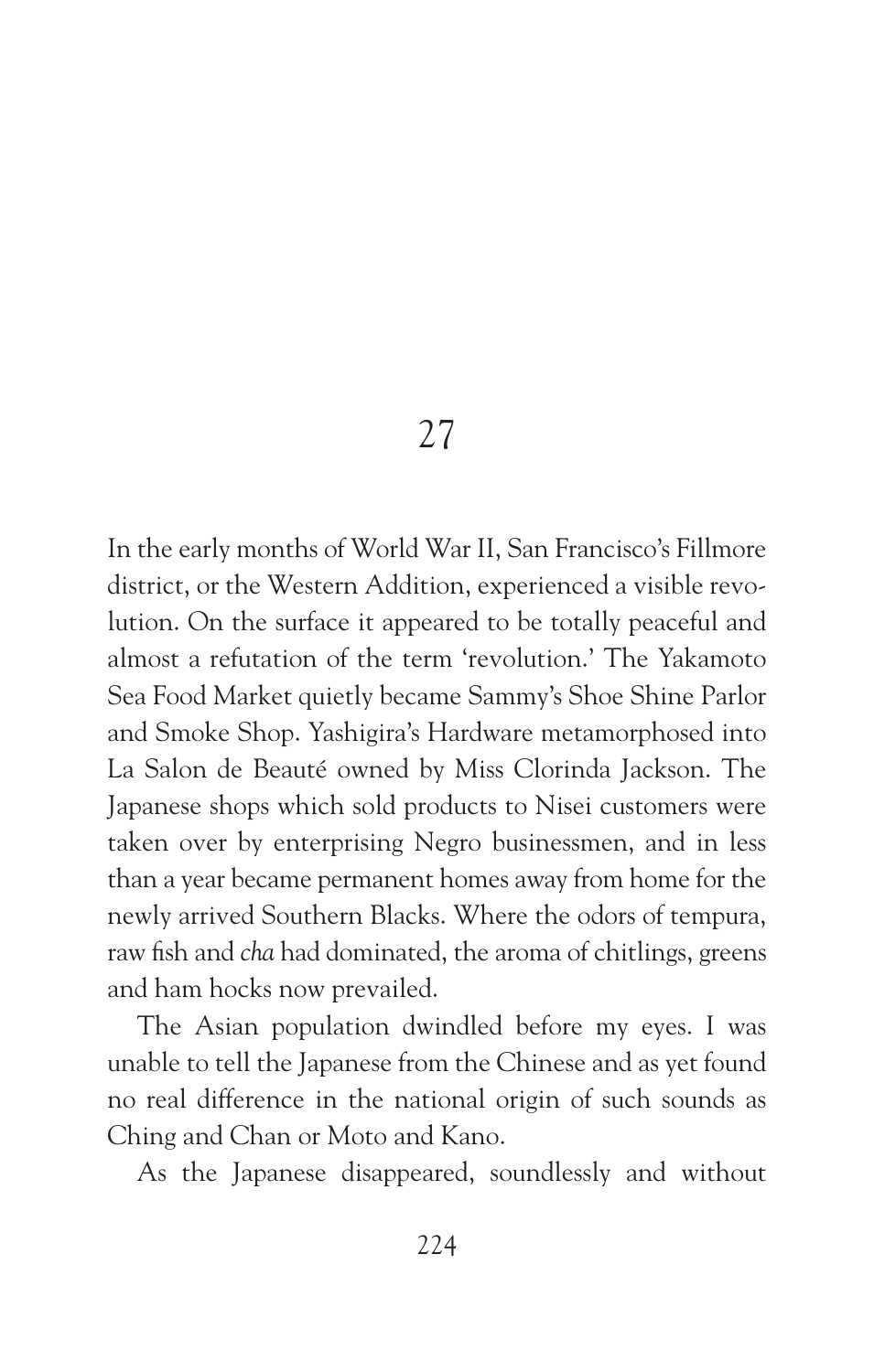protest, the Negroes entered with their loud jukeboxes, their just-released animosities and the relief of escape from Southern bonds. The Japanese area became San Francisco's Harlem in a matter of months.

A person unaware of all the factors that make up oppression might have expected sympathy or even support from the Negro newcomers for the dislodged Japanese. Especially in view of the fact that they (the Blacks) had themselves undergone concentration-camp living for centuries in slavery's plantations and later in sharecroppers' cabins. But the sensations of common relationship were missing.

The Black newcomer had been recruited on the dessicated farm lands of Georgia and Mississippi by war-plant labor scouts. The chance to live in two- or three-story apartment buildings (which became instant slums), and to earn two- and even three-figured weekly checks, was blinding. For the first time he could think of himself as a Boss, a Spender. He was able to pay other people to work for him, i.e. the dry cleaners, taxi drivers, waitresses, etc. The shipyards and ammunition plants brought to booming life by the war let him know that he was needed and even appreciated. A completely alien yet very pleasant position for him to experience. Who could expect this man to share his new and dizzying importance with concern for a race that he had never known to exist?

Another reason for his indifference to the Japanese removal was more subtle but was more profoundly felt. The Japanese were not whitefolks. Their eyes, language and customs belied the white skin and proved to their dark successors that since they didn't have to be feared, neither did they have to be considered. All this was decided unconsciously.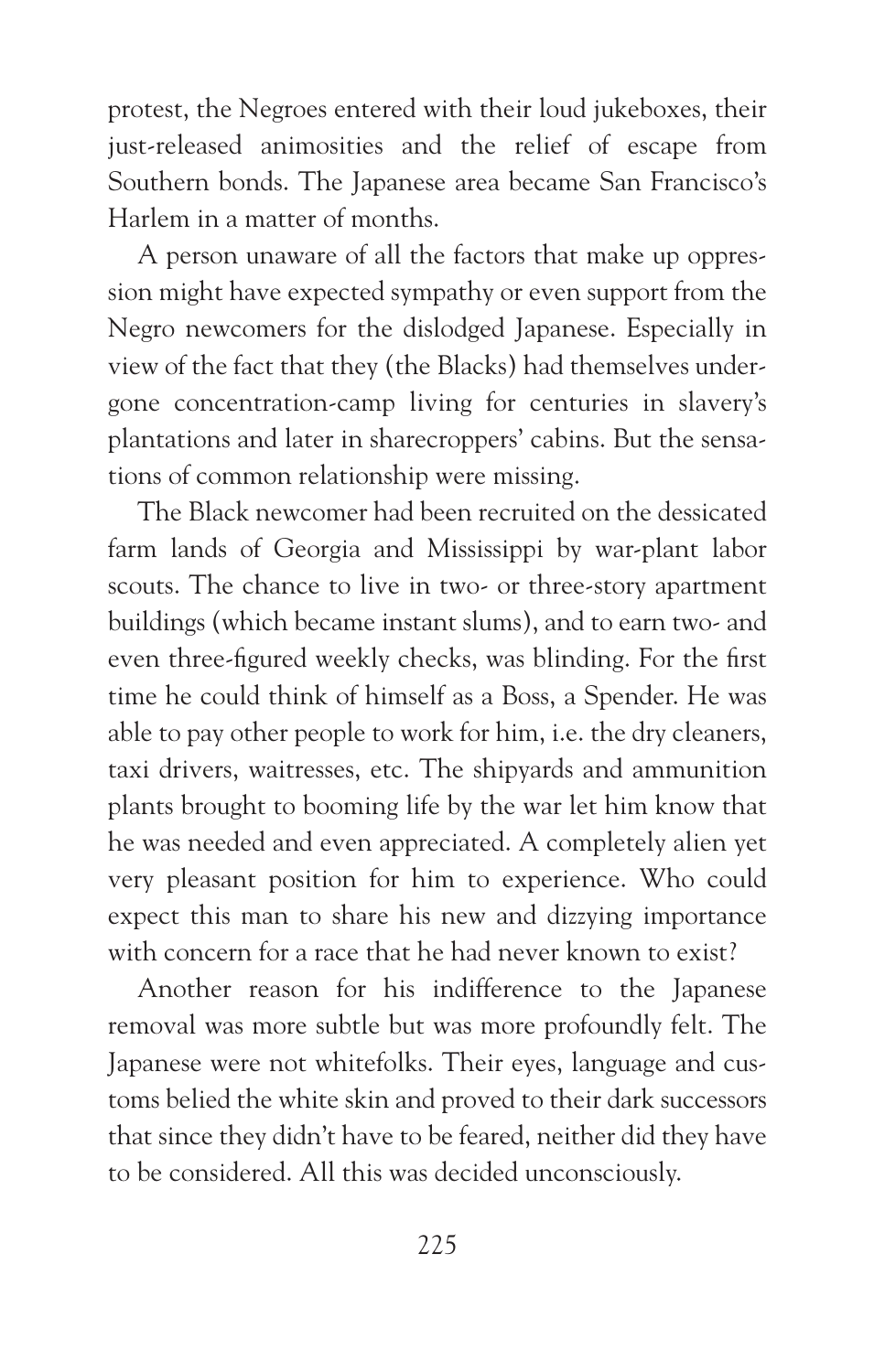No member of my family and none of the family friends ever mentioned the absent Japanese. It was as if they had never owned or lived in the houses we inhabited. On Post Street, where our house was, the hill skidded slowly down to Fillmore, the market heart of our district. In the two short blocks before it reached its destination, the street housed two day-and-night restaurants, two pool halls, four Chinese restaurants, two gambling houses, plus diners, shoeshine shops, beauty salons, barber shops and at least four churches. To fully grasp the never-ending activity in San Francisco's Negro neighborhood during the war, one need only know that the two blocks described were side streets that were duplicated many times over in the eight- to ten-square-block area.

The air of collective displacement, the impermanence of life in wartime and the gauche personalities of the more recent arrivals tended to dissipate my own sense of not belonging. In San Francisco, for the first time, I perceived myself as part of something. Not that I identified with the newcomers, nor with the rare Black descendants of native San Franciscans, nor with the whites or even the Asians, but rather with the times and the city. I understood the arrogance of the young sailors who marched the streets in marauding gangs, approaching every girl as if she were at best a prostitute and at worst an Axis agent bent on making the U.S.A. lose the war. The undertone of fear that San Francisco would be bombed which was abetted by weekly air raid warnings, and civil defense drills in school, heightened my sense of belonging. Hadn't I, always, but ever and ever, thought that life was just one great risk for the living?

Then the city acted in wartime like an intelligent woman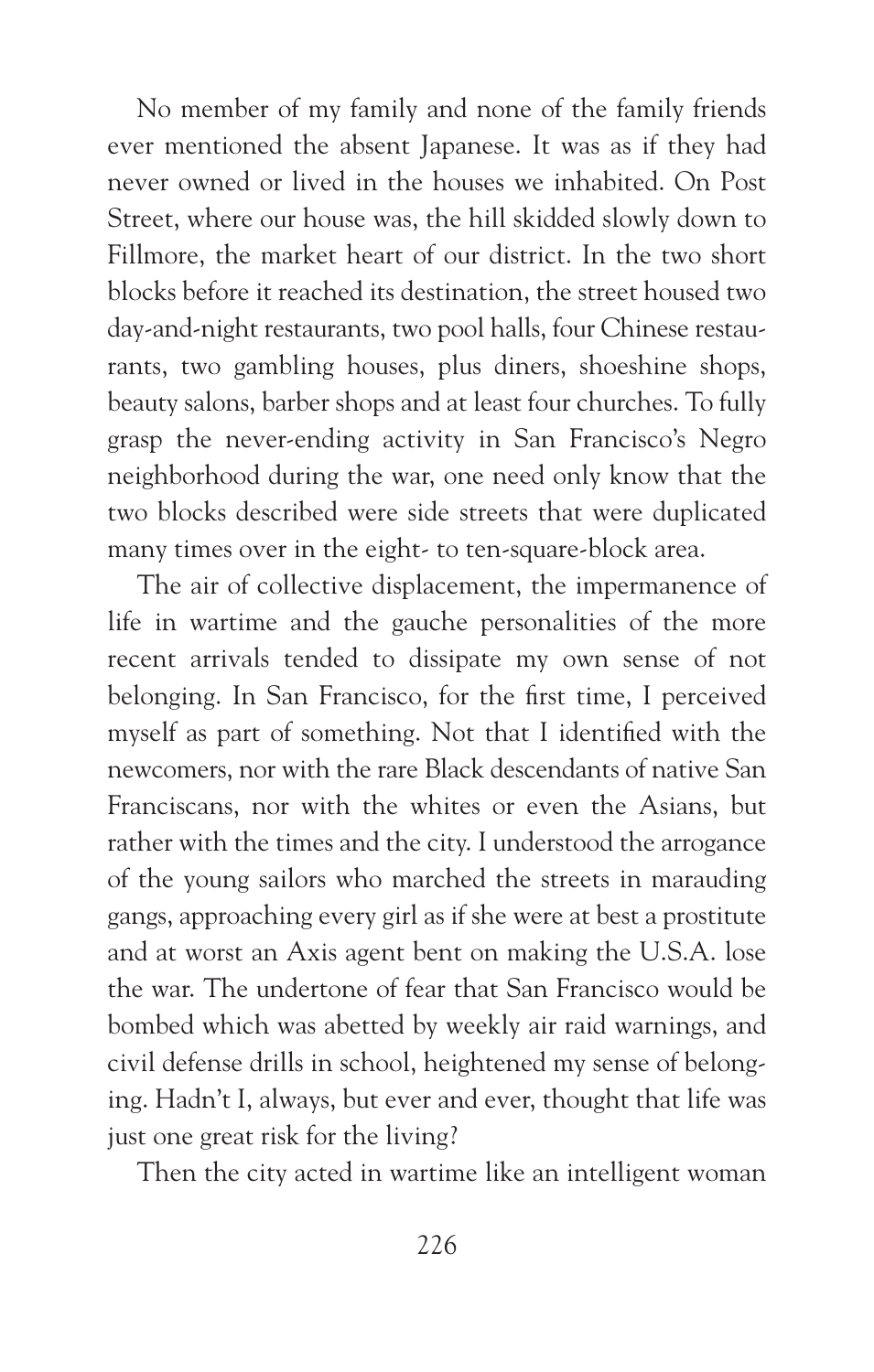under siege. She gave what she couldn't with safety withhold, and secured those things which lay in her reach. The city became for me the ideal of what I wanted to be as a grownup. Friendly but never gushing, cool but not frigid or distant, distinguished without the awful stiffness.

To San Franciscans 'the City That Knows How' was the Bay, the fog, Sir Francis Drake Hotel, Top o' the Mark, Chinatown, the Sunset District and so on and so forth and so white. To me, a thirteen-year-old Black girl, stalled by the South and Southern Black life style, the city was a state of beauty and a state of freedom. The fog wasn't simply the steamy vapors off the bay caught and penned in by hills, but a soft breath of anonymity that shrouded and cushioned the bashful traveler. I became dauntless and free of fears, intoxicated by the physical fact of San Francisco. Safe in my protecting arrogance, I was certain that no one loved her as impartially as I. I walked around the Mark Hopkins and gazed at the Top o' the Mark, but (maybe sour grapes) was more impressed by the view of Oakland from the hill than by the tiered building or its fur-draped visitors. For weeks, after the city and I came to terms about my belonging, I haunted the points of interest and found them empty and un-San Francisco. The naval officers with their well-dressed wives and clean white babies inhabited another time-space dimension than I. The well-kept old women in chauffeured cars and blond girls in buckskin shoes and cashmere sweaters might have been San Franciscans, but they were at most gilt on the frame of my portrait of the city.

Pride and Prejudice stalked in tandem the beautiful hills. Native San Franciscans, possessive of the city, had to cope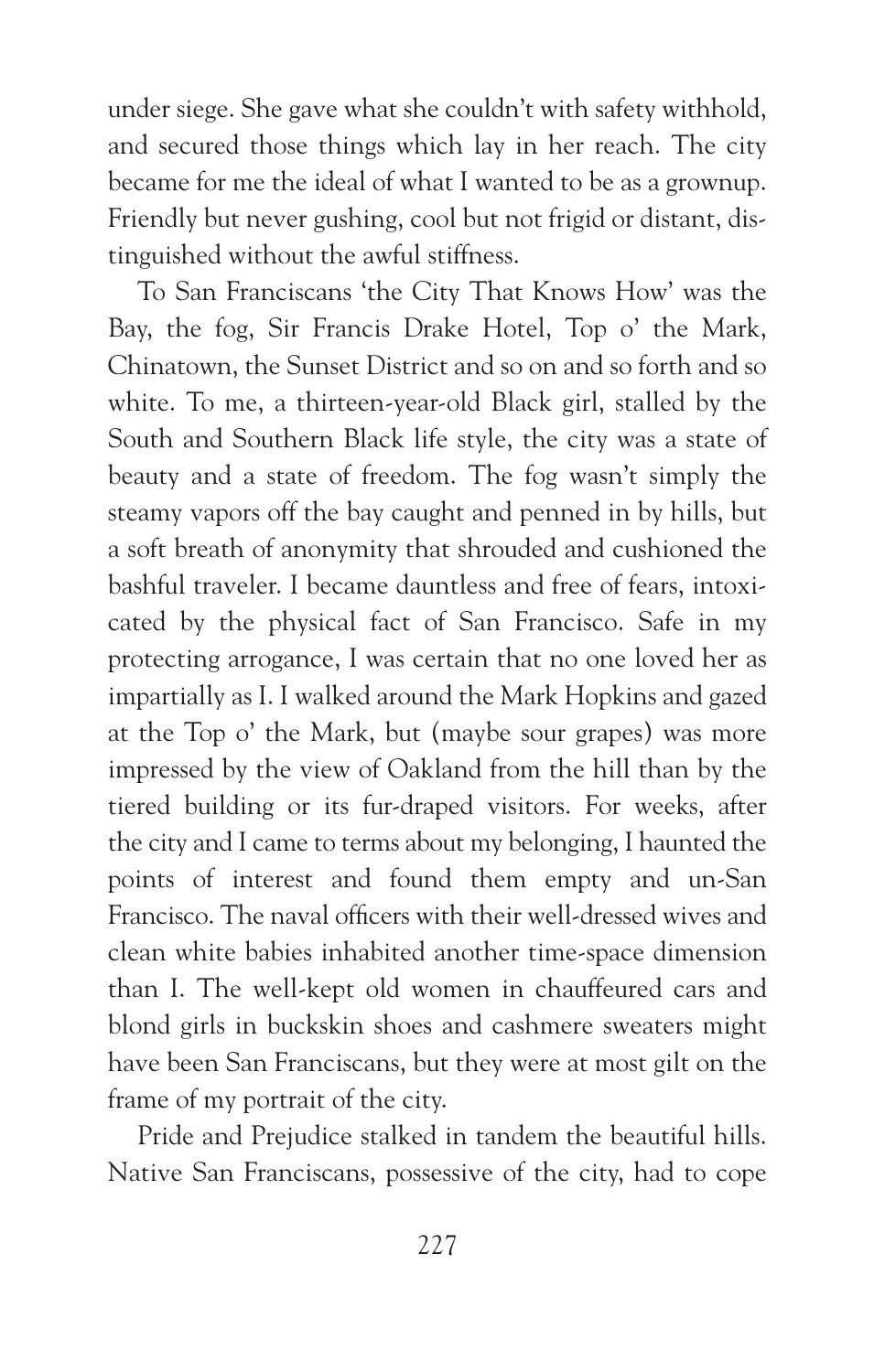with an influx, not of awed respectful tourists but of raucous unsophisticated provincials. They were also forced to live with skin-deep guilt brought on by the treatment of their former Nisei schoolmates.

Southern white illiterates brought their biases intact to the West from the hills of Arkansas and the swamps of Georgia. The Black ex-farmers had not left their distrust and fear of whites which history had taught them in distressful lessons. These two groups were obliged to work side by side in the war plants, and their animosities festered and opened like boils on the face of the city.

San Franciscans would have sworn on the Golden Gate Bridge that racism was missing from the heart of their airconditioned city. But they would have been sadly mistaken.

A story went the rounds about a San Franciscan white matron who refused to sit beside a Negro civilian on the streetcar, even after he made room for her on the seat. Her explanation was that she would not sit beside a draft dodger who was a Negro as well. She added that the least he could do was fight for his country the way her son was fighting on Iwo Jima. The story said that the man pulled his body away from the window to show an armless sleeve. He said quietly and with great dignity, 'Then ask your son to look around for my arm, which I left over there.'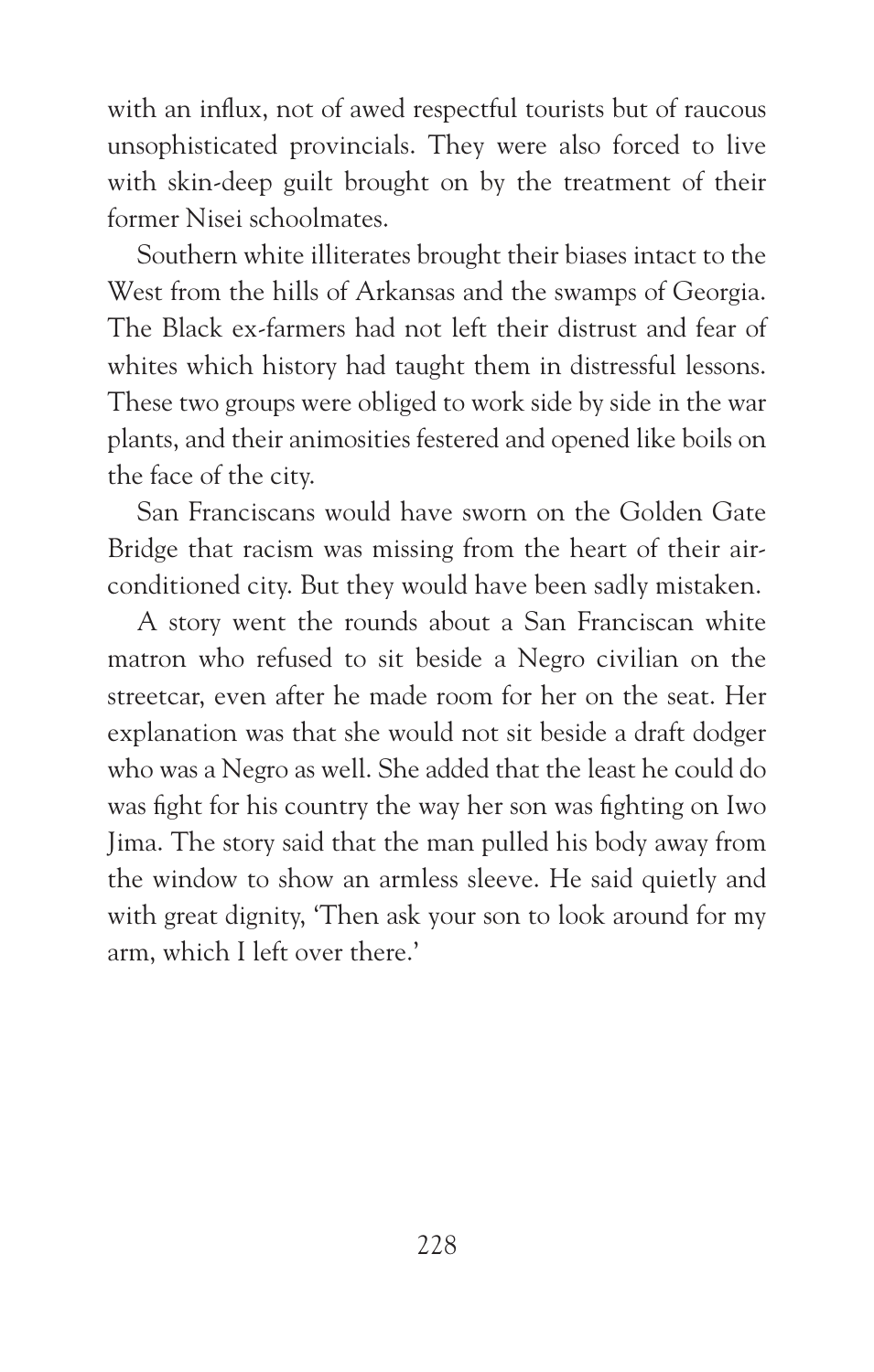28

Although my grades were very good (I had been put up two semesters on my arrival from Stamps), I found myself unable to settle down in the high school. It was an institution for girls near my house, and the young ladies were faster, brasher, meaner and more prejudiced than any I had met at Lafayette County Training School. Many of the Negro girls were, like me, straight from the South, but they had known or claimed to have known the bright lights of Big D (Dallas) or T Town (Tulsa, Oklahoma), and their language bore up their claims. They strutted with an aura of invincibility, and along with some of the Mexican students who put knives in their tall pompadours they absolutely intimidated the white girls and those Black and Mexican students who had no shield of fearlessness. Fortunately I was transferred to George Washington High School.

The beautiful buildings sat on a moderate hill in the white residential district, some sixty blocks from the Negro neighborhood. For the first semester, I was one of three Black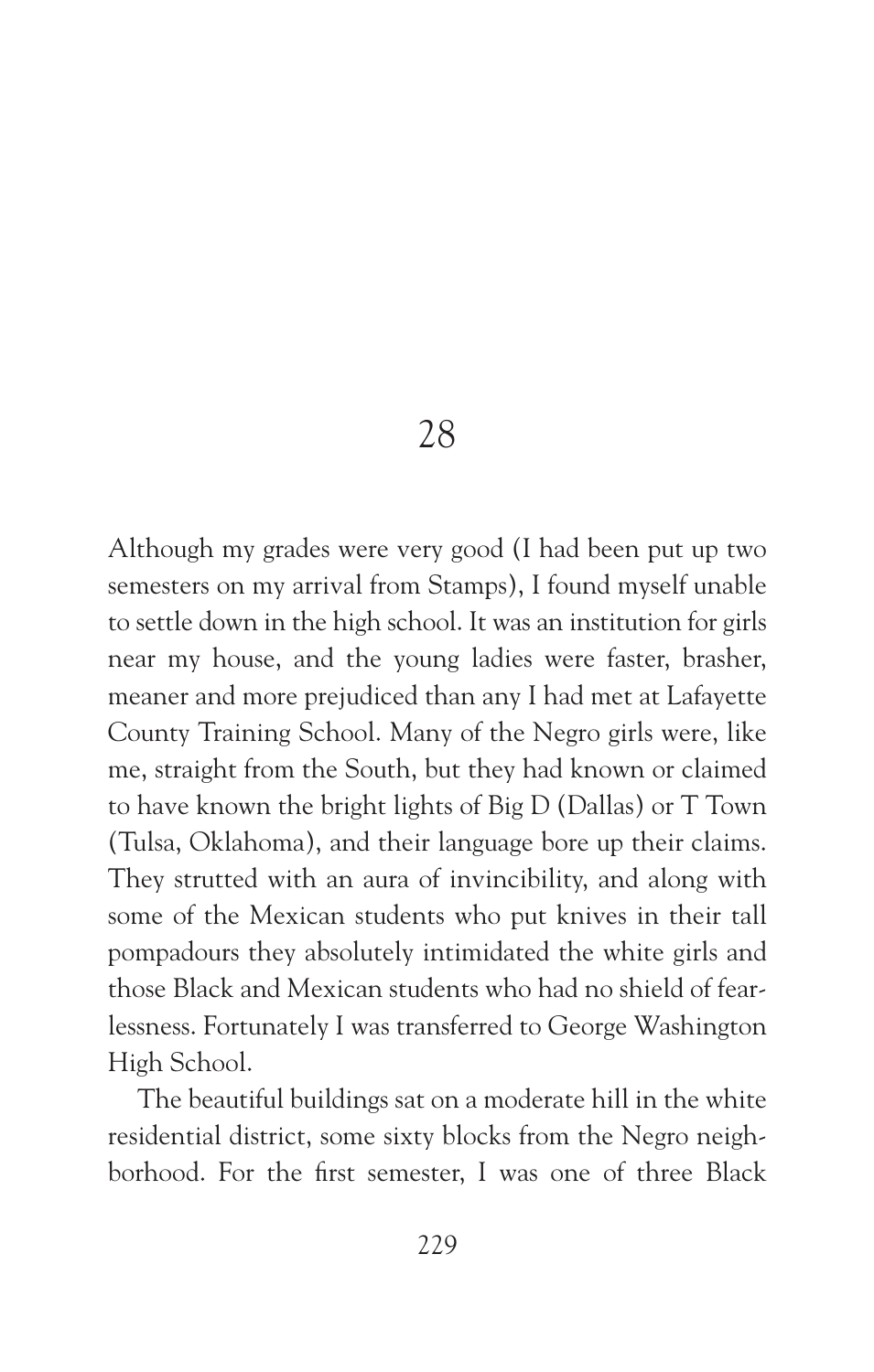students in the school, and in that rarefied atmosphere I came to love my people more. Mornings as the streetcar traversed my ghetto I experienced a mixture of dread and trauma. I knew that all too soon we would be out of my familiar setting, and Blacks who were on the streetcar when I got on would all be gone and I alone would face the forty blocks of neat streets, smooth lawns, white houses and rich children.

In the evenings on the way home the sensations were joy, anticipation and relief at the first sign which said BARBECUE or DO DROP INN or HOME COOKING or at the first brown faces on the streets. I recognized that I was again in my country.

In the school itself I was disappointed to find that I was not the most brilliant or even nearly the most brilliant student. The white kids had better vocabularies than I and, what was more appalling, less fear in the classrooms. They never hesitated to hold up their hands in response to a teacher's question; even when they were wrong they were wrong aggressively, while I had to be certain about all my facts before I dared to call attention to myself.

George Washington High School was the first real school I attended. My entire stay there might have been time lost if it hadn't been for the unique personality of a brilliant teacher. Miss Kirwin was that rare educator who was in love with information. I will always believe that her love of teaching came not so much from her liking for students but from her desire to make sure that some of the things she knew would find repositories so that they could be shared again.

She and her maiden sister worked in the San Francisco city school system for over twenty years. My Miss Kirwin, who was a tall, florid, buxom lady with battleship-gray hair, taught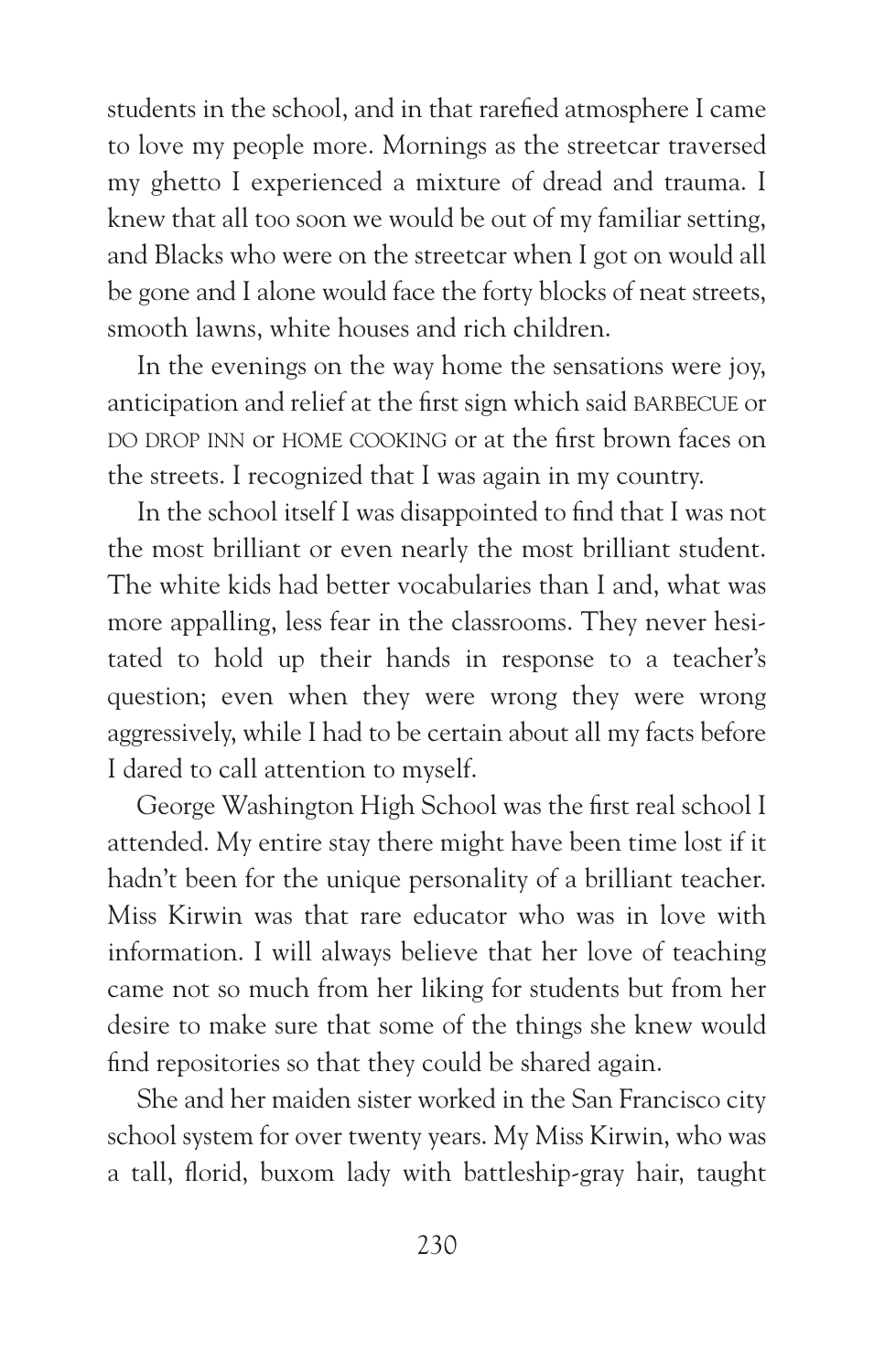civics and current events. At the end of a term in her class our books were as clean and the pages as stiff as they had been when they were issued to us. Miss Kirwin's students were never or very rarely called upon to open textbooks.

She greeted each class with 'Good day, ladies and gentlemen.' I had never heard an adult speak with such respect to teenagers. (Adults usually believe that a show of honor diminishes their authority.) 'In today's *Chronicle* there was an article on the mining industry in the Carolinas [or some such distant subject]. I am certain that all of you have read the article. I would like someone to elaborate on the subject for me.'

After the first two weeks in her class, I, along with all the other excited students, read the San Francisco papers, *Time* magazine, *Life* and everything else available to me. Miss Kirwin proved Bailey right. He had told me once that 'all knowledge is spendable currency, depending on the market.'

There were no favorite students. No teacher's pets. If a student pleased her during a particular period, he could not count on special treatment in the next day's class, and that was as true the other way around. Each day she faced us with a clean slate and acted as if ours were clean as well. Reserved and firm in her opinions, she spent no time in indulging the frivolous.

She was stimulating instead of intimidating. Where some of the other teachers went out of their way to be nice to me – to be a 'liberal' with me – and others ignored me completely, Miss Kirwin never seemed to notice that I was Black and therefore different. I was Miss Johnson and if I had the answer to a question she posed I was never given any more than the word 'Correct,' which was what she said to every other student with the correct answer.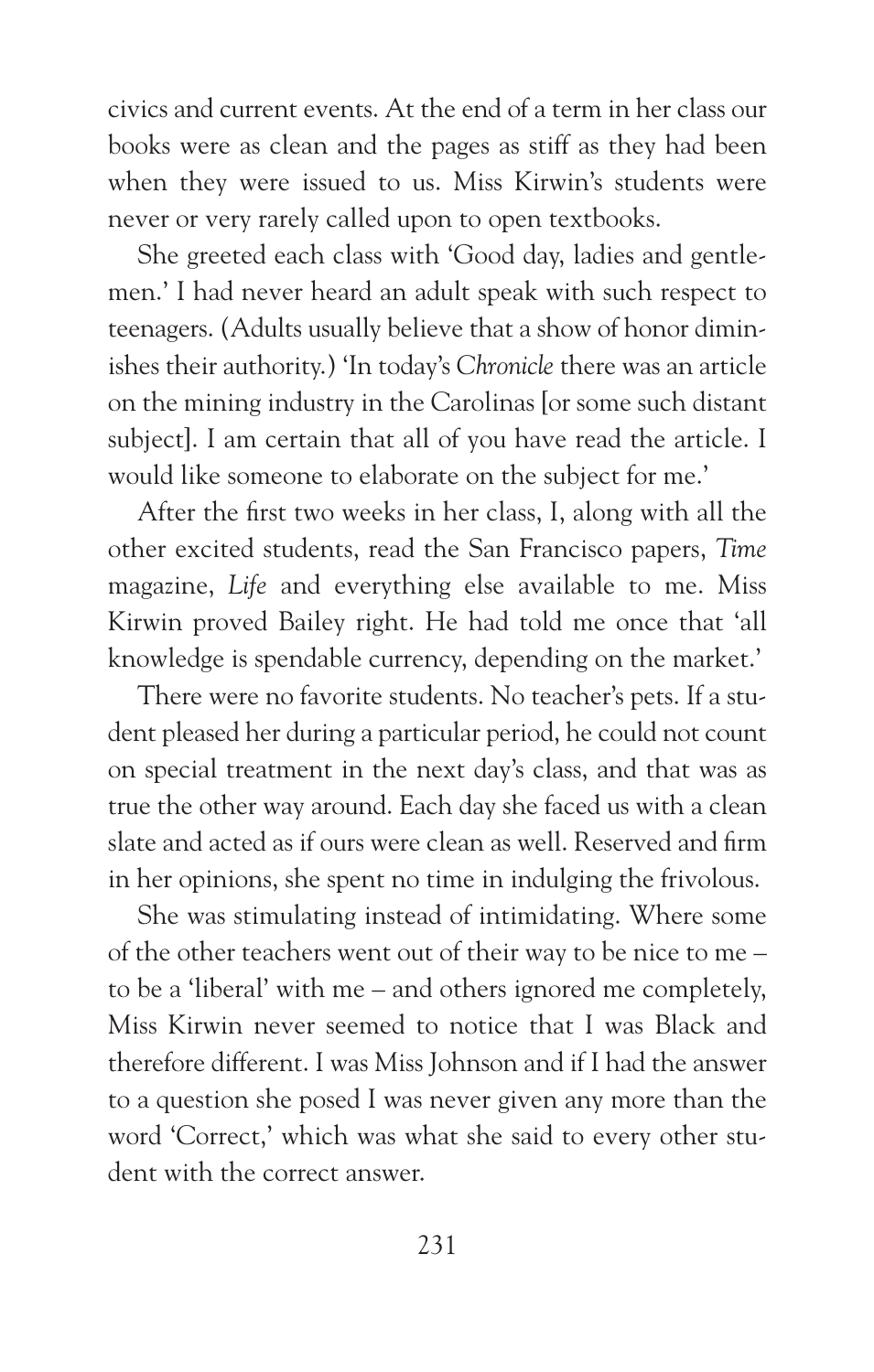Years later when I returned to San Francisco I made visits to her classroom. She always remembered that I was Miss Johnson, who had a good mind and should be doing something with it. I was never encouraged on those visits to loiter or linger about her desk. She acted as if I must have had other visits to make. I often wondered if she knew she was the only teacher I remembered.

I never knew why I was given a scholarship to the California Labor School. It was a college for adults, and many years later I found that it was on the House Un-American Activities list of subversive organizations. At fourteen I accepted a scholarship and got one for the next year as well. In the evening classes I took drama and dance, along with white and Black grownups. I had chosen drama simply because I liked Hamlet's soliloquy beginning, 'To be, or not to be.' I had never seen a play and did not connect movies with the theater. In fact, the only times I had heard the soliloquy had been when I had melodramatically recited to myself. In front of a mirror.

It was hard to curb my love for the exaggerated gesture and the emotive voice. When Bailey and I read poems together, he sounded like a fierce Basil Rathbone and I like a maddened Bette Davis. At the California Labor School a forceful and perceptive teacher quickly and unceremoniously separated me from melodrama.

She made me do six months of pantomime.

Bailey and Mother encouraged me to take dance, and he privately told me that the exercise would make my legs big and widen my hips. I needed no greater inducement.

My shyness at moving clad in black tights around a large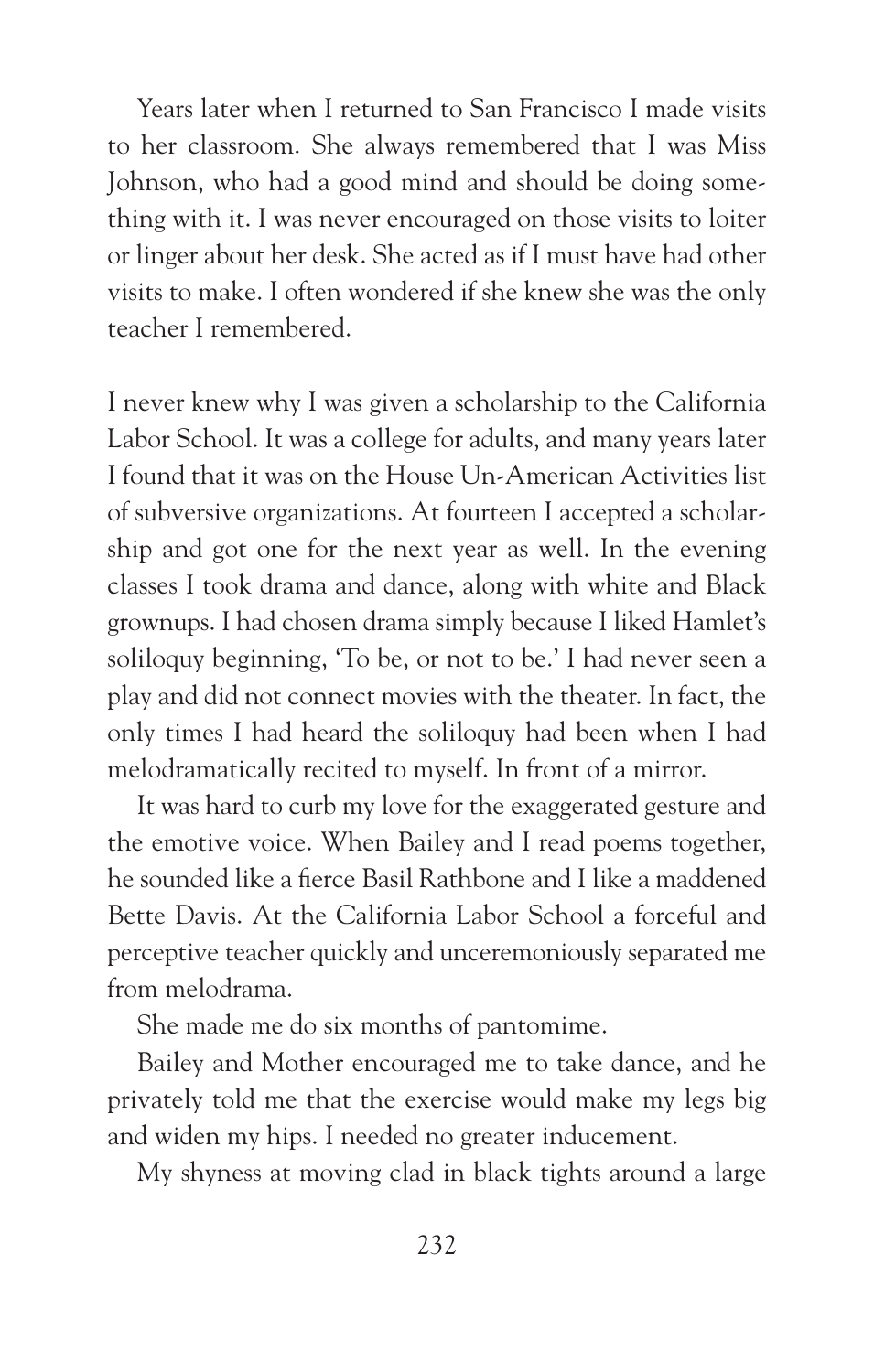empty room did not last long. Of course, at first, I thought everyone would be staring at my cucumber-shaped body with its knobs for knees, knobs for elbows and, alas, knobs for breasts. But they really did not notice me, and when the teacher floated across the floor and finished in an arabesque my fancy was taken. I would learn to move like that. I would learn to, in her words, 'occupy space.' My days angled off Miss Kirwin's class, dinner with Bailey and Mother, and drama and dance.

The allegiances I owed at this time in my life would have made very strange bedfellows: Momma with her solemn determination, Mrs. Flowers and her books, Bailey with his love, my mother and her gaiety, Miss Kirwin and her information, my evening classes of drama and dance.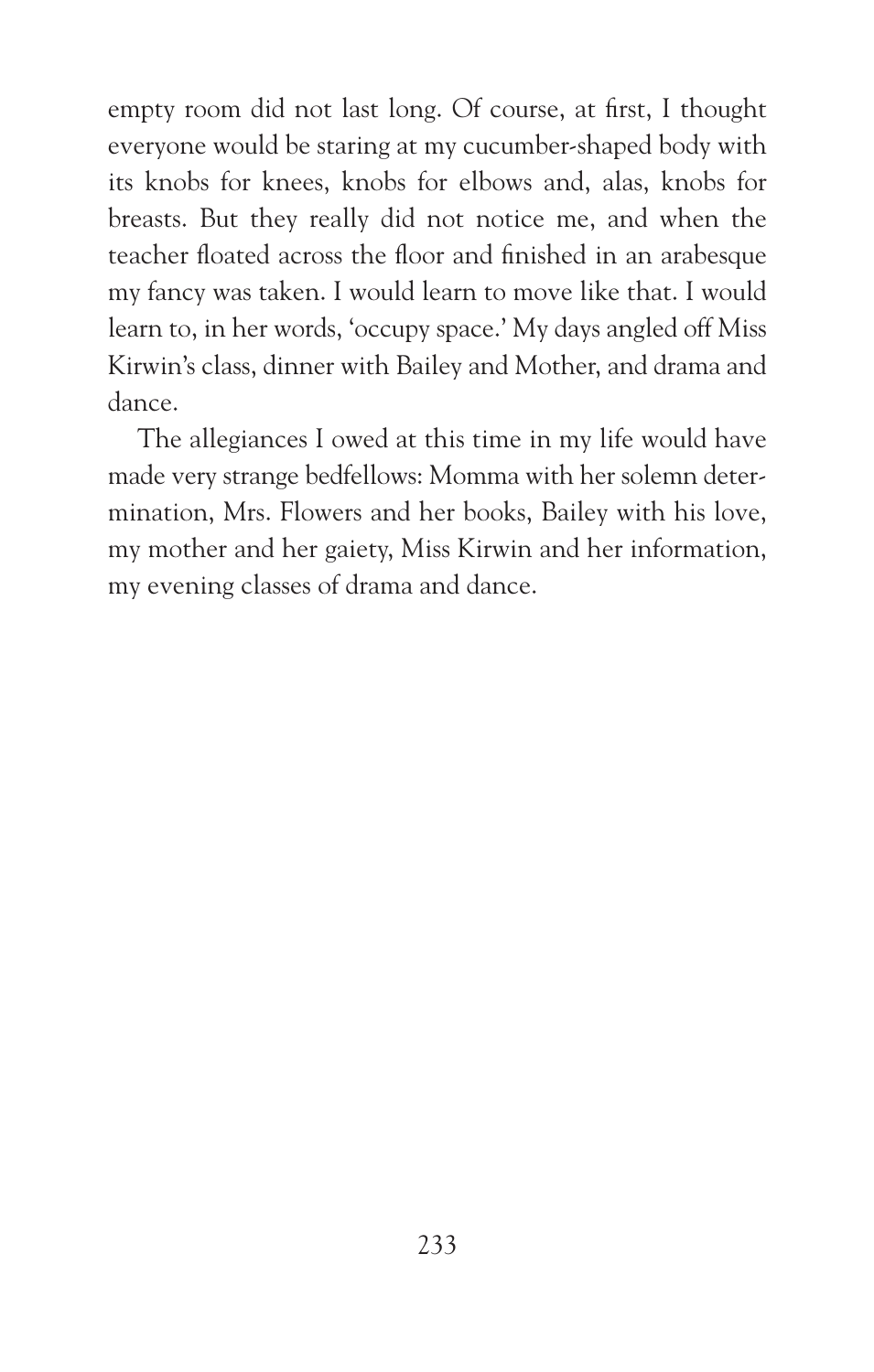## 29

Our house was a fourteen-room typical San Franciscan post-Earthquake affair. We had a succession of roomers, bringing and taking their different accents, and personalities and foods. Shipyard workers clanked up the stairs (we all slept on the second floor except Mother and Daddy Clidell) in their steeltipped boots and metal hats, and gave way to much-powdered prostitutes, who giggled through their make-up and hung their wigs on the doorknobs. One couple (they were college graduates) held long adult conversations with me in the big kitchen downstairs, until the husband went off to war. Then the wife who had been so charming and ready to smile changed into a silent shadow that played infrequently along the walls. An older couple lived with us for a year or so. They owned a restaurant and had no personality to enchant or interest a teenager, except that the husband was called Uncle Jim, and the wife Aunt Boy. I never figured that out.

The quality of strength lined with tenderness is an unbeatable combination, as are intelligence and necessity when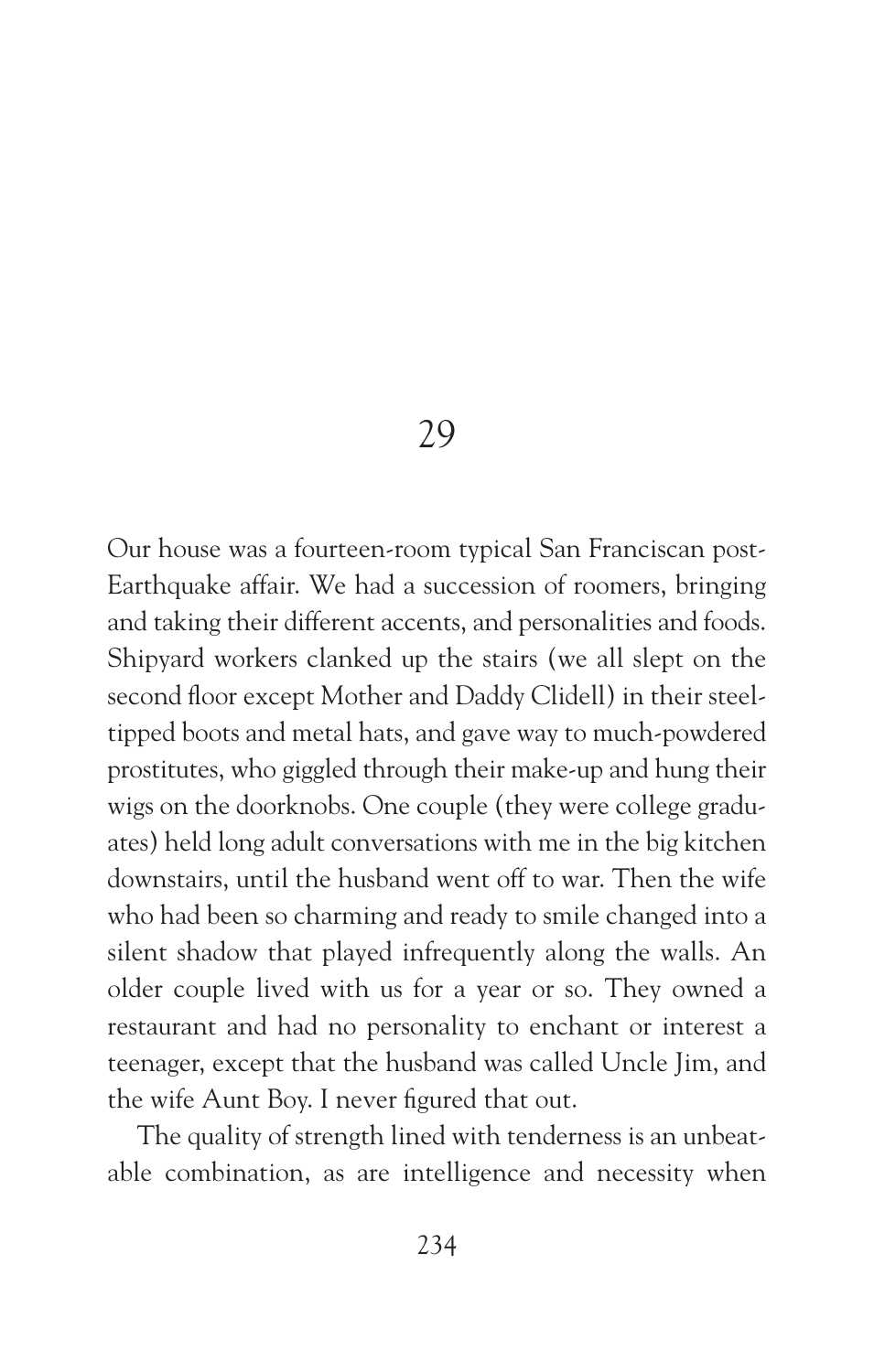unblunted by formal education. I was prepared to accept Daddy Clidell as one more faceless name added to Mother's roster of conquests. I had trained myself so successfully through the years to display interest, or at least attention, while my mind skipped free on other subjects that I could have lived in his house without ever seeing him and without his becoming the wiser. But his character beckoned and elicited admiration. He was a simple man who had no inferiority complex about his lack of education and, even more amazing, no superiority complex because he had succeeded despite that lack. He would say often, 'I been to school three years in my life. In Slaten, Texas, times was hard, and I had to help my daddy on the farm.'

No recriminations lay hidden under the plain statement, nor was there boasting when he said, 'If I'm living a little better now, it's because I treats everybody right.'

He owned apartment buildings and, later, pool halls, and was famous for being that rarity 'a man of honor.' He didn't suffer, as many 'honest men' do, from the detestable righteousness that diminishes their virtue. He knew cards and men's hearts. So during the age when Mother was exposing us to certain facts of life, like personal hygiene, proper posture, table manners, good restaurants and tipping practices, Daddy Clidell taught me to play poker, blackjack, tonk and high, low, Jick, Jack and the Game. He wore expensively tailored suits and a large yellow diamond stickpin. Except for the jewelry, he was a conservative dresser and carried himself with the unconscious pomp of a man of secure means. Unexpectedly, I resembled him, and when he, Mother and I walked down the street his friends often said,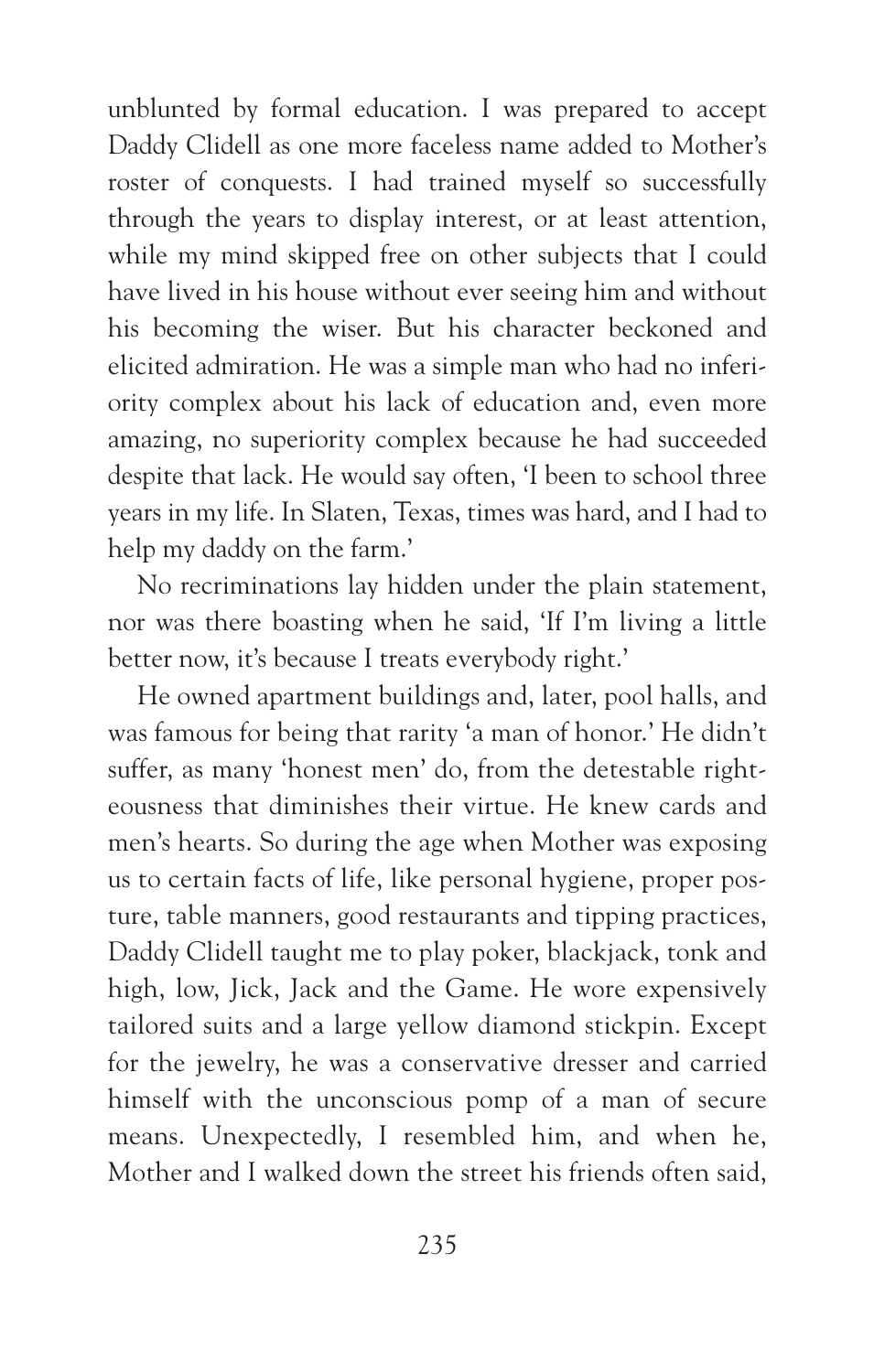'Clidell, that's sure your daughter. Ain't no way you can deny her.'

Proud laughter followed those declarations, for he had never had children. Because of his late-arriving but intense paternal sense, I was introduced to the most colorful characters in the Black underground. One afternoon, I was invited into our smoke-filled dining room to make the acquaintance of Stonewall Jimmy, Just Black, Cool Clyde, Tight Coat and Red Leg. Daddy Clidell explained to me that they were the most successful con men in the world, and they were going to tell me about some games so that I would never be 'anybody's mark.'

To begin, one man warned me, 'There ain't never been a mark yet that didn't want something for nothing.' Then they took turns showing me their tricks, how they chose their victims (marks) from the wealthy bigoted whites and in every case how they used the victims' prejudice against them.

Some of the tales were funny, a few were pathetic, but all were amusing or gratifying to me, for the Black man, the con man who could act the most stupid, won out every time over the powerful, arrogant white.

I remember Mr. Red Leg's story like a favorite melody.

'Anything that works against you can also work for you once you understand the Principle of Reverse.

'There was a cracker in Tulsa who bilked so many Negroes he could set up a Negro Bilking Company. Naturally he got to thinking, Black Skin means Damn Fool. Just Black and I went to Tulsa to check him out. Come to find out, he's a perfect mark. His momma must have been scared in an Indian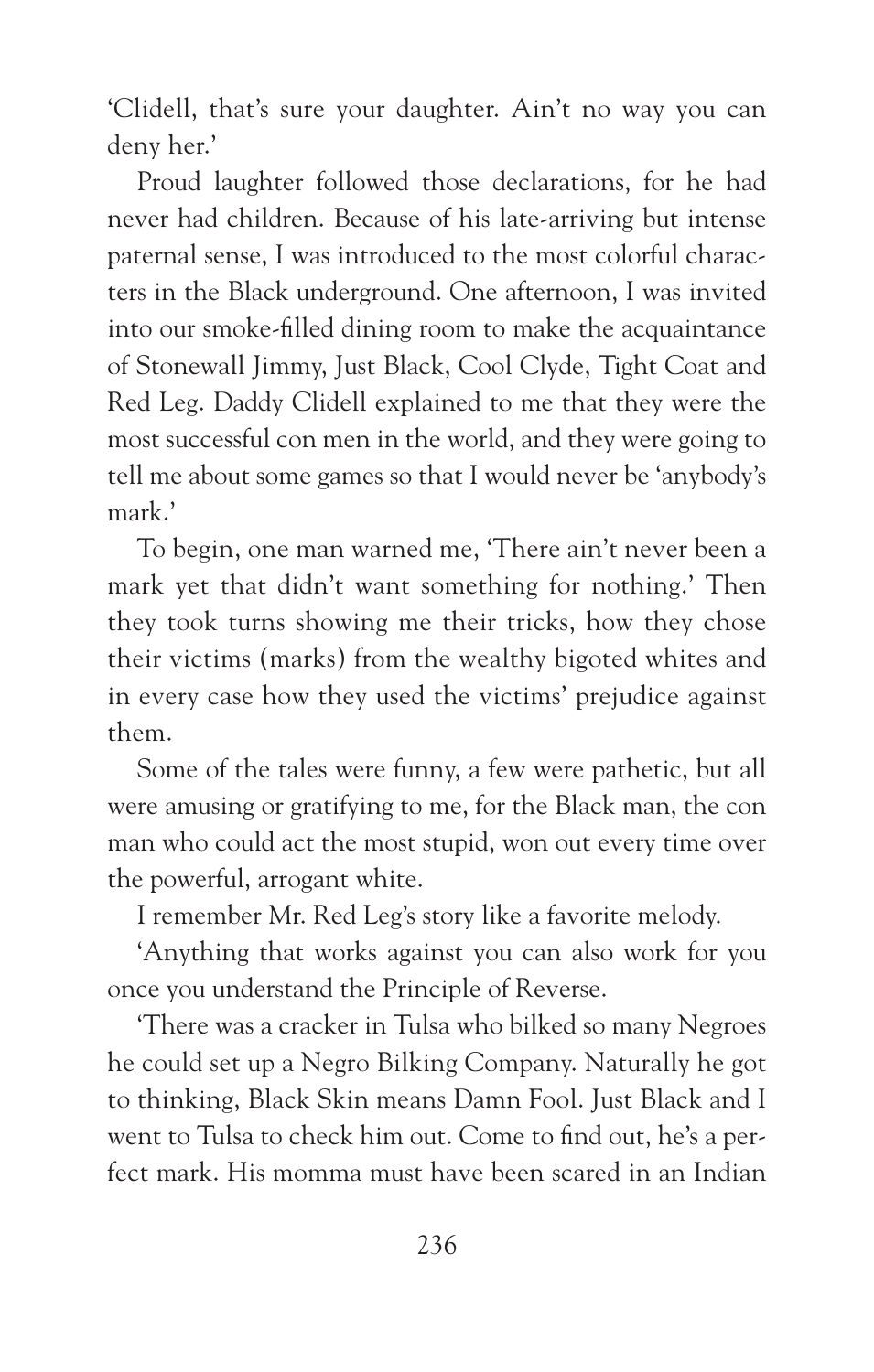massacre in Africa. He hated Negroes only a little more than he despised Indians. And he was greedy.

'Black and I studied him and decided he was worth setting up against the store. That means we were ready to put out a few thousand dollars in preparation. We pulled in a white boy from New York, a good con artist, and had him open an office in Tulsa. He was supposed to be a Northern real estate agent trying to buy up valuable land in Oklahoma. We investigated a piece of land near Tulsa that had a toll bridge crossing it. It used to be part of an Indian reservation but had been taken over by the state.

'Just Black was laid out as the decoy, and I was going to be the fool. After our friend from New York hired a secretary and had his cards printed, Black approached the mark with a proposition. He told him that he had heard that our mark was the only white man colored people could trust. He named some of the poor fools that had been taken by that crook. It just goes to show you how white folks can be deceived by their own deception. The mark believed Black.

'Black told him about his friend who was half Indian and half colored and how some Northern white estate agent had found out that he was the sole owner of a piece of valuable land and the Northerner wanted to buy it. At first the man acted like he smelled a rat, but from the way he gobbled up the proposition, turns out what he thought he smelled was some nigger money on his top lip.

'He asked the whereabouts of the land but Black put him off. He told his cracker that he just wanted to make sure that he would be interested. The mark allowed how he was being interested, so Black said he would tell his friend and they'd get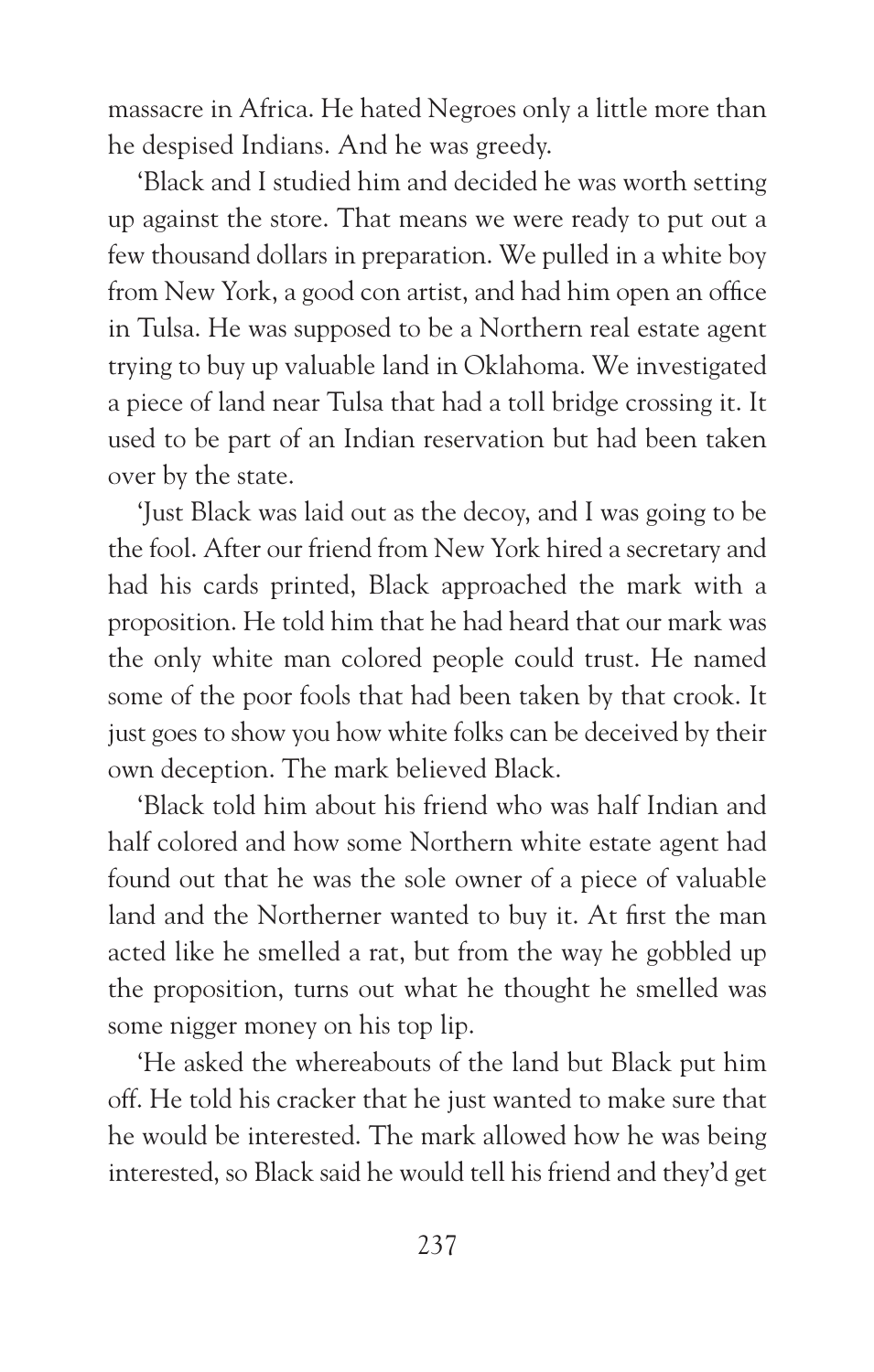in touch with him. Black met the mark for about three weeks in cars and in alleys and kept putting him off until the white man was almost crazy with anxiety and greed and then accidentally it seemed Black let drop the name of the Northern real estate agent who wanted the property. From that moment on we knew we had the big fish on the line and all we had to do was to pull him in.

'We expected him to try to contact our store, which he did. That cracker went to our setup and counted on his whiteness to ally him with Spots, our white boy, but Spots refused to talk about the deal except to say the land had been thoroughly investigated by the biggest real estate concern in the South and that if our mark did not go around raising dust he would make sure that there would be a nice piece of money in it for him. Any obvious inquiries as to the rightful ownership of the land could alert the state and they would surely push through a law prohibiting the sale. Spots told the mark he would keep in touch with him. The mark went back to the store three or four times but to no avail, then just before we knew he would crack, Black brought me to see him. That fool was as happy as a sissy in a C.C.C. camp. You would have thought my neck was in a noose and he was about to light the fire under my feet. I never enjoyed taking anybody so much.

'Anyhow, I played scary at first but Just Black told me that this was one white man that our people could trust. I said I did not trust no white man because all they wanted was to get a chance to kill a Black man legally and get his wife in the bed. (I'm sorry, Clidell.) The mark assured me that he was the only white man who did not feel like that. Some of his best friends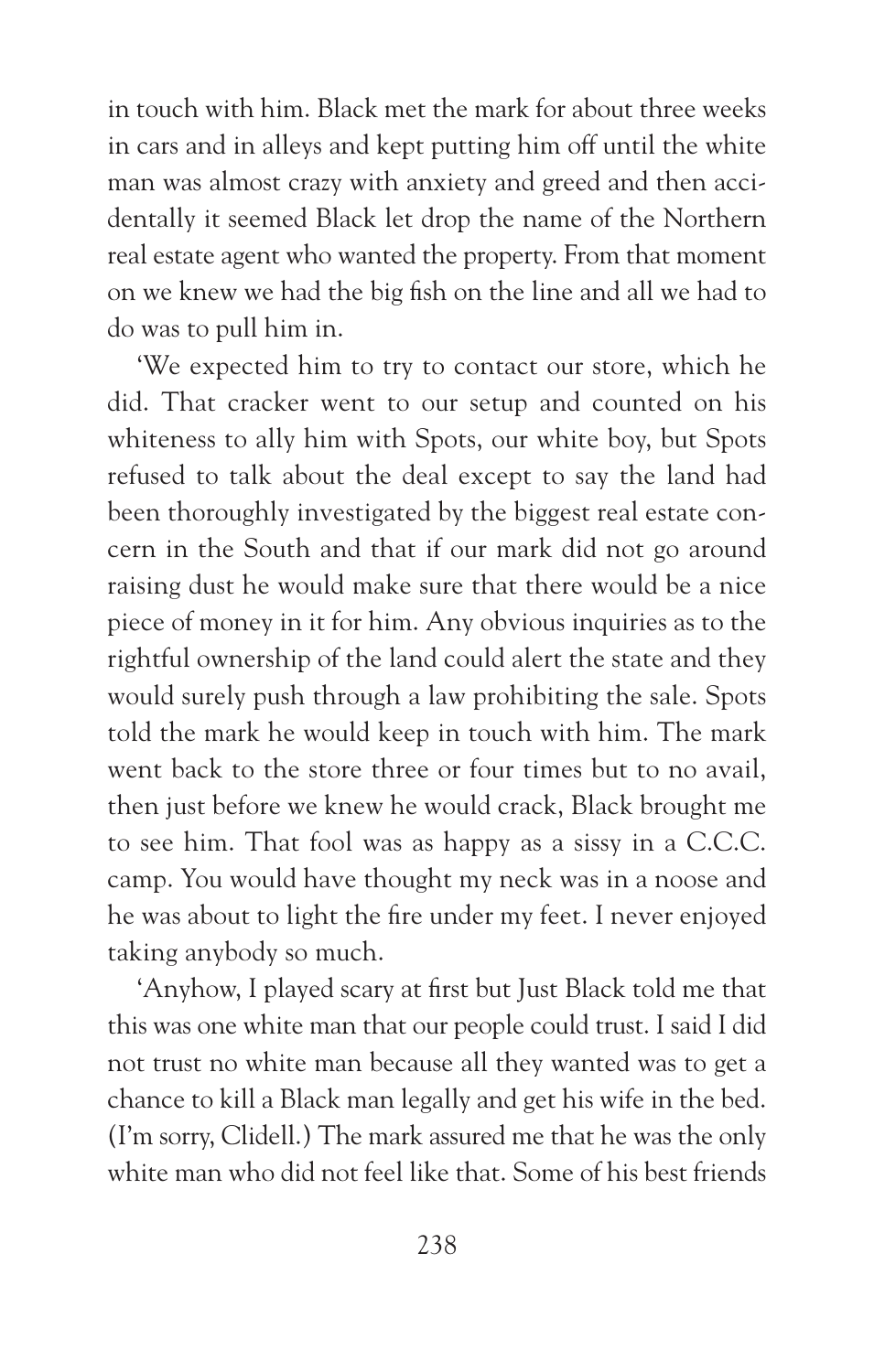were colored people. In fact, if I didn't know it, the woman who raised him was a colored woman and he still sees her to this day. I let myself be convinced and then the mark began to drag the Northern whites. He told me that they made Negroes sleep in the street in the North and that they had to clean out toilets with their hands in the North and even things worse than that. I was shocked and said, "Then I don't want to sell my land to that white man who offered seventy-five thousand dollars for it." Just Black said, "I wouldn't know what to do with that kind of money," and I said that all I wanted was to have enough money to buy a home for my old mom, to buy a business and to make one trip to Harlem. The mark asked how much would that cost and I said I reckoned I could do it on fifty thousand dollars.

'The mark told me no Negro was safe with that kind of money. That whitefolks would take it from him. I said I knew it but I had to have at least forty thousand dollars. He agreed. We shook hands. I said it would do my heart good to see the mean Yankee go down on some of "our land." We met the next morning and I signed the deed in his car and he gave me the cash.

'Black and I had kept most of our things in a hotel over in Hot Springs, Arkansas. When the deal was closed we walked to our car, drove across the state line and on to Hot Springs.

'That's all there was to it.'

When he finished, more triumphant stories rainbowed around the room riding the shoulders of laughter. By all accounts those storytellers, born Black and male before the turn of the twentieth century, should have been ground into useless dust. Instead they used their intelligence to pry open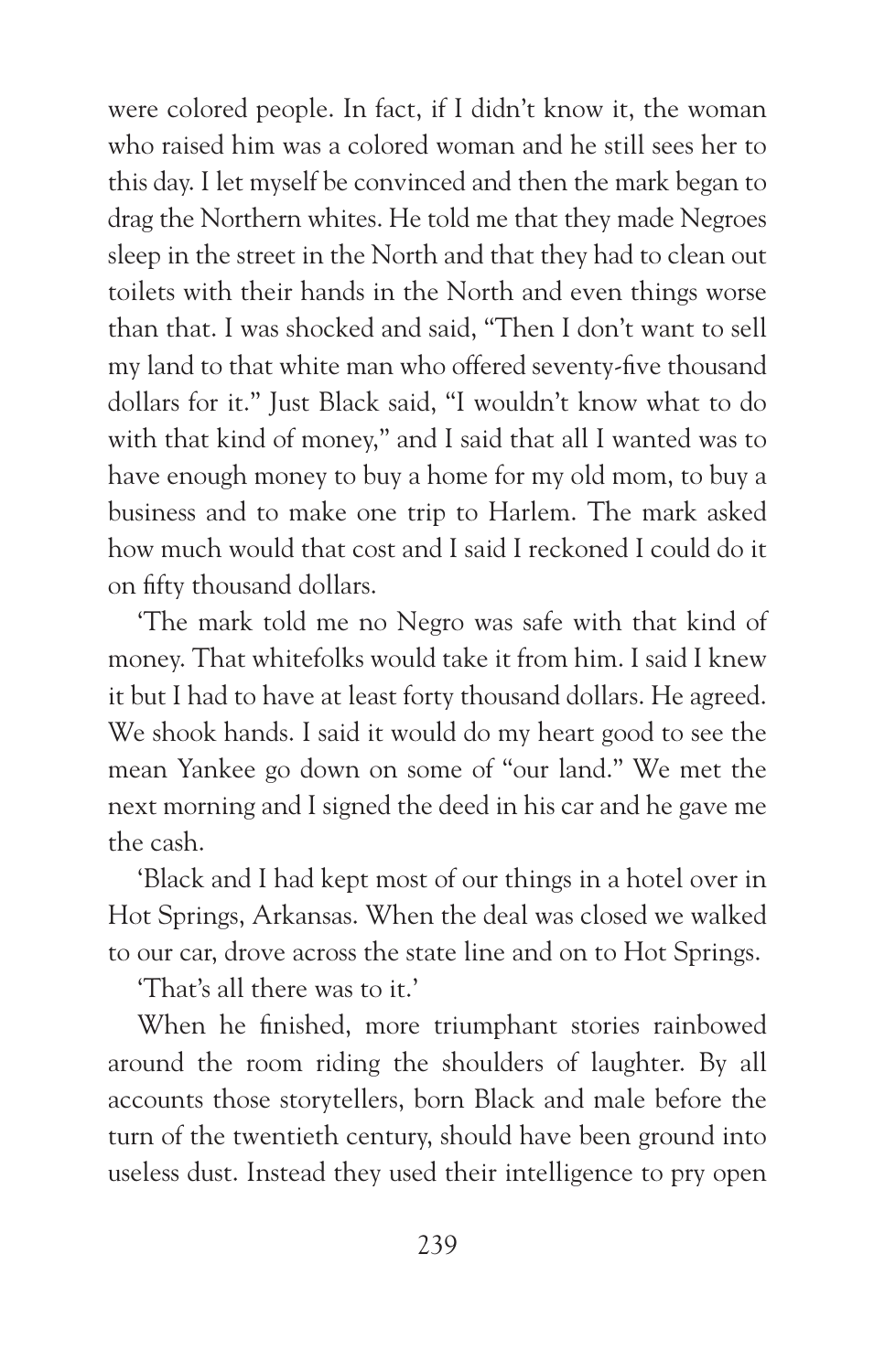the door of rejection and not only became wealthy but got some revenge in the bargain.

It wasn't possible for me to regard them as criminals or be anything but proud of their achievements.

The needs of a society determine its ethics, and in the Black American ghettos the hero is that man who is offered only the crumbs from his country's table but by ingenuity and courage is able to take for himself a Lucullan feast. Hence the janitor who lives in one room but sports a robin's-egg-blue Cadillac is not laughed at but admired, and the domestic who buys forty-dollar shoes is not criticized but is appreciated. We know that they have put to use their full mental and physical powers. Each single gain feeds into the gains of the body collective.

Stories of law violations are weighed on a different set of scales in the Black mind than in the white. Petty crimes embarrass the community and many people wistfully wonder why Negroes don't rob more banks, embezzle more funds and employ graft in the unions. 'We are the victims of the world's most comprehensive robbery. Life demands a balance. It's all right if we do a little robbing now.' This belief appeals particularly to one who is unable to compete legally with his fellow citizens.

My education and that of my Black associates were quite different from the education of our white schoolmates. In the classroom we all learned past participles, but in the streets and in our homes the Blacks learned to drop *s*'s from plurals and suffixes from past-tense verbs. We were alert to the gap separating the written word from the colloquial. We learned to slide out of one language and into another without being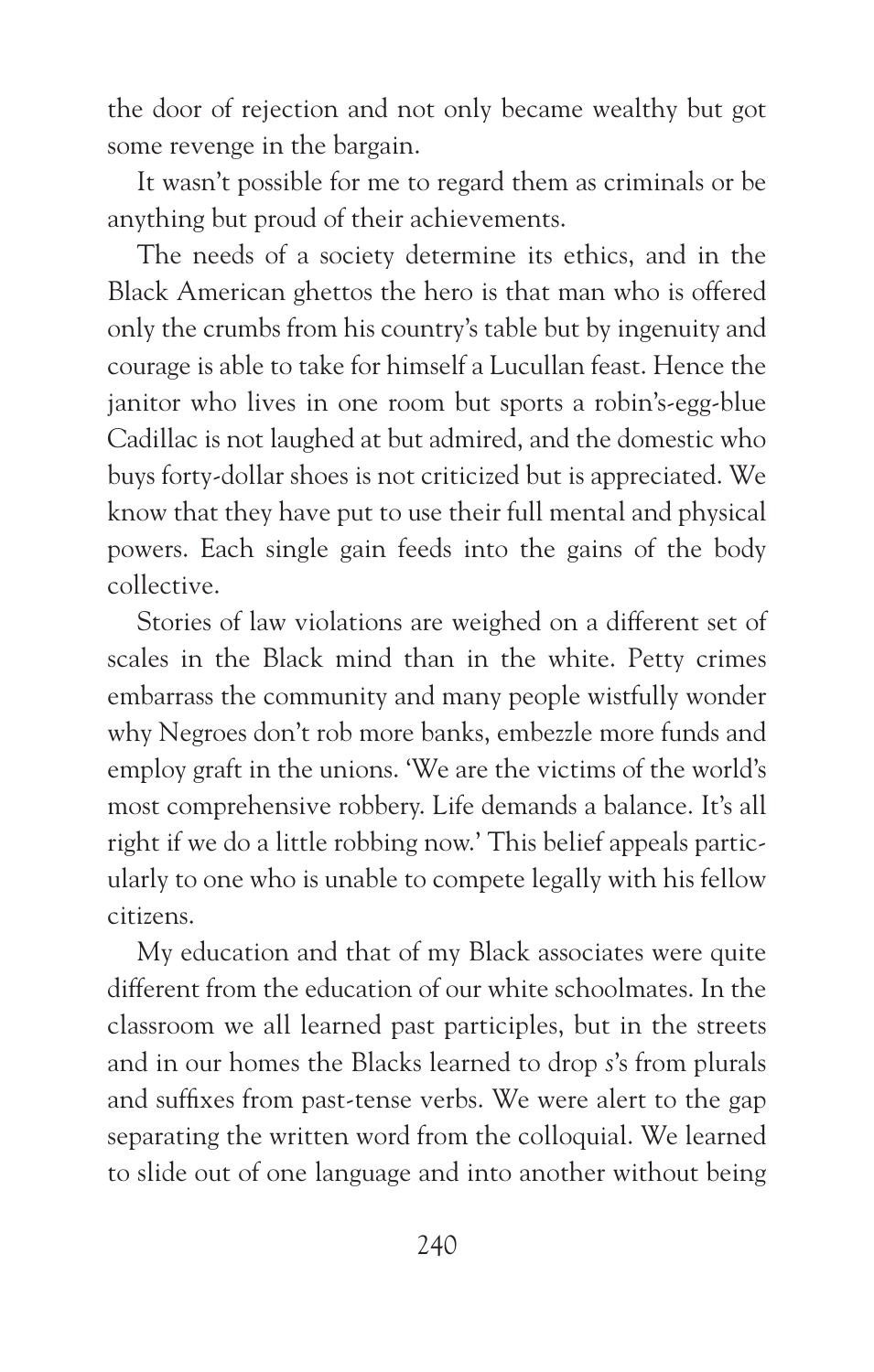conscious of the effort. At school, in a given situation, we might respond with 'That's not unusual.' But in the street, meeting the same situation, we easily said, 'It be's like that sometimes.'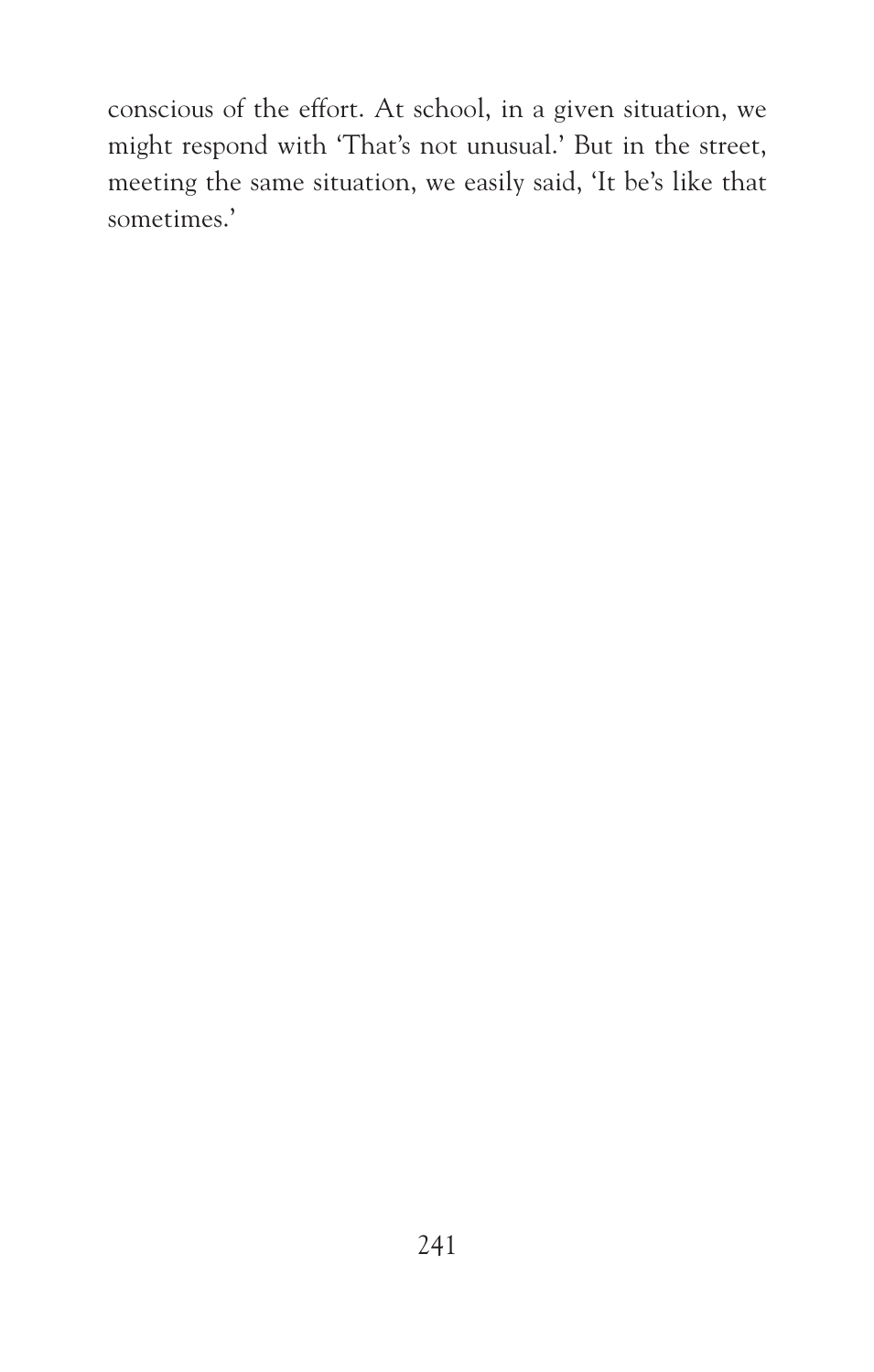30

Just like Jane Withers and Donald O'Connor I was going on a vacation. Daddy Bailey invited me to spend the summer with him in southern California and I was jumpy with excitement. Given our father's characteristic air of superiority, I secretly expected him to live in a manor house surrounded by grounds and serviced by a liveried staff.

Mother was all cooperation in helping me to shop for summer clothes. With the haughtiness San Franciscans have for people who live in the warmer climate, she explained that all I needed were lots of shorts, pedal pushers, sandals and blouses because 'southern Californians hardly ever wear anything else.'

Daddy Bailey had a girl friend, who had begun corresponding with me some months before, and she was to meet me at the train. We had agreed to wear white carnations to identify each other, and the porter kept my flower in the diner's Frigidaire until we reached the small hot town.

On the platform my eyes skimmed over the whites and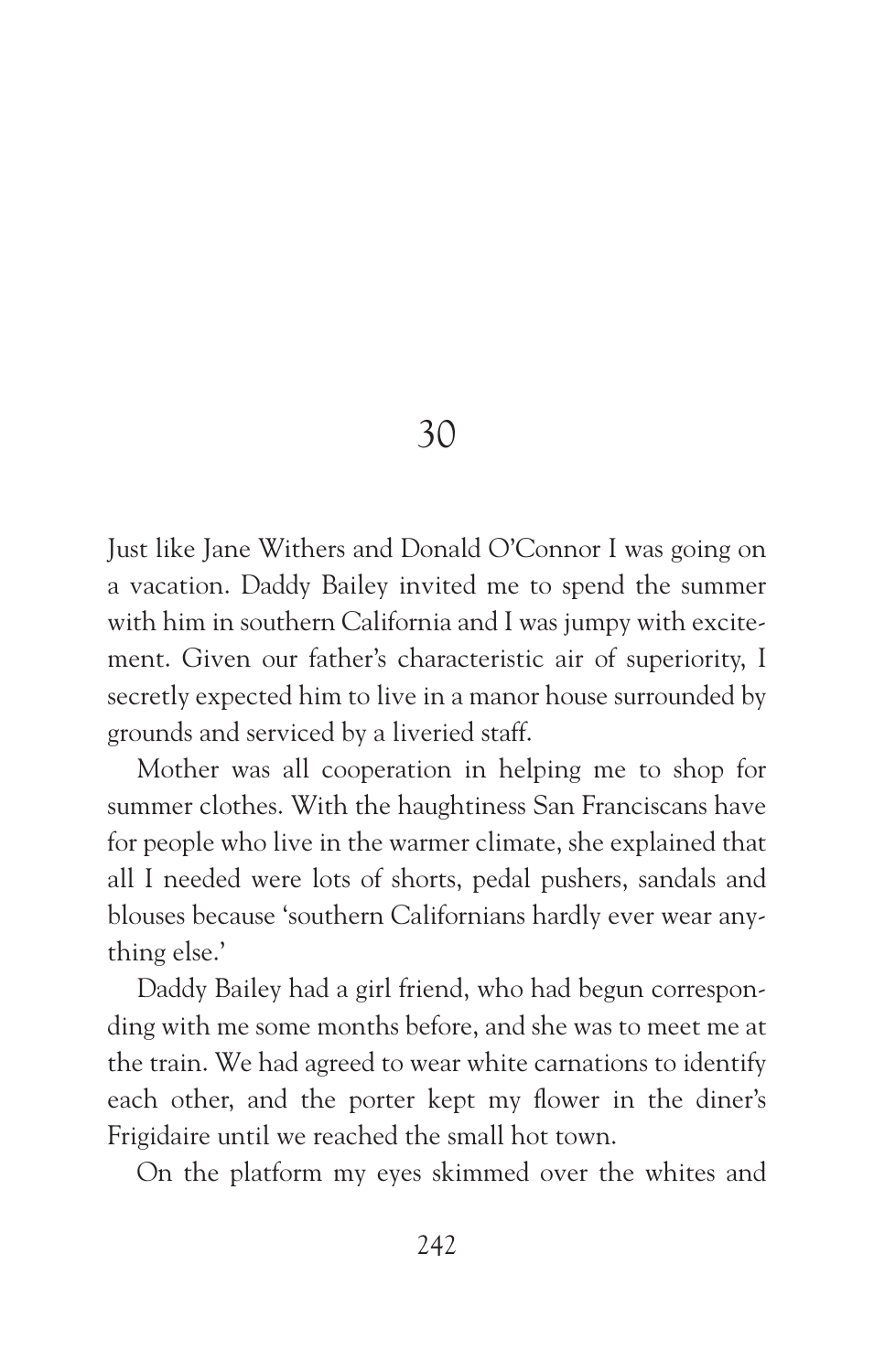searched among the Negroes who were walking up and down expectantly. There were no men as tall as Daddy, and no really glamorous ladies (I had decided that given his first choice, all his succeeding women would be startlingly beautiful). I saw a little girl who wore a white flower, but dismissed her as improbable. The platform emptied as we walked by each other time after time. Finally she stopped me with a disbelieving 'Marguerite?' Her voice screeched with shock and maturity. So, after all, she wasn't a little girl. I, too, was visited with unbelief.

She said, 'I'm Dolores Stockland.'

Stunned but trying to be well mannered, I said, 'Hello. My name is Marguerite.'

Daddy's girl friend? I guessed her to be in her early twenties. Her crisp seersucker suit, spectator pumps and gloves informed me that she was proper and serious. She was of average height but with the unformed body of a girl and I thought that if she was planning to marry our father she must have been horrified to find herself with a nearly six-foot prospective stepdaughter who was not even pretty. (I found later that Daddy Bailey had told her that his children were eight and nine years old and cute as buttons. She had such a need to believe in him that even though we corresponded at a time when I loved the multisyllabic words and convoluted sentences she had been able to ignore the obvious.)

I was another link in a long chain of disappointments. Daddy had promised to marry her but kept delaying until he finally married a woman named Alberta, who was another small tight woman from the South. When I met Dolores she had all the poses of the Black bourgeoisie without the material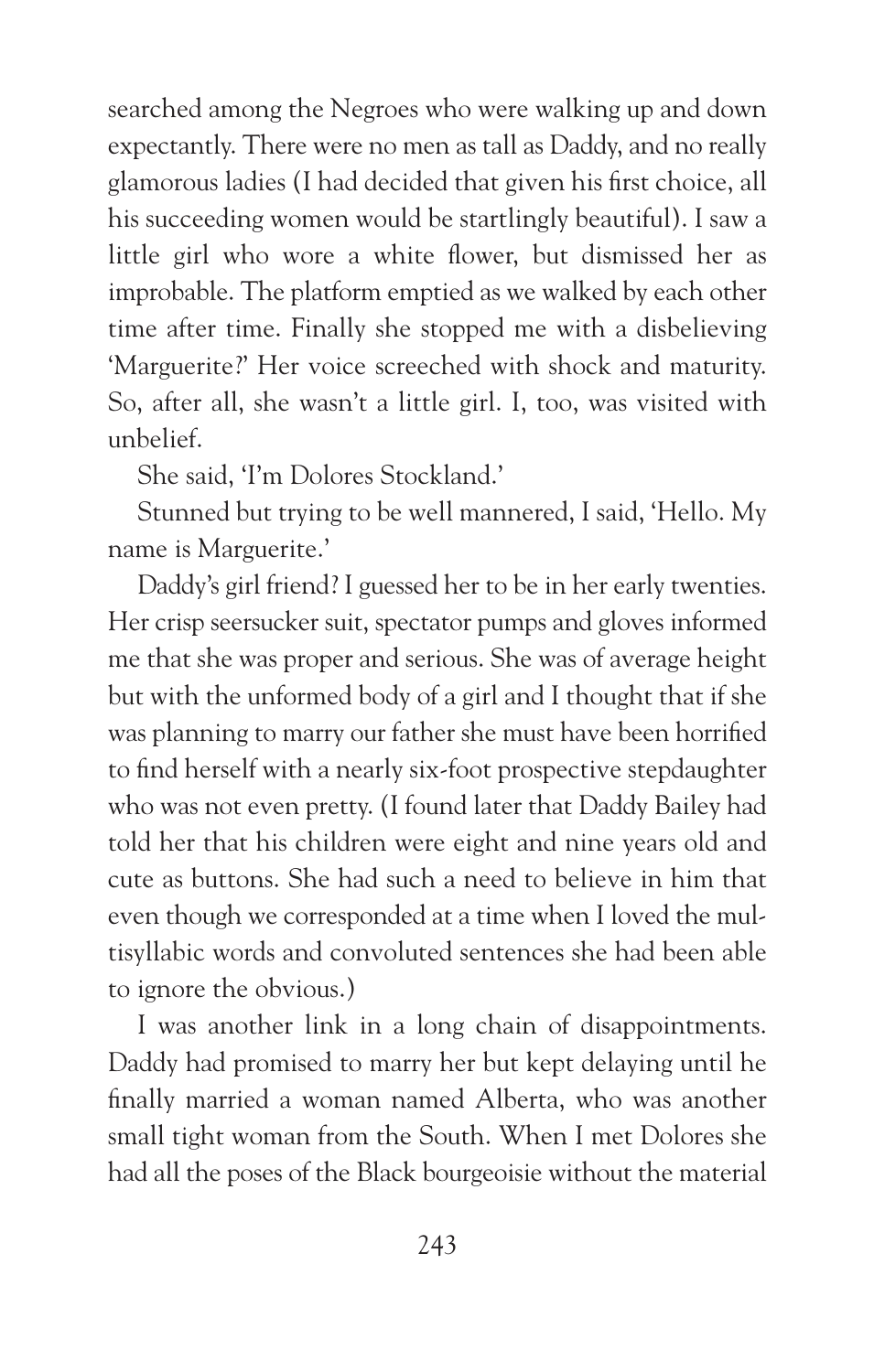basis to support the postures. Instead of owning a manor house and servants, Daddy lived in a trailer park on the outskirts of a town that was itself the outskirts of town. Dolores lived there with him and kept the house clean with the orderliness of a coffin. Artificial flowers reposed waxily in glass vases. She was on close terms with her washing machine and ironing board. Her hairdresser could count on absolute fidelity and punctuality. In a word, but for intrusions her life would have been perfect. And then I came along.

She tried hard to make me into something she could reasonably accept. Her first attempt, which failed utterly, concerned my attention to details. I was asked, cajoled, then ordered to care for my room. My willingness to do so was hampered by an abounding ignorance of how it should be done and a fumbling awkwardness with small objects. The dresser in my room was covered with little porcelain white women holding parasols, china dogs, fat-bellied cupids and blownglass animals of every persuasion. After making the bed, sweeping my room and hanging up the clothes, if and when I remembered to dust the bric-a-brac, I unfailingly held one too tightly and crunched off a leg or two, or too loosely and dropped it, to shatter it into miserable pieces.

Daddy wore his amused impenetrable face constantly. He seemed positively diabolic in his enjoyment of our discomfort. Certainly Dolores adored her outsize lover, and his elocution (Daddy Bailey never spoke, he orated), spiced with the rolling *er*s and *errer*s, must have been some consolation to her in their less-than-middle-class home. He worked in the kitchen of a naval hospital and they both said he was a medical dietician for the United States Navy. Their Frigidaire was always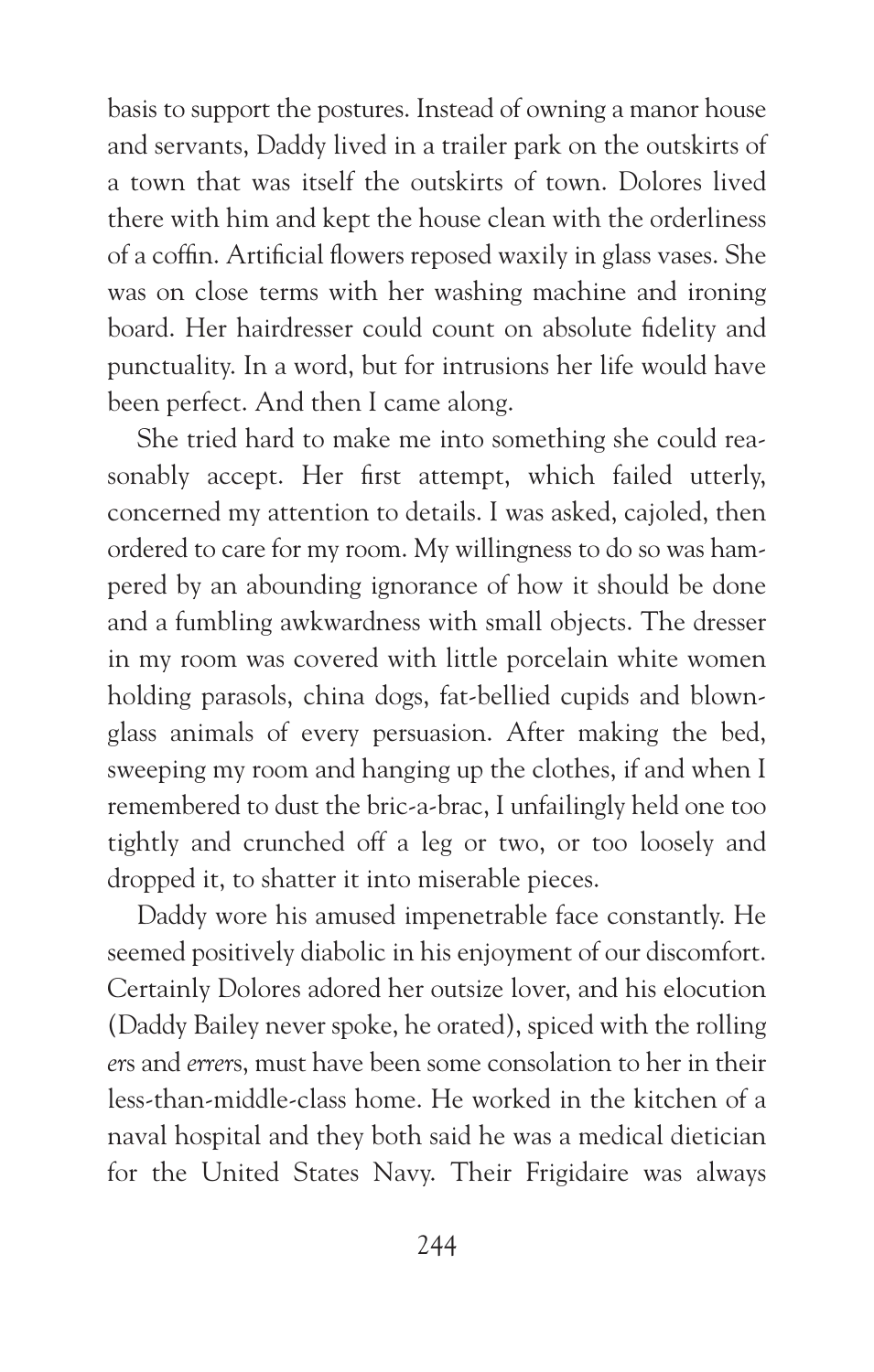stocked with newly acquired pieces of ham, half roasts and quartered chickens. Dad was an excellent cook. He had been in France during World War I and had also worked as doorman at the exclusive Breakers' Hotel; as a result he often made Continental dinners. We sat down frequently to coq au vin, prime ribs au jus, and cotelette Milanese with all the trimmings. His speciality, however, was Mexican food. He traveled across the border weekly to pick up condiments and other supplies that graced our table as pollo en salsa verde and enchilada con carne.

If Dolores had been a little less aloof, a little more earthy, she could have discovered that those ingredients were rife in her town proper, and Dad had no need to travel to Mexico to buy provisions. But she would not be caught so much as looking into one of the crusty Mexican *mercados,* let alone venturing inside its smelliness. And it also sounded ritzy to say, 'My husband, Mr. Johnson, the naval dietician, went over to Mexico to buy some things for our dinner.' That goes over large with other ritzy people who go to the white area to buy artichokes.

Dad spoke fluent Spanish, and since I had studied for a year we were able to converse slightly. I believe that my talent with a foreign language was the only quality I had that impressed Dolores. Her mouth was too taut and her tongue too still to attempt the strange sounds. Admittedly, though, her English, like everything else about her, was absolutely perfect.

We indulged in a test of strength for weeks as Dad stood -figuratively on the sidelines, neither cheering nor booing but enjoying himself greatly. He asked me once if I 'er liked errer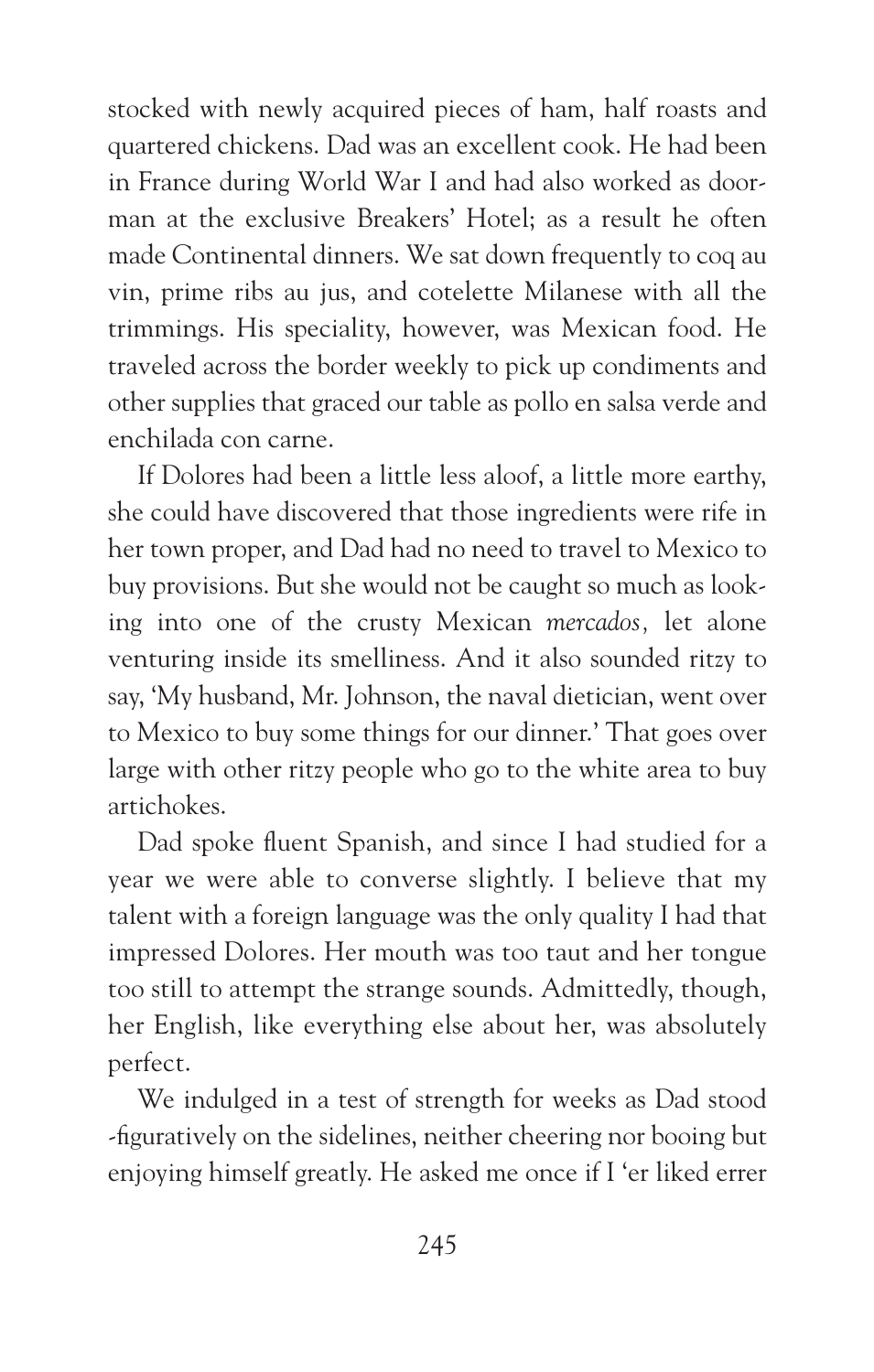my mother.' I thought he meant my mother, so I answered yes – she was beautiful and gay and very kind. He said he wasn't talking about Vivian, he meant Dolores. Then I explained that I didn't like her because she was mean and petty and full of pretense. He laughed, and when I added she didn't like me because I was so tall and arrogant and wasn't clean enough for her, he laughed harder and said something like 'Well, that's life.'

One evening he announced that on the next day he was going to Mexico to buy food for the weekend. There was nothing unusual about his pronouncement until he added that he was taking me along. He filled the shocked silence with the information that a trip to Mexico would give me an opportunity to practice Spanish.

Dolores' silence might have been brought on by a jealous reaction, but mine was occasioned by pure surprise. My father had not shown any particular pride in me and very little affection. He had not taken me to his friends or to southern California's few points of interest. It was incredible that I was to be included in something as exotic as a trip to Mexico. Well, I quickly reasoned, I deserved it. After all, I was his daughter and my vacation fell far short of what I had expected a vacation to be. Had I protested that I would like Dolores to go along, we might have been spared a display of violence and near tragedy. But my young mind was filled with self, and my imagination shivered at the prospect of seeing sombreros, rancheros, tortillas and Pancho Villa. We spent a quiet night. Dolores mended her perfect underwear, and I pretended to read a novel. Dad listened to the radio with a drink in his hand and watched what I now know was a pitiful spectacle.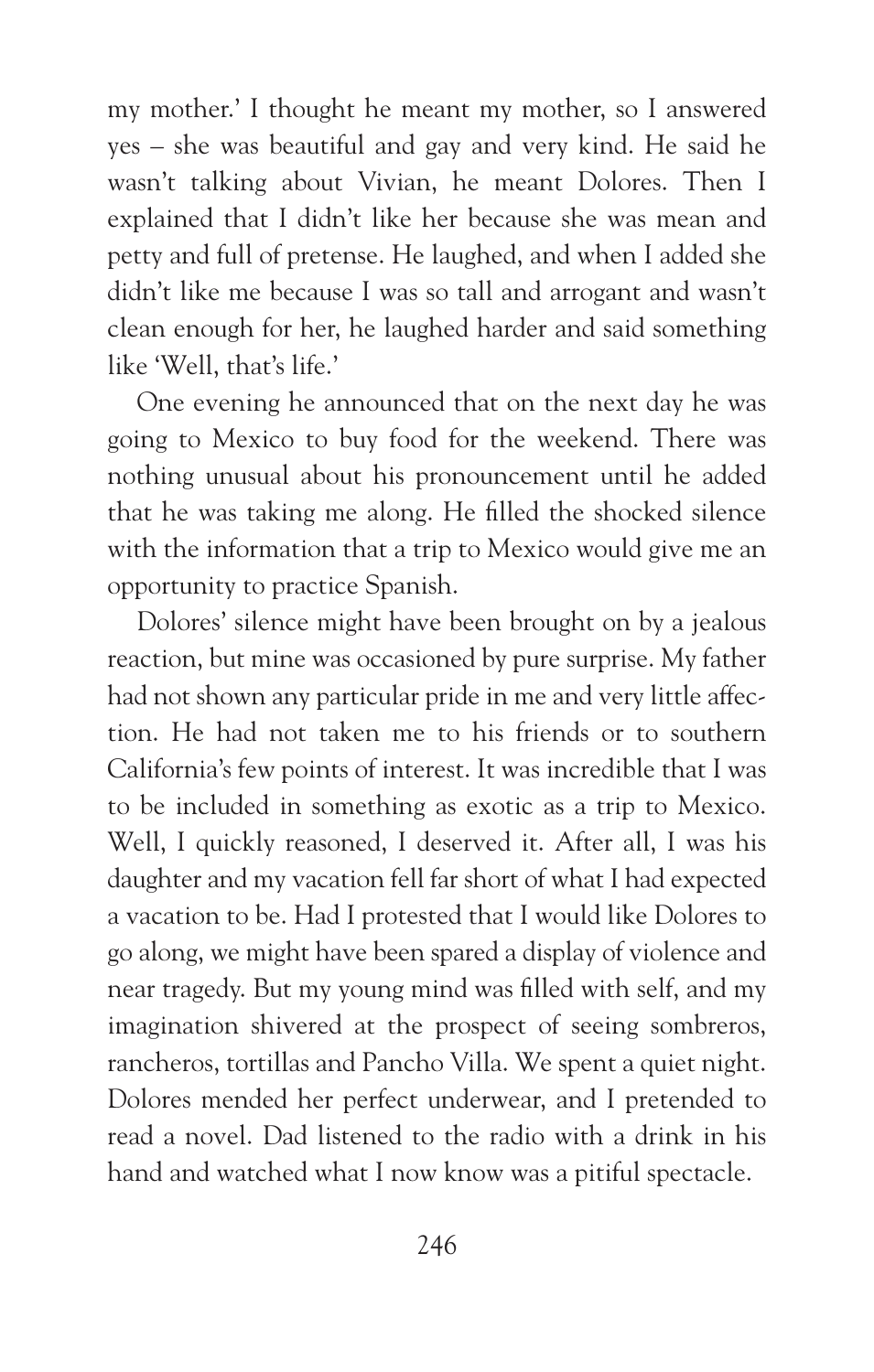In the morning, we set out on the foreign adventure. The dirt roads of Mexico fulfilled all my longing for the unusual. Only a few miles from California's slick highways and, to me, tall buildings, we were bumping along on gravel streets that could have competed in crudeness with the worst paths in Arkansas, and the landscape boasted adobe huts or cabins walled with corrugated metal. Dogs, lean and dirty, slunk around the houses, and children played innocently in the nude or near nude with discarded rubber tires. Half the population looked like Tyrone Power and Dolores Del Rio, and the other half like Akim Tamiroff and Katina Paxinou, maybe only fatter and older.

Dad gave no explanation as we drove through the border town and headed for the interior. Although surprised, I refused to indulge my curiosity by questioning him. After a few miles we were stopped by a uniformed guard. He and Dad exchanged familiar greetings and Dad got out of the car. He reached back into the pocket of the door and took a bottle of liquor into the guard's kiosk. They laughed and talked for over a half hour as I sat in the car and tried to translate the muffled sounds. Eventually they came out and walked to the car. Dad still had the bottle but it was only half full. He asked the guard if he would like to marry me. Their Spanish was choppier than my school version but I understood. My father added as an inducement the fact that I was only fifteen years old. At once the guard leaned into the car and caressed my cheek. I supposed that he thought before that I was not only ugly but old, too, and that now the knowledge that I was probably unused attracted him. He told Dad that he would marry me and we would have 'many babies.' My father found that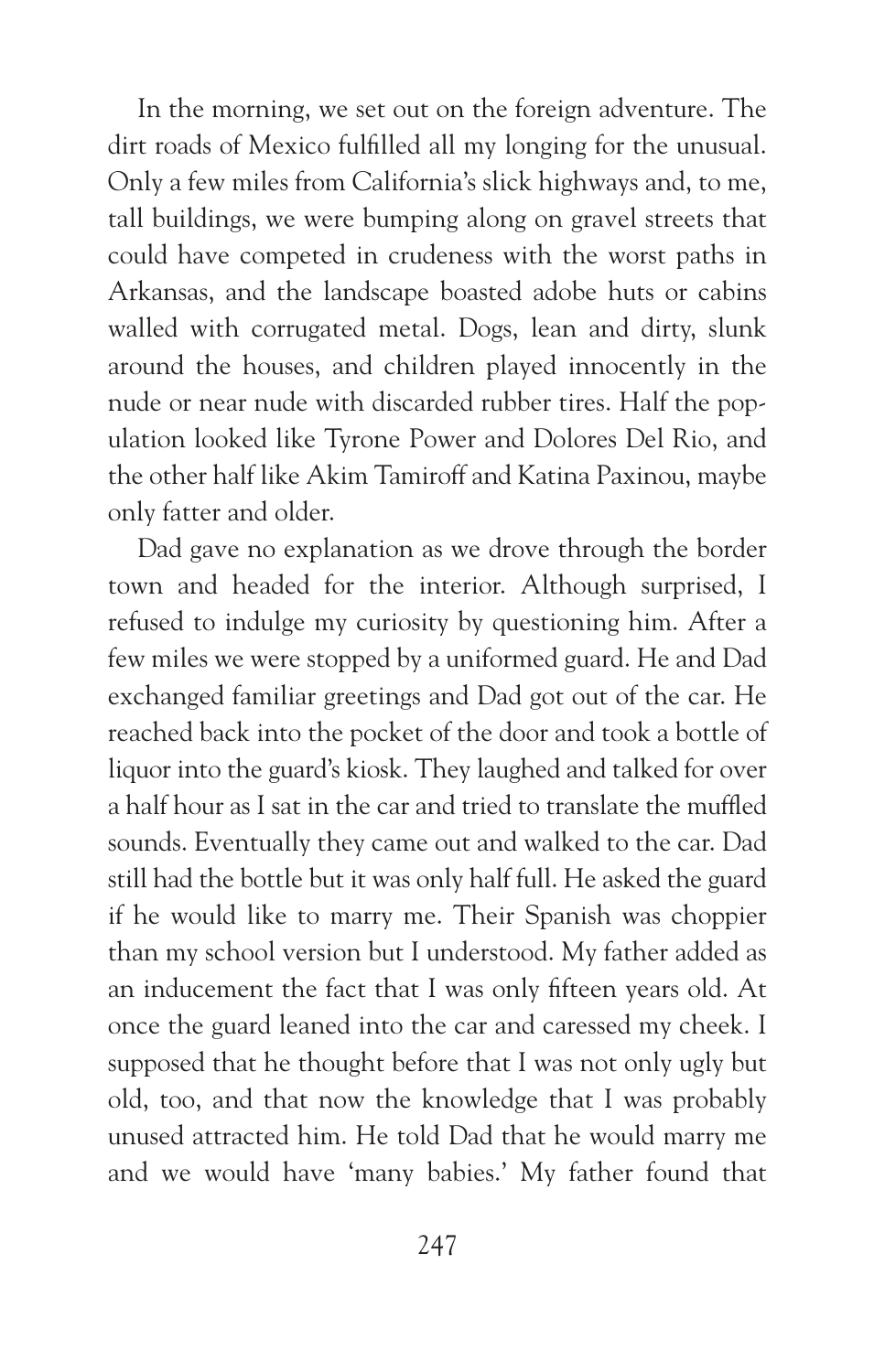promise the funniest thing he had heard since we left home. (He had laughed uproariously when Dolores didn't answer my goodbye and I explained as we drove away that she hadn't heard.) The guard was not discouraged by my attempts to get away from his probing hands and I would have squirmed to the driver's seat had not Dad opened the door and got in. After many *adiós*'s and *bonitas* and *espositas* Dad started the car, and we were on our grimy way again.

Signs informed me that we were headed for Ensenada. In those miles, along the twisted roads beside the steep mountain, I feared that I would never get back to America, civilization, English and wide streets again. He sipped from the bottle and sang snatches of Mexican songs as we climbed the tortuous mountain road. Our destination turned out not to be the town of Ensenada, after all, but about five miles out of the city limits. We pulled up in the dirt yard of a *cantina* where half-clothed children chased mean-looking chickens around and around. The noise of the car brought women to the door of the ramshackle building but didn't distract the single-minded activity of either the grubby kids or the scrawny fowls.

A woman's voice sang out, 'Baylee, Baylee.' And suddenly a claque of women crowded to the door and overflowed into the yard. Dad told me to get out of the car and we went to meet the women. He explained quickly that I was his daughter, which everyone thought to be uncontrollably funny. We were herded into a long room with a bar at one end. Tables sat lopsidedly on a loose-plank floor. The ceiling caught and held my attention. Paper streamers in every possible color waved in the near-still air, and as I watched a few fell to the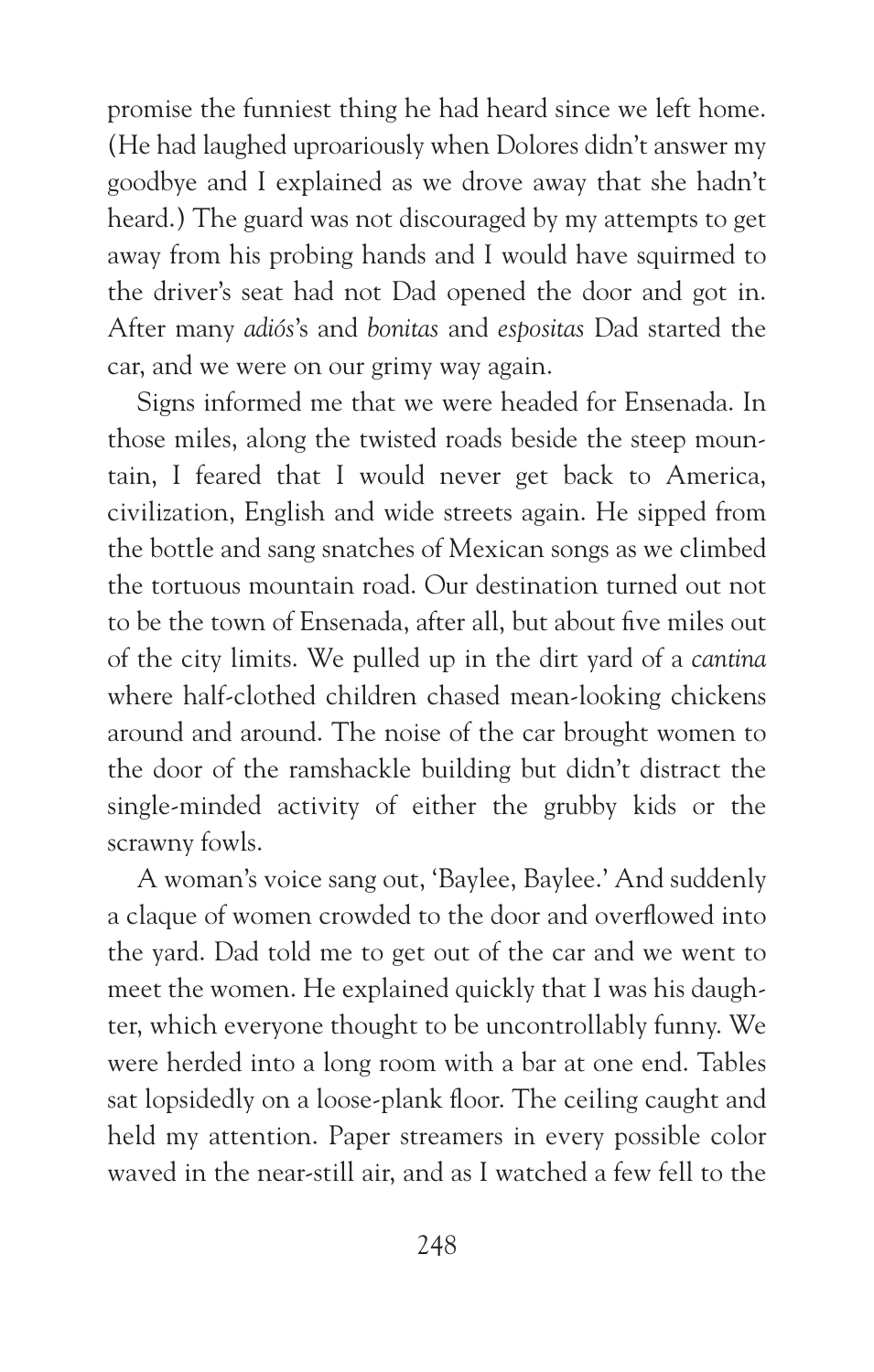floor. No one seemed to notice, or if they did, it was obviously unimportant that their sky was falling in. There were a few men on stools at the bar, and they greeted my father with the ease of familiarity. I was taken around and each person was told my name and age. The formal high school *'Cómo está usted?'* was received as the most charming utterance possible. People clapped me on the back, shook Dad's hand and spoke a rat-a-tat Spanish that I was unable to follow. Baylee was the hero of the hour, and as he warmed under the uninhibited show of affection I saw a new side of the man. His quizzical smile disappeared and he stopped his affected way of talking (it would have been difficult to wedge *er*s into that rapid Spanish).

It seemed hard to believe that he was a lonely person, searching relentlessly in bottles, under women's skirts, in church work and lofty job titles for his 'personal niche,' lost before birth and unrecovered since. It was obvious to me then that he had never belonged in Stamps, and less to the slowmoving, slow-thinking Johnson family. How maddening it was to have been born in a cotton field with aspirations of grandeur.

In the Mexican bar, Dad had an air of relaxation which I had never seen visit him before. There was no need to pretend in front of those Mexican peasants. As he was, just being himself, he was sufficiently impressive to them. He was an American. He was Black. He spoke Spanish fluently. He had money and he could drink tequila with the best of them. The women liked him too. He was tall and handsome and generous.

It was a fiesta party. Someone put money in the jukebox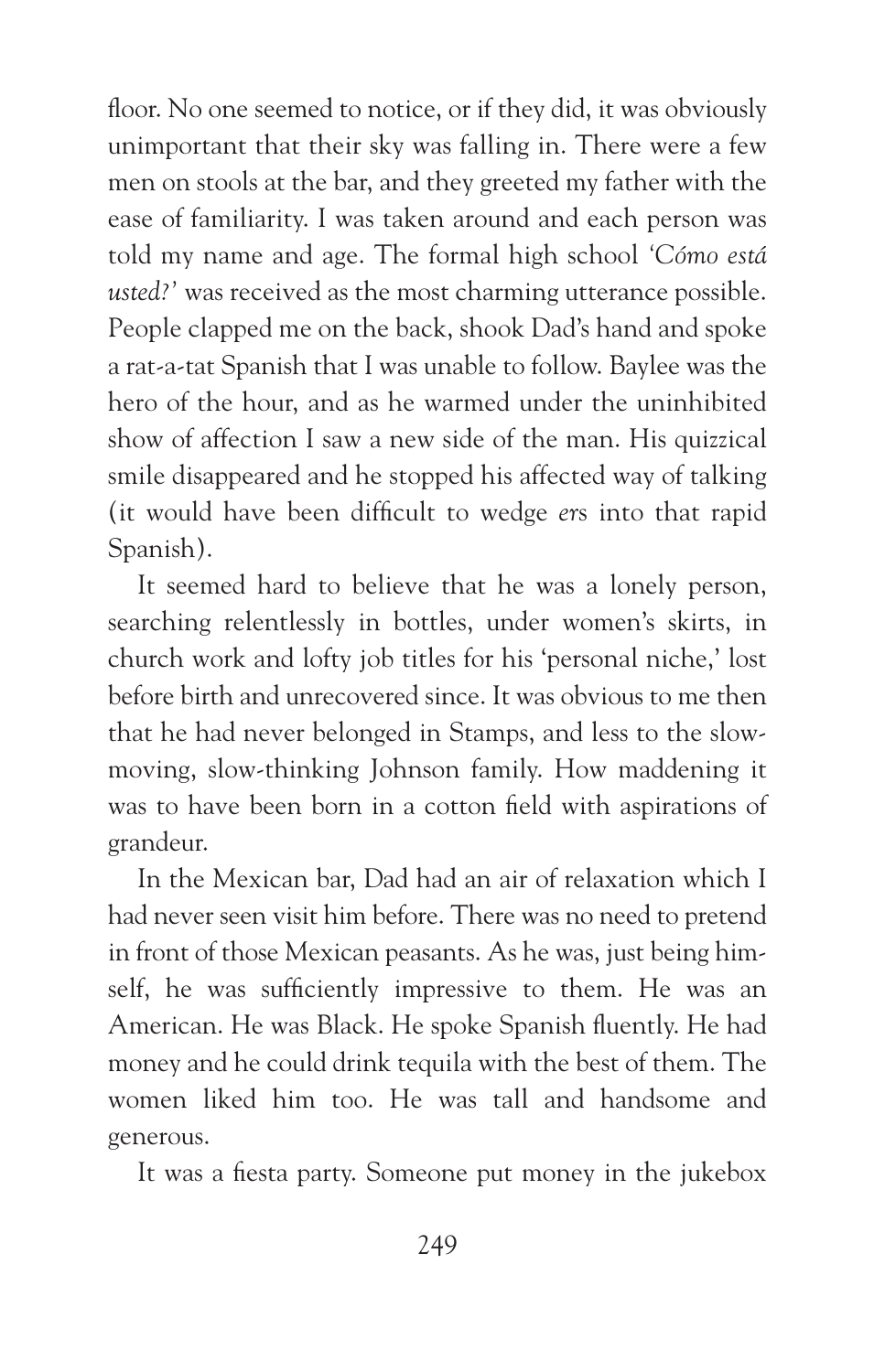and drinks were served to all the customers. I was given a warm Coca-Cola. The music poured out of the record machine as high-tenored voices wavered and held, wavered and held for the passionate rancheros. Men danced, at first alone, then with each other and occasionally a woman would join the foot-stomping rites. I was asked to dance. I hesitated because I wasn't sure I'd be able to follow the steps, but Dad nodded and encouraged me to try. I had been enjoying myself for at least an hour before I realized it. One young man had taught me how to put a sticker on the ceiling. First, all the sugar must be chewed out of Mexican gum, then the bartender gives a few slips of paper to the aspirant, who writes either a proverb or a sentimental remark on the strip. He takes the soft gum from his mouth and sticks it to the end of the streamer. Choosing a less densely covered area of the ceiling he aims at the spot, and as he throws he lets out a bloodcurdling scream which would not be out of place in a bronco-busting rodeo. After a few squeaky misses, I overcame my reserve and tore my tonsils loose with a yell that would have been worthy of Zapata. I was happy, Dad was proud and my new friends were gracious. A woman brought *chicharrones* (in the South they're called cracklings) in a greasy newspaper. I ate the fried pig skins, danced, screamed and drank the extra-sweet and sticky Coca-Cola with the nearest approach to abandonment I had ever experienced. As new revelers joined the celebration I was introduced as *la niña de Baylee*, and as quickly accepted. The afternoon sun failed in its attempt to light the room through the single window, and the press of bodies and scents and sounds melted to give us an aromatic and artificial twilight. I realized that I hadn't seen my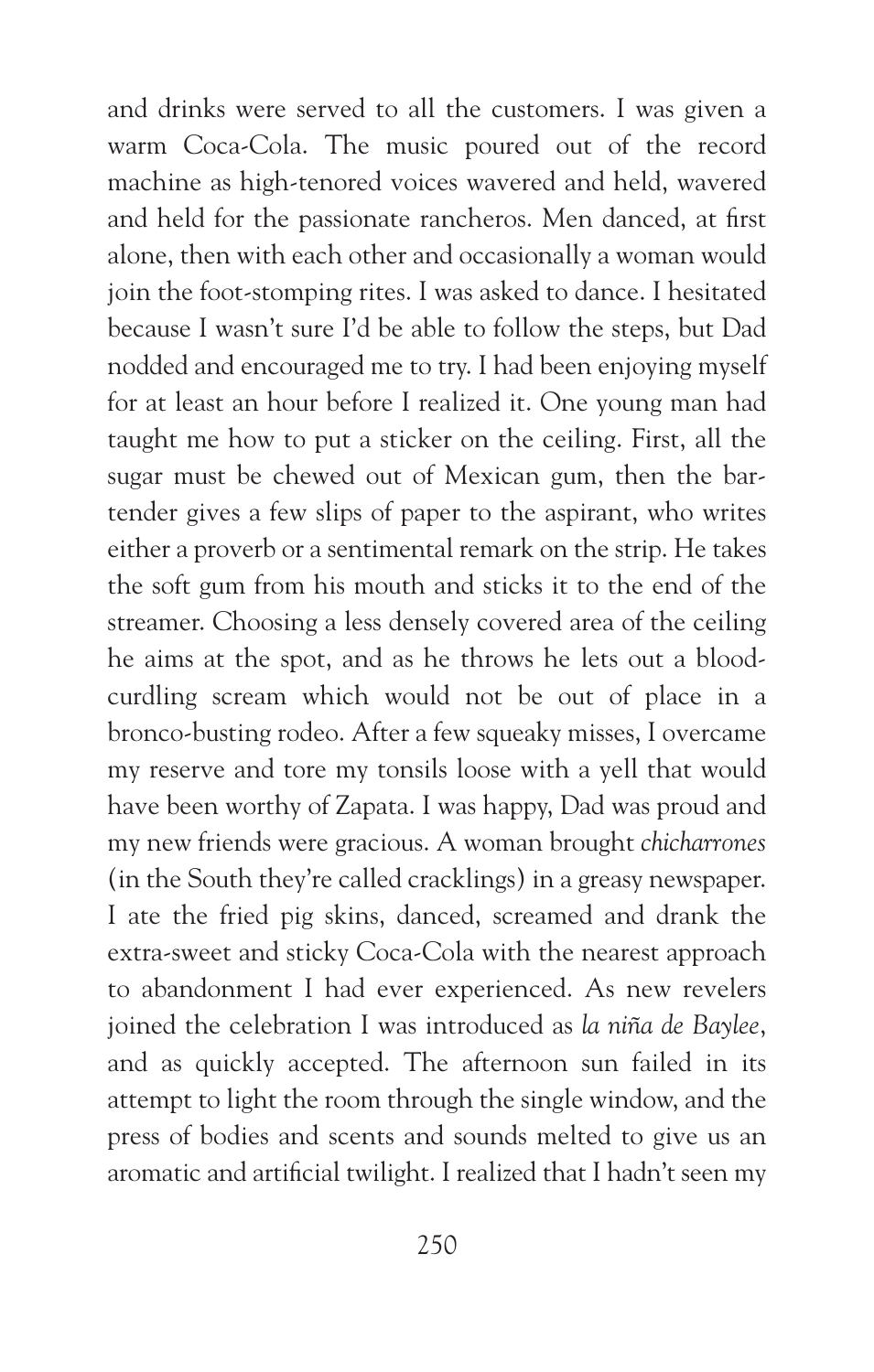father for some time. *'Dónde está mi padre?'* I asked my dancing partner. My formal Spanish must have sounded as pretentious to the ears of the *paisano* as 'Whither goeth my sire?' would have sounded to a semi-literate Ozark mountaineer. In any case it brought on a howl of laughter, a bear-crushing embrace and no answer. When the dance was finished, I made my way through the squeeze of the people as unobtrusively as possible. A fog of panic nearly suffocated me. He wasn't in the room. Had he made an arrangement with the guard back at the pass? I would not put it beyond him. My drink had been spiked. The certainty made my knees weak, and dancing couples blurred before my eyes. Dad was gone. He was probably halfway back home with the money from my sale in his pocket. I had to get to the door, which seemed miles and mountains away. People stopped me with *'Dónde vas?'* My response was something as stiff and double meaning as *'Yo voy por ventilarme,'* or 'I am going to air out.' No wonder I was a big hit.

Seen through the open door Dad's Hudson sat in lonely splendor. He hadn't left me, after all. That meant, of course, that I hadn't been drugged. I immediately felt better. No one followed me into the yard where the late afternoon sun had tenderized the midday harshness. I decided to sit in his car and wait for him since he couldn't have gone far. I knew he was with a woman, and the more I thought about it, it was easy to figure which one of the gay señoritas he had taken away. There had been a small neat woman with very red lips who clung to him avidly when we first arrived. I hadn't thought of it at the time but had simply recorded her pleasure. In the car, in reflection, I played the scene back. She had been the first to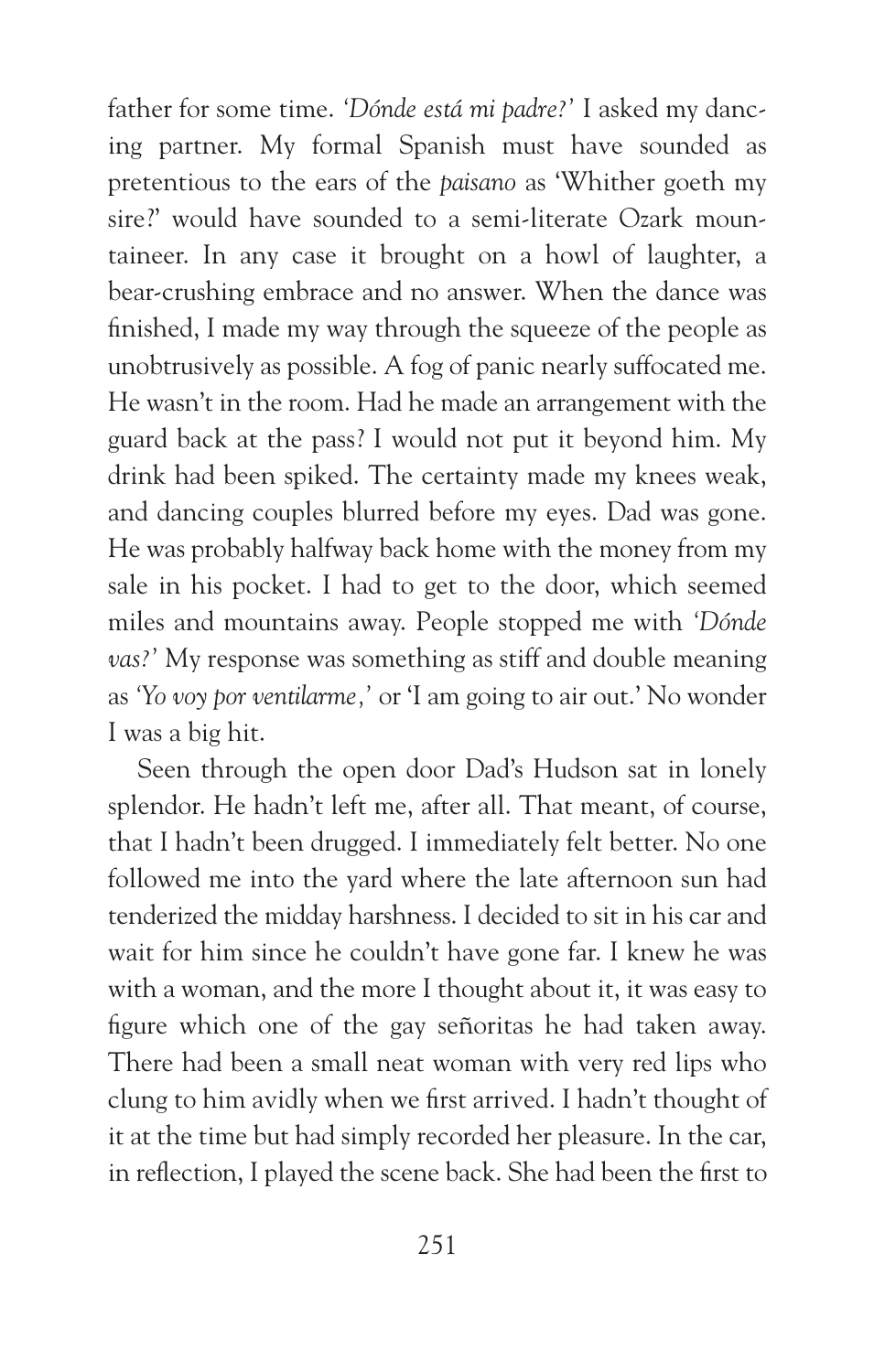rush to him, and that was when he quickly said 'This is my daughter' and 'She speaks Spanish.' If Dolores knew, she would crawl up in her blanket of affectations and die circumspectly. The thought of her mortification kept me company for a long time, but the sounds of music and laughter and Cisco Kid screams broke into my pleasant revengeful reveries. It was, after all, getting dark and Dad must have been beyond my reach in one of the little cabins out back. An awkward fear crept up slowly as I contemplated sitting in the car all night alone. It was a fear distantly related to the earlier panic. Terror did not engulf me wholly, but crawled along my mind like a tedious paralysis. I could roll up the windows and lock the door. I could lie down on the floor of the car and make myself small and invisible. Impossible! I tried to staunch the flood of fear. Why was I afraid of the Mexicans? After all, they had been kind to me and surely my father wouldn't allow his daughter to be ill treated. Wouldn't he? Would he? How could he leave me in that raunchy bar and go off with his woman? Did he care what happened to me? Not a damn, I decided, and opened the flood gates for hysteria. Once the tears began, there was no stopping them. I was to die, after all, in a Mexican dirt yard. The special person that I was, the intelligent mind that God and I had created together, was to depart this life without recognition or contribution. How pitiless were the Fates and how helpless was this poor Black girl.

I made out his shadow in the near gloom and was about to jump out and run to him when I noticed that he was being propelled by the small woman I had seen earlier and a man. He wobbled and lurched but they held him up firmly and guided his staggering toward the door of the *cantina.* Once he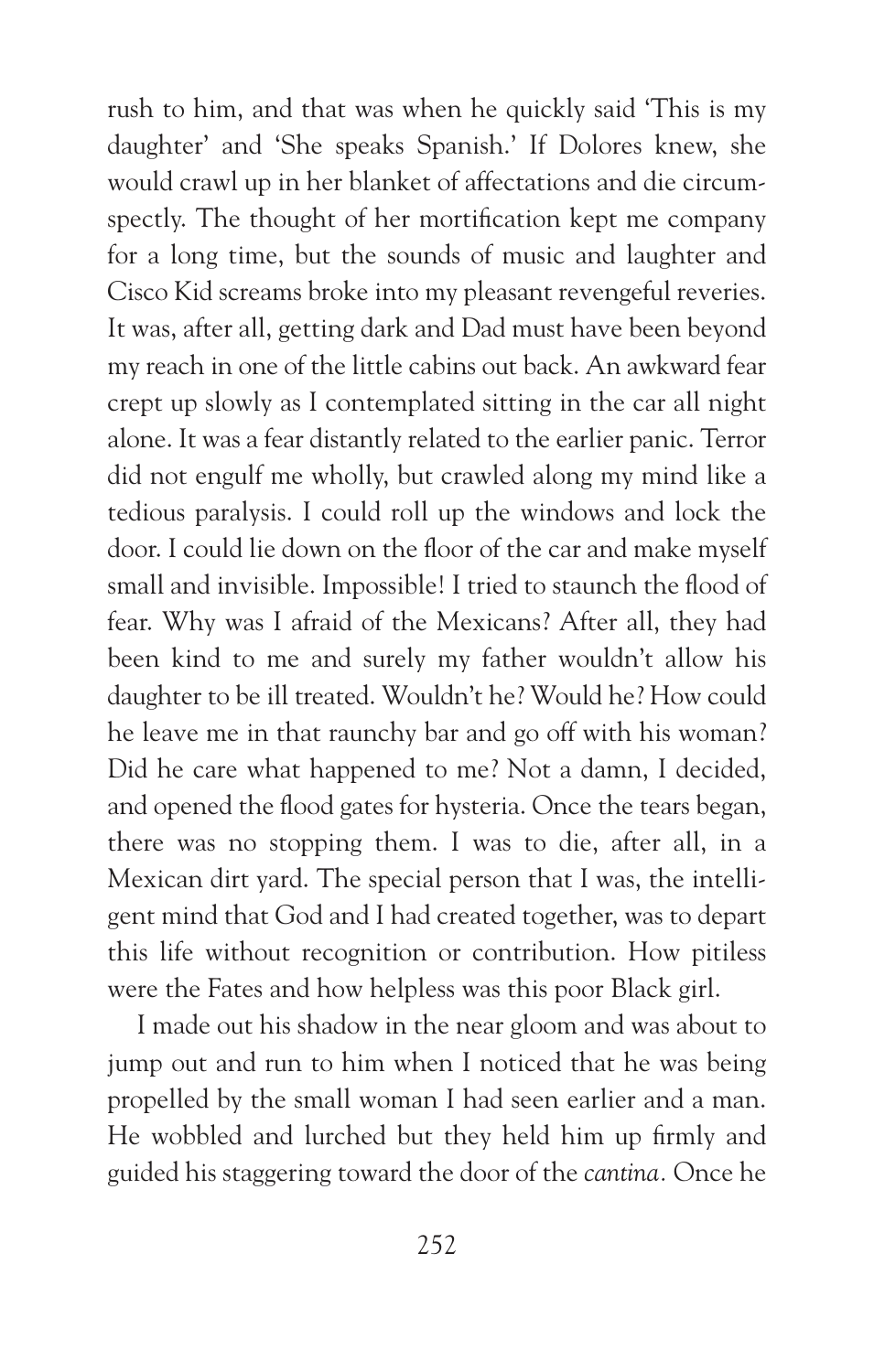got inside we might never leave. I got out of the car and went to them. I asked Dad if he wouldn't like to get into the car and rest a little. He focused enough to recognize me and answered that that was exactly what he wanted; he was a little tired and he'd like to rest before we set out for his place. He told his friends his wishes in Spanish and they steered him to the car. When I opened the front door he said No, he'd lie down on the back seat for a little while. We got him into the car and tried to arrange his long legs comfortably. He began snoring even as we tugged at him. It sounded like the beginning of a deep and long sleep, and a warning that, after all, we were to spend the night in the car, in Mexico.

I thought fast as the couple laughed and jabbered at me in incomprehensible Spanish. I had never driven a car before, but I had watched carefully and my mother was declared to be the best driver in San Francisco. *She* declared it, at least. I was superbly intelligent and had good physical coordination. Of course I could drive. Idiots and lunatics drove cars, why not the brilliant Marguerite Johnson? I asked the Mexican man to turn the car around, again in my exquisite high school Spanish, and it took about fifteen minutes to make myself understood. The man must have asked me if I could drive, but I didn't know the Spanish for the verb 'to drive,' so I kept repeating *'Sí, sí '* and *'Gracias'* until he got in and headed the car toward the highway. He showed his understanding of the situation by his next action. He left the motor running. I put my foot on the accelerator and clutch, jiggled the gearshift and raised both feet. With an ominous roar we leaped out of the yard.

As we shook onto the shelf of the road the car nearly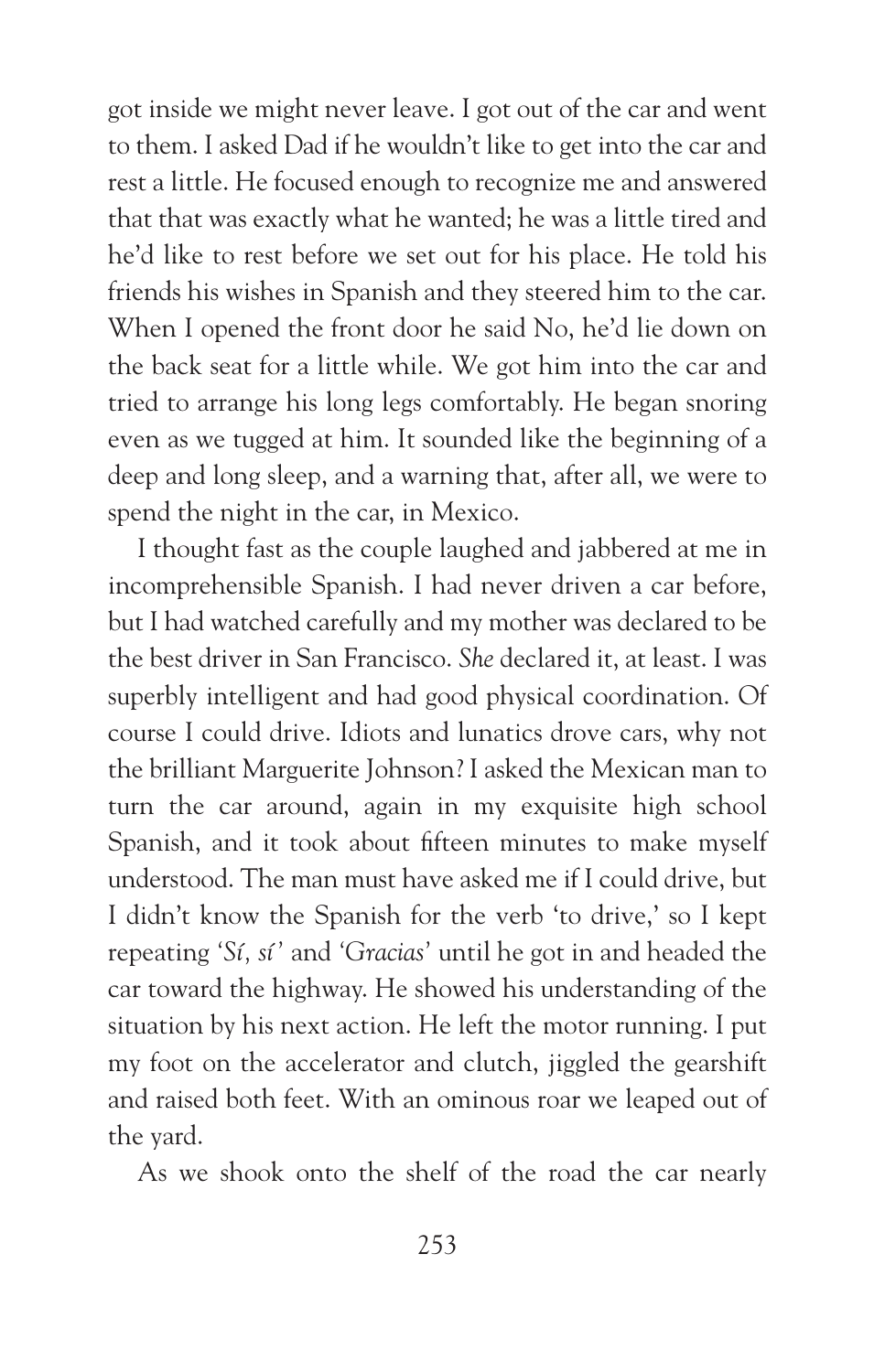stalled and I stamped both feet again on the pedal and clutch. We made no progress and an awful amount of noise, but the motor didn't stop. I understood then that in order to go forward I would have to lift my feet off the pedals, and if I did so abruptly the car would shake like a person with St. Vitus Dance. With that complete understanding of the principle of motor locomotion, I drove down the mountainside toward Calexico, some fifty miles away. It is hard to understand why my vivid imagination and tendency toward scariness didn't provide me with gory scenes of bloody crashes on a *risco de Mexico.* I can only think that my every sense was concentrated on steering the bucking car.

When it became totally dark, I fumbled over knobs, twisting and pulling until I succeeded in finding the lights. The car slowed down as I centered on that search, and I forgot to step on the pedals, and the motor gurgled, the car pitched and the engine stopped. A bumbling sound from the back told me that Dad had fallen off the seat (I had been expecting this to happen for miles). I pulled the hand brake and carefully considered my next move. It was useless to think of asking Dad. The fall on the floor had failed to stir him, and I would be unable to do so. No car was likely to pass us – I hadn't seen any motor vehicles since we passed the guard's house early in the day. We were headed downhill, so I reasoned that with any luck we might coast right up to Calexico – or at least to the guard. I waited until I formulated an approach to him before releasing the brake. I would stop the car when we reached the kiosk and put on my siddity air. I would speak to him like the peasant he was. I would order him to start the car and then tip him a quarter or even a dollar from Dad's pocket before driving on.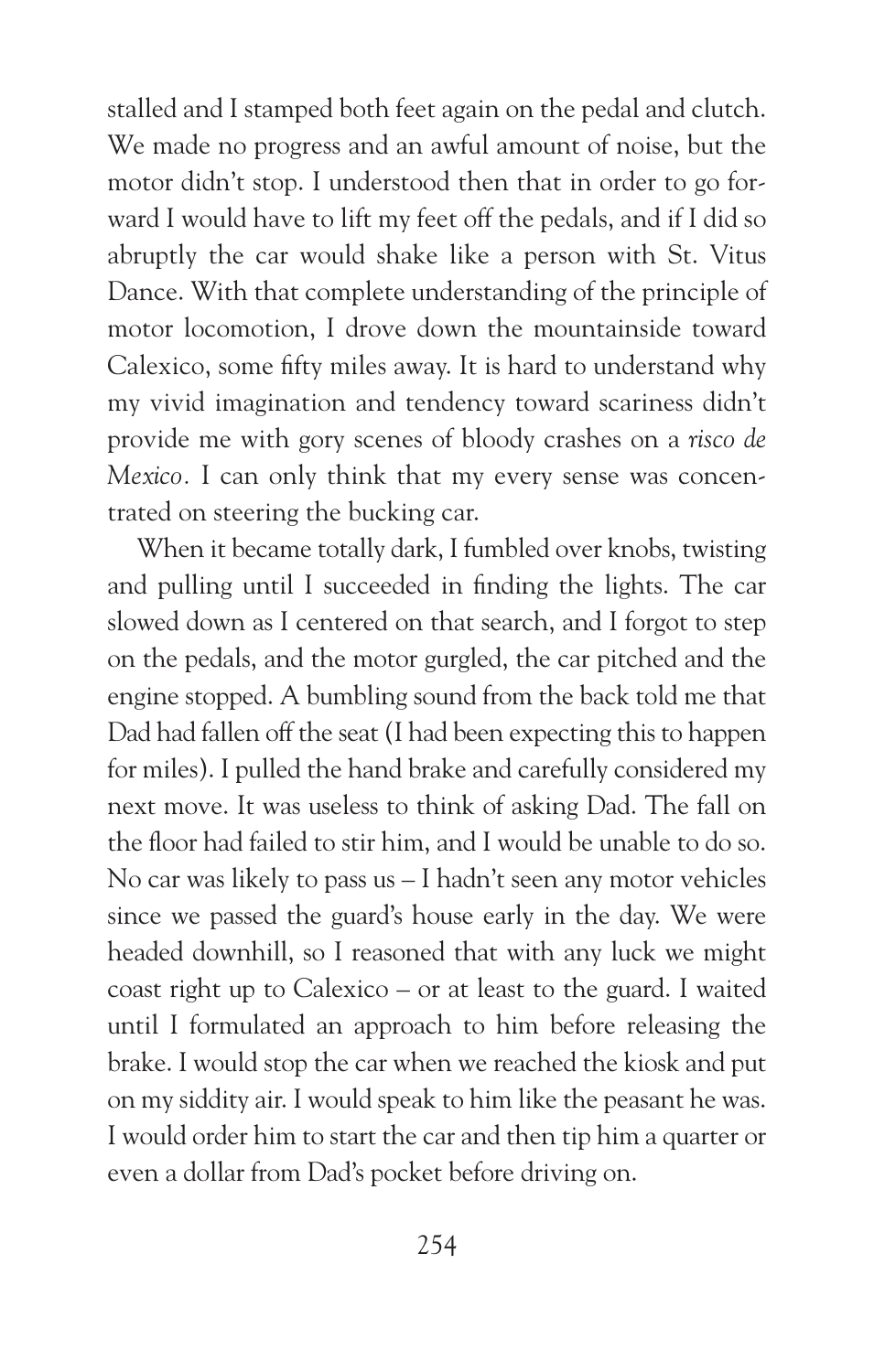With my plans solidly made, I released the brake and we began coasting down the slope. I also pumped the clutch and the accelerator, hoping that the action would speed our descent, and wonder of wonders the motor started again. The Hudson went crazy on the hill. It was rebelling and would have leaped over the side of the mountain, to all our destruction, in its attempt to unseat me had I relaxed control for a single second. The challenge was exhilarating. It was me, Marguerite, against the elemental opposition. As I twisted the steering wheel and forced the accelerator to the floor I was controlling Mexico, and might and aloneness and inexperienced youth and Bailey Johnson, Sr., and death and insecurity, and even gravity.

After what seemed like one thousand and one nights of challenge the mountain began to level off and we started passing scattered lights on either side of the road. No matter what happened after that I had won. The car began to slow down as if it had been tamed and was going to give up without grace. I pumped even harder and we finally reached the guard's box. I pulled on the hand brake and came to a stop. There would be no need for me to speak to the guard since the motor was running, but I had to wait until he looked into the car and gave me the signal to continue. He was busy talking to people in a car facing the mountain I had just conquered. The light from his hut showed him bent from the waist with his upper torso completely swallowed by the mouth of the open window. I held the car in instant readiness for the next lap of our journey. When the guard unfolded himself and stood erect I was able to see he was not the same man of the morning's embarrassment. I was understandably taken aback at the discovery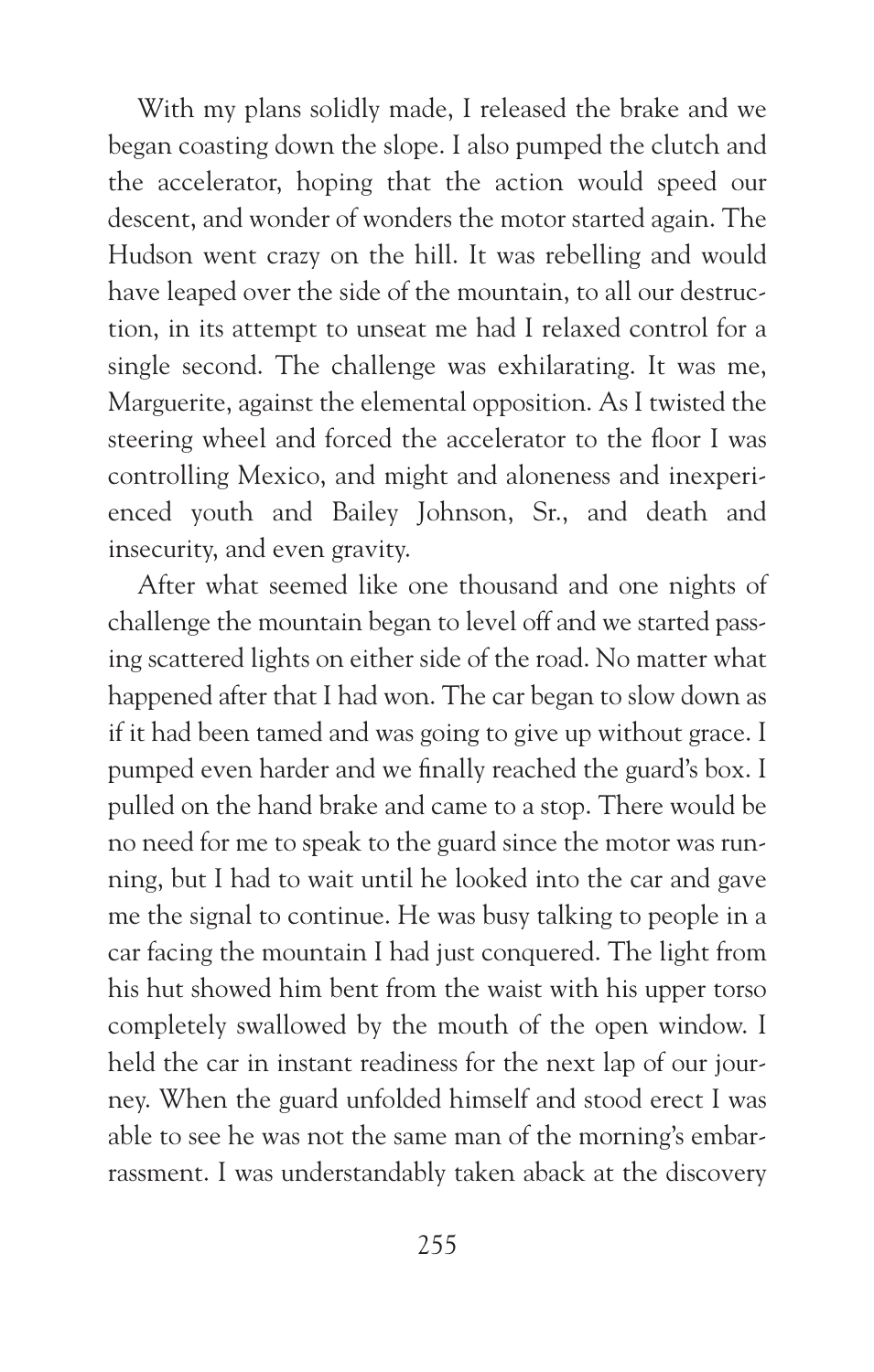and when he saluted sharply and barked *'Pasa'* I released the brake, put both feet down and lifted them a bit too sharply. The car outran my intention. It leaped not only forward but left as well, and with a few angry spurts propelled itself onto the side of the car just pulling off. The crash of scraping metal was followed immediately by a volley of Spanish hurled at me from all directions. Again, strangely enough, fear was absent from my sensations. I wondered in this order: was I hurt, was anyone else hurt, would I go to jail, what were the Mexicans saying, and finally, had Dad awakened? I was able to answer the first and last concern promptly. Buoyed by the adrenalin that had flooded my brain as we careened down the mountainside, I had never felt better, and my father's snores cut through the cacophony of protestations outside my window. I got out of the car, intending to ask for the *policías,* but the guard beat me to the punch. He said a few words, which were strung together like beads, but one of them was *policías.* As the people in the other car fumbled out, I tried to recover my control and said loudly and too graciously, *'Gracias, señor.'* The family, some eight or more people of every age and size, walked around me, talking heatedly and sizing me up as if I might have been a statue in a city park and they were a flock of pigeons. One said *'Joven,'* meaning I was young. I tried to see which one was so intelligent. I would direct my conversation to him or her, but they shifted positions so quickly it was impossible to make the person out. Then another suggested *'Borracha.'* Well, certainly, I must have smelled like a tequila farm, since Dad had been breathing out the liquor in noisy respirations and I had kept the windows closed against the cold night air. It wasn't likely that I would explain that to these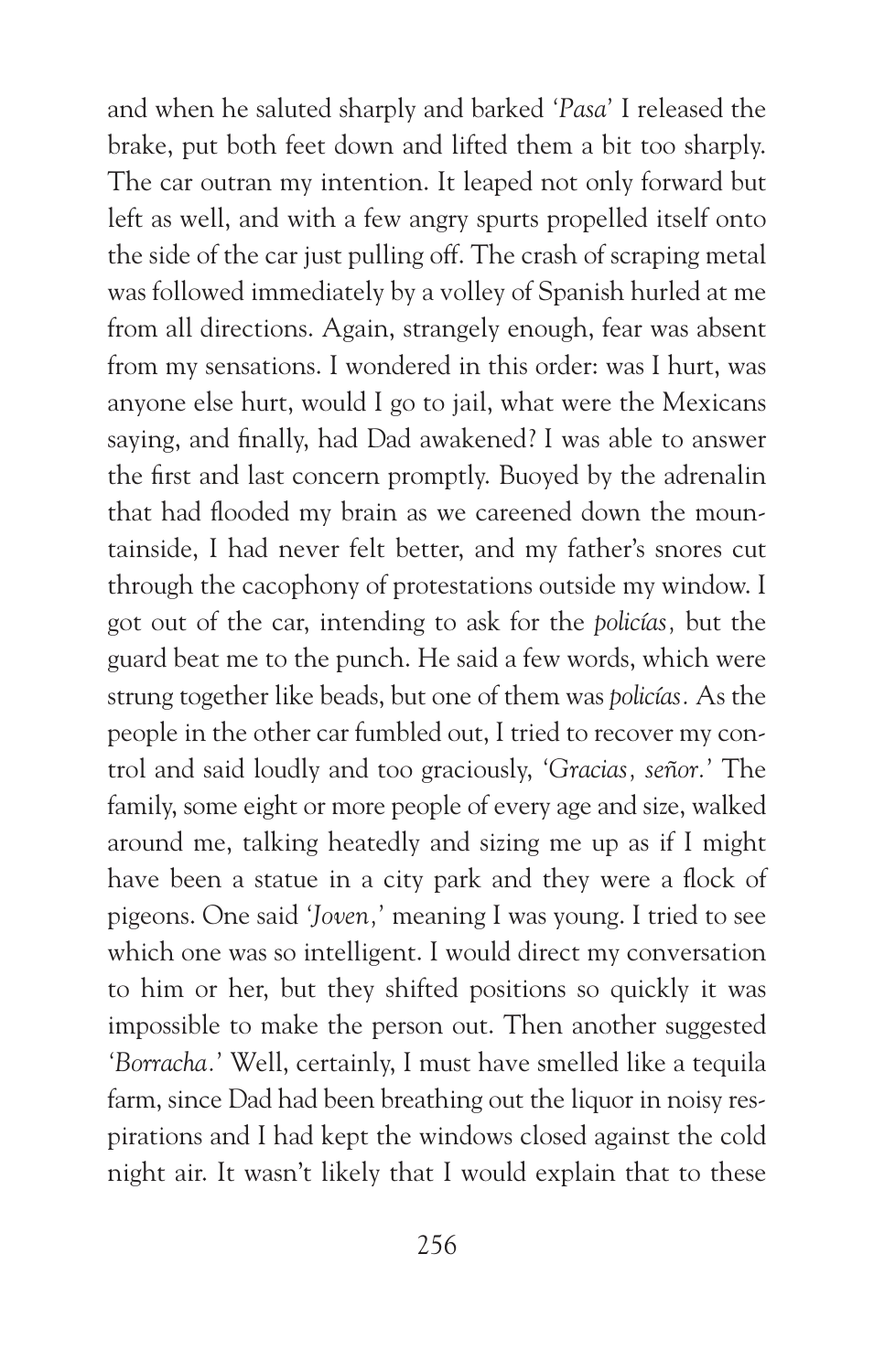strangers even if I could. Which I couldn't. Someone got the idea to look into the car, and a scream brought us all up short. People – they seemed to be in the hundreds – crowded to the windows and more screams erupted. I thought for a minute that something awful might have happened. Maybe at the time of the crash . . . I, too, pushed to the window to see, but then I remembered the rhythmic snores, and coolly walked away. The guard must have thought he had a major crime on his hands. He made moves and sounds like 'Watch her' or 'Don't let her out of your sight.' The family came back, this time not as close but more menacing, and when I was able to sort out one coherent question, *'Quién es?'* I answered dryly and with all the detachment I could summon, *'Mi padre.'* Being a people of close family ties and weekly fiestas they suddenly understood the situation. I was a poor little girl thing who was caring for my drunken father, who had stayed too long at the fair. *Pobrecita.*

The guard, the father and one or two small children began the herculean job of waking Dad. I watched coolly as the remaining people paraded, making figure eights around me and their badly bruised automobile. The two men shook and tugged and pulled while the children jumped up and down on my father's chest. I credit the children's action for the success of the effort. Bailey Johnson, Sr., woke up in Spanish. *'Qué tiene? Qué pasa? Qué quiere?'* Anyone else would have asked, 'Where am I?' Obviously, this was a common Mexican experience. When I saw he was fairly lucid I went to the car, calmly pushed the people away, and said from the haughty level of one who has successfully brought to heel a marauding car and negotiated a sneaky mountain, 'Dad, there's been an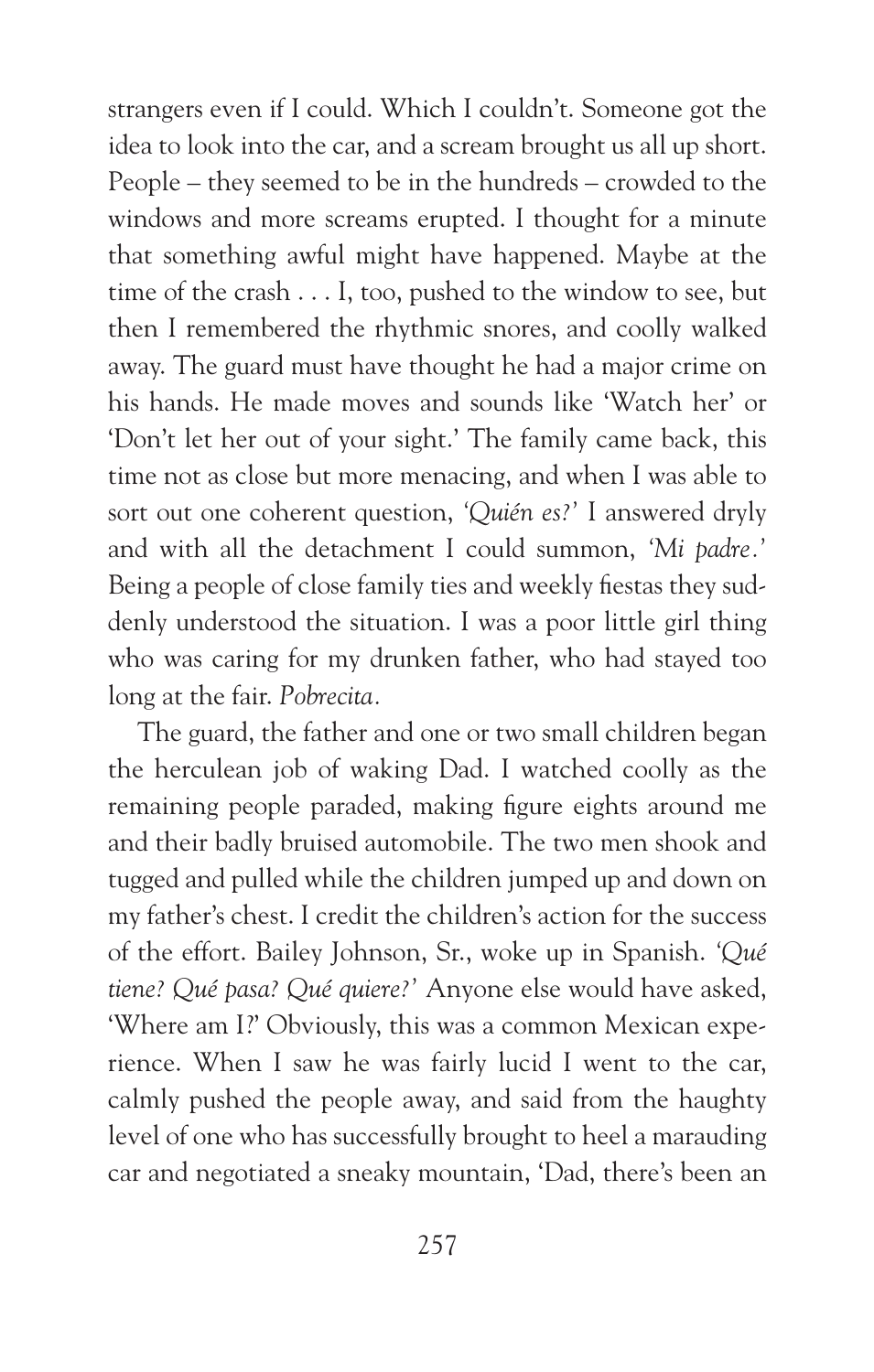accident.' He recognized me by degrees and became my pre-Mexican-fiesta father.

'An accident, huh? Er, who was at fault? You, Marguerite? Errer was it you?'

It would have been futile to tell him of my mastering his car and driving it nearly fifty miles. I didn't expect or even need, now, his approbation.

'Yes, Dad, I ran into a car.'

He still hadn't sat up completely, so he couldn't know where we were. But from the floor where he rested, as if that was the logical place to be, he said, 'In the glove compartment. The insurance papers. Get them and er give them to the police, and then come back.'

The guard stuck his head in the other door before I could form a scathing but polite response. He asked Dad to get out of the car. Never at a loss, my father reached in the glove compartment, and took out the folded papers and the half bottle of liquor he had left there earlier. He gave the guard one of his pinch-backed laughs, and descended, by joints, from the car. Once on the ground he towered over the angry people. He took a quick reading of his location and the situation, and then put his arm around the other driver's shoulder. He kindly, not in the least condescendingly, bent to speak to the guard, and the three men walked into the hut. Within easy minutes, laughter burst from the shack and the crisis was over, but so was the enjoyment.

Dad shook hands with all the men, patted the children and smiled winsomely at the women. Then, and without looking at the damaged cars, he eased himself behind the steering wheel. He called me to get in, and as if he had not been helplessly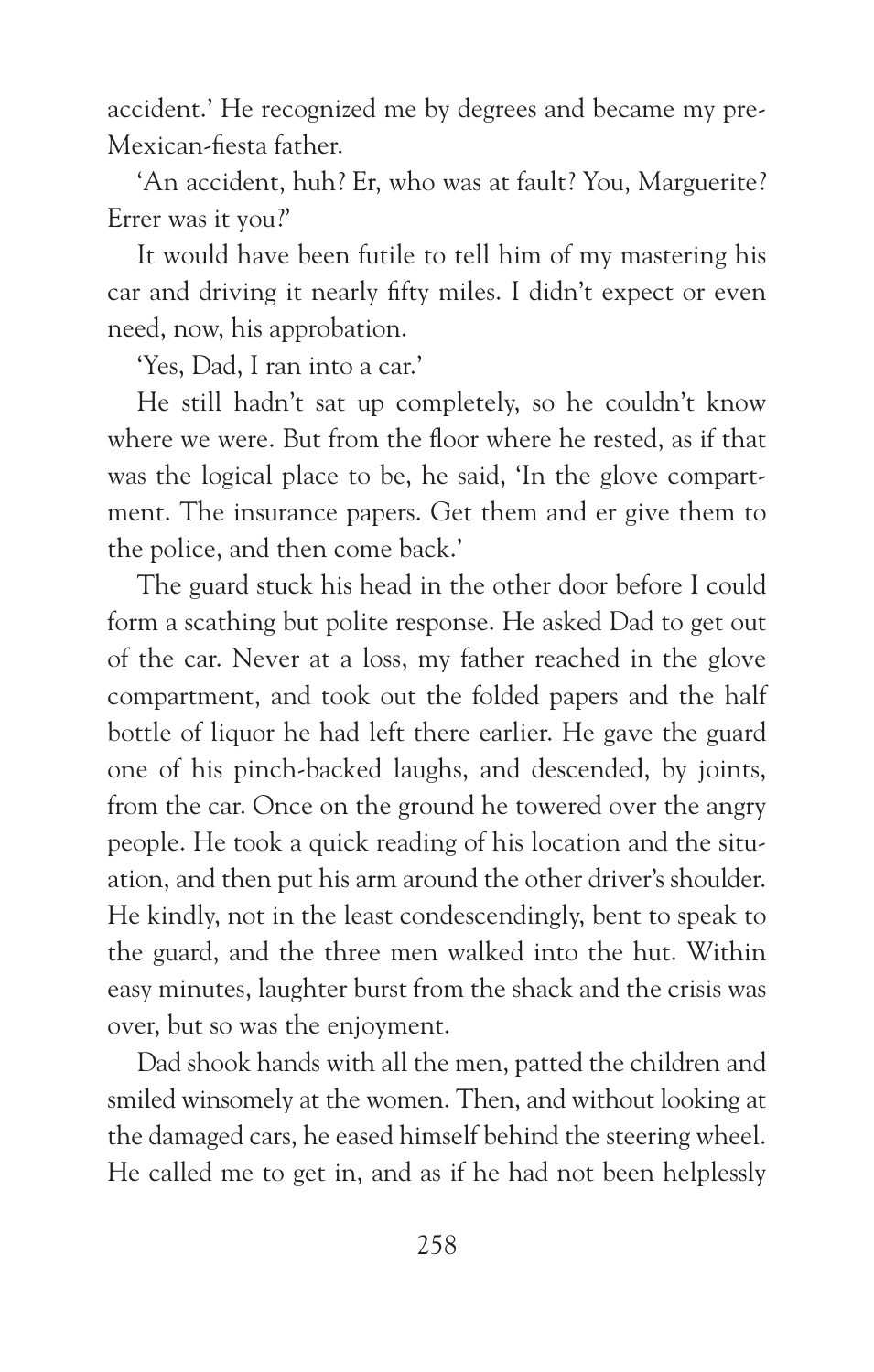drunk a half hour earlier, he drove unerringly toward home. He said he didn't know I could drive, and how did I like his car? I was angry that he had recovered so quickly and felt let down that he didn't appreciate the greatness of my achievement. So I answered yes to both the statement and the question. Before we reached the border he rolled down the window, and the fresh air, which was welcome, was uncomfortably cold. He told me to get his jacket from the back seat and put it on. We drove into the city in a cold and private silence.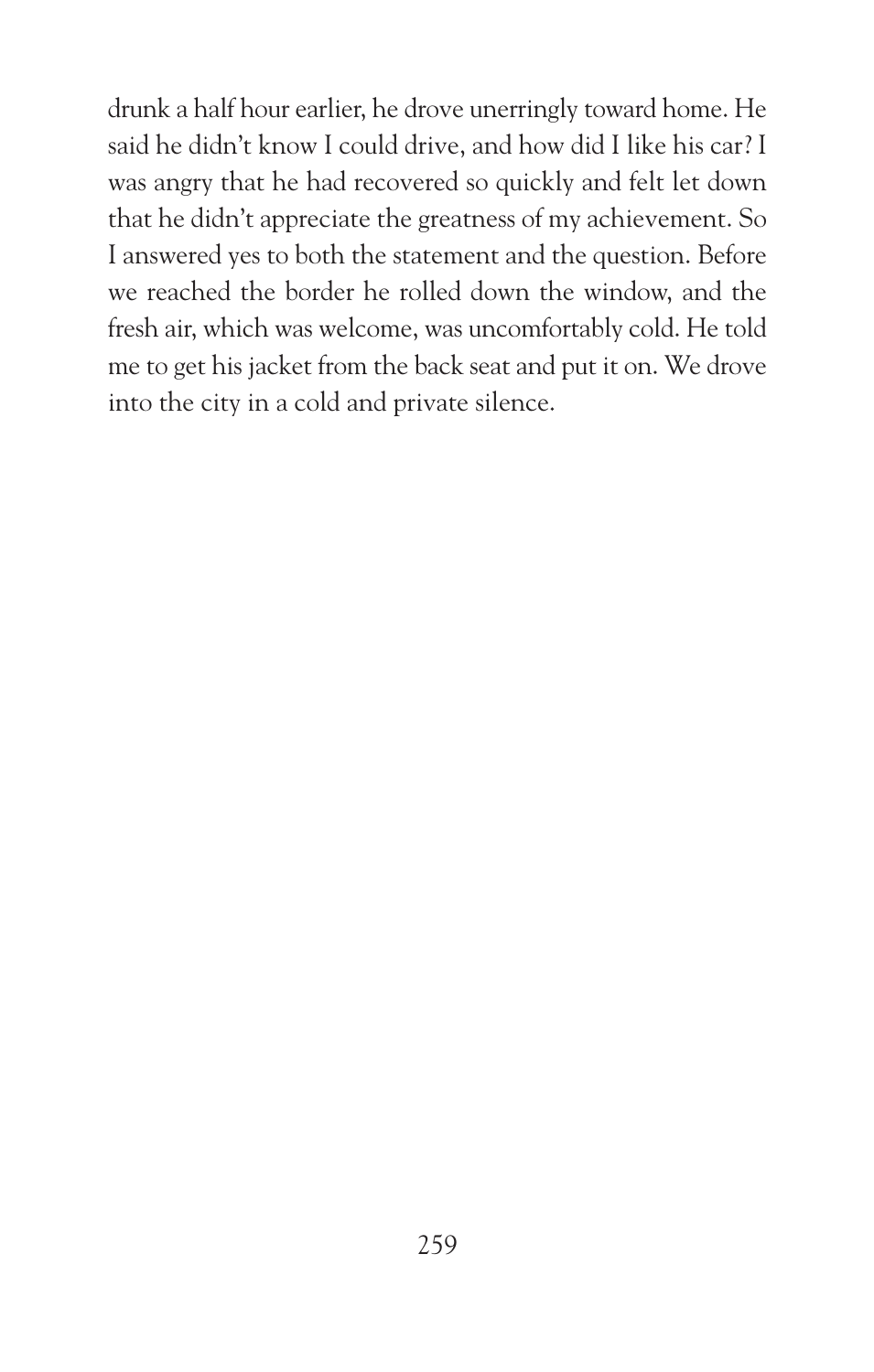31

Dolores was sitting, it seemed, in the same place as the night before. Her pose was so similar it was hard to believe she had gone to sleep, eaten breakfast or even patted her firm hairdo. Dad said sportily, 'Hello, kid,' and walked toward the bathroom. I greeted her: 'Hello, Dolores' (we had long dropped the pretense of familial relationship). She responded, briefly but politely, and threaded her attention through the eye of her needle. She was now prudently making cute kitchen curtains, which would soon starchily oppose the wind. Having nothing more to say, I went to my room. Within minutes an argument ensued in the living area that was as audible to me as if the separating walls were muslin sheets.

'Bailey, you've let your children come between us.'

'Kid, you're too sensitive. The children, er, my children, can't come between us, unless you let them.'

'How can I stop it?' – she was crying – 'They're doing it.' Then she said, 'You gave your daughter your jacket.'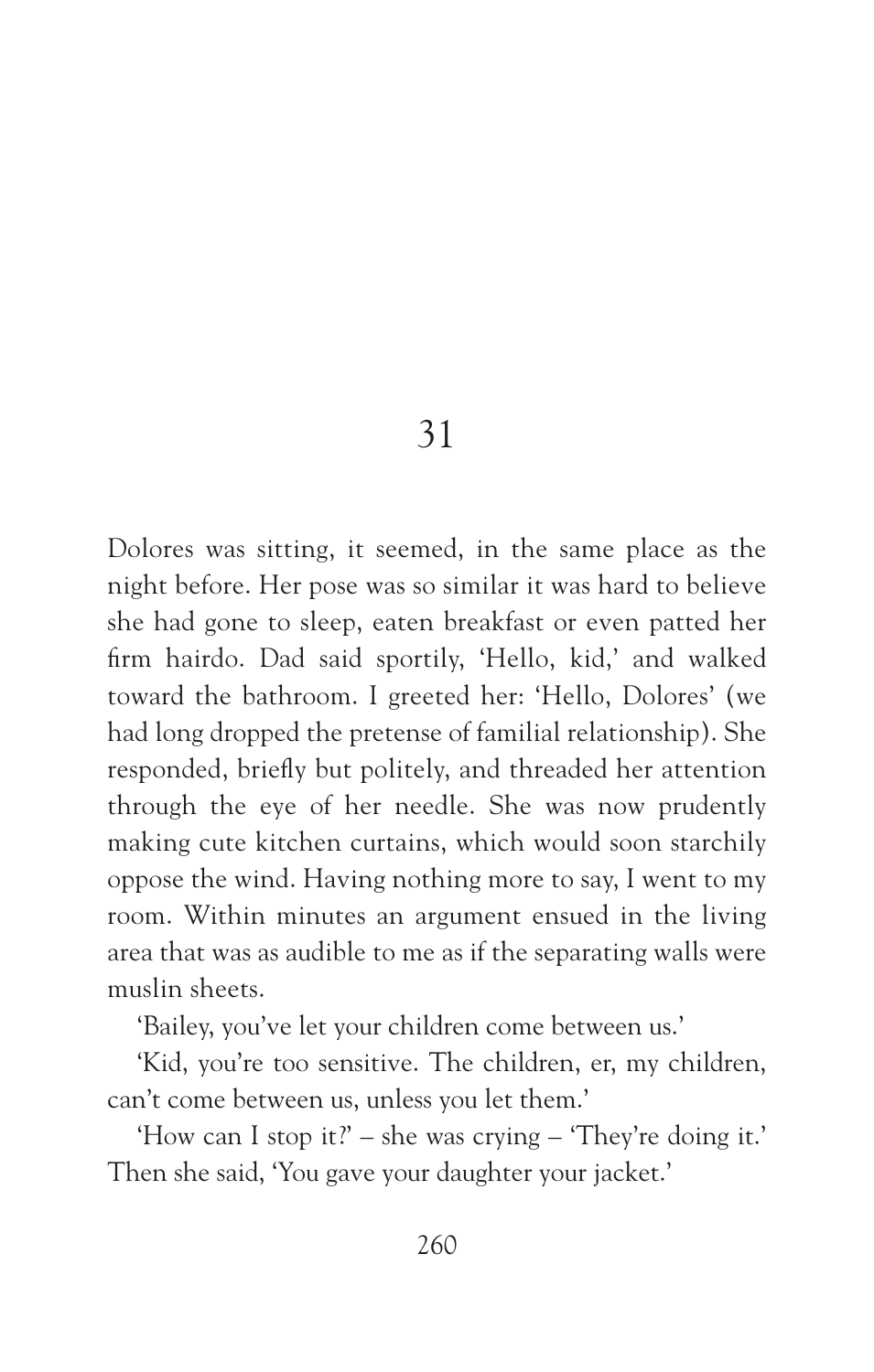'Was I supposed to let her freeze to death? Is that what you'd like, kid?' He laughed. 'You would, wouldn't you?'

'Bailey, you know I wanted to like your children, but they . . .' She couldn't bring herself to describe us.

'Why the hell don't you say what you mean? You're a pretentious little bitch, aren't you? That's what Marguerite called you, and she's right.'

I shivered to think how that revelation would add to her iceberg of hate for me.

'Marguerite can go to hell, Bailey Johnson. I'm marrying you, I don't want to marry your children.'

'More pity for you, you unlucky sow. I am going out. Goodnight.'

The front door slammed. Dolores cried quietly and broke the piteous whimpers with sniffles and a few dainty nose blows into her handkerchief.

In my room, I thought my father was mean and cruel. He had enjoyed his Mexican holiday, and still was unable to proffer a bit of kindness to the woman who had waited patiently, busying herself with housewifely duties. I was certain that she knew he'd been drinking, and she must have noticed that although we were away over twelve hours, we hadn't brought one tortilla into the house.

I felt sorry and even a little guilty. I had enjoyed myself, too. I had been eating *chicharrones* while she probably sat praying for his safe return. I had defeated a car and a mountain as she pondered over my father's fidelity. There was nothing fair or kind about the treatment, so I decided to go out and console her. The idea of spreading mercy, indiscriminately, or, to be more correct, spreading it on someone I really didn't care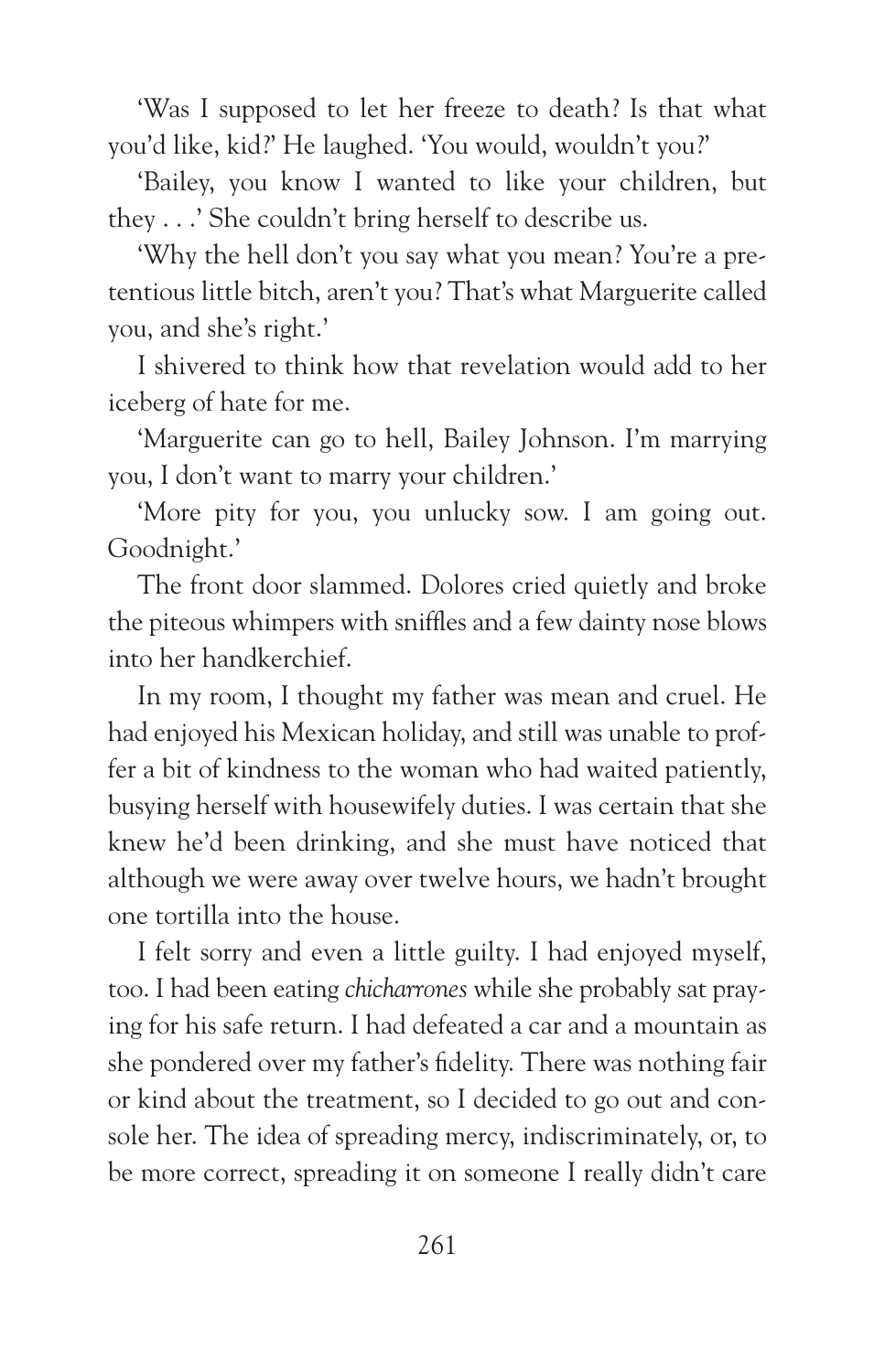about, enraptured me. I was basically good. Not understood, and not even liked, but even so, just, and better than just. I was merciful. I stood in the center of the floor but Dolores never looked up. She worked the thread through the flowered cloth as if she were sewing the torn ends of her life together. I said, in my Florence Nightingale voice, 'Dolores, I don't mean to come between you and Dad. I wish you'd believe me.' There, it was done. My good deed balanced the rest of the day.

With her head still bent she said, 'No one was speaking to you, Marguerite. It is rude to eavesdrop on other people's conversations.'

Surely she wasn't so dumb as to think these paper walls were made of marble. I let just the tiniest shred of impudence enter my voice. 'I've never eavesdropped in my life. A deaf person would have been hard put not to hear what you said. I thought I'd tell you that I have no interest in coming between you and my father. That's all.'

My mission had failed and succeeded. She refused to be pacified, but I had shown myself in a favorable and Christian light. I turned to go.

'No, that's not all.' She looked up. Her face was puffy and her eyes swollen red. 'Why don't you go back to your mother? If you've got one.' Her tone was so subdued she might have been telling me to cook a pot of rice. If I've got one? Well, I'd tell her.

'I've got one and she's worlds better than you, prettier, too, and intelligent and —'

'And' – her voice keened to a point – 'she's a whore.' Maybe if I had been older, or had had my mother longer, or understood Dolores' frustration more deeply, my response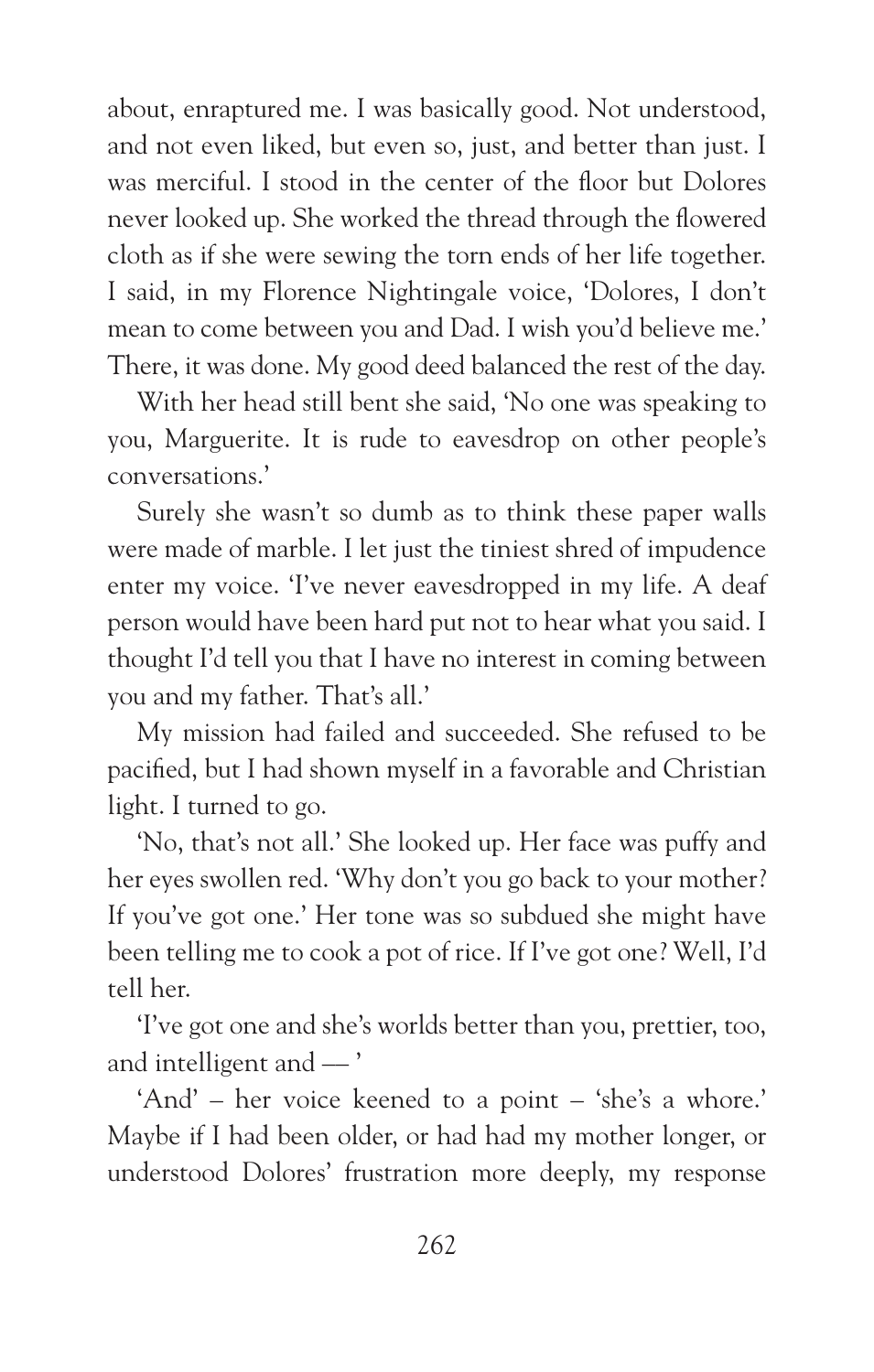would not have been so violent. I know that the awful accusation struck not so much at my filial love as at the foundation of my new existence. If there was a chance of truth in the charge, I would not be able to live, to continue to live with Mother, and I so wanted to.

I walked to Dolores, enraged at the threat. 'I'm going to slap you for that, you silly old bitch.' I warned her and I slapped her. She was out of the chair like a flea, and before I could jump back she had her arms around me. Her hair was under my chin and she wrapped her arms, it seemed two or three times, around my waist. I had to push her shoulders with all my strength to unlock the octopus hold. Neither of us made a sound until I finally shoved her back onto the sofa. Then she started screaming. Silly old fool. What did she expect if she called my mother a whore? I walked out of the house. On the steps I felt something wet on my arm and looked down to find blood. Her screams still sailed through the evening air like skipping stones, but I was bleeding. I looked carefully on my arm, but there was no cut. I put my arm back to my waist and it brought fresh blood as I pulled it away. I *was* cut. Before I could fully understand, or comprehend enough to respond, Dolores opened the door, screaming still, and upon seeing me, instead of slamming the door she ran like a mad woman down the stairs. I saw a hammer in her hand, and without wondering if I would be able to take it from her, I fled. Dad's car sat in a yard twice in one day offering magnificent refuge. I jumped in, rolled up the windows and locked the door. Dolores flitted around the car, screaming like a banshee, her face bedizened with fury.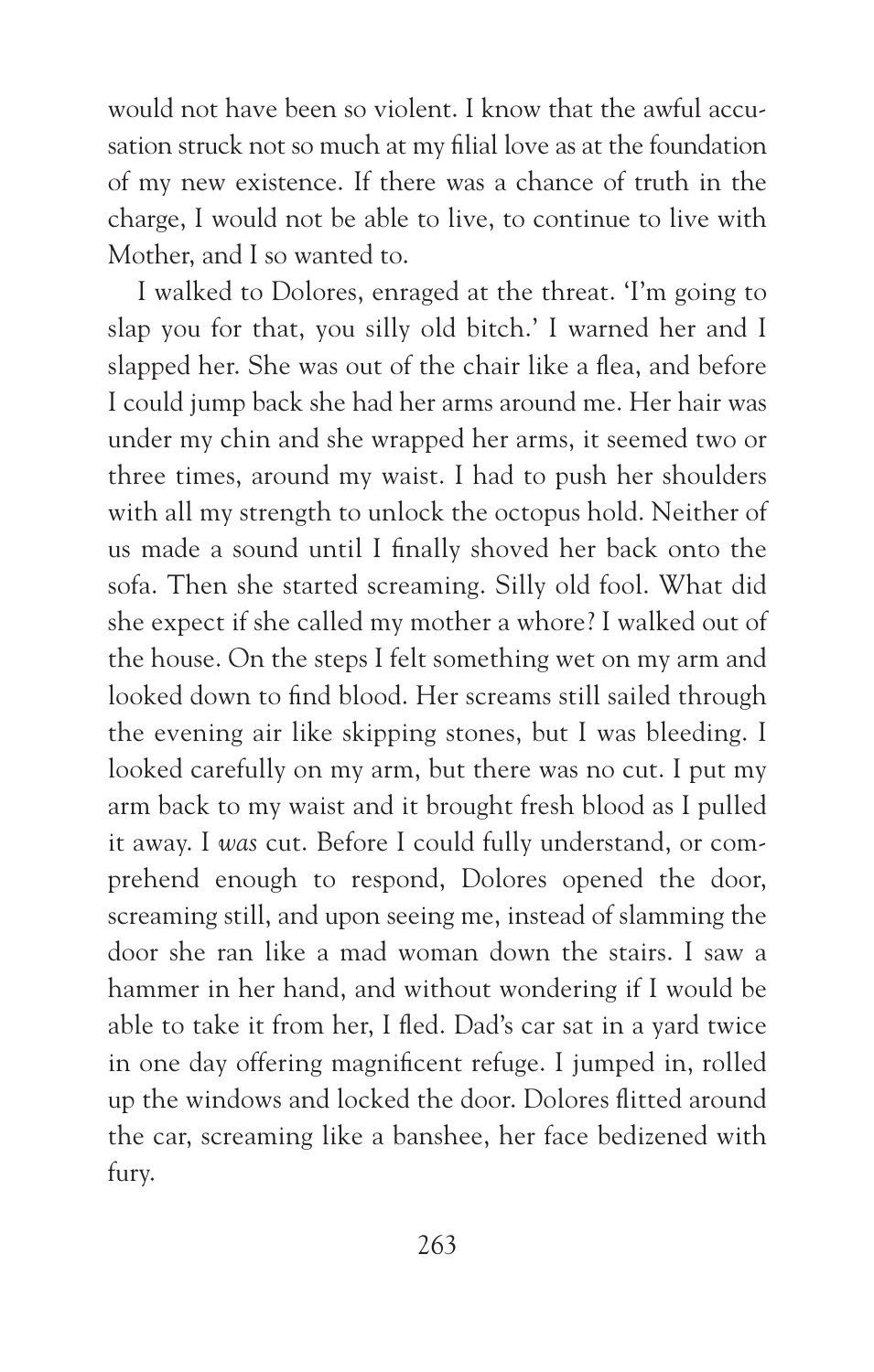Daddy Bailey and the neighbors he was visiting responded to the screams and crowded around her. She shouted that I had jumped on her and tried to kill her and Bailey had better not bring me back in the house. I sat in the car, feeling the blood slip down to my buttocks as the people quieted and cooled her rage. My father motioned to me to open the window, and when I did he said he would take Dolores inside but I should stay in the car. He would be back to attend to me.

The events of the day swarmed over me and made my breathing difficult. After all the decisive victories of the day my life was to end in sticky death. If Dad stayed a very long time in the house, I was too afraid to go to the door and ask for him, and besides, my feminine training would not allow me to walk two steps with blood on my dress. As I had always feared, no, known, the trials had been for nothing. (The dread of futility has been my lifelong plague.) Excitement, apprehension, release and anger had drained me of mobility. I waited for Fate, the string puller, to dictate my movements.

My father came down the steps in a few minutes and angrily slammed into the car. He sat in a corner of blood and I gave no warning. He must have been pondering what to do with me when he felt the damp on his trousers.

'What the hell is this?' He hunched himself up on a hip and brushed the pants. His hand showed red in the porch's cast-off light. 'What is this, Marguerite?'

I said with a coldness that would have done him proud, 'I've been cut.'

'What do you mean, cut?'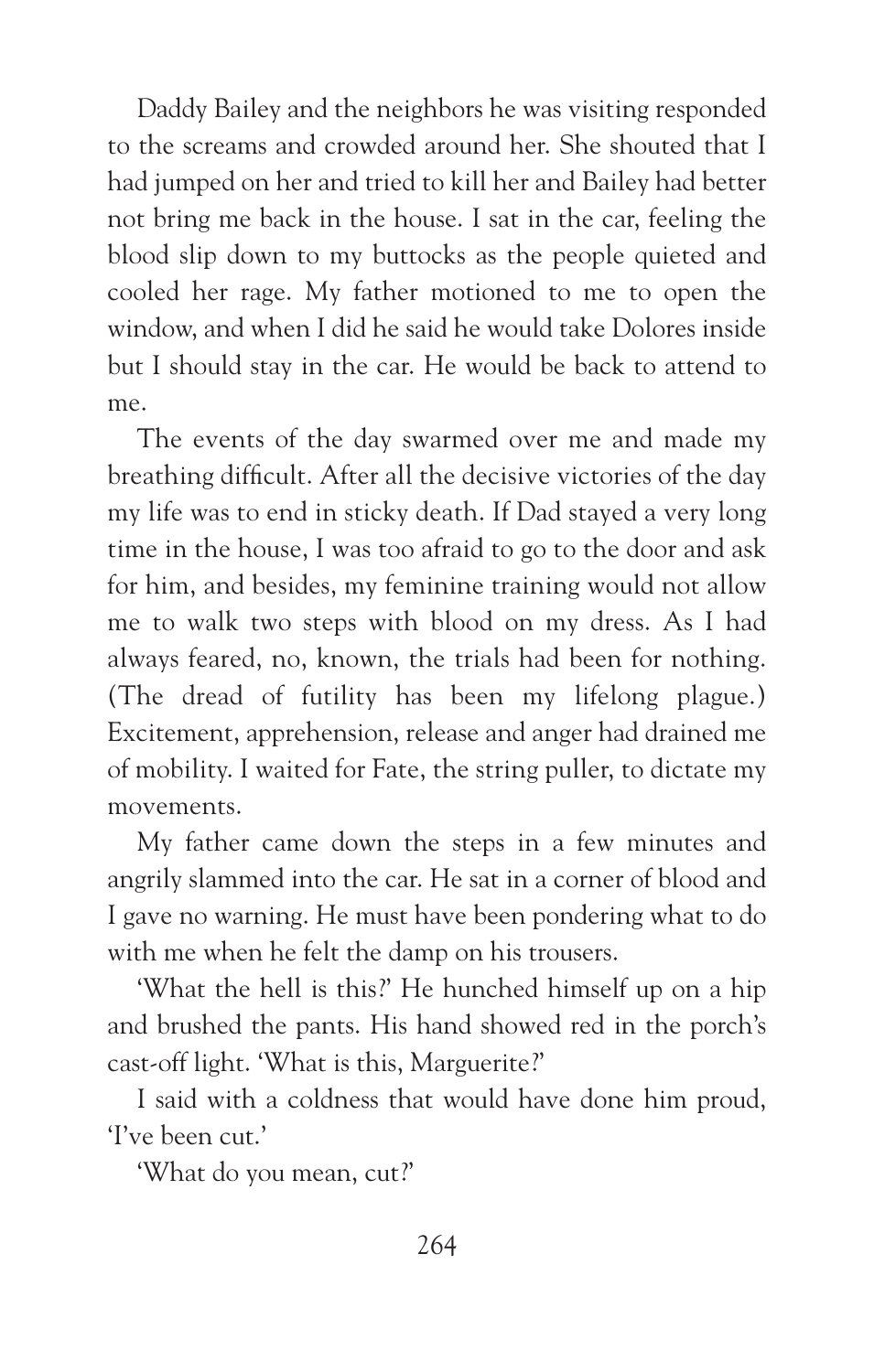It only lasted a precious minute, but I managed once to see my father perplexed.

'Cut.' It was so delicious. I didn't mind draining away into the plaid seat cushions.

'When? By whom?'

Daddy, even in a critical moment, wouldn't say 'By who?'

'Dolores cut me.' The economy of words showed my contempt for them all.

'How badly?'

I would have reminded him that I was no doctor and therefore was ill equipped to do a thorough examination, but impudence would have diminished my lead.

'I don't know.'

He put the car in gear, smoothly, and I enviously realized that although I had driven his car I didn't know how to drive.

I thought we were en route to an emergency hospital, and so with serenity I made plans for my death and will. As I faded into time's dateless night, I would say to the doctor, 'The moving finger writes and having writ, moves on . . .' and my soul would escape gracefully. Bailey was to have my books, my Lester Young records and my love from the next world. I had groggily surrendered myself to oblivion when the car stopped.

Dad said, 'O.K., kid, errer let's go.'

We were in a strange driveway, and even before I got out of the car he was on the steps of a typical southern California ranch-type house. The doorbell chimed, and he beckoned me up the steps. When the door opened he signaled me to stand outside. After all, I was dripping, and I could see the living room was carpeted. Dad went in but didn't quite close the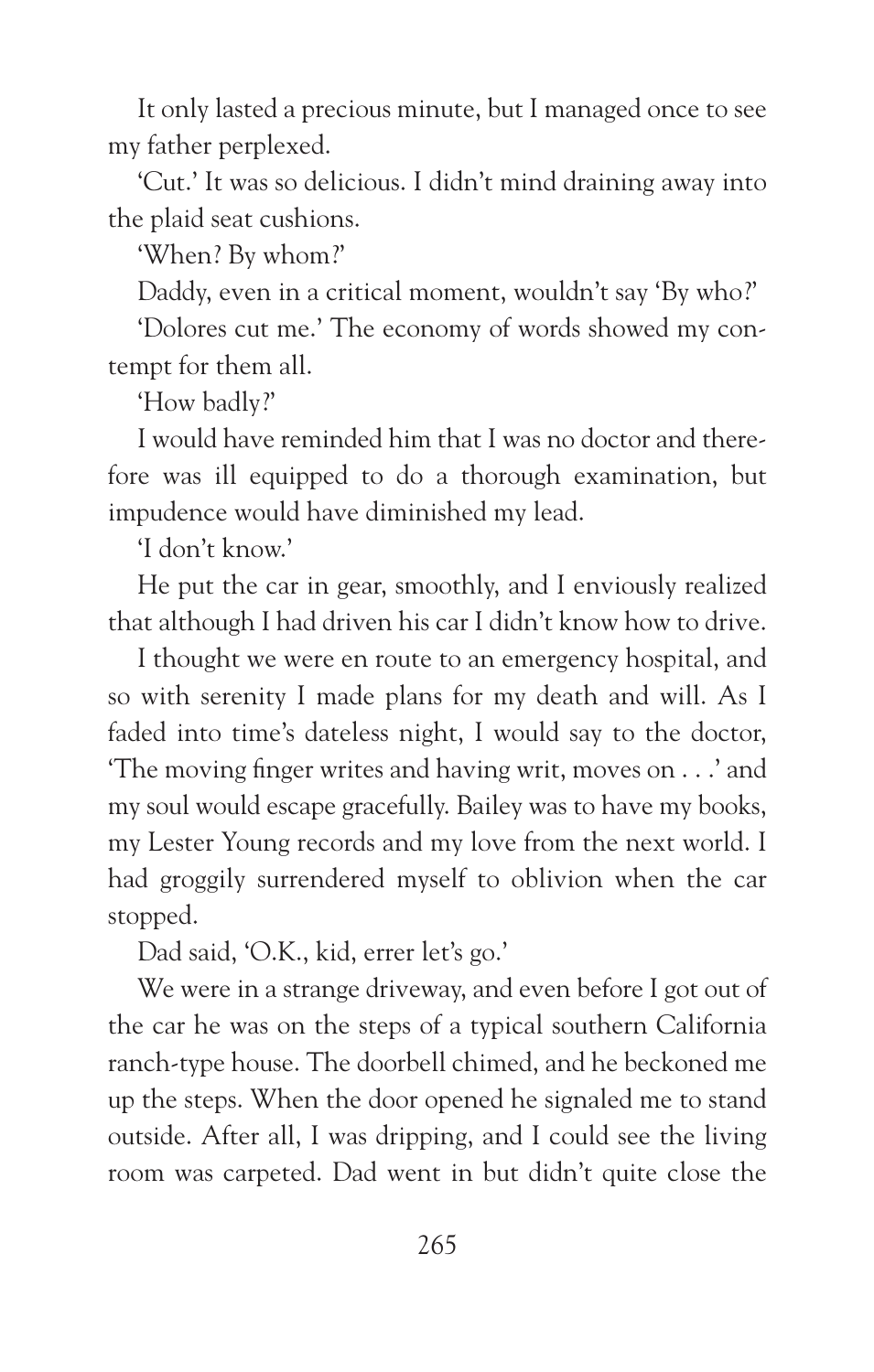door, and a few minutes later a woman called to me in a whisper from the side of the house. I followed her into a recreation room, and she asked me where I was hurt. She was quiet and her concern seemed sincere. I pulled off my dress and we both looked into the open flesh on my side. She was as pleased as I was disappointed that the edges of the wound had begun to clot. She washed witch hazel over the rupture and taped me tightly with extra-long Band-Aids. Then we went into the living room. Dad shook hands with the man he'd been talking to and thanked my emergency nurse and we left.

In the car he explained that the couple were his friends and he had asked the wife to look at me. He said he told her if the laceration wasn't too deep he would be grateful if she treated it. Otherwise he'd have to take me to a hospital. Could I imagine the scandal if people found out that his, Bailey Johnson's, daughter had been cut by his lady friend? He was after all a Mason, an Elk, a naval dietician and the first Negro deacon in the Lutheran church. No Negro in the city would be able to hold his head up if our misfortune became common knowledge. While the lady (I never knew her name) dressed my wound he had telephoned other friends and made arrangements for me to spend the night with them. At another strange trailer, in yet another mobile park, I was taken in and given night clothes and a bed. Dad said he'd see me around noon the next day.

I went to bed and slept as if my death wish had come true. In the morning neither the empty and unfamiliar surroundings nor the stiffness of my side bothered me. I made and ate a big breakfast and sat down with a slick magazine to wait for Dad.

At fifteen life had taught me undeniably that surrender, in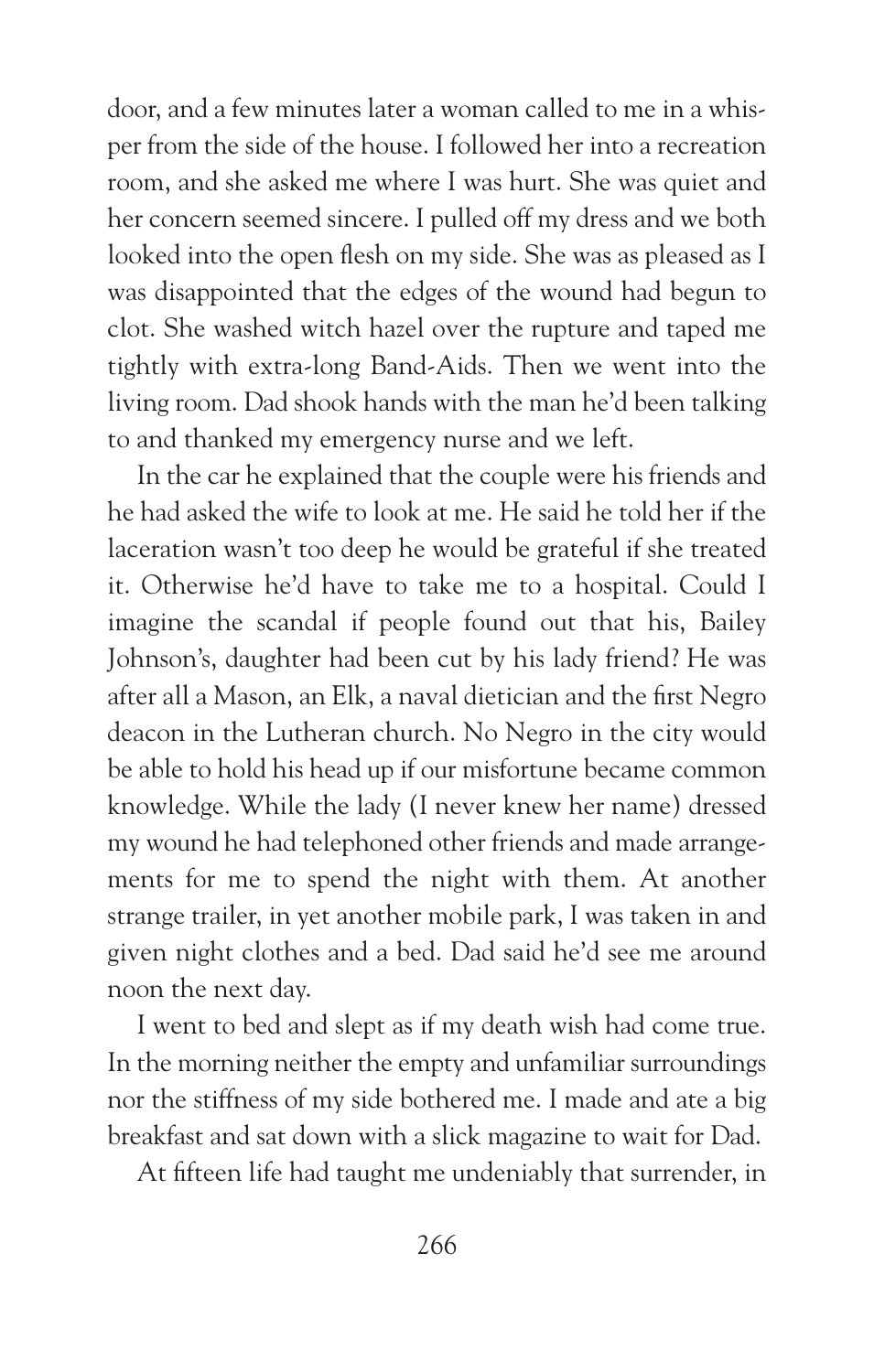its place, was as honorable as resistance, especially if one had no choice.

When my father came, with a jacket thrown over the striped cotton uniform he wore as a naval dietician, he asked how I felt, gave me a dollar and a half and a kiss, and said he'd drop by late in the evening. He laughed as usual. Nervous?

Alone, I imagined the owners returning to find me in their house, and realized that I didn't even remember what they looked like. How could I bear their contempt or their pity? If I disappeared Dad would be relieved, not to mention Dolores. I hesitated nearly too long. What would I do? Did I have the nerve to commit suicide? If I jumped in the ocean wouldn't I come up all bloated like the man Bailey saw in Stamps? The thought of my brother made me pause. What would he do? I waited a patience and another patience and then he ordered me to leave. But don't kill yourself. You can always do that if things get bad enough.

I made a few tuna sandwiches, lumpy with pickles, put a Band-Aid supply in my pocket, counted my money (I had over three dollars plus some Mexican coins) and walked out. When I heard the door slam I knew the decision had jelled. I had no key and nothing on earth would induce me to stand around until Dad's friends returned to pityingly let me back in.

Now that I was out free, I set to thinking of my future. The obvious solution to my homelessness concerned me only briefly. I could go home to Mother, but I couldn't. I could never succeed in shielding the gash in my side from her. She was too perceptive not to notice the crusty Band-Aids and my favoring the wound. And if I failed to hide the wound we were certain to experience another scene of violence. I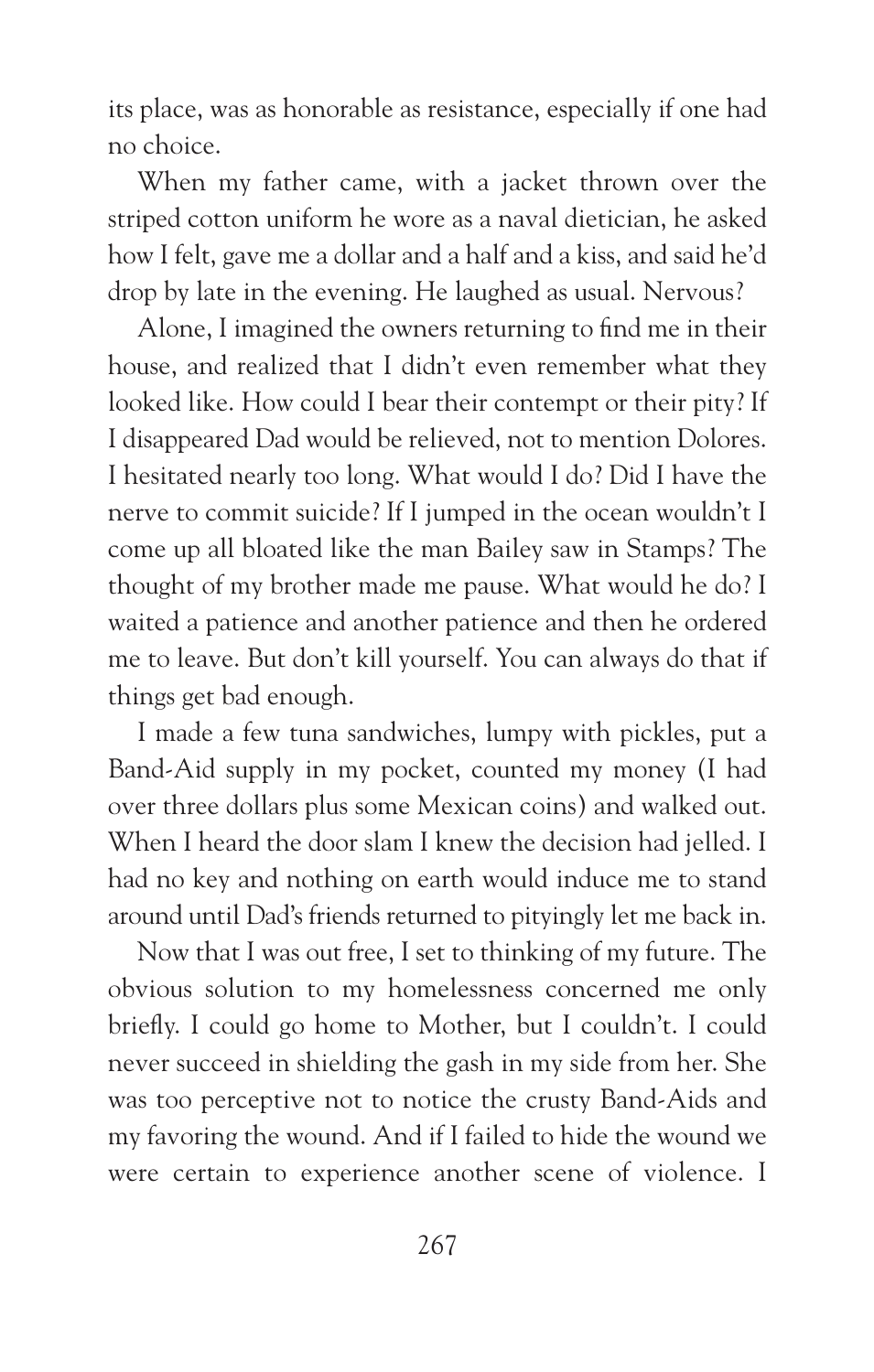thought of poor Mr. Freeman, and the guilt which lined my heart, even after all those years, was a nagging passenger in my mind.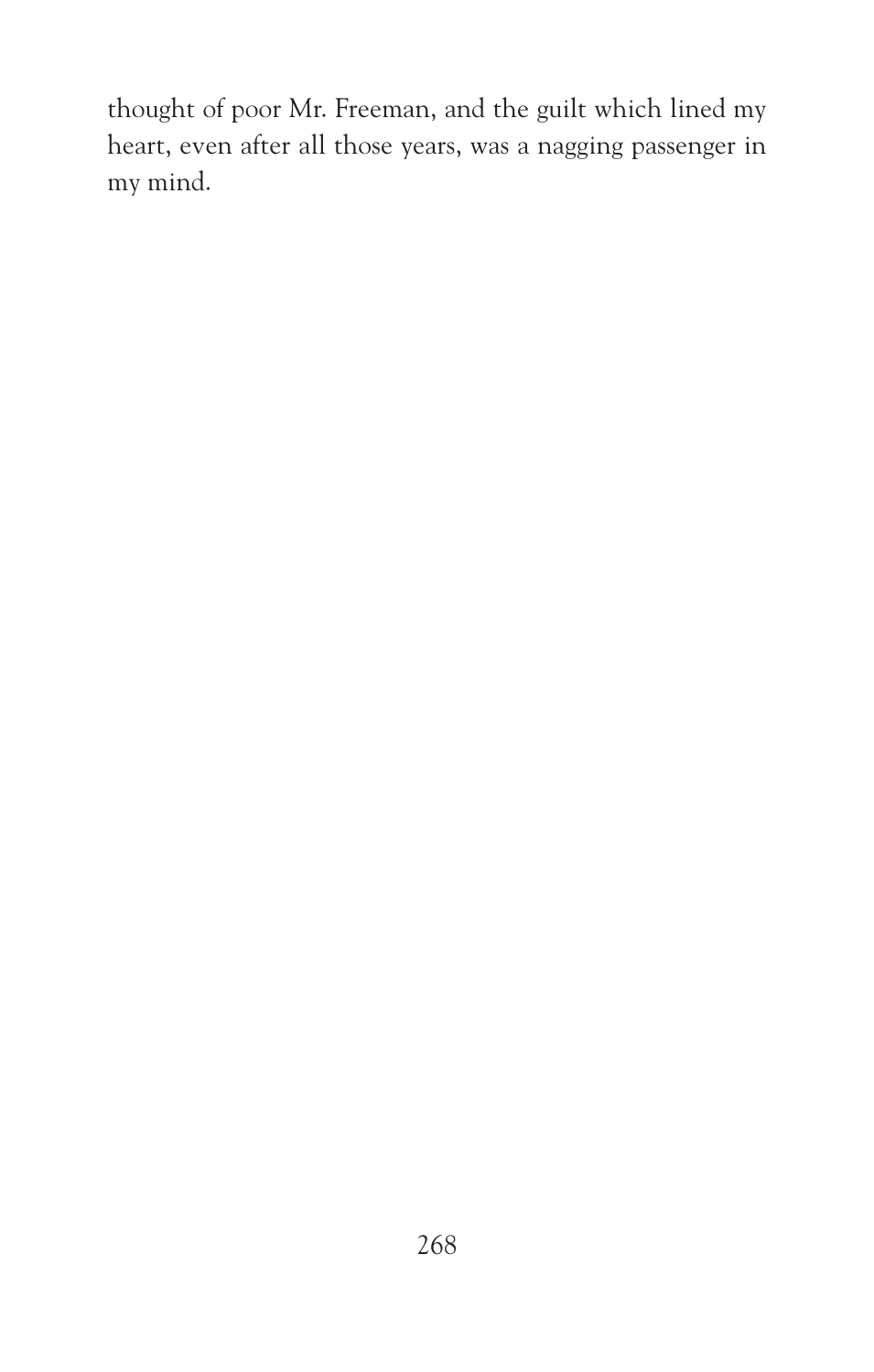32

I spent the day wandering aimlessly through the bright streets. The noisy penny arcades with their gaggle-giggle of sailors and children and the games of chance were tempting, but after walking through one of them it was obvious that I could only win more chances and no money. I went to the library and used a part of my day reading science fiction, and in its marble washroom I changed my bandage.

On one flat street I passed a junkyard, littered with the carcasses of old cars. The dead hulks were somehow so uninviting that I decided to inspect them. As I wound my way through the discards a temporary solution sprang to my mind. I would find a clean or cleanish car and spend the night in it. With the optimism of ignorance I thought that the morning was bound to bring a more pleasant solution. A tall-bodied gray car near the fence caught my eye. Its seats were untorn, and although it had no wheels or rims it sat evenly on its fenders. The idea of sleeping in the near open bolstered my sense of freedom. I was a loose kite in a gentle wind floating with only my will for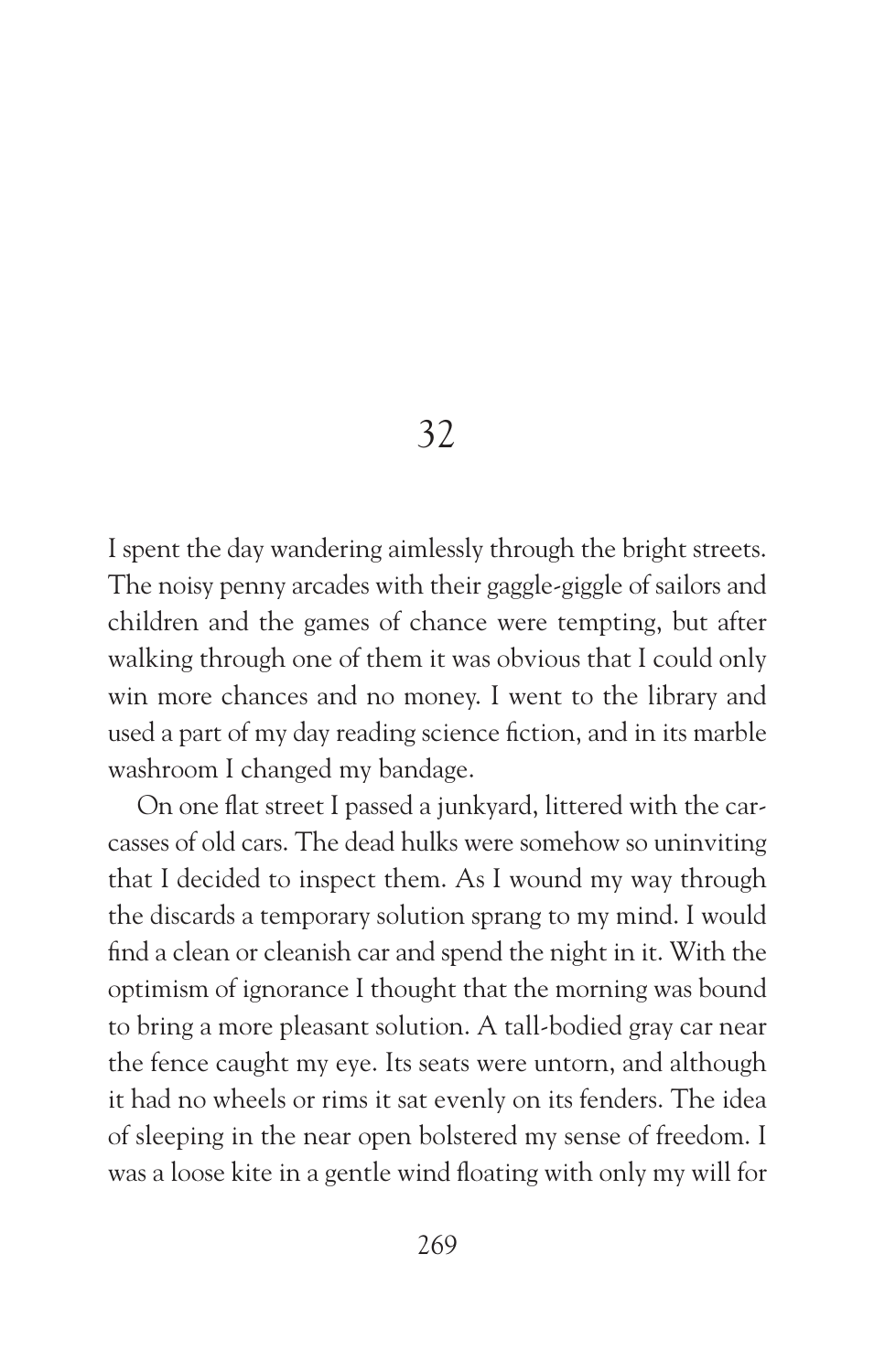an anchor. After deciding upon the car, I got inside and ate the tuna sandwiches and then searched the floorboards for holes. The fear that rats might scurry in and eat off my nose as I slept (some cases had been recently reported in the papers) was more alarming than the shadowed hulks in the junkyard or the quickly descending night. My gray choice, however, seemed rat-tight, and I abandoned my idea of taking another walk and decided to sit steady and wait for sleep.

My car was an island and the junkyard a sea, and I was all alone and full of warm. The mainland was just a decision away. As evening became definite the street lamps flashed on and the lights of moving cars squared my world in a piercing probing. I counted the headlights and said my prayers and fell asleep.

The morning's brightness drew me awake and I was surrounded with strangeness. I had slid down the seat and slept the night through in an ungainly position. Wrestling with my body to assume an upward arrangement, I saw a collage of Negro, Mexican and white faces outside the windows. They were laughing and making the mouth gestures of talkers but their sounds didn't penetrate my refuge. There was so much curiosity evident in their features that I knew they wouldn't just go away before they knew who I was, so I opened the door, prepared to give them any story (even the truth) that would buy my peace.

The windows and my grogginess had distorted their features. I had thought they were adults and maybe citizens of Brobdingnag, at least. Standing outside, I found there was only one person taller than I, and that I was only a few years younger than any of them. I was asked my name, where I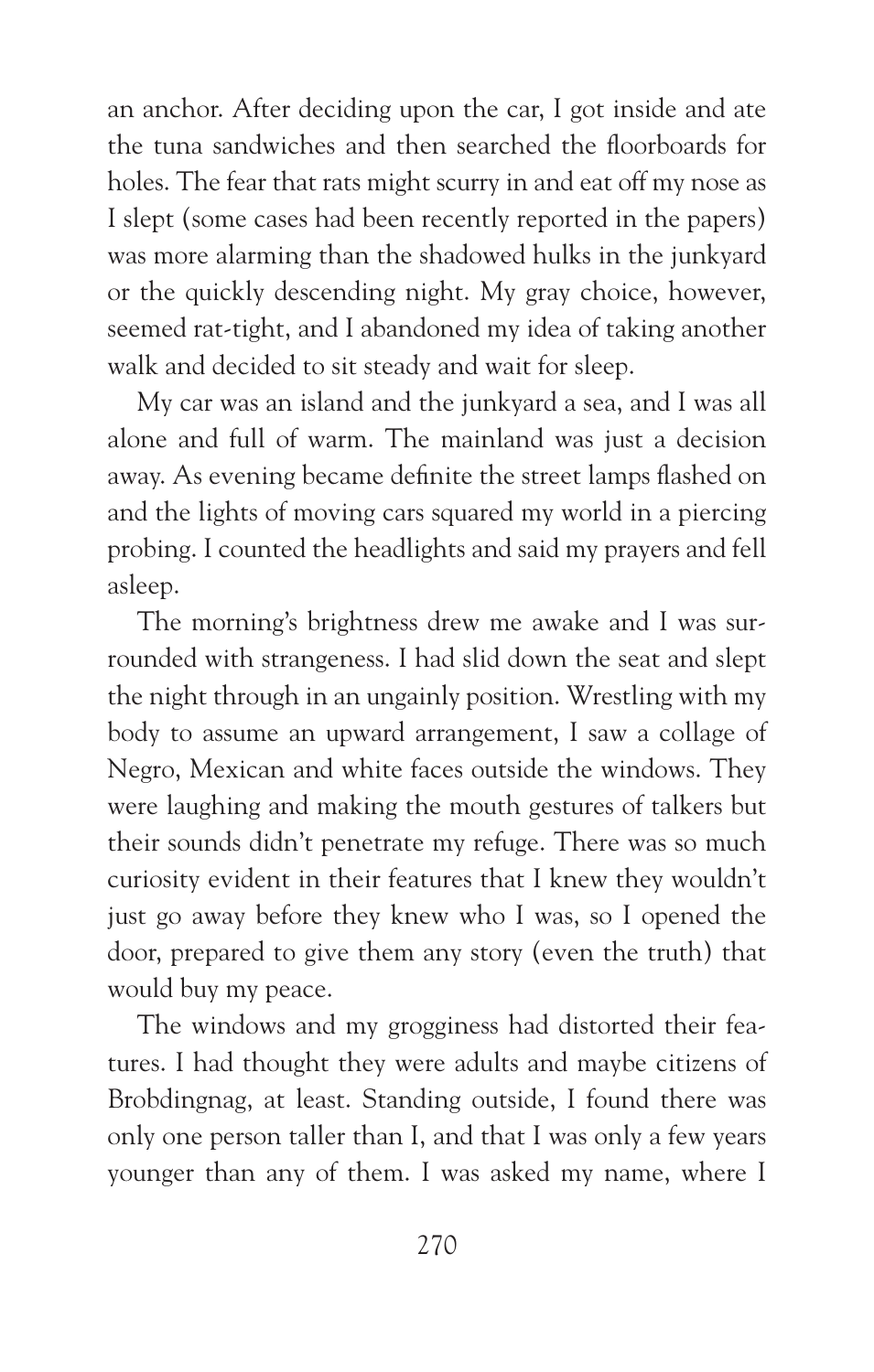came from and what led me to the junkyard. They accepted my explanation that I was from San Francisco, that my name was Marguerite but that I was called Maya and I simply had no place to stay. With a generous gesture the tall boy, who said he was Bootsie, welcomed me, and said I could stay as long as I honored their rule: No two people of opposite sex slept together. In fact, unless it rained, everyone had his own private sleeping accommodations. Since some of the cars leaked, bad weather forced a doubling up. There was no stealing, not for reasons of morality but because a crime would bring the police to the yard; and since everyone was underage, there was the likelihood that they'd be sent off to foster homes or juvenile delinquent courts. Everyone worked at something. Most of the girls collected bottles and worked weekends in greasy spoons. The boys mowed lawns, swept out pool halls and ran errands for small Negro-owned stores. All money was held by Bootsie and used communally.

During the month that I spent in the yard I learned to drive (one boy's older brother owned a car that moved), to curse and to dance. Lee Arthur was the only boy who ran around with the gang but lived at home with his mother. Mrs. Arthur worked nights, so on Friday evening all the girls went to his house for a bath. We did our laundry in the Laundromat, but those things that required ironing were taken to Lee's house and the ironing chore was shared, as was everything else.

On Saturday night we entered the jitterbug contest at the Silver Slipper, whether we could dance or not. The prizes were tempting (\$25 to first couple, \$10 to second and \$5 to third), and Bootsie reasoned that if all of us entered we had a better chance. Juan, the Mexican boy, was my partner, and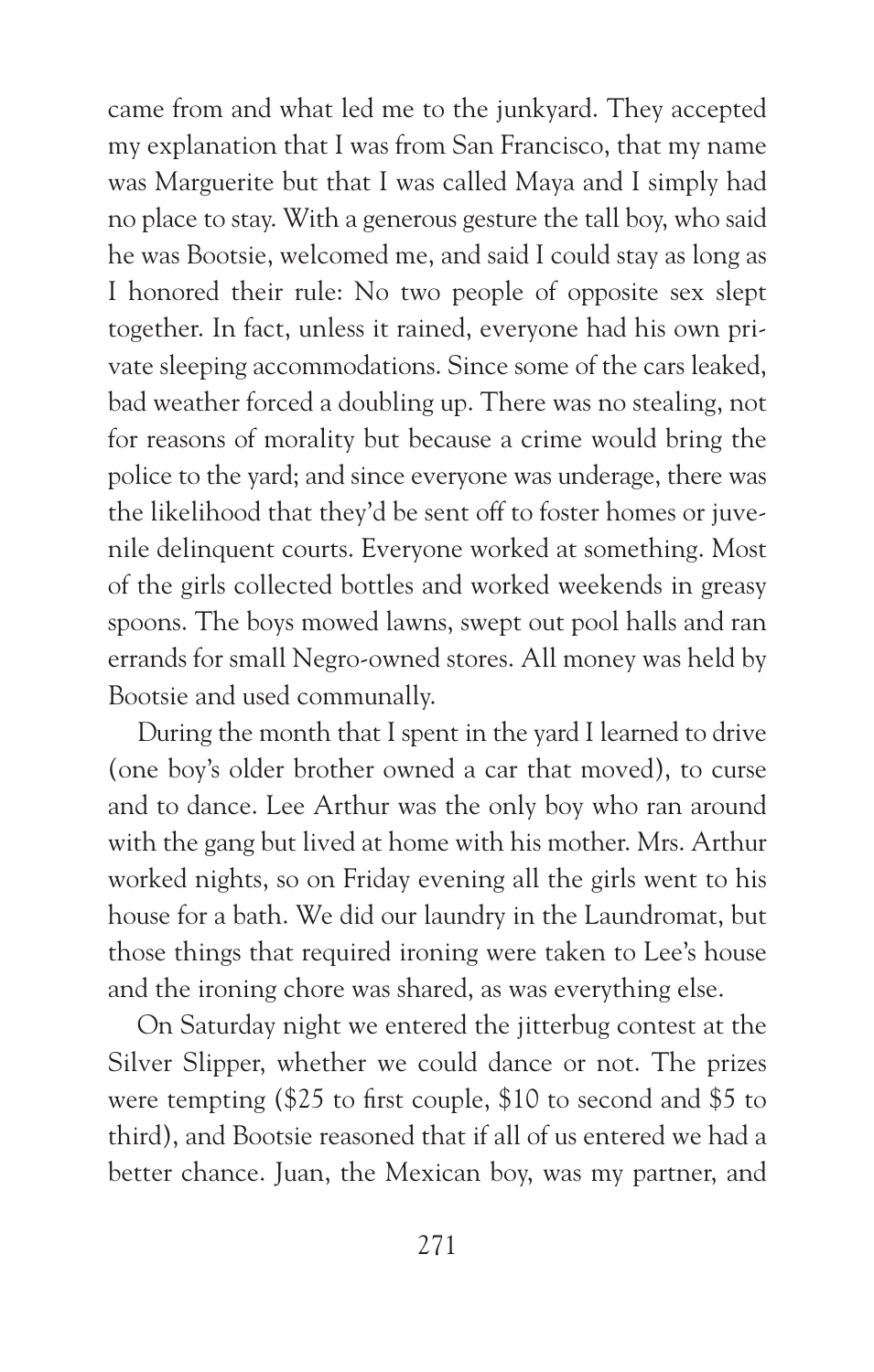although he couldn't dance any better than I, we were a sensation on the floor. He was very short with a shock of straight black hair that swished around his head when he pivoted, and I was thin and black and tall as a tree. On my last weekend at the yard, we actually won the second prize. The dance we performed could never be duplicated or described except to say that the passion with which we threw each other around the small dance area was similar to the zeal shown in honest wrestling matches and hand-to-hand combat.

After a month my thinking processes had so changed that I was hardly recognizable to myself. The unquestioning acceptance by my peers had dislodged the familiar insecurity. Odd that the homeless children, the silt of war frenzy, could initiate me into the brotherhood of man. After hunting down unbroken bottles and selling them with a white girl from Missouri, a Mexican girl from Los Angeles and a Black girl from Oklahoma, I was never again to sense myself so solidly outside the pale of the human race. The lack of criticism evidenced by our ad hoc community influenced me, and set a tone of tolerance for my life.

I telephoned Mother (her voice reminded me of another world) and asked her to send for me. When she said she was going to send my air ticket to Daddy, I explained that it would be easier if she simply sent my fare to the airline, then I'd pick it up. With the easy grace characteristic of Mother when she was given a chance to be magnanimous she agreed.

The unrestrained life we had led made me believe that my new friends would be undemonstrative about my leaving. I was right. After I picked up my ticket I announced rather casually that I would be leaving the following day. My revelation was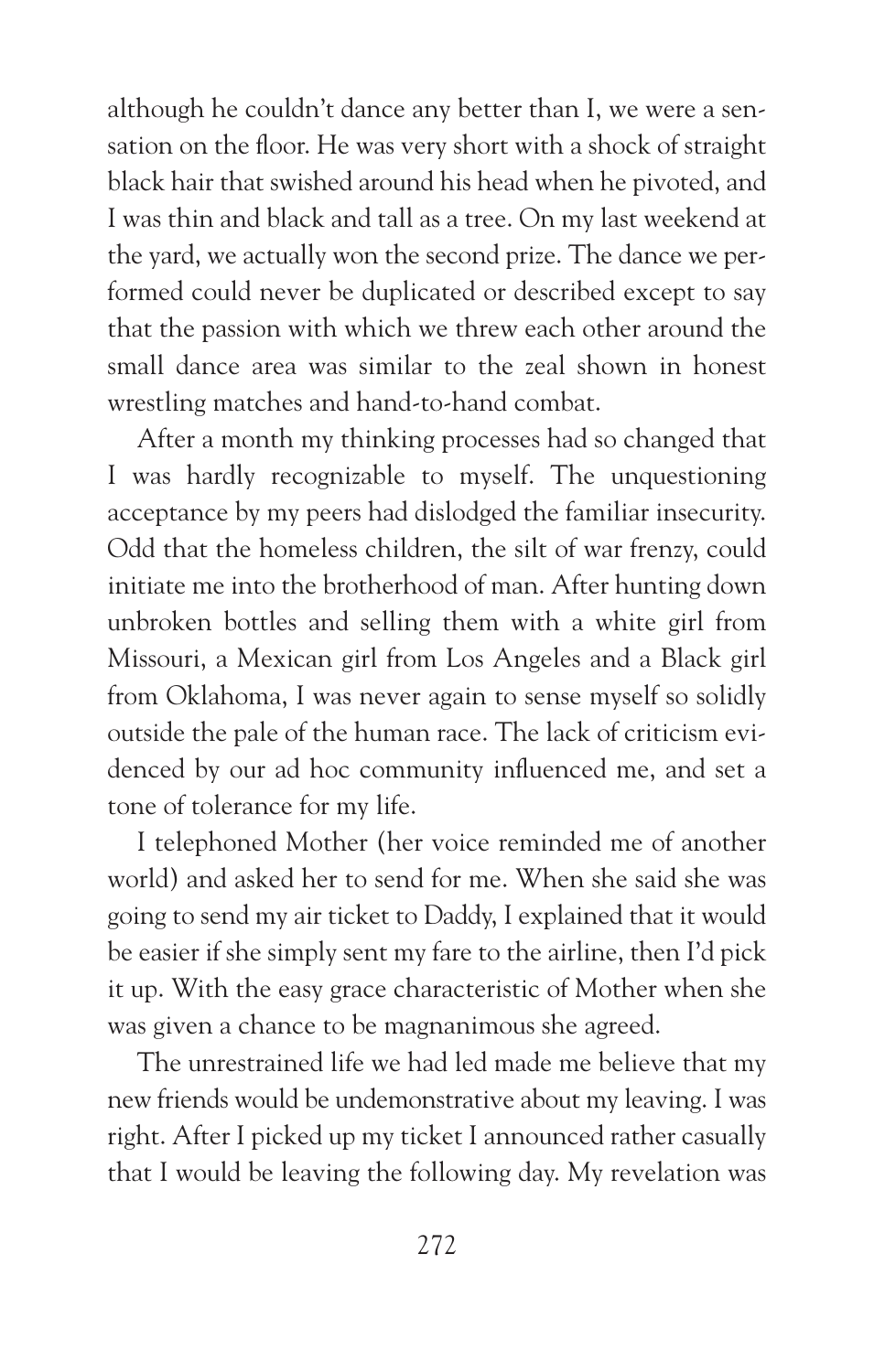accepted with at least the equal amount of detachment (only it was not a pose) and everyone wished me well. I didn't want to say goodbye to the junkyard or to my car, so I spent my last night at an all-night movie. One girl, whose name and face have melted into the years, gave me 'an all-enduring friendship ring,' and Juan gave me a black lace handkerchief just in case I wanted to go to church sometime.

I arrived in San Francisco, leaner than usual, fairly unkempt, and with no luggage. Mother took one look and said, 'Is the rationing that bad at your father's? You'd better have some food to stick to all those bones.' She, as she called it, turned to, and soon I sat at a clothed table with bowls of food, expressly cooked for me.

I was at a home, again. And my mother was a fine lady. Dolores was a fool and, more important, a liar.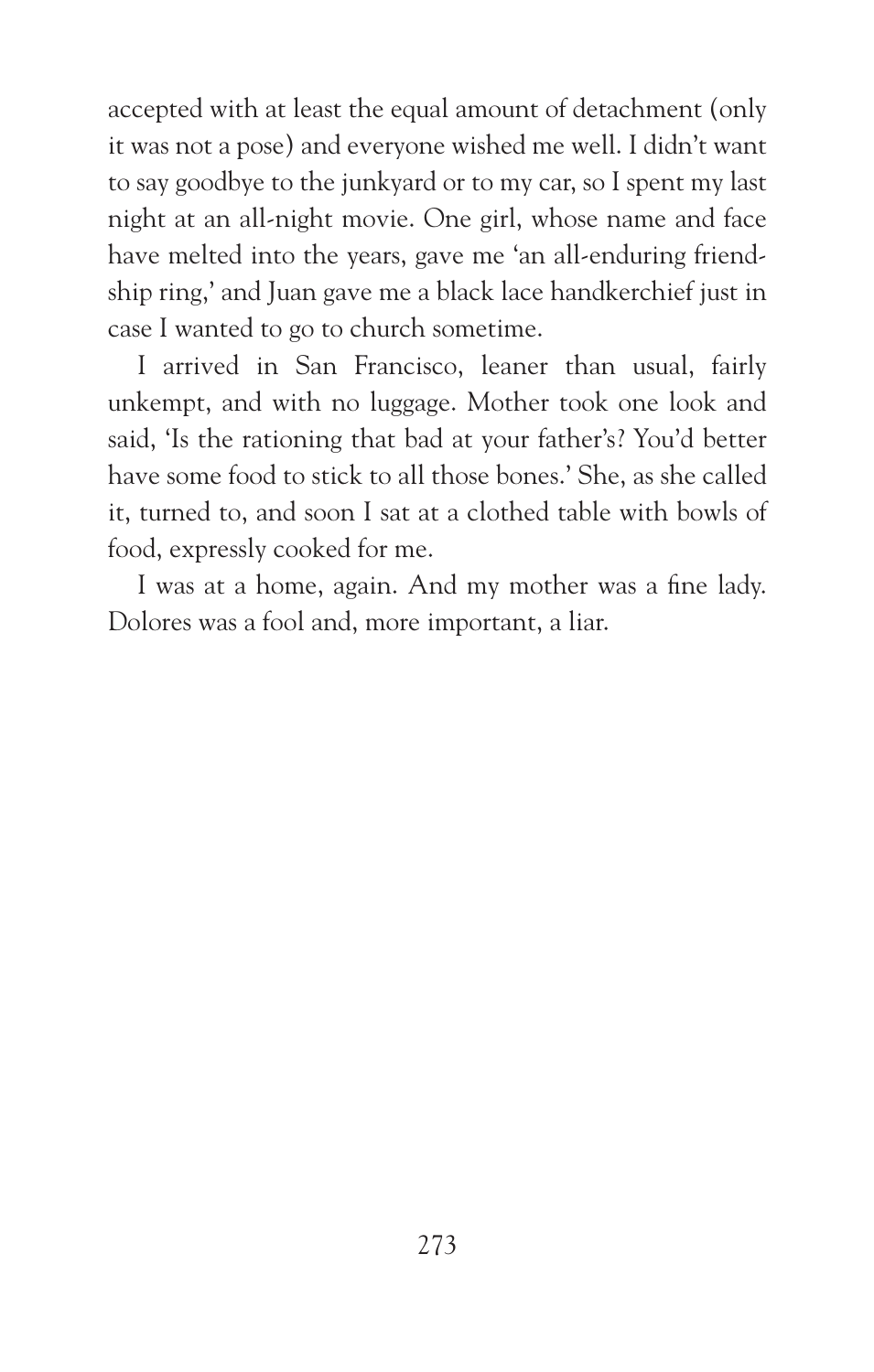33

The house seemed smaller and quieter after the trip south, and the first bloom of San Francisco's glamour had dulled around the edges. Adults had lost the wisdom from the surface of their faces. I reasoned that I had given up some youth for knowledge, but my gain was more valuable than the loss.

Bailey was much older too. Even years older than I had become. He had made friends during that youth-shattering summer with a group of slick street boys. His language had changed. He was forever dropping slangy terms into his sentences like dumplings in a pot. He may have been glad to see me, but he didn't act much like it. When I tried to tell him of my adventures and misadventures, he responded with a casual indifference which stilled the tale on my lips. His new companions cluttered the living room and halls wearing zoot suits and wide-brimmed hats and dangling long snaky chains hooked at their belts. They drank sloe gin secretly and told dirty jokes. Although I had no regrets, I told myself sadly that growing up was not the painless process one would have thought it to be.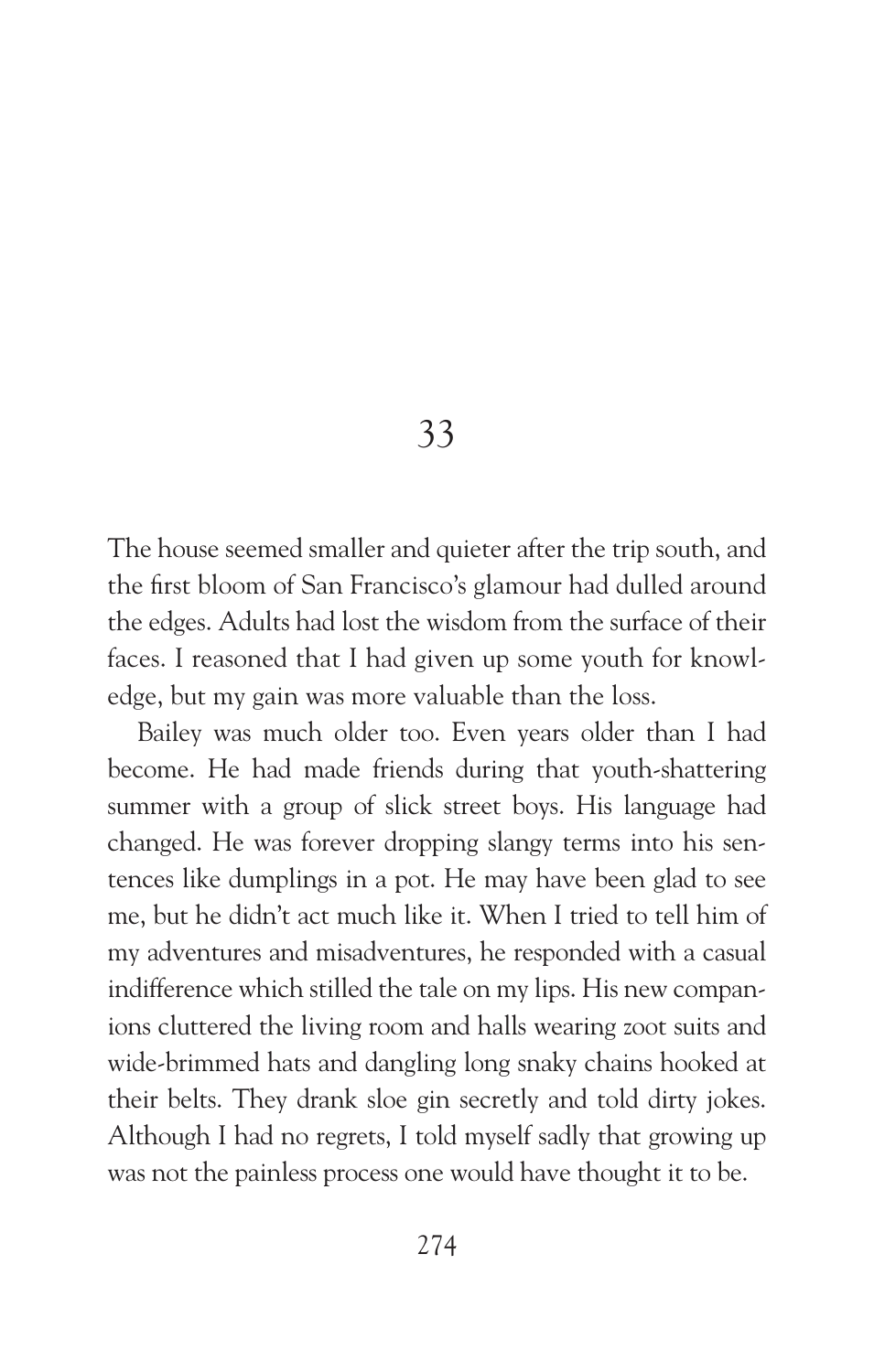In one area my brother and I found ourselves closer. I had gotten the knack of public dancing. All the lessons with Mother, who danced so effortlessly, had not borne immediate fruit. But with my newly and dearly bought assurance I could give myself up to the rhythms and let them propel me where they willed.

Mother allowed us to go to the big band dances in the crowded city auditorium. We danced the jitterbug to Count Basie, the Lindy and the Big Apple to Cab Calloway, and the Half Time Texas Hop to Duke Ellington. In a matter of months cute Bailey and his tall sister were famous as those dancing fools (which was an apt description).

Although I had risked my life (not intentionally) in her defense, Mother's reputation, good name and community image ceased, or nearly ceased, being of interest to me. It was not that I cared for her less but that I concerned myself less about everything and everyone. I often thought of the tedium of life once one had seen all its surprises. In two months, I had become blasé.

Mother and Bailey were entangled in the Oedipal skein. Neither could do without or do with the other; yet the constrictions of conscience and society, morality and ethos dictated a separation. On some flimsy excuse, Mother ordered Bailey out of the house. On an equally flimsy excuse he complied. Bailey was sixteen, small for his age, bright for any and hopelessly in love with Mother Dear. Her heroes were her friends and her friends were big men in the rackets. They wore two-hundred-dollar Chesterfield coats, Busch shoes at fifty dollars a pair, and Knox hats. Their shirts were monogrammed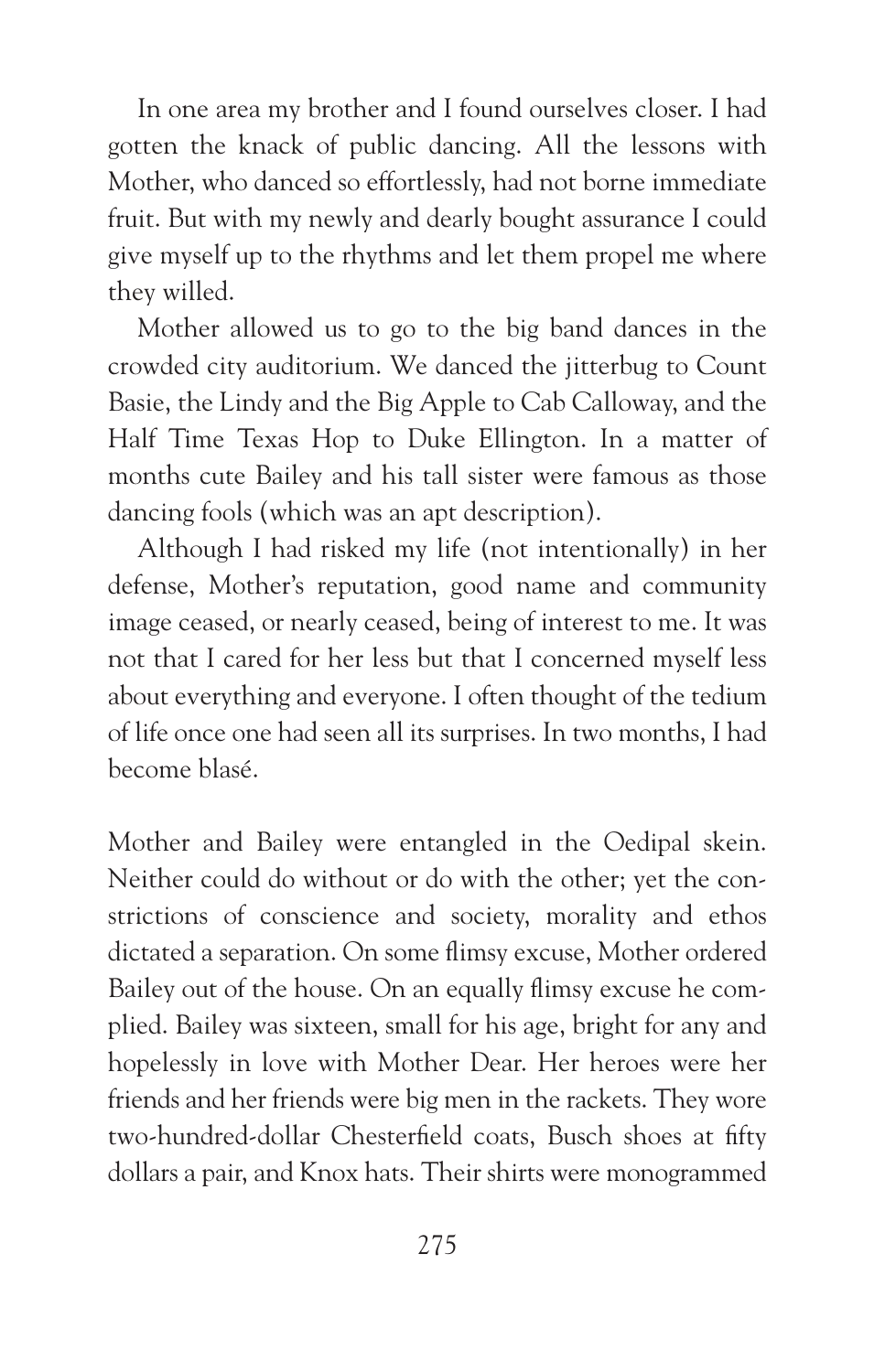and their fingernails manicured. How could a sixteen-year-old boy hope to compete with such overshadowing rivals? He did what he had to do. He acquired a withered white prostitute, a diamond ring on his little finger and a Harris tweed coat with raglan sleeves. He didn't consciously consider the new possessions the open sesame to Mother Dear's vault of acceptance. And she had no idea that her preferences prodded him to such excesses.

From the wings I heard and watched the pavane of tragedy move steadily toward its climax. Interception and even the thought of it was impossible. Easier to plan an obstruction to a sunrise or a hurricane. If Mother was a beautiful woman who exacted the tribute of obeisance from all men, she was also a mother, and 'a damn good one.' No son of hers was going to be exploited by a used-up white whore, who wanted to milk him of his youth and spoil him for adulthood. Hell, no.

Bailey, for his part, was her son as she was his mother. He had no intention of taking low even from the most beautiful woman in the world. The fact that she happened to be his mother did nothing to weaken his resolve.

Get out? Oh, hell, yes. Tomorrow? What's wrong with today? Today? What about right now? But neither could move until all the measured steps had been negotiated.

During the weeks of bitter wrangling I sat in hopeless wonder. We were not allowed profanity or even obvious sarcasm, but Bailey looped his language around his tongue and issued it out to Mother in alum drops. She threw her 'ing bings' (passionate explosions guaranteed to depilate the chest of the strongest man) and was sweetly sorry (only to me) after.

I had been left out of their power/love struggles. It would be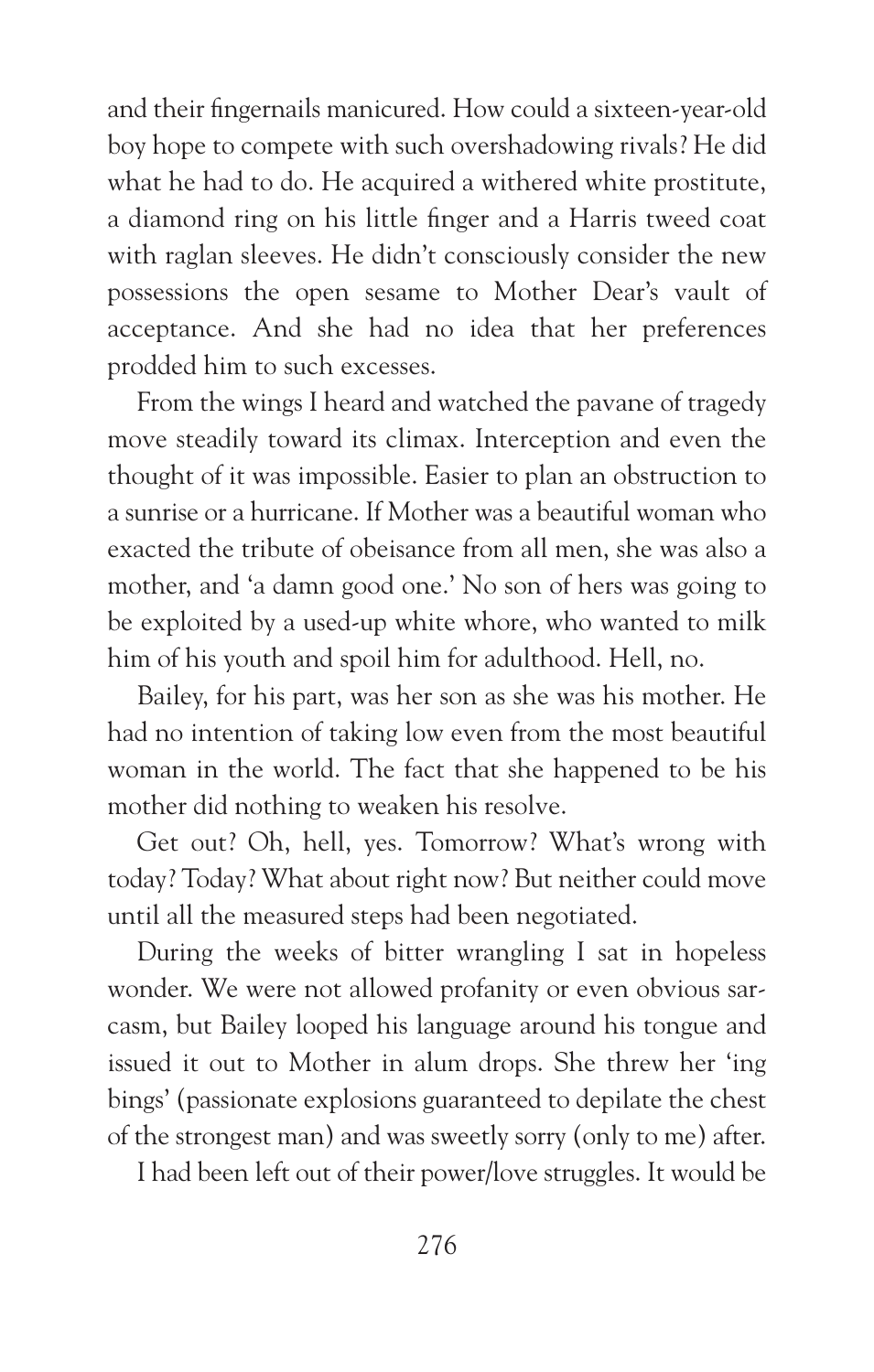more correct to say that since neither needed a claque I was forgotten on the sidelines.

It was a little like Switzerland in World War II. Shells were bursting all around me, souls were tortured and I was powerless in the confines of imposed neutrality – hopes were dying. The confrontation, which brought relief, had come on an ordinary unheralded evening. It was after eleven o'clock, so I left my door ajar, hoping to hear Mother go out, or the creak of Bailey easing up the stairs.

The record player on the first floor volumed up Lonnie Johnson singing, 'Tomorrow night, will you remember what you said tonight?' Glasses clinked and voices rubbed each other. A party was shimmering below and Bailey had defied Mother's eleven o'clock curfew. If he made it in before midnight, she might be satisfied with slapping him across the face a few times with her lashing words.

Twelve o'clock came and went at once, and I sat up in bed and laid my cards out for the first of many games of solitaire.

'Bailey!'

My watch hands made the uneven V of one o'clock.

'Yes, Mother Dear?' *En garde*. His voice thrust sweet and sour, and he accented the 'dear.'

'I guess you're a man . . . Turn down that record player.' She shouted the last to the revelers.

'I'm your son, Mother Dear.' A swift parry.

'Is it eleven o'clock, Bailey?' That was a feint, designed to catch the opponent offguard.

'It's after one o'clock, Mother Dear.' He had opened up the game, and the strokes from then on would have to be direct.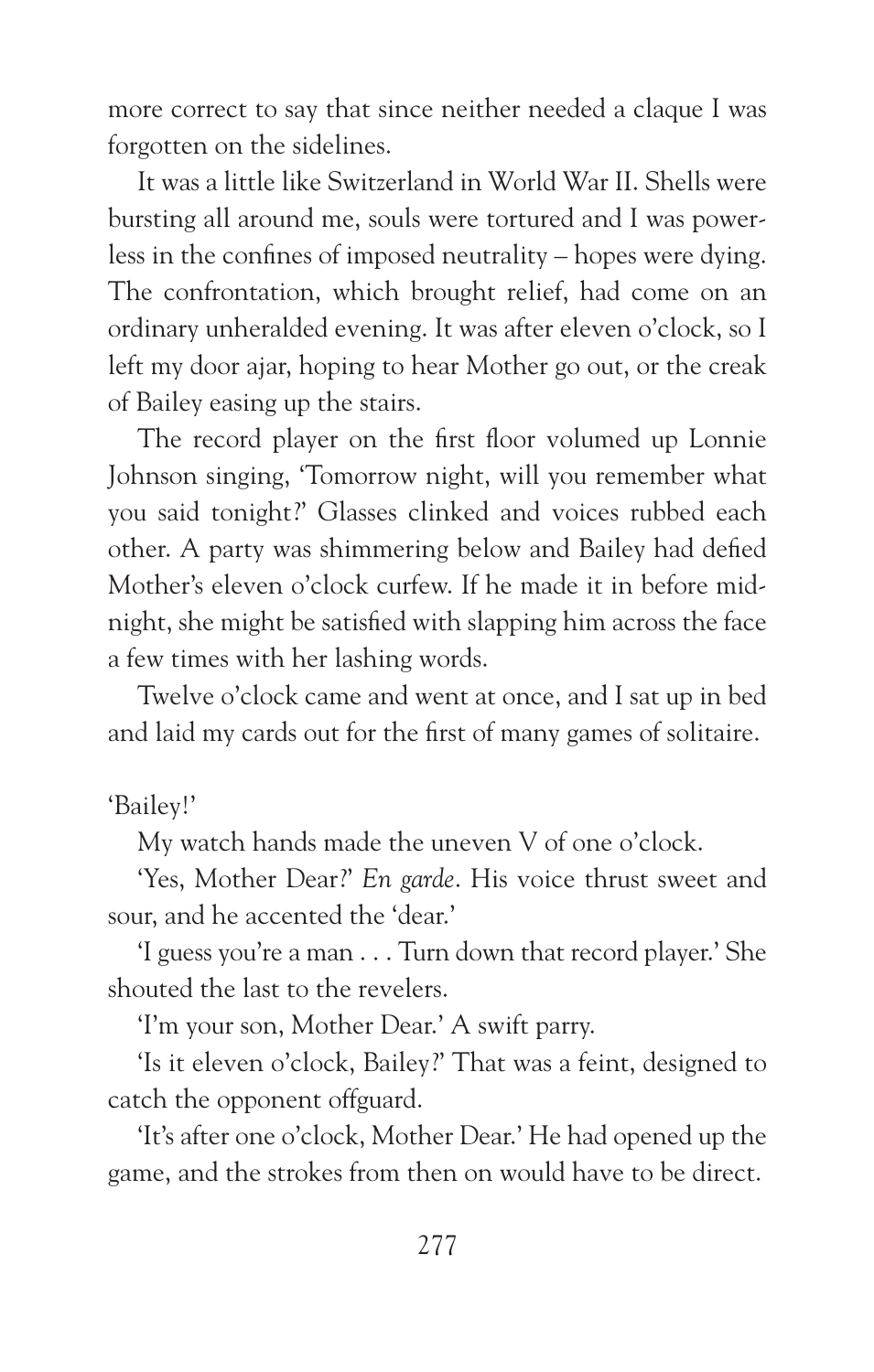'Clidell is the only man in this house, and if you think you're so much of a man . . .' Her voice popped like a razor on a strap.

'I'm leaving now, Mother Dear.' The deferential tone heightened the content of his announcement. In a bloodless coup he had thrust beneath her visor.

Now, laid open, she had no recourse but to hurry along the tunnel of her anger, headlong.

'Then Goddammit, get your heels to clicking.' And her heels were clicking down the linoleum hall as Bailey tapdanced up the stairs to his room.

When rain comes finally, washing away a low sky of muddy ocher, we who could not control the phenomenon are pressed into relief. The near-occult feeling: The fact of being witness to the end of the world gives way to tangible things. Even if the succeeding sensations are not common, they are at least not mysterious.

Bailey was leaving home. At one o'clock in the morning, my little brother, who in my lonely days of inferno dwelling had protected me from goblins, gnomes, gremlins and devils, was leaving home.

I had known all along the inevitable outcome and that I dared not poke into his knapsack of misery, even with the offer to help him carry it.

I went to his room, against my judgment, and found him throwing his carefully tended clothes into a pillowcase. His maturity embarrassed me. In his little face, balled up like a fist, I found no vestige of my brother, and when, not knowing what to say, I asked if I could help, he answered, 'Leave me the shit alone.'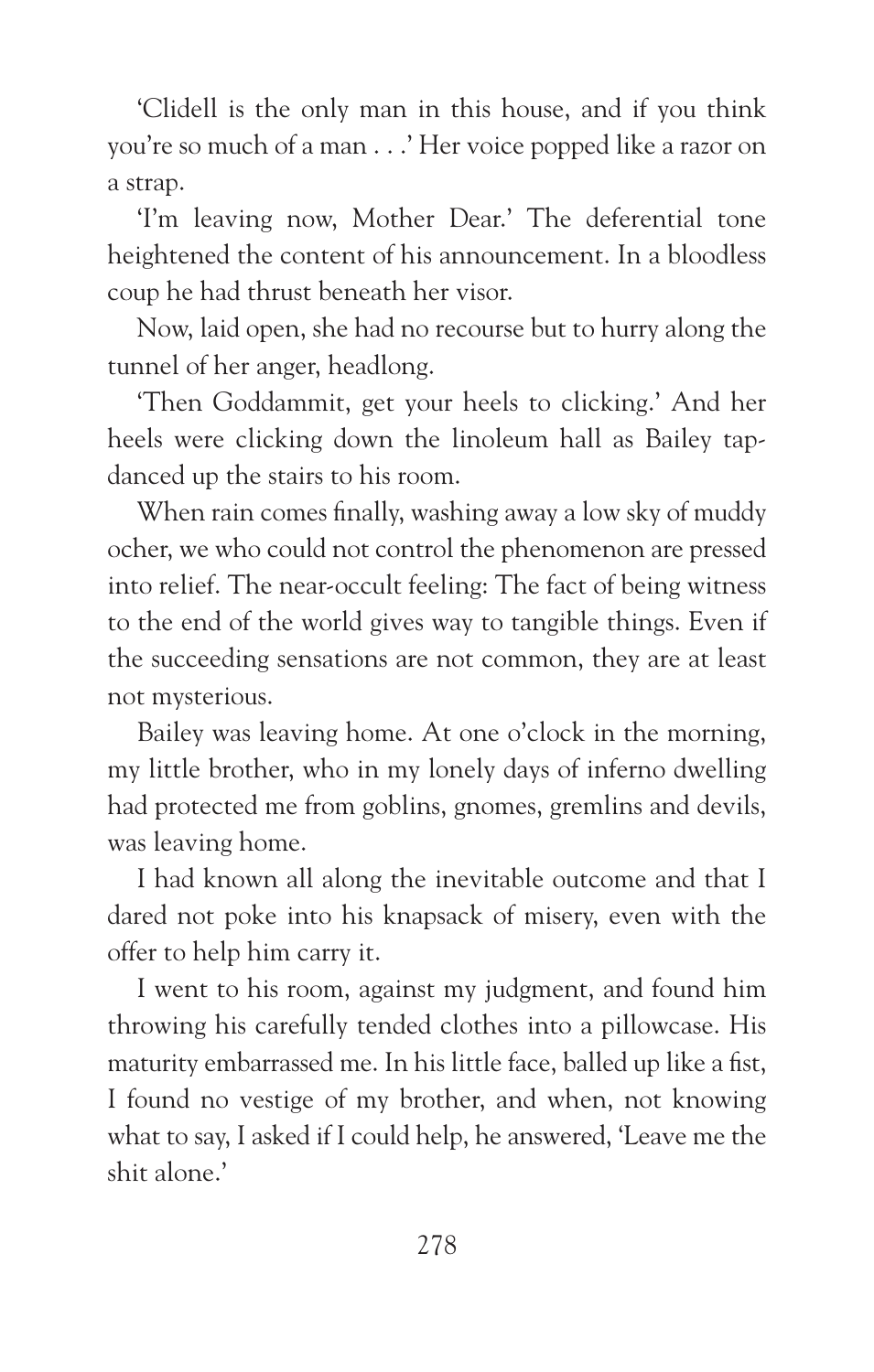I leaned on the doorjamb, lending him my physical presence but said no more.

'She wants me out, does she? Well, I'll get out of here so fast I'll leave the air on fire. She calls herself a mother? Huh! I'll be damned. She's seen the last of me. I can make it. I'll always make it.'

At some point he noticed me still in the doorway, and his consciousness stretched to remember our relationship.

'Maya, if you want to leave now, come on. I'll take care of you.'

He didn't wait for an answer, but as quickly went back to speaking to his soul. 'She won't miss me, and I sure as hell won't miss her. To hell with her and everybody else.'

He had finished jamming his shoes on top of his shirts and ties, and socks were wadded into the pillowcase. He remembered me again.

'Maya, you can have my books.'

My tears were not for Bailey or Mother or even myself but for the helplessness of mortals who live on the sufferance of Life. In order to avoid this bitter end, we would all have to be born again, and born with the knowledge of alternatives. Even then?

Bailey grabbed up the lumpy pillowcase and pushed by me for the stairs. As the front door slammed, the record player downstairs mastered the house and Nat King Cole warned the world to 'straighten up and fly right.' As if they could, as if human beings could make a choice.

Mother's eyes were red, and her face puffy, the next morning, but she smiled her 'everything is everything' smile and turned in tight little moons, making breakfast, talking business and brightening the corner where she was. No one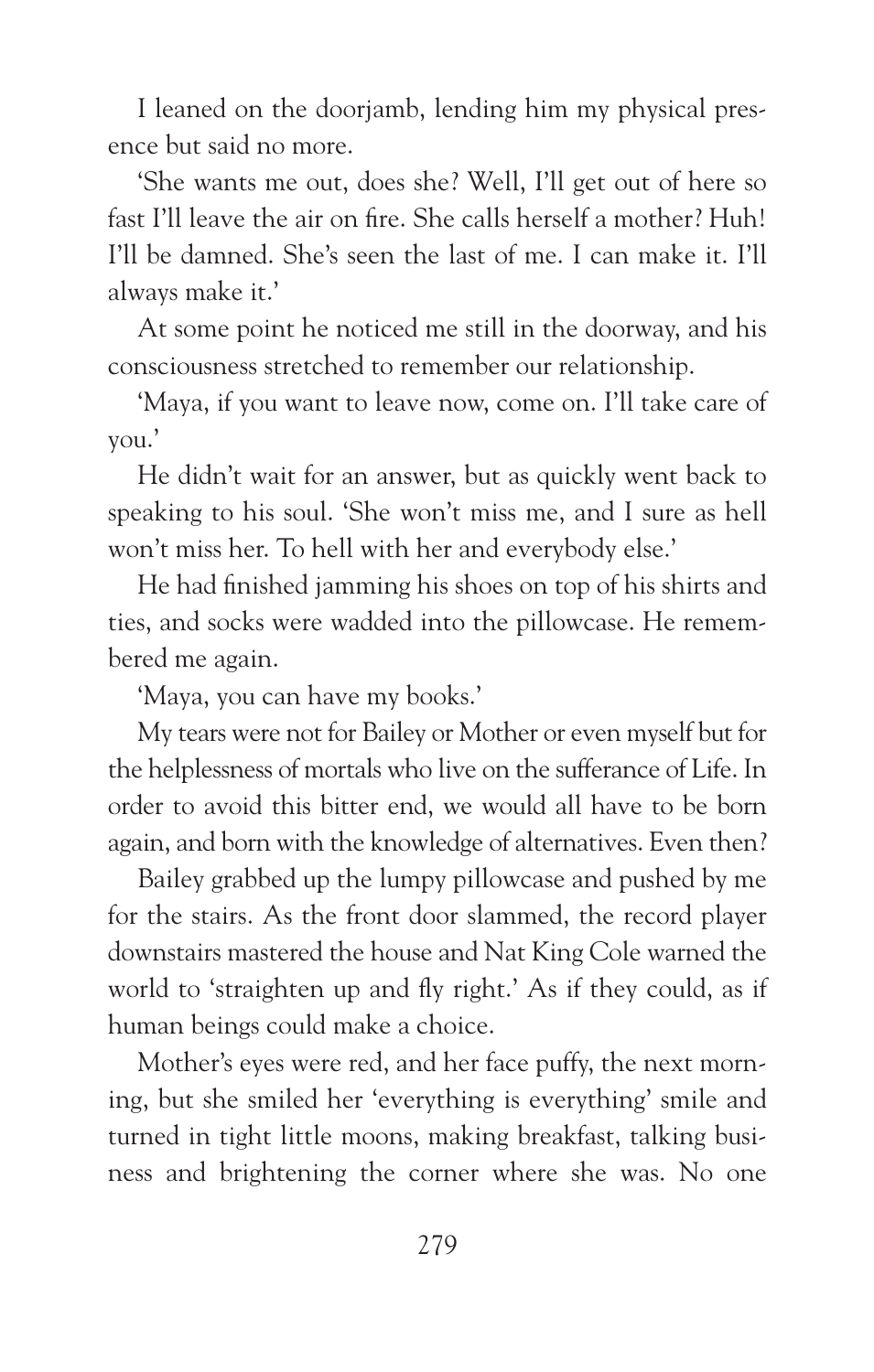mentioned Bailey's absence as if things were as they should be and always were.

The house was smudged with unspoken thoughts and it was necessary to go to my room to breathe. I believed I knew where he headed the night before, and made up my mind to find him and offer him my support. In the afternoon I went to a bay-windowed house which boasted ROOMS, in green and orange letters, through the glass. A woman of any age past thirty answered my ring and said Bailey Johnson was at the top of the stairs.

His eyes were as red as Mother's had been, but his face had loosened a little from the tightness of the night before. In an almost formal manner I was invited into a room with a clean chenille-covered bed, an easy chair, a gas fireplace and a table.

He began to talk, covering up the unusual situation that we found ourselves in.

'Nice room, isn't it? You know it's very hard to find rooms now. The war and all . . . Betty lives here [she was the white prostitute] and she got this place for me . . . Maya, you know, it's better this way . . . I mean, I'm a man, and I have to be on my own . . .'

I was furious that he didn't curse and abuse the Fates or Mother or at least act put upon.

'Well' – I thought to start it – 'If Mother was really a mother, she wouldn't have -

He stopped me, his little black hand held up as if I were to read his palm. 'Wait, Maya, she was right. There is a tide and time in every man's life —'

'Bailey, you're sixteen.'

'Chronologically, yes, but I haven't been sixteen for years.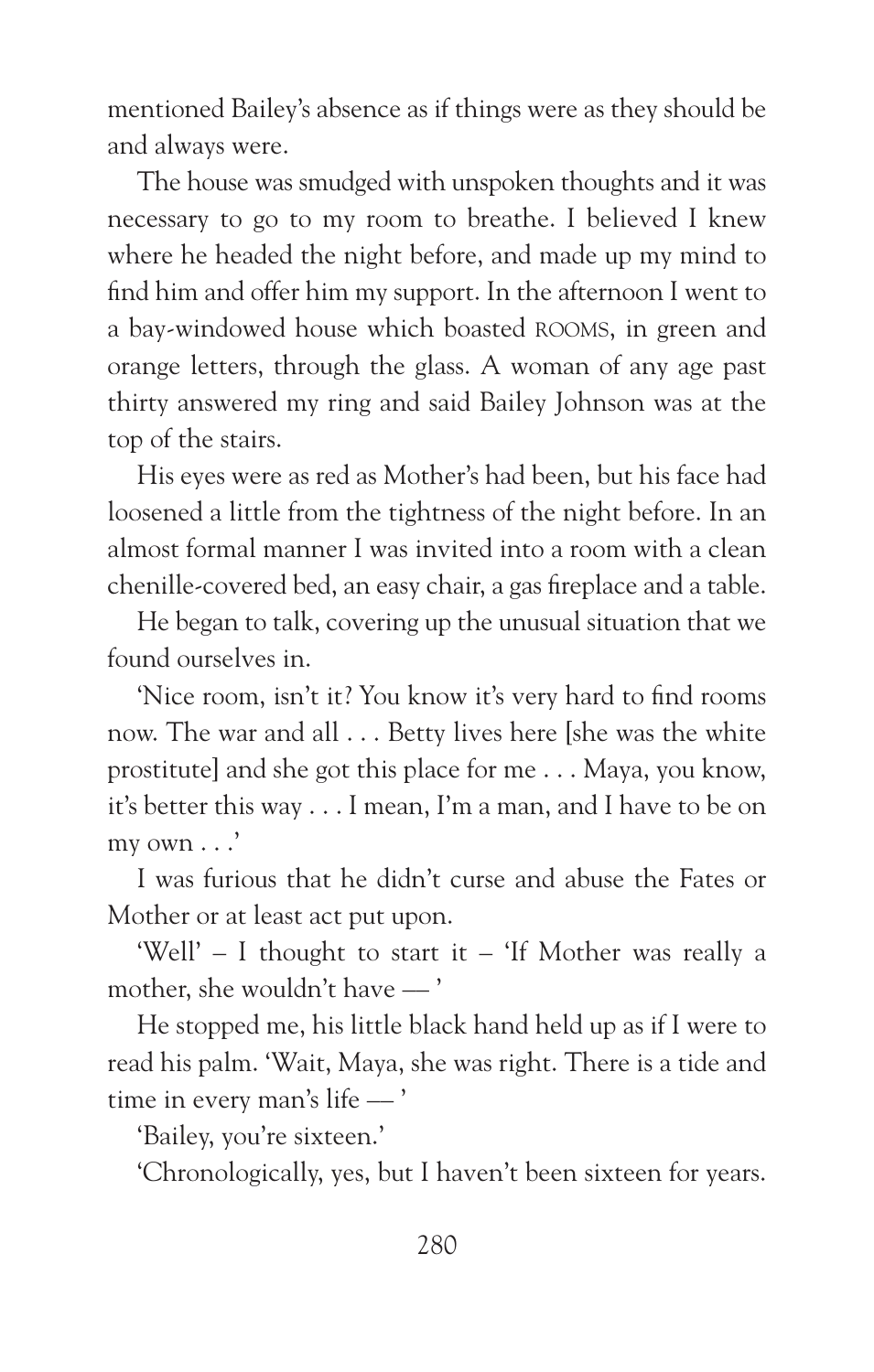Anyway, there comes a time when a man must cut the apron strings and face life on his own . . . As I was saying to Mother Dear, I've come to  $-$ '

'When were you talking to Mother . . .?'

'This morning, I said to Mother Dear — '

'Did you phone her?'

'Yes. And she came by here. We had a very fruitful discussion' – he chose his words with the precision of a Sunday school teacher – 'She understands completely. There is a time in every man's life when he must push off from the wharf of safety into the sea of chance . . . Anyway, she is arranging with a friend of hers in Oakland to get me on the Southern Pacific. Maya, it's just a start. I'll begin as a dining-car waiter and then a steward, and when I know all there is to know about that, I'll branch out . . . The future looks good. The Black man hasn't even begun to storm the battlefronts. I'm going for broke myself.'

His room smelled of cooked grease, Lysol and age, but his face believed the freshness of his words, and I had no heart nor art to drag him back to the reeking reality of our life and times.

Whores were lying down first and getting up last in the room next door. Chicken suppers and gambling games were rioting on a twenty-four-hour basis downstairs. Sailors and soldiers on their doom-lined road to war cracked windows and broke locks for blocks around, hoping to leave their imprint on a building or in the memory of a victim. A chance to be perpetrated. Bailey sat wrapped in his decision and anesthetized by youth. If I'd had any suggestion to make I couldn't have penetrated his unlucky armor. And, most regrettable, I had no suggestion to make.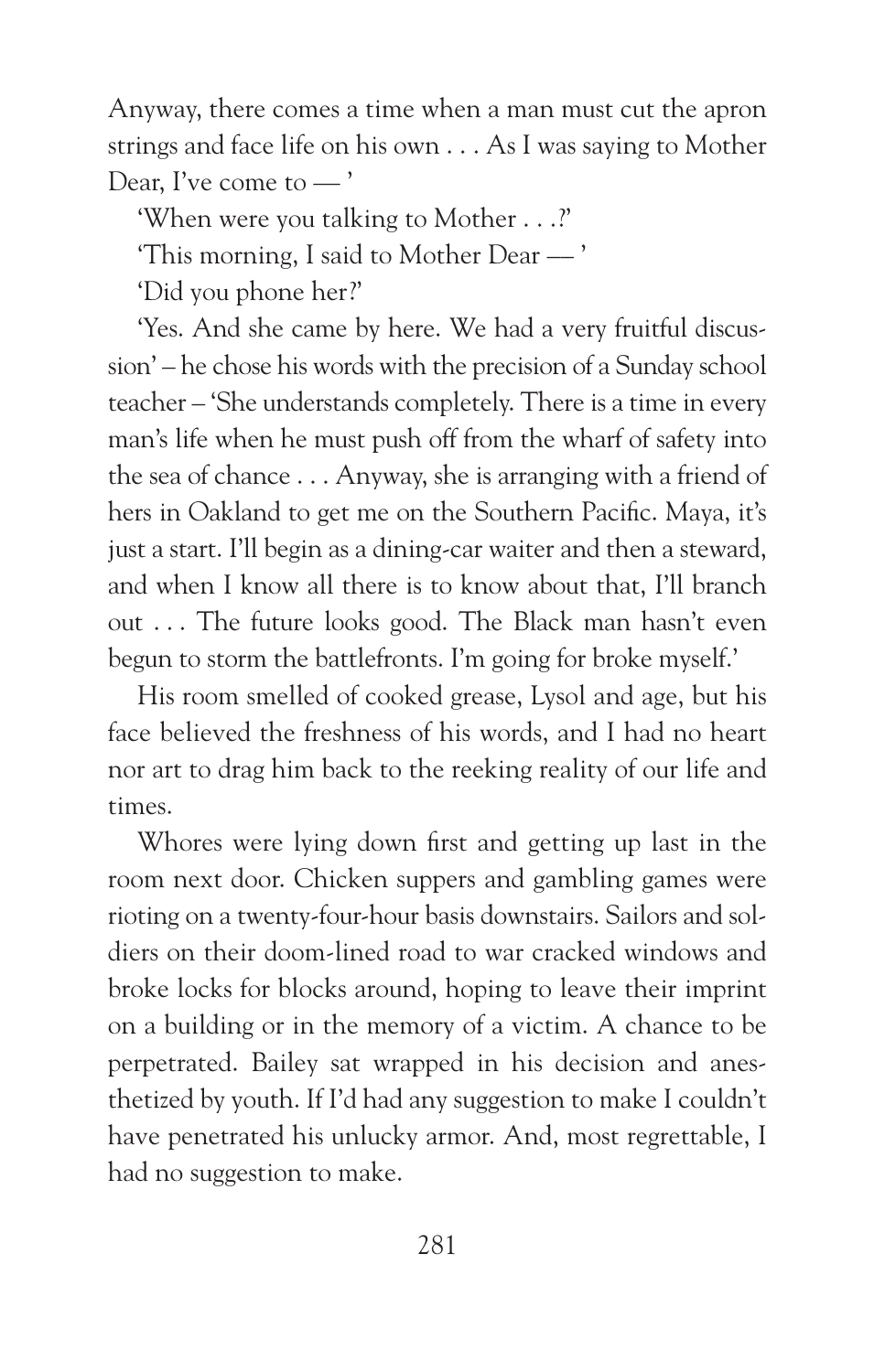'I'm your sister, and whatever I can do, I'll do it.'

'Maya, don't worry about me. That's all I want you to do. Don't worry. I'll be okey-dokey.'

I left his room because, and only because, we had said all we could say. The unsaid words pushed roughly against the thoughts that we had no craft to verbalize, and crowded the room to uneasiness.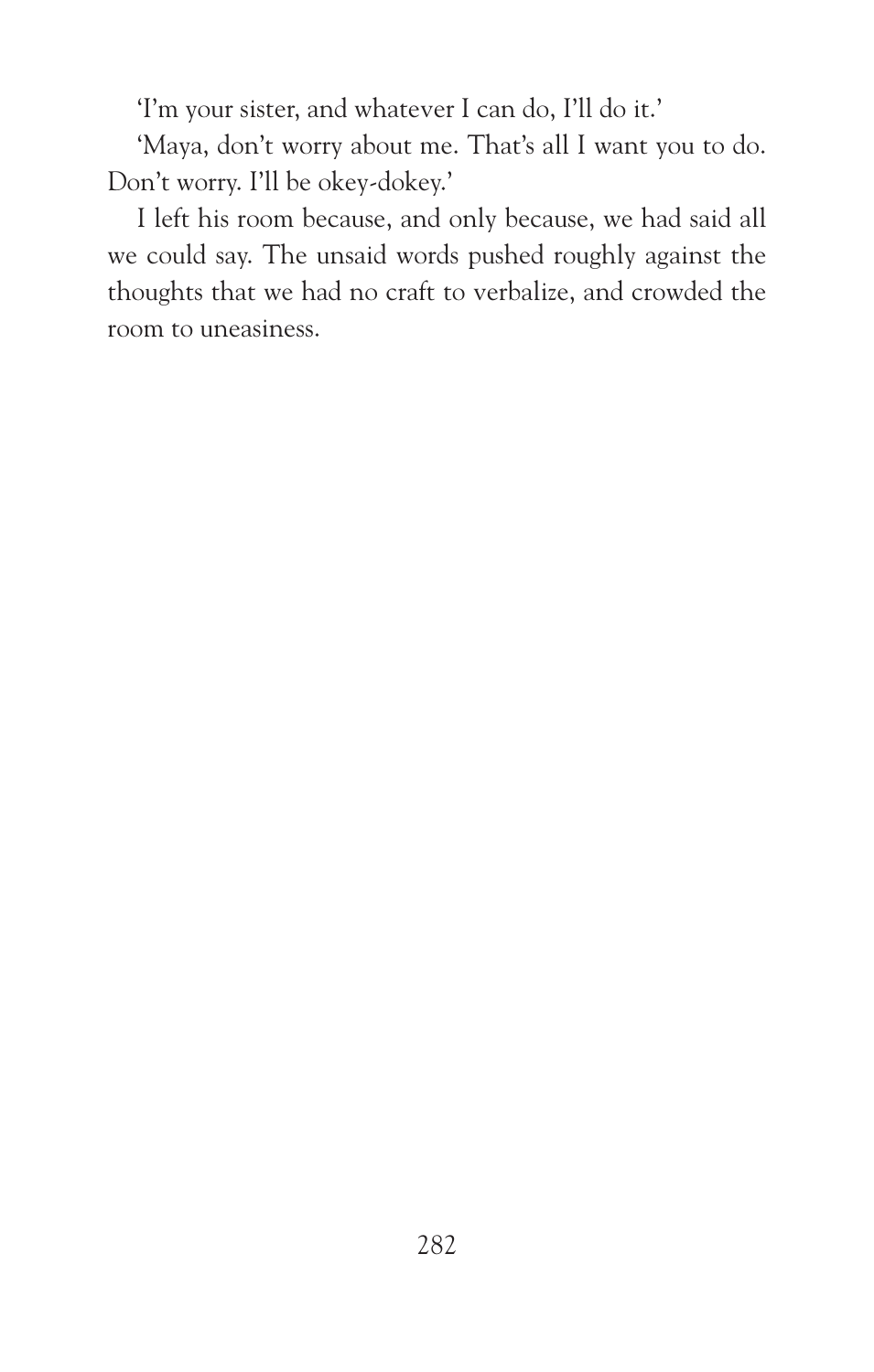34

Later, my room had all the cheeriness of a dungeon and the appeal of a tomb. It was going to be impossible to stay there, but leaving held no attraction for me, either. Running away from home would be anticlimactic after Mexico, and a dull story after my month in the car lot. But the need for change bulldozed a road down the center of my mind.

I had it. The answer came to me with the suddenness of a collision. I would go to work. Mother wouldn't be difficult to convince; after all, in school I was a year ahead of my grade and Mother was a firm believer in self-sufficiency. In fact, she'd be pleased to think that I had that much gumption, that much of her in my character. (She liked to speak of herself as the original 'do-it-yourself girl.')

Once I had settled on getting a job, all that remained was to decide which kind of job I was most fitted for. My intellectual pride had kept me from selecting typing, shorthand or filing as subjects in school, so office work was ruled out. War plants and shipyards demanded birth certificates, and mine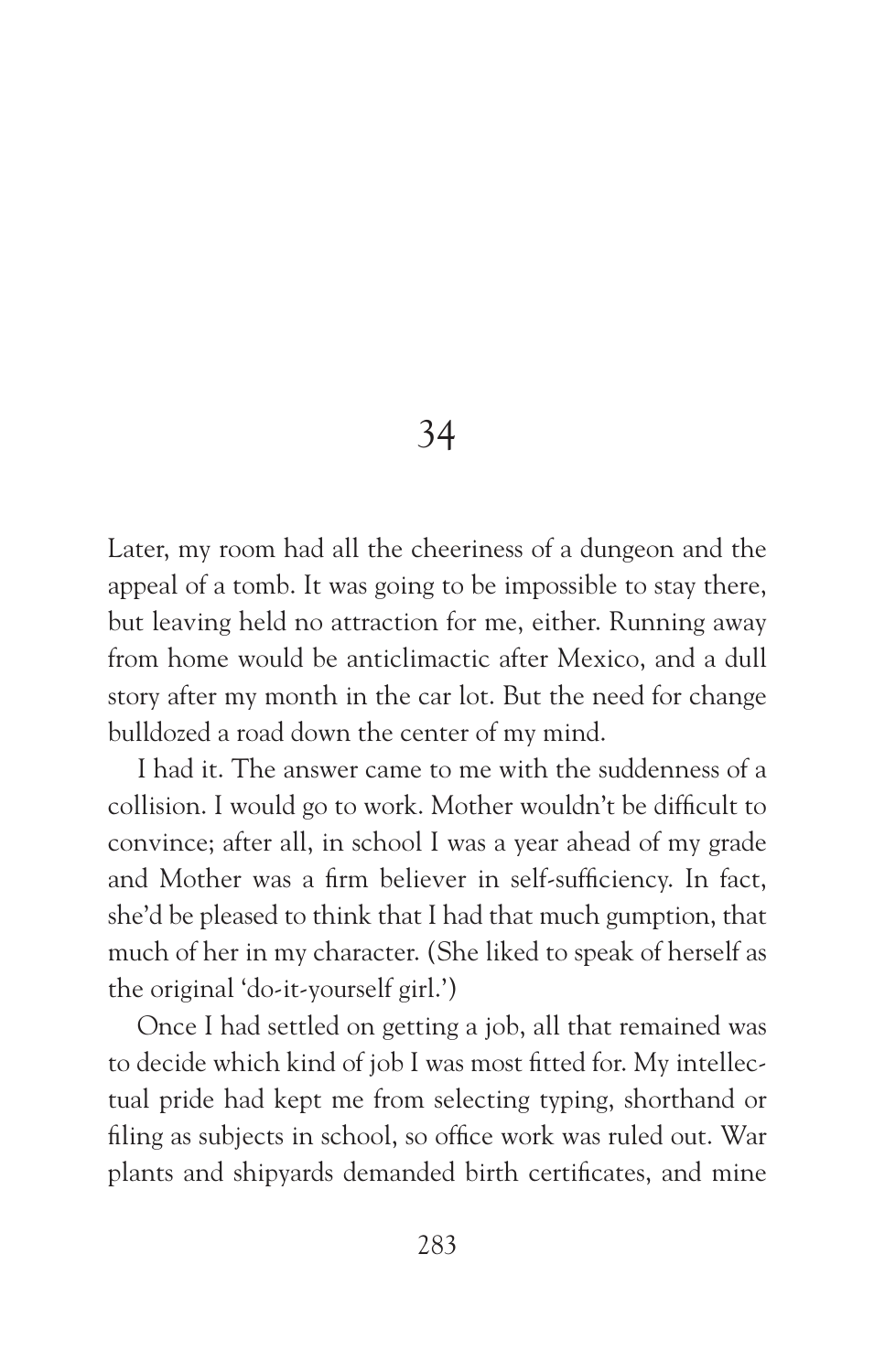would reveal me to be fifteen, and ineligible for work. So the well-paying defense jobs were also out. Women had replaced men on the streetcars as conductors and motormen, and the thought of sailing up and down the hills of San Francisco in a dark-blue uniform, with a money changer at my belt, caught my fancy.

Mother was as easy as I had anticipated. The world was moving so fast, so much money was being made, so many people were dying in Guam, and Germany, that hordes of strangers became good friends overnight. Life was cheap and death entirely free. How could she have the time to think about my academic career?

To her question of what I planned to do, I replied that I would get a job on the streetcars. She rejected the proposal with: 'They don't accept colored people on the streetcars.'

I would like to claim an immediate fury which was followed by the noble determination to break the restricting tradition. But the truth is, my first reaction was one of disappointment. I'd pictured myself, dressed in a neat blue serge suit, my money changer swinging jauntily at my waist, and a cheery smile for the passengers which would make their own work day brighter.

From disappointment, I gradually ascended the emotional ladder to haughty indignation, and finally to that state of stubbornness where the mind is locked like the jaws of an enraged bulldog.

I would go to work on the streetcars and wear a blue serge suit. Mother gave me her support with one of her usual terse asides, 'That's what you want to do? Then nothing beats a trial but a failure. Give it everything you've got. I've told you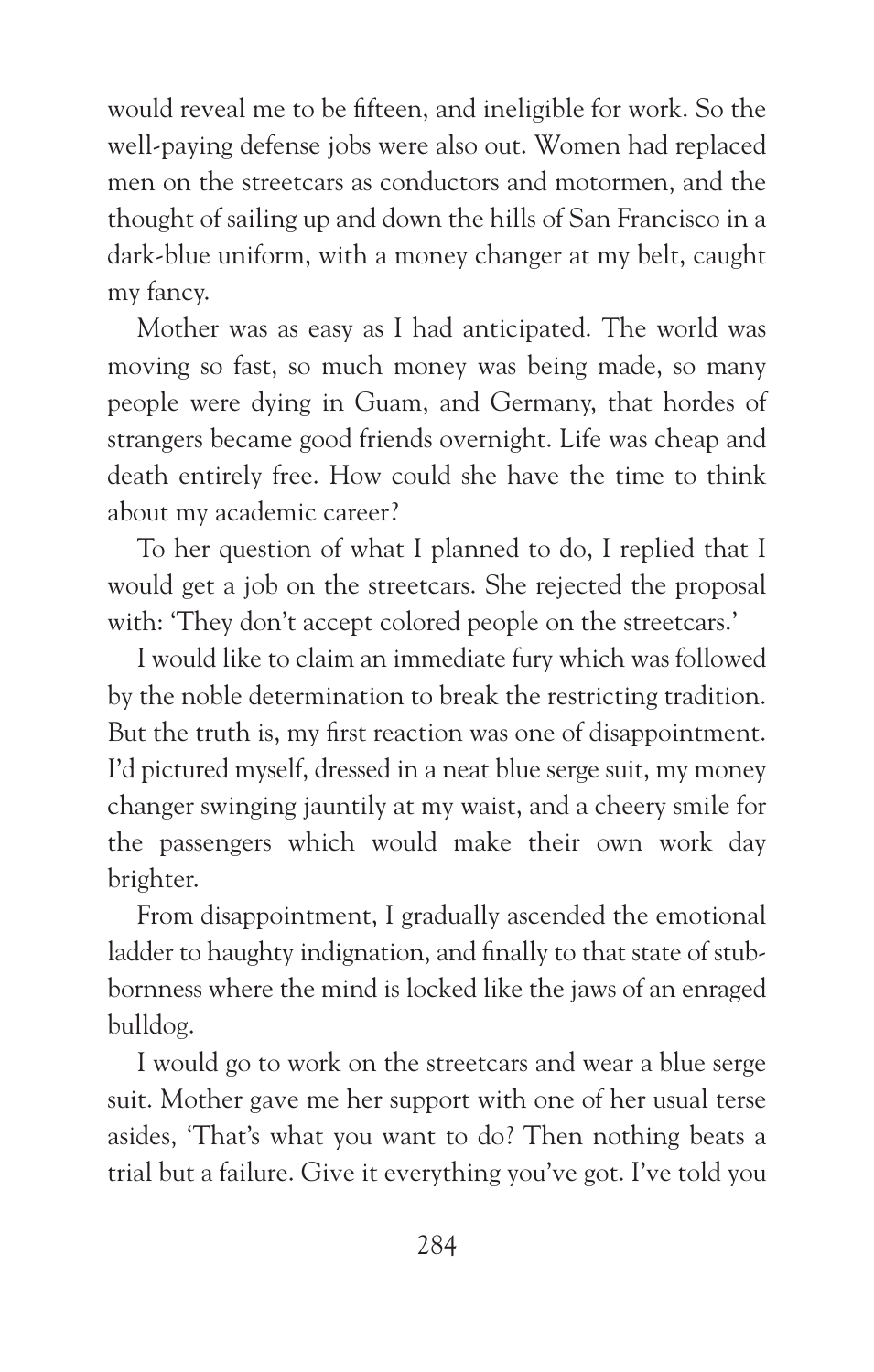many times, "Can't do is like Don't Care." Neither of them have a home.'

Translated, that meant there was nothing a person can't do, and there should be nothing a human being didn't care about. It was the most positive encouragement I could have hoped for.

In the offices of the Market Street Railway Company, the receptionist seemed as surprised to see me there as I was surprised to find the interior dingy and the décor drab. Somehow I had expected waxed surfaces and carpeted floors. If I had met no resistance, I might have decided against working for such a poor-mouth-looking concern. As it was, I explained that I had come to see about a job. She asked, was I sent by an agency, and when I replied that I was not, she told me they were only accepting applicants from agencies.

The classified pages of the morning papers had listed advertisements for motorettes and conductorettes and I reminded her of that. She gave me a face full of astonishment that my suspicious nature would not accept.

'I am applying for the job listed in this morning's *Chronicle* and I'd like to be presented to your personnel manager.' While I spoke in supercilious accents, and looked at the room as if I had an oil well in my own backyard, my armpits were being pricked by millions of hot pointed needles. She saw her escape and dived into it.

'He's out. He's out for the day. You might call tomorrow and if he's in, I'm sure you can see him.' Then she swiveled her chair around on its rusty screws and with that I was supposed to be dismissed.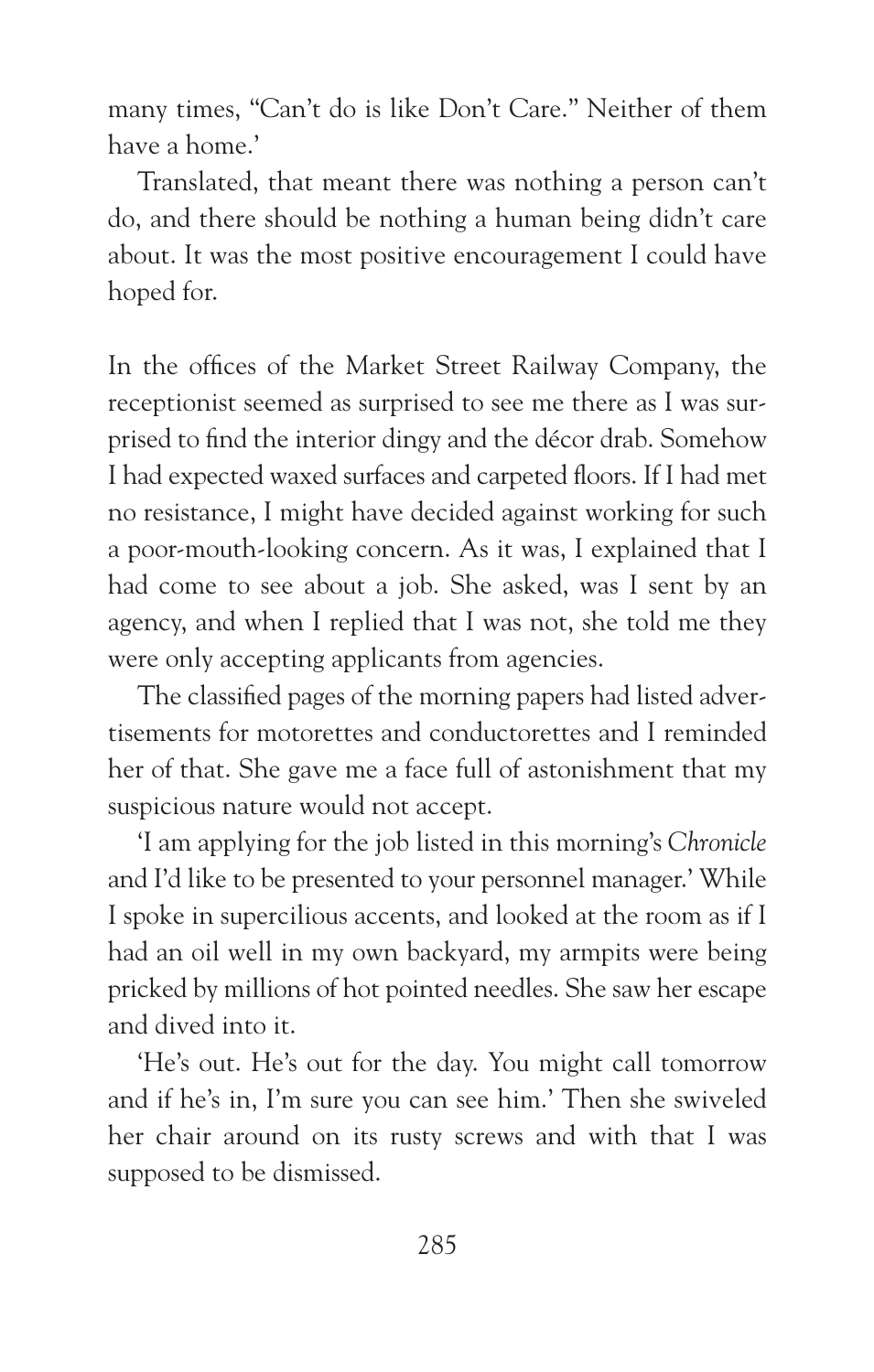'May I ask his name?'

She half turned, acting surprised to find me still there.

'His name? Whose name?'

'Your personnel manager.'

We were firmly joined in the hypocrisy to play out the scene.

'The personnel manager? Oh, he's Mr. Cooper, but I'm not sure you'll find him here tomorrow. He's . . . Oh, but you can try.'

'Thank you.'

'You're welcome.'

And I was out of the musty room and into the even mustier lobby. In the street I saw the receptionist and myself going faithfully through paces that were stale with familiarity, although I had never encountered that kind of situation before and, probably, neither had she. We were like actors who, knowing the play by heart, were still able to cry afresh over the old tragedies and laugh spontaneously at the comic situations.

The miserable little encounter had nothing to do with me, the me of me, any more than it had to do with that silly clerk. The incident was a recurring dream, concocted years before by stupid whites and it eternally came back to haunt us all. The secretary and I were like Hamlet and Laertes in the final scene, where, because of harm done by one ancestor to another, we were bound to duel to the death. Also because the play must end somewhere.

I went further than forgiving the clerk, I accepted her as a fellow victim of the same puppeteer.

On the streetcar, I put my fare into the box and the conductorette looked at me with the usual hard eyes of white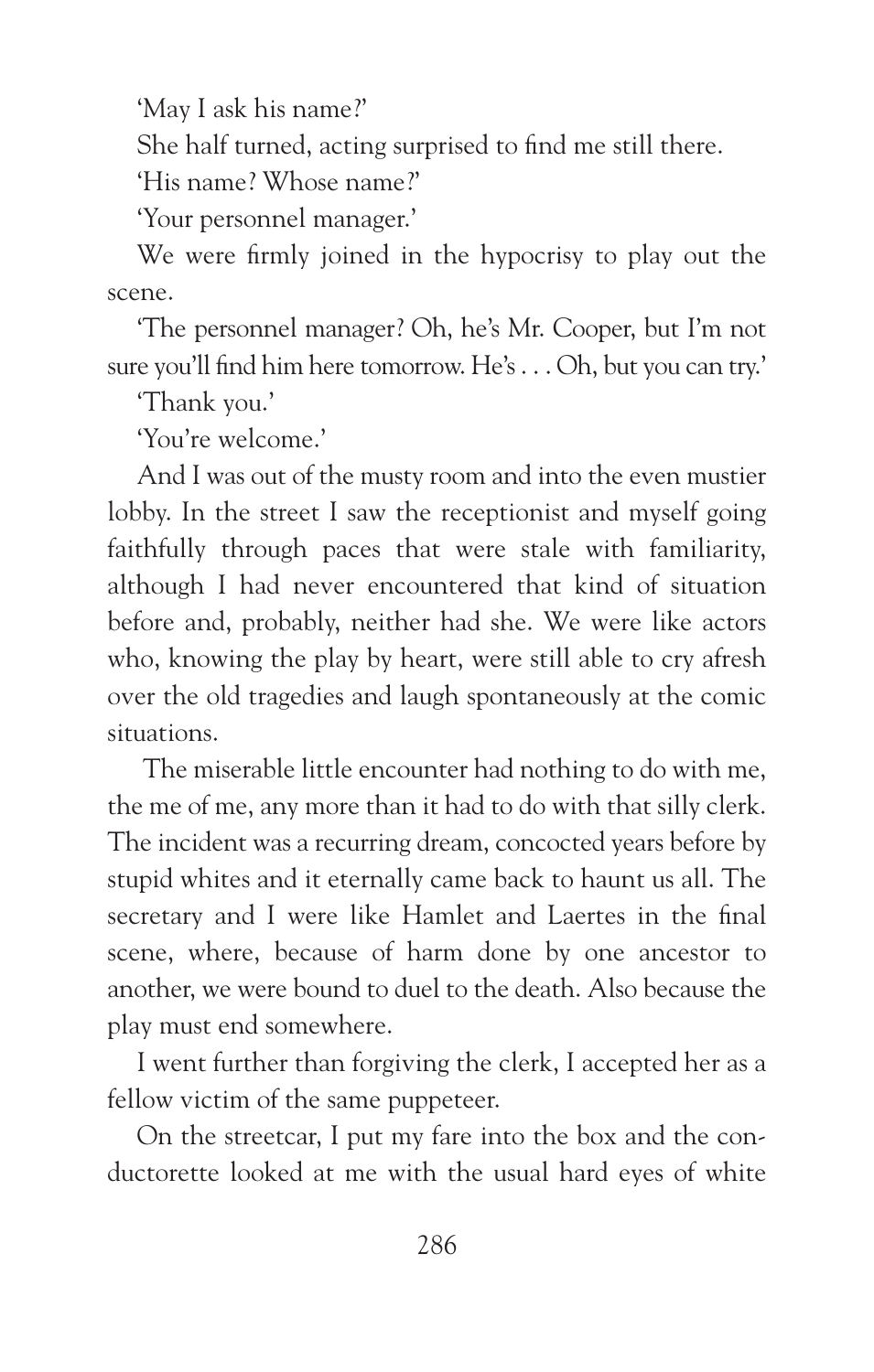contempt. 'Move into the car, please move on in the car.' She patted her money changer.

Her Southern nasal accent sliced my meditation and I looked deep into my thoughts. All lies, all comfortable lies. The receptionist was not innocent and neither was I. The whole charade we had played out in that crummy waiting room had directly to do with me, Black, and her, white.

I wouldn't move into the streetcar but stood on the ledge over the conductor, glaring. My mind shouted so energetically that the announcement made my veins stand out, and my mouth tighten into a prune.

I WOULD HAVE THE JOB. I WOULD BE A CONDUC-TORETTE AND SLING A FULL MONEY CHANGER FROM MY BELT. I WOULD.

The next three weeks were a honeycomb of determination with apertures for the days to go in and out. The Negro organizations to whom I appealed for support bounced me back and forth like a shuttlecock on a badminton court. Why did I insist on that particular job? Openings were going begging that paid nearly twice the money. The minor officials with whom I was able to win an audience thought me mad. Possibly I was.

Downtown San Francisco became alien and cold, and the streets I had loved in a personal familiarity were unknown lanes that twisted with malicious intent. Old buildings, whose gray rococo façades housed my memories of the Forty-Niners, and Diamond Lil, Robert Service, Sutter and Jack London, were then imposing structures viciously joined to keep me out. My trips to the streetcar office were of the frequency of a person on salary. The struggle expanded. I was no longer in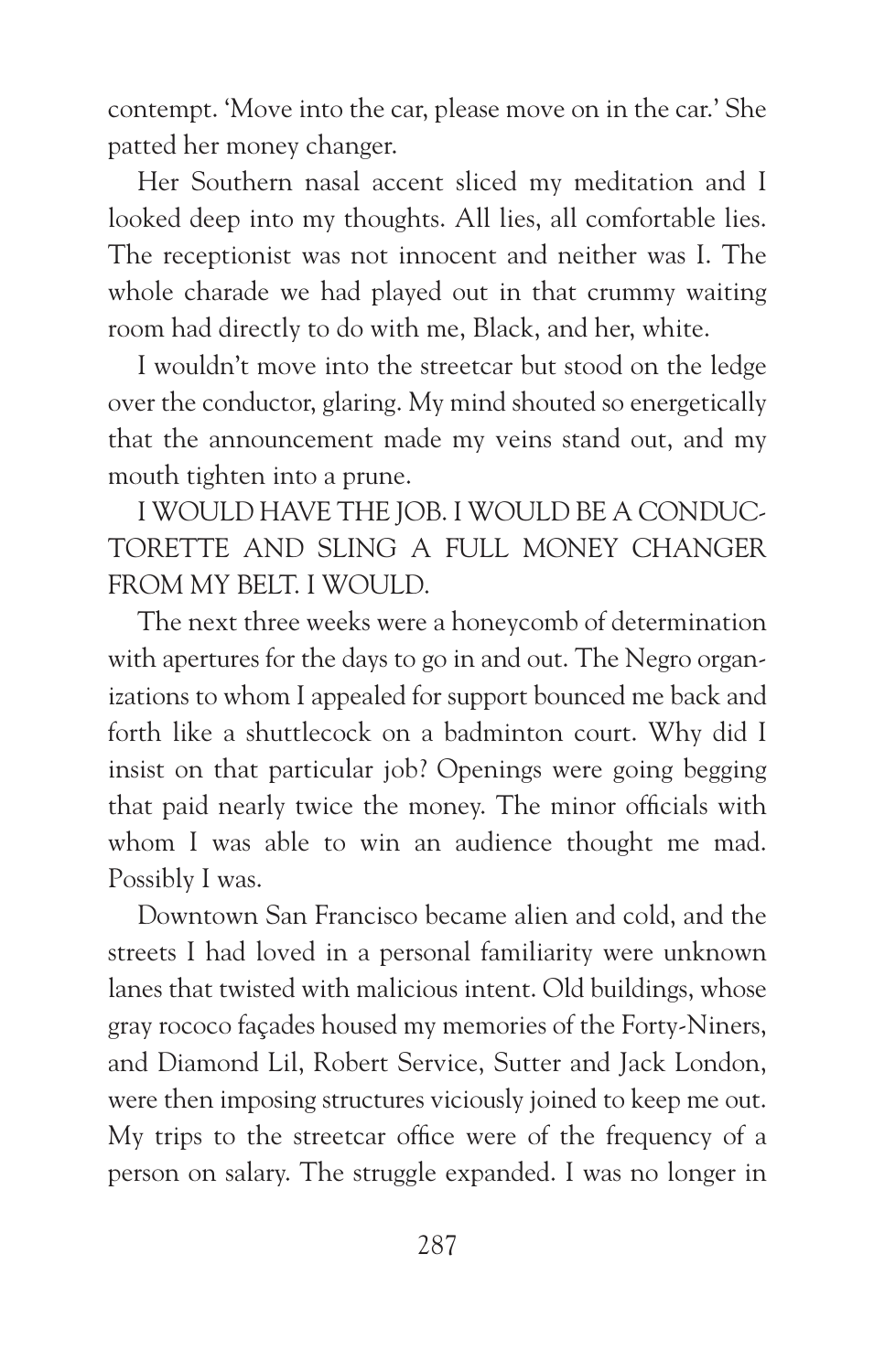conflict only with the Market Street Railway but with the marble lobby of the building which housed its offices, and elevators and their operators.

During this period of strain Mother and I began our first steps on the long path toward mutual adult admiration. She never asked for reports and I didn't offer any details. But every morning she made breakfast, gave me carfare and lunch money, as if I were going to work. She comprehended the perversity of life, that in the struggle lies the joy. That I was no glory seeker was obvious to her, and that I had to exhaust every possibility before giving in was also clear.

On my way out of the house one morning she said, 'Life is going to give you just what you put in it. Put your whole heart in everything you do, and pray, then you can wait.' Another time she reminded me that 'God helps those who help themselves.' She had a store of aphorisms which she dished out as the occasion demanded. Strangely, as bored as I was with clichés, her inflection gave them something new, and set me thinking for a little while at least. Later when asked how I got my job, I was never able to say exactly. I only knew that one day, which was tiresomely like all the others before it, I sat in the Railway office, ostensibly waiting to be interviewed. The receptionist called me to her desk and shuffled a bundle of papers to me. They were job application forms. She said they had to be filled in triplicate. I had little time to wonder if I had won or not, for the standard questions reminded me of the necessity for dexterous lying. How old was I? List my previous jobs, starting from the last held and go backward to the first. How much money did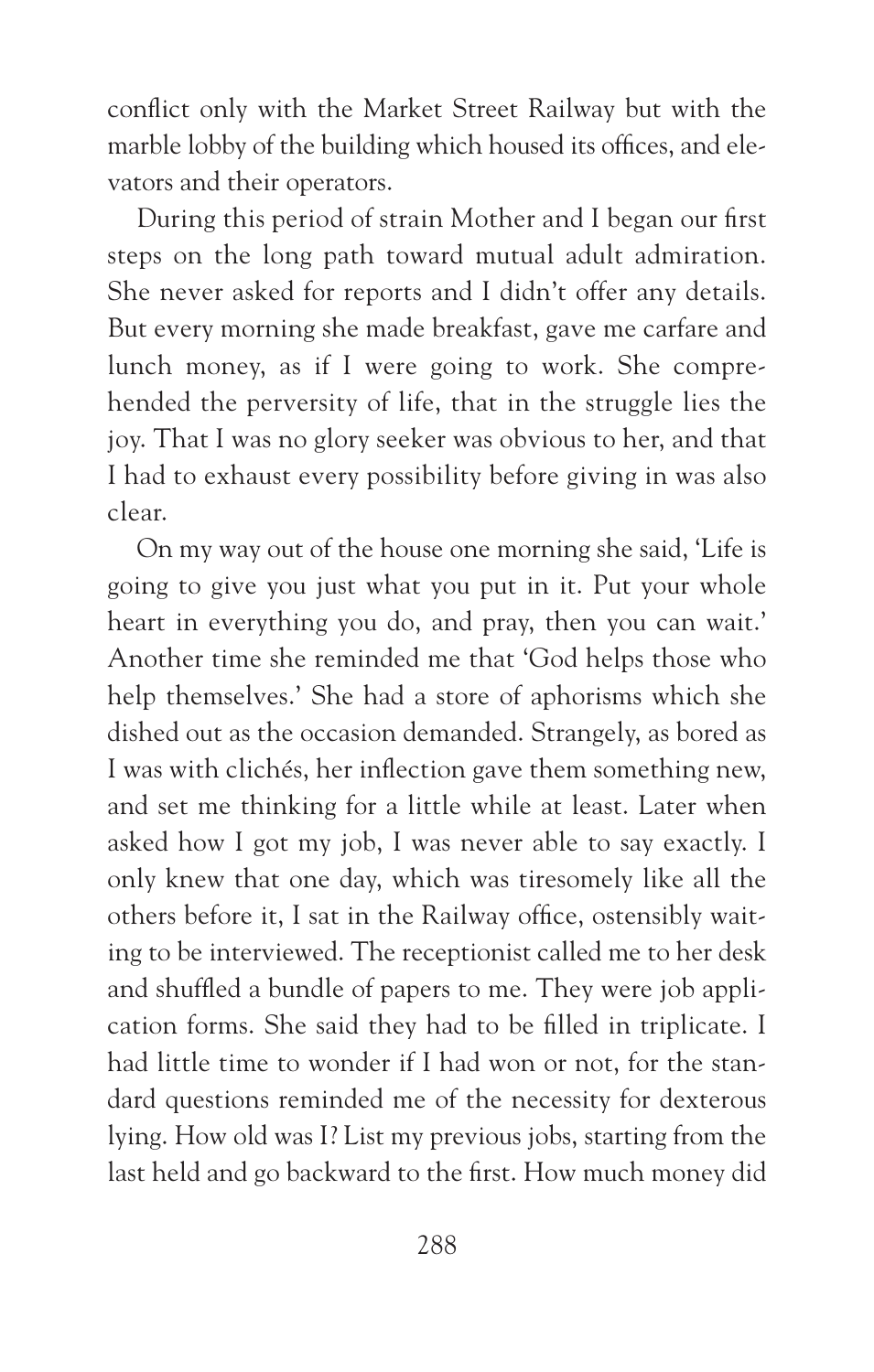I earn, and why did I leave the position? Give two references (not relatives).

Sitting at a side table my mind and I wove a cat's ladder of near truths and total lies. I kept my face blank (an old art) and wrote quickly the fable of Marguerite Johnson, aged nineteen, former companion and driver for Mrs. Annie Henderson (a White Lady) in Stamps, Arkansas.

I was given blood tests, aptitude tests, physical coordination tests, and Rorschachs, then on a blissful day I was hired as the first Negro on the San Francisco streetcars.

Mother gave me the money to have my blue serge suit tailored, and I learned to fill out work cards, operate the money changer and punch transfers. The time crowded together and at an End of Days I was swinging on the back of the rackety trolley, smiling sweetly and persuading my charges to 'step forward in the car, please.'

For one whole semester the streetcars and I shimmied up and scooted down the sheer hills of San Francisco. I lost some of my need for the Black ghetto's shielding-sponge quality, as I clanged and cleared my way down Market Street, with its honky-tonk homes for homeless sailors, past the quiet retreat of Golden Gate Park and along closed undwelled-in-looking dwellings of the Sunset District.

My work shifts were split so haphazardly that it was easy to believe that my superiors had chosen them maliciously. Upon mentioning my suspicions to Mother, she said, 'Don't worry about it. You ask for what you want, and you pay for what you get. And I'm going to show you that it ain't no trouble when you pack double.'

She stayed awake to drive me out to the car barn at four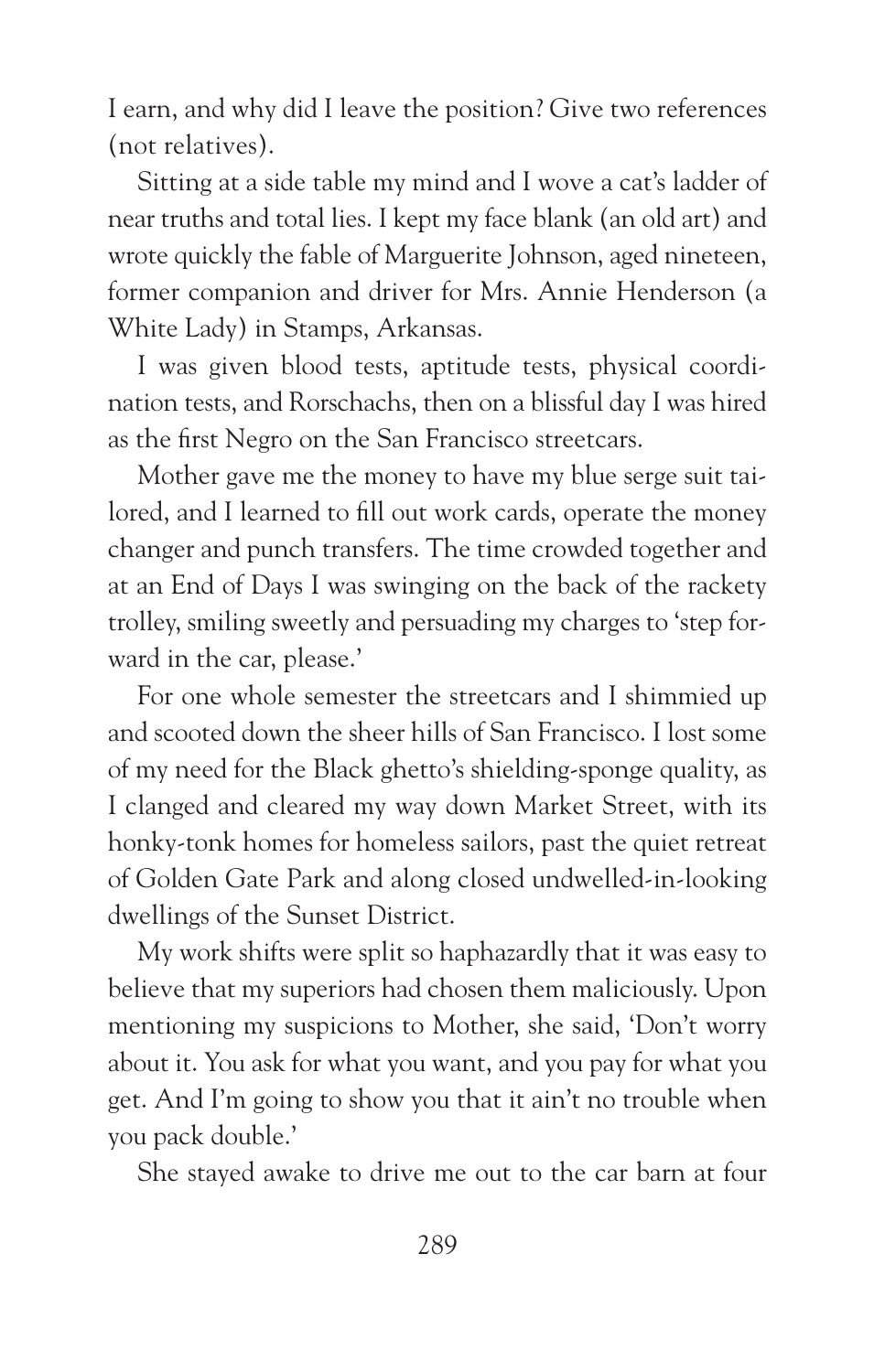thirty in the mornings, or to pick me up when I was relieved just before dawn. Her awareness of life's perils convinced her that while I would be safe on the public conveyances, she 'wasn't about to trust a taxi driver with her baby.'

When the spring classes began, I resumed my commitment with formal education. I was so much wiser and older, so much more independent, with a bank account and clothes that I had bought for myself, that I was sure that I had learned and earned the magic formula which would make me a part of the gay life my contemporaries led.

Not a bit of it. Within weeks, I realized that my schoolmates and I were on paths moving diametrically away from each other. They were concerned and excited over the approaching football games, but I had in my immediate past raced a car down a dark and foreign Mexican mountain. They concentrated great interest on who was worthy of being student body president, and when the metal bands would be removed from their teeth, while I remembered sleeping for a month in a wrecked automobile and conducting a streetcar in the uneven hours of the morning.

Without willing it, I had gone from being ignorant of being ignorant to being aware of being aware. And the worst part of my awareness was that I didn't know what I was aware of. I knew I knew very little, but I was certain that the things I had yet to learn wouldn't be taught to me at George Washington High School.

I began to cut classes, to walk in Golden Gate Park or wander along the shiny counter of the Emporium Department Store. When Mother discovered that I was playing truant, she told me that if I didn't want to go to school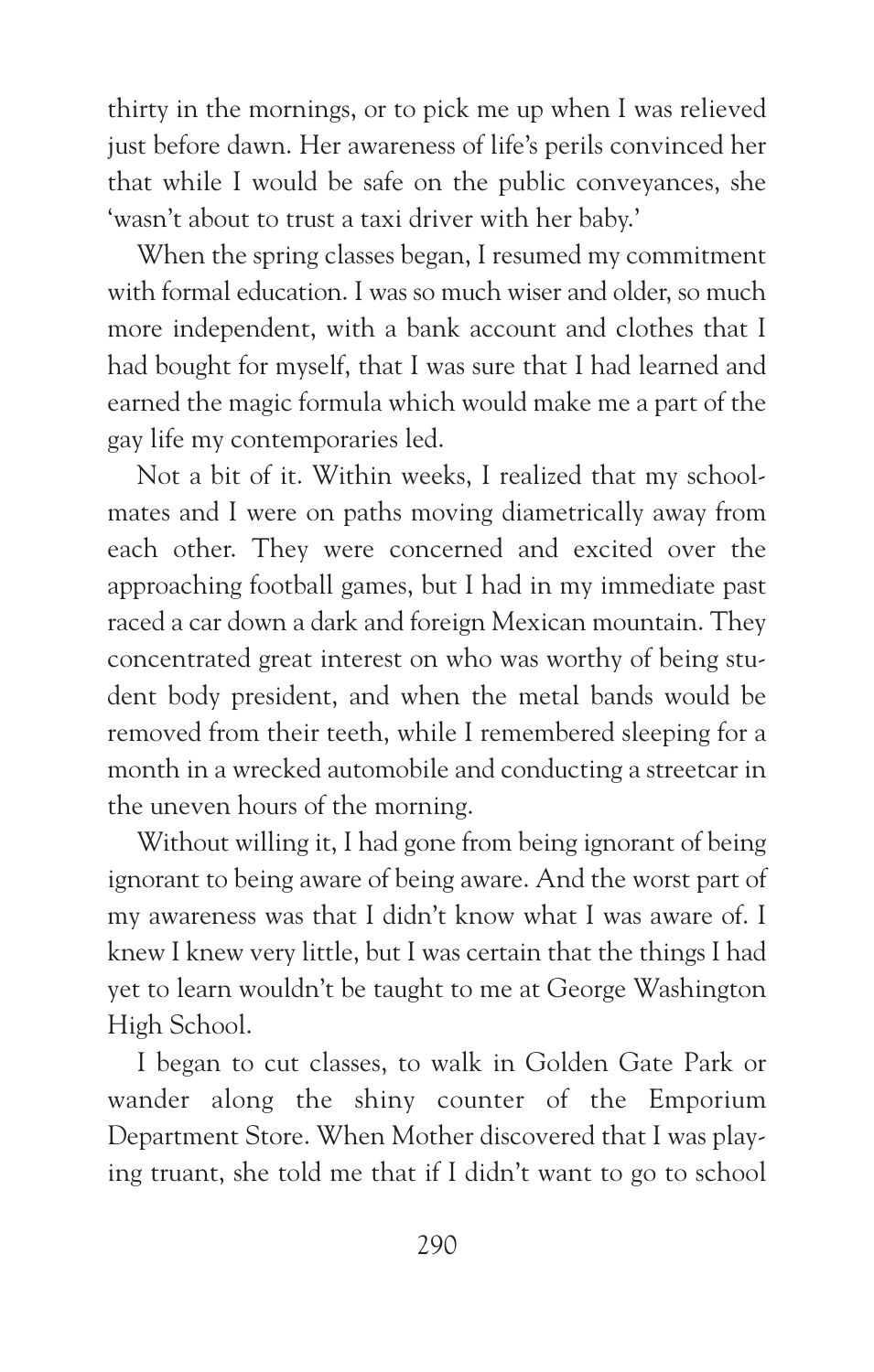one day, if there were no tests being held, and if my school work was up to standard, all I had to do was tell her and I could stay home. She said that she didn't want some white woman calling her up to tell her something about her child that she didn't know. And she didn't want to be put in the position of lying to a white woman because I wasn't woman enough to speak up. That put an end to my truancy, but nothing appeared to lighten the long gloomy day that going to school became.

To be left alone on the tightrope of youthful unknowing is to experience the excruciating beauty of full freedom and the threat of eternal indecision. Few, if any, survive their teens. Most surrender to the vague but murderous pressure of adult conformity. It becomes easier to die and avoid conflicts than to maintain a constant battle with the superior forces of maturity.

Until recently each generation found it more expedient to plead guilty to the charge of being young and ignorant, easier to take the punishment meted out by the older generation (which had itself confessed to the same crime short years before). The command to grow up at once was more bearable than the faceless horror of wavering purpose, which was youth.

The bright hours when the young rebelled against the descending sun had to give way to twenty-four-hour periods called 'days' that were named as well as numbered.

The Black female is assaulted in her tender years by all those common forces of nature at the same time that she is caught in the tripartite crossfire of masculine prejudice, white illogical hate and Black lack of power.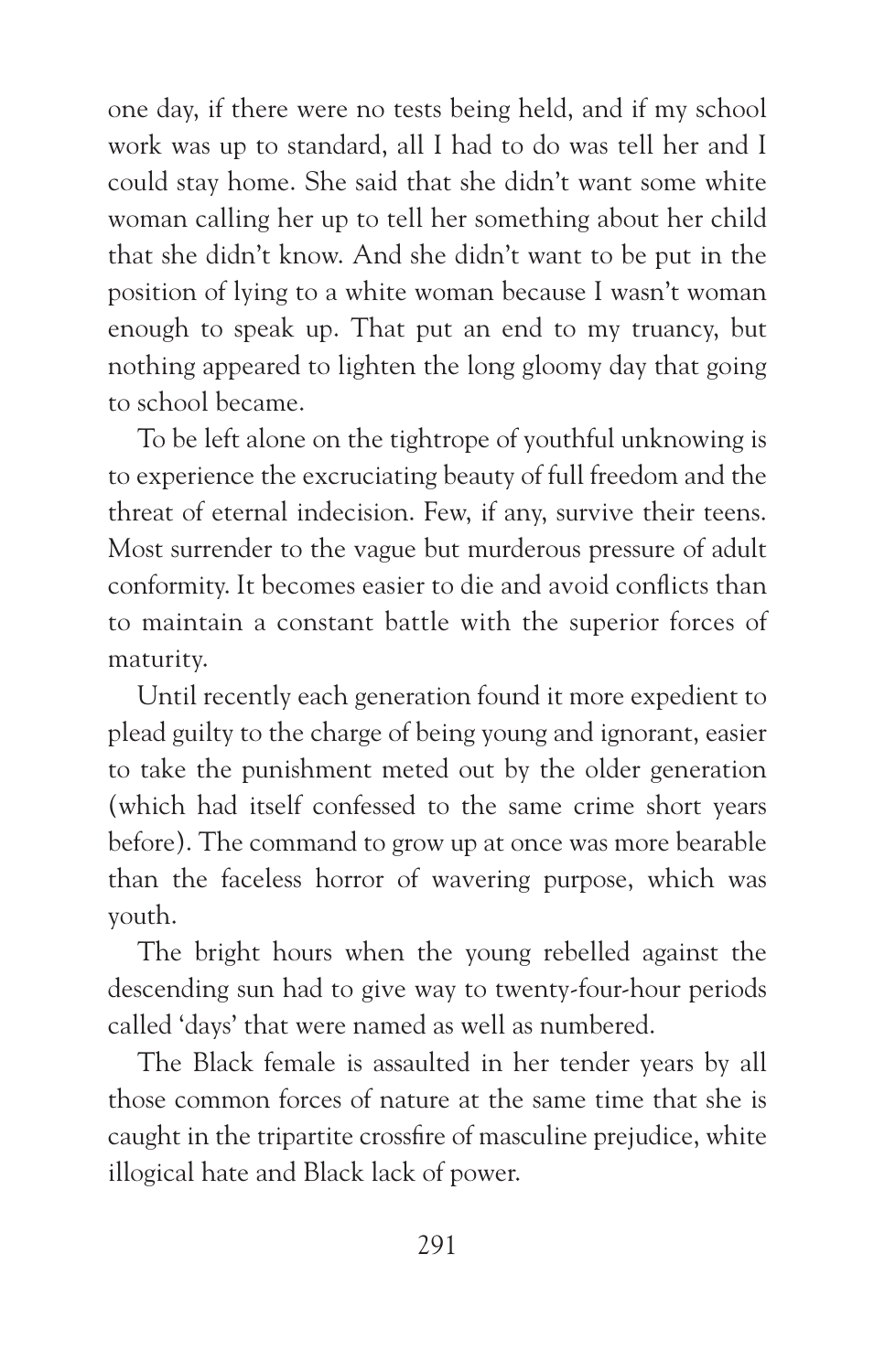The fact that the adult American Negro female emerges a formidable character is often met with amazement, distaste and even belligerence. It is seldom accepted as an inevitable outcome of the struggle won by survivors and deserves respect if not enthusiastic acceptance.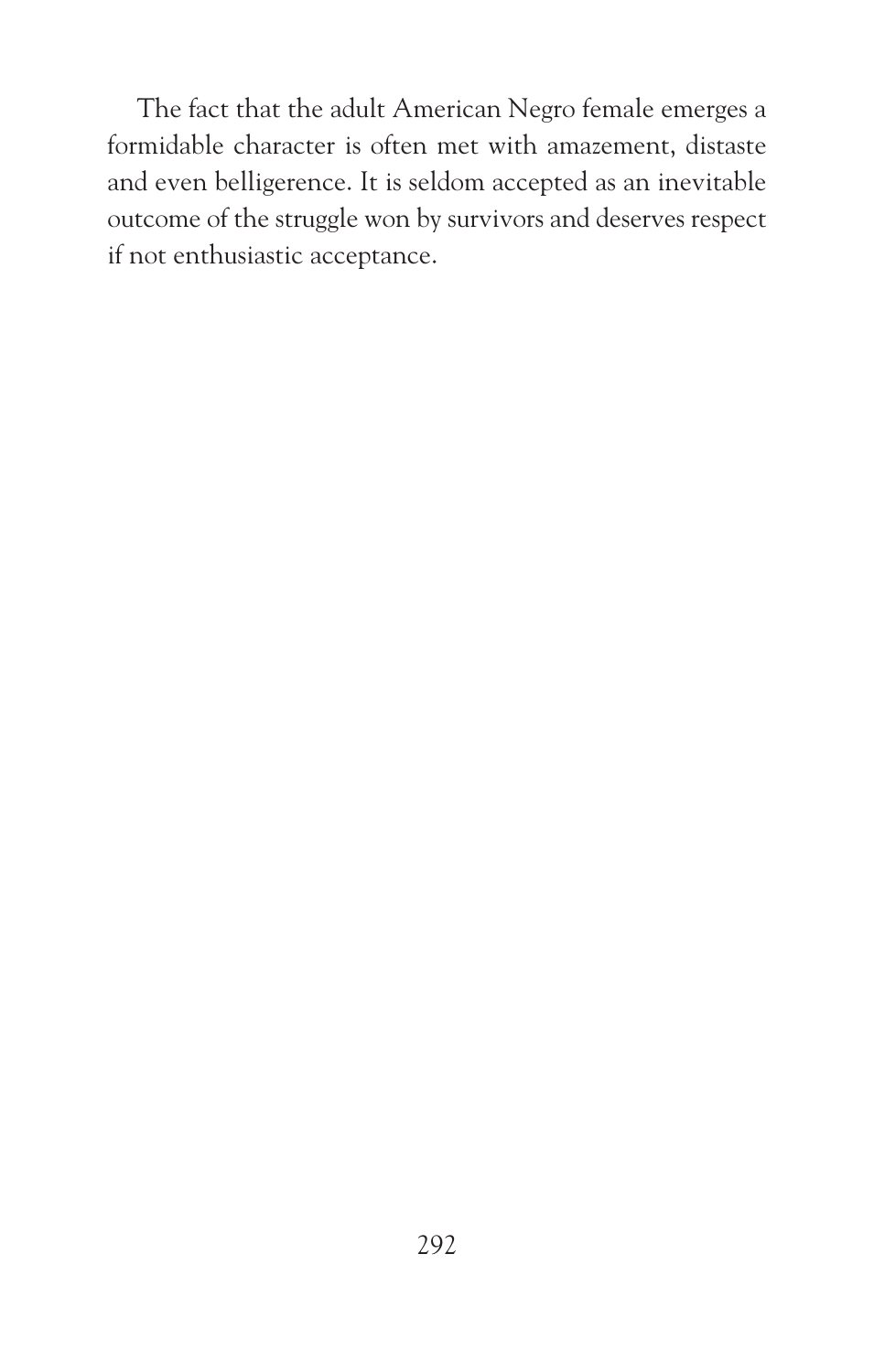35

*The Well of Loneliness* was my introduction to lesbianism and what I thought of as pornography. For months the book was both a treat and a threat. It allowed me to see a little of the mysterious world of the pervert. It stimulated my libido and I told myself that it was educational because it informed me of the difficulties in the secret world of the pervert. I was certain that I didn't know any perverts. Of course I ruled out the jolly sissies who sometimes stayed at our house and cooked whopping eightcourse dinners while the perspiration made paths down their made-up faces. Since everyone accepted them, and more particularly since they accepted themselves, I knew that their laughter was real and that their lives were cheerful comedies, interrupted only by costume changes and freshening of make-up.

But true freaks, the 'women lovers,' captured yet strained my imagination. They were, according to the book, disowned by their families, snubbed by their friends and ostracized from every society. This bitter punishment was inflicted upon them because of a physical condition over which they had no control.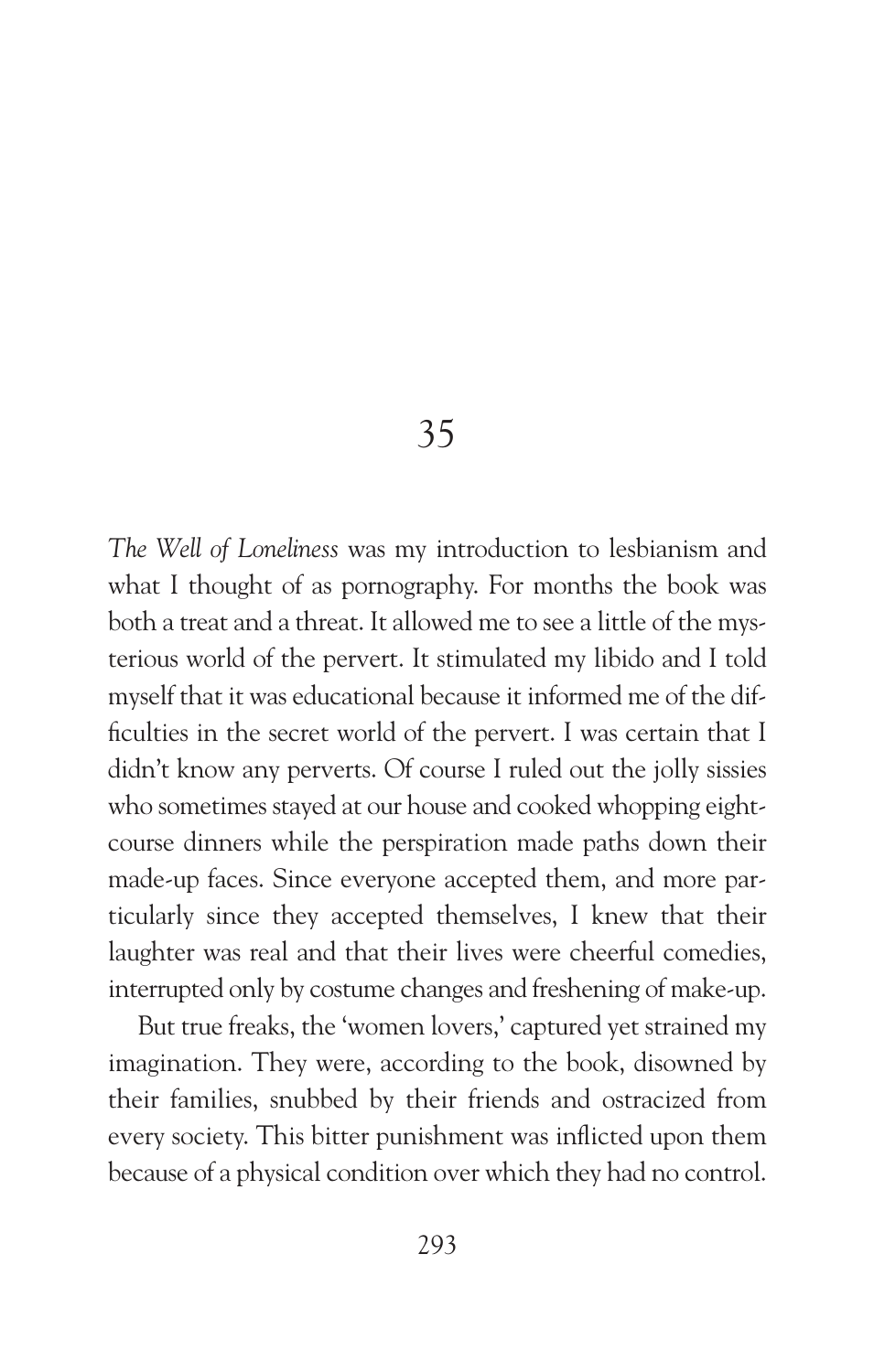After my third reading of *The Well of Loneliness* I became a bleeding heart for the downtrodden misunderstood lesbians. I thought 'lesbian' was synonymous with hermaphrodite, and when I wasn't actively aching over their pitiful state, I was wondering how they managed simpler body functions. Did they have a choice of organs to use, and if so, did they alternate or play favorite? Or I tried to imagine how two hermaphrodites made love, and the more I pondered the more confused I became. It seemed that having two of everything other people had, and four where ordinary people just had two, would complicate matters to the point of giving up the idea of making love at all.

It was during this reflective time that I noticed how heavy my own voice had become. It droned and drummed two or three whole tones lower than my schoolmates' voices. My hands and feet were also far from being feminine and dainty. In front of the mirror I detachedly examined my body. For a sixteen-year-old my breasts were sadly undeveloped. They could only be called skin swellings, even by the kindest critic. The line from my rib cage to my knees fell straight without even a ridge to disturb its direction. Younger girls than I boasted of having to shave under their arms, but my armpits were as smooth as my face. There was also a mysterious growth developing on my body that defied explanation. It looked totally useless.

Then the question began to live under my blankets: How did lesbianism begin? What were the symptoms? The public library gave information on the finished lesbian – and that woefully sketchy – but on the growth of a lesbian, there was nothing. I did discover that the difference between hermaphrodites and lesbians was that hermaphrodites were 'born that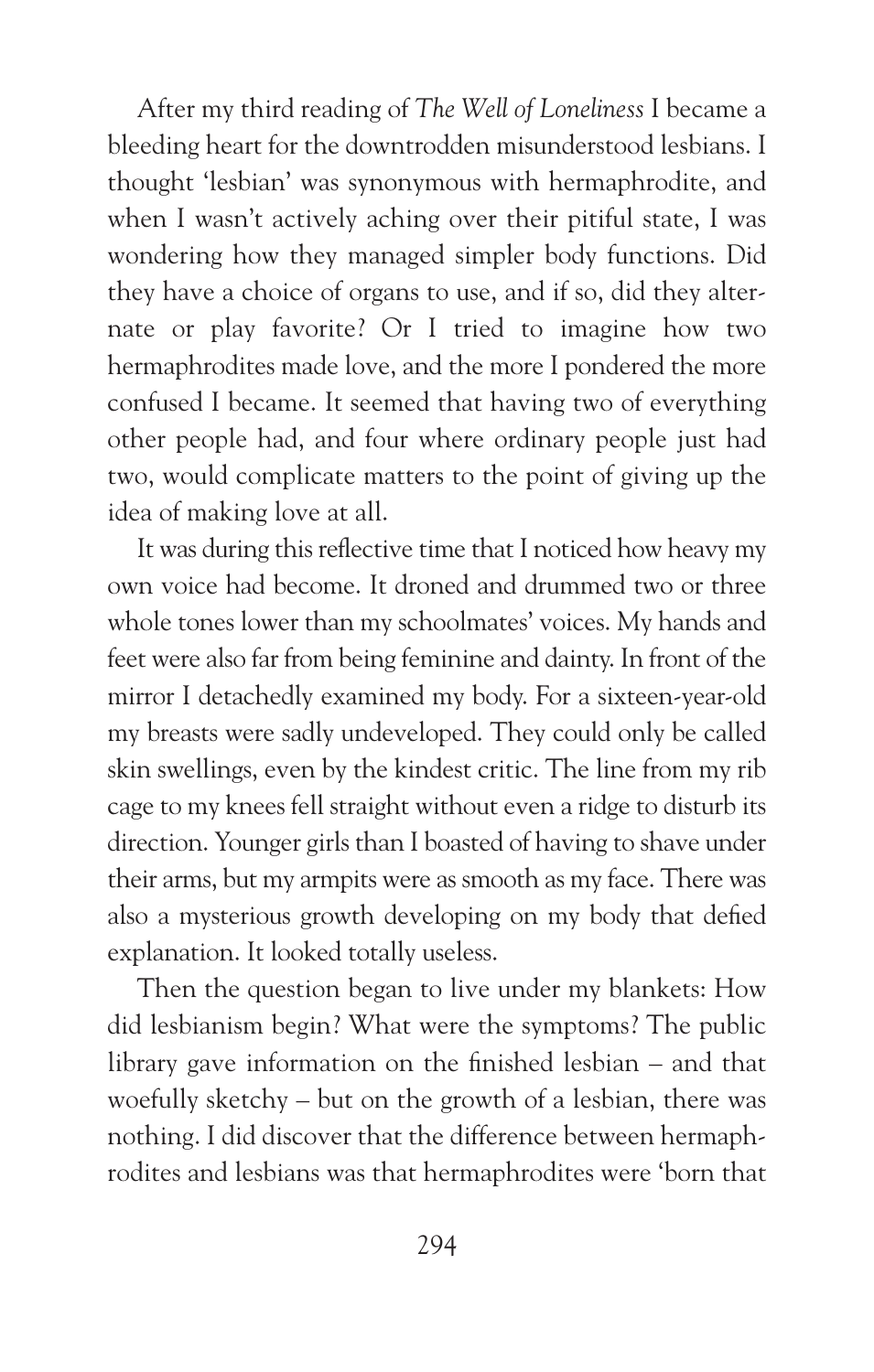way.' It was impossible to determine whether lesbians budded gradually, or burst into being with a suddenness that dismayed them as much as it repelled society.

I had gnawed into the unsatisfying books and into my own unstocked mind without finding a morsel of peace or understanding. And meantime, my voice refused to stay up in the higher registers where I consciously pitched it, and I had to buy my shoes in the 'old lady's comfort' section of the shoe stores.

I asked Mother.

Daddy Clidell was at the club one evening, so I sat down on the side of Mother's bed. As usual she woke completely and at once. (There is never any yawning or stretching with Vivian Baxter. She's either awake or asleep.)

'Mother, I've got to talk to you . . .' It was going to kill me to have to ask her, for in the asking wouldn't it be possible that suspicion would fall on my own normality? I knew her well enough to know that if I committed almost any crime and told her the truth about it she not only wouldn't disown me but would give me her protection. But just suppose I was developing into a lesbian, how would she react? And then there was Bailey to worry about too.

'Ask me, and pass me a cigarette.' Her calmness didn't fool me for a minute. She used to say that her secret to life was that she 'hoped for the best, was prepared for the worst, so anything in between didn't come as a surprise.' That was all well and good for most things but if her only daughter was developing into a...

She moved over and patted the bed, 'Come on, baby, get in the bed. You'll freeze before you get your question out.'

It was better to remain where I was for the time being.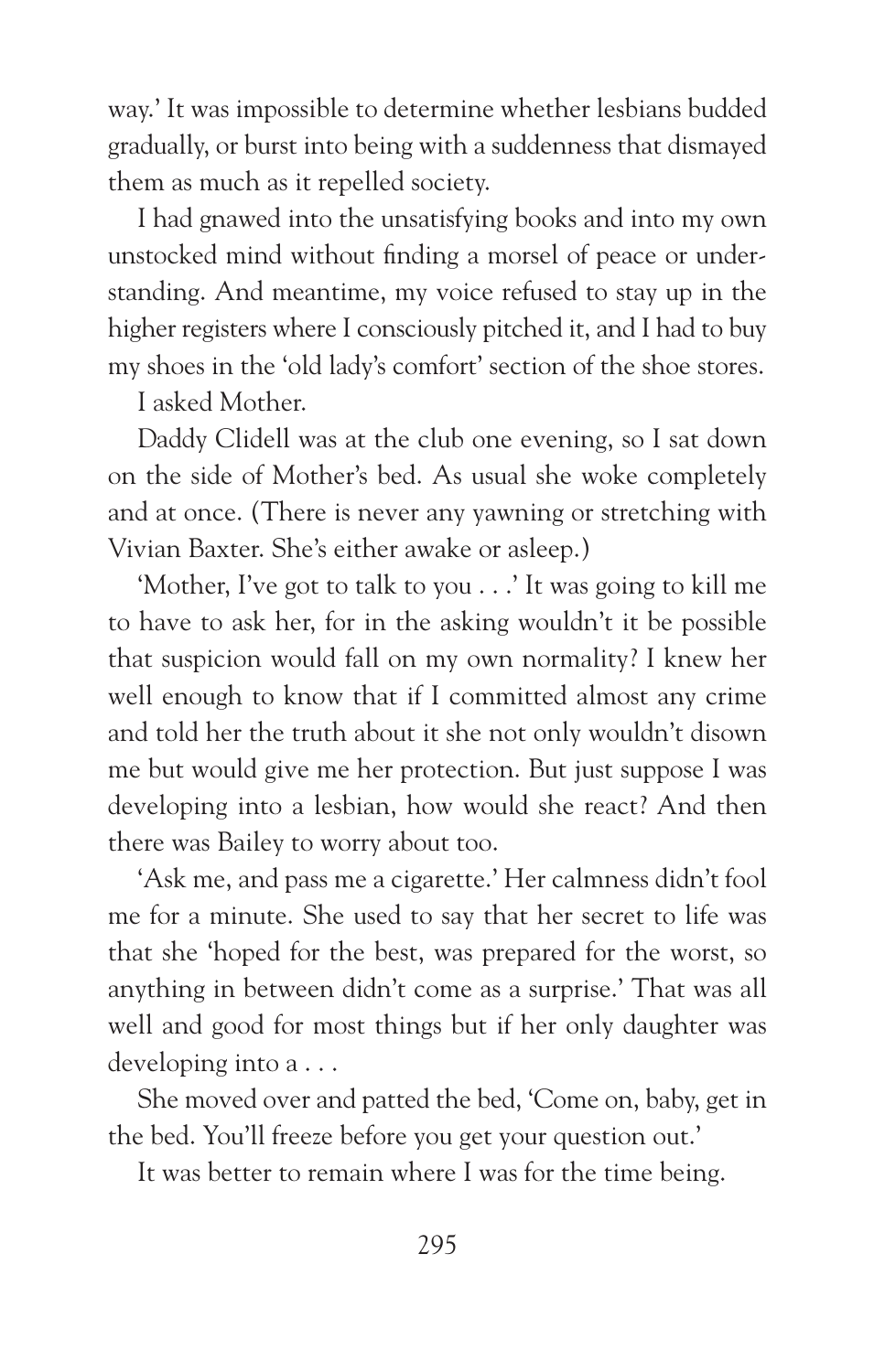'Mother . . . my pocketbook . . .'

'Ritie, do you mean your vagina? Don't use those Southern terms. There's nothing wrong with the word "vagina." It's a clinical description. Now, what's wrong with it?'

The smoke collected under the bed lamp, then floated out to be free in the room. I was deathly sorry that I had begun to ask her anything.

'Well? . . . Well? Have you got crabs?'

Since I didn't know what they were, that puzzled me. I thought I might have them and it wouldn't go well for my side if I said I didn't. On the other hand, I just might not have them, and suppose I lied and said I did?

'I don't know, Mother.'

'Do you itch? Does your vagina itch?' She leaned on one elbow and jabbed out her cigarette.

'No, Mother.'

'Then you don't have crabs. If you had them, you'd tell the world.'

I wasn't sorry or glad not to have them, but made a mental note to look up 'crabs' in the library on my next trip.

She looked at me closely, and only a person who knew her face well could have perceived the muscles relaxing and interpreted this as an indication of concern.

'You don't have a venereal disease, do you?'

The question wasn't asked seriously, but knowing Mother I was shocked at the idea. 'Why, Mother, of course not. That's a terrible question.' I was ready to go back to my room and wrestle alone with my worries.

'Sit down, Ritie. Pass me another cigarette.' For a second it looked as if she was thinking about laughing. That would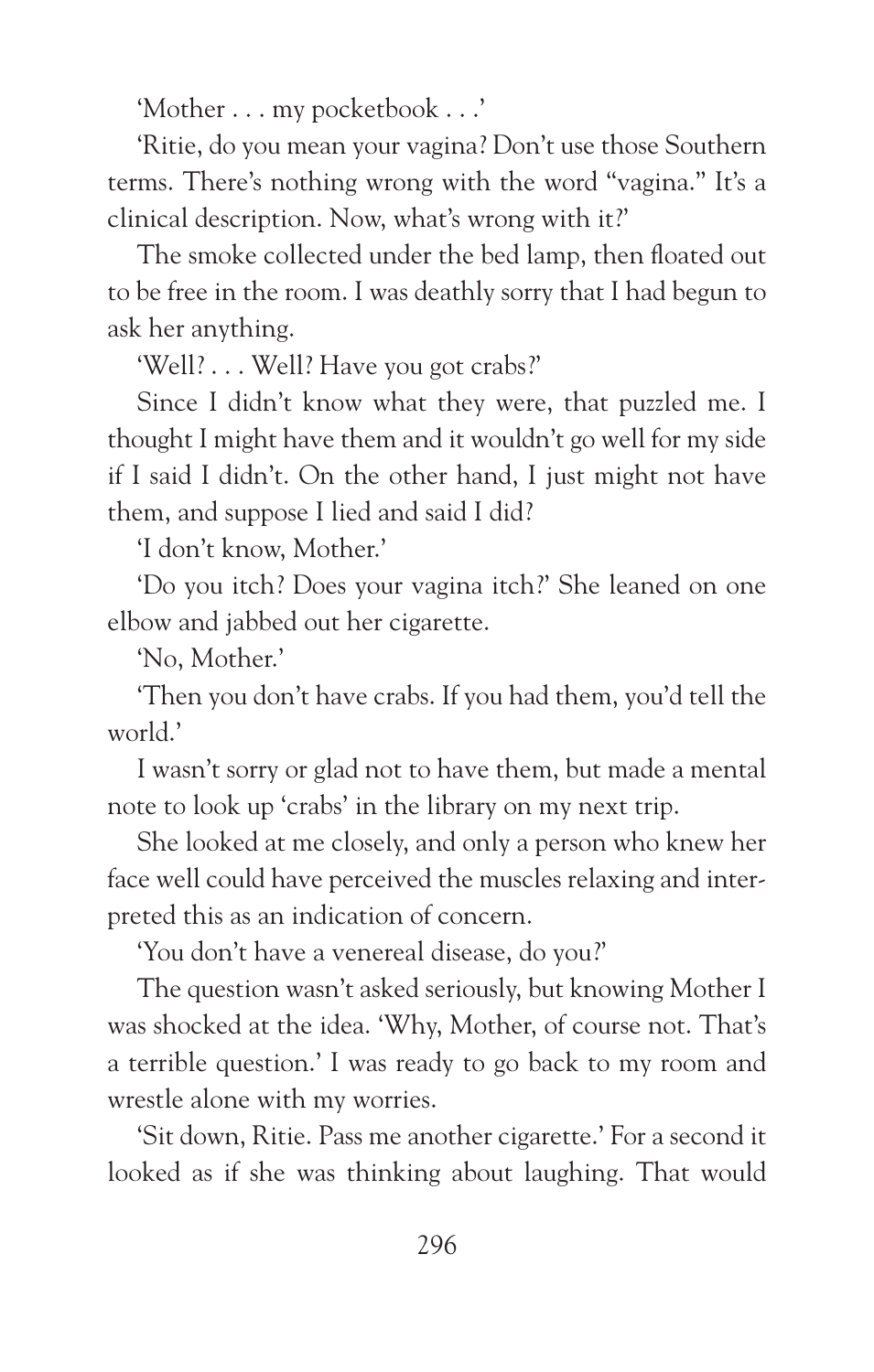really do it. If she laughed, I'd never tell her anything else. Her laughter would make it easier to accept my social isolation and human freakishness. But she wasn't even smiling. Just slowly pulling in the smoke and holding it in puffed cheeks before blowing it out.

'Mother, something is growing on my vagina.'

There, it was out. I'd soon know whether I was to be her ex-daughter or if she'd put me in hospital for an operation.

'Where on your vagina, Marguerite?'

Uh-huh. It was bad all right. Not 'Ritie' or 'Maya' or 'Baby.' 'Marguerite.'

'On both sides. Inside.' I couldn't add that they were fleshy skin flaps that had been growing for months down there. She'd have to pull that out of me.

'Ritie, go get me that big *Webster's* and then bring me a bottle of beer.'

Suddenly, it wasn't all that serious. I was 'Ritie' again, and she just asked for beer. If it had been as awful as I anticipated, she'd have ordered Scotch and water. I took her the huge dictionary that she had bought as a birthday gift for Daddy Clidell and laid it on the bed. The weight forced a side of the mattress down and Mother twisted her bed lamp to beam down on the book.

When I returned from the kitchen and poured her beer, as she had taught Bailey and me beer should be poured, she patted the bed.

'Sit down, baby. Read this.' Her fingers guided my eyes to VULVA. I began to read. She said, 'Read it out loud.'

It was all very clear and normal-sounding. She drank the beer as I read, and when I had finished she explained it in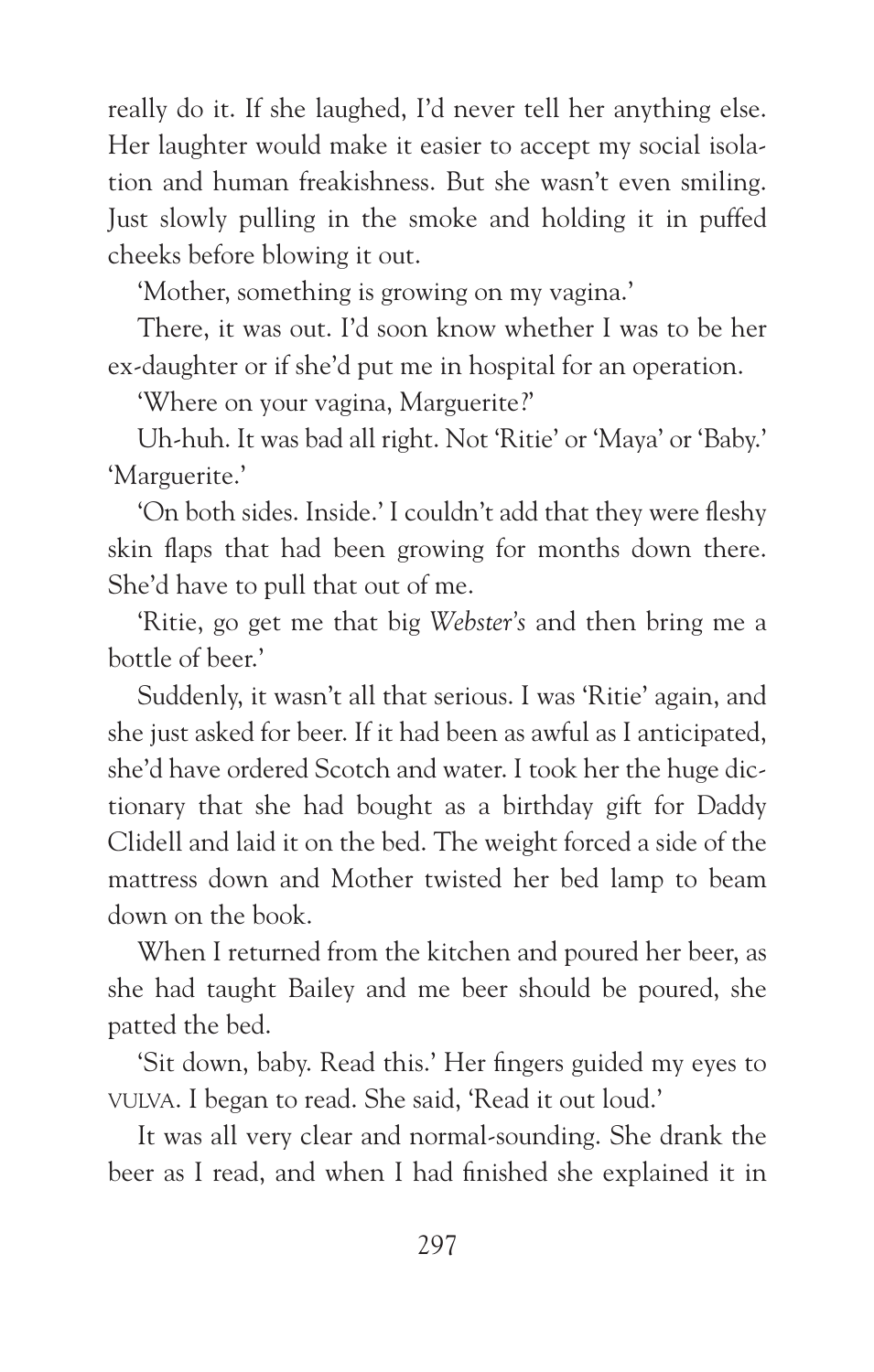everyday terms. My relief melted the fears and they liquidly stole down my face.

Mother shot up and put her arms around me.

'There's nothing to worry about, baby. It happens to every woman. It's just human nature.'

It was all right then to unburden my heavy, heavy heart. I cried into the crook of my arm. 'I thought maybe I was turning into a lesbian.'

Her patting of my shoulder slowed to a still and she leaned away from me.

'A lesbian? Where the hell did you get that idea?'

'Those things growing on my . . . vagina, and my voice is too deep and my feet are big, and I have no hips or breasts or anything. And my legs are so skinny.'

Then she did laugh. I knew immediately that she wasn't laughing at me. Or rather that she was laughing at me, but it was something about me that pleased her. The laugh choked a little on the smoke in its way, but finally broke through cleanly. I had to give a small laugh too, although I wasn't tickled at all. But it's mean to watch someone enjoy something and not show your understanding of their enjoyment.

When she finished with the laughter, she laid it down a peal at a time and turned to me, wiping her eyes.

'I made arrangements, a long time ago, to have a boy and a girl. Bailey is my boy and you are my girl. The Man upstairs, He don't make mistakes. He gave you to me to be my girl and that's just what you are. Now, go wash your face, have a glass of milk and go back to bed.'

I did as she said but I soon discovered my new assurance wasn't large enough to fill the gap left by my old uneasiness. It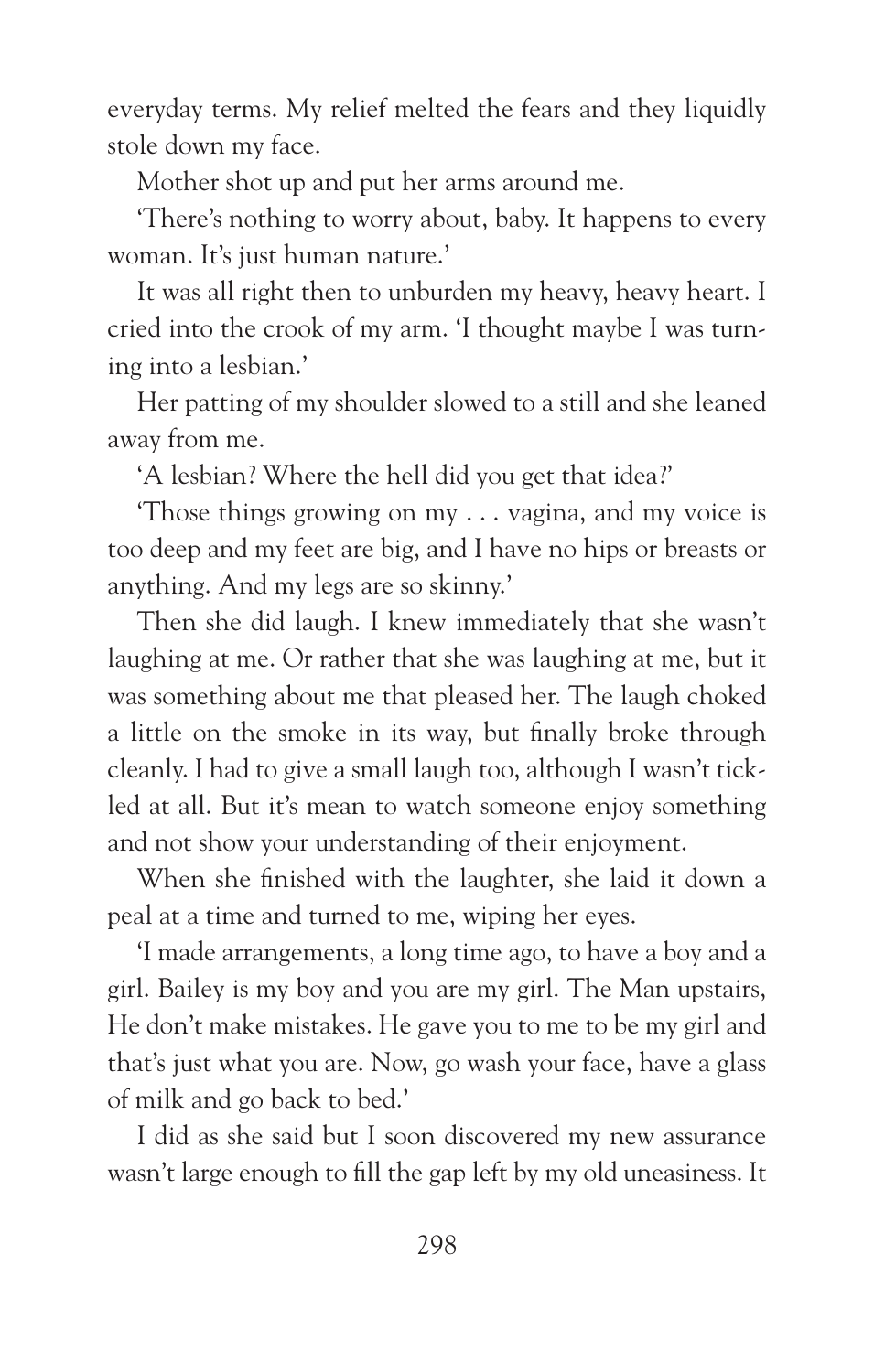rattled around in my mind like a dime in a tin cup. I hoarded it preciously, but less than two weeks later it became totally worthless.

A classmate of mine, whose mother had rooms for herself and her daughter in a ladies' residence, had stayed out beyond closing time. She telephoned me to ask if she could sleep at my house. Mother gave her permission, providing my friend telephoned her mother from our house.

When she arrived, I got out of bed and we went to the upstairs kitchen to make hot chocolate. In my room we shared mean gossip about our friends, giggled over boys and whined about school and the tedium of life. The unusualness of having someone sleep in my bed (I'd never slept with anyone except my grandmothers) and the frivolous laughter in the middle of the night made me forget simple courtesies. My friend had to remind me that she had nothing to sleep in. I gave her one of my gowns, and without curiosity or interest I watched her pull off her clothes. At none of the early stages of undressing was I in the least conscious of her body. And then suddenly, for the briefest eye span, I saw her breasts. I was stunned.

They were shaped like light-brown falsies in the five-andten-cent store, but they were real. They made all the nude paintings I had seen in museums come to life. In a word they were beautiful. A universe divided what she had from what I had. She was a woman.

My gown was too snug for her and much too long, and when she wanted to laugh at her ridiculous image I found that humor had left me without a promise to return.

Had I been older I might have thought that I was moved by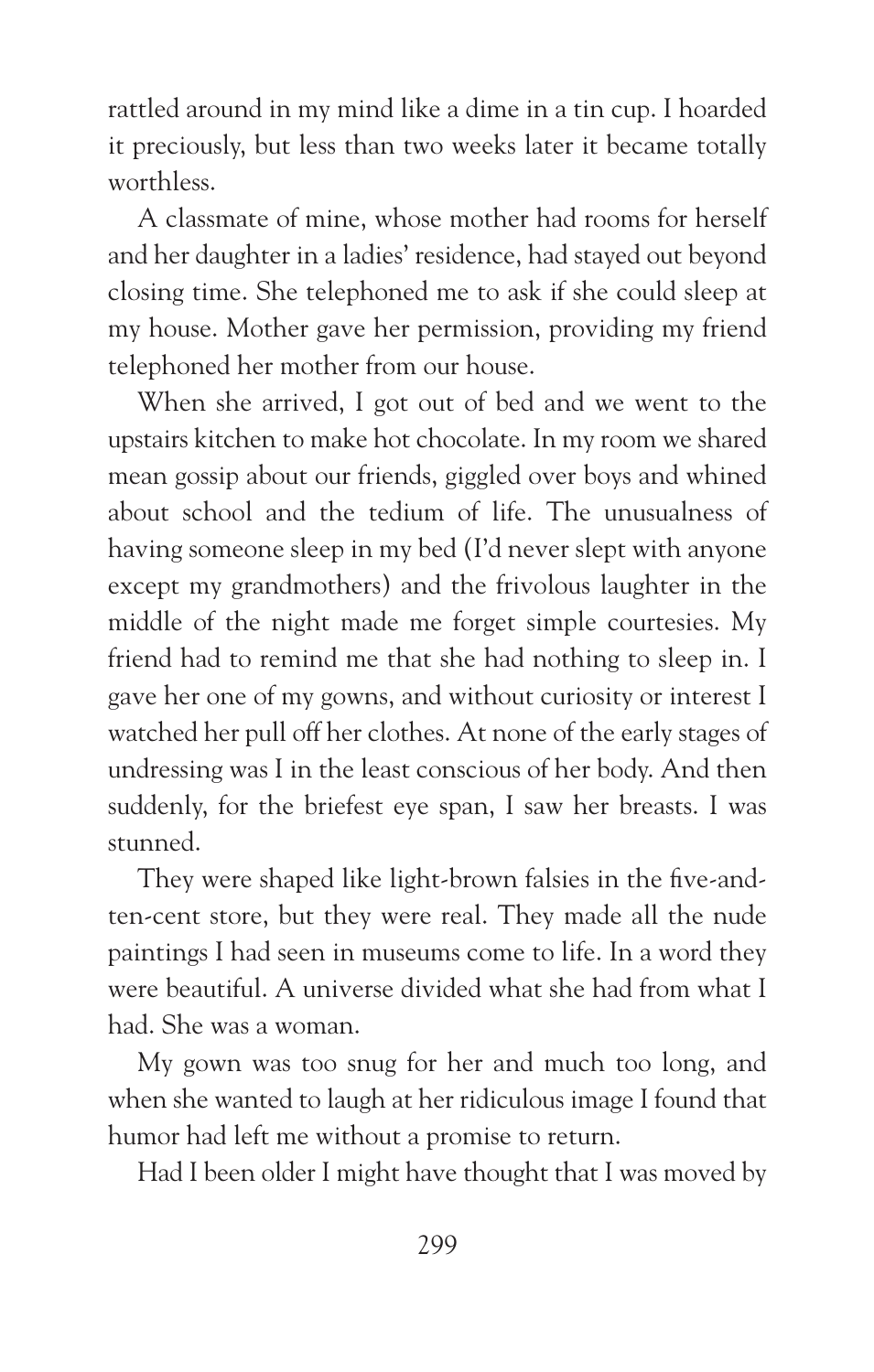both an esthetic sense of beauty and the pure emotion of envy. But those possibilities did not occur to me when I needed them. All I knew was that I had been moved by looking at a woman's breasts. So all the calm and casual words of Mother's explanation a few weeks earlier and the clinical terms of Noah Webster did not alter the fact that in a fundamental way there was something queer about me.

I somersaulted deeper into my snuggery of misery. After a thorough self-examination, in the light of all I had read and heard about dykes and bulldaggers, I reasoned that I had none of the obvious traits – I didn't wear trousers, or have big shoulders or go in for sports, or walk like a man or even want to touch a woman. I wanted to be a woman, but that seemed to me to be a world to which I was to be eternally refused entrance.

What I needed was a boyfriend. A boyfriend would clarify my position to the world and, even more important, to myself. A boyfriend's acceptance of me would guide me into that strange and exotic land of frills and femininity.

Among my associates, there were no takers. Understandably the boys of my age and social group were captivated by the yellow- or light-brown-skinned girls, with hairy legs and smooth little lips, and whose hair 'hung down like horses' manes.' And even those sought-after girls were asked to 'give it up or tell where it is.' They were reminded in a popular song of the times, 'If you can't smile and say yes, please don't cry and say no.' If the pretties were expected to make the supreme sacrifice in order to 'belong,' what could the unattractive female do? She who had been skimming along on life's turning but never-changing periphery had to be ready to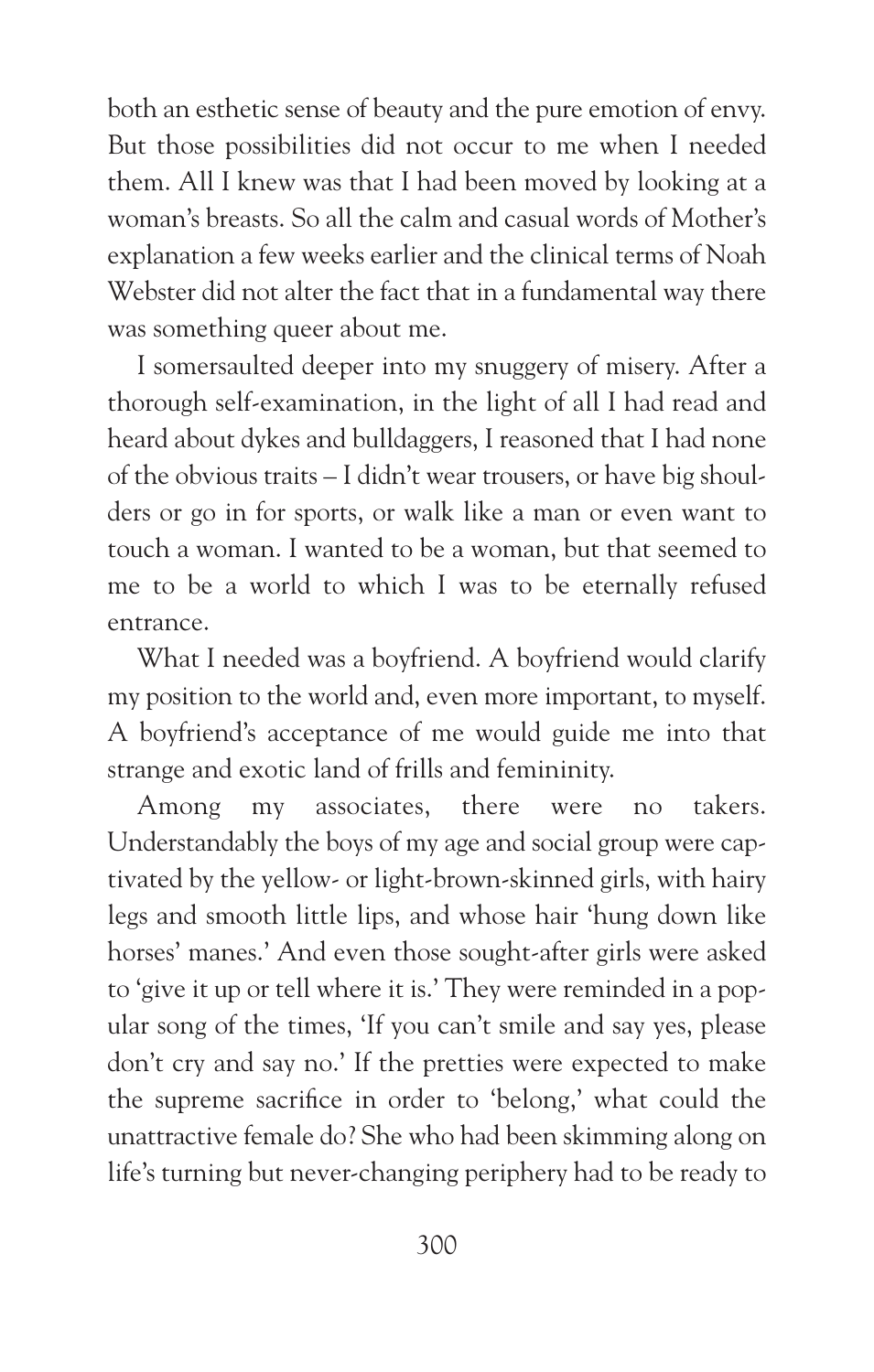be a 'buddy' by day and maybe by night. She was called upon to be generous only if the pretty girls were unavailable.

I believe most plain girls are virtuous because of the scarcity of opportunity to be otherwise. They shield themselves with an aura of unavailableness (for which after a time they begin to take credit) largely as a defense tactic.

In my particular case, I could not hide behind the curtain of voluntary goodness. I was being crushed by two unrelenting forces: the uneasy suspicion that I might not be a normal female and my newly awakening sexual appetite.

I decided to take matters into my own hands. (An unfortunate but apt phrase.)

Up the hill from our house, and on the same side of the street, lived two handsome brothers. They were easily the most eligible young men in the neighborhood. If I was going to venture into sex, I saw no reason why I shouldn't make my experiment with the best of the lot. I didn't really expect to capture either brother on a permanent basis, but I thought if I could hook one temporarily I might be able to work the relationship into something more lasting.

I planned a chart for seduction with surprise as my opening ploy. One evening as I walked up the hill suffering from youth's vague malaise (there was simply nothing to do), the brother I had chosen came walking directly into my trap.

'Hello, Marguerite.' He nearly passed me.

I put the plan into action. 'Hey.' I plunged, 'Would you like to have a sexual intercourse with me?' Things were going according to the chart. His mouth hung open like a garden gate. I had the advantage and so I pressed it.

'Take me somewhere.'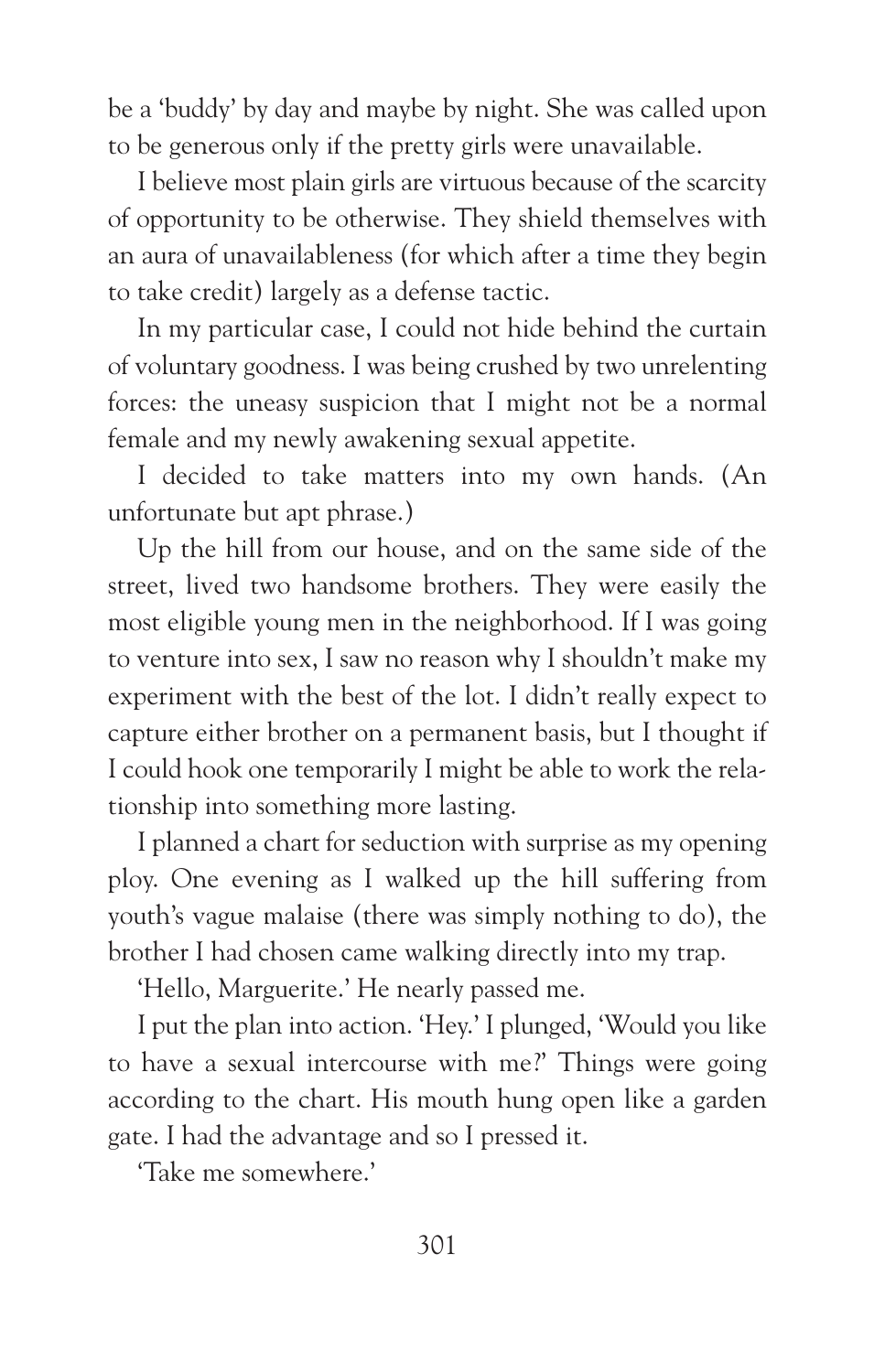His response lacked dignity, but in fairness to him I admit that I had left him little chance to be suave.

He asked, 'You mean, you're going to give me some trim?'

I assured him that that was exactly what I was about to give him. Even as the scene was being enacted I realized the imbalance in his values. He thought I was giving him something, and the fact of the matter was that it was my intention to take something from him. His good looks and popularity had made him so inordinately conceited that they blinded him to that possibility.

We went to a furnished room occupied by one of his friends, who understood the situation immediately and got his coat and left us alone. The seductee quickly turned off the lights. I would have preferred them left on, but didn't want to appear more aggressive than I had been already. If that was possible.

I was excited rather than nervous, and hopeful instead of frightened. I had not considered how physical an act of seduction would be. I had anticipated long soulful tongued kisses and gentle caresses. But there was no romance in the knee which forced my legs, nor in the rub of hairy skin on my chest.

Unredeemed by shared tenderness, the time was spent in laborious gropings, pullings, yankings and jerkings.

Not one word was spoken.

My partner showed that our experience had reached its climax by getting up abruptly, and my main concern was how to get home quickly. He may have sensed that he had been used, or his disinterest may have been an indication that I was less than gratifying. Neither possibility bothered me.

Outside on the street we left each other with little more than 'Okay, see you around.'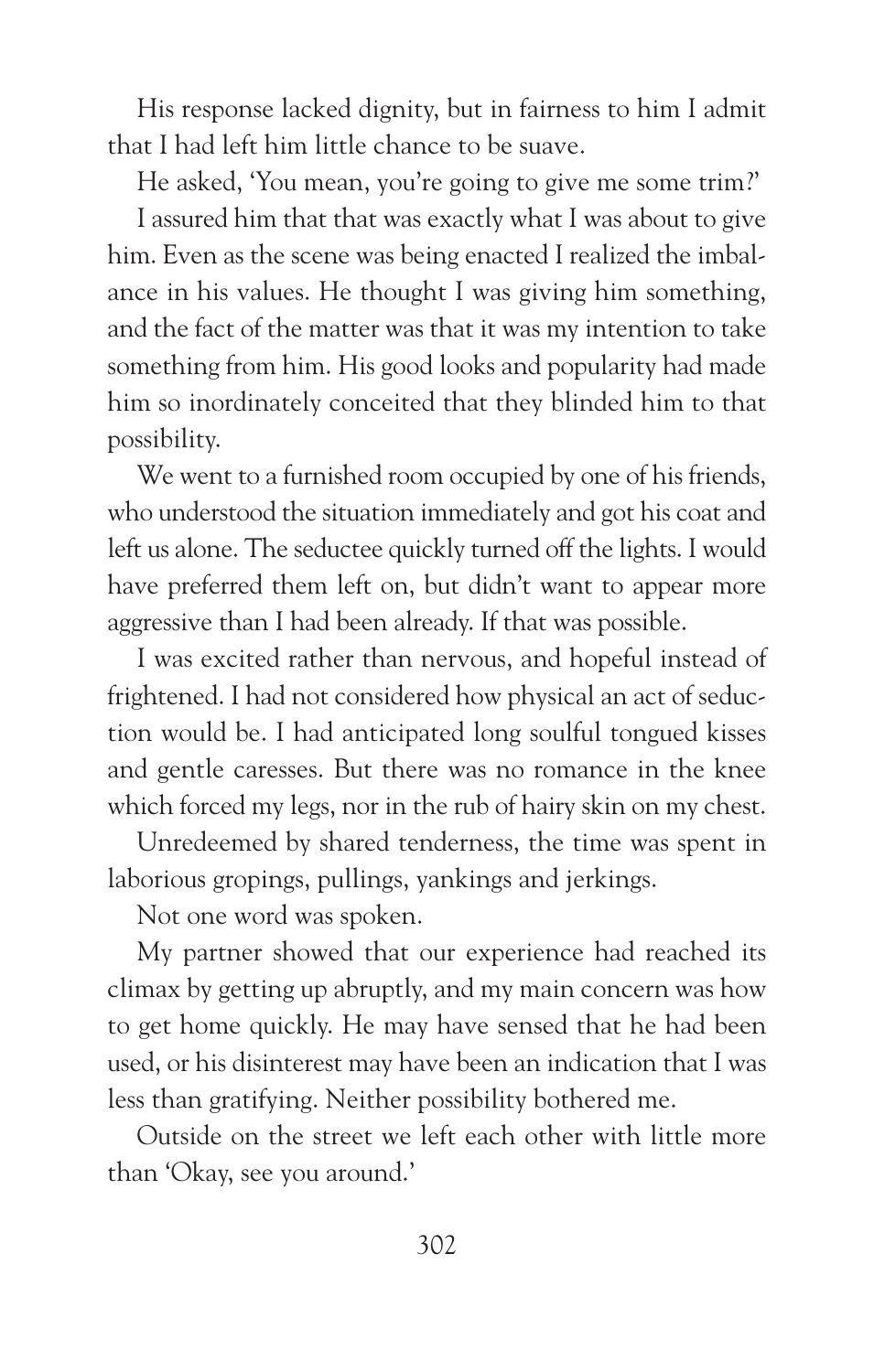Thanks to Mr. Freeman nine years before, I had had no pain of entry to endure, and because of the absence of romantic involvement neither of us felt much had happened.

At home I reviewed the failure and tried to evaluate my new position. I had had a man. I had been had. I not only didn't enjoy it, but my normalcy was still a question.

What happened to the moonlight-on-the-prairie feeling? Was there something so wrong with me that I couldn't share a sensation that made poets gush out rhyme after rhyme, that made Richard Arlen brave the Arctic wastes and Veronica Lake betray the entire free world?

There seemed to be no explanation for my private infirmity, but being a product (is 'victim' a better word?) of the Southern Negro upbringing, I decided that I 'would understand it all better by-and-by.' I went to sleep.

Three weeks later, having thought very little of the strange and strangely empty night, I found myself pregnant.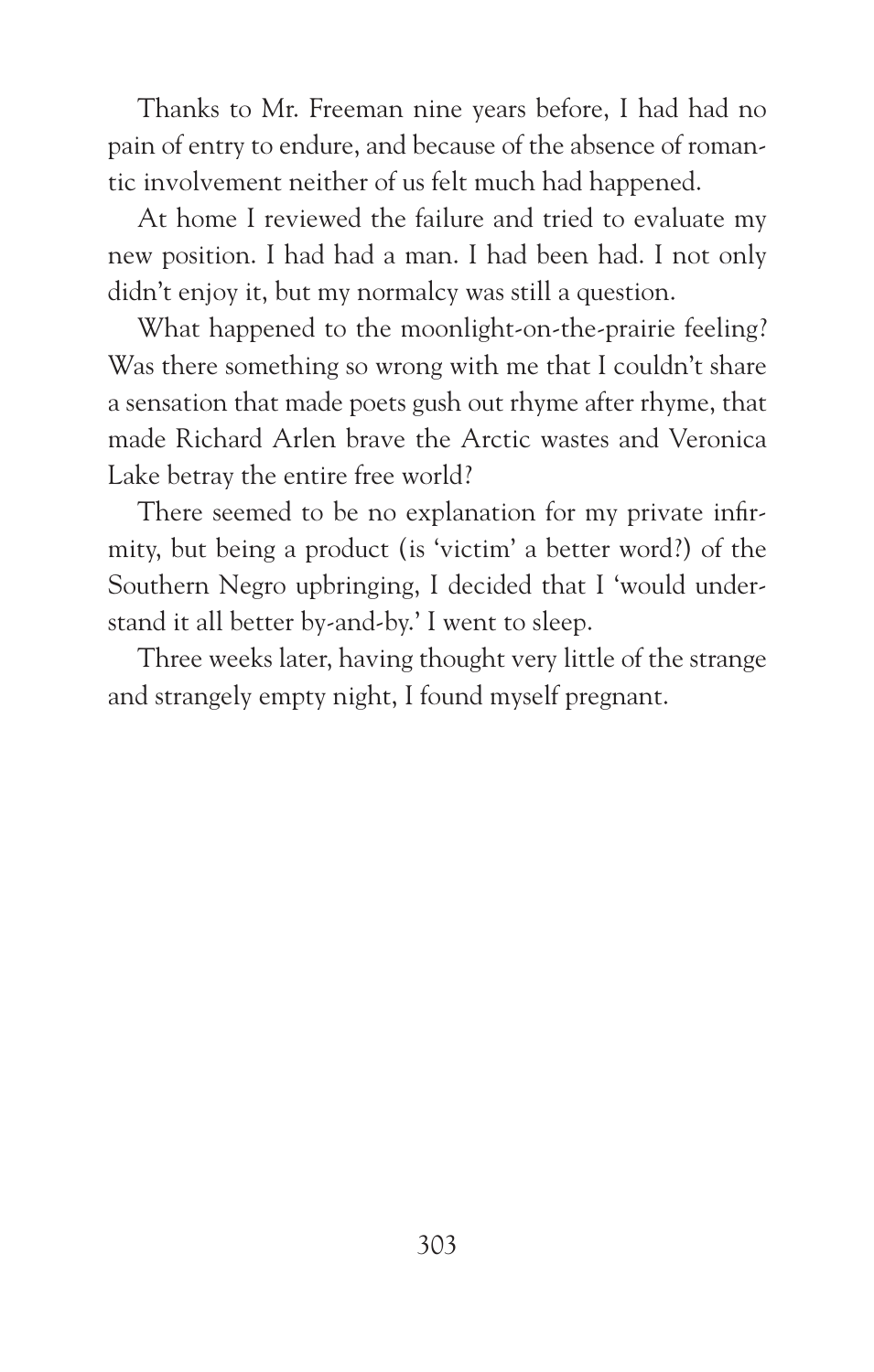36

The world had ended, and I was the only person who knew it. People walked along the streets as if the pavements hadn't all crumbled beneath their feet. They pretended to breathe in and out while all the time I knew the air had been sucked away in a monstrous inhalation from God Himself. I alone was suffocating in the nightmare.

The little pleasure I was able to take from the fact that if I could have a baby I obviously wasn't a lesbian was crowded into my mind's tiniest corner by the massive pushing in of fear, guilt, and self-revulsion.

For eons, it seemed, I had accepted my plight as the hapless, put-upon victim of fate and the Furies, but this time I had to face the fact that I had brought my new catastrophe upon myself. How was I to blame the innocent man whom I had lured into making love to me? In order to be profoundly dishonest, a person must have one of two qualities: either he is unscrupulously ambitious, or he is unswervingly egocentric. He must believe that for his ends to be served all things and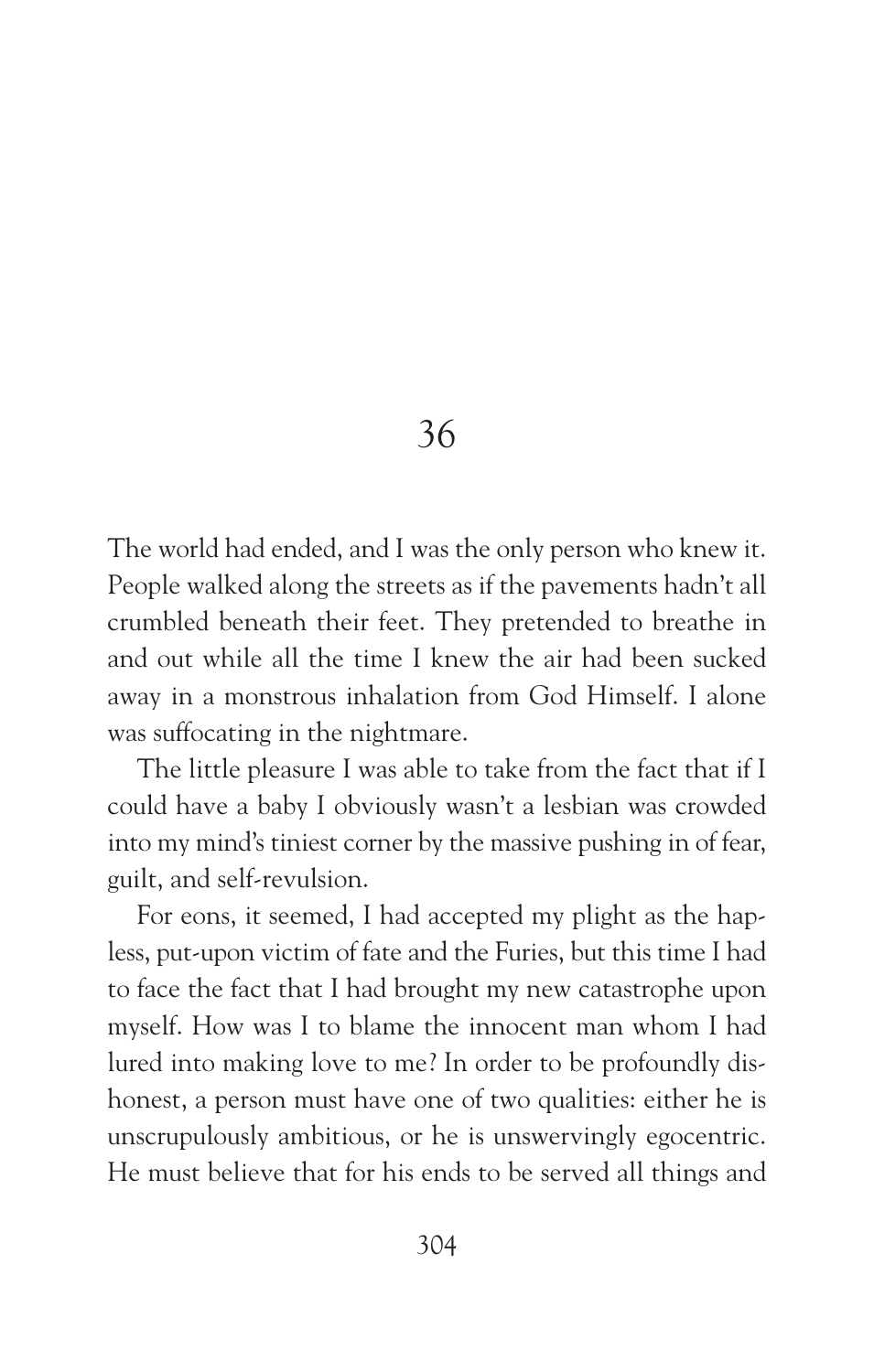people can justifiably be shifted about, or that he is the center not only of his own world but of the worlds which others inhabit. I had neither element in my personality, so I hefted the burden of pregnancy at sixteen onto my own shoulders where it belonged. Admittedly, I staggered under the weight.

I finally sent a letter to Bailey, who was at sea with the merchant marine. He wrote back, and he cautioned me against telling Mother of my condition. We both knew her to be violently opposed to abortions, and she would very likely order me to quit school. Bailey suggested that if I quit school before getting my high school diploma I'd find it nearly impossible to return.

The first three months, while I was adapting myself to the fact of pregnancy (I didn't really link pregnancy to the possibility of my having a baby until weeks before my confinement), were a hazy period in which days seemed to lie just below the water level, never emerging fully.

Fortunately, Mother was tied up tighter than Dick's hatband in the weave of her own life. She noticed me, as usual, out of the corner of her existence. As long as I was healthy, clothed and smiling she felt no need to focus her attention on me. As always, her major concern was to live the life given to her, and her children were expected to do the same. And to do it without too much brouhaha.

Under her loose scrutiny I grew more buxom, and my brown skin smoothed and tight-pored, like pancakes fried on an unoiled skillet. And still she didn't suspect. Some years before, I had established a code which never varied. I didn't lie. It was understood that I didn't lie because I was too proud to be caught and forced to admit that I was capable of a less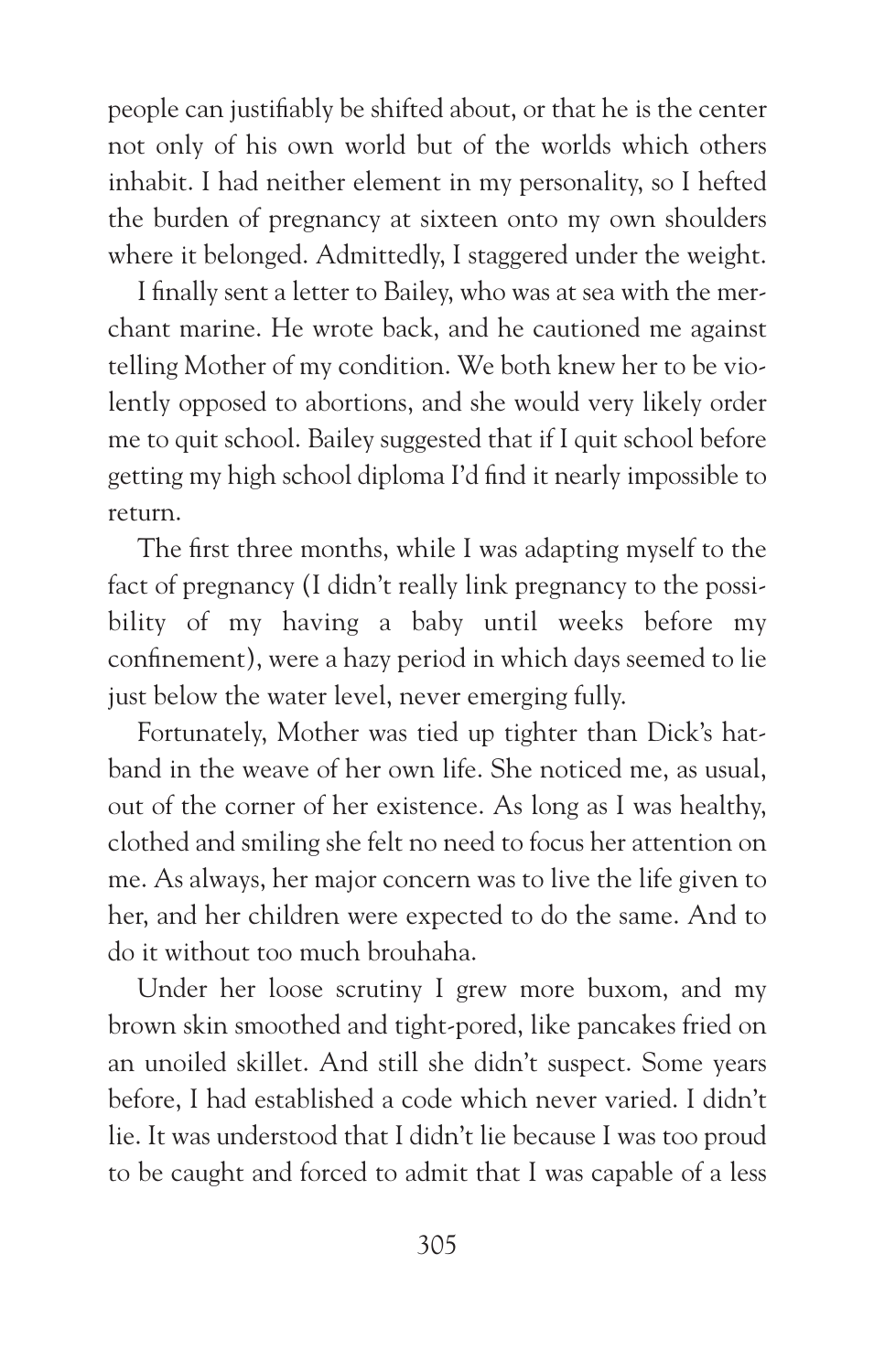than Olympian action. Mother must have concluded that since I was above out-and-out lying I was also beyond deceit. She was deceived.

All my motions focalized on pretending to be that guileless schoolgirl who had nothing more wearying to think about than mid-term exams. Strangely enough, I very nearly caught the essence of teenage capriciousness as I played the role. Except that there were times when physically I couldn't deny to myself that something very important was taking place in my body.

Mornings, I never knew if I would have to jump off the streetcar one step ahead of the warm sea of nausea that threatened to sweep me away. On solid ground, away from the ship-motioned vehicle and the smell of hands coated with recent breakfasts, I regained my balance and waited for the next trolley.

School recovered its lost magic. For the first time since Stamps, information was exciting for itself alone. I burrowed myself into caves of facts, and found delight in the logical resolutions of mathematics.

I credit my new reactions (although I didn't know at the time that I had learned anything from them) to the fact that during what surely must have been a critical period I was not dragged down by hopelessness. Life had a conveyor-belt quality. It went on unpursued and unpursuing, and my only thought was to remain erect, and keep my secret along with my balance.

Midway along to delivery, Bailey came home and brought me a spun-silver bracelet from South America, Thomas Wolfe's *Look Homeward, Angel,* and a slew of new dirty jokes.

As my sixth month approached, Mother left San Francisco for Alaska. She was to open a night club and planned to stay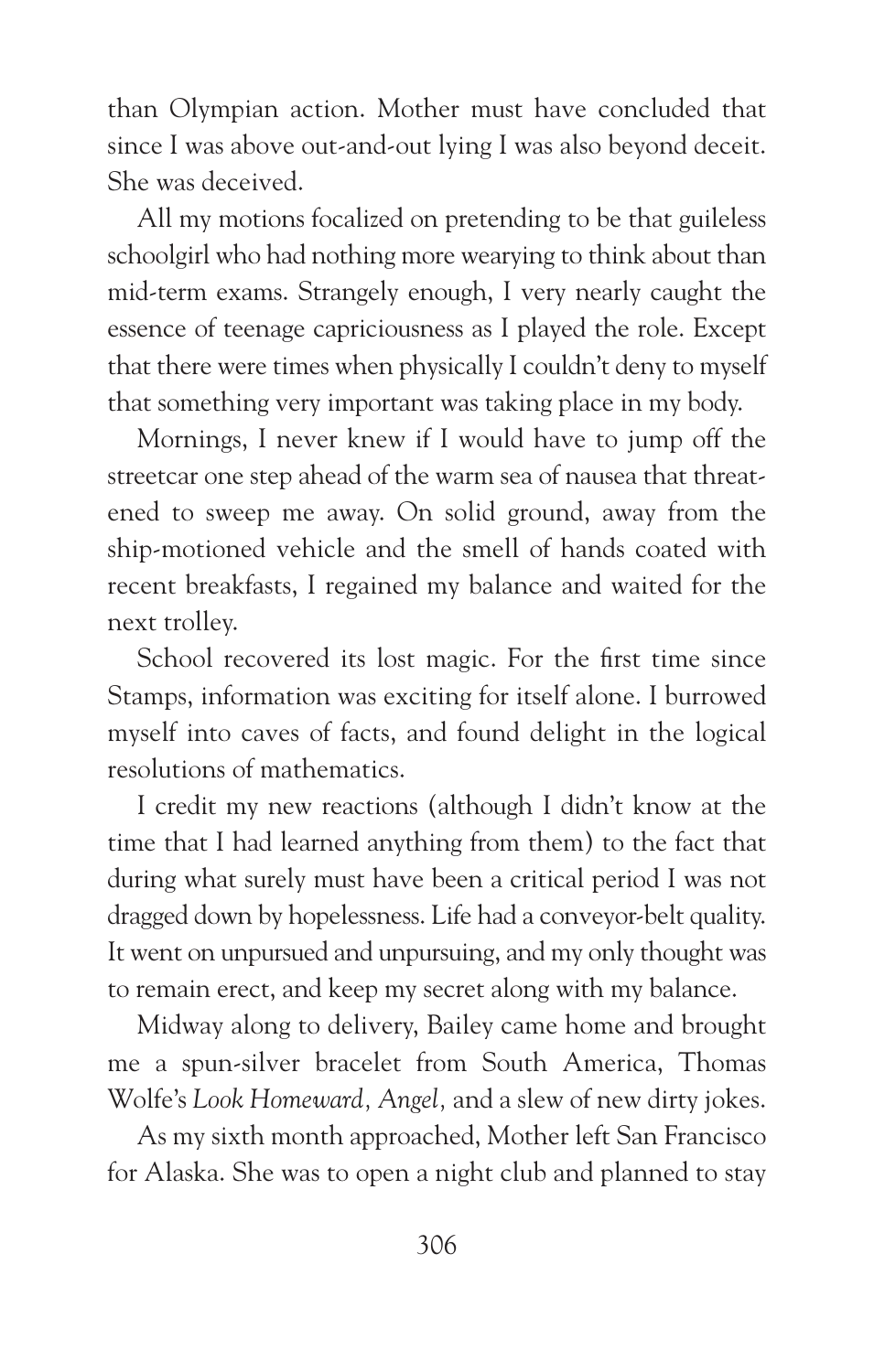three or four months until it got on its feet. Daddy Clidell was to look after me but I was more or less left on my own recognizance and under the unsteady gaze of our lady roomers.

Mother left the city amid a happy and cheerful send-off party (after all how many Negroes were in Alaska?), and I felt treacherous allowing her to go without informing her that she was soon to be a grandmother.

Two days after V-Day, I stood with the San Francisco Summer School class at Mission High School and received my diploma. That evening, in the bosom of the now-dear family home I uncoiled my fearful secret and in a brave gesture left a note on Daddy Clidell's bed. It read: *Dear Parents, I am sorry to bring this disgrace on the family, but I am pregnant. Marguerite.*

The confusion that ensued when I explained to my stepfather that I expected to deliver the baby in three weeks, more or less, was reminiscent of a Molière comedy. Except that it was funny only years later. Daddy Clidell told Mother that I was 'three weeks gone.' Mother, regarding me as a woman for the first time, said indignantly, 'She's more than any three weeks.' They both accepted the fact that I was further along than they had first been told but found it nearly impossible to believe that I had carried a baby, eight months and one week, without their being any the wiser.

Mother asked, 'Who is the boy?' I told her. She recalled him, faintly.

'Do you want to marry him?'

'No.'

'Does he want to marry you?' The father had stopped speaking to me during my fourth month.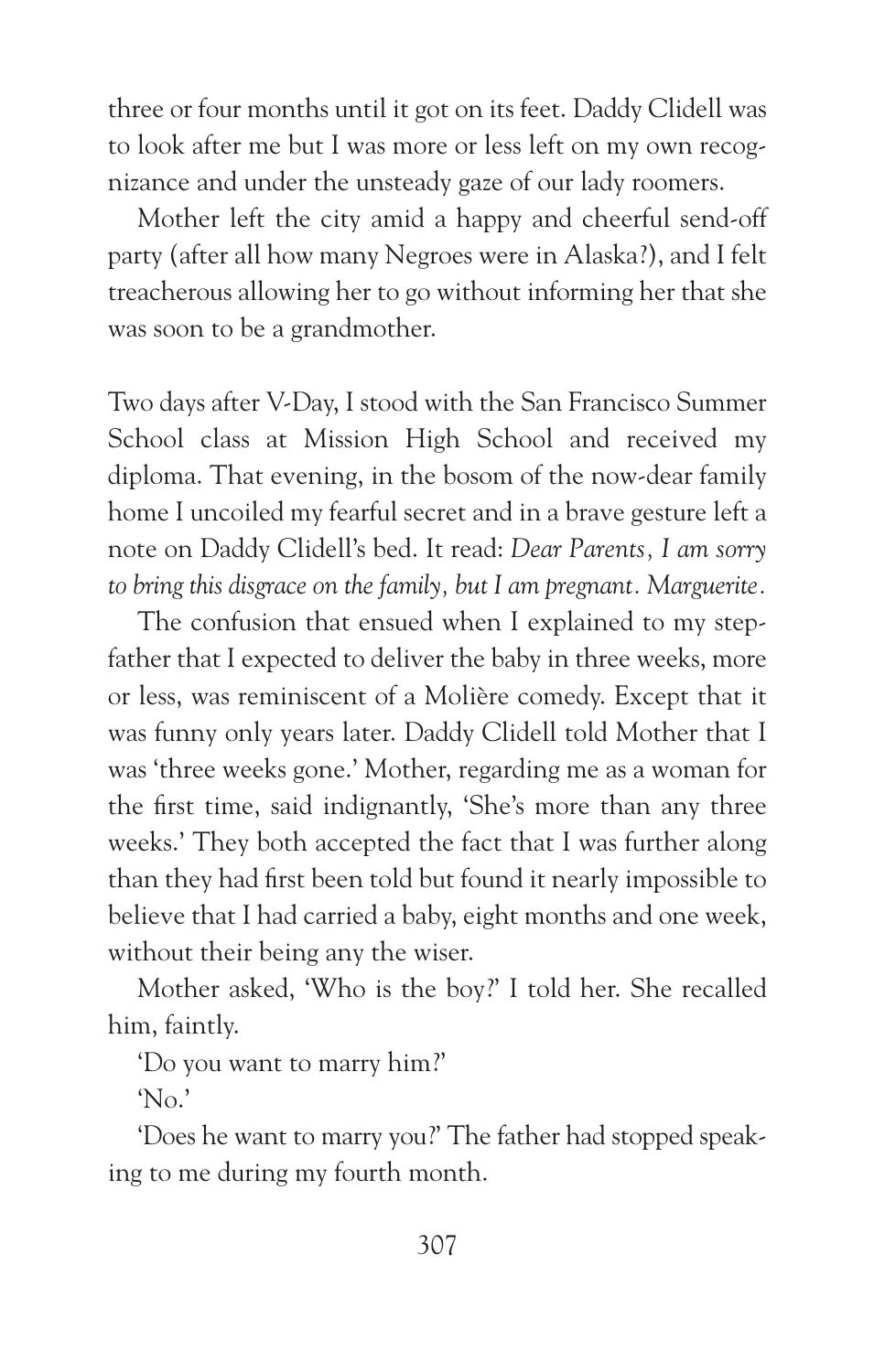'No.'

'Well, that's that. No use ruining three lives.' There was no overt or subtle condemnation. She was Vivian Baxter Jackson. Hoping for the best, prepared for the worst, and unsurprised by anything in between.

Daddy Clidell assured me that I had nothing to worry about. That 'women been gittin' pregnant ever since Eve ate that apple.' He sent one of his waitresses to I. Magnin's to buy maternity dresses for me. For the next two weeks I whirled around the city going to doctors, taking vitamin shots and pills, buying clothes for the baby, and except for the rare moments alone, enjoying the imminent blessed event.

After a short labor, and without too much pain (I decided that the pain of delivery was overrated), my son was born. Just as gratefulness was confused in my mind with love, so possession became mixed up with motherhood. I had a baby. He was beautiful and mine. Totally mine. No one had bought him for me. No one had helped me endure the sickly gray months. I had had help in the child's conception, but no one could deny that I had had an immaculate pregnancy.

Totally my possession, and I was afraid to touch him. Home from the hospital, I sat for hours by his bassinet and absorbed his mysterious perfection. His extremities were so dainty they appeared unfinished. Mother handled him easily with the casual confidence of a baby nurse, but I dreaded being forced to change his diapers. Wasn't I famous for awkwardness? Suppose I let him slip, or put my fingers on that throbbing pulse on the top of his head?

Mother came to my bed one night bringing my three-weekold baby. She pulled the cover back and told me to get up and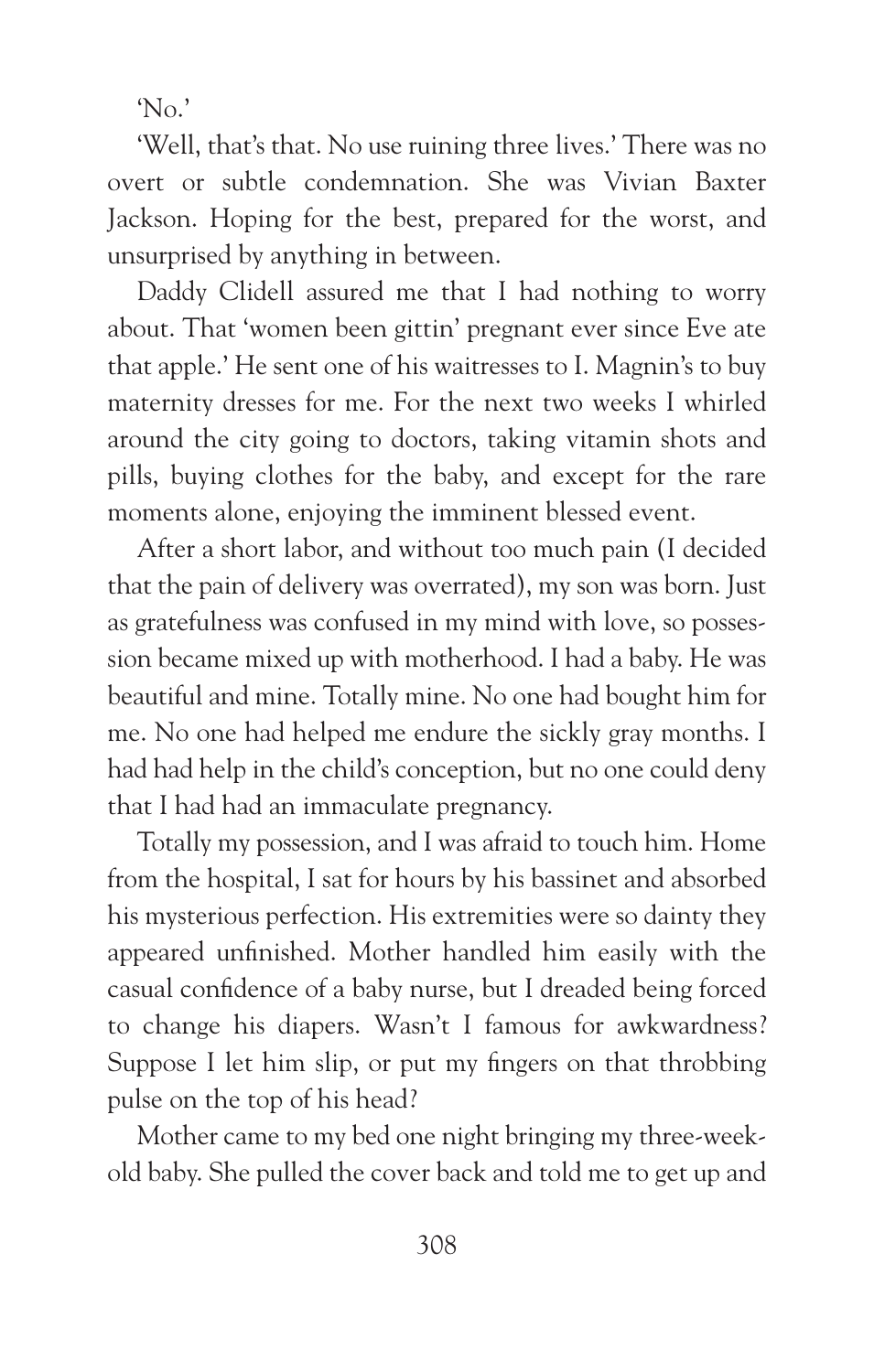hold him while she put rubber sheets on my bed. She explained that he was going to sleep with me.

I begged in vain. I was sure to roll over and crush out his life or break those fragile bones. She wouldn't hear of it, and within minutes the pretty golden baby was lying on his back in the center of my bed, laughing at me.

I lay on the edge of the bed, stiff with fear, and vowed not to sleep all night long. But the eat-sleep routine I had begun in the hospital, and kept up under Mother's dictatorial command, got the better of me. I dropped off.

My shoulder was shaken gently. Mother whispered, 'Maya, wake up. But don't move.'

I knew immediately that the awakening had to do with the baby. I tensed. 'I'm awake.'

She turned the light on and said, 'Look at the baby.' My fears were so powerful I couldn't move to look at the center of the bed. She said again, 'Look at the baby.' I didn't hear sadness in her voice, and that helped me to break the bonds of terror. The baby was no longer in the center of the bed. At first I thought he had moved. But after closer investigation I found that I was lying on my stomach with my arm bent at a right angle. Under the tent of blanket, which was poled by my elbow and forearm, the baby slept touching my side.

Mother whispered, 'See, you don't have to think about doing the right thing. If you're for the right thing, then you do it without thinking.'

She turned out the light and I patted my son's body lightly and went back to sleep.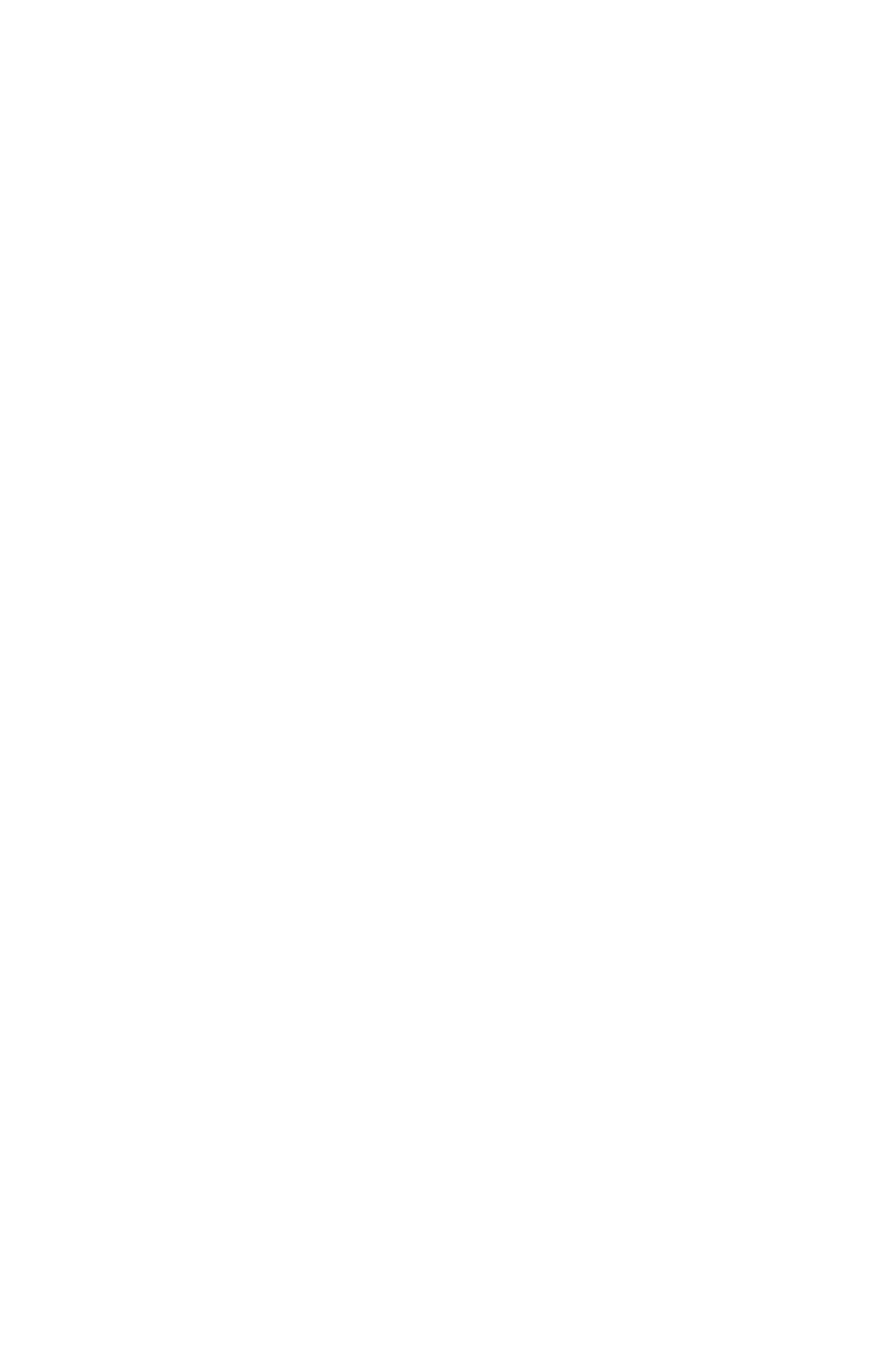*Also by Maya Angelou*



## SINGIN' AND SWINGIN' AND GETTIN' MERRY LIKE CHRISTMAS

'She sees everything with an eye full of relish' Hilary Bailey, *Guardian*

'I know that not since the days of my childhood, when people in books were more real than the people one saw every day, have I found myself so moved' James Baldwin

At twenty-one Maya Angelou's life has a double focus – music and her son. Working in a record store to support both, she is on the edge of new worlds: marriage, show business and, in 1954, a triumphant tour of Europe and North Africa as feature dancer with *Porgy and Bess.* There are setbacks and disappointments, but energy and a profound confidence in her ability to survive keep Maya buoyant. A joyful celebration of music and dance, travel and friendship, this is the third volume of Maya Angelou's marvellous autobiography.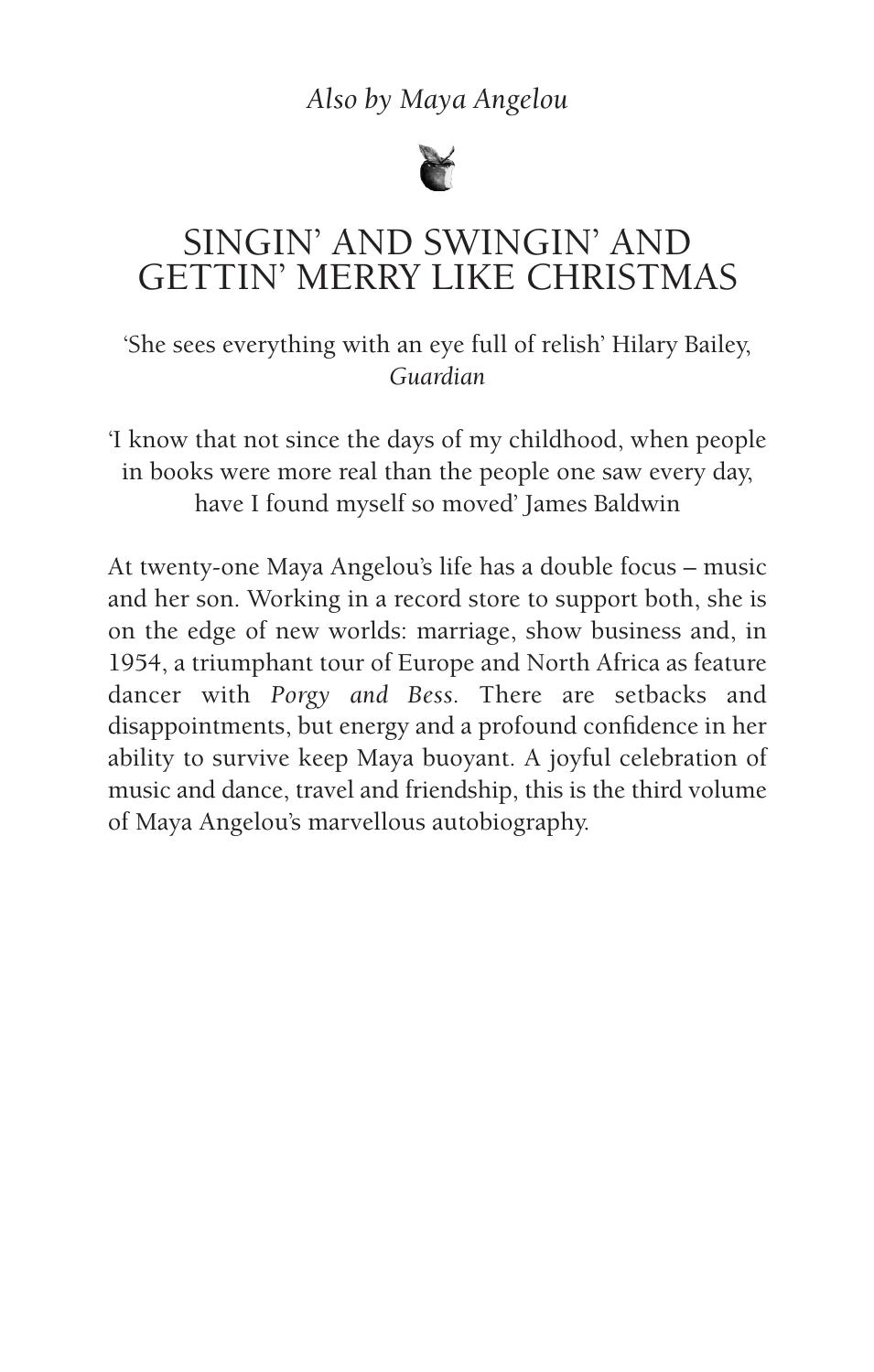

## THE HEART OF A WOMAN

'The freshness of Maya Angelou's writing is something to marvel at' Philip Oakes

'Loving the world, Maya Angelou also knows its cruelty and offers up her autobiography as an extraordinary mixture of innocence and depravity, of elegy and celebration' Nicci Gerrard, *New Statesman*

In the fourth volume of her enthralling autobiography, Maya Angelou leaves California for a new life in New York, where she becomes immersed in the world of Black writers and artists in Harlem. Increasingly active in the Black rights movement, she is appointed Northern Coordinator to Martin Luther King. Her personal life is as tempestuous as ever: swept off her feet by Vusumzi Make, South African freedom fighter, she marries him after a whirlwind courtship. They go to Egypt, where the marriage fails but her career blossoms. Holding the book together is Maya's absorbing account of her relationship with her son, as, with pain and joy, she watches him grow up to find his own identity.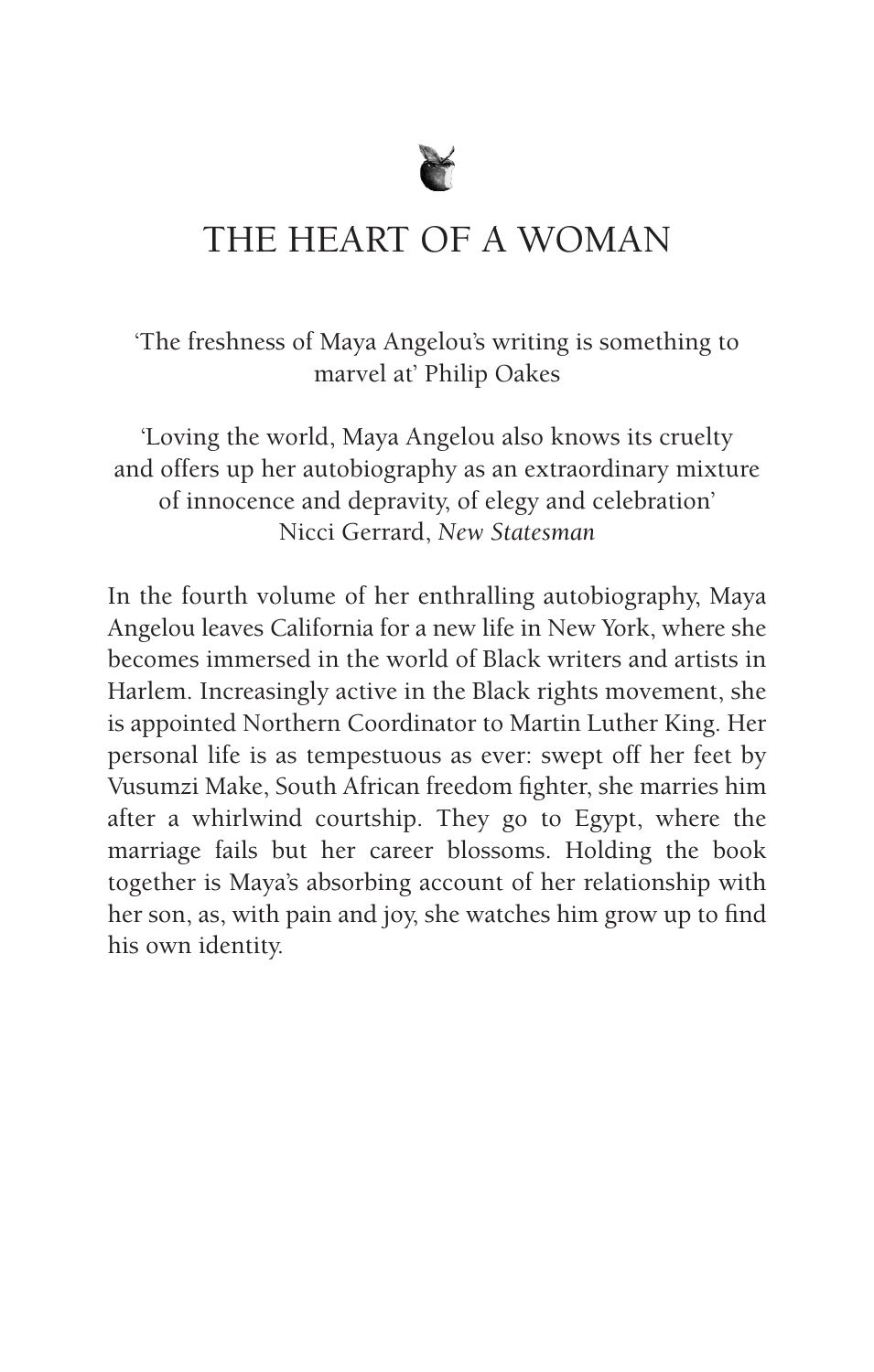

## ALL GOD'S CHILDREN NEED TRAVELLING SHOES

'She continues with all the freshness and warmth of her earlier books' *Evening Standard*

'Maya Angelou has an amazing ability to take readers into here personal maze and lead them out again feeling refreshed and even jubilant' Clancy Sigal, *Guardian*

In the fifth volume of her brilliant autobiography Maya Angelou emigrates to Ghana, only to discover that 'you can't go home again'. Initially she experiences the joy of being Black in a Black country, certain that Africa must be her Promised Land. But Ghana leads its own paradoxical life: she finds official sexism but loving female friendships; Black solidarity but distrust of Black Americans. Through the circumstances of her new life – an affair with a seductive Malian, her son's near-tragic accident, politics, partying – her myth of 'Mother Africa' is dismantled. Encountering the country on its own terms, she comes to a new awareness of herself, of slavery and Black betrayal, of civil rights and mothering.